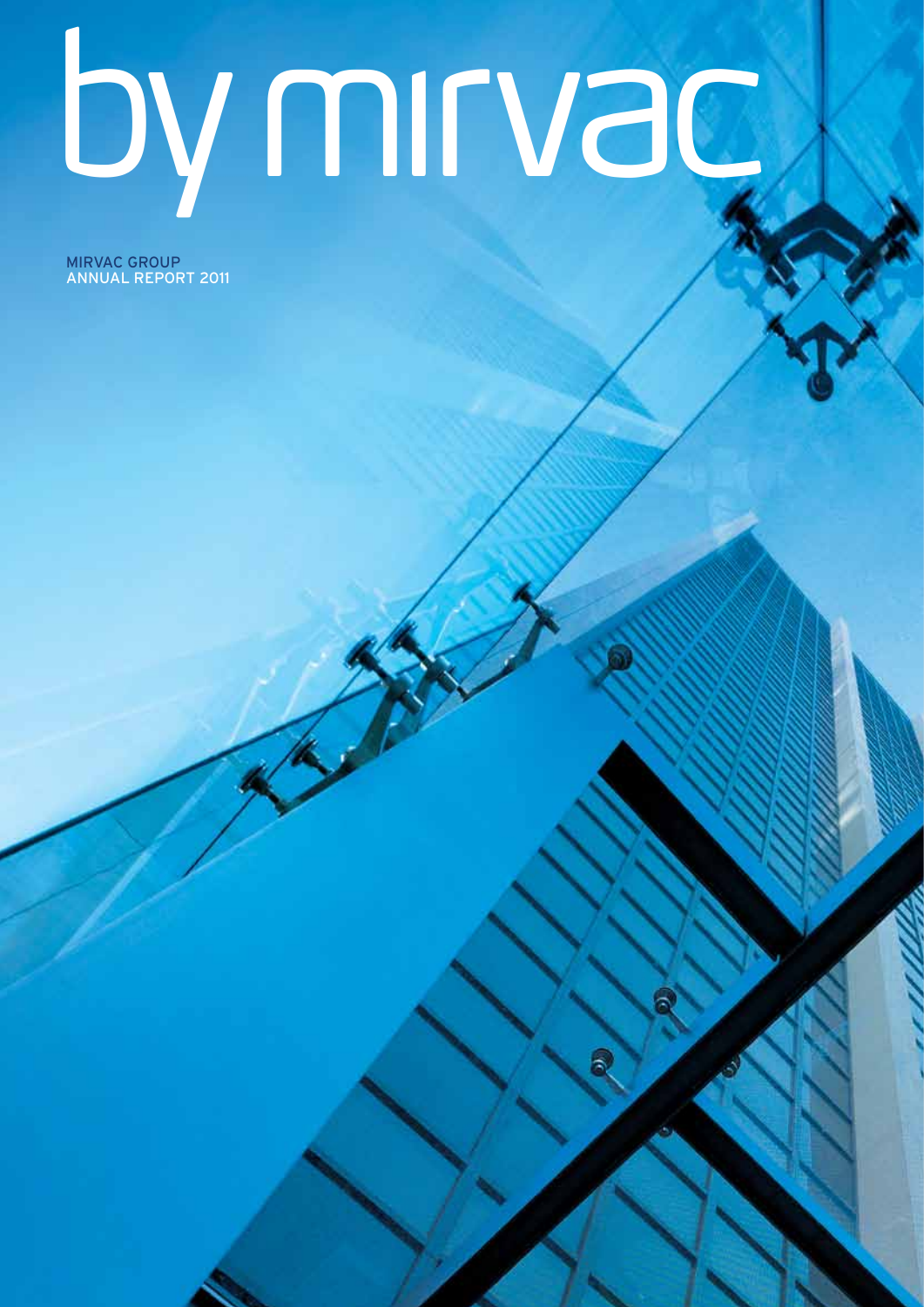# **Annual Report**

For the year ended 30 June 2011

Mirvac Group comprises Mirvac Limited (ABN 92 003 280 699) and its controlled entities (including Mirvac Property Trust (ARSN 086 780 645) and its controlled entities).

- 01 Directors' report
- 07 Remuneration report
- 23 Auditor's independence declaration
- 24 Corporate governance statement
- 34 Financial statements
- 101 Directors' declaration
- 102 Independent auditor's report to the members of Mirvac Limited
- 104 Securityholder information
- 106 Glossary of acronyms
- 107 Directory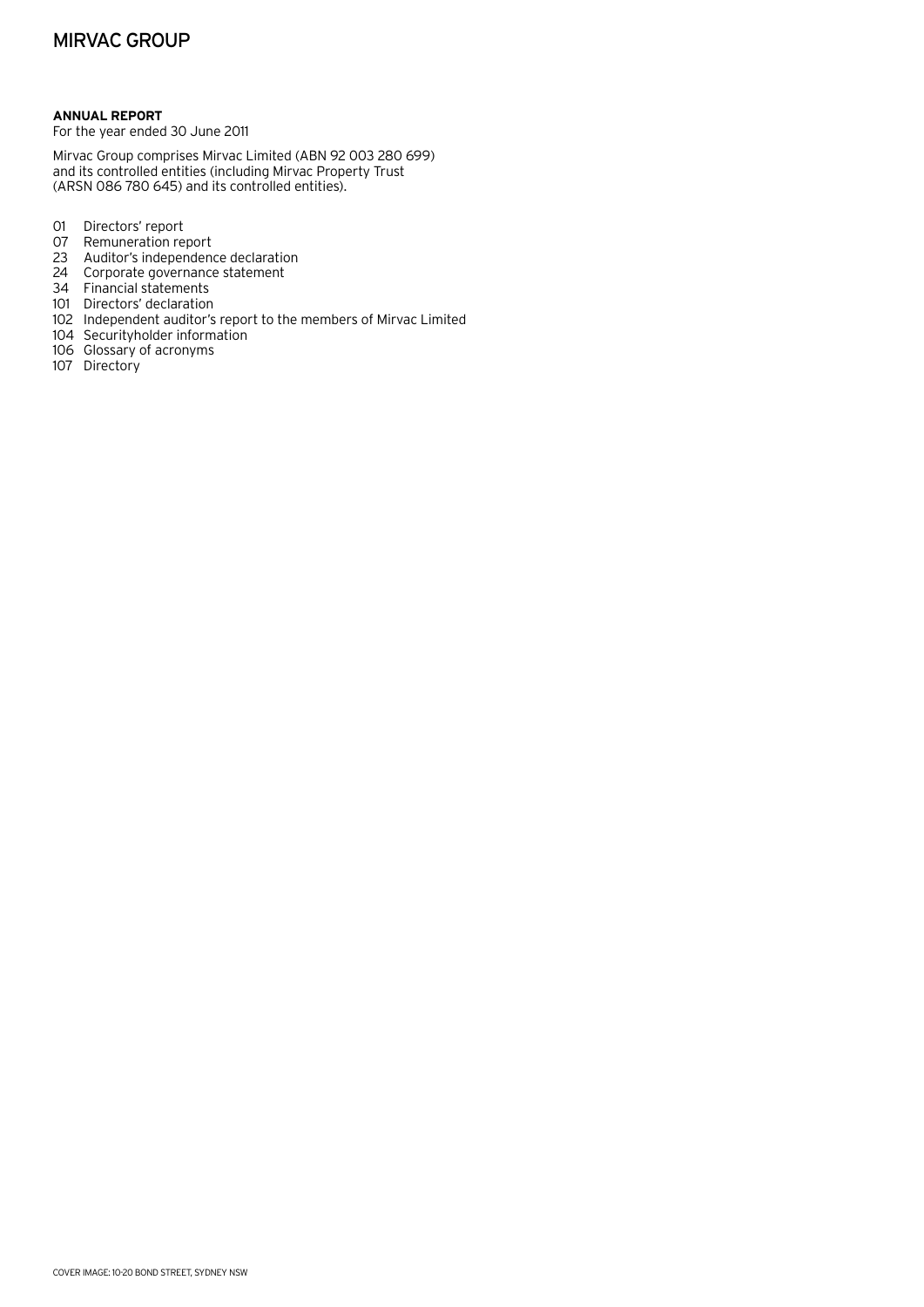The Directors of Mirvac Limited present their report, together with the consolidated report of Mirvac Group ("Mirvac" or "Group") for the year ended 30 June 2011. Mirvac comprises Mirvac Limited ("parent entity") and its controlled entities, which includes Mirvac Property Trust ("MPT" or "Trust") and its controlled entities.

# **DIRECTORS**

The following persons were Directors of Mirvac Limited during the whole of the year and up to the date of this report, unless otherwise stated:

- James MacKenzie
- Nicholas Collishaw
- Peter Hawkins
- James Millar
- Penny Morris
- John Mulcahy
- Elana Rubin (appointed as a Director on 11 November 2010).

#### **Principal activities**

The principal continuing activities of Mirvac consist of real estate investment, development, hotel management and investment management.

Mirvac has two core divisions: Investment (comprising MPT) and Development (comprising residential and commercial development).

There are also two business units, Investment Management ("MIM") which includes Mirvac Asset Management ("MAM"). MIM facilitates capital interaction between the two core divisions and undertaking the management of external funds. Hotel Management is responsible for the management of hotels across Australia and New Zealand. Details are provided within the review of operations and activities. There has been no significant change in the principal activities of the Group during the year.

# **Dividends/distributions**

Dividends/distributions paid to stapled securityholders during the year were as follows:

|                                                                        | \$m   | \$m   |
|------------------------------------------------------------------------|-------|-------|
| June 2010 quarterly dividend/distribution paid on 30 July 2010         | 65.3  | 3.4   |
| 2.00 cents (2010: 0.20 cents) per stapled security                     |       |       |
| September 2010 quarterly dividend/distribution paid on 29 October 2010 | 68.3  | 56.1  |
| 2.00 cents (2010: 2.00 cents) per stapled security                     |       |       |
| December 2010 quarterly dividend/distribution paid on 28 January 2011  | 68.3  | 59.9  |
| 2.00 cents (2010: 2.00 cents) per stapled security                     |       |       |
| March 2011 quarterly dividend/distribution paid on 29 April 2011       | 68.3  | 60.0  |
| 2.00 cents (2010: 2.00 cents) per stapled security                     |       |       |
| Total dividends/distributions paid                                     | 270.2 | 179.4 |

The June 2011 quarterly dividend/distribution of 2.20 cents per stapled security totalling \$75.2m declared on 30 June 2011 was paid on 29 July 2011.

Dividends and distributions paid and payable by Mirvac for the year ended 30 June 2011 totalled \$280.1m, being 8.20 cents per stapled security (2010: \$241.3m — 8.00 cents per stapled security). The payments for the year ended 30 June 2011 and previous year were distributions made by the Trust.

**2011** 2010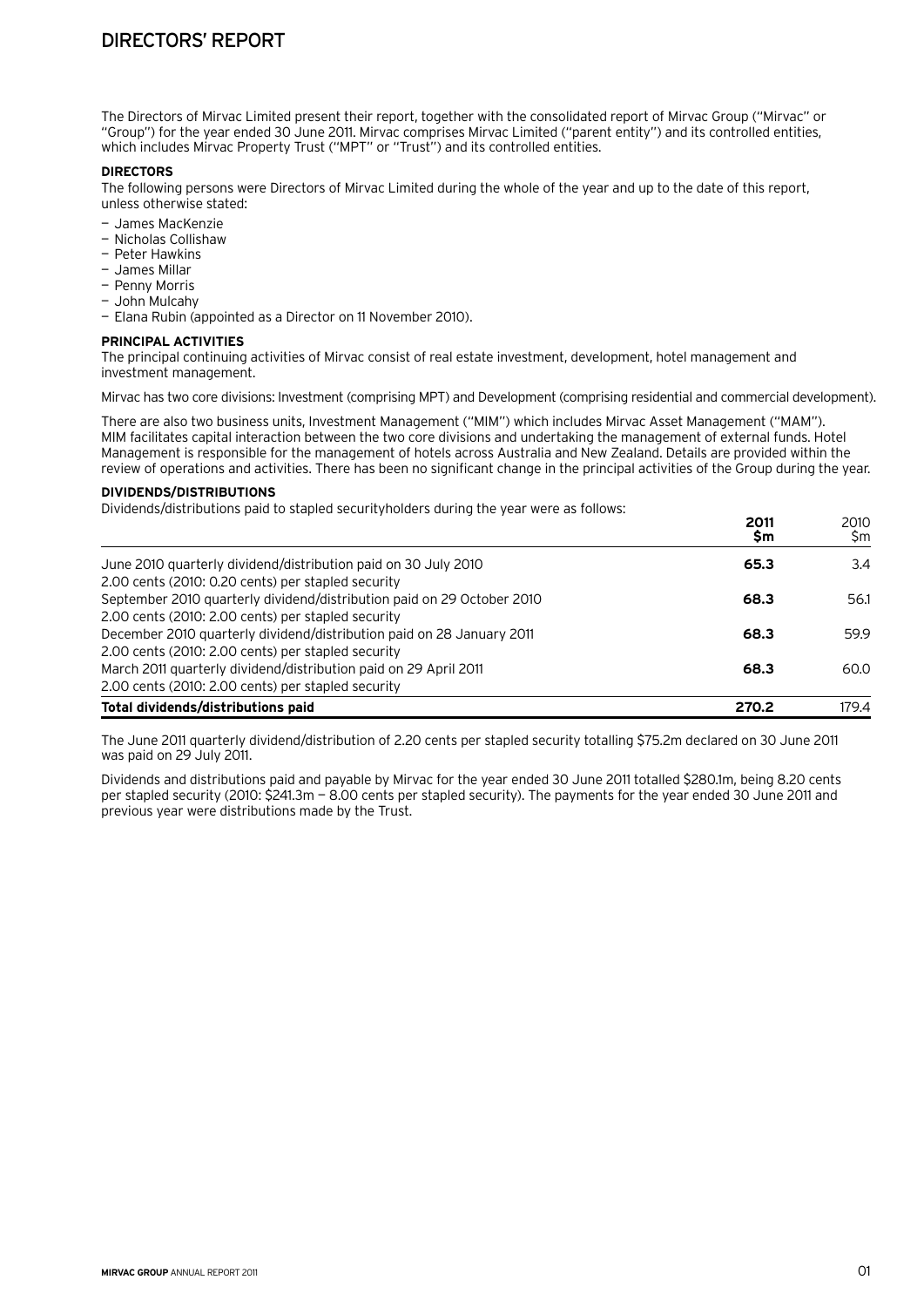# **Review of operations and activities**

The statutory profit after tax attributable to the stapled securityholders of Mirvac for the year ended 30 June 2011 was \$182.3m (2010: \$234.7m). Included in the statutory profit was a provision for loss on inventories totalling \$295.8m (2010: \$nil). The operating profit (profit before specific non-cash and significant items) was \$358.5m which is in accordance with guidance provided previously.

Operating profit is a financial measure which is not prescribed by Australian Accounting Standards ("AAS") and represents the profit under AAS adjusted for specific non-cash items and significant items.

The following table summarises key reconciling items between statutory profit after tax attributable to the stapled securityholders of Mirvac and operating profit:

|                                                                                                                                                        | 2011<br>\$m | 2010<br>\$m |
|--------------------------------------------------------------------------------------------------------------------------------------------------------|-------------|-------------|
| Profit attributable to the stapled securityholders of Mirvac                                                                                           | 182.3       | 234.7       |
| Specific non-cash items                                                                                                                                |             |             |
| Net (gain)/loss on fair value of investment properties and<br>owner-occupied hotel management lots and freehold hotels                                 | (110.4)     | 6.9         |
| Net loss on fair value of investment properties under construction ("IPUC")                                                                            | 58.6        | 112.8       |
| Net gain on fair value of derivative financial instruments and<br>associated foreign exchange movements                                                | (7.5)       | (15.8)      |
| Security based payment expense                                                                                                                         | 6.2         | 8.7         |
| Depreciation of owner-occupied investment properties, hotels and                                                                                       |             |             |
| hotel management lots (including hotel property, plant and equipment)                                                                                  | 8.1         | 7.7         |
| Straight-lining of lease revenue                                                                                                                       | (16.4)      | (2.5)       |
| Amortisation of lease fitout incentives                                                                                                                | 10.4        | 10.1        |
| Net (gain)/loss on fair value of investment properties, derivatives and<br>other specific non-cash items included in share of net profit of associates | (11.0)      | 33.3        |
| Net (loss)/gain on fair value of investment properties, derivatives and<br>other specific non-cash items included in non-controlling interest ("NCI")  | (0.4)       | 1.1         |
| <b>Significant items</b>                                                                                                                               |             |             |
| Impairment of investments including associates and joint ventures                                                                                      |             | 6.2         |
| Impairment of loans                                                                                                                                    |             | 5.4         |
| Provision for loss on inventories                                                                                                                      | 295.8       |             |
| Net loss/(gain) on sale of non-aligned assets                                                                                                          | 0.2         | (9.0)       |
| Discount on business combination                                                                                                                       |             | (119.8)     |
| Net gain on remeasurement of equity interest                                                                                                           |             | (30.9)      |
| Business combination transaction costs                                                                                                                 | 31.8        | 19.4        |
| <b>Tax effect</b>                                                                                                                                      |             |             |
| Tax effect of non-cash and significant adjustments                                                                                                     | (89.2)      | 7.0         |
| Operating profit (profit before specific non-cash items and significant items)                                                                         | 358.5       | 275.3       |

# **Financial and operational highlights**

Key financial highlights for the year ended 30 June 2011 included:

- profit attributable to the stapled securityholders of Mirvac of \$182.3m;
- operating profit of \$358.5m 1, representing 10.5 cents per security;
- net tangible assets ("NTA") per security of \$1.62<sup>2</sup>;
- operating cash flow of \$248.5m;
- total assets of \$9,138.3m;
- net assets of \$5,595.7m; and

— distributions of \$280.1m, representing 8.2 cents per security.

Key operational highlights for the year ended 30 June 2011 included:

- achieved a 4.1 per cent like-for-like net operating income growth within the Investment Division;
- $-$  increased occupancy from 97.6 per cent to 98.1 per cent for MPT<sup>3</sup>;
- disposed of 11 non-aligned assets within the Investment portfolio above book value, realising \$236.8m (before costs)<sup>4</sup>;
- exchanged contracts for \$980.3m<sup>5</sup> in residential projects and achieved 1,724 residential lot settlements;
- continued the development of large-scale, masterplanned, generational residential projects in core markets

and restocked the residential pipeline via the acquisition of a further 2,788 lots; and

— commenced construction of 8 Chifley Square, Sydney, NSW to develop into a premium office tower.

3) This figure excludes 10-20 Bond Street, Sydney NSW.

Mornington VIC, which is unconditionally exchanged.

<sup>1)</sup> Excludes specific non-cash items, significant items and related taxation.

<sup>2)</sup> NTA per stapled security based on ordinary securities including Employee Incentive Scheme ("EIS") securities.

<sup>4)</sup> Includes two disposals that occurred post 30 June 2011 namely Ballina Central, Ballina NSW (which is conditionally exchanged) and Peninsula Lifestyle,

<sup>5)</sup> Total exchanged contracts, adjusted for Mirvac's share of Joint Venture interests and Mirvac managed funds.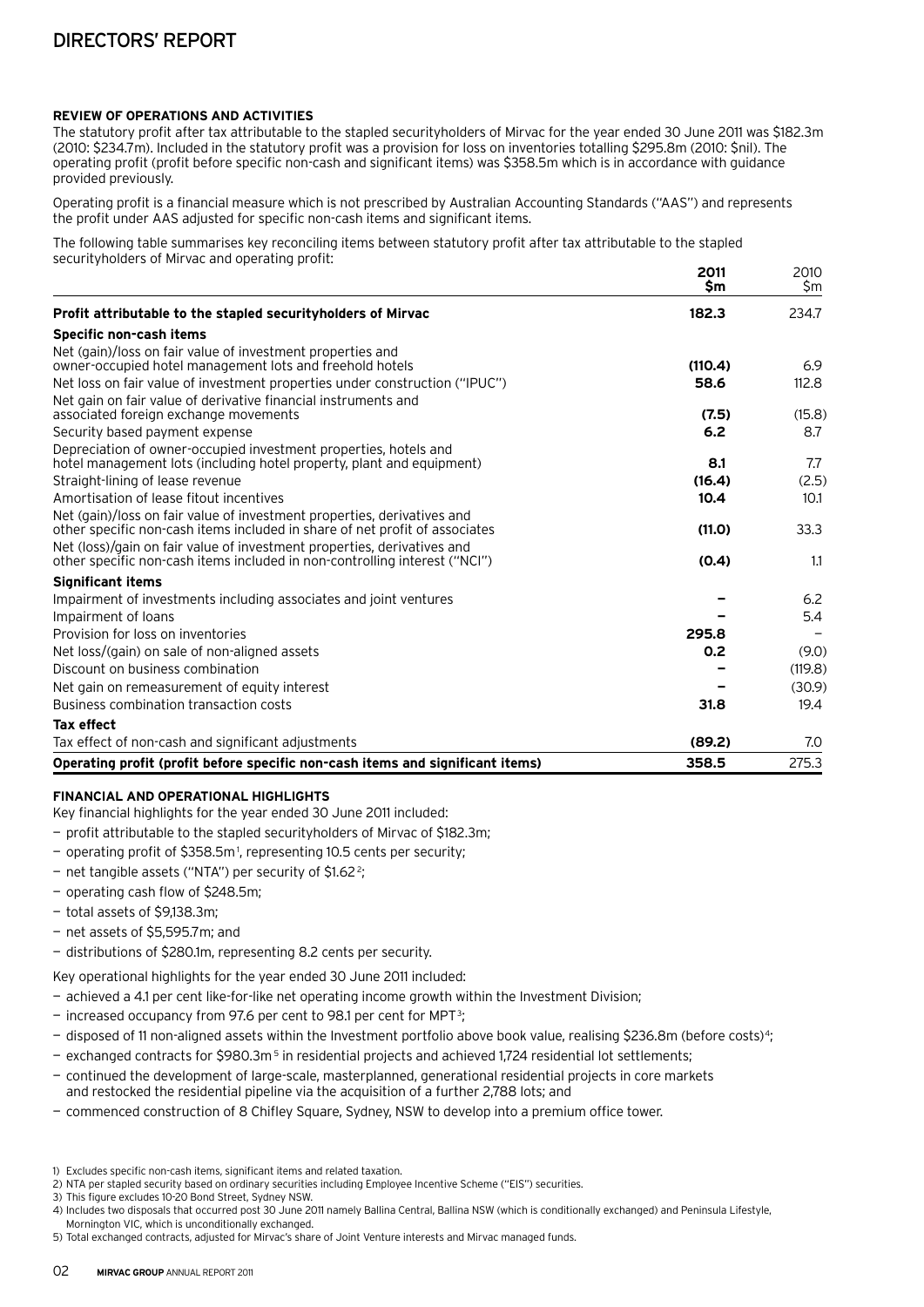#### **Capital management and funding**

Key capital management highlights for the year ended 30 June 2011 included:

- increased the weighted average debt maturity to 3.8 from 2.6 years<sup>1</sup> via a \$1,850.0m debt refinance in January 2011;
- continued the diversification of debt sources with a \$200.0m medium term note ("MTN") issuance in September 2010, a further \$25.0m in March 2011 and \$50.0m in April 2011;
- maintained the conservative balance sheet gearing of 26.3 per cent<sup>2</sup>;
- maintained the BBB/A-2 credit rating from Standard & Poor's; and
- established a strategic relationship with K-REIT Asia via the sale of 50 per cent of 8 Chifley Square, Sydney NSW, with K-REIT Asia to fund 50 per cent of the development costs<sup>3</sup>.

#### **Outlook**

Mirvac remains focused on managing its strong capital position to ensure it can continue to meet its strategic objectives without increasing its overall risk profile.

# **Operational highlights and divisional strategy**

#### **Investment Division**

The Investment Division has a total portfolio value of \$5,898.0m, with investments in 68 direct property assets 4, covering the office, retail, industrial and hotel sectors, as well as investments in other funds managed by Mirvac.

For the year ended 30 June 2011, the Investment Division's statutory profit before tax was \$451.6m and operating profit before tax was \$389.4m.

Key highlights for the Trust for the year ended 30 June 2011 included:

- achieved a 4.1 per cent like-for-like net operating income growth;
- disposed of 11 non-aligned assets that no longer met MPT's investment criteria for a total realisation of \$236.8m 5 (before costs);
- completed the acquisition of the \$1,152.7m Westpac Office Portfolio ("WOP"), consistent with the Group's strategy of growing secure earnings from quality assets;
- commenced construction of the premium grade office tower development now known as 8 Chifley Square, Sydney NSW; and
- continued with the leasing campaign at 10-20 Bond Street, Sydney NSW, resulting in commitments to the building totalling 81.0 per cent comprising of:
	- 59.3 per cent executed leases; and
	- 21.7 per cent signed Heads of Agreement.

The Trust maintained its high portfolio occupancy of 98.1 per cent<sup>4</sup>, with a weighted average lease expiry of approximately 6.2 years 4.

The Trust's earnings continue to be secure with 87.3 per cent of FY2012 rent reviews being fixed or linked to the Consumer Price Index ("CPI"), and 68.4 per cent<sup>4</sup> of revenue derived from multinational, Australian Securities Exchange ("ASX") listed and government tenants.

#### Outlook

The Investment Division remains focused on providing secure passive income to the Group, whilst improving the quality of the portfolio via non-aligned asset sales, acquisitions and development. The Division continues to be strategically overweight in the office sector and sub-regional shopping centres.

#### **Hotel Management**

Mirvac's Hotel Management business manages 46 hotels covering 5,840 rooms throughout Australia (43) and New Zealand (three) under a suite of four core brands comprising Sea Temple (five star resorts); Quay West Suites (five star all-suite hotels); Sebel (four and a half star hotels and resorts); and Citigate (four star hotels).

For the 12 months ended 30 June 2011, the business unit achieved a statutory profit before tax of \$7.9m and an operating profit before tax of \$11.0m.

The reporting period was characterised by a recovery in the hotel operating environment in the capital city markets of Australia, supported by an uplift in demand from the corporate and conferencing market segments, as well as minimal new supply in all major hotel markets, except Melbourne.

However, regional resort destinations did not have a similar uplift in trading, due to their reliance on the domestic leisure market segment. Tropical North Queensland was particularly impacted by a number of natural events during the third quarter, but Mirvac's four hotels in the region have recovered well due to targeted marketing campaigns and a recovery in the conferencing and incentive market segments.

Both portfolio occupancy and average room rate increased during the year to 76.5 per cent and \$176 respectively. Revenue per available room was \$135, an increase of 8.3 per cent on the prior year.

During the year, new hotel management agreements were signed for Q Station Sydney North Head and Sea Temple Surfers Paradise.

The Group won a number of awards during the year. The Quay Grand Suites Sydney was inducted into the AHA NSW Hall of Fame having been awarded NSW Apartment/Suite Hotel of the Year for the eighth consecutive year.

#### Outlook

The outlook for the next financial year for Hotel Management remains positive with the key gateway cities of Brisbane, Sydney, Melbourne, Adelaide and Perth (in which 65 per cent of the portfolio is located), all forecast to deliver further growth in revenue per available room.

This will be supported by continuing growth in the corporate market sector and a combination of factors that are constraining new room supply including limited access to debt funding for hotel development and market wide average room rates that still do not support the feasibility of new hotel development.

In June 2011, Mirvac announced it had commenced a strategic review of the Hotel Management business and associated investments. The Group will provide a further update once an outcome is known.

<sup>1)</sup> Excludes WOP associated commercial mortgage backed securities ("CMBS") which is fully collateralised.

<sup>2)</sup> Net debt (at FX hedged rate) excluding leases/(total tangible assets — cash).

<sup>3)</sup> Sale of 50 per cent of 8 Chifley Square, Sydney NSW, completed 28 July 2011.

<sup>4)</sup> Excludes 10-20 Bond Street, Sydney NSW.

<sup>5)</sup> Includes two disposals that occurred post 30 June 2010 namely Ballina Central, Ballina NSW (which is conditionally exchanged) and Peninsula Lifestyle, Mornington VIC,which is unconditionally exchanged.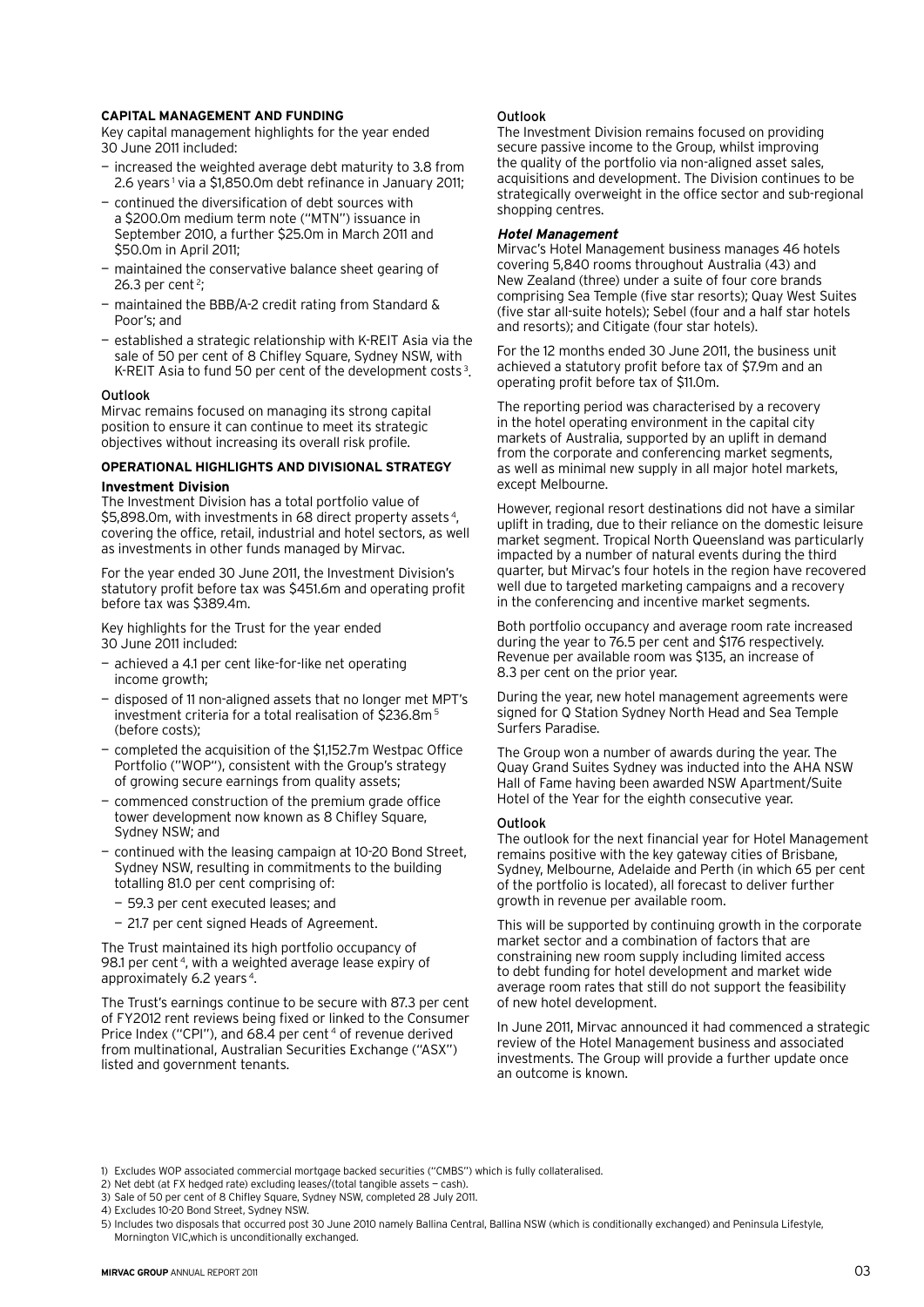# **Operational highlights and divisional strategy Investment Management**

MIM provides capital for the Group's two core divisions — Investment and Development — through the establishment of investment partnerships with wholesale institutional investors.

For the year ended 30 June 2011, MIM recorded a statutory loss before tax of \$9.8m<sup>1</sup> and an operating loss before tax of \$12.2m.

During the year, MIM remained focused on its core area of operation, being investment partnerships with wholesale clients. At 30 June 2011, Mirvac managed three wholesale funds, being Mirvac Wholesale Hotel Fund, Mirvac Wholesale Residential Development Partnership and Travelodge Group, and continues with the management of the retail ASX listed Mirvac Industrial Trust.

MIM continued with the rationalisation of non-aligned and unscaleable funds as demonstrated by the divestment of forestry assets within the New Zealand Sustainable Forestry Investment Fund.

MAM manages 82 locations throughout metropolitan and regional areas of Australia.

#### Outlook

The focus for MIM is to continue to support and source capital for the Group's two core divisions — Investment and Development — through the establishment of strategic relationships with wholesale institutional investors.

#### **Development Division**

The Group's Development Division conducts residential and commercial development across New South Wales, Victoria, Queensland and Western Australia.

For the year ended 30 June 2011, the Division's statutory loss before tax was \$262.2m due to provision for loss on inventories of \$295.8m. The Division recorded an operating profit before tax of \$34.0m for the year.

# **Residential**

Mirvac's residential product offering includes house and land packages, masterplanned communities, small lot homes and apartments. In the Group's core metropolitan markets, the Division continued to deliver quality residential product, with key projects like Era, Chatswood in Sydney and Yarra's Edge and Harcrest in Melbourne achieving strong results to 30 June 2011. The Division secured future income with \$980.3m<sup>2</sup> of exchanged residential pre-sales contracts, a 22.2 per cent increase on the previous year.

For the year ended 30 June 2011, the Division settled 1,724 residential lots. State based settlements for the year ended 30 June 2011 were as follows:

| State        | Lots  |
|--------------|-------|
| <b>NSW</b>   | 839   |
| <b>WA</b>    | 467   |
| <b>VIC</b>   | 237   |
| QLD          | 181   |
| <b>Total</b> | 1,724 |

State based settlements by product for the year ended 30 June 2011 were as follows:

| State        | House/land<br>$\%$ | Apartments<br>$\frac{0}{0}$ | Total<br>$\%$ |
|--------------|--------------------|-----------------------------|---------------|
| <b>NSW</b>   | 43.4               | 5.3                         | 48.7          |
| WA           | 23.0               |                             | 27.1          |
| <b>VIC</b>   | 13.7               | 4.1                         | 13.7          |
| QLD          | 6.6                | 3.9                         | 10.5          |
| <b>Total</b> | 86.7               | 13.3                        | 100.0         |

The division also restocked the residential pipeline via the acquisition of a further 2,788 lots which included the acquisition of Harold Park Paceway in Sydney, representing a 10.6 hectare parcel of land to be developed into a 1,200 lot masterplanned community.

#### **Commercial**

Mirvac's commercial development pipeline covers the office, retail, industrial and hotel sectors. Completed projects may be incorporated into MPT's property portfolio or sold to third parties.

Mirvac is in various stages of commencing four strategic development projects within its commercial development pipeline which totals \$1,401m<sup>3</sup>. Key highlights for the year ended 30 June 2011 included:

- substantial completion of the 43,500 square metre Dick Smith distribution centre and ahead of schedule for the completion of the 90,000 square metre Big W distribution centre at Hoxton Distribution Park NSW, expected in December 2011;
- sale of residual undeveloped industrial land totalling 5.9 hectares at Hoxton Distribution Park;
- commencement of construction at 8 Chifley Square, Sydney NSW, a 19,000 square metre premium office grade development in the financial core of Sydney's central business district;
- substantial completion of the refurbishment at 10-20 Bond Street, Sydney NSW; and
- receipt of Stage 1 Development Application approval for a 38,000 square metre office development at 190-200 George Street, Sydney NSW and Stage 2 Development Application being prepared.

# Outlook

The Division remains focused on developing large-scale, masterplanned, generational projects in core markets.

# **Market and Group Outlook**

In the absence of material weakness in Chinese demand for Australia's resource products, the outlook for the Australian economy remains favourable for the remainder of the year. However, activity is expected to be biased towards investment, particularly in the resource sector.

The improvement in the labour market and white collar employment in particular has increased the demand for office space. The vacancy rate for office space has fallen, albeit erratically, since the middle of 2009, with the preference towards prime office space. Notwithstanding a likely moderation in labour demand over the ensuing six months, the low level of construction should underpin a further decline in vacancy rates.

1) Includes MAM.

- 2) Total exchanged pre-sales contracts as at 30 June 2011, adjusted for Mirvac's share of JV, associates and Mirvac's managed funds.
- 3) Mirvac share of forecast total project cost to complete as at 30 June 2011.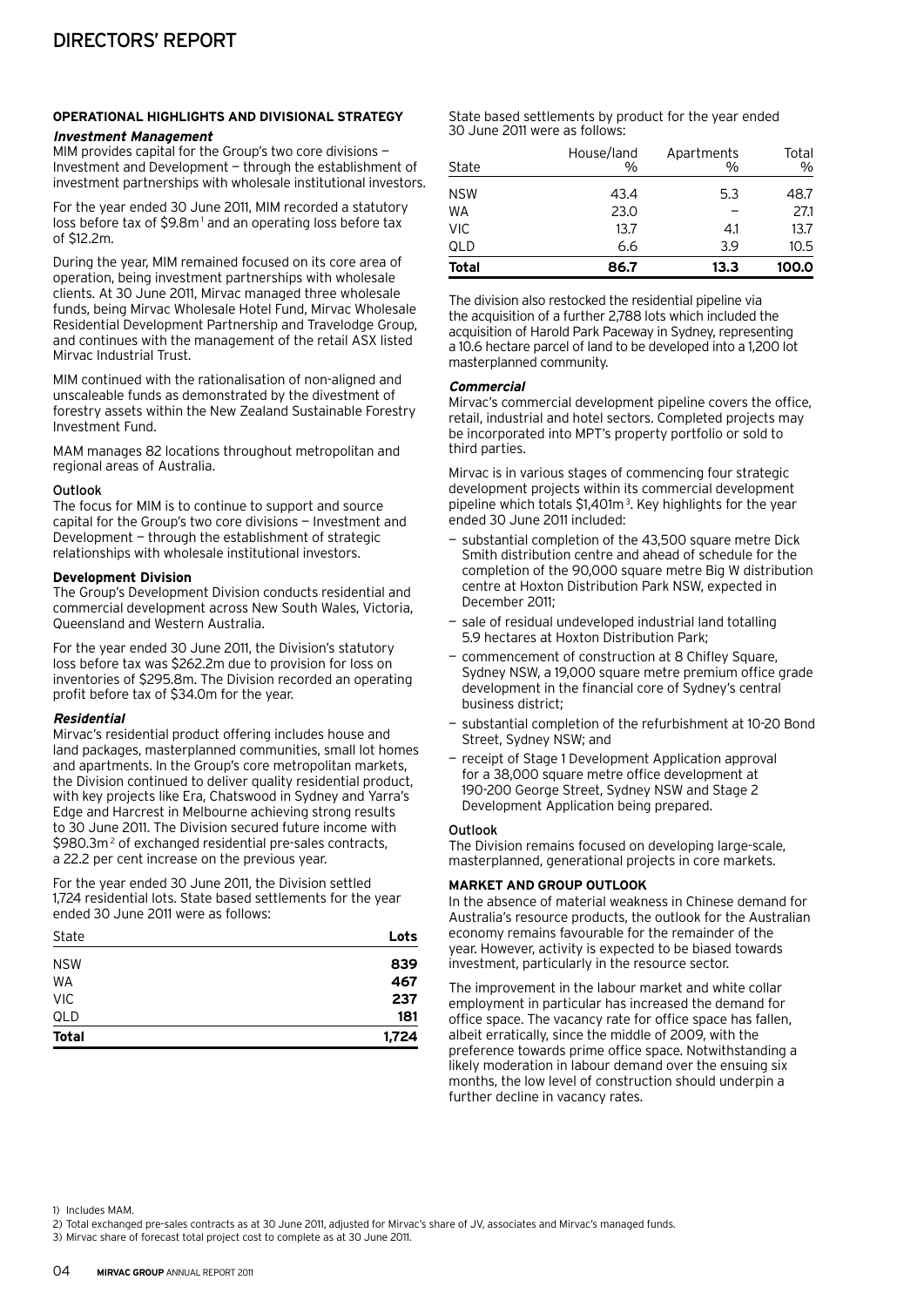#### **Market and Group Outlook / continued**

The outlook for the retail sector remains mixed. The possibility of higher interest rates and a recent softening in employment growth, together with an increase in the saving ratio has constrained consumer spending. The saving ratio will, at some stage, stop increasing, while personal income should continue to grow; all of which should stimulate spending. Against this backdrop, there is expected to be little change in the average vacancy rate in the retail sector over the next six months.

Conditions in the Australian industrial market have weakened recently and are expected to begin a gradual recovery going forward. Consequently, national industrial vacancy rates are expected to tighten over the next six months.

Even though the residential market remains susceptible to the possibility of higher interest rates, there are structural factors that underpin its long term prospects. By historical standards, the unemployment rate remains low, whilst population growth, although off its peak, remains strong. The ongoing gap between construction and population growth suggests a significant amount of dwelling shortfall.

Mirvac will continue to focus on its core strengths of managing Australian investment grade assets and developing large-scale, pre-eminent residential and commercial developments in core locations across Australia. Within the Development Division, the focus is to redeploy capital into core markets to maximise commercial and residential development returns.

#### **Environmental regulations**

A key initiative to reduce greenhouse gas emissions is a commitment to achieve an average 4 Star National Australian Built Environment Rating System ("NABERS") Energy rating on applicable office buildings by December 2012. This will result in improved environmental performance, demonstrating excellent energy or water performance due to design and management practices, and high efficiency systems and equipment.

Mirvac and its business operations are subject to compliance with both Federal and State environment protection legislation.

At the Federal level, Mirvac has triggered the Energy Efficiency Opportunities Act 2006 ("EEO") threshold and is required to participate. An EEO Assessment and Reporting Schedule ("ARS") has been approved under section 16 of the EEO and Mirvac is progressing assessments in accordance with the ARS, with all Round 1 assessments completed by 30 June 2011. Mirvac has also triggered the participation threshold of the National Greenhouse and Energy Reporting Act 2007 ("NGER"). The NGER requires large energy-using companies to report annually on greenhouse gas emissions, reductions, removals and offsets, and energy consumption and production figures. Mirvac must report annually by 31 October.

Mirvac is also subject to the commercial Building Energy Efficiency Disclosure Act 2010. This involves the disclosure of energy efficiency-related information at the point of sale or lease of commercial office space greater than 2,000 square metres.

Within Mirvac's health, safety and environment performance reporting systems, including internal and external audits and inspections, no incidents of significant harm to the environment occurred in the year ended 30 June 2011. Mirvac's development projects across Australia were issued a total of seven environmental infringement notices throughout the year with a total value of \$12,500. The notices related to minor incidents of potential environmental impact at development sites and were rectified immediately. The seven instances related to the potential for uncontrolled sediment run off.

The Federal Government will introduce a price on carbon pollution in 2012; Mirvac is not a liable entity under the draft legislation and will be marginally affected. However, the draft bill provides for increases in the total carbon cap and therefore does not preclude expansion of the number of directly liable entities before the scheme transitions to a cap and trade system in 2015.

#### **Information on Directors**

**Directors' experience and areas of special responsibilities** The members of the Board, their qualifications, experience and responsibilities are set out below:

**James MacKenzie**, BBus, FCA, FAICD — Chairman — Independent Non-Executive

Chair of the nomination committee Member of the audit, risk and compliance committee Member of the human resources committee

James MacKenzie was appointed to the Mirvac Board in January 2005 and assumed the role of Chairman in November 2005.

James led the transformation of the Victorian Government's Personal Injury Schemes as Chairman of the Transport Accident Commission ("TAC") and Victorian WorkCover Authority from 2000 to 2007. He has previously held senior executive positions with Australia and New Zealand Banking Group Limited ("ANZ"), Norwich Union and Standard Chartered Bank, and was Chief Executive Officer of the TAC. A Chartered Accountant by profession, James was a partner in both the Melbourne and Hong Kong offices of an international accounting firm, now part of Deloitte.

#### **Nicholas Collishaw**, SAFin, AAPI, FRICS — Managing Director — Dependent

Nicholas Collishaw was appointed Managing Director on 26 August 2008. Prior to this appointment, he was the Executive Director — Investment responsible for Mirvac's Investment operations including MPT, Investment Management and Hotel Management, having been appointed to the Mirvac Board on 19 January 2006.

Nicholas has been involved in property and property investment management for over 25 years and has extensive experience in development and investment management of real estate in all major sectors and geographies throughout Australia. Prior to joining Mirvac in 2005 following its merger with James Fielding Group, Nicholas was an Executive Director and Head of Property at James Fielding Group. He has also held senior positions with Deutsche Asset Management, Paladin Australia Limited and Schroders Australia.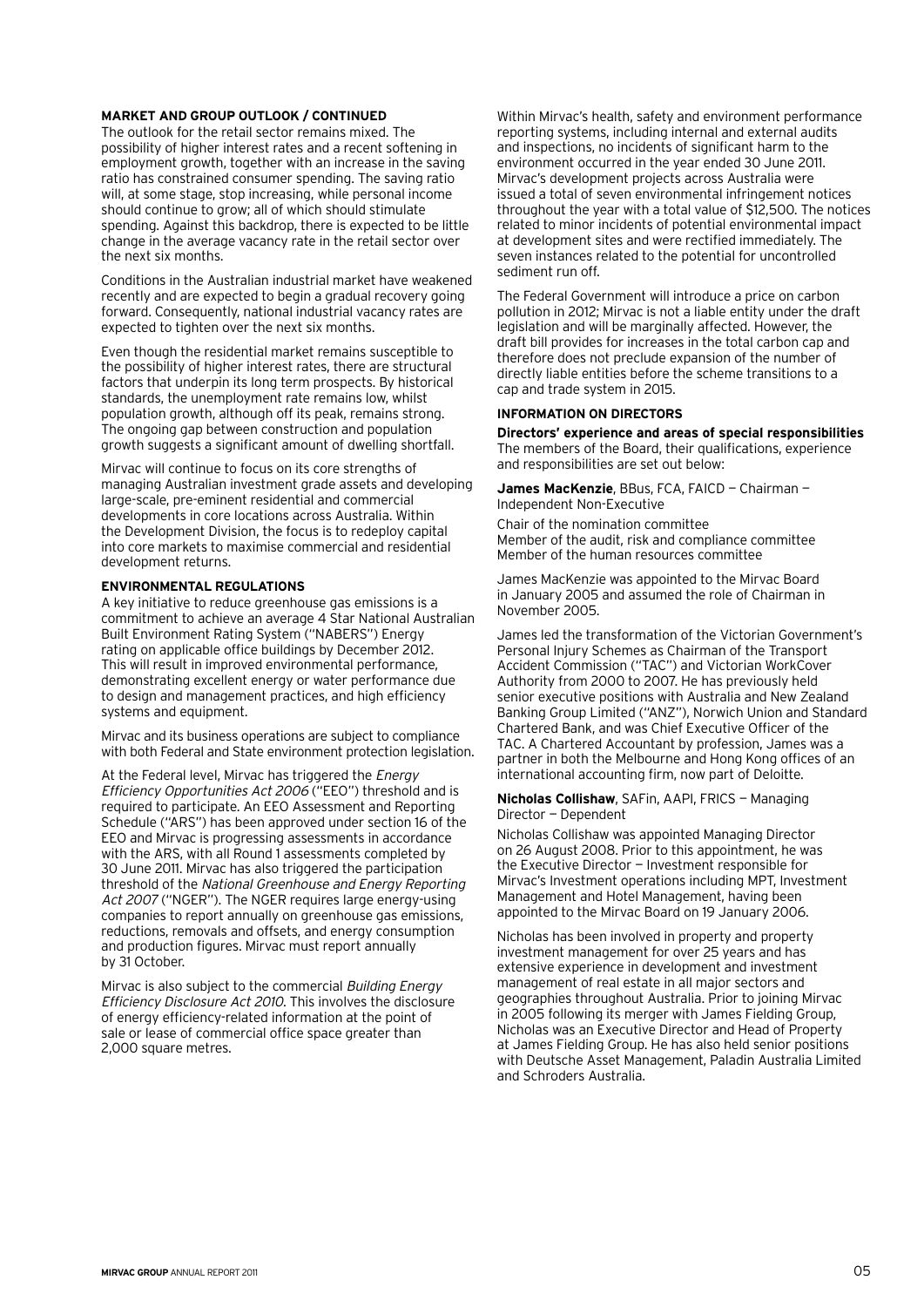# **Information on Directors / continued**

**Peter Hawkins**, BCA (Hons), FAICD, SFFin, FAIM, ACA (NZ) — Independent Non-Executive

Chair of the human resources committee Member of the audit, risk and compliance committee Member of the nomination committee

Peter Hawkins was appointed a Non-Executive Director of Mirvac on 19 January 2006, following his retirement from the ANZ after a career of 34 years. Prior to his retirement, Peter was Group Managing Director, Group Strategic Development, responsible for the expansion and shaping of ANZ's businesses, mergers, acquisitions and divestments and for overseeing its strategic cost agenda.

Peter was a member of ANZ's Group Leadership Team and sat on the Boards of Esanda Limited, ING Australia Limited and ING (NZ) Limited, the funds management and life insurance joint ventures between ANZ and ING Group. He was previously Group Managing Director, Personal Financial Services, as well as holding a number of other senior positions during his career with ANZ.

**James Millar**, BCom, FCA, FAICD — Independent Non‑Executive

Chair of the audit, risk and compliance committee Member of the human resources committee

James Millar was appointed a Non-Executive Director of Mirvac on 19 November 2009 and is the former Area Managing Partner and Australian Chief Executive Officer of Ernst & Young, one of the world's leading professional services firms. He was a member of the global Board of Ernst & Young.

James commenced his career in the reconstruction practice, conducting some of the largest corporate workouts of the early 1990s. James has qualifications in business and accounting, and is a Fellow of The Institute of Chartered Accountants of Australia.

**Penny Morris**, AM, BArch (Hons), MEnvSci, DipCD, FRAIA, FAICD — Independent Non-Executive

Member of the human resources committee

Penny Morris was appointed a Non-Executive Director of Mirvac on 19 January 2006 and has extensive experience in property development and management, having formerly been Group Executive Lend Lease Property Services, General Manager and Director, Lend Lease Commercial and Director of Commonwealth Property within the Federal Department of Administrative Services.

An experienced Director for more than 18 years, Penny has also been a Director of Aristocrat Leisure Limited, Colonial State Bank, Howard Smith Limited, Country Road Limited, Jupiters Limited and Strathfield Group Limited.

**John Mulcahy**, PhD (Civil Engineering), FIEAust — Independent Non-Executive

Member of the audit, risk and compliance committee Member of the human resources committee Member of the nomination committee

John Mulcahy was appointed a Non-Executive Director of Mirvac on 19 November 2009 and is the former Managing Director and Chief Executive Officer of Suncorp-Metway Limited ("Suncorp"). Prior to Suncorp, John held a number of senior executive roles at Commonwealth Bank, including Group Executive, Investment and Insurance Services. He also held a number of senior roles during his 14 years at Lend Lease Corporation, including Chief Executive Officer, Lend Lease Property Investment and Chief Executive Officer, Civil and Civic.

John has more than 27 years of management experience in financial services and property investment.

**Elana Rubin**, BA (Hons), MA, FFin, FAICD, FAIM, FAIST — Independent Non-Executive

Member of the audit, risk and compliance committee Member of the nomination committee

Elana Rubin was appointed a Non-Executive Director of Mirvac on 11 November 2010 and has extensive experience in property and financial services.

Elana is the former Executive Director — Investments of the Australian Retirement Fund, one of Australia's leading superannuation funds.

# **General Counsel and Company Secretary**

**Sonya Harris**, BEcon, LLB (First Class Honours), MLM, MAICD

Sonya Harris was appointed General Counsel and Company Secretary in August 2009. Sonya has had over 19 years experience in the legal industry and was appointed a partner at Minter Ellison in Sydney in 1999. Sonya brings her breadth of knowledge in the property industry, and her broad property and commercial legal experience to her role at Mirvac. Immediately prior to joining Mirvac, Sonya was Deputy General Counsel at Brookfield Multiplex from 2005.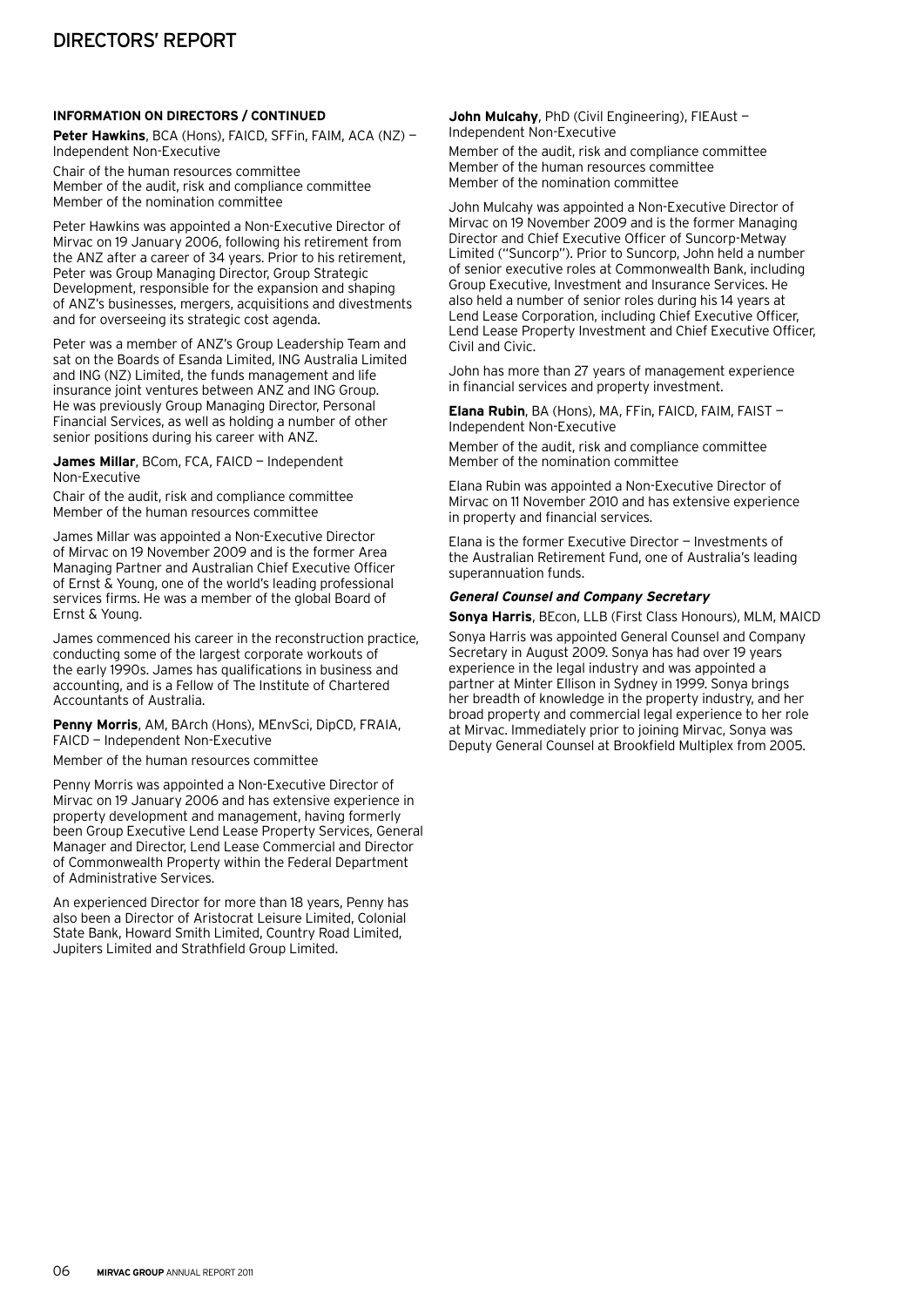#### **Meetings of Directors**

The number of meetings of the Board of Directors and of each Board standing committee of which the relevant Director was a member held during the year ended 30 June 2011 and the number of meetings attended by each Director are detailed below:

|                      |    | Board | committee <sup>1</sup> | Board | compliance<br>committee | Audit.<br>risk and<br>("ARCC") | resources<br>committee | Human<br>("HRC") | Health, safety,<br>environment<br>sustainability<br>committee<br>('HSE&SC") | and | Nomination<br>committee |   | committee <sup>2</sup> | ARCC |
|----------------------|----|-------|------------------------|-------|-------------------------|--------------------------------|------------------------|------------------|-----------------------------------------------------------------------------|-----|-------------------------|---|------------------------|------|
| Director             | A  | B     | A                      | B     | A                       | B                              | A                      | B                | A                                                                           | B   | A                       | B | A                      | B    |
| James MacKenzie      | 17 | 17    |                        |       | 10                      | 10                             | 10                     | 10               |                                                                             |     |                         |   |                        |      |
| Nicholas Collishaw   | 17 | 17    | 4                      | 4     |                         |                                |                        |                  |                                                                             |     |                         |   |                        |      |
| <b>Peter Hawkins</b> | 17 | 17    |                        |       | 10                      | 10                             | 10                     | 10               |                                                                             |     |                         |   |                        |      |
| James Millar         | 17 | 17    |                        |       | 10 <sup>°</sup>         | 10                             | 10                     | 10               |                                                                             |     |                         |   |                        | 2    |
| Penny Morris         | 17 | 17    |                        |       |                         |                                | 10                     | 10               | 6                                                                           | 6   |                         |   |                        |      |
| John Mulcahy         | 17 | 17    |                        |       | 10                      | 10                             |                        |                  | 6                                                                           | 6   |                         |   |                        |      |
| Elana Rubin $3$      | 11 | 11    |                        |       |                         |                                |                        |                  |                                                                             |     |                         |   |                        |      |

1) Committees of the Board established to deal with particular major transactions during the year.

2) Committee created by ARCC for particular purposes through the year.

3) Appointed as a Director on 11 November 2010.

A) Indicates number of meetings attended during the period the Director was a member of the Board or Committee.

B) Indicates the number of meetings held during the period the Director was a member of the Board or Committee.

#### **Remuneration report**

We have structured the report into the following sections:

Highlights for the year ended 30 June 2011

- 1 Who this report covers
- 2 Actual payments received by Executives
- Remuneration governance
- 4 Remuneration strategy
- 5 Remuneration structure
- 6 How reward was linked to performance this year
- 7 Non-Executive Directors' remuneration
- 8 Remuneration disclosures for 2011
- 9 Service agreements
- 10 Additional information

The information provided in this remuneration report has been audited as required by section 308(3C) of the Corporations Act 2001.

# **Highlights for the year ended 30 June 2011**

The purpose of remuneration at Mirvac is to attract, motivate and retain the individuals who are best equipped to successfully execute the business strategy and in so doing create value for securityholders.

| Review of remuneration strategy                       | To ensure that remuneration at Mirvac continues to support the business strategy and<br>drive value for stakeholders, during the year, the HRC commissioned a comprehensive<br>review of the remuneration strategy that involved independent external input. A key<br>outcome of that review was the development of remuneration principles that will now<br>form the framework for all remuneration decisions at Mirvac.                                                                                                                                                                                                                                                                                                                                                                                                                                                                                                                                       |
|-------------------------------------------------------|-----------------------------------------------------------------------------------------------------------------------------------------------------------------------------------------------------------------------------------------------------------------------------------------------------------------------------------------------------------------------------------------------------------------------------------------------------------------------------------------------------------------------------------------------------------------------------------------------------------------------------------------------------------------------------------------------------------------------------------------------------------------------------------------------------------------------------------------------------------------------------------------------------------------------------------------------------------------|
| <b>Changes to Managing Director's</b><br>remuneration | Mirvac entered into a new service agreement with Managing Director Nicholas Collishaw<br>that has an indefinite term and revised remuneration arrangements. His old agreement<br>was due to expire on 26 August 2012. The new agreement came into effect on<br>1 April 2011, at which point Nicholas Collishaw's fixed remuneration was reduced<br>from \$2.0m to \$1.5m a year.                                                                                                                                                                                                                                                                                                                                                                                                                                                                                                                                                                                |
|                                                       | To recognise Nicholas Collishaw's acceptance of reduced fixed remuneration for<br>the period 1 April 2011 to 26 August 2012, a one-off cash payment linked to Group<br>performance may be payable in April 2015. A threshold to any payment will be Mirvac<br>delivering annual total securityholder return ("TSR") growth of 12 per cent over the<br>period April 2011 to December 2014. If the TSR hurdle is met, an award will be made<br>based on the Mirvac security price at the end of the performance period. If a minimum<br>target security price of \$1.60 is achieved, the award payment will be \$702,000 (less<br>applicable tax). A maximum entitlement of \$1.23 million (less applicable tax) will be<br>payable if the closing security price is \$1.95, with a sliding scale applying between these<br>minimum and maximum targets. If this minimum target security price of \$1.60 is not met<br>in December 2014, no payment will be made. |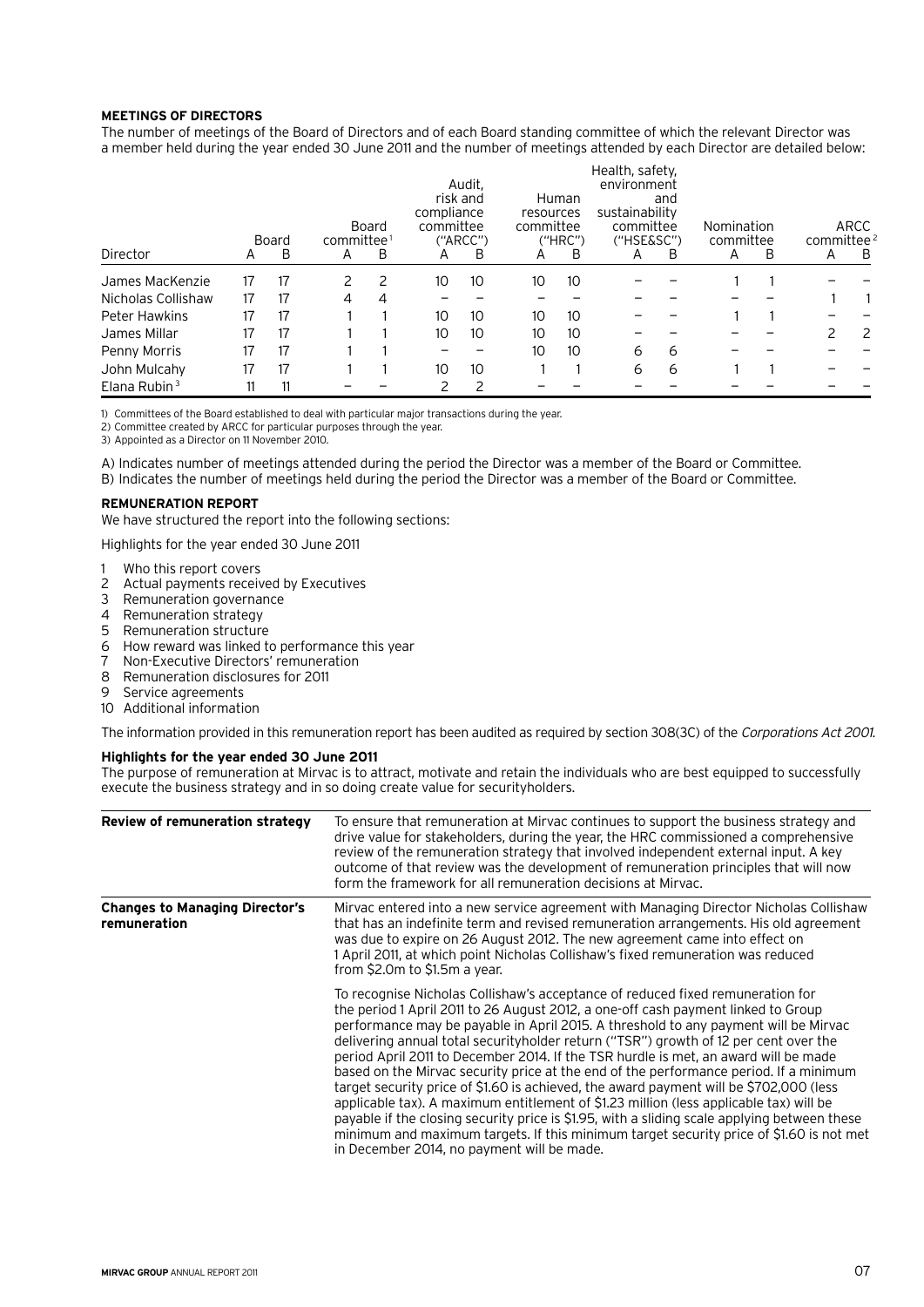#### **Remuneration report / continued**

| <b>Fixed remuneration</b>     | The Board has approved a salary review for 2011. The average increase in fixed<br>remuneration for the Executives disclosed in this remuneration report will be less<br>than one per cent.                                                                                                                                                                                                                                                                                                                                                                                                                                                      |
|-------------------------------|-------------------------------------------------------------------------------------------------------------------------------------------------------------------------------------------------------------------------------------------------------------------------------------------------------------------------------------------------------------------------------------------------------------------------------------------------------------------------------------------------------------------------------------------------------------------------------------------------------------------------------------------------|
| Short term incentives ("STI") | Mirvac introduced a balanced scorecard of measures for determining the STI pool<br>for the year ended 30 June 2011. This change was designed to ensure that the STI pool<br>was appropriately aligned to Mirvac's strategic drivers.                                                                                                                                                                                                                                                                                                                                                                                                            |
|                               | The HRC also reviewed Mirvac's approach to STI as part of the broader review of the<br>remuneration strategy. An outcome of that is that STI awards will continue to be paid<br>in cash, not securities, with no deferral applying. This is because the HRC believes<br>that LTI awards are the most appropriate means to ensure that executives maintain<br>a long-term focus in their decision making, and that there is appropriate alignment<br>of interests between executives and security holders. It also reflects the HRC's belief<br>that the introduction of deferrals would add further complexity to remuneration<br>arrangements. |
| Long term incentives ("LTI")  | The performance period for the LTI grants made during the year ended 30 June 2009<br>finished on 30 June 2011. None of the performance rights and options from these<br>grants vested as the Relative TSR performance hurdle was not met.                                                                                                                                                                                                                                                                                                                                                                                                       |
|                               | Consistent with what was presented to securityholders at the 2010 Annual General<br>Meeting ("AGM"), the LTI grant for the year ended 30 June 2011 used Relative TSR<br>as the sole performance measure.                                                                                                                                                                                                                                                                                                                                                                                                                                        |
|                               | For the LTI grants that will be made in the year ending 30 June 2012, the intention<br>is to use return on equity ("ROE") as a second performance measure. That is, for the<br>2012 grant, 50 per cent of the LTI allocation will be tested against Relative TSR and<br>50 per cent against ROE.                                                                                                                                                                                                                                                                                                                                                |
| <b>Termination payments</b>   | All of the Executives disclosed in this remuneration report had a change to their<br>remuneration after the introduction of the revised termination payments legislation<br>on 24 November 2009. As a consequence, any termination payment entitlement they<br>may be entitled to will now be capped at 12 months fixed remuneration. Mirvac will<br>continue to honour any existing contractual entitlements on termination for other<br>employees that would exceed the cap of 12 months fixed remuneration, provided there<br>has been no substantial variation to their contract.                                                           |

#### **1 Who this report covers**

This report covers the key management personnel ("KMP") and other executives who are among the top five highest paid employees of Mirvac.

KMP are those people with authority and responsibility for planning, directing and controlling the activities of the entity, directly or indirectly. For Mirvac, the KMP are defined to be:

- members of the Executive Leadership Team ("ELT"); and
- Non-Executive Directors.

For the year ended 30 June 2011, the ELT comprised:

- Managing Director Nicholas Collishaw;
- Chief Executive Officer Investment Andrew Butler;
- Chief Executive Officer Development Brett Draffen;
- Chief Operating Officer Gary Flowers; and
- Chief Financial Officer Justin Mitchell.

Remuneration details are also included for John Carfi — Chief Executive Officer Development, NSW and Victoria and Matthew Wallace — Chief Executive Officer Development, Queensland as they are among the five highest remunerated Group Executives and disclosure is required under the Corporations Act 2001.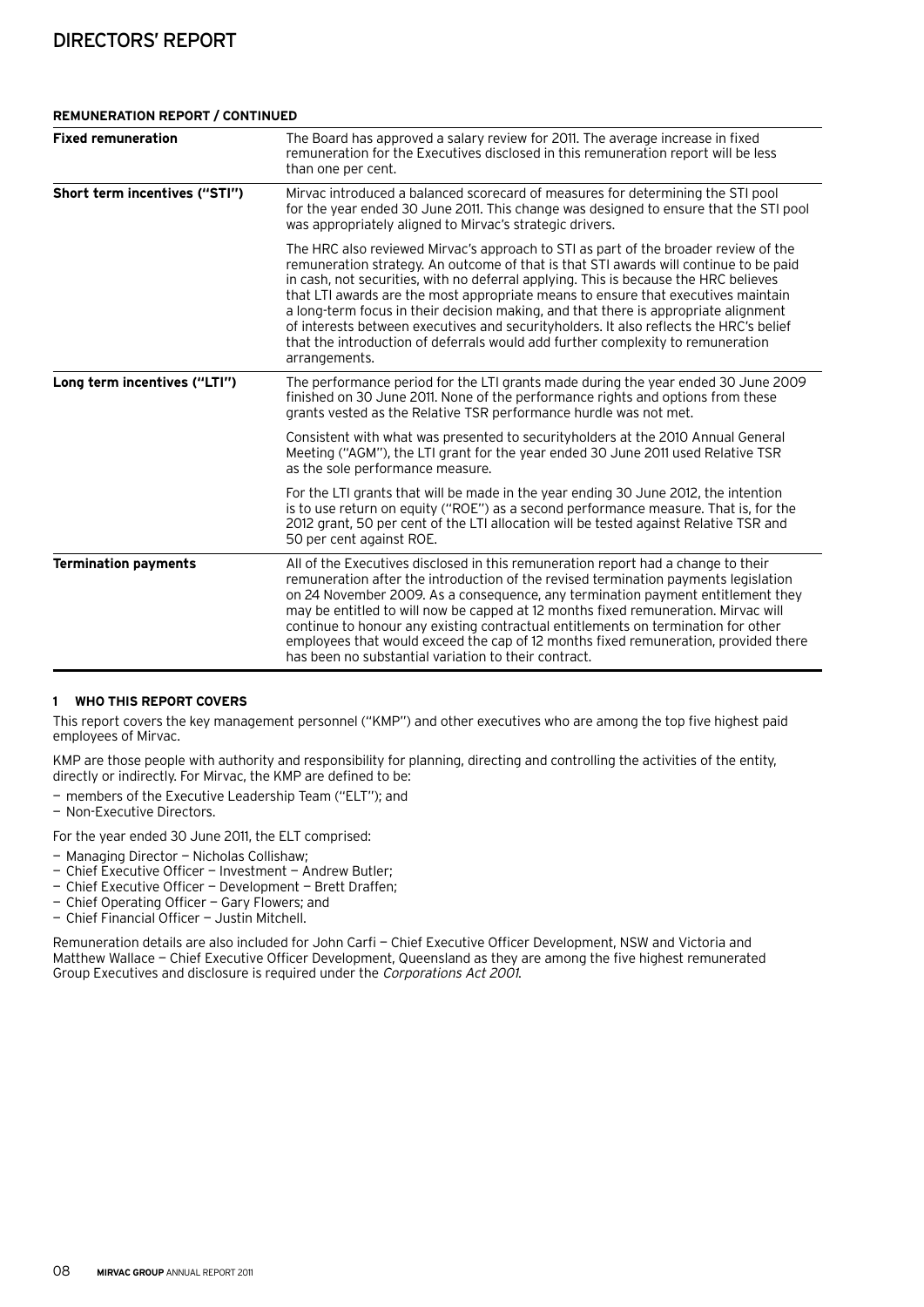# **2 Actual payments received by Executives**

#### The value of the cash and other benefits actually receivable by Executives during the year differs from the accounting values.

The following table sets out the actual value of the remuneration receivable by the disclosed Executives during the year. The figures are different from those on page 17 which show the accounting value for LTI. The accounting value will include amounts for grants that have not vested, and may not vest because of the presence of performance conditions. The fixed remuneration figures reflect decisions made during August 2010 as part of the remuneration review process.

| Executive                    | Year         | Fixed<br>remuneration  | STI <sup>1</sup><br>\$ | LTI <sup>2</sup><br>\$ | Employee<br>loans $3$ | Termination<br>benefits | Other            | Total<br>\$            |
|------------------------------|--------------|------------------------|------------------------|------------------------|-----------------------|-------------------------|------------------|------------------------|
| Nicholas Collishaw           | 2011<br>2010 | 1,875,000<br>2,000,000 | 735,000<br>1,750,000   | 38,253                 | 600,523<br>404,546    |                         | 27,465<br>32,979 | 3,237,988<br>4,225,778 |
| Andrew Butler <sup>4</sup>   | 2011<br>2010 | 604,815                | 205,800                |                        | 511,980               |                         | 11,414           | 1,334,009              |
| John Carfi                   | 2011<br>2010 | 695,000<br>649,272     | 286,700<br>403,000     | 8,965                  | 511,980<br>530,402    |                         | 11,291<br>10,940 | 1,504,971<br>1,602,579 |
| <b>Brett Draffen</b>         | 2011<br>2010 | 1,000,000<br>855,285   | 269,500<br>634,000     | 23,910                 | 638,693<br>451,406    | -                       | 17,129<br>13,858 | 1,925,322<br>1,978,459 |
| Gary Flowers                 | 2011<br>2010 | 630,000<br>600,000     | 216,100<br>318,000     | -                      | 216,652<br>68,737     | -                       | 10,211<br>9,736  | 1,072,963<br>996,473   |
| Justin Mitchell              | 2011<br>2010 | 700,001<br>650,000     | 240,100<br>345,000     | 12,752                 | 511,980<br>317,519    | -                       | 11,374<br>10,394 | 1,463,455<br>1,335,665 |
| Matthew Wallace <sup>5</sup> | 2011<br>2010 | 671,538                | 219,500                |                        | 489,862               |                         | 9,698            | 1,390,598              |

1) STI values reflect payments to be made in September 2011 in recognition of performance during the year ended 30 June 2011.

2) LTI amounts represent the value to the participant during the year ended 30 June 2011 arising from performance rights whose performance period ended

30 June 2011, the exercising of options, or the net proceeds following the sale of securities granted under a loan based plan.

3) Amount reported includes amounts forgiven during the year, imputed interest and related fringe benefits tax ("FBT"). 4) Andrew Butler has been disclosed as a KMP as a result of his appointment to the ELT during the year ended 30 June 2011.

5) Matthew Wallace was not a disclosed Executive for the year ended 30 June 2010.

# **3 Remuneration governance**

Our remuneration governance processes are designed to enable Mirvac to derive maximum value from its remuneration spend, while also ensuring that remuneration decisions are made in a fair and transparent manner.

#### **a) The HRC's role**

The HRC, consisting of five independent Non-Executive directors, is responsible for reviewing the remuneration strategy annually and advises the Board on remuneration policies and practices generally. It also makes specific recommendations on remuneration packages, incentives and other terms of employment for Non-Executive and Executive Directors, including the Managing Director, and approves the remuneration packages, incentives and other terms of employment for other KMP.

To enable it to make appropriate recommendations, the HRC regularly reviews the 'at risk' components of executive remuneration (the STI and LTI schemes) to ensure there continues to be appropriate alignment with securityholders' interests, while also serving to attract, motivate and retain suitably qualified people. The HRC also reviews and approves the performance targets set for the STI and LTI schemes, as well as the assessment of Mirvac's performance against those targets that ultimately determines the size of the STI and LTI pools.

# **b) Use of external consultants**

In addition to seeking advice and input from Mirvac's Group General Manager, Human Resources, the HRC has appointed Ernst & Young as external remuneration adviser. Ernst & Young's role in this regard is to provide both information on current market practice and independent input into key remuneration decisions.

# **4 Remuneration strategy**

The purpose of remuneration at Mirvac is to attract, motivate and retain the individuals who are best equipped to successfully execute the business strategy and in so doing create value for securityholders.

#### **a) Review of remuneration strategy**

During the year ended 30 June 2011, the HRC commissioned a comprehensive review of Mirvac's remuneration strategy that involved independent external input. This was done to ensure remuneration continues to support the business strategy and to drive value for securityholders through all stages of the business cycle. A key outcome of the review was the development of six remuneration principles. These principles will underpin future remuneration decision making at Mirvac and provide a consistent framework to ensure maximum value is derived from remuneration decisions.

#### **b) Remuneration principles**

Remuneration at Mirvac should:

- align and contribute to Mirvac's key strategic business objectives and desired business outcomes;
- align the interests of employees with those of securityholders;
- assist Mirvac in attracting and retaining the employees required to execute the business strategy;
- support Mirvac's desired performance based culture;
- encompass the concept of pay parity and be fair and equitable; and
- be simple and easily understood.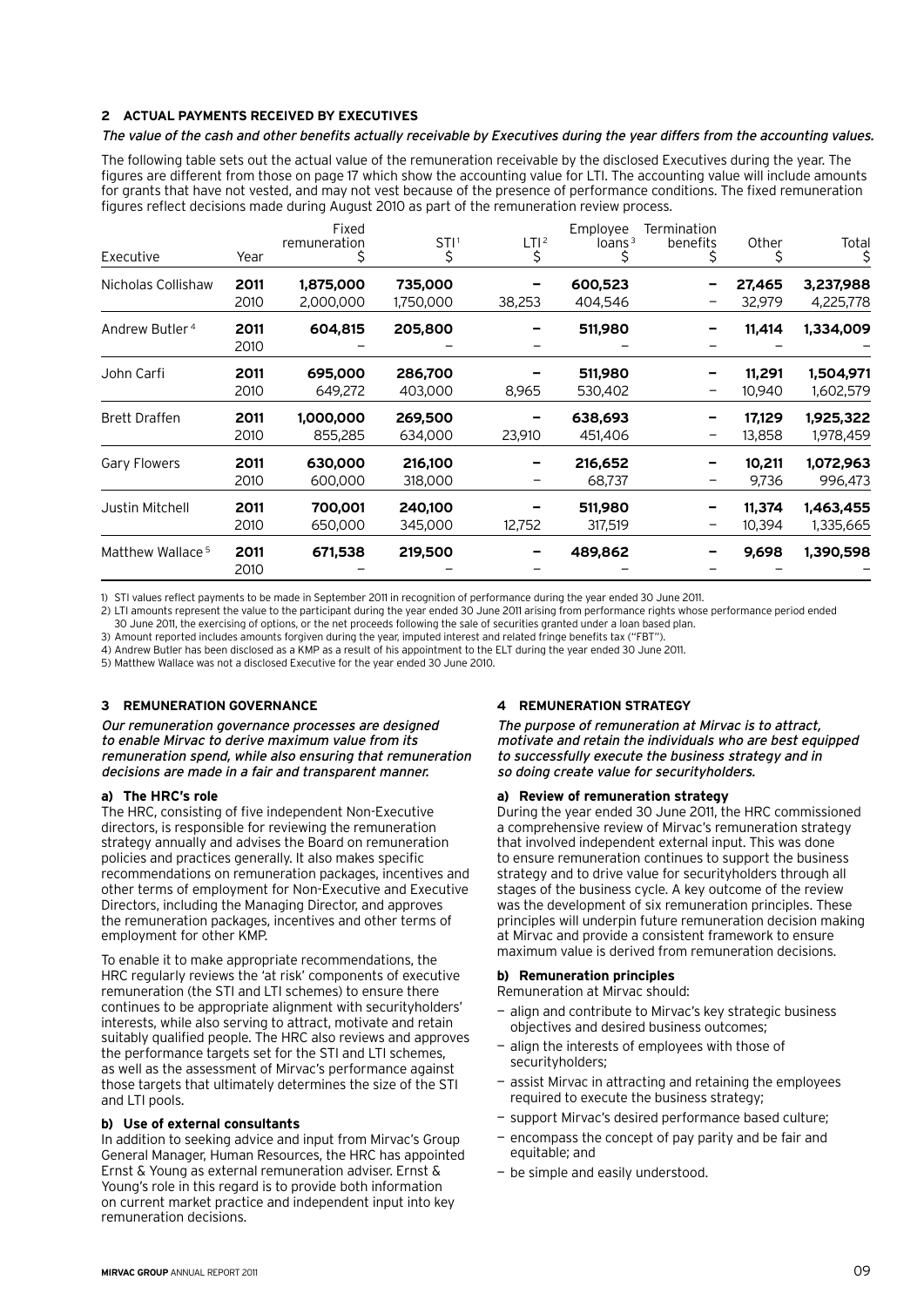# **4 Remuneration strategy / continued**

#### **c) Executive remuneration: three components**

Mirvac's remuneration structures strive to fairly and responsibly reward employees, while complying with all relevant regulatory requirements.

Executive remuneration consists of three components as set out in the following diagram:

| <b>TOTAL REMUNERATION</b>                                                            |                                                                                                                                                                         |                                                                                                                                                 |  |  |
|--------------------------------------------------------------------------------------|-------------------------------------------------------------------------------------------------------------------------------------------------------------------------|-------------------------------------------------------------------------------------------------------------------------------------------------|--|--|
| <b>Fixed remuneration</b>                                                            | <b>Short term incentive</b>                                                                                                                                             | Long term incentive                                                                                                                             |  |  |
| Acts as a base level reward for<br>a competent level of contribution<br>in the role. | Used to motivate and reward<br>employees for contributing to<br>the delivery of annual business<br>performance as assessed against<br>a balanced scorecard of measures. | Facilitates executive security<br>ownership for those employees<br>who have the largest strategic impact<br>on the long term success of Mirvac. |  |  |

#### **d) Market positioning**

The review of Mirvac's remuneration strategy reaffirmed our current approach to market positioning.

# i) Definition of market

When determining the relevant market for each role, Mirvac considers the companies from which we source talent, and to whom we could potentially lose talent. A distinction is made between the market for business roles and that used for corporate roles.

For business roles:

- the primary comparison group is the Australian Real Estate Investment Trust ("A-REIT") sector, plus Lend Lease, FKP Property Group and Australand Property Group; and
- the secondary comparison group is a general industry peer group with a similar market capitalisation (50-200 per cent of Mirvac's 12 month average market capitalisation).

For corporate roles:

— the primary comparison group is a general industry peer group with a similar market capitalisation (50-200 per cent of Mirvac's 12 month average market capitalisation) to reflect the greater transferability of skills.

Where disclosed data is unavailable, Mirvac relies on published remuneration surveys covering relevant industries and the broader market.

# ii) Targeted market positioning

Fixed remuneration at Mirvac is positioned at the median (50th percentile), with the ability to work within a range around the median based on criteria such as:

- the criticality of the role to successful execution of the business strategy;
- assessment of employee performance/potential; and
- the employee's experience level.

Target total remuneration at Mirvac is to be positioned at the median (50th percentile) with the opportunity to receive total remuneration up to the upper quartile (75th percentile) in the event that both the individual and the business achieve stretch targets.

#### **5 Remuneration structure**

Remuneration structures vary between employee levels to recognise the relative impact on Mirvac's performance and the differences in market remuneration practices.

#### **a) Remuneration mix**

The Group holds a significant portion of total remuneration for executives as variable and "at risk" if performance criteria are not met or exceeded each year. The proportion of variable at risk remuneration increases significantly in line with seniority. For LTI participants, the weighting to LTI over STI also increases with seniority. The average remuneration mix at target for different levels of employees for the year ended 30 June 2011 was as follows:

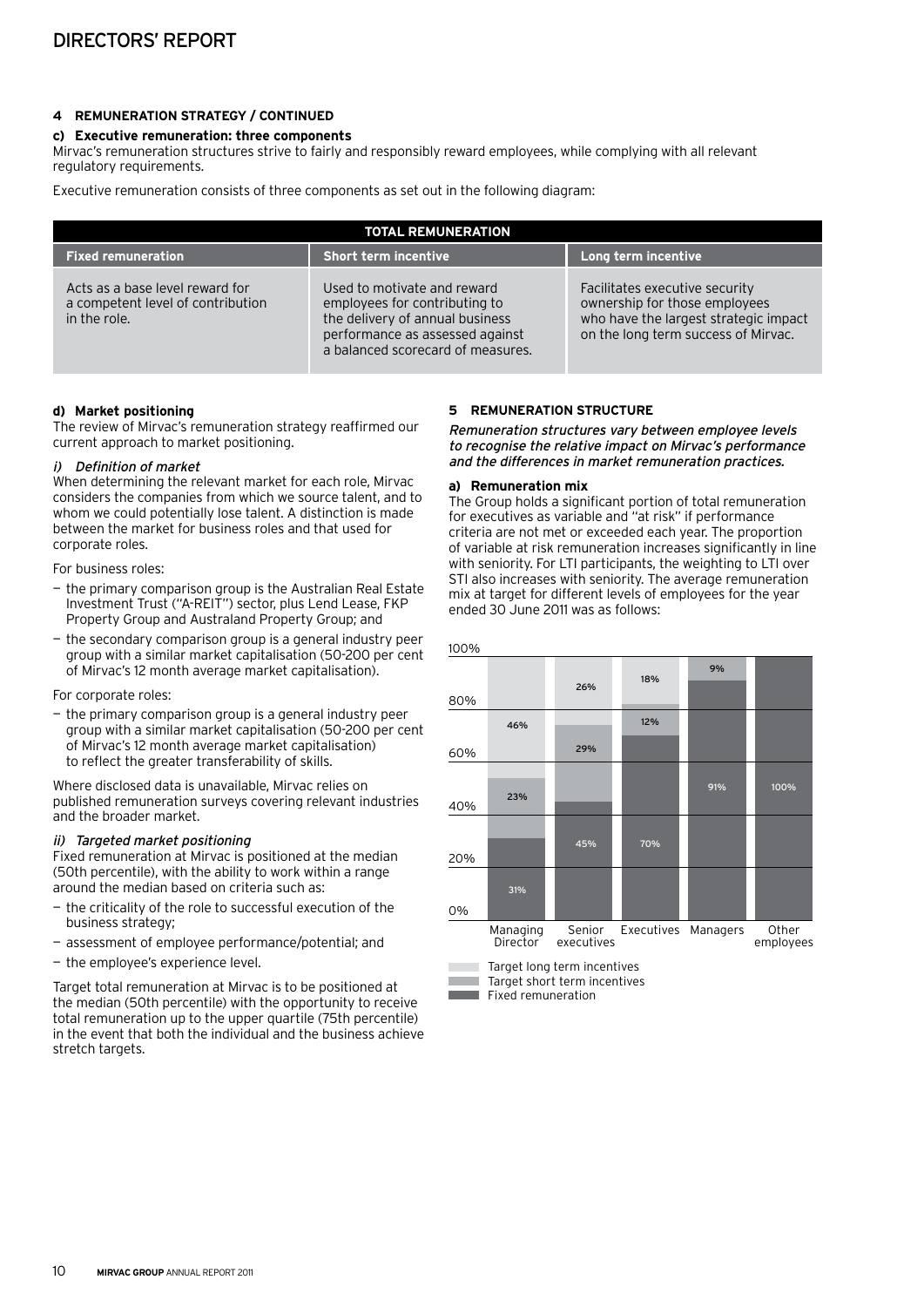#### **b) Fixed remuneration**

Fixed remuneration acts as a base-level reward for a competent level of contribution in the role. It includes cash, compulsory superannuation and any salary sacrifice items (including FBT). The following factors are taken into account when setting fixed remuneration levels at Mirvac:

- the size and complexity of the role;
- role accountabilities:
- skills and experience of the individual; and
- market pay levels for comparable roles.

#### **c) STI**

The purpose of STI is to motivate and reward employees for contributing to the delivery of annual business performance as assessed against a balanced scorecard of measures.

- STI is an annual cash incentive based on Group, divisional and individual performance.
- Executives and managers at Mirvac are eligible to participate in the STI plan based on their responsibility for achieving annual objectives.
- Other employees are eligible for a discretionary bonus where management recognises that exceptional individual performance has been achieved.
- An individual's STI target is the amount earned for 'on target' Group, divisional and individual performance.
- STI outcomes for individuals can range from zero to double their STI target, depending on results.

#### STI performance measures

STI payments are conditional upon Group, divisional and individual performance and subject to a gateway requirement of Group operating earnings being at least 90 per cent of target.

The measures included in the Group and divisional balanced scorecards were selected because they align with Mirvac's five strategic drivers. More detailed rationale behind the inclusion of each measure is presented in the following table:

| Measure                               | Rationale                                                                                                                                                            |
|---------------------------------------|----------------------------------------------------------------------------------------------------------------------------------------------------------------------|
| Operating<br>earnings                 | Reflects the underlying performance<br>of Mirvac's normal core business<br>operations and represents a key driver<br>of securityholder value.                        |
| Return on assets                      | Reflects how efficiently Mirvac is using<br>its assets to generate earnings.                                                                                         |
| Customer/<br>investor<br>satisfaction | Represents how well Mirvac is meeting<br>the expectations of key external<br>stakeholders.                                                                           |
| Employee<br>engagement                | There is a strong correlation between<br>high levels of employee engagement<br>and total security holder return.                                                     |
| Health, safety<br>and environment     | Mirvac is committed to providing a safe<br>workplace for all of its employees and to<br>ensuring its activities do not have<br>an adverse impact on the environment. |

Performance measures are cascaded from the Group to the individual as shown in the following diagram:

#### Group performance

Assessment of Group performance against balanced scorecard: Operating earnings Return on assets Customer satisfaction Employee engagement Health, safety and environment

# Divisional performance

Assessment of divisional performance against divisional balanced scorecard

# Individual performance

Assessment of individual performance against agreed objectives that are linked to the Group balanced scorecard and whether the individual has demonstrated behaviours in line with Mirvac's values

Following an assessment of Group, divisional and individual performance against the relevant measures, each of these components is assigned a score ranging from nil to 150 per cent of target. Weightings between Group, divisional and individual components vary between different levels of employees.

Annual performance management process The Group's annual performance management process is a core component of its remuneration review. It is used to review past performance and set future objectives and development plans for employees at all levels.

At the beginning of each year, clear objectives are set for all employees to provide clarity and focus to both the individual and the organisation as to what is expected in the ensuing period. For the year ended 30 June 2011, the Managing Director's objectives were set by the Board around the following five key goals:

| Goal                                               | Objective                                                                                                             |
|----------------------------------------------------|-----------------------------------------------------------------------------------------------------------------------|
| Customer<br>and investor<br>satisfaction           | Improving the Group's performance<br>in the Corporate Confidence Index.                                               |
| Capital efficiency<br>and financial<br>performance | Achievement of operating earnings<br>and return on assets targets.                                                    |
| Employee<br>engagement                             | Achievement of targeted Group<br>engagement score and level of<br>employee participation in the<br>engagement survey. |
| Health, safety<br>and environment                  | Achievement of goals in the area<br>of sustainability and the health and<br>safety of employees.                      |
| Operational<br>excellence                          | Improvement of the Group's<br>operational processes.                                                                  |
| Values                                             | Define the values required for<br>sustainable business success,<br>and implement across the Group.                    |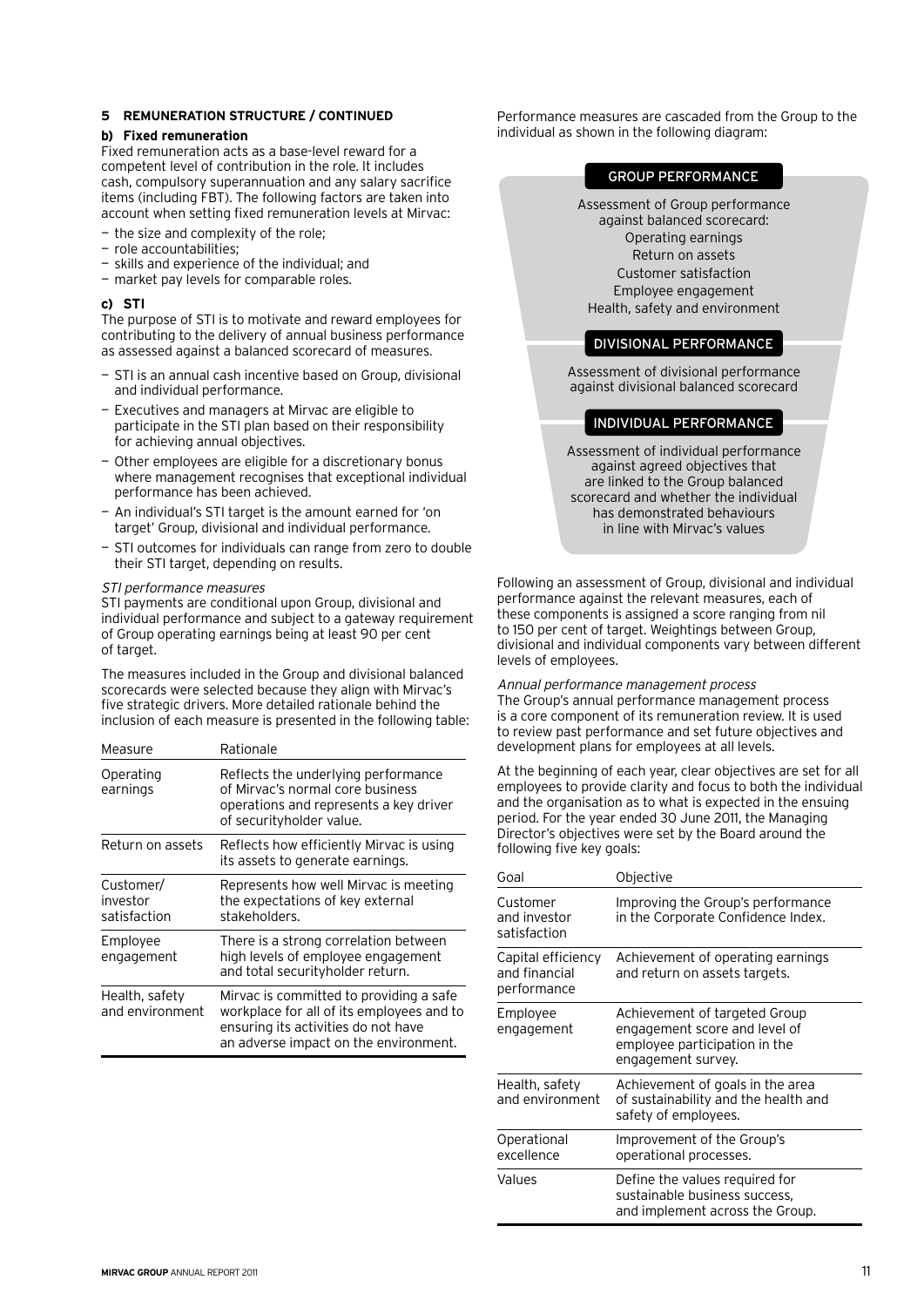#### **d) LTI**

LTI facilitates executive security ownership for those employees who have the largest strategic impact on the long term success of Mirvac.

The purpose of LTI at Mirvac is to:

— assist in attracting and retaining the required executive talent;

- focus executive attention on driving sustainable long term growth; and
- align the interests of executives with those of securityholders.

Mirvac's LTI plans have changed over time to align with market practice. A summary of previous plans is in section 5(f).

#### Mirvac's current LTI plan (Long term Performance plan or LTP plan)

The LTP plan was originally introduced in the year ended 30 June 2008 following approval by securityholders at the 2007 AGM. Securityholders approved an update to the LTP plan at the 2010 AGM. The purpose of the LTP plan is to drive performance, retain executives and facilitate executive security ownership.

# **How the LTP plan works**

| <b>Eligibility</b>            | LTP grants are generally restricted to the senior executives who are most able to influence<br>securityholder value. Executives are eligible, at the discretion of the HRC, to participate in the<br>LTP plan. Non-Executive Directors are not eligible to participate in the LTP plan.                                                                                                                                                                                                                                    |
|-------------------------------|----------------------------------------------------------------------------------------------------------------------------------------------------------------------------------------------------------------------------------------------------------------------------------------------------------------------------------------------------------------------------------------------------------------------------------------------------------------------------------------------------------------------------|
| <b>Instrument</b>             | Awards under this plan are made in the form of performance rights. Awards of options have also<br>been made under this plan in previous years. A performance right is a right to acquire one fully<br>paid stapled security in Mirvac provided a specified performance hurdle is met.                                                                                                                                                                                                                                      |
|                               | No loans are made to participants under this plan.                                                                                                                                                                                                                                                                                                                                                                                                                                                                         |
| <b>Performance hurdles</b>    | The HRC reviews the performance conditions annually to determine the appropriate hurdles<br>based on Mirvac's strategy and prevailing market practice. This year, the HRC determined that<br>the sole performance condition to apply to the vesting of the grants made during the year ended<br>30 June 2011 would be Relative TSR. TSR was chosen given that it is an objective measure of<br>securityholder value creation, and given its wide level of understanding and acceptance by the<br>various key stakeholders. |
|                               | The entities against which Mirvac's TSR performance is compared are shown on the next page.                                                                                                                                                                                                                                                                                                                                                                                                                                |
|                               | For the proposed 2012 grant, the Board intends to use ROE and Relative TSR as the two<br>performance conditions, with each applying to separate tranches of performance rights.<br>ROE measures how well management has used security holder funds and reinvested<br>earnings to generate additional earnings for securityholders. The HRC chose ROE as the<br>second performance condition because it is aligned to Mirvac's strategic drivers, and to take<br>into account investor feedback on the LTP plan.            |
| <b>TSR measurement</b>        | At the end of the three year performance period, the HRC receives data from an independent<br>external consultant to determine Mirvac's TSR performance relative to the comparison group.<br>An independent consultant is used to ensure that performance is measured objectively.                                                                                                                                                                                                                                         |
|                               | The HRC then determines the number of performance rights that will vest, if any, by applying<br>the TSR data to the vesting schedule.                                                                                                                                                                                                                                                                                                                                                                                      |
| Vesting/delivery              | The rights offered under the scheme can only be exercised if and when the performance<br>conditions are achieved over a three year period. If the performance rights vest and are<br>exercised, entitlements will be satisfied by either an allotment of new securities or by purchase<br>on market of existing securities, at the Board's discretion.                                                                                                                                                                     |
|                               | At the end of the three year performance period, all performance rights that vest are<br>automatically converted to Mirvac securities. However, if the performance rights do not vest<br>at the end of the three year performance period, they will lapse. There are no further tests.<br>Participants are prohibited from hedging both their unvested performance rights and options.<br>Directors have also indicated that there is no intention to retest the performance conditions in<br>the future.                  |
| <b>Termination/forfeiture</b> | If an employee resigns or is dismissed, all their unvested rights are forfeited. If an employee<br>leaves due to retirement, redundancy, total and permanent disablement or death, the HRC<br>determines the number of rights which will lapse or are retained, subject to both the original<br>performance period and hurdles.                                                                                                                                                                                            |
|                               | If a change of control event occurs, the HRC determines the number of performance rights<br>that vest, if any, taking into account the performance from the date of grant to the event.                                                                                                                                                                                                                                                                                                                                    |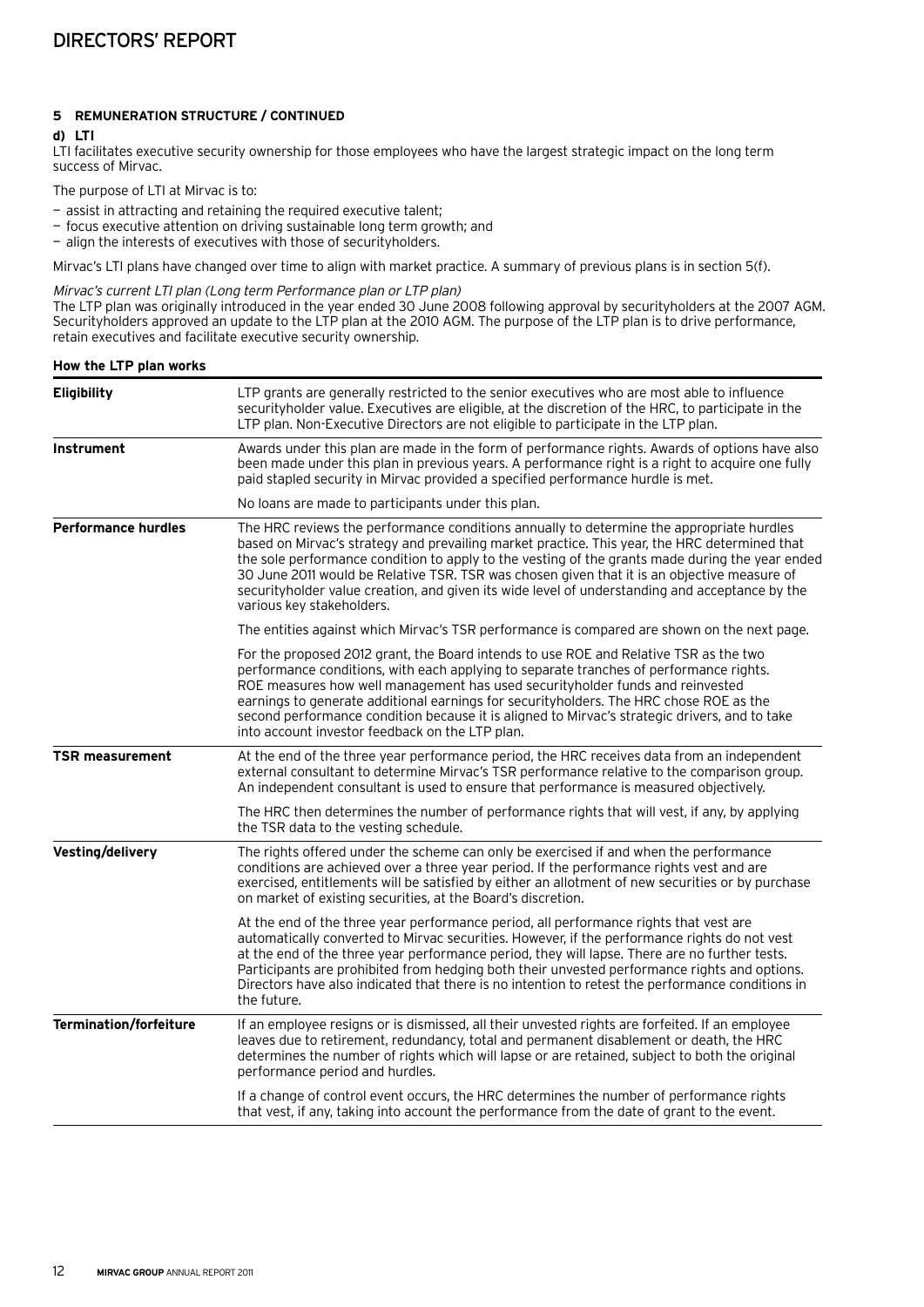# **How TSR is measured**

For the grant made during the year ended 30 June 2011, the vesting outcome at the end of the three year performance period will be based on the following schedule:

| Performance<br>level                  | <b>Relative TSR</b><br>(percentile) | Percentage of<br>securities to vest |
|---------------------------------------|-------------------------------------|-------------------------------------|
| <b><threshold< b=""></threshold<></b> | <50th                               | Nil                                 |
| Threshold                             | 50th                                | 50                                  |
| Threshold $-$ maximum                 | 50th to 75th                        | Pro-rata<br>between<br>50 and 100   |
| Maximum                               | 75th and above                      |                                     |

#### **TSR comparision group**

The comparison group for assessing Relative TSR performance consists of:

- the constituents of the S&P/ASX 200 A-REIT Index;
- Lend Lease Corporation Limited;
- Australand Property Group; and
- FKP Property Group.

This comparison group represents those organisations with which Mirvac competes most directly. For the grant made during the year ended 30 June 2011, the entities comprising the comparison group are:

| AAD<br>1<br>Ardent Leisure Group                            |  |
|-------------------------------------------------------------|--|
|                                                             |  |
| 2<br>ABP<br><b>Abacus Property Group</b>                    |  |
| 3<br><b>ALZ</b><br><b>Australand Property Group</b>         |  |
| 4<br><b>BWP</b><br><b>Bunnings Warehouse Property Trust</b> |  |
| 5<br><b>CFX</b><br><b>CFS Retail Property Trust</b>         |  |
| 6<br><b>CHC</b><br><b>Charter Hall Group</b>                |  |
| <b>COO</b><br>Charter Hall Office REIT<br>7                 |  |
| <b>COR</b><br>8<br>Charter Hall Retail REIT                 |  |
| 9<br>CPA<br>Commonwealth Property Office Fund               |  |
| 10<br>DXS<br>Dexus Property Group                           |  |
| 11<br><b>FKP</b><br><b>FKP Property Group</b>               |  |
| 12<br>GMG<br>Goodman Group                                  |  |
| 13<br><b>GPTDA</b><br><b>GPT Group</b>                      |  |
| <b>ING Industrial Fund</b><br>14<br>IIF                     |  |
| 15<br>IOF.<br>ING Office Fund                               |  |
| 16<br><b>LLC</b><br>Lend Lease Corporation Limited          |  |
| <b>MGR</b><br>17<br>Mirvac Group                            |  |
| <b>SGP</b><br>Stockland<br>18                               |  |
| <b>WDC</b><br>19<br>Westfield Group                         |  |

# **Inputs to valuation of rights**

In valuing rights linked to the Relative TSR measure, the key inputs for the LTP grant made during the year ended 30 June 2011 were as follows:

|                                         | Performance rights  |
|-----------------------------------------|---------------------|
| Grant date                              | 17 December 2010    |
| Performance hurdle                      | <b>Relative TSR</b> |
| Performance period start                | 1 July 2010         |
| Performance testing date                | 1 July 2013         |
| Security price at grant date            | \$1.22              |
| Exercise price                          | <b>Snil</b>         |
| Expected life                           | 2.5 years           |
| Volatility                              | 50%                 |
| Risk-free interest rate (per annum)     | 5.12%               |
| Dividend/distribution yield (per annum) | $6.4\%$             |

#### **Number of issued rights and options**

At 30 June 2011, 29,071,796 (2010: 22,238,221) performance rights and 5,618,645 (2010: 7,995,367) options had been issued to participants under the LTP plan. The number of issued rights and options are net of adjustments due to forfeiture of rights and options as a result of termination of employment. A total of 504,534 performance rights (2010: 1,304,300) and 741,362 options (2010: nil) vested during the year to 30 June 2011.

# **Performance hurdles for the three most recent LTP grants**

The Board reviews the performance conditions annually to determine the appropriate hurdles based on Mirvac's strategy and prevailing market practice. This year the Board determined, on the recommendation of the HRC, that the sole performance condition to apply to the vesting of the grants made during the year ended 30 June 2011 would be Relative TSR. The performance hurdles for the three LTP grants that were unvested as at 30 June 2011 are presented in the following table:

| Year granted | Measure 1    | Measure 2  |  |
|--------------|--------------|------------|--|
| FY2009       | Relative TSR |            |  |
| FY2010       | Relative TSR | <b>ROF</b> |  |
| FY2011       | Relative TSR |            |  |

# **e) Employee Exemption Plan ("EEP")**

The EEP is designed to encourage security ownership across the broader employee population. It provides eligible employees with \$1,000 worth of Mirvac securities at nil cost. The plan is open to Australian based employees with more than 12 months of continuous service, who do not participate in other Mirvac equity plans. Securities acquired under this plan are subject to a restriction on disposal until the earlier of three years after acquisition, or cessation of employment with the Group. Otherwise, holders enjoy the same rights and benefits as other holders of Mirvac's stapled securities. On termination, employees retain any securities granted to them. At 30 June 2011, 3,737,414 stapled securities (2010: 2,634,713) had been issued to employees under the EEP.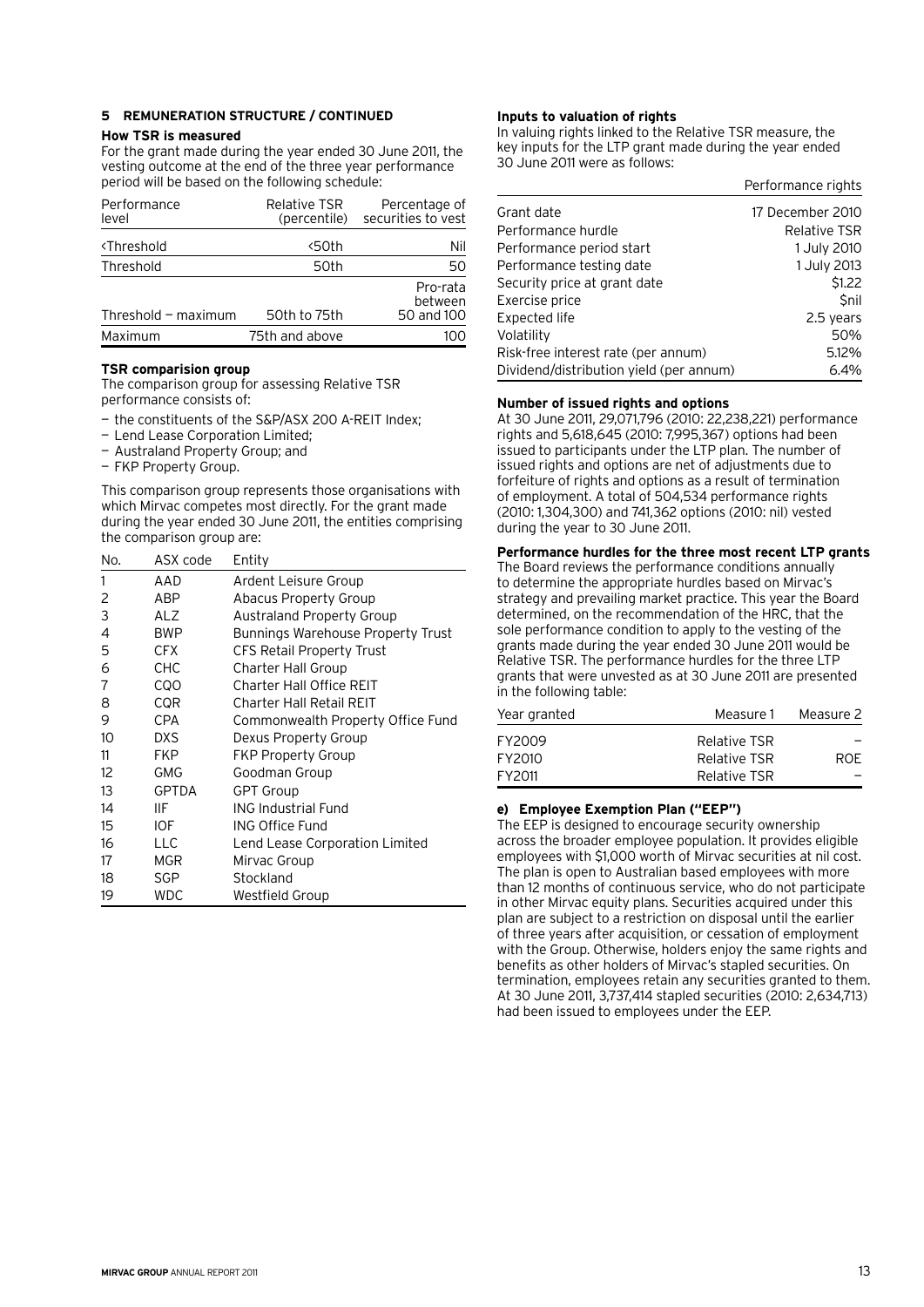**f) Previous LTI plans closed for new grants** Mirvac's LTI plans have changed over time to align with market practice. A summary of old plans now closed for new grants (that is, excluding the LTP plan) is below:

| Plan                                                | Purpose                                                                                                                                           | Detail                                                                                                                                                                 |
|-----------------------------------------------------|---------------------------------------------------------------------------------------------------------------------------------------------------|------------------------------------------------------------------------------------------------------------------------------------------------------------------------|
| i)<br>Executive<br>Retention<br>Plan<br>(''ERP'')   | Interest-free loan<br>program designed<br>to assist in retaining<br>employees critical<br>to Mirvac's<br>ongoing success.                         | No further awards will<br>be made under this<br>program, consistent<br>with Mirvac's intention<br>to eliminate the use<br>of loan plans as part<br>of employee reward. |
| ii) EIS                                             | Designed to share<br>the benefits of the<br>Group's performance<br>through the<br>provision of loans<br>to purchase Mirvac<br>stapled securities. | Closed to new<br>participants as no<br>longer considered<br>to be consistent<br>with market practice.                                                                  |
| iii)<br>Long Term<br>Incentive<br>Plan<br>("LTIP")  | Loan which was<br>applied to fund<br>the acquisition of<br>Mirvac's stapled<br>securities at<br>market value.                                     | Closed to new<br>participants.<br>Two performance<br>conditions for<br>$vesting - Relative$<br>TSR and absolute<br>earnings per security<br>("EPS") growth.            |
| iv)<br>Executive<br>Incentive<br>Program<br>("EIP") | Interest-free loan<br>program designed<br>to assist in retaining<br>employees critical<br>to Mirvac's<br>ongoing success.                         | Closed to new<br>participants as no<br>longer considered to<br>be consistent with<br>market practice.                                                                  |

Further detail of these plans follows.

#### i) ERP

A small number of senior executives were invited to participate in the ERP. While the loans under this program were offered during the year ended 30 June 2009, some of the loan amounts were drawn down in the year ended 30 June 2010. The amounts of the loans range from \$500,000 to \$2,000,000 and must be secured against property or an unconditional bank guarantee. A progressively increasing forgiveness schedule allows for no more than 50 per cent of the total loan balance in total to be forgiven. The forgiveness schedule for the Managing Director and other Executives is set out below:

|                               |                           | Percentage of loan forgiven |  |  |  |
|-------------------------------|---------------------------|-----------------------------|--|--|--|
| Anniversary                   | Managing<br>Director<br>% | Other<br>Executives<br>%    |  |  |  |
| 1st                           | 5                         | 5                           |  |  |  |
| 2 <sub>nd</sub>               | 10                        | 7.5                         |  |  |  |
| 3rd                           | 15                        | 10                          |  |  |  |
| 4th                           | 20                        | 12.5                        |  |  |  |
| 5th                           | N/A                       | 15                          |  |  |  |
| Maximum amount to be forgiven | 50                        |                             |  |  |  |

The repayment date of the loan is the earlier of one of the following:

- 12 months after the participant ceases to be employed by Mirvac;
- 12 months after the fourth anniversary of the loan for the Managing Director; or
- 12 months after the fifth anniversary of the loan for other participants.

The annual retention value to the individual includes amounts forgiven during the year, imputed interest and related FBT. This value is offset against the value of the individual's LTP grant in each year until the retention program is complete. As such, any retention grant replaces a portion of the LTP award, consistent with participants having already been identified as crucial to long term securityholder value. On termination, no further amounts are forgiven.

The following table presents the amounts forgiven during the year ended 30 June 2011 for the Managing Director and other Executives, together with the outstanding balance at the end of the year:

| Executive                 | Loan balance<br>1 July 2010 | Amount forgiven<br>during year | Loan balance<br>30 June 2011 | Annual<br>retention value |
|---------------------------|-----------------------------|--------------------------------|------------------------------|---------------------------|
| Nicholas Collishaw        | 1.900.000                   | 200,000                        | 1,700,000                    | 600,523                   |
| Andrew Butler             | 1.900.000                   | 150.000                        | 1,750,000                    | 511,980                   |
| John Carfi                | 1.900.000                   | 150.000                        | 1,750,000                    | 511,980                   |
| <b>Brett Draffen</b>      | 1.900.000                   | 150,000                        | 1,750,000                    | 404,283                   |
| Gary Flowers <sup>1</sup> | 1.000.000                   | 50,000                         | 950,000                      | 216,652                   |
| Justin Mitchell           | 1.900.000                   | 150,000                        | 1,750,000                    | 511,980                   |
| Matthew Wallace           | 1.900.000                   | 150.000                        | 1.750.000                    | 476.896                   |

1) Forgiveness date for Gary Flowers is 1 July. Therefore, his loan balance reduced from \$1,000,000 to \$950,000 on this date.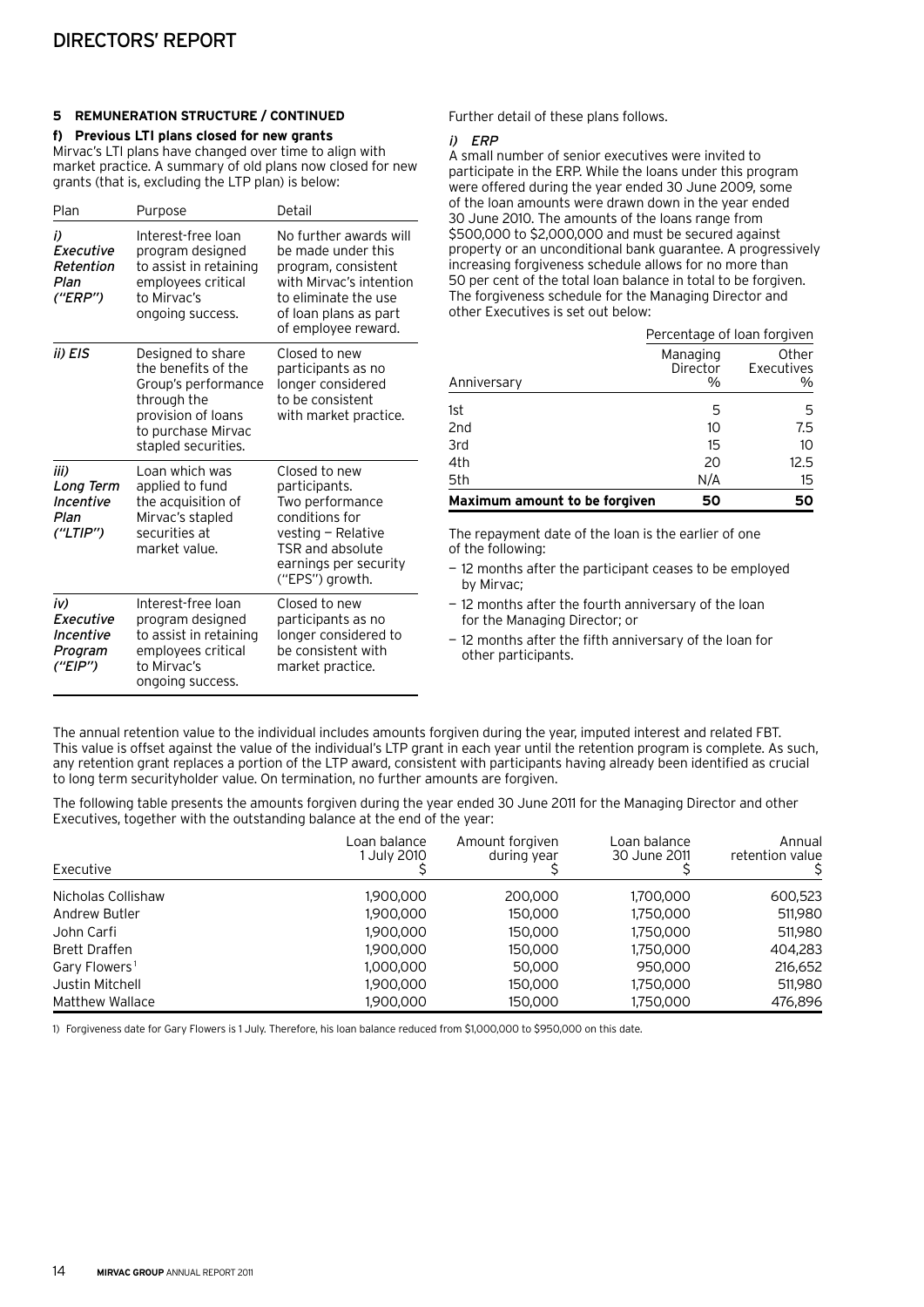# $ii)$   $FIS$

Until 2006, Mirvac's long term variable remuneration scheme for employees was the EIS. Open to all permanent employees, allocations were made annually, were unrestricted and fully vested on allotment. Existing arrangements remain in place until all current loans are repaid.

The loans were repayable via distributions received on the securities or upon their sale. If an employee resigns or is dismissed, the outstanding loan balance must be paid when employment ceases. In the event of redundancy, retirement, total and permanent disablement or death, the employee has 12 months after employment ceases in which to repay the loan. If the loan value is greater than the value of the securities when the loan balance is due, the remaining balance is written off and the securities are forfeited.

# iii) LTIP

The LTIP was introduced in 2006 and approved by securityholders at the Group's 2006 AGM. At this time, loan-funded incentive plans were common for entities with stapled securities due to the prevailing tax rules. Participation in the plan was open to the Managing Director, other Executive Directors, other Executives and eligible employees. Participants were offered an interest-free loan which was applied to fund the acquisition of Mirvac's stapled securities at market value.

The term of the loan is eight years. Any loan balance outstanding at the end of the eighth year must be repaid at that time. The loan is reduced annually by applying the post-tax amounts of any distributions paid by Mirvac to the outstanding principal. The loans are interest free and non-recourse over their term.

Two performance conditions had to be met before the securities vested in full: Relative TSR and EPS growth. The satisfaction of each condition was given an equal weighting in terms of the total number of securities that may vest (that is, 50 per cent of the total securities held by a participant was subject to each performance condition).

On vesting, 53.5 per cent of the original loan to fund the purchase of the vested securities was waived. The remaining balance of the loan will continue to be reduced by posttax distributions until either the loan has been fully repaid or the eight year term expires, whichever occurs first. If a participant terminates their employment, any outstanding loans must be repaid in full immediately or the underlying securities will be forfeited.

The EIS and its replacement, the LTIP introduced in 2006, are both closed to new participants and will be run down until all loans made under each arrangement are extinguished. Trading windows and hedging rules apply to securities under both plans. At 30 June 2011, 498,074 (2010: 562,908) securities remain on issue under the 2006 plan.

#### iv) EIP

The final loans amounts under the EIP were drawn down during the year ended 30 June 2008. The amounts of the loans range from \$50,000 to \$800,000 with Mirvac holding security over the assets purchased with the loan proceeds. A progressively increasing forgiveness schedule applied which allowed the total loan balance to be forgiven if the employee remained employed on the final forgiveness date.

The Chief Executive Officer Development is the sole remaining participant in the scheme with amounts yet to be forgiven. The Chief Executive Officer Development had \$100,000 forgiven during the year, leaving an outstanding balance of \$350,000 at 30 June 2011. Subject to continued employment, a further \$150,000 is due to be forgiven during the year ending 30 June 2012, with the remaining \$200,000 to be forgiven the following year.

# **6 How reward was linked to performance this year**

#### **a) Company performance**

The table below provides summary information on the Group's earnings and securityholders' wealth for the five years to 30 June 2011:

|                                                                     | 2011  | 2010  | 2009      | 2008  | 2007  |
|---------------------------------------------------------------------|-------|-------|-----------|-------|-------|
| Operating profit (\$m)                                              | 358.5 | 275.3 | 200.8     | 352.2 | 319.1 |
| Profit attributable to the stapled security holders of Mirvac (\$m) | 182.3 | 234.7 | (1.078.1) | 171.8 | 556.1 |
| Distributions paid (\$m)                                            | 270.2 | 179.4 | 194.8     | 339.2 | 300.7 |
| Security price at 30 June (\$)                                      | 1.25  | 1.32  | 1.08      | 2.96  | 5.70  |
| Operating EPS – diluted (cents)                                     | 10.5  | 9.3   | 13.4      | 33.4  | 33.0  |
| Statutory EPS $-$ basic (cents)                                     | 5.4   | 8.0   | (65.2)    | 14.9  | 58.7  |

# **b) STI outcomes**

# i) 2011 STI pool formation

The 2011 STI pool will be less than the STI pool in 2010 due to performance on two of the five measures on the balanced scorecard being below the threshold required for payment. The table below summarises Mirvac's performance against each of the measures on the balanced scorecard for the year ended 30 June 2011:

| <b>STI measure</b>             | <b>FY2011 performance assessment</b>  |  |  |
|--------------------------------|---------------------------------------|--|--|
| Operating earnings             | At target.                            |  |  |
| Return on assets               | Below threshold required for payment. |  |  |
| Customer satisfaction          | Below threshold required for payment. |  |  |
| Employee engagement            | Slightly above target.                |  |  |
| Health, safety and environment | Slightly below target.                |  |  |

In light of Mirvac's performance against these five measures for the year ended 30 June 2011, the Board approved an STI pool equivalent to 70 per cent of target, compared to a maximum potential pool of 150 per cent of target.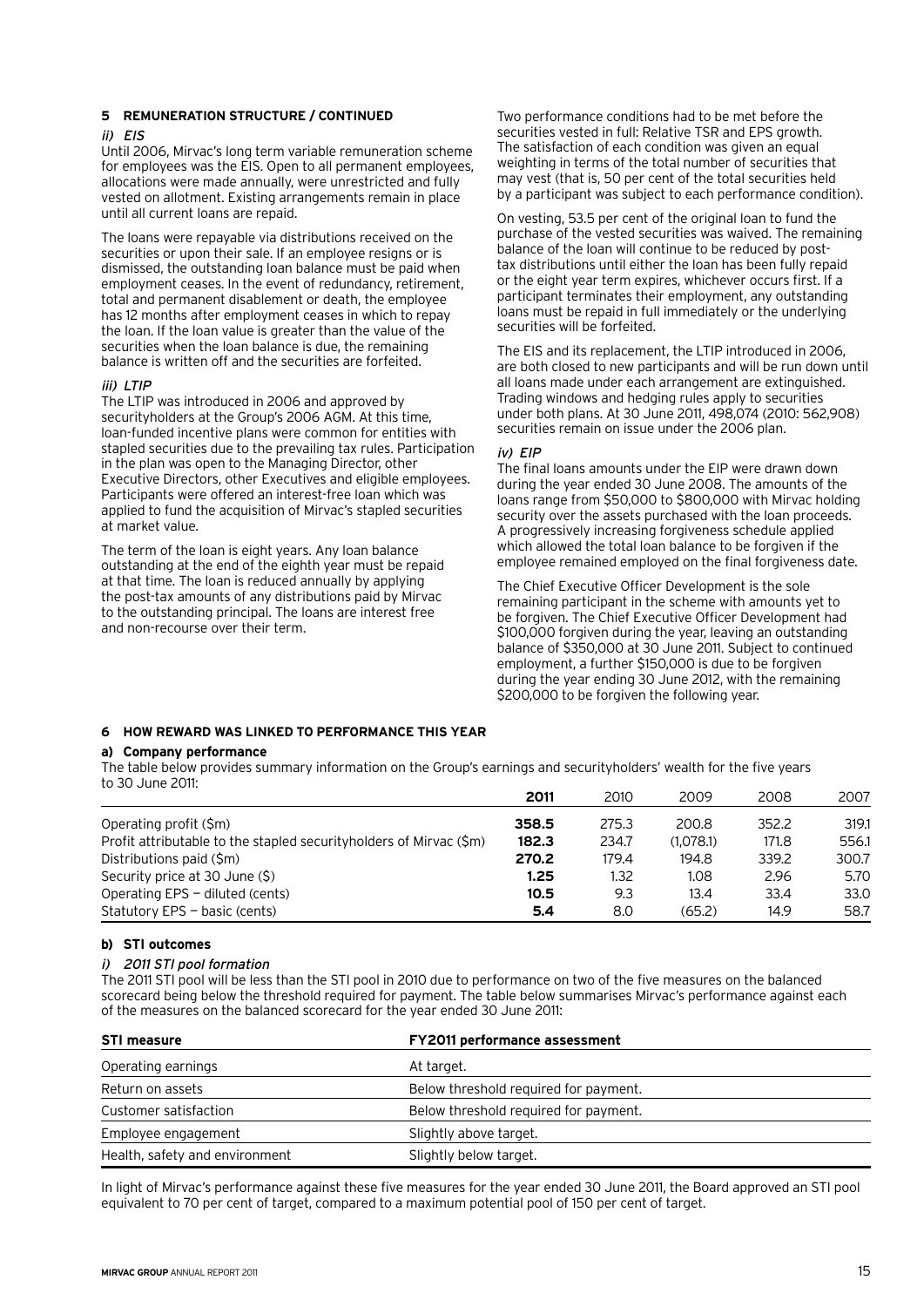#### **6 How reward was linked to performance this year / continued**

#### ii) STI calculation — Managing Director

The Managing Director's STI payment is awarded on the basis of his performance against a series of key performance indicators ("KPIs"). The following table provides a summary of the Managing Director's performance against each of the key measures:

| KPI                                                | Performance summary                                                                                                                          |
|----------------------------------------------------|----------------------------------------------------------------------------------------------------------------------------------------------|
| Customer<br>and investor<br>satisfaction           | Minimum required improvement<br>in Corporate Confidence Index<br>not achieved.                                                               |
| Capital efficiency<br>and financial<br>performance | Group operating earnings target met.<br>ROA targets not achieved as a<br>result of the impairments announced<br>to the market during FY2011. |
| Employee<br>engagement                             | Group engagement slightly above<br>target, and survey participation<br>targets exceeded.                                                     |
| Health, safety<br>and environment                  | Lost time injury frequency rate<br>targets achieved across organisation.                                                                     |
| Operational<br>excellence                          | Implemented revised reporting<br>and scorecard methodology across<br>the Group.                                                              |
| Values                                             | The 'Mirvac way' values program<br>implemented to plan across the Group.                                                                     |

In light of the Board's assessment of the Managing Director's performance during the year ended 30 June 2011, he was awarded an STI of \$735,000. This amount was calculated as 49 per cent of \$1,500,000, being his fixed remuneration at the time of the review.

# iii) Summary of FY2011 STI awards

The following table shows the STI outcomes for each of the disclosed Executives for the year ended 30 June 2011. Note that the STI maximum for an individual represents double their STI target.

|                        | STI max<br>% fixed | Actual<br>STI | Actual<br>% max | STI<br>forfeited<br>% max |
|------------------------|--------------------|---------------|-----------------|---------------------------|
| Nicholas Collishaw     | 150                | 735,000       | 33              | 67                        |
| Andrew Butler          | 140                | 205,800       | 25              | 75                        |
| John Carfi             | 120                | 286,700       | 34              | 66                        |
| <b>Brett Draffen</b>   | 140                | 269,500       | 19              | 81                        |
| <b>Gary Flowers</b>    | 140                | 216.100       | 25              | 75                        |
| Justin Mitchell        | 140                | 240,100       | 25              | 75                        |
| <b>Matthew Wallace</b> | 120                | 219,500       | 28              | 72                        |

# **c) LTI vesting**

The LTP grant with performance period ended 30 June 2011 did not vest due to Mirvac's Relative TSR performance over the last three years.

A summary of vesting under Mirvac's performance-hurdled equity grants for the last three years is shown in the following table:

|            | Performance |                                      | Test Vested Lapsed |               |
|------------|-------------|--------------------------------------|--------------------|---------------|
| Grant year | hurdle      | date                                 | 0/2                | $\frac{0}{0}$ |
|            |             | FY2007 LTIP TSR and EPS 30 June 2009 | -37                | 63            |
|            |             | FY2008 LTP TSR and EPS 30 June 2010  | 25                 | 75            |
| FY2009 LTP |             | TSR 30 June 2011                     |                    | 1NN           |

# **7 Non-Executive Directors' remuneration**

Mirvac Limited's Constitution provides that Non-Executive Directors may determine their own remuneration but the total amount provided to all Directors (excluding the Managing Director and any other Executive Directors) must not exceed the sum agreed by securityholders at a general meeting. The maximum aggregate remuneration of \$1,950,000 per annum was approved by securityholders at the 2009 AGM.

Non-Executive Directors have not received any fees other than those described below, and do not receive bonuses or any other incentive payments or retirement benefits. They are reimbursed for expenses properly incurred in performing their duties as a Director of Mirvac.

The fees paid to Non-Executive Directors are set out in the table below and are annual fees unless otherwise stated:

| Board/Committee                        | Fee     |
|----------------------------------------|---------|
|                                        |         |
| Mirvac Limited and Mirvac Funds        |         |
| Limited Board Chairman                 | 465,000 |
| Mirvac Limited and Mirvac Funds        |         |
| Limited Board member                   | 185,000 |
| <b>ARCC Chair</b>                      | 30,000  |
| ARCC member                            | 15,000  |
| <b>HSE&amp;S Chair</b> <sup>1</sup>    | 30,000  |
| <b>HRC Chair</b>                       | 15,000  |
| Due diligence committee (per diem fee) | 4.000   |

1) No longer payable, see corporate governance statement for details.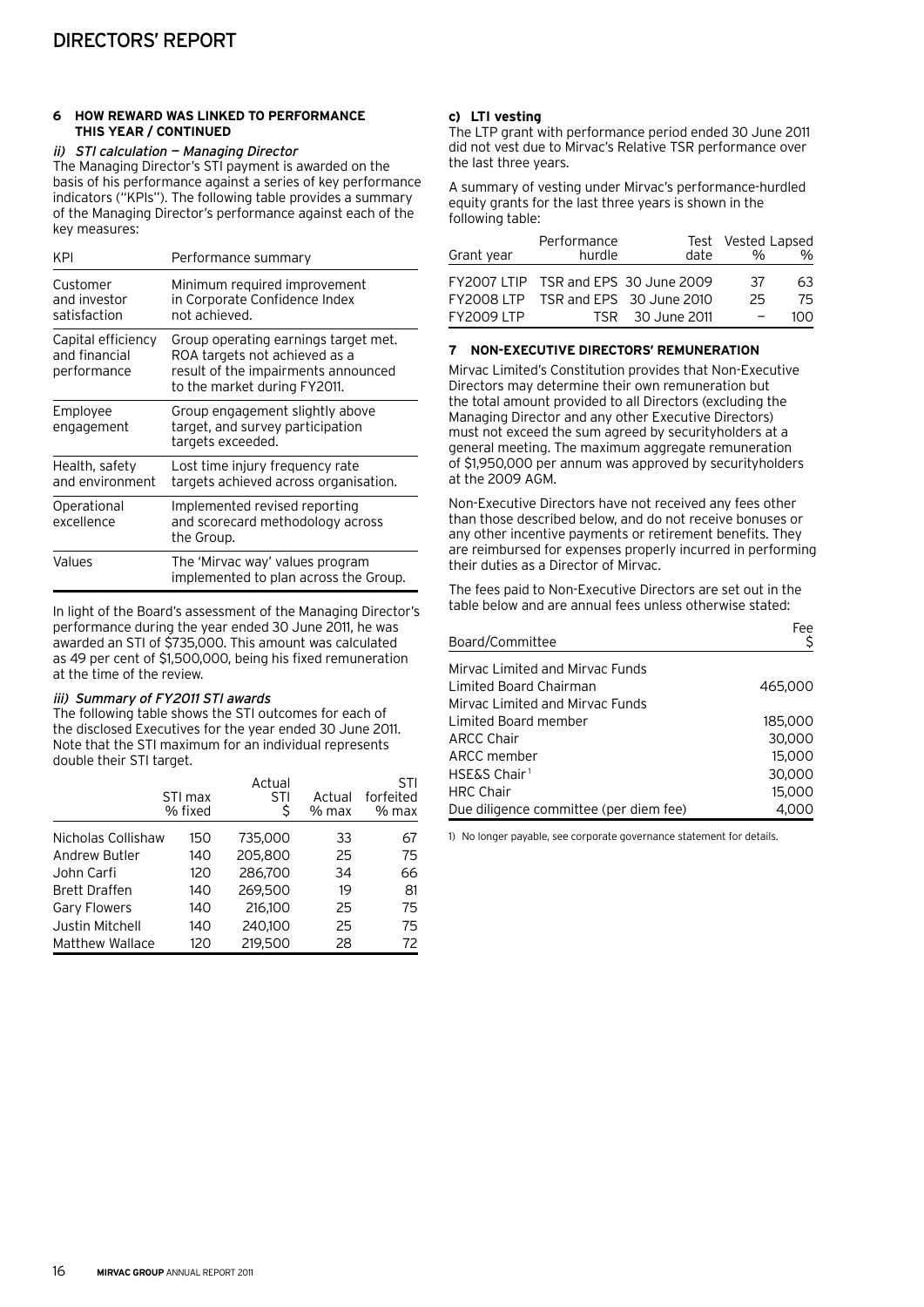#### **8 Remuneration disclosures for 2011**

Details of the remuneration of each Director and the KMP (as defined in Australian Accounting Standards Board ("AASB") 124 Related Party Disclosures) of Mirvac, together with the Chief Executive Officer, Development NSW and Victoria and Chief Executive Officer Queensland who are not part of the KMP but form part of the five highest remunerated Group Executives, are set out in the following section.

|                                          |              |                             |                        |                              |                          | Post-                       |                           |                        |                                                          | Other                      | Termin-                        |            |
|------------------------------------------|--------------|-----------------------------|------------------------|------------------------------|--------------------------|-----------------------------|---------------------------|------------------------|----------------------------------------------------------|----------------------------|--------------------------------|------------|
|                                          |              |                             |                        |                              | Short term benefits      | employ-<br>ment             |                           | Security based payment |                                                          | long term<br>benefits      | ation<br>benefits <sup>7</sup> | Total      |
|                                          |              |                             |                        |                              |                          |                             |                           |                        |                                                          | Long                       |                                |            |
|                                          |              | Cash                        |                        |                              |                          | Super                       |                           |                        | Cash                                                     | service                    |                                |            |
|                                          |              | salary                      |                        | Non-cash                     | Employee                 | contri-                     | Value of                  | Value of               | settled                                                  | leave                      |                                |            |
|                                          | Year         | and fees <sup>1</sup><br>\$ | STI <sup>2</sup><br>\$ | benefits <sup>3</sup><br>\$  | $\frac{1}{2}$<br>Ś       | butions<br>\$               | options <sup>5</sup><br>S | \$                     | rights <sup>5</sup> payments<br>\$                       | $("LSL")^6$<br>Ş           | \$                             | \$         |
| <b>Non-Executive</b><br><b>Directors</b> |              |                             |                        |                              |                          |                             |                           |                        |                                                          |                            |                                |            |
| James MacKenzie                          | 2011         | 464,801                     |                        |                              | $\overline{\phantom{a}}$ | 15,199                      |                           |                        |                                                          |                            | -                              | 480,000    |
|                                          | 2010         | 465,539                     |                        |                              | $\overline{\phantom{a}}$ | 14,461                      |                           |                        |                                                          |                            | $\overline{a}$                 | 480,000    |
| Peter Hawkins                            | 2011         | 199.801                     |                        |                              | $\overline{\phantom{a}}$ | 15.199                      |                           |                        |                                                          |                            | -                              | 215,000    |
|                                          | 2010         | 200,539                     |                        | $\overline{\phantom{0}}$     | $\overline{\phantom{0}}$ | 14,461                      |                           |                        | -                                                        |                            | $\overline{\phantom{0}}$       | 215,000    |
| James Millar                             | 2011         | 176,681                     |                        |                              |                          | 38,773                      |                           |                        |                                                          |                            | -                              | 215,454    |
|                                          | 2010         | 114,121                     |                        | $\overline{\phantom{0}}$     |                          | 9,152                       |                           |                        |                                                          |                            | $\overline{\phantom{0}}$       | 123,273    |
| Penny Morris                             | 2011         | 167,847                     |                        | -                            | $\overline{\phantom{a}}$ | 38,566                      |                           |                        |                                                          |                            | -                              | 206,413    |
|                                          | 2010         | 204,740                     |                        | $\overline{a}$               | $\overline{\phantom{0}}$ | 17,760                      |                           |                        | $\equiv$                                                 |                            | $\overline{\phantom{0}}$       | 222,500    |
| John Mulcahy                             | 2011         | 184,801                     |                        | -                            | $\overline{\phantom{a}}$ | 15,199                      |                           |                        |                                                          |                            | -                              | 200,000    |
|                                          | 2010         | 114,121                     |                        | $\overline{a}$               | $\overline{\phantom{m}}$ | 9,152                       |                           |                        |                                                          |                            | -                              | 123,273    |
| Elana Rubin <sup>8</sup>                 | 2011         | 111,210                     | -                      | -                            | $\overline{\phantom{0}}$ | 9,684                       | -                         | -                      | $\overline{\phantom{0}}$                                 | -                          | -                              | 120,894    |
| <b>Executive Director</b>                |              |                             |                        |                              |                          |                             |                           |                        |                                                          |                            |                                |            |
| Nicholas Collishaw                       | 2011         | 1,825,000                   | 735,000                | 2.804                        | 600.523                  | 50,000                      | 262,824                   | 933,012                | 46.800 <sup>9</sup>                                      | 24,662                     | -                              | 4,480,625  |
|                                          | 2010         | 1,985,539                   | 1,750,000              | 148,002                      | 404,546                  | 14,461                      | 347,194                   | 987,027                |                                                          | 32,979                     |                                | 5,669,748  |
| <b>Executives</b>                        |              |                             |                        |                              |                          |                             |                           |                        |                                                          |                            |                                |            |
| Andrew Butler <sup>10</sup>              | 2011         | 528,670                     | 205,800                | 63,749                       | 511,980                  | 15,199                      |                           | 51,129                 |                                                          | 8,610                      |                                | 1,385,137  |
|                                          | 2010         |                             |                        |                              |                          |                             |                           |                        |                                                          |                            |                                |            |
| John Carfi                               | 2011         | 679,801                     | 286,700                |                              | 511,980                  | 15,199                      | 50,375                    | 88,715                 | $\qquad \qquad \blacksquare$                             | 11,291                     | -                              | 1,644,061  |
|                                          | 2010         | 634,811                     | 403,000                | 55,502                       | 530,402                  | 14,461                      | 50,375                    | 165,299                | $\overline{\phantom{m}}$                                 | 10,940                     | $\overline{\phantom{0}}$       | 1,864,790  |
| <b>Brett Draffen</b>                     | 2011         | 928,738                     | 269,500                | 58,867                       | 638,693                  | 15,199                      | 73,595                    | 192,473                | $\qquad \qquad \blacksquare$                             | 14,325                     | -                              | 2,191,390  |
|                                          | 2010         | 840,824                     | 634,000                | 111,001                      | 451,406                  | 14,461                      | 126,327                   | 306,982                | $\overline{\phantom{a}}$                                 | 13,858                     | $\overline{a}$                 | 2,498,859  |
| <b>Gary Flowers</b>                      | 2011         | 610.801                     | 216,100                | $\qquad \qquad \blacksquare$ | 216,652                  | 19,199                      | 26,281                    | 129,280                |                                                          | 10,211                     | -                              | 1,228,524  |
|                                          | 2010         | 553,539                     | 318,000                | $\overline{\phantom{a}}$     | 68,737                   | 46,461                      | 26,281                    | 97,557                 | $\overline{\phantom{m}}$                                 | 9,736                      | $\overline{\phantom{0}}$       | 1,120,311  |
| Justin Mitchell                          | 2011         | 662,067                     | 240,100                | 22,734                       | 511,980                  | 15,199                      | 45,551                    | 81,825                 | -                                                        | 11,374                     | -                              | 1,590,830  |
|                                          | 2010         | 635,539                     | 345,000                | 62,161                       | 317,519                  | 14,461                      | 73,675                    | 164,249                | $\overline{\phantom{a}}$                                 | 10,394                     | -                              | 1,622,998  |
| Matthew Wallace <sup>11</sup>            | 2011<br>2010 | 585,444<br>$\overline{a}$   | 219,500                | 70,894                       | 489,862                  | 15,199<br>$\qquad \qquad -$ | 45,988                    | 76,194                 | $\qquad \qquad \blacksquare$<br>$\overline{\phantom{m}}$ | 9,698<br>$\qquad \qquad -$ | -<br>$\overline{\phantom{0}}$  | 1,512,779  |
| <b>Total</b>                             | 2011         |                             | 7,125,662 2,172,700    |                              | 219,048 3,481,670        | 277,814                     |                           | 504,614 1,552,628      | 46,800                                                   | 90,171                     | -                              | 15,471,107 |
|                                          | 2010         |                             | 5,749,312 3,450,000    | 376.666                      | 1,772,610                | 169,291                     | 623,852                   | 1,721,114              | $\qquad \qquad -$                                        | 77,907                     | -                              | 13,940,752 |

1) Cash salary and fees includes accrued annual leave paid out as part of salary and salary sacrifice amounts where applicable.

2) STI payments relate to amounts accrued for the relevant year.

3) Non-cash benefits include debt waiver benefits and include related FBT where applicable.

4) Employee loans are interest-free and provided for personal use (excludes EIS loans). Disclosed value includes amounts forgiven during the year, imputed interest and related FBT.

5) Valuation of options and rights is conducted by an external accounting firm. Negative amounts (if any) relate to forfeiture of some or all participation in equity plans due to terminations. Refer to note 34(f) to the financial statements for details.

6) LSL relates to amounts accrued during the year.

7) Termination benefits include annual leave and LSL paid on termination.

8) Elana Rubin was appointed a Non-Executive Director to the Mirvac Board during the year ended 30 June 2011.

9) Represents security based payment expense during the year ended 30 June 2011 in relation to the potential future one-off cash payment linked to Mirvac's TSR performance offered to the Managing Director following his acceptance of a reduction in fixed remuneration. Further details on this payment are provided in the section headed 'Highlights for the year ended 30 June 2011' at the front of this remuneration report.

10) Andrew Butler has been disclosed as a KMP as a result of his appointment to the ELT during the year ended 30 June 2011.

11) Matthew Wallace was not a disclosed Executive during the year ended 30 June 2010.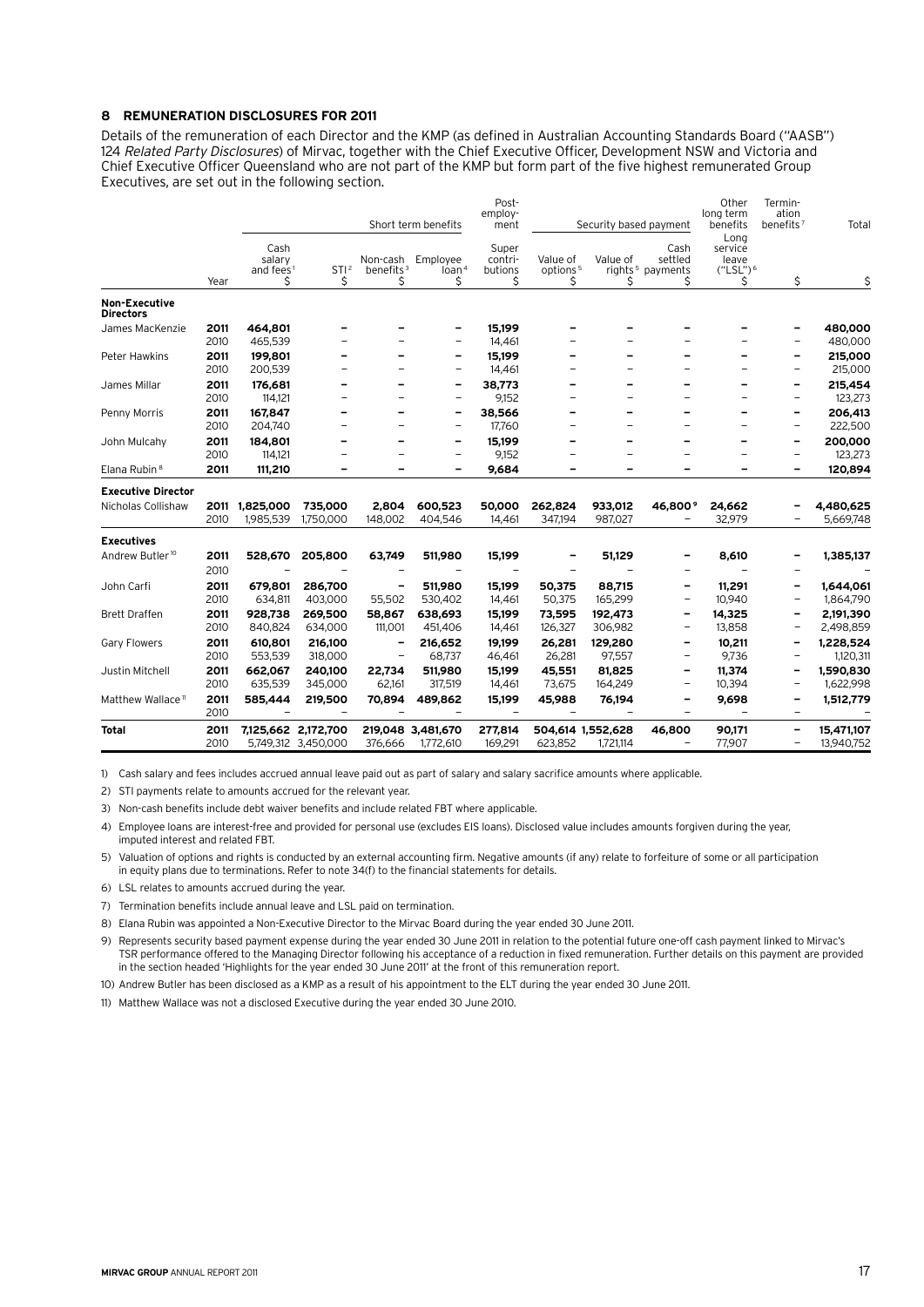# **8 Remuneration disclosures for 2011 / continued**

The table below presents the 2010 remuneration details of individuals not included in the preceding table, but who were disclosed in the 2010 report:

|                                |                                         |                          |                          | Short term benefits           | Post-<br>employ-<br>ment    |                                  | Security based payment |                                                              | Other<br>long term<br>benefits | Termin-<br>ation<br>benefits <sup>8</sup> | Total     |
|--------------------------------|-----------------------------------------|--------------------------|--------------------------|-------------------------------|-----------------------------|----------------------------------|------------------------|--------------------------------------------------------------|--------------------------------|-------------------------------------------|-----------|
| 2010                           | Cash<br>salary<br>and fees <sup>1</sup> | STI <sup>2</sup>         | Non-cash<br>benefits $3$ | Employee<br>loan <sup>4</sup> | Super<br>contri-<br>butions | Value of<br>options <sup>5</sup> | Value of               | Cash<br>settled<br>rights <sup>5</sup> payments <sup>6</sup> | $LSL^7$                        |                                           |           |
| <b>Non-Executive Directors</b> |                                         |                          |                          |                               |                             |                                  |                        |                                                              |                                |                                           |           |
| Paul Biancardi                 | 310,000                                 | -                        |                          | $\qquad \qquad -$             | 50,000                      |                                  |                        |                                                              |                                | -                                         | 360,000   |
| Adrian Fini                    | 194.751                                 | $\overline{\phantom{a}}$ | 148.002 <sup>9</sup>     | -                             | 15,253                      |                                  | -                      |                                                              |                                | $\overline{\phantom{0}}$                  | 358,006   |
| <b>Richard Turner</b>          | 37,232                                  | ۰                        |                          | $\overline{\phantom{m}}$      | 6,585                       |                                  |                        |                                                              |                                | -                                         | 43,817    |
| <b>Executives</b>              |                                         |                          |                          |                               |                             |                                  |                        |                                                              |                                |                                           |           |
| Chris Freeman                  | 400,635                                 | -                        | 143.906                  | 24,157                        | 60,179                      | ۰                                | 855,621                |                                                              |                                | 254.227                                   | 1,738,725 |
| <b>Grant Hodgetts</b>          | 421,855                                 | $\qquad \qquad -$        | 118.647                  | 318,087                       | 44,077                      |                                  |                        |                                                              | $\overline{\phantom{0}}$       | 897,93010                                 | 1,800,596 |
| <b>Total</b>                   | 1.364.473                               | -                        | 410,555                  | 342.244                       | 176.094                     | -                                | 855.621                |                                                              | -                              | 1.152.157                                 | 4.301.144 |

1) Cash salary and fees includes accrued annual leave paid out as part of salary and salary sacrifice amounts, where applicable.

2) STI payments relate to amounts accrued for the relevant year.

3) Non-cash benefits include outplacement fees and debt waiver benefits and include related FBT where applicable.

4) Employee loans are interest-free and provided for personal use (excludes EIS loans). Disclosed value includes amounts forgiven during the year, imputed interest and related FBT.

5) Valuation of options and rights is conducted by an external accounting firm. Negative amounts (if any) relate to forfeiture of some or all participation in equity plans due to terminations. Refer to note 34(f) for details.

6) The value of issued securities was disclosed in this column for the 2010 remuneration report. Given that no values were disclosed in this column for the 2010 report, this column has been restated as cash settled payments to allow for more meaningful comparison with the 2011 disclosures.

7) LSL relates to amounts accrued during the relevant year.

8) Termination benefits include annual leave and LSL paid on termination.

9) This benefit relates to an LTIP grant made in 2006, before Adrian Fini became a Non-Executive Director.

10) The termination payment for Grant Hodgetts was based on contractual entitlements. These entitlements were in place before the introduction of the new termination payments legislation, and his contract was not changed following the legislation. As a result, consistent with the provisions of the new legislation, a payment in excess of one year's salary was contractually required.

#### **Remuneration related to performance**

| Remaneration related to performance |                       |           |                     | Remuneration related to performance |                             |                                                      |                                                 |
|-------------------------------------|-----------------------|-----------|---------------------|-------------------------------------|-----------------------------|------------------------------------------------------|-------------------------------------------------|
| 2011                                | Total<br>remuneration | STI<br>\$ | Value<br>of options | Value<br>of rights                  | Cash<br>settled<br>payments | Performance<br>related<br>remuneration<br>% of total | Value of<br>options<br>granted as<br>% of total |
| <b>Non-Executive Directors</b>      |                       |           |                     |                                     |                             |                                                      |                                                 |
| James MacKenzie                     | 480,000               |           |                     |                                     |                             |                                                      |                                                 |
| <b>Peter Hawkins</b>                | 215,000               |           |                     |                                     |                             |                                                      |                                                 |
| James Millar                        | 215,454               |           |                     |                                     |                             |                                                      |                                                 |
| Penny Morris                        | 206,413               |           |                     |                                     |                             |                                                      |                                                 |
| John Mulcahy                        | 200,000               |           |                     |                                     |                             |                                                      |                                                 |
| Elana Rubin                         | 120,894               |           |                     |                                     |                             |                                                      |                                                 |
| <b>Executive Director</b>           |                       |           |                     |                                     |                             |                                                      |                                                 |
| Nicholas Collishaw                  | 4,480,625             | 735,000   | 262,824             | 933,012                             | 46,800                      | 44                                                   | 6                                               |
| <b>Executives</b>                   |                       |           |                     |                                     |                             |                                                      |                                                 |
| Andrew Butler                       | 1,385,137             | 205,800   |                     | 51,129                              |                             | 19                                                   |                                                 |
| John Carfi                          | 1,644,061             | 286,700   | 50,375              | 88,715                              |                             | 26                                                   | 3                                               |
| <b>Brett Draffen</b>                | 2,191,390             | 269,500   | 73,595              | 192,473                             |                             | 24                                                   | 3                                               |
| <b>Gary Flowers</b>                 | 1,228,524             | 216,100   | 26,281              | 129,280                             |                             | 30                                                   | 2                                               |
| Justin Mitchell                     | 1,590,830             | 240,100   | 45,551              | 81,825                              |                             | 23                                                   | 3                                               |
| Matthew Wallace                     | 1,512,779             | 219,500   | 45,988              | 76,194                              |                             | 23                                                   | 3                                               |
| <b>Total</b>                        | 15,471,107            | 2,172,700 | 504,614             | 1,552,628                           | 46,800                      | 28                                                   | 3                                               |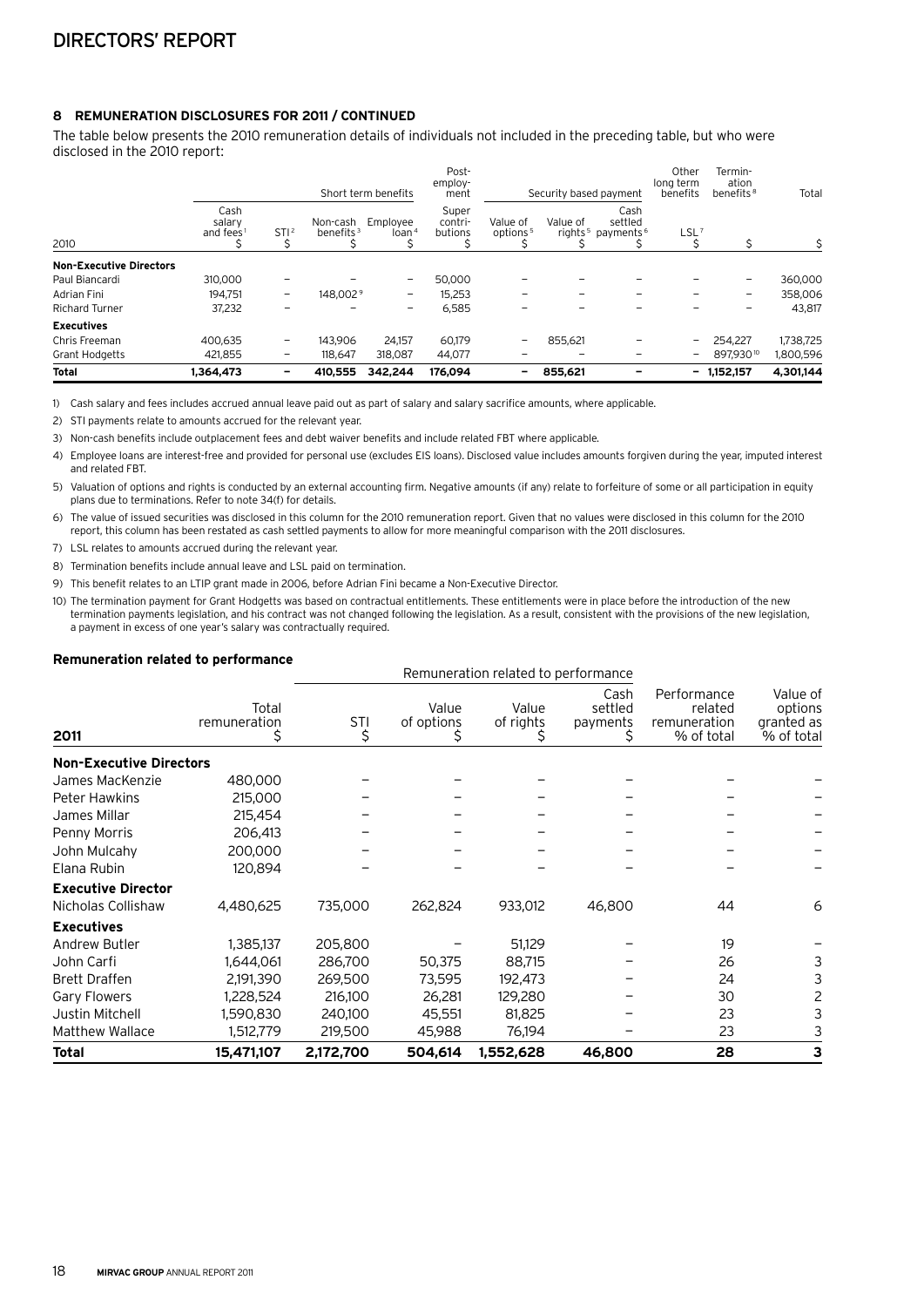# **8 Remuneration disclosures for 2011 / continued**

# **Performance rights granted during the year**

Details of the performance rights granted to Executives as the LTI component of their remuneration during the year ended 30 June 2011 are set out in the table below:

| Executive              | Performance<br>measure | Number of<br>performance<br>rights granted | Vesting date | Fair value per<br>performance<br>$right($ $\sf S)$ | <b>Minimum</b><br>value<br>of grant | Maximum<br>value<br>of grant |
|------------------------|------------------------|--------------------------------------------|--------------|----------------------------------------------------|-------------------------------------|------------------------------|
| Nicholas Collishaw     | TSR                    | 2,189,600                                  | 1 July 2013  | 0.64                                               |                                     | 1,401,344                    |
| Andrew Butler          | TSR                    | 88,500                                     | 1 July 2013  | 0.64                                               |                                     | 56.640                       |
| John Carfi             | TSR                    | 174,900                                    | 1 July 2013  | 0.64                                               |                                     | 111,936                      |
| <b>Brett Draffen</b>   | TSR                    | 452,200                                    | July 2013    | 0.64                                               |                                     | 289,408                      |
| <b>Gary Flowers</b>    | TSR                    | 380,400                                    | July 2013    | 0.64                                               |                                     | 243.456                      |
| Justin Mitchell        | <b>TSR</b>             | 179.500                                    | l July 2013  | 0.64                                               |                                     | 114,880                      |
| <b>Matthew Wallace</b> | TSR                    | 147.600                                    | July 2013    | 0.64                                               |                                     | 94.464                       |

1) The maximum value of the grant has been estimated based on the fair value as calculated at the time of grant.

#### **Movements in performance rights and options holdings**

Details of the movement in the number and value of performance rights during the year are set out below:

| Executive              | Grant date                           | Number of<br>rights<br>granted | Value at<br>grant<br>date<br>(5) | Vesting<br>date            | Number<br>of rights<br>vested | Value of<br>rights<br>vested<br>(5) | Number<br>of rights<br>$l$ apsed <sup>1</sup> | Value of<br>rights<br>lapsed<br>$(5)^{2}$ |
|------------------------|--------------------------------------|--------------------------------|----------------------------------|----------------------------|-------------------------------|-------------------------------------|-----------------------------------------------|-------------------------------------------|
|                        | Nicholas Collishaw 14 November 2008  | 869,600                        | 1,165,264                        | 1 July 2011                |                               |                                     | 869,600                                       | 1,165,264                                 |
|                        | 29 June 2010                         | 2,213,600                      | 1,472,044                        | 1 July 2012                |                               |                                     |                                               |                                           |
|                        | 17 December 2010                     | 2,189,600                      | 1,401,344                        | 1 July 2013                |                               |                                     |                                               |                                           |
| <b>Total</b>           |                                      | 5,272,800 4,038,652            |                                  |                            | -                             | $\overline{\phantom{0}}$            | 869,600                                       | 1,165,264                                 |
| <b>Andrew Butler</b>   | 14 November 2008<br>17 December 2010 | 72,200<br>88,500               | 96,748<br>56,640                 | 1 July 2011<br>1 July 2013 |                               |                                     | 72,200                                        | 96,748                                    |
| <b>Total</b>           |                                      | 160,700                        | 153,388                          |                            | -                             | $\qquad \qquad$                     | 72,200                                        | 96,748                                    |
| John Carfi             | 14 November 2008                     | 166,700                        | 223,378                          | 1 July 2011                |                               | $\qquad \qquad -$                   | 166,700                                       | 223,378                                   |
|                        | 29 June 2010                         | 204,800                        | 136,192                          | 1 July 2012                |                               |                                     | 90,900                                        | 60,449                                    |
|                        | 17 December 2010                     | 174,900                        | 111,936                          | 1 July 2013                |                               |                                     |                                               |                                           |
| <b>Total</b>           |                                      | 546,400                        | 471,506                          |                            | -                             | -                                   | 257,600                                       | 283,827                                   |
| <b>Brett Draffen</b>   | 14 November 2008                     | 243,500                        | 326,290                          | 1 July 2011                | —                             | $\overline{\phantom{m}}$            | 243,500                                       | 326,290                                   |
|                        | 29 June 2010                         | 499,000                        | 331,835                          | 1 July 2012                |                               |                                     | 90,900                                        | 60,449                                    |
|                        | 17 December 2010                     | 452,200                        | 289,408                          | 1 July 2013                |                               |                                     |                                               |                                           |
| <b>Total</b>           |                                      | 1,194,700                      | 947,533                          |                            | -                             | -                                   | 334,400                                       | 386,739                                   |
| Gary Flowers           | 14 November 2008                     | 87,000                         | 116,580                          | 1 July 2011                |                               | $\qquad \qquad -$                   | 87,000                                        | 116,580                                   |
|                        | 29 June 2010                         | 264,800                        | 176,092                          | 1 July 2012                |                               |                                     |                                               |                                           |
|                        | 17 December 2010                     | 380,400                        | 243,456                          | 1 July 2013                |                               |                                     |                                               |                                           |
| <b>Total</b>           |                                      | 732,200                        | 536,128                          |                            | -                             | -                                   | 87,000                                        | 116,580                                   |
| Justin Mitchell        | 14 November 2008                     | 150,700                        | 201,938                          | 1 July 2011                |                               | $\overline{\phantom{m}}$            | 150,700                                       | 201,938                                   |
|                        | 29 June 2010                         | 184,100                        | 122,427                          | 1 July 2012                |                               | $\qquad \qquad -$                   | 90,900                                        | 60,449                                    |
|                        | 17 December 2010                     | 179,500                        | 114,880                          | 1 July 2013                |                               | $\overline{\phantom{0}}$            |                                               |                                           |
| <b>Total</b>           |                                      | 514,300                        | 439,245                          |                            | Ξ.                            | -                                   | 241,600                                       | 262,387                                   |
| <b>Matthew Wallace</b> | 14 November 2008                     | 152,200                        | 203,948                          | 1 July 2011                |                               | -                                   | 152,200                                       | 203,948                                   |
|                        | 29 June 2010                         | 198,500                        | 132,003                          | 1 July 2012                |                               |                                     | 90,900                                        | 60,449                                    |
|                        | 17 December 2010                     | 147,600                        | 94,464                           | 1 July 2013                |                               |                                     |                                               |                                           |
| <b>Total</b>           |                                      | 498,300                        | 430,415                          |                            |                               |                                     | 243,100                                       | 264,397                                   |

1) Includes performance rights granted on 14 November 2008 that lapsed in August 2011 due to a failure to fully satisfy performance conditions, and unvested performance rights granted on 29 June 2010 that were cancelled to ensure that the correct annual retention value of the (now closed) ERP was deducted from the FY2010 LTP grants as advised in the ASX Appendix 3B on 17 December 2010.

2) The calculation of the value of performance rights lapsed used the fair value as determined at the time of grant.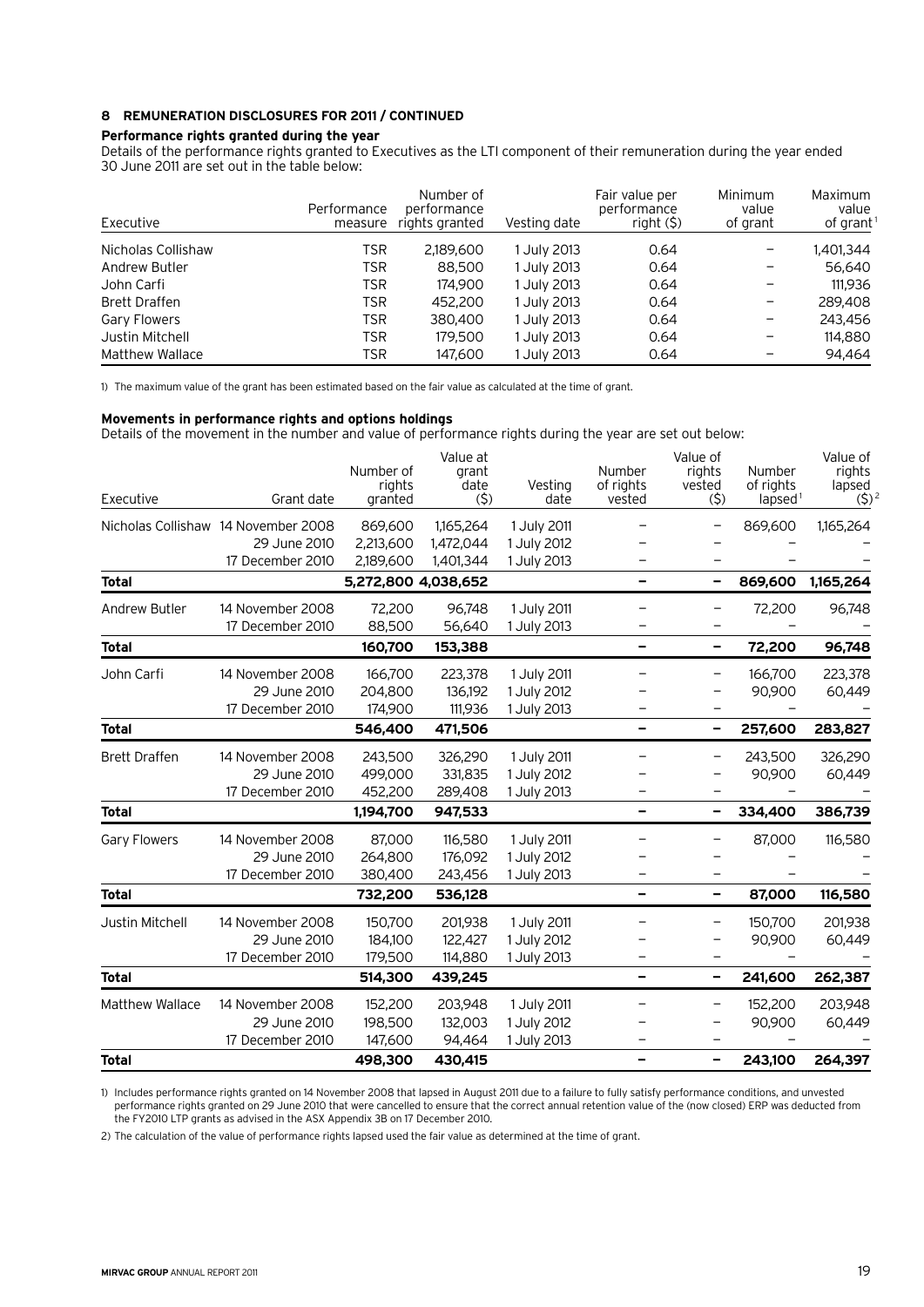# **8 Remuneration disclosures for 2011 / continued**

Details of the movement in the number and value of options during the year are set out below.

| Executive <sup>1</sup> | Grant date       | Number of<br>options<br>granted | Value at<br>grant date<br>(5) | Vesting<br>date  | <b>Number</b><br>of options<br>vested | Value of<br>options<br>vested<br>(5) | Number<br>of options<br>lapsed $2$ | Value of<br>options<br>lapsed<br>$(5)^3$ |
|------------------------|------------------|---------------------------------|-------------------------------|------------------|---------------------------------------|--------------------------------------|------------------------------------|------------------------------------------|
| Nicholas Collishaw     | 14 November 2008 | 1,923,100                       | 788,471                       | 1 July 2011      |                                       |                                      | 1,923,100                          | 788,471                                  |
| John Carfi             | 14 November 2008 | 368,600                         | 151.126                       | July 2011        |                                       |                                      | 368,600                            | 151.126                                  |
| <b>Brett Draffen</b>   | 14 November 2008 | 538,500                         | 220,785                       | l Julv 2011      |                                       |                                      | 538,500                            | 220,785                                  |
| <b>Gary Flowers</b>    | 14 November 2008 | 192,300                         | 78,843                        | l July 2011      |                                       | -                                    | 192,300                            | 78,843                                   |
| Justin Mitchell        | 14 November 2008 | 333,300                         | 136.653                       | l July 2011      |                                       |                                      | 333,300                            | 136,653                                  |
| <b>Matthew Wallace</b> | 14 November 2008 | 336,500                         | 137,965                       | <b>July 2011</b> |                                       |                                      | 336,500                            | 137,965                                  |

1) Andrew Butler did not hold any options during the year ended 30 June 2011 and has therefore been excluded from this table.

2) Includes options granted on 14 November 2008 that lapsed in August 2011 due to a failure to fully satisfy performance conditions.

3) The calculation of the value of options lapsed used the fair value as determined at the time of grant.

# **9 Service agreements**

#### **KMP terms of employment are detailed in formal service agreements.**

Each KMP has a formal contract, known as a service agreement. These agreements are of a continuing nature and have no set term of service (subject to the termination provisions). Each agreement covers:

- general duties:
- remuneration and other benefits; and
- termination of employment and termination benefits.

In cases of serious and wilful misconduct, or in certain other circumstances, Mirvac can terminate a KMP's employment without notice or payment in lieu of notice.

#### **Termination entitlements**

The termination entitlements for each of the disclosed Executives are limited to 12 months fixed remuneration, consistent with the maximum amount permissible without requiring securityholder approval. The terms of the service agreements for the Managing Director and other disclosed Executives are summarised below.

#### **a) Managing Director: summary of key terms**

| Condition                | Contractual arrangement                                                                                                                                                                                                                             |
|--------------------------|-----------------------------------------------------------------------------------------------------------------------------------------------------------------------------------------------------------------------------------------------------|
| Length of contract       | No fixed term                                                                                                                                                                                                                                       |
| Notice period            | Six months                                                                                                                                                                                                                                          |
| STI eligibility          | Yes                                                                                                                                                                                                                                                 |
| LTI eligibility          | Yes                                                                                                                                                                                                                                                 |
| Treatment on termination | If Mirvac terminates employment with notice, for reasons other than unsatisfactory<br>performance, termination payment is six months' fixed remuneration.                                                                                           |
|                          | In the event of redundancy, retirement, or total and permanent disablement, the HRC will<br>exercise discretion to determine the portion of LTP grants to be retained after termination,<br>subject to the original performance period and hurdles. |
|                          | Outstanding balance for ERP loan is payable within 12 months of ceasing employment.                                                                                                                                                                 |

#### **b) Other disclosed Executives: summary of key terms**

| Condition                | Contractual arrangement                                                                                                                                                                                                                             |
|--------------------------|-----------------------------------------------------------------------------------------------------------------------------------------------------------------------------------------------------------------------------------------------------|
| Length of contract       | No fixed term                                                                                                                                                                                                                                       |
| Notice period            | Three months                                                                                                                                                                                                                                        |
| STI eligibility          | Yes                                                                                                                                                                                                                                                 |
| LTI eligibility          | Yes                                                                                                                                                                                                                                                 |
| Treatment on termination | If Mirvac terminates employment with notice, for reasons other than unsatisfactory<br>performance, termination payment is nine months' fixed remuneration.                                                                                          |
|                          | In the event of redundancy, retirement, or total and permanent disablement, the HRC will<br>exercise discretion to determine the portion of LTP grants to be retained after termination,<br>subject to the original performance period and hurdles. |
|                          | Outstanding balance for ERP loan is payable within 12 months of ceasing employment.                                                                                                                                                                 |
|                          |                                                                                                                                                                                                                                                     |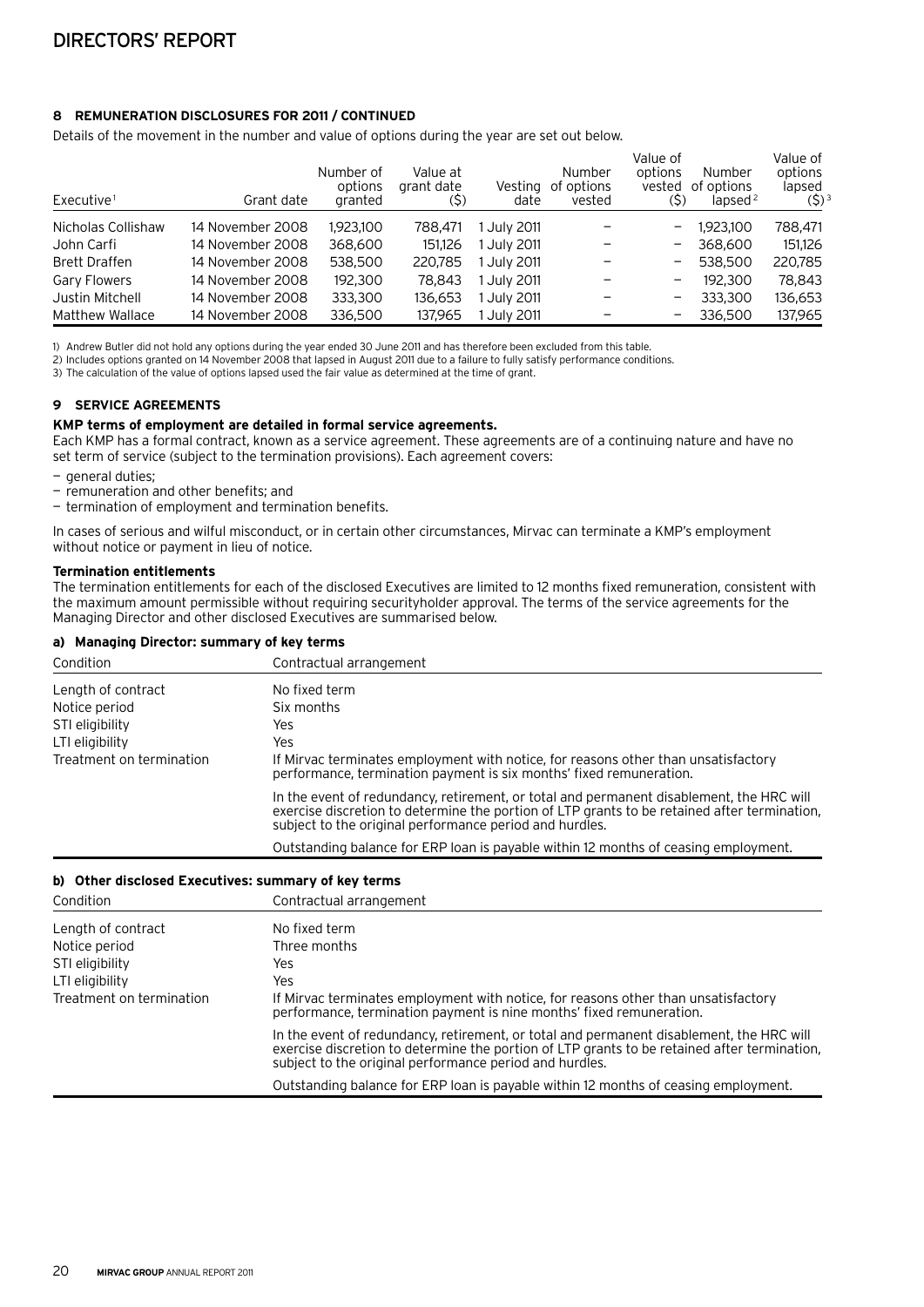# **10 Additional information**

# **a) Equity instruments held by Directors**

Particulars of Directors' interests in the stapled securities of Mirvac or a related body corporate, are as follows:

| Director                                                   | Mirvac stapled securities | Interests in securities of related<br>entities or related body corporate |
|------------------------------------------------------------|---------------------------|--------------------------------------------------------------------------|
| James MacKenzie (direct)                                   | 129.914                   |                                                                          |
| Mirvac Industrial Trust $-$ units (direct)                 |                           | 122,643                                                                  |
| Mirvac Development Fund $-$ Seascapes $-$ units (indirect) |                           | 300,000                                                                  |
| Nicholas Collishaw (direct and indirect)                   | 2,036,512                 |                                                                          |
| Mirvac Development Fund $-$ Seascapes $-$ units (indirect) |                           | 25,000                                                                   |
| Options                                                    | 2,026,410                 |                                                                          |
| Performance rights                                         | 5,272,800                 |                                                                          |
| Peter Hawkins (direct and indirect)                        | 596.117                   |                                                                          |
| James Millar (indirect)                                    | 40.714                    |                                                                          |
| Penny Morris (direct and indirect)                         | 241,136                   |                                                                          |
| John Mulcahy (indirect)                                    | 25,000                    |                                                                          |
| Elana Rubin (direct)                                       | 10,000                    |                                                                          |

During the year ended 30 June 2009, Mirvac introduced a security acquisition plan for Non-Executive Directors whereby they could sacrifice a portion of their Directors' fees each month and use them to acquire additional Mirvac stapled securities. No Non-Executive Directors did this in the year ended 30 June 2011 due to changes to the tax treatment of securities acquired under the plan. However, securities purchased in previous years continue to be held in the plan.

# **b) Equity instruments held by Executives**

The relevant interests held in stapled securities of Mirvac by the Executives are detailed in note 33 to the financial statements.

# **c) Other directorships**

Details of all directorships of other listed companies held by each Director in the three years immediately before 30 June 2011 are as follows:

| Director        | Company                                              | Date appointed   | Date ceased            |
|-----------------|------------------------------------------------------|------------------|------------------------|
| James MacKenzie | <b>Bravura Solutions Limited</b>                     | April 2006       | November 2008          |
|                 | Circadian Technologies Limited                       | <b>July 2002</b> | <b>July 2008</b>       |
|                 | <b>Gloucester Coal Limited</b>                       | June 2009        | Current                |
|                 | Melco Crown Entertainment Limited                    | April 2008       | Current                |
|                 | Pacific Brands Limited                               | May 2008         | Current                |
| Peter Hawkins   | St George Bank Limited                               | April 2007       | Delisted December 2008 |
|                 | Visa Inc                                             | October 2007     | January 2011           |
|                 | <b>Westpac Banking Corporation</b>                   | December 2008    | Current                |
| James Millar    | Jetset Travelworld Limited                           | September 2010   | Current                |
| Penny Morris    | Aristocrat Leisure Limited                           | August 2003      | April 2010             |
|                 | Clarius Group Limited                                | August 2005      | Current                |
| John Mulcahy    | Coffey International Limited                         | September 2009   | Current                |
|                 | <b>GWA Limited</b>                                   | November 2010    | Current                |
|                 | Suncorp-Metway Limited                               | January 2003     | March 2009             |
| Elana Rubin     | <b>Bravura Solutions Limited</b>                     | April 2007       | November 2008          |
|                 | TAL Limited (formerly Tower Australia Group Limited) | November 2007    | Delisted May 2011      |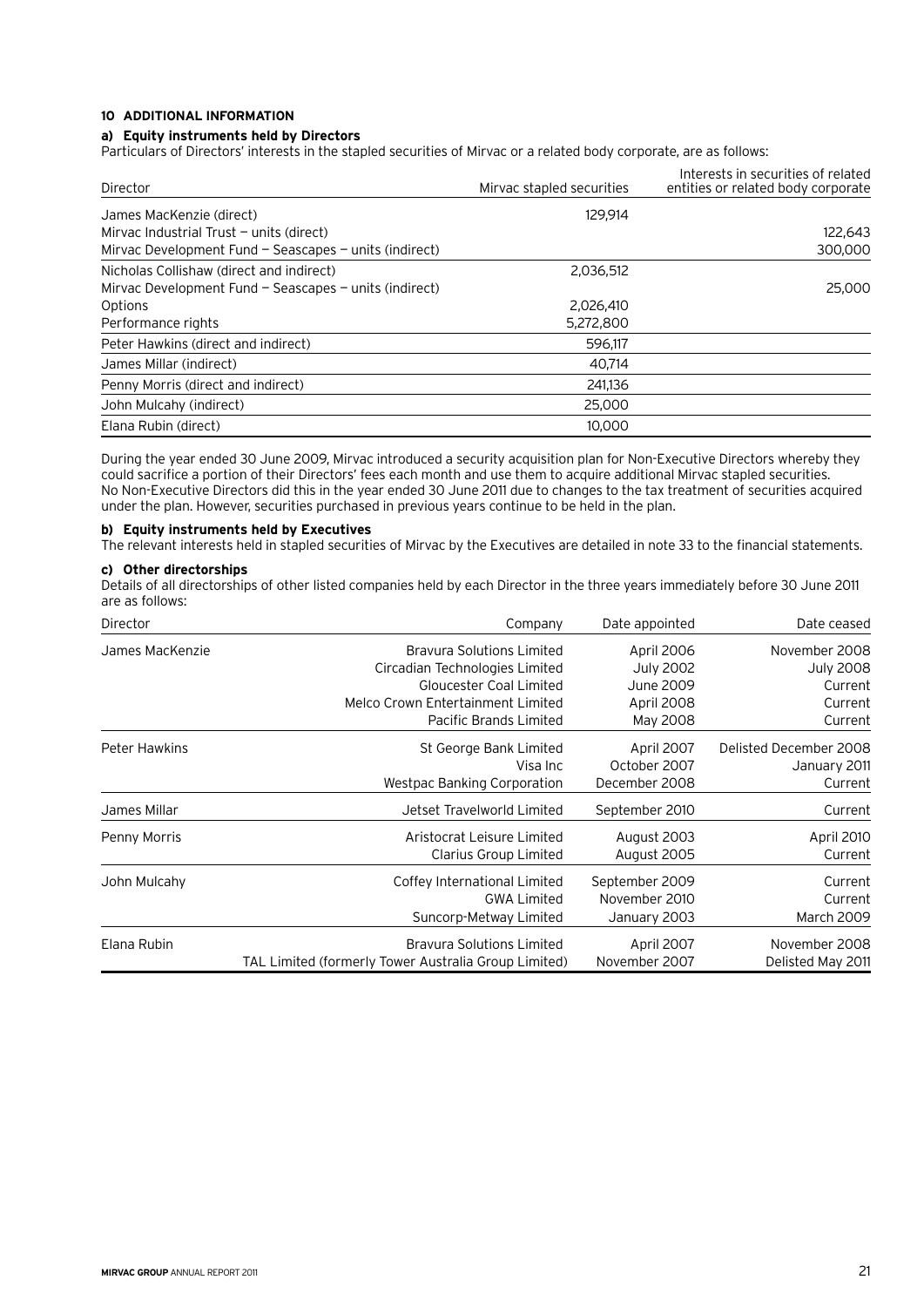# **10 Additional information / continued**

# **d) Options over unissued securities**

During the year ended 30 June 2011, no options over Mirvac stapled securities were issued to executives under the LTIP. Options over 152,617 (2010: 108,332) Mirvac stapled securities were forfeited during the year as a result of employees leaving the Group. No securities in the Group or any of its controlled entities were issued during or since the year ended 30 June 2011 as a result of the exercise of an option over unissued securities.

# **e) Other benefits**

Fees paid by Mirvac for Directors' and Officers' liability insurance are not itemised for each Director and, as their disclosure would breach the terms of the policy, are not set out in this report.

Executives and Directors (including Non-Executive Directors) are entitled to participate in arrangements available to directly purchase Mirvac developed residential property, on the same terms and conditions as for other employees within the Group.

# **f) Loans to KMP**

Information on loans to Executive Directors and other KMP is disclosed in note 33 to the financial statements. Loans are not provided to Non-Executive Directors.

# Non-audit services

Mirvac may decide to employ the auditor on assignments additional to their statutory audit duties where the auditor's expertise and experience with the Group are relevant. Details of the amounts paid or payable to the auditor (PricewaterhouseCoopers) for audit and non-audit services provided during the year are set out in note 37 to the financial statements.

The Board has considered its position and, in accordance with the advice received from the ARCC, is satisfied that the provision of non-audit services is compatible with the general standard of independence for auditors imposed by the Corporations Act 2001. The Directors are satisfied that the provision of non-audit services by the auditor, as set in note 37 to the financial statements, did not compromise the auditor independence requirements of the Corporations Act 2001 for the following reasons:

- all non-audit services have been reviewed by the ARCC to ensure they do not affect the impartiality and objectivity of the auditor; and
- none of the services undermines the general principles relating to auditor independence as set out in APES 110 Code of Ethics for Professional Accountants, including reviewing or auditing the auditor's own work, acting in a management or a decision-making capacity for the Group, acting as advocate for the Group or jointly sharing economic risk and rewards.

# Significant changes in the state of affairs

Details of the state of affairs of the Group are disclosed within the review of operations and activities.

# Matters subsequent to the end of the year

On 28 July 2011 the Trust settled on the sale of 50 per cent of the units in Mirvac 8 Chifley Trust to The Trust Company (Australia) Limited (in its capacity as the trustee of K-REIT (Australia) Sub-Trust 2). Mirvac 8 Chifley Trust is the owner of 8 Chifley Square; a Sydney based commercial office development. On that date, Mirvac Projects Pty Limited entered into a Development Agreement with Mirvac 8 Chifley Pty Limited (in its capacity as trustee of Mirvac 8 Chifley Trust). Under the terms of the agreement, Mirvac Projects Pty Limited will deliver a fully constructed and fully leased premium grade commercial office building. Mirvac Projects Pty Limited will provide Mirvac 8 Chifley Pty Limited with a five year rental guarantee.

No other matter or circumstance has arisen since 30 June 2011 that has significantly affected, or may significantly affect:

- the Group's operations in future years; or
- the results of those operations in future years; or
- the Group's state of affairs in future years.

# Insurance of officers

During the year, Mirvac paid a premium for an insurance policy insuring any past, present or future Director, Secretary, executive officer or employee of the Group against certain liabilities. In accordance with commercial practice, the insurance policy prohibits disclosure of the nature of the liabilities insured against and the amount of the premium.

# Auditor's independence declaration

A copy of the auditor's independence declaration required under section 307C of the Corporations Act 2001 is set out on page 23.

# Rounding of amounts

Mirvac is an entity of the kind referred to in Class Order 98/0100 issued by the Australian Securities and Investment Commission ("ASIC"), relating to the rounding off of amounts in the financial statements. Amounts in the financial statements have been rounded off to the nearest tenth of a million ("m") dollars in accordance with that class order.

This statement is made in accordance with a resolution of the Directors.

**Nicholas Collishaw** Director Sydney

23 August 2011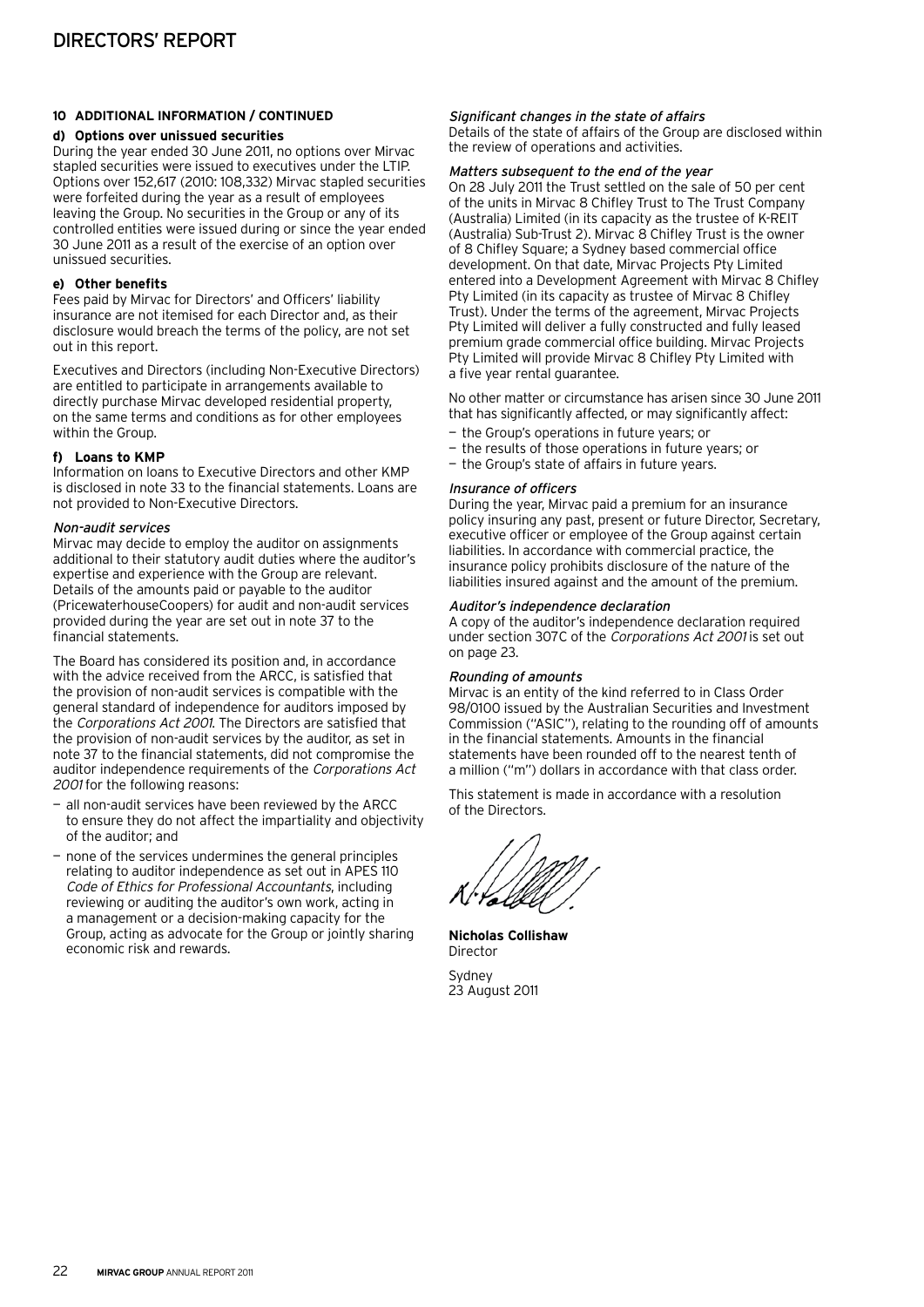# Auditor's Independence Declaration



As lead auditor for the audit of Mirvac Limited for the year ended 30 June 2011, I declare that to the best of my knowledge and belief, there have been:

a) no contraventions of the auditor independence requirements of the Corporations Act 2001 in relation to the audit; and b) no contraventions of any applicable code of professional conduct in relation to the audit.

This declaration is in respect of Mirvac Limited and the entities it controlled during the period.

**Matthew Lunn** Sydney Sydney (1999) and the set of the set of the set of the set of the set of the set of the set of the set of the set of the set of the set of the set of the set of the set of the set of the set of the se Partner 23 August 2011 PricewaterhouseCoopers

*PricewaterhouseCoopers, ABN 52 780 433 757 Darling Park Tower 2, 201 Sussex Street, GPO BOX 2650, SYDNEY NSW 1171 DX 77 Sydney, Australia T +61 2 8266 0000, F +61 2 8266 9999, www.pwc.com.au*

Liability limited by a scheme approved under Professional Standards Legislation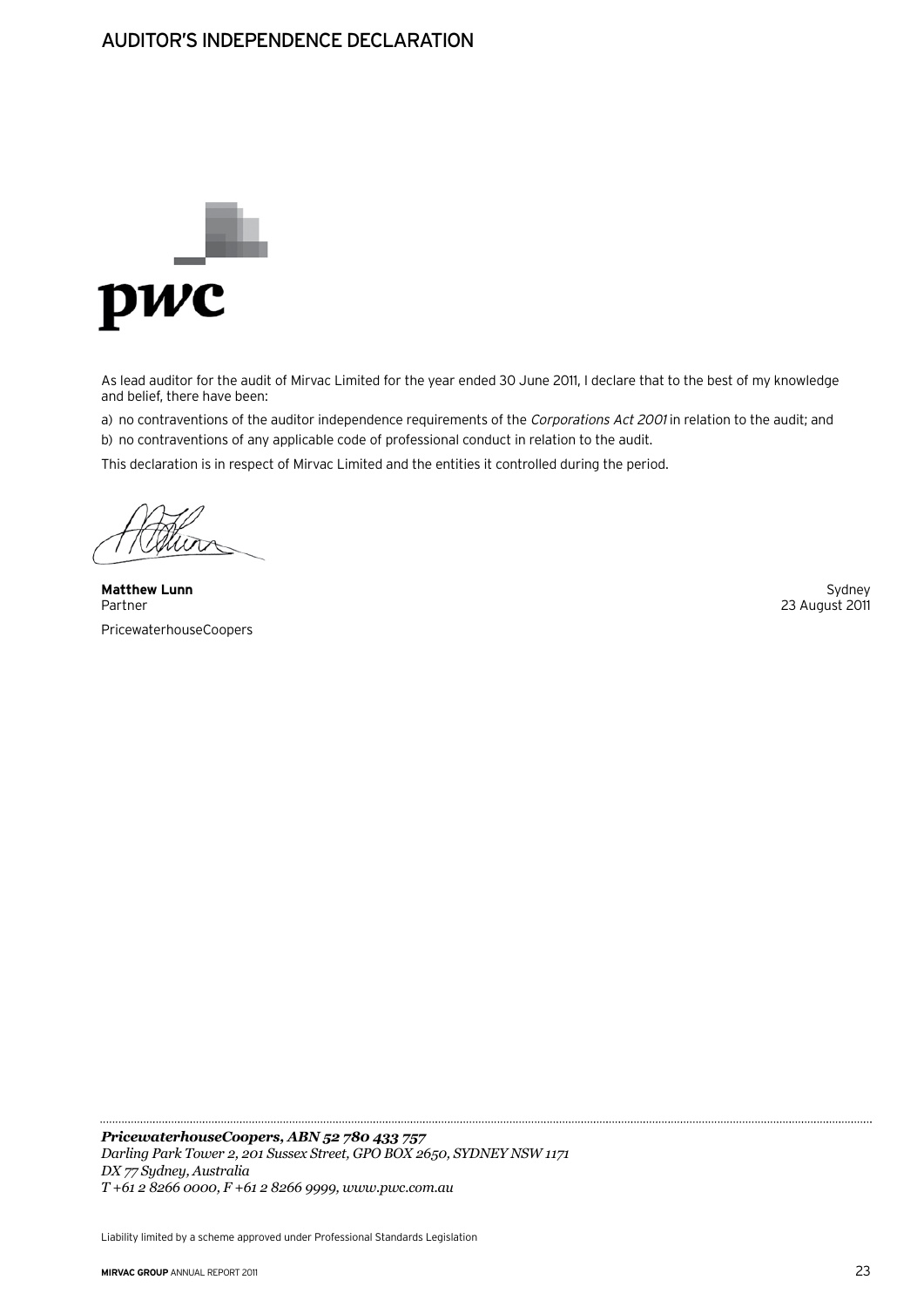# **1 introduction**

This section of the Annual Report outlines Mirvac's governance framework.

Mirvac is committed to ensuring that its systems, procedures and practices reflect a high standard of corporate governance. The Directors believe that Mirvac's corporate governance framework is critical in maintaining high standards of corporate governance and fostering a culture that values ethical behaviour, integrity and respect to protect securityholders' and other stakeholders' interests at all times.

During the year ended 30 June 2011, Mirvac's corporate governance framework was consistent with the Corporate Governance Principles and Recommendations released by the ASX Corporate Governance Council in August 2007 ("Recommendations") which were updated in 2010. The table on pages 32 and 33 indicates where specific Recommendations are dealt with in this corporate governance statement. In accordance with the Recommendations, copies of the Group policies referred to in this corporate governance statement are posted to Mirvac's website: www.mirvac.com/corporate-governance.

#### **2 Principle 1: Lay solid foundations for management and oversight**

# **a) Responsibilities of the Board and management**

#### i) Primary objective of Board

The primary objective of the Board is to build long term securityholder value with due regard to other stakeholder interests. The Board does this by setting strategic direction and context, such as Mirvac's mission, vision and values, and focusing on issues critical for its successful execution such as personnel, performance and the management of risk. The Board is also responsible for overseeing Mirvac's corporate governance framework.

# ii) Board Charter

In order to promote high standards of corporate governance and to clarify the role and responsibilities of the Board, the Board has formalised its roles and responsibilities into a Board Charter. The Board Charter sets out the Board's accountabilities and responsibilities, including strategy and planning, personnel, remuneration, capital management and financial reporting, performance monitoring, risk management, audit and compliance and Board processes and policies. The Board Charter was reviewed and updated during 2011.

Non-Executive Directors would spend approximately 25-30 days each year on Board activities and business, including attendance at Board meetings, Board committee meetings, strategy and budget meetings with management, visits to interstate sites and meetings with Mirvac stakeholders. During the year ended 30 June 2011, the Board visited Mirvac offices and sites in Brisbane, Melbourne, Perth and Sydney.

The Non-Executive Directors meet regularly without the presence of management, to discuss the operation of the Board and a range of other matters. Relevant matters arising from these meetings are shared with the full Board.

The Managing Director provides open and detailed reports on Mirvac's performance and related matters to each Board meeting. The Chief Financial Officer also provides open and comprehensive reports on Mirvac's financial performance and other relevant matters such as Mirvac's debt position and the status of Mirvac's financing facilities. The Board monitors the decisions and actions of the Managing Director and the performance of the Group to gain assurance that progress is being made towards attainment of the approved strategies and plans. The Board also monitors the performance of the Group through its Board committees.

A copy of the Board Charter is available on the Group's website: www.mirvac.com/corporate-governance.

# iii) Delegation to Managing Director and senior executives

The Board Charter delegates responsibility for the day to day management and administration of the Group to the Managing Director, assisted by the ELT. The Managing Director and senior executives of the Group operate in accordance with Board-approved policies and limits of delegated authority.

#### $iv)$  FIT

The ELT was formed by the Board and is governed by the ELT Charter. The ELT Charter sets out the responsibilities and accountabilities of the ELT and the delegated authority of the Board which may be exercised by the ELT. The terms of the ELT Charter specify the membership of the ELT, which at 30 June 2011 comprised the Managing Director, the Chief Financial Officer, the Chief Operating Officer, the Chief Executive Officer — Investment, and the Chief Executive Officer — Development.

All senior executives have their position descriptions, roles and responsibilities set out in writing, either in their employment contract or as part of the performance management system.

#### v) Evaluation of performance of senior executives The performance of senior executives is reviewed on an annual cycle, with an interim six monthly review. This is part of Mirvac's performance management system, which is in place for all Mirvac employees. The performance

management system comprises a series of KPIs which are aligned to Mirvac's strategic objectives. Performance is measured against the agreed KPIs and against consistency of senior executives' behaviour against the agreed Mirvac corporate values.

On an annual basis, the Chairman of the Board formally reviews the performance of the Managing Director. The Managing Director is assessed against qualitative and quantitative criteria, including profit performance of Mirvac and achievement of other measures, including safety performance and alignment of Group performance to strategic objectives. In turn, the Managing Director reviews the performance of his direct reports against their agreed KPIs, and reports the outcome of these reviews to the HRC.

A performance evaluation of all senior executives and the Managing Director took place during the year ended 30 June 2011 in accordance with the process referred to above. Further information on performance evaluation and remuneration (including assessment criteria) is set out in the remuneration report.

# **3 Principle 2: Structure the board to add value a) Structure of the Board**

Together, the Board members have a broad range of financial and other skills, expertise and experience required to effectively oversee Mirvac's business. The Board comprises six Non-Executive Directors and one Executive Director (being the Managing Director). The Chairman of the Board, James MacKenzie, is an independent Non-Executive Director. The skills, experience and expertise of each Director are set out on pages 05 and 06 in the Directors' report. The Board determines its size and composition subject to the limits imposed by Mirvac's Constitutions, which provide that there be a minimum of three and a maximum of 10 Directors.

The Board Charter provides that the Board should comprise:

- a majority of independent Non-Executive Directors;
- Directors with an appropriate range of skills, experience and expertise;
- Directors who have a proper understanding of, and competence to deal with, current and emerging issues of the business; and
- Directors who can effectively review and challenge the performance of management and exercise independent judgement.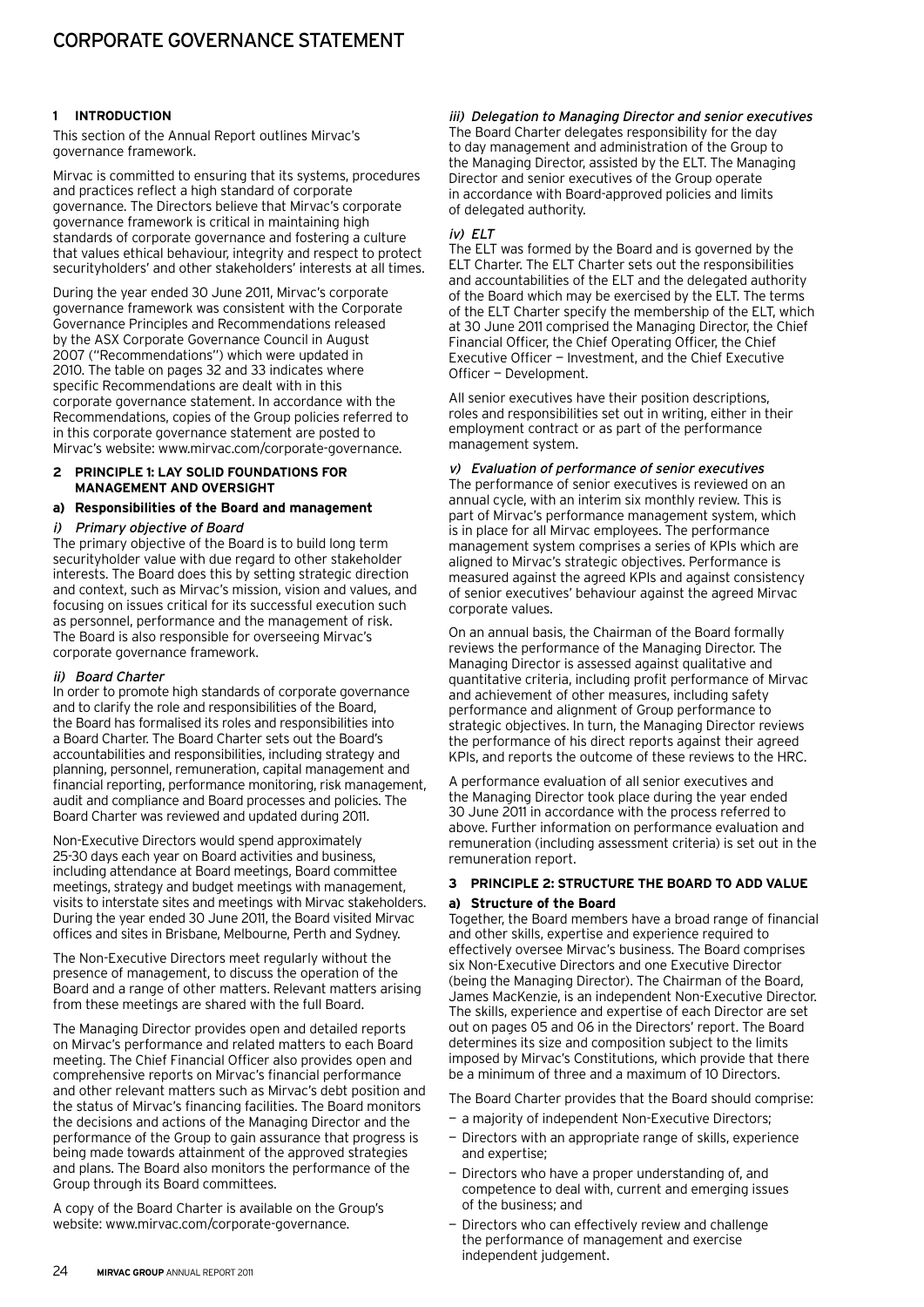# **3 Principle 2: Structure the board to add value / continued**

At each AGM of Mirvac Limited, one-third of the Directors, or if their number is not three or a multiple of three, then the number nearest one third (but not more than one-third) must retire from office. A Director (other than the Managing Director) must retire at the conclusion of the third annual general meeting after the Director was last elected or re-elected even if his or her retirement results in more than one-third of all directors retiring. The Managing Director and a Director appointed to fill a casual vacancy or as an additional Director are not subject to retirement by rotation and are not to be taken into account in determining the rotation of Directors. A Director appointed to fill a casual vacancy or as an additional Director only holds office until the next AGM, where they must retire and seek re-election by securityholders at the meeting.

The period of office held by each current Director is as follows:

| Director                               | Appointed     | Last elected at an AGM                  |
|----------------------------------------|---------------|-----------------------------------------|
| James MacKenzie (Chairman)             | January 2005  | 11 November 2010                        |
| Nicholas Collishaw (Managing Director) | January 2006  | N/A                                     |
| Peter Hawkins                          | January 2006  | 14 November 2008                        |
| James Millar                           | November 2009 | 11 November 2010                        |
| Penny Morris                           | January 2006  | 14 November 2008                        |
| John Mulcahy                           | November 2009 | 11 November 2010                        |
| Elana Rubin <sup>1</sup>               | November 2010 | Will stand for election at the 2011 AGM |

1) Elana Rubin was appointed to the Board on 11 November 2010.

#### **b) Chairman's responsibilities and independence**

- The Board Charter provides that the Chairman of the Board:
- is appointed by the Directors;
- must be an independent Non-Executive Director; and
- must not be the Managing Director of the Group.

The Group's Chairman is James MacKenzie, an independent Non-Executive Director. The Board Charter sets out the roles and responsibilities of the Chairman. These include:

- providing leadership to the Board and to the Group;
- ensuring the efficient organisation and conduct of the Board;
- monitoring Board performance annually;
- facilitating Board discussions to ensure core issues facing the Group are addressed;
- briefing all Directors in relation to issues arising at Board meetings;
- facilitating the effective contribution and ongoing development of all Directors;
- promoting consultative and respectful relations between Board members and between the Board and management; and
- chairing securityholder meetings.

# **c) Board independence**

The Board Charter contains guidelines for assessing the independence of the Directors which are consistent with the Recommendations. The guidelines for assessing the independence of Mirvac's Directors and Mirvac's materiality thresholds are contained in the Board Charter, which is published on Mirvac's website: www.mirvac.com/corporate-governance.

The ARCC is responsible for reviewing the independence of Directors each year. It is Mirvac's view that the status of its Directors at 30 June 2011 is as follows:

# **Executive Director**

Nicholas Collishaw (Managing Director)

# **Independent Non-Executive Directors**

James MacKenzie (Chairman) Peter Hawkins James Millar Penny Morris John Mulcahy Elana Rubin

It is Mirvac's view that all of its Directors have exercised judgement and discharged their responsibilities in an unrestricted and independent manner throughout the year.

#### **d) Board committees**

To assist the Board in carrying out its functions, the Board has established:

- an ARCC (see section 5(a) of this statement);
- a Nomination committee (see section 3(e) of this statement); and
- a HRC (see section 9(a) of this statement).

Previously, the Board had also established a HSE&SC. The responsibilities of this committee were re-allocated during 2011 to the Board and other Board committees. For further detail on this change please see section 3(l) of this statement.

The Board also established special purpose committees as required during the year. Membership and terms of reference of these committees are determined for each particular purpose. Attendances at special purpose committee meetings are included in the Director attendance table on page 07 of the Directors' Report.

All Directors are entitled to attend meetings of the Board committees. Minutes of all Board committee and ELT meetings are provided to Directors in each Board pack. Proceedings of each Board committee meeting are reported by the committee Chair at the subsequent Board meeting. Each committee is entitled to the resources and information it requires to discharge its responsibilities, including direct access to senior executives, employees and advisers as needed.

# **e) Nomination committee**

The Nomination committee was formed by resolution of the Board, in accordance with the Board Charter. The Nomination committee is governed by the Nomination committee charter, which is available on Mirvac's website: www.mirvac.com/ corporate-governance. The objective of this committee is to assist the Board in ensuring that Mirvac has Boards and committees of effective composition, size, expertise and commitment to adequately discharge their responsibilities and duties, having regard to the law and the highest standards of governance, with the specific responsibilities as set out in its charter. The Nomination committee charter was reviewed and updated during 2011.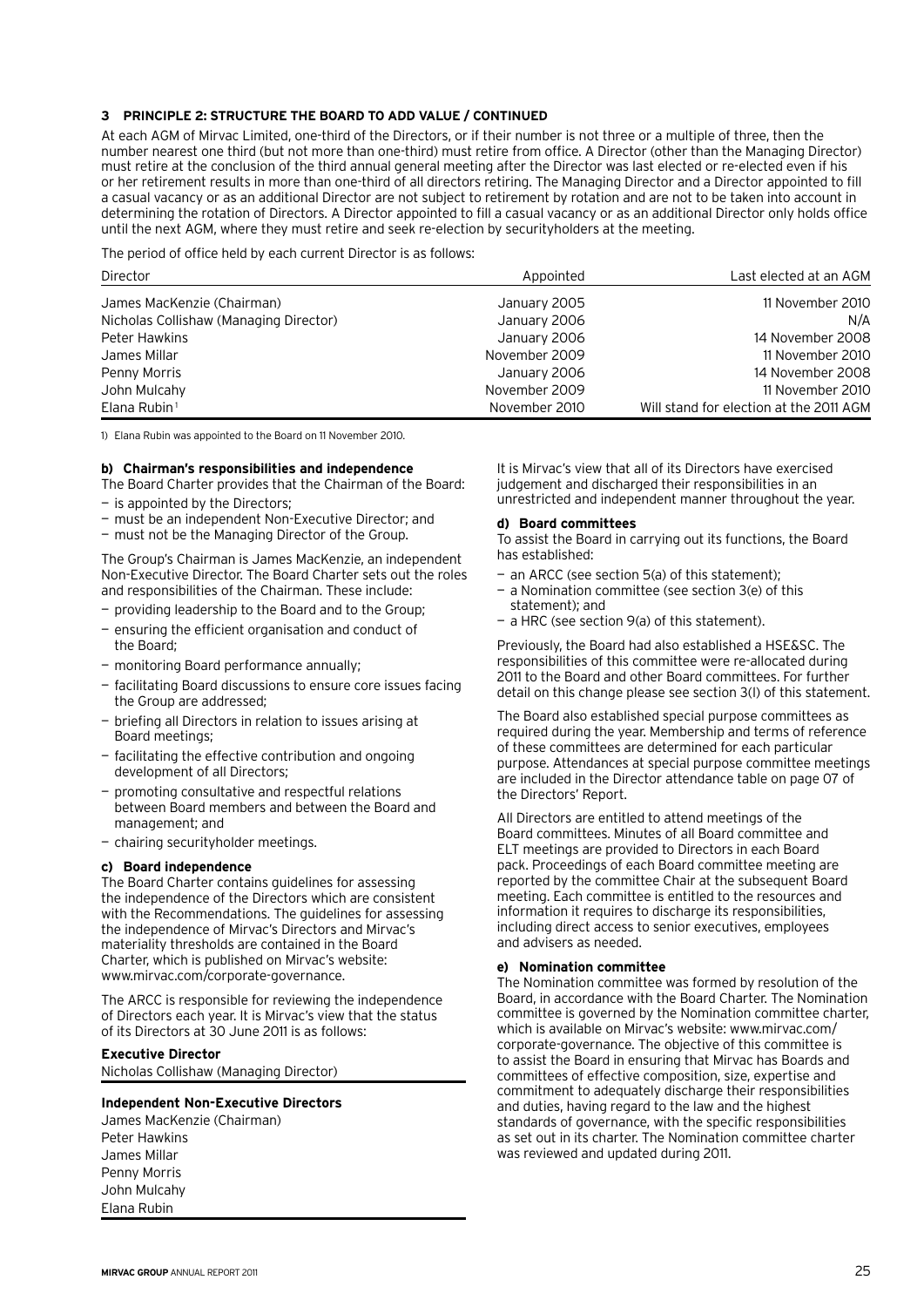# **3 Principle 2: Structure the board to add value / continued**

The Nomination committee consists of four members. Members are appointed by the Board from the independent, Non-Executive Directors. The current members of the Nomination committee are James MacKenzie (Chair), Peter Hawkins, John Mulcahy and Elana Rubin, each an independent Non-Executive Director. Details of meeting attendance of the Non‑Executive Director members of the Nomination committee are contained in the following table:

| Director                | Number of nomination committee<br>meetings held whilst a member | Number of nomination committee<br>meetings attended whilst a member |  |
|-------------------------|-----------------------------------------------------------------|---------------------------------------------------------------------|--|
| James MacKenzie (Chair) |                                                                 |                                                                     |  |
| Peter Hawkins           |                                                                 |                                                                     |  |
| John Mulcahy            |                                                                 |                                                                     |  |
| Elana Rubin $1$         |                                                                 |                                                                     |  |

1) Elana Rubin appointed to the committee on 15 April 2011.

The accountabilities and responsibilities of the Nomination committee are set out in the Nomination committee charter. The responsibilities include reviewing Non‑Executive Director remuneration, assessing the skills and necessary industry, technical or functional experience required on the Board, conducting searches for new Board members, ensuring succession plans are in place for Board members and assisting the Chairman to evaluate the performance of the Board as a whole, as well as individual Non‑Executive Directors.

# **f) Director selection process and Board renewal**

The Nomination committee manages the process of recommending preferred director candidates to the Board. The committee reviews the skills and necessary industry, technical or functional experience required on the Board and then assesses the extent to which these are represented on the existing Board. If the need for a new candidate is identified, the committee will conduct a search, using professional assistance if required, and recommend a candidate to the Board. This process ensures a diverse range of candidates is considered.

The Board seeks to have a mix of skills and diversity across its members. The mix of skills and diversity the Board is looking to achieve in its membership is 50 per cent female membership by 2020 to reflect the communities and customers Mirvac serves, financial expertise, industry experience, technical expertise related to Mirvac's current and future business and independence. The skills mix required will change from time to time as Mirvac's business and environment changes.

A key component of the Board renewal and selection process is ensuring succession plans are in place for Directors. The committee ensures that succession plans are in place to maintain an appropriate mix of skills, experience, expertise and diversity on the Board.

#### **g) Board and Director performance evaluation**

The performance of the Board, the Board committees and each individual Director is reviewed annually. The Board performance review is conducted by way of initial questionnaires completed by each Director to review:

- the performance of the Board and each Board committee against the requirements of their respective charters;
- the individual performance of the Chairman and each other Director; and
- the processes and procedures of the Board, to identify areas for improvement.

The Chairman provides open and transparent performance feedback to the Board, the Board committees and each individual Director, based on the information in the questionnaire. The Chairman also seeks feedback on the performance of the Board and Directors from the Managing Director and other members of the ELT.

The Board performance review process conducted during the year ended 30 June 2011 indicated no major issues or concerns in relation to the Board, Board committees or individual Director performance which required further attention.

#### **h) Induction**

Management and the Board provide new Directors with an induction program. This includes meetings with senior executives, briefings on Mirvac's strategy, independent meetings with Mirvac's external auditors, provision of all relevant corporate governance material and policies and discussions with the Chairman and other Directors.

#### **i) Continuing education**

Directors are provided with continuing education opportunities to update and enhance their skills and knowledge, including office and site visits to understand Mirvac's operations and briefings on any key changes to the industry and environment in which Mirvac operates. Directors are also encouraged to access external education including director related courses and industry conferences.

#### **j) Access to information, indemnification and independent advice**

The General Counsel and Company Secretary provides assistance to the Board and Directors also have access to senior executives at any time to request any relevant information.

Under the relevant Constitutions and relevant Deeds with Directors (and only to the extent permitted by law), Mirvac indemnifies Directors against certain liabilities incurred in their capacity as Directors of Mirvac and against certain legal costs incurred in defending any action for those liabilities.

The Board Charter provides that Directors may obtain independent professional advice, at the expense of Mirvac, with the consent of the Chairman, which consent will not be unreasonably withheld or delayed.

#### **k) Conflicts of interest**

The Board Charter sets out the obligations of Directors in dealing with any conflicts of interest. Pursuant to the Board Charter, Directors are obliged to:

- disclose to the Board any actual or potential conflicts of interest which may exist as soon as they become aware of the issue;
- take any necessary and reasonable measures to resolve the conflict; and
- comply with all law in relation to disclosure of interests and restrictions on voting.

Unless the Board determines otherwise, a Director with any actual or potential conflict of interest in relation to a matter before the Board, does not:

- receive any Board papers in relation to that matter; and
- participate in any discussion or decision making in relation to that matter.

Mirvac's code of conduct also sets down guidelines for dealing with conflicts of interest that may arise particularly for executives and other employees.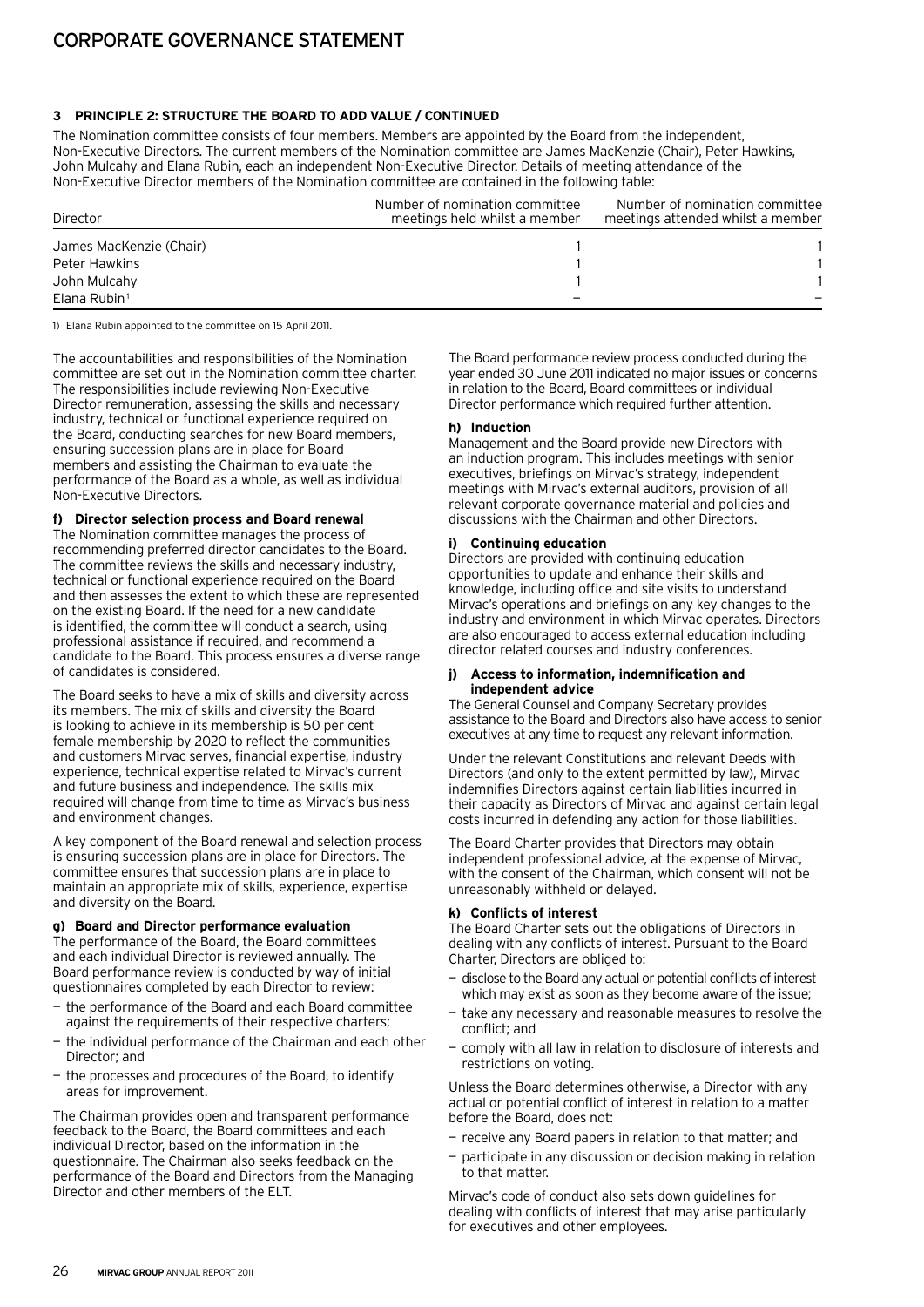#### **3 Principle 2: Structure the board to add value / continued**

# **l) HSE&SC**

As stated above, previously the Board had established the HSE&SC. The responsibilities of this committee were re-allocated during 2011 to the Board and other Board committees to ensure the effective operation of this area of the Board's role.

#### i) HSE&SC composition

Prior to the re-allocation, the membership of the HSE&SC was determined by the HSE&SC charter. During 2010, the HSE&SC consisted of Penny Morris (Chair), John Mulcahy and a number of senior executives. Each member of this committee had the technical expertise to enable the committee to effectively discharge its mandate. The Chair of the committee, Penny Morris, had extensive experience in HSE&S matters particularly in the property development and construction industries.

Details of attendance of the Non-Executive Director members of the HSE&SC (prior to the re-allocation of responsibilities) are contained in the following table:

| Director             | Number of HSE&SC meetings<br>held whilst a member | Number of HSE&SC meetings<br>attended whilst a member |
|----------------------|---------------------------------------------------|-------------------------------------------------------|
| Penny Morris (Chair) |                                                   | 6                                                     |
| John Mulcahy         |                                                   |                                                       |

#### **4 Principle 3: Promote ethical and responsible decision making**

#### **a) Responsibilities of the Board and management**

#### i) Conduct and ethics — code of conduct

Integrity is one of the Group's core values. In the Group's 39 year history, it has built a reputation for integrity and in dealing fairly, honestly and transparently with all stakeholders. Mirvac has adopted a code of conduct which espouses its core values and reflects the Recommendations in terms of the matters addressed. All senior executives certify to the ARCC their adherence to the requirements of the code on a quarterly basis. The code of conduct applies to the Board, executives and all other employees. A copy of the code is posted to Mirvac's website: www.mirvac.com/ corporate-governance. In addition, Mirvac is committed to maintaining a high standard of ethical business behaviour at all times and requires Mirvac employees to:

- treat other Mirvac employees with fairness, honesty and respect;
- comply with all laws and regulations;
- comply with Mirvac policies and procedures in force from time to time; and
- not engage in any improper conduct.

The Board has implemented the Whistleblower and Open Line Policy, which assists in creating an ethical environment where employees may, in good faith, make a disclosure, reporting what they believe to be improper conduct without any adverse action being taken against the discloser. The Policy applies to all employees and outlines the processes for reporting alleged improper conduct (including anonymous disclosures and outlines the ways in which Mirvac will protect disclosers).

#### ii) Dealings in Mirvac securities

Mirvac has implemented a Security Trading Policy which covers dealings in Mirvac securities by Directors, executives and other designated employees, as well as their respective associates. Designated persons may only deal in Mirvac securities (with prior approval to do so), or in securities of other public, listed entities that are related to Mirvac, outside certain periods as identified in the Policy. Notwithstanding this, no Director, executive or other employee may deal in Mirvac securities if they are in possession of price sensitive information. Any securities dealing in the Group by Directors is notified to the ASX within five business days of the dealing. Mirvac does not stipulate any minimum securityholding requirements by its Directors.

As noted in the remuneration report, performance rights or options relating to Mirvac securities are granted to employees in accordance with the Mirvac remuneration strategy. The Security Trading Policy prohibits senior executives and other employees from hedging any unvested awards relating to Mirvac securities.

The Security Trading Policy was updated on 21 December 2010 to comply with ASX Listing Rule 12.9 which was introduced on 1 January 2011.

A copy of the Security Trading Policy is available at Mirvac's website: www.mirvac.com/corporate-governance.

#### iii) Political donations

The Election Funding, Expenditure and Disclosures Act 1981 (amended in 2009) prohibits property developers from making political donations. Mirvac has in place a Political Donations Policy, which prohibits the Group and any Mirvac employee from making any political donation on behalf of the Group. During the year ended 30 June 2011, Mirvac made no political donations.

# iv) Charitable donations

The Mirvac Foundation is the focus of Mirvac's charitable support on both a national and state basis. Mirvac staff make donations to the Foundation and donate their time to support the Foundation.

#### **b) Diversity**

Mirvac has a diversity policy which has recently been approved by the Board. The HRC is responsible for reviewing diversity related objectives, programs and progress on behalf of the Board. This responsibility is reflected in the HRC charter.

Mirvac respects and values the competitive advantage of diversity, and the benefit its integration provides throughout the Group. Mirvac believes that the organisation's construct should reflect the communities it supports and the customers it serves. Management will develop strategies, initiatives and programs to promote diversity. Management will monitor, review and report to the HRC regularly on progress. The Board has set measurable targets for achieving its objectives and will report on progress each year. The HRC will assess regularly the programs put in place and the achievements of Mirvac against the objectives being set to improve gender diversity.

The Board has appointed the Chairman of the Board, James MacKenzie, as the sponsor of the diversity program and the Managing Director, Nicholas Collishaw, has been appointed as the diversity program's Executive Sponsor. A Diversity Council is being established, chaired by Nicholas Collishaw, to meet quarterly and review progress against the objectives and performance targets.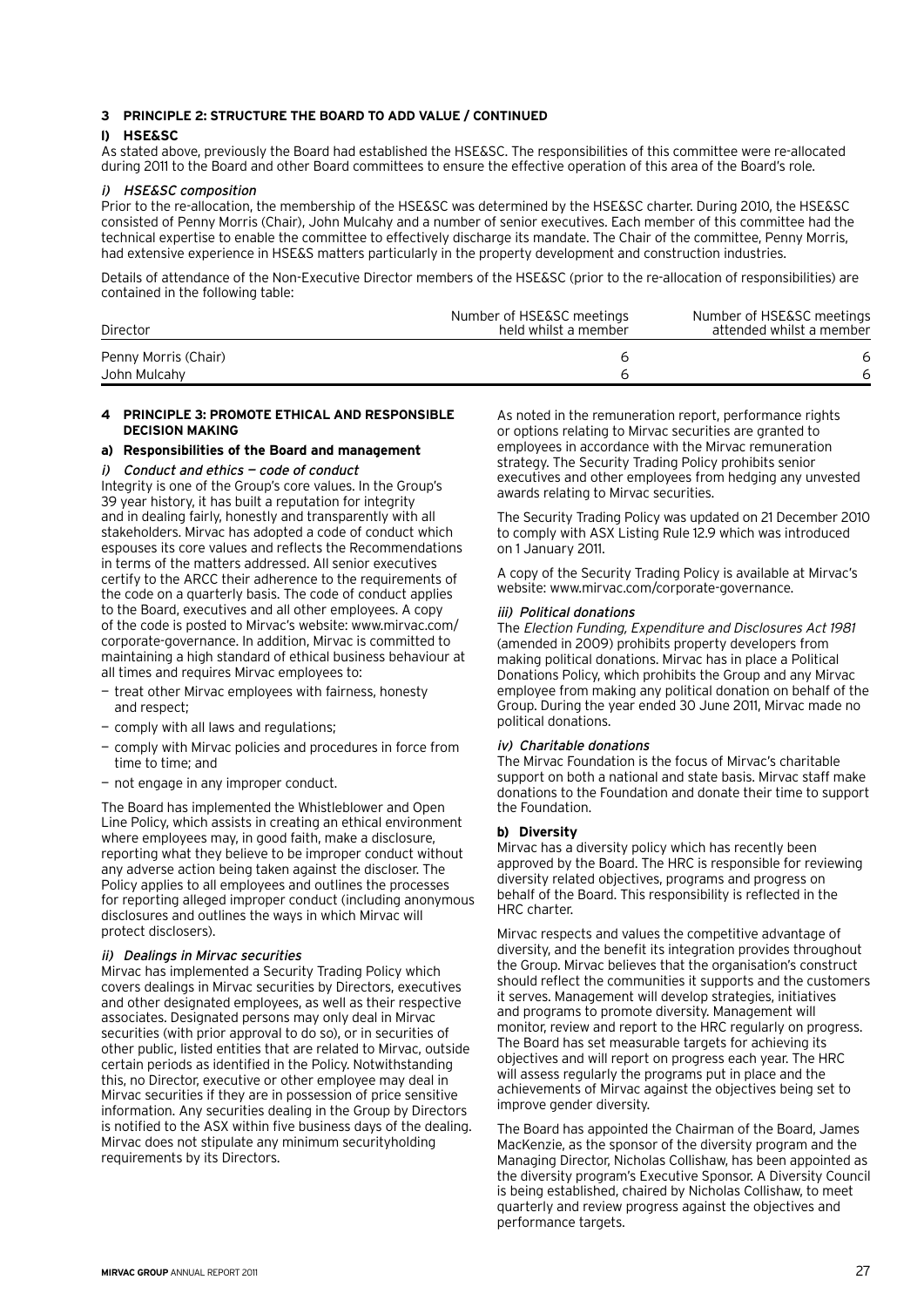# **4 Principle 3: Promote ethical and responsible decision making / continued**

The key initiatives being implemented by Mirvac and the measureable objectives are set out in the table below:

| <b>Initiative</b>                                                                                                                | <b>Measureable objective</b>                                                                                                                            | <b>Progress to date</b>                                                                                                                                   |
|----------------------------------------------------------------------------------------------------------------------------------|---------------------------------------------------------------------------------------------------------------------------------------------------------|-----------------------------------------------------------------------------------------------------------------------------------------------------------|
| Establish a Women's Network                                                                                                      | Establishing a Leadership Network<br>and Development program for female<br>leaders by November 2011                                                     | Women's network leadership group<br>Sponsor and Chair agreed. Scheduled<br>to commence meeting in September 2011<br>to oversee female leadership programs |
| Establish an organisation wide graduate<br>program to provide a pipeline of gender<br>diverse talent for future leadership roles | Implement Mirvac Graduate program<br>with 50 per cent female graduates by<br>February 2012                                                              | Responsibility assigned                                                                                                                                   |
| Update recruitment guidelines to<br>encourage, where possible, a gender<br>balance on shortlisted candidates                     | Implement recruitment policy that<br>all executive recruitment briefs<br>to include quideline for 50 per cent<br>of shortlisted candidates to be female | Responsibility assigned                                                                                                                                   |
| Flexible work arrangements/job<br>design policy                                                                                  | Implement flexible work policy                                                                                                                          | On schedule                                                                                                                                               |
| Conduct a pay parity review and<br>implement measures to achieve equity<br>and parity in gender pay construct                    | Complete annual pay parity review and<br>report against internal and external<br>benchmarks                                                             | First analysis planned for September 2011                                                                                                                 |
| Implement a talent management<br>program for female leaders                                                                      | Implement a Women in Mirvac talent<br>management program by October 2011                                                                                | Responsibility assigned                                                                                                                                   |

These initiatives form part of the broader strategy focusing on educating employees and managers on diversity, as well as identifying barriers to diversity.

A copy of the diversity policy is available at Mirvac's website: www.mirvac.com/corporate-governance.

#### **Proportion of female employees**

Mirvac has set diversity performance targets in the areas of female representation and female talent turnover. The achievements of Mirvac in relation to its targets for female representation are set out below:

| Women in Mirvac<br>(Full time equivalent ("FTE")) |                           |                                |                           | Women in senior<br>executive positions (FTE) |                                   | Women on Mirvac Board     |                           |                                   |
|---------------------------------------------------|---------------------------|--------------------------------|---------------------------|----------------------------------------------|-----------------------------------|---------------------------|---------------------------|-----------------------------------|
| Target<br>by 2015<br>$\%$                         | Target<br>by 2020<br>$\%$ | Actual<br>(As at<br>30/6/11) % | Target<br>by 2015<br>$\%$ | Target<br>by 2020<br>$\%$                    | Actual<br>(As at<br>$30/6/11$ ) % | Target<br>by 2015<br>$\%$ | Target<br>by 2020<br>$\%$ | Actual<br>(As at<br>$30/6/11$ ) % |
| 50                                                | 50                        | 48                             | 35                        | 50                                           | 20                                | 35                        | 50                        | 33                                |

# **5 Principle 4: Safeguard integrity in financial reporting**

# **a) ARCC**

#### i) ARCC charter

The ARCC was formed by resolution of the Board, in accordance with the Board Charter. The ARCC is governed by the ARCC charter, which is available on Mirvac's website: www.mirvac.com/corporate-governance.

# ii) ARCC role

The objective of the ARCC is to assist the Board in fulfilling its corporate governance and oversight responsibilities in relation to the Group's financial reporting, systems of internal controls and management of risk, internal and external audit functions, compliance obligations and processes for monitoring compliance with relevant laws and regulations and the Group code of conduct. It is the ARCC role to ensure that the Group's financial statements and disclosures are complete and accurate and are in accordance with generally accepted accounting principles and applicable law. The ARCC is also responsible for making recommendations to the Board regarding the selection and appointment of the external auditor and the rotation of external audit engagement partners, as outlined in the committee charter and section 8(b) below.

# iii) ARCC composition

The ARCC consists of seven members. Members are appointed by the Board and all members are independent. The members of the ARCC as at 30 June 2011 were James Millar (Chair), Paul Barker, James MacKenzie, Peter Hawkins, John Mulcahy, Elana Rubin and Richard Turner. Each member of the ARCC has the technical expertise to enable the committee to effectively discharge its mandate. The Chair of the ARCC, James Millar, is the former Chief Executive Officer of Ernst & Young. Further details of the members' qualifications can be found at pages 05 and 06 in the Directors' report. Paul Barker is not a member of the Board; however, he is the Chair of Mirvac Funds Management Limited and he has been appointed a member of the committee due to this role. Paul Barker is independent and is a Chartered Accountant. He has extensive experience in accounting and financial services both in Australia and overseas. Richard Turner is also not a member of the Board. Richard Turner was previously an independent member of the Mirvac Board, retiring in August 2009. He is a Chartered Accountant by profession and is the former Chief Executive Officer of Ernst & Young with over 35 years with the firm. He has significant experience in accounting.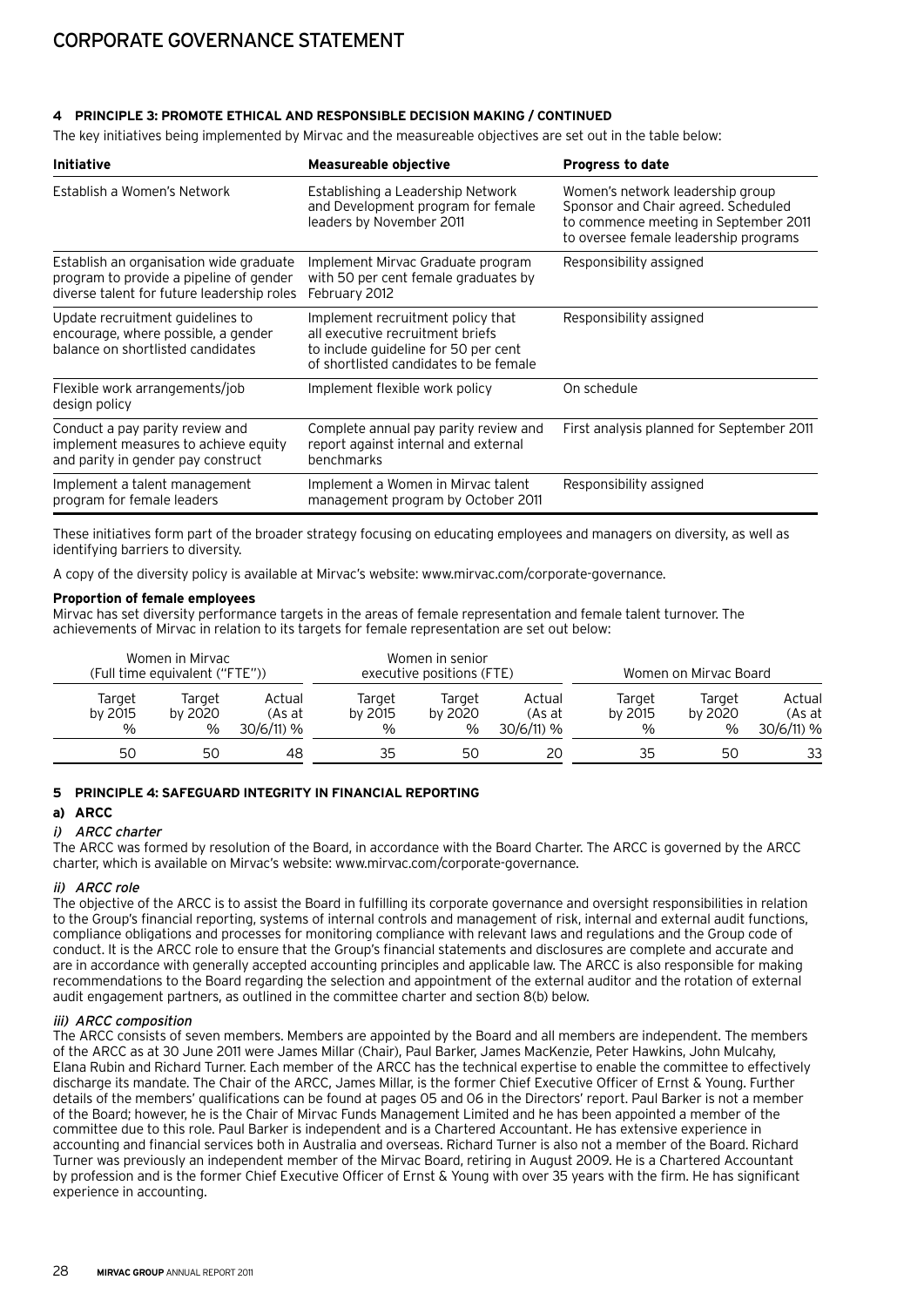# **5 Principle 4: Safeguard integrity in financial reporting / continued**

The Managing Director, Chief Financial Officer, Chief Operating Officer, Chief Risk Officer as well as representatives of the external and internal auditors attend all meetings by invitation. The ARCC regularly meets with the external auditors without management present. Details of meeting attendance of the Non-Executive Director members of the ARCC are contained in the following table:

| Director             | Number of ARCC meetings<br>held whilst a member | Number of ARCC meetings<br>attended whilst a member |
|----------------------|-------------------------------------------------|-----------------------------------------------------|
| James Millar (Chair) | 10                                              | 10                                                  |
| Peter Hawkins        | 10                                              | 10                                                  |
| James MacKenzie      | 10                                              | 10                                                  |
| John Mulcahy         | 10                                              | 10                                                  |
| Elana Rubin $1$      |                                                 |                                                     |

1) Elana Rubin appointed to the committee on 15 April 2011.

# iv) ARCC responsibilities

The ARCC charter sets out the responsibilities of the ARCC. The ARCC responsibilities include the review of external financial accounting, internal control and risk management, external audit, internal audit, compliance, special investigations and managed investment schemes.

# v) Compliance

Previously, Mirvac had established a compliance committee reporting to the ARCC. The ARCC has now taken direct responsibility for monitoring and reviewing the Compliance Plans of Mirvac's registered managed investment schemes and wholly-owned controlled entities holding Australian financial services ("AFS") licences, as well as overseeing their adherence to all applicable laws and regulations.

#### **6 Principle 5: Make timely and balanced disclosure**

# **a) Commitment to disclosure**

Mirvac is committed to ensuring:

- compliance with ASX Listing Rules disclosure requirements;
- accountability at a senior executive level for that compliance;
- facilitation of an efficient and informed market in Mirvac securities by keeping the market appraised through ASX announcements of all material information; and
- compliance with the requirements of the Corporations Act 2001, ASX Listing Rules and the Recommendations.

# **b) Continuous disclosure policy**

The Group's continuous disclosure policy is designed to support its commitment to a fully informed market in its securities by ensuring that the Group announcements are:

- made to the market (via the ASX Company Announcements platform) in a timely manner, are factual and contain all relevant material information; and
- expressed in a clear and objective manner that allows investors to assess the impact of the information when making investment decisions.

A copy of Mirvac's continuous disclosure policy is available at Mirvac's website: www.mirvac.com/corporate-governance.

# **7 Principle 6: Respect the rights of shareholders**

#### **a) Communications policy**

All Mirvac ASX announcements are posted to Mirvac's website including half year and annual reports, results releases, market briefings, notices of meetings and the Mirvac property compendium. Teleconferencing and webcasting facilities are provided for market briefings to encourage participation from all stakeholders, regardless of location. Mirvac is committed to rotating the location of its Annual General Meeting/General Meeting, to allow securityholders in locations other than Sydney to participate in person. The 2009 meetings were held in Sydney, the 2010 meetings were held in Brisbane and the 2011 meetings will be held in Perth. Mirvac encourages securityholders to attend the Annual General/General Meeting. At those meetings, securityholders are entitled to ask questions about the management of Mirvac and questions of Mirvac's external auditor.

Notices of meeting for general meetings are accompanied by explanatory notes to provide securityholders with information to enable them to decide whether to attend the meeting. Full copies of notices of meetings and explanatory notes are posted on Mirvac's website. Securityholders who are unable to attend the meeting may vote by appointing a proxy, using the form attached to the notice of meeting or an online facility. Securityholders are also invited to submit questions in advance of the meeting so that Mirvac can ensure those issues are addressed at the meeting.

#### A partner of Mirvac's external auditor,

PricewaterhouseCoopers, attends Annual General/General Meetings of Mirvac and is available to answer questions from securityholders on the conduct of the audit of the Group. Securityholders are also provided with a reasonable opportunity to ask questions of the external auditor at the meetings. The external auditor is also allowed a reasonable opportunity to answer written questions submitted by securityholders to the meetings. No questions were directed to the auditors in regard to the conduct of the audit of the Group's 2010 financial statements and no questions were directed to the auditors at the Group's 2010 meetings. The meetings are also webcast each year, with access details posted to Mirvac's website in advance of the date of the meetings.

Mirvac's communications policy is available at Mirvac's website: www.mirvac.com/corporate-governance.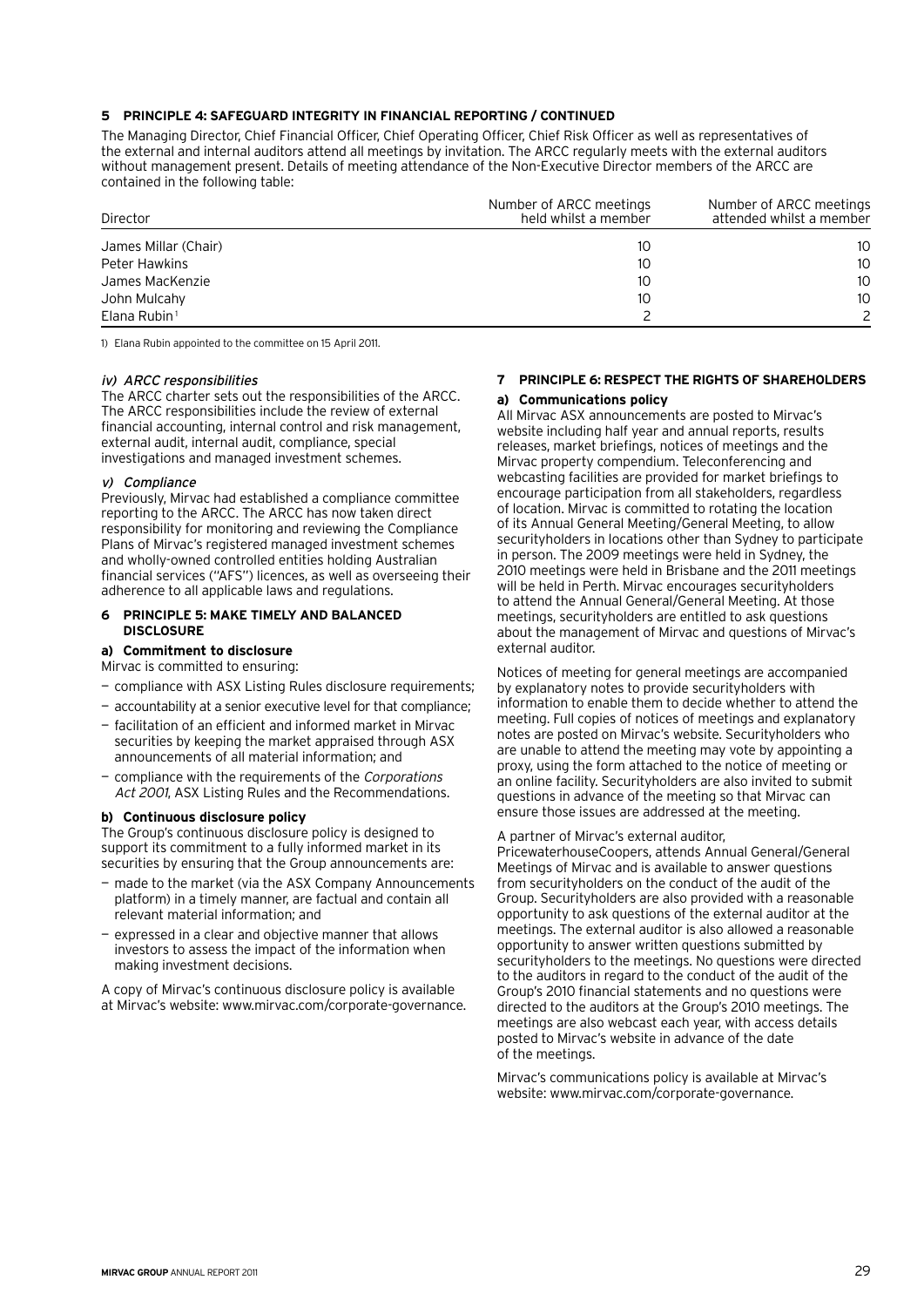# **8 Principle 7: Recognise and manage risk**

# **a) Risk management policies**

#### i) Risks

Mirvac is a leading ASX listed, integrated real estate group with activities involving real estate investment, residential and commercial development, hotel management and investment management. These activities involve risks of varying types and to varying extents. Risk can relate to both threats to existing activities, as well as a failure to take advantage of opportunities that may arise. Mirvac's objective is to ensure those risks are identified and appropriate measures are implemented to mitigate or otherwise manage the impact those risks may have on the Group's activities.

#### ii) Risk management policy

In recognition that risk management is a key element of an organisation's effective corporate governance processes, the Board has adopted a risk management policy statement and associated procedures for identifying, assessing and managing Mirvac's strategic, operational, financial and reputational risks.

The objectives of the policy are to:

- provide a systematic approach to risk management aligned to the Group's strategic objectives;
- define the mechanisms by which the Group determines its risk appetite and considers and manages risks; and
- articulate the roles and accountabilities for the management, oversight and governance of risk.

The approach defined within this policy is consistent with the Australian and New Zealand standard on risk management (ISO 31000: 2010). The policy applies to all legal entities within the Group to enable an enterprise wide approach to managing risk to be applied.

Supporting this policy is a framework which has been prepared to guide the various business units in addressing their particular risk exposures through a structured implementation of risk management processes. Although structured, the framework maintains a sufficient degree of flexibility to allow the respective business units to adopt appropriate strategies to address their risk exposures, as risks and their management by designated controls are the responsibility of the business.

A copy of the Mirvac risk policy is available at Mirvac's website: www.mirvac.com/corporate-governance.

#### iii) Risk management responsibility

The Board determines the overall risk appetite for the Group and has approved the strategies, policies and practices to ensure that risks are identified and managed within the context of this risk appetite. The application of the Group's policies and procedures to manage risk is ultimately the responsibility of the Board, which has in turn delegated specific authority to the ARCC (as more fully detailed in the ARCC charter).

The ARCC advises the Board on risk management and is responsible for reviewing policies for approval by the Board and for reviewing the effectiveness of the Group's approach to risk management. Risk management is specifically reviewed at least quarterly by the ARCC.

#### iv) Risk management function

The Board has charged management with the responsibility for managing risk within the Group and the implementation of mitigation measures, under the direction of the Managing Director supported by senior executives. A Group risk management function, led by the Chief Risk Officer, has been established to facilitate the process by providing a centralised role in advising the various business units on executing risk management and mitigation strategies, as well as consolidating risk reporting to the senior executives, the ARCC and ultimately the Board.

Management has advised the Board of the effectiveness of the management of material business risks.

#### v) Role of internal audit

Internal audit's role is to assess risks and controls, enhance processes and monitor controls to provide assurance to the ARCC and the Board that material risks and compliance obligations are being effectively managed. The Head of Internal Audit has open access to the ARCC and its Chairman at all times. Mirvac's approach to risk management is to establish an effective control environment to manage material risks to its business. A material risk is defined as having a high probability that an action, inaction or natural event may hinder or prevent the achievement of key business objectives.

The Group's risk management and internal control systems are designed to provide reasonable assurance that:

- risk exposures are identified and adequately monitored and managed through appropriate risk mitigation measures;
- financial, management and operational information is accurate, relevant, timely and reliable; and
- there is adequate compliance with policies, standards, procedures and applicable laws, regulations and licences.

#### vi) Operational risks

The Managing Director supported by senior executives is responsible for implementing and maintaining effective risk management and internal control systems for operational risks that arise from the Group's activities. To ensure consistent and effective practices are employed, each business unit has developed risk registers, detailing the key risks facing the particular business unit.

#### vii) Financial risks

The Board has approved principles and policies to manage financial risks arising from the Group's operations, including its financing and treasury management activities. The ARCC reports to the Board in relation to the integrity of the Group's financial reporting, internal control structure, risk management systems as well as the internal and external audit functions. Mirvac management also provide assurance to the Board and the ARCC as to the effectiveness of the Group's risk management and internal control systems in relation to financial reporting risks.

The ARCC also oversees, and reports to various Boards within the Group on, the specific risks and compliance requirements arising from the activities of the Group's AFS licensed entities and respective registered managed investment schemes.

#### **b) External auditor relationship**

#### i) Role of ARCC

Mirvac's ARCC is responsible for overseeing the relationship with the Group's external auditor, PricewaterhouseCoopers, including the terms of engagement of the external auditor and the scope of the external audit program each year. The ARCC is also responsible for monitoring and evaluating the performance, and independence, of the external auditor and the provision of non-audit services.

#### ii) Auditor independence

The Board has adopted a policy and practice protocol for auditor independence which forms part of the ARCC charter published on Mirvac's website. It is the Group's policy to engage the best available professional advisers at the most competitive price. This policy must, however, be applied within the context of maintaining the independence of the Group's external auditors. It is the Group's policy to rotate audit engagement partners on listed companies at least every five years, and in accordance with that policy a new audit engagement partner was introduced for the year ended 30 June 2011.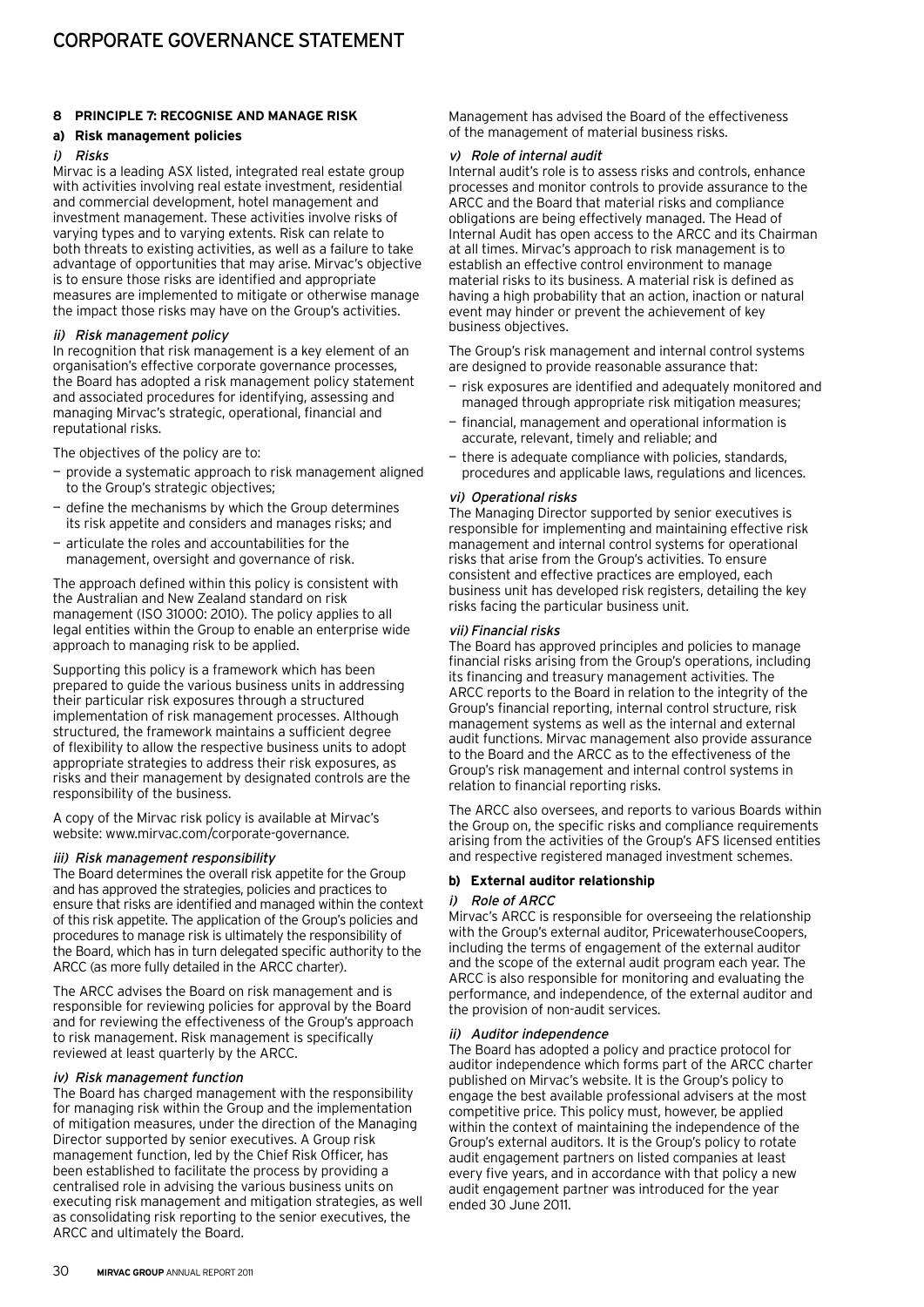#### **8 Principle 7: Recognise and manage risk / continued**

The ARCC policy endorses the fundamental principles of auditor independence that, in order to be eligible to undertake any non-audit related services, the external auditor must not, as a result of that assignment:

- create a mutual or conflicting interest with that of the Group;
- audit their own work;
- act in a management capacity or as an employee; or
- act as an advocate for the Group.

The policy also details the services that the external auditor is prohibited from performing.

# iii) Certificate of independence

PricewaterhouseCoopers has provided the ARCC with a half yearly and annual certification of its continued independence, in accordance with the requirements of the Corporations Act 2001, and in particular confirmed that it did not carry out any services or assignments during the year ended 30 June 2011 that were not compatible with auditor independence.

# iv) Non-audit services

In addition to the audit partner rotation and appointment requirements set out in the Group's policy and in the Corporations Act 2001, the ARCC also reviews and approves, or declines, as considered appropriate before the engagement commences, any individual engagement for non-audit services involving fees exceeding \$100,000. Below this amount, approval, or otherwise as considered appropriate, is delegated to the Chief Financial Officer. No work will be awarded to the external auditor if the ARCC (or the Chief Financial Officer as applicable) believes such work would give rise to a "self review threat" (as defined in APES 110 Code of Ethics for Professional Accountants) or would create a conflict, or perceived conflict, of interest for the external auditor or any member of the audit team, or would otherwise compromise the auditor's independence requirements under the Corporations Act 2001.

An analysis of fees paid to the external auditors, including a break-down of fees for non-audit services, is provided in note 37 to the financial statements.

# **c) Assurances**

The Managing Director and Chief Financial Officer have provided the following assurance to the Board in connection with the Group's full year financial statements and reports, namely that in their opinion:

the financial records of the Group for the year ended 30 June 2011 have been properly maintained in accordance with section 286 of the Corporations Act 2001;

- the Group's financial statements, and the notes to those statements, for the year ended 30 June 2011 comply with the relevant accounting standards;
- the Group's financial statements, and the notes to those statements, for the year ended 30 June 2011 give a true and fair view of the financial position, operational results and performance of the Group;
- the statements referred to in the points above with respect to the integrity of the Group's financial reports are founded on a sound system of risk management and internal compliance and control which implements the policies adopted by the Board; and
- Mirvac's risk management and internal compliance and control system is operating effectively in all material respects in relation to financial reporting risks.

The effective control environment established by the Board supports this assurance provided by the Managing Director and Chief Financial Officer. However, it should be noted that associates and joint ventures, which are not controlled by Mirvac, are not covered for the purpose of this assurance or the declaration given under section 295A of the Corporations Act 2001.

# **9 Principle 8: Remunerate fairly and responsibly a) HRC**

# i) HRC charter

The HRC was formed by resolution of the Board, in accordance with the Board Charter. The HRC is governed by the HRC charter, which is available on the Group's website: www.mirvac.com/corporate-governance.

# ii) HRC role

The objectives of this committee are to assist the Board in ensuring the Group:

- has coherent remuneration policies and practices which are consistent with the Group's strategic goals and human resource objectives by attracting and retaining individuals who will create value for securityholders;
- fairly and responsibly remunerates Directors and executives, having regard to the performance of the Group, the performance of the individuals and the general remuneration environment;
- has effective policies and procedures to attract, motivate and retain appropriately skilled persons to meet the Group's needs;
- has an effective diversity policy and regularly reviews progress towards achieving measurable objectives and strategies aimed at improving diversity; and
- integrates human capital and organisational issues to the overall business strategy.

# iii) HRC composition

The HRC consists of five members. Members are appointed by the Board from the Non-Executive Directors, all of whom are also independent. The members of the HRC as at 30 June 2011 were Peter Hawkins (Chair), James MacKenzie, James Millar, Penny Morris and John Mulcahy.

Details of meeting attendance of the Non-Executive Director members of the HRC are contained in the following table:

| Director                  | Number of HRC meetings<br>held whilst a member | Number of HRC meetings<br>attended whilst a member |
|---------------------------|------------------------------------------------|----------------------------------------------------|
| Peter Hawkins (Chair)     | 10                                             | 10                                                 |
| James MacKenzie           | 10                                             | 10                                                 |
| James Millar              | 10                                             | 10                                                 |
| Penny Morris              | 10                                             | 10                                                 |
| John Mulcahy <sup>1</sup> |                                                |                                                    |

1) John Mulcahy appointed to the committee on 15 April 2011.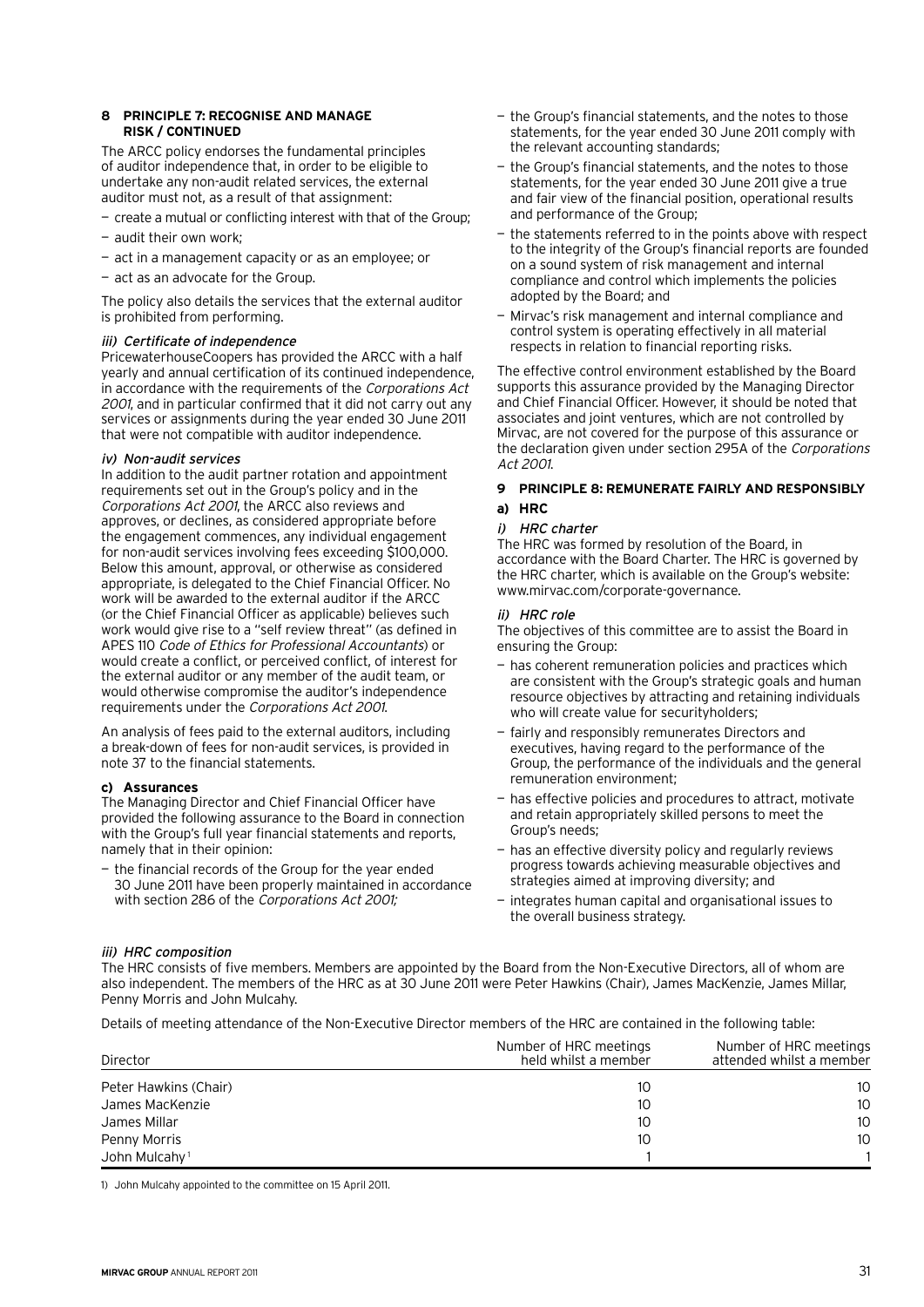# **9 Principle 8: Remunerate fairly and responsibly / continued**

# iv) HRC responsibilities

The accountabilities and responsibilities of the HRC are set out in the HRC charter. The HRC's responsibilities include reviewing remuneration programs and performance targets for the Managing Director and other Executive Directors and approving these for the senior executives; reviewing and approving the Group's recruitment, retention and termination policies and procedures for executives and senior management, approving the strategy and principles for people management including remuneration programs, performance management processes and career and skills development initiatives and reviewing the diversity policy, objectives and strategies and progress towards achieving greater diversity, including reviewing the proportion of women in the workforce at all levels.

#### v) Remuneration policy

Information on the Group's remuneration policies and practices is set out in the remuneration report starting on page 07 in the Directors' report.

#### **b) Distinguish Non-Executive Director remuneration**

The remuneration of Non-Executive Directors is fixed and is paid according to the role of the Non-Executive Director and the Board committees on which they serve and their role on the Board committees. Non-Executive Directors do not participate in other remuneration components such as performance related short term or long term incentives, options or variable remuneration. Information relating to the remuneration of Non-Executive Directors is disclosed in the remuneration report on pages 07 to 22.

# **10 Conclusion**

The Board is satisfied with its level of compliance and corporate governance requirements. However, the Board recognises that processes and procedures require continual monitoring and improvement. Mirvac's corporate governance framework will be updated as changes occur in the regulatory environment, to ensure that it remains effective and compliant.

# **ASX Corporate Governance Council's Principles and Recommendations Mirvac's corporate governance statement 2011** Principles and recommendations Mirvac Page compliance **Principle 1: Lay solid foundations for management and oversight** Recommendation 1.1: Establish the functions reserved to the board and those delegated to senior executives and disclose those functions.  $\sim$  24  $\sim$   $\sim$ Recommendation 1.2: Companies should disclose the process for evaluating the performance of senior executives.  $\sim$  24  $\sim$ Recommendation 1.3: Companies should provide the information indicated in the Guide to reporting on Principle 1.  $\sim$  24  $\sim$  25  $\sim$  25  $\sim$  25  $\sim$  25  $\sim$  25  $\sim$  25  $\sim$  25  $\sim$  25  $\sim$  25  $\sim$  25  $\sim$  25  $\sim$  25  $\sim$  25  $\sim$  25  $\sim$  25  $\sim$  25  $\sim$  25  $\sim$  25  $\sim$  25  $\sim$  25  $\sim$  25  $\sim$  25  $\sim$  25  $\sim$  25  $\sim$  **Principle 2: Structure the board to add value** Recommendation 2.1: A majority of the board should be independent directors.  $24$  24 Recommendation 2.2: The chair should be an independent director.  $25$  25  $\blacktriangleright$ Recommendation 2.3: The roles of the chair and the chief executive officer should not be exercised by the same individual.  $\sim$  25  $\sim$  400  $\sim$  25  $\sim$  400  $\sim$  25  $\sim$  400  $\sim$  25  $\sim$  400  $\sim$  25  $\sim$  400  $\sim$  25  $\sim$  400  $\sim$  25  $\sim$  400  $\sim$  25  $\sim$  400  $\sim$  25  $\sim$  400  $\sim$  25  $\sim$  400  $\sim$  25  $\sim$  400  $\sim$  25  $\$ Recommendation 2.4: The board should establish a nomination committee.  $\sim$  25  $\sim$ Recommendation 2.5: Companies should disclose the process for evaluating the performance of the board, its committees and individual directors.  $\overline{\phantom{a}}$  26  $\overline{\phantom{a}}$  26  $\overline{\phantom{a}}$ Recommendation 2.6: Companies should provide the information indicated in the Guide to reporting on Principle 2.  $\sim$  24  $\sim$ **Principle 3: Promote ethical and responsible decision making** Recommendation 3.1: Companies should establish a code of conduct and disclose the code or a summary of the code as to: — the practices necessary to maintain confidence in the company's integrity; — the practices necessary to take into account their legal obligations and the reasonable expectations of stakeholders; and — the responsibility and accountability of individuals for reporting and investigating reports of unethical practices.  $\boldsymbol{z}$  27  $\boldsymbol{z}$  27  $\boldsymbol{z}$  27  $\boldsymbol{z}$  27  $\boldsymbol{z}$  27  $\boldsymbol{z}$  27  $\boldsymbol{z}$  27  $\boldsymbol{z}$  27  $\boldsymbol{z}$  27  $\boldsymbol{z}$  27  $\boldsymbol{z}$  27  $\boldsymbol{z}$  27  $\boldsymbol{z}$  27  $\boldsymbol{z}$  27  $\boldsymbol{z}$  27  $\boldsymbol{z}$  27  $\boldsymbol{$ Recommendation 3.2: Companies should establish a policy concerning diversity and disclose the policy or a summary of that policy. The policy should include requirements for the board to establish measurable objectives for achieving gender diversity and for the board to assess annually both the objectives and progress in achieving them.  $\sim$  27  $\sim$   $\sim$  27  $\sim$  27  $\sim$  27  $\sim$  27  $\sim$  27  $\sim$  27  $\sim$  27  $\sim$  27  $\sim$  27  $\sim$  27  $\sim$  27  $\sim$  27  $\sim$  27  $\sim$  27  $\sim$  27  $\sim$  27  $\sim$  27  $\sim$  27  $\sim$  27  $\sim$  27  $\sim$  27  $\sim$  27  $\sim$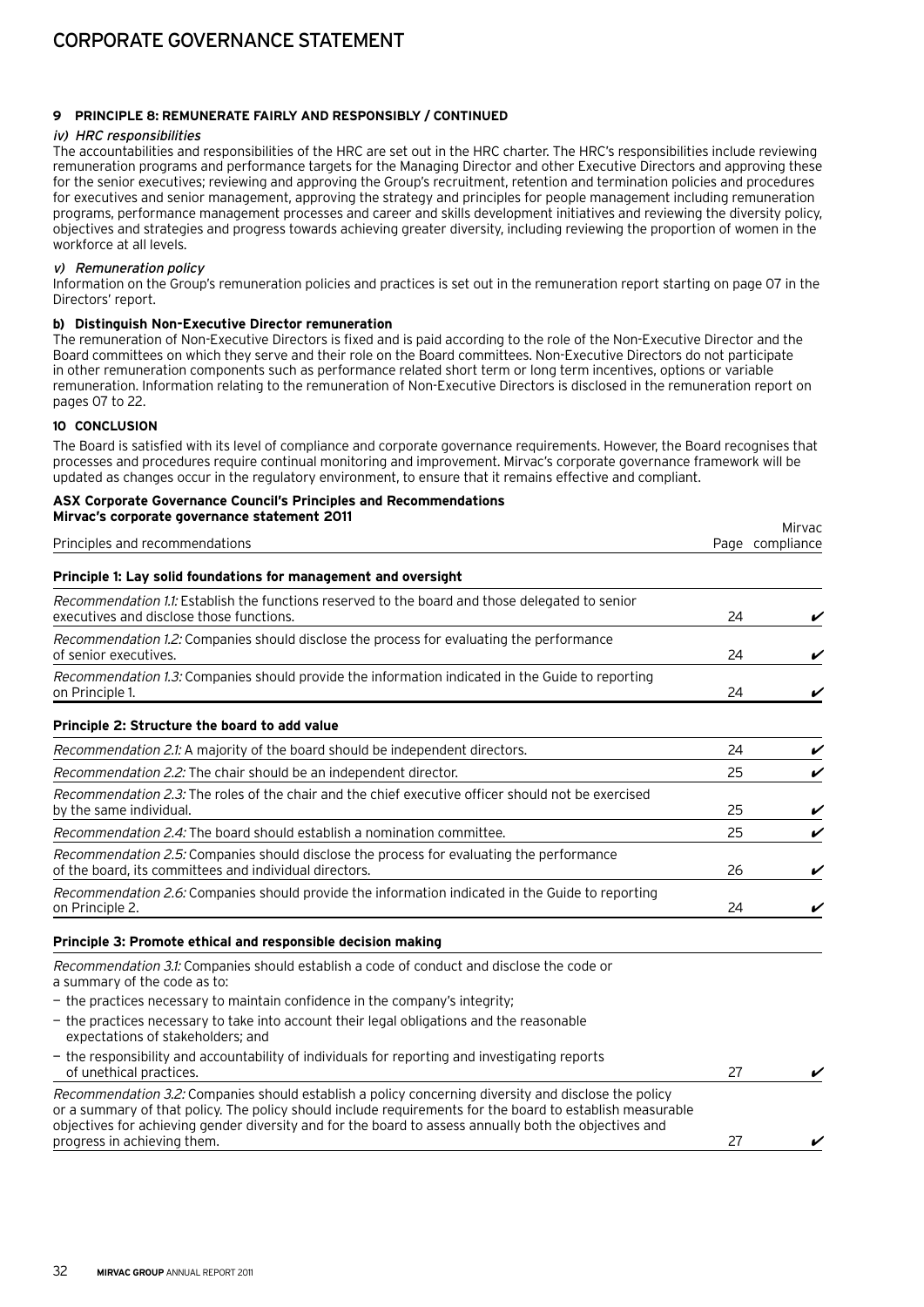# **10 Conclusion / continued**

| Principles and recommendations                                                                                                                                                                                                                                                                                                                                                                                                  |    | Mirvac<br>Page compliance |
|---------------------------------------------------------------------------------------------------------------------------------------------------------------------------------------------------------------------------------------------------------------------------------------------------------------------------------------------------------------------------------------------------------------------------------|----|---------------------------|
| Recommendation 3.3: Companies should disclose in each annual report the measurable objectives for<br>achieving gender diversity set by the board in accordance with the diversity policy and progress towards                                                                                                                                                                                                                   |    |                           |
| achieving them.                                                                                                                                                                                                                                                                                                                                                                                                                 | 27 | V                         |
| Recommendation 3.4: Companies should disclose in each annual report the proportion of women<br>employees in the whole organisation, women in senior executive positions and women on the board.                                                                                                                                                                                                                                 | 28 | V                         |
| Recommendation 3.5: Companies should provide the information indicated in the Guide to reporting<br>on Principle 3.                                                                                                                                                                                                                                                                                                             | 27 |                           |
| Principle 4: Safeguard integrity in financial reporting                                                                                                                                                                                                                                                                                                                                                                         |    |                           |
| <i>Recommendation 4.1:</i> The board should establish an audit committee.                                                                                                                                                                                                                                                                                                                                                       | 28 | V                         |
| Recommendation 4.2: The audit committee should be structured so that it:                                                                                                                                                                                                                                                                                                                                                        |    |                           |
| - consists only of non-executive directors;<br>- consists of a majority of independent directors;<br>- is chaired by an independent chair, who is not chair of the board; and<br>- has at least three members.                                                                                                                                                                                                                  | 28 |                           |
| Recommendation 4.3: The audit committee should have a formal charter.                                                                                                                                                                                                                                                                                                                                                           | 28 | V                         |
| Recommendation 4.4: Provide the information indicated in Guide to reporting on Principle 4.                                                                                                                                                                                                                                                                                                                                     | 28 | V                         |
| Principle 5: Make timely and balanced disclosure                                                                                                                                                                                                                                                                                                                                                                                |    |                           |
| Recommendation 5.1: Establish written policies designed to ensure compliance with ASX Listing Rule<br>disclosure requirements and to ensure accountability at a senior executive level for that compliance<br>and disclose those policies or a summary of those policies.                                                                                                                                                       | 29 |                           |
| Recommendation 5.2: Provide the information indicated in Guide to reporting on Principle 5.                                                                                                                                                                                                                                                                                                                                     | 29 | V                         |
| Principle 6: Respect the rights of shareholders                                                                                                                                                                                                                                                                                                                                                                                 |    |                           |
|                                                                                                                                                                                                                                                                                                                                                                                                                                 |    |                           |
| Recommendation 6.1: Design a communications policy for promoting effective communication with<br>shareholders and encouraging their participation at general meetings and disclose their policy of a<br>summary of that policy.                                                                                                                                                                                                 | 29 |                           |
| Recommendation 6.2: Provide the information indicated in Guide to reporting on Principle 6.                                                                                                                                                                                                                                                                                                                                     | 29 | V                         |
| Principle 7: Recognise and manage risk                                                                                                                                                                                                                                                                                                                                                                                          |    |                           |
| Recommendation 7.1: Establish policies for the oversight and management of material business risks<br>and disclose a summary of those policies.                                                                                                                                                                                                                                                                                 | 30 | V                         |
| Recommendation 7.2: The board should require management to design and implement the risk<br>management and internal control system to manage the company's material business risks and report to<br>it on whether those risks are being managed effectively. The board should disclose that management has<br>reported to it as to the effectiveness of the company's management of the material business risks.                | 30 | $\checkmark$              |
| Recommendation 7.3: The board should disclose whether it has received assurance from the chief<br>executive officer (or equivalent) and the chief financial officer (or equivalent) that the declaration provided<br>in accordance with section 295A of the Corporations Act 2001 is founded on a sound system of risk<br>management and internal control and that the system is operating effectively in all material respects |    |                           |
| in relation to financial reporting risks.                                                                                                                                                                                                                                                                                                                                                                                       | 31 | V                         |
| Recommendation 7.4: Provide the information indicated in Guide to reporting on Principle 7.                                                                                                                                                                                                                                                                                                                                     | 30 | V                         |
| Principle 8: Remunerate fairly and responsibly                                                                                                                                                                                                                                                                                                                                                                                  |    |                           |
| <i>Recommendation 8.1:</i> The board should establish a remuneration committee.                                                                                                                                                                                                                                                                                                                                                 | 31 | V                         |
| <i>Recommendation 8.2:</i> The remuneration committee should be structured so that it:<br>- consists of a majority of independent directors;<br>- is chaired by an independent director; and                                                                                                                                                                                                                                    |    |                           |
| - has at least three members.                                                                                                                                                                                                                                                                                                                                                                                                   | 31 | V                         |
| Recommendation 8.3: Clearly distinguish the structure of non-executive directors' remuneration from that<br>of executive directors and senior executives.                                                                                                                                                                                                                                                                       | 32 |                           |
| Recommendation 8.4: Provide the information indicated in Guide to reporting on Principle 8.                                                                                                                                                                                                                                                                                                                                     | 31 | V                         |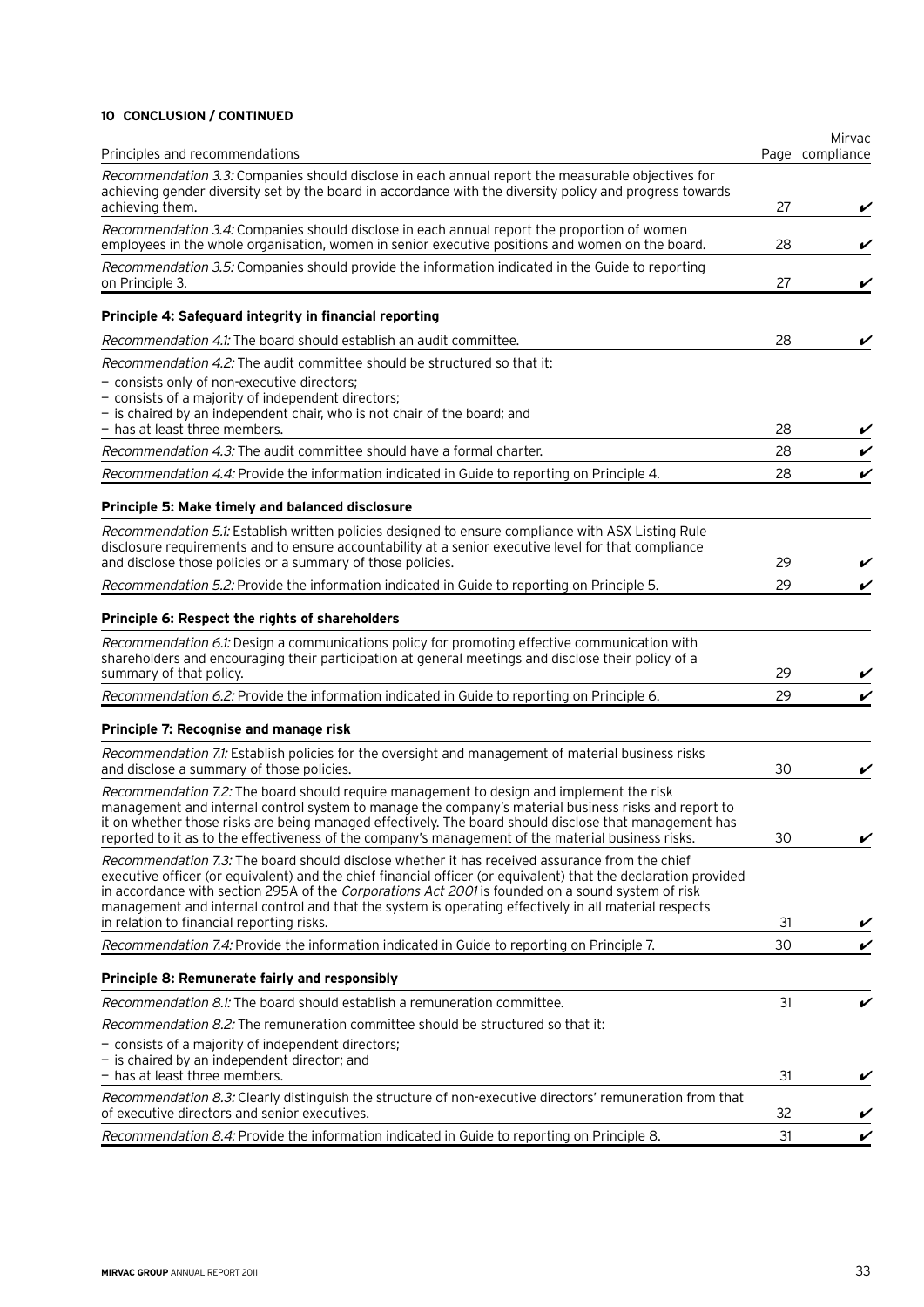# Financial statements

- 35 Consolidated statement of comprehensive income
- Consolidated statement of financial position
- 37 Consolidated statement of changes in equity
- 38 Consolidated statement of cash flows
- 39 Notes to the consolidated financial statements
- 101 Directors' declaration
- 102 Independent auditor's report to the members of Mirvac Limited

These financial statements cover the financial statements for the consolidated entity consisting of Mirvac Limited and its controlled entities. The financial statements are presented in Australian currency.

Mirvac Limited is a company limited by shares, incorporated and domiciled in Australia. Its registered office and principal place of business are:

# **Mirvac Limited**

Level 26 60 Margaret Street Sydney NSW 2000.

A description of the nature of the consolidated entity's operations and its principal activities is included in the Directors' report on pages 01 to 22, both of which are not part of these financial statements.

The financial statements were authorised for issue by the Directors on 23 August 2011. The Directors have the power to amend and reissue the financial statements.

Through the use of the internet, Mirvac has ensured that its corporate reporting is timely and complete. All press releases, financial reports and other information are available in the Investor Information section on the Group's website: www.mirvac.com.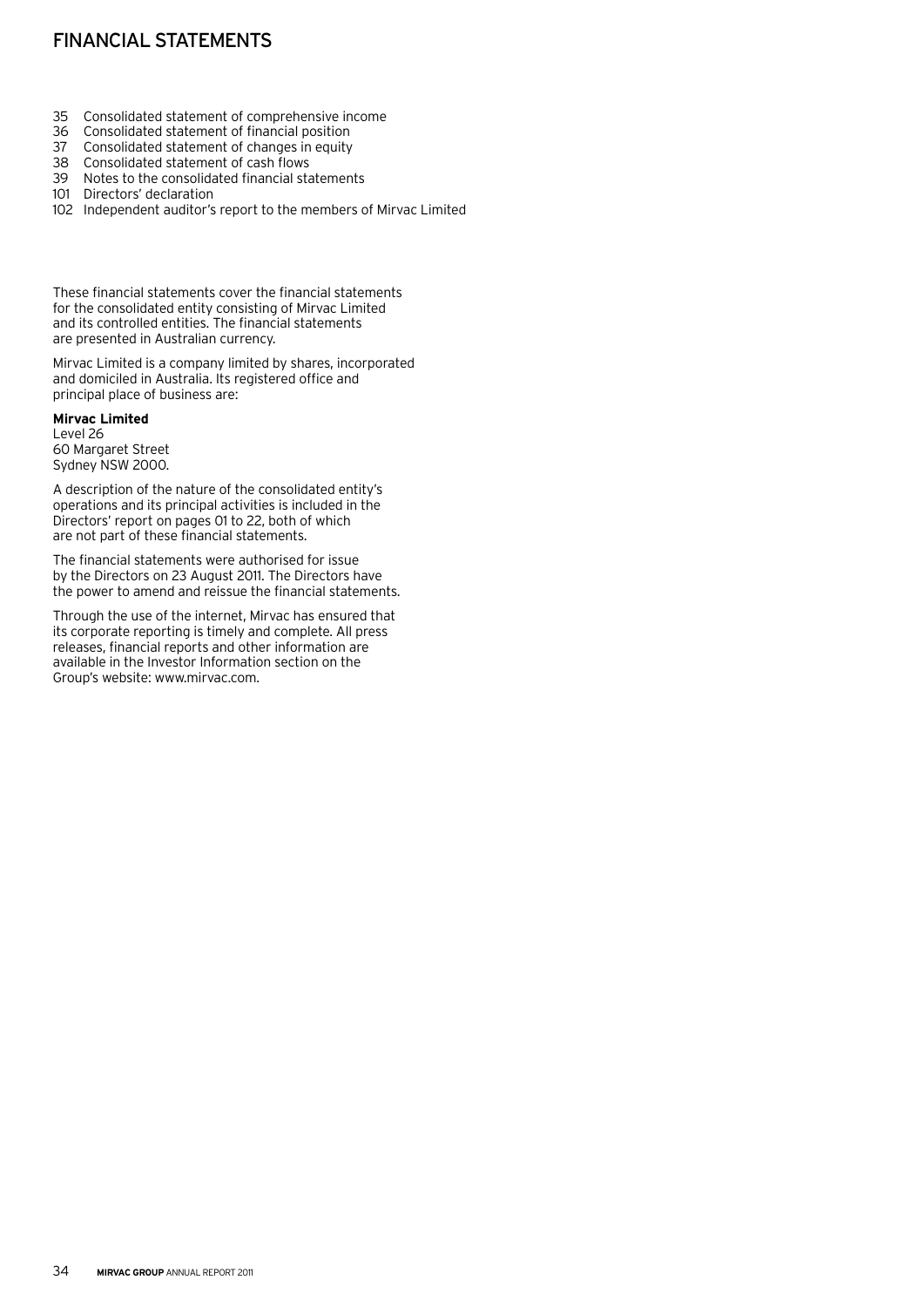## Consolidated statement of comprehensive income

For the year ended 30 June 2011

|                                                                                                                              | Note           | 2011<br>Sm        | 2010<br>\$m      |
|------------------------------------------------------------------------------------------------------------------------------|----------------|-------------------|------------------|
| Revenue from continuing operations                                                                                           |                |                   |                  |
| Investment properties rental revenue                                                                                         |                | 545.7             | 403.2            |
| Hotel operating revenue                                                                                                      |                | 159.5             | 146.8            |
| Investment management fee revenue                                                                                            |                | 18.2              | 30.8             |
| Development and construction revenue                                                                                         | 4              | 958.1             | 862.2            |
| Development management fee revenue                                                                                           |                | 22.9              | 31.1             |
| Interest revenue                                                                                                             | 4              | 45.3              | 40.4             |
| Dividend and distribution revenue                                                                                            |                | 0.3               | 0.5              |
| Other revenue<br>Total revenue from continuing operations                                                                    |                | 19.2<br>1,769.2   | 11.8<br>1,526.8  |
| <b>Other income</b>                                                                                                          |                |                   |                  |
| Net gain on fair value of investment properties and owner-occupied hotel                                                     |                |                   |                  |
| management lots and freehold hotels                                                                                          |                | 110.4             |                  |
| Share of net profit of associates and joint ventures accounted for using the equity method                                   | 13             | 41.3              | 1.9              |
| Gain on financial instruments                                                                                                | 4              | 13.2              | 3.7              |
| Foreign exchange gain                                                                                                        |                | 110.6             | 25.6             |
| Net gain on sale of investments                                                                                              |                | 2.5               | 10.4             |
| Discount on business combination<br>Net gain on remeasurement of equity interest                                             |                |                   | 119.8<br>30.9    |
|                                                                                                                              |                | 278.0             | 192.3            |
| <b>Total other income</b><br>Total revenue from continuing operations and other income                                       |                | 2,047.2           | 1,719.1          |
| Net loss on fair value of investment properties and                                                                          |                |                   |                  |
| owner-occupied hotel management lots and freehold hotels                                                                     |                |                   | (6.9)            |
| Net loss on fair value of IPUC                                                                                               |                | (58.6)            | (112.8)          |
| Net loss on sale of investment properties                                                                                    |                | (1.2)             | (0.2)            |
| Net loss on sale of property, plant and equipment                                                                            |                | (1.0)             | (1.1)            |
| Investment properties expenses                                                                                               |                | (124.5)           | (102.2)          |
| Hotel operating expenses                                                                                                     |                | (48.8)            | (46.3)           |
| Cost of property development and construction                                                                                |                | (846.6)           | (789.7)          |
| Employee benefits expenses                                                                                                   |                | (173.2)           | (190.7)          |
| Depreciation and amortisation expenses                                                                                       | 5              | (31.2)            | (31.2)           |
| Impairment of investments including associates and joint ventures                                                            | 5              |                   | (6.2)            |
| Impairment of loans                                                                                                          | 5              | (7.8)             | (5.6)            |
| Finance costs<br>Loss on financial instruments                                                                               | 5<br>5         | (126.2)           | (58.8)           |
| Selling and marketing expenses                                                                                               |                | (116.3)<br>(36.5) | (13.6)<br>(23.9) |
| Provision for loss on inventories                                                                                            | 5              | (295.8)           |                  |
| Business combination transaction costs                                                                                       | 39(a)          | (31.8)            | (19.4)           |
| Other expenses                                                                                                               |                | (68.7)            | (80.9)           |
| Profit before income tax                                                                                                     |                | 79.0              | 229.6            |
| Income tax benefit                                                                                                           | 6              | 103.6             | 7.8              |
| Profit for the year                                                                                                          |                | 182.6             | 237.4            |
| Other comprehensive income                                                                                                   |                |                   |                  |
| Increment/(decrement) on revaluation of property, plant and equipment, net of tax                                            | 25(b)          | 35.4              | (0.3)            |
| Exchange differences on translation of foreign operations                                                                    | 25(b)          | (14.1)            | (0.9)            |
| Other comprehensive income for the year, net of tax                                                                          |                | 21.3              | (1.2)            |
| Total comprehensive income for the year                                                                                      |                | 203.9             | 236.2            |
| Profit for the year is attributable to:                                                                                      |                |                   |                  |
| - Stapled securityholders of Mirvac<br>$-$ NCI                                                                               |                | 182.3<br>0.3      | 234.7            |
|                                                                                                                              |                | 182.6             | 2.7<br>237.4     |
| Total comprehensive income for the year is attributable to:                                                                  |                |                   |                  |
| - Stapled securityholders of Mirvac                                                                                          |                | 203.6             | 233.5            |
| $-$ NCI                                                                                                                      |                | 0.3               | 2.7              |
|                                                                                                                              |                | 203.9             | 236.2            |
|                                                                                                                              |                |                   |                  |
| Earnings per stapled security for profit from continuing operations<br>attributable to the stapled securityholders of Mirvac |                |                   |                  |
|                                                                                                                              |                | Cents             | Cents            |
| Basic earnings per security                                                                                                  | $\overline{7}$ | 5.38              | 7.95             |
| Diluted earnings per security                                                                                                | $\overline{7}$ | 5.36              | 7.90             |

The above consolidated statement of comprehensive income should be read in conjunction with the accompanying notes.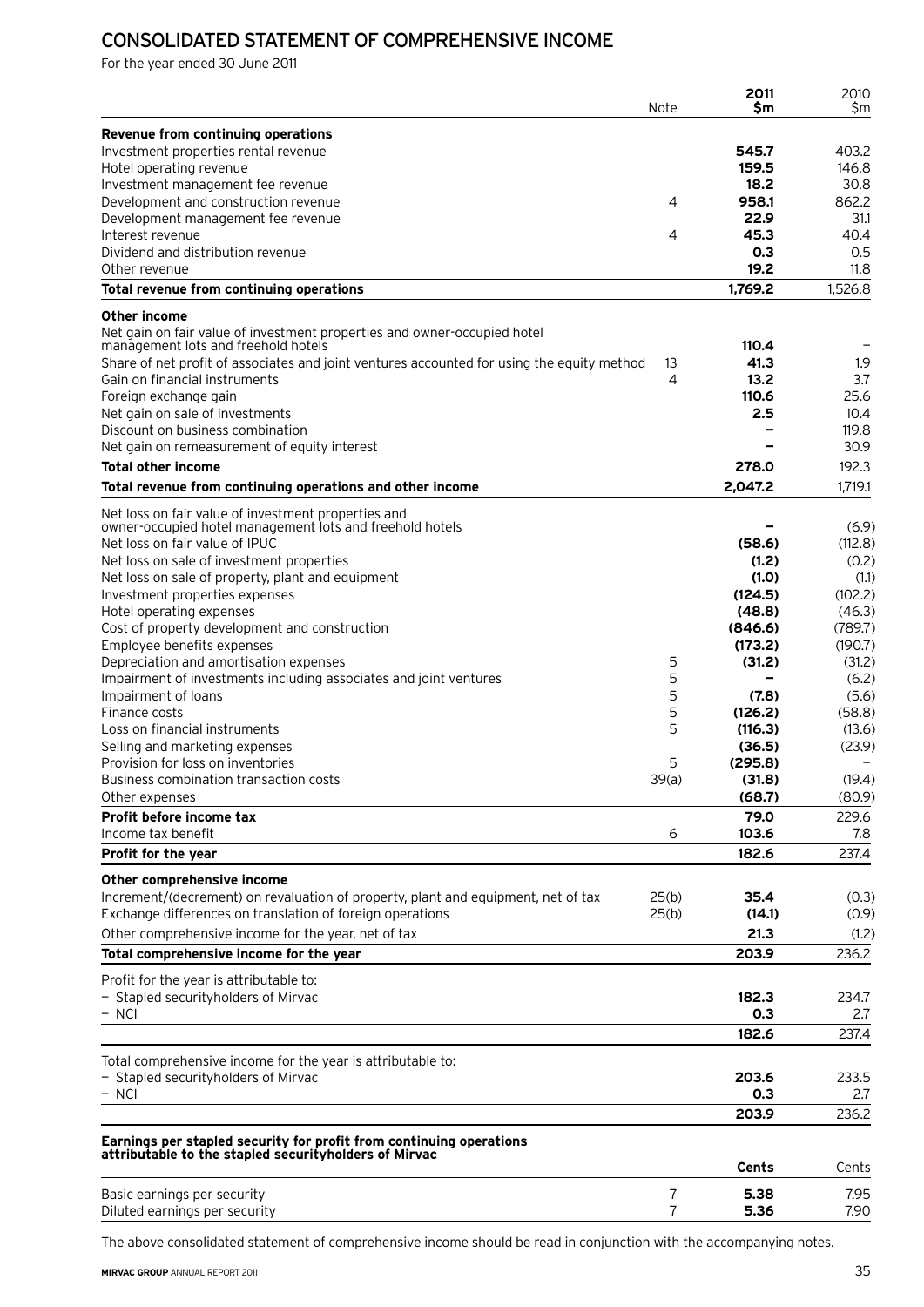## Consolidated statement of financial position

As at 30 June 2011

|                                                                                                  | Note  | 2011<br>Sm | 2010<br>\$m |
|--------------------------------------------------------------------------------------------------|-------|------------|-------------|
| <b>Current assets</b>                                                                            |       |            |             |
| Cash and cash equivalents                                                                        | 38(a) | 673.1      | 582.0       |
| Receivables                                                                                      | 8     | 197.3      | 203.8       |
| Derivative financial assets                                                                      | 14    | 0.2        | 2.0         |
| Current tax assets                                                                               | 6     | 0.7        | 2.1         |
| Inventories                                                                                      | 9     | 549.5      | 573.3       |
| Other financial assets at fair value through profit or loss                                      | 10    | 15.5       | 15.3        |
| Assets classified as held for sale                                                               | 11    | 3.4        | 53.7        |
| Other assets                                                                                     | 12    | 23.4       | 26.0        |
| <b>Total current assets</b>                                                                      |       | 1,463.1    | 1,458.2     |
| <b>Non-current assets</b>                                                                        |       |            |             |
| Receivables                                                                                      | 8     | 125.6      | 182.2       |
| Inventories                                                                                      | 9     | 988.6      | 1,060.9     |
| Investments accounted for using the equity method                                                | 13    | 439.8      | 410.6       |
| Derivative financial assets                                                                      | 14    | 3.3        | 14.0        |
| Investment properties                                                                            | 16    | 5,442.0    | 4,226.5     |
| Property, plant and equipment                                                                    | 17    | 359.3      | 355.2       |
| Intangible assets                                                                                | 18    | 74.7       | 54.9        |
| Deferred tax assets                                                                              | 6     | 241.9      | 125.0       |
| Total non-current assets                                                                         |       | 7,675.2    | 6,429.3     |
| <b>Total assets</b>                                                                              |       | 9,138.3    | 7,887.5     |
| <b>Current liabilities</b>                                                                       |       |            |             |
| Payables                                                                                         | 19    | 469.2      | 340.0       |
| <b>Borrowings</b>                                                                                | 20    | 583.1      | 327.7       |
| Derivative financial liabilities                                                                 | 23    | 1.7        | 0.5         |
| Provisions                                                                                       | 21    | 83.0       | 71.9        |
| Other liabilities                                                                                | 22    | 2.5        | 10.6        |
| <b>Total current liabilities</b>                                                                 |       | 1,139.5    | 750.7       |
| <b>Non-current liabilities</b>                                                                   |       |            |             |
| Payables                                                                                         | 19    | 5.9        | 10.4        |
| <b>Borrowings</b>                                                                                | 20    | 2,153.2    | 1,516.6     |
| Derivative financial liabilities                                                                 | 23    | 142.1      | 52.4        |
| Deferred tax liabilities                                                                         | 6     | 97.2       | 95.9        |
| Provisions                                                                                       | 21    | 4.7        | 6.1         |
| <b>Total non-current liabilities</b>                                                             |       | 2,403.1    | 1,681.4     |
| <b>Total liabilities</b>                                                                         |       | 3,542.6    | 2,432.1     |
| <b>Net assets</b>                                                                                |       | 5,595.7    | 5,455.4     |
| <b>Equity</b>                                                                                    |       |            |             |
| Contributed equity                                                                               | 24    | 6,327.4    | 6,098.8     |
| Reserves                                                                                         | 25    | 125.9      | 114.3       |
| Retained earnings                                                                                | 26    | (870.1)    | (768.7)     |
| Equity, reserves and retained earnings attributable<br>to the stapled security holders of Mirvac |       | 5,583.2    | 5,444.4     |
| <b>NCI</b>                                                                                       | 27    | 12.5       | 11.0        |
| <b>Total equity</b>                                                                              |       | 5,595.7    | 5,455.4     |
|                                                                                                  |       |            |             |

The above consolidated statement of financial position should be read in conjunction with the accompanying notes.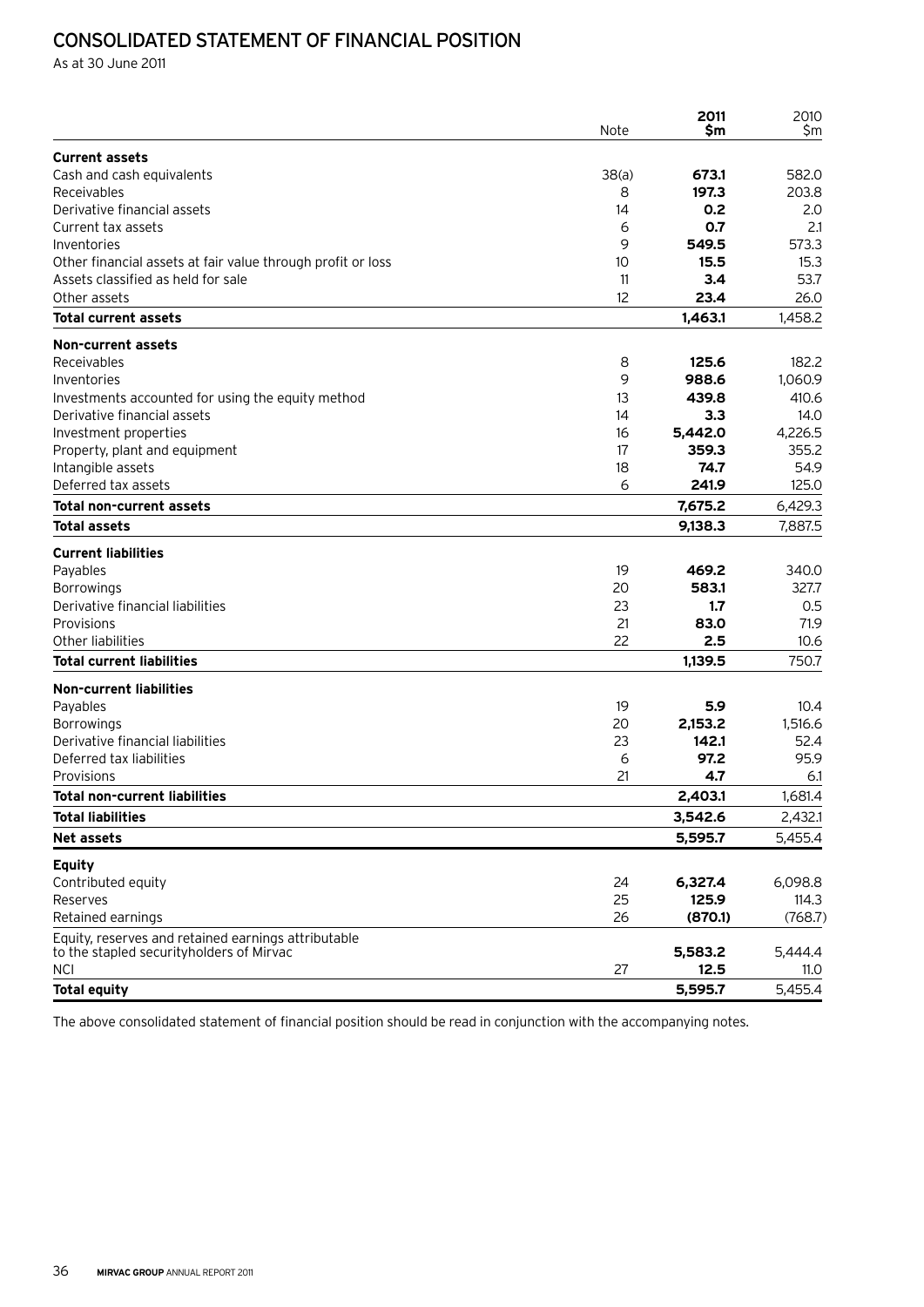## Consolidated statement of changes in equity

For the year ended 30 June 2011

|                                                                      |      |                              | Attributable to the stapled<br>securityholders of Mirvac |                             |                          |              |
|----------------------------------------------------------------------|------|------------------------------|----------------------------------------------------------|-----------------------------|--------------------------|--------------|
|                                                                      | Note | Contributed<br>equity<br>\$m | Reserves<br>\$m                                          | Retained<br>earnings<br>\$m | <b>NCI</b><br>\$m        | Total<br>\$m |
| Balance 30 June 2009                                                 |      | 5,447.4                      | 110.5                                                    | (755.1)                     | 64.8                     | 4,867.6      |
| Adjustment on change of accounting policy (net of tax)               |      |                              |                                                          | (7.1)                       |                          | (7.1)        |
| Total restated equity 1 July 2009                                    |      | 5,447.4                      | 110.5                                                    | (762.2)                     | 64.8                     | 4.860.5      |
| Profit for the year                                                  |      |                              |                                                          | 234.7                       | 2.7                      | 237.4        |
| Other comprehensive income                                           |      |                              | (1.2)                                                    |                             |                          | (1.2)        |
| Total comprehensive income for the year                              |      | $\overline{\phantom{0}}$     | (1.2)                                                    | 234.7                       | 2.7                      | 236.2        |
| Security based payment transactions                                  | 25   |                              | (1.2)                                                    |                             |                          | (1.2)        |
| Security based compensation                                          | 26   |                              | -                                                        | 0.1                         |                          | 0.1          |
| LTI and EIS securities converted, sold or forfeited                  | 24   | 20.7                         | $\overline{\phantom{0}}$                                 |                             | $\overline{\phantom{0}}$ | 20.7         |
| Contributions of equity, net of transaction costs                    | 24   | 630.7                        | -                                                        |                             | 0.2                      | 630.9        |
| Dividends/distributions provided for or paid                         | 26   |                              | $\qquad \qquad -$                                        | (241.3)                     | (1.8)                    | (243.1)      |
| Discount on acquisition of NCI                                       |      |                              | 6.2                                                      | $\qquad \qquad$             | $\qquad \qquad -$        | 6.2          |
| NCI eliminated on acquisition                                        |      | $\equiv$                     | $\overline{\phantom{0}}$                                 | -                           | (54.9)                   | (54.9)       |
| Total transactions with owners in their capacity as owners           |      | 651.4                        | 5.0                                                      | (241.2)                     | (56.5)                   | 358.7        |
| Balance 30 June 2010                                                 |      | 6,098.8                      | 114.3                                                    | (768.7)                     | 11.0                     | 5,455.4      |
| Profit for the year                                                  |      |                              |                                                          | 182.3                       | 0.3                      | 182.6        |
| Other comprehensive income                                           |      |                              | 21.3                                                     |                             |                          | 21.3         |
| Total comprehensive income for the year                              |      | $\overline{\phantom{0}}$     | 21.3                                                     | 182.3                       | 0.3                      | 203.9        |
| Security based payment transactions                                  | 25   |                              | (9.7)                                                    |                             |                          | (9.7)        |
| Security based compensation                                          | 26   |                              |                                                          | (3.6)                       |                          | (3.6)        |
| EEP securities issued                                                | 24   | 6.8                          |                                                          |                             |                          | 6.8          |
| LTI and EIS securities converted, sold or forfeited                  | 24   | 17.8                         |                                                          |                             |                          | 17.8         |
| Contributions of equity, net of transaction costs                    | 24   | 204.0                        |                                                          |                             | 1.8                      | 205.8        |
| Dividends/distributions provided for or paid                         | 26   |                              |                                                          | (280.1)                     | (0.6)                    | (280.7)      |
| <b>Total transactions with owners</b><br>in their capacity as owners |      | 228.6                        | (9.7)                                                    | (283.7)                     | 1.2                      | (63.6)       |
| Balance 30 June 2011                                                 |      | 6,327.4                      | 125.9                                                    | (870.1)                     | 12.5                     | 5,595.7      |

The above consolidated statement of changes in equity should be read in conjunction with the accompanying notes.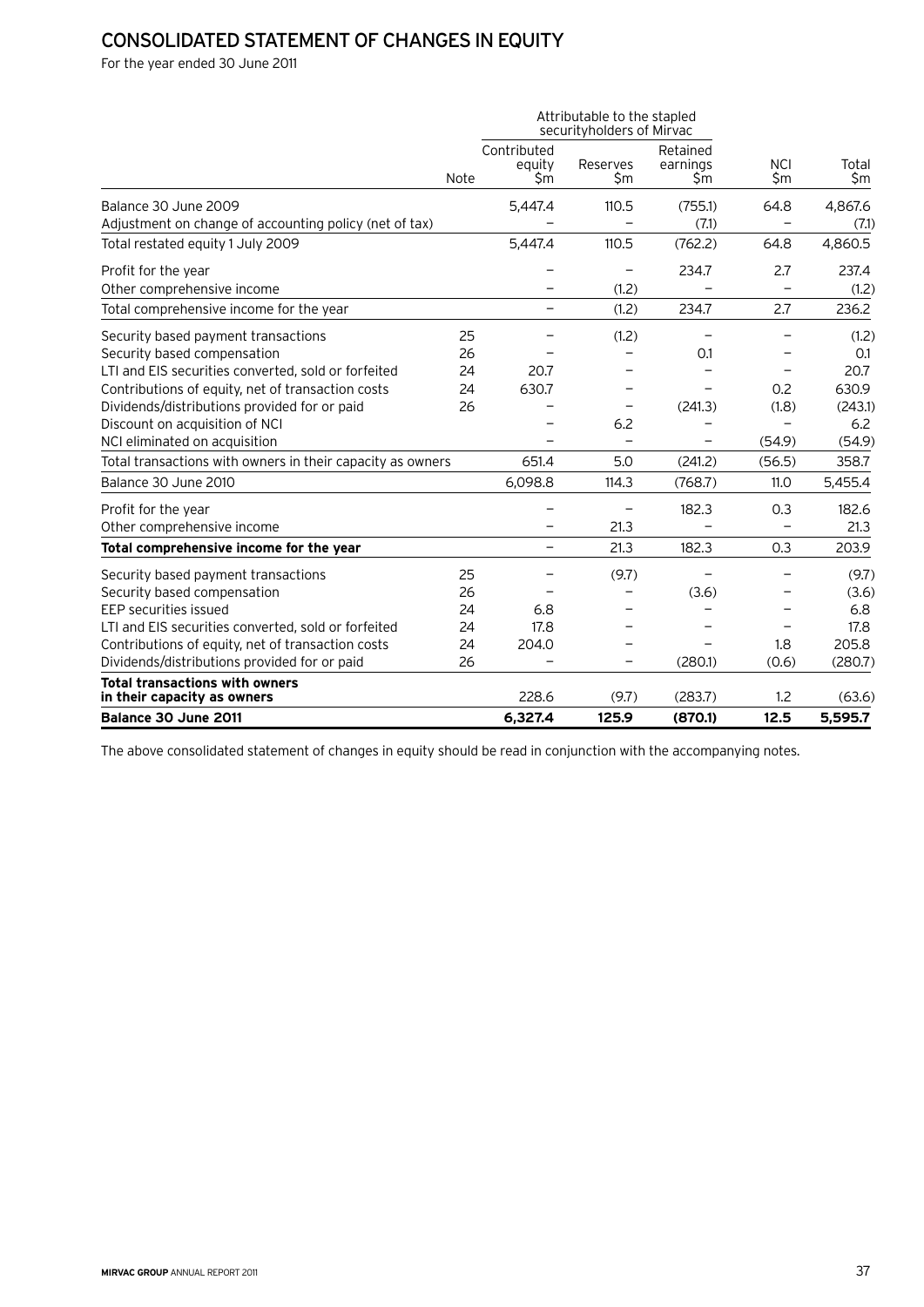# Consolidated statement of cash flows

For the year ended 30 June 2011

|                                                                                    | Note  | 2011<br>\$m              | 2010<br>\$m |
|------------------------------------------------------------------------------------|-------|--------------------------|-------------|
| Cash flows from operating activities                                               |       |                          |             |
| Receipts from customers (inclusive of goods and services tax)                      |       | 1,842.8                  | 1,623.8     |
| Payments to suppliers and employees (inclusive of goods and services tax)          |       | (1,443.3)                | (1,193.7)   |
|                                                                                    |       | 399.5                    | 430.1       |
| Interest received                                                                  |       | 32.1                     | 28.7        |
| Associates and joint ventures dividends/distributions received                     |       | 18.5                     | 19.7        |
| Dividends/distributions received                                                   |       | 0.3                      | 0.5         |
| Borrowing costs paid                                                               |       | (203.5)                  | (148.1)     |
| Income tax refund                                                                  |       | 1.6                      | 9.1         |
| Net cash inflows from operating activities                                         | 38(b) | 248.5                    | 340.0       |
| Cash flows from investing activities                                               |       |                          |             |
| Payments for property, plant and equipment                                         |       | (7.8)                    | (7.2)       |
| Proceeds from sale of property, plant and equipment                                |       | 0.3                      | 0.3         |
| Payments for investment properties                                                 |       | (116.4)                  | (273.0)     |
| Proceeds from sale of investment properties and assets classified as held for sale |       | 159.7                    | 146.7       |
| Payments for loans to related entities                                             |       | (0.7)                    |             |
| Proceeds from loans to related entities                                            |       | $\overline{\phantom{0}}$ | 4.0         |
| Payments for loans to unrelated entities                                           |       | (10.1)                   | (17.4)      |
| Proceeds from loans to unrelated entities                                          |       | 12.6                     | 34.2        |
| Contributions to associates and joint ventures                                     |       | (24.1)                   | (105.6)     |
| Proceeds from associates and joint ventures                                        |       | 70.1                     | 17.2        |
| Acquisition of controlled entities, net of cash acquired                           |       | (232.3)                  | (23.2)      |
| Proceeds from sale of investments                                                  |       | 17.3                     | 8.8         |
| Payments for other intangible assets                                               |       | (2.1)                    |             |
| Net cash outflows from investing activities                                        |       | (133.5)                  | (215.2)     |
| <b>Cash flows from financing activities</b>                                        |       |                          |             |
| Proceeds from borrowings                                                           |       | 2,862.6                  | 368.9       |
| Repayments of borrowings                                                           |       | (2,607.6)                | (1,109.3)   |
| Payment for NCI                                                                    |       |                          | (13.7)      |
| Proceeds from issue of stapled securities                                          |       |                          | 513.3       |
| Contributed equity raising costs                                                   |       |                          | (12.8)      |
| Dividends/distributions paid as part of business combination                       |       | (8.0)                    | (6.3)       |
| Dividends/distributions paid                                                       |       | (270.8)                  | (179.4)     |
| Net cash outflows from financing activities                                        |       | (23.8)                   | (439.3)     |
| Net increase/(decrease) in cash and cash equivalents                               |       | 91.2                     | (314.5)     |
| Cash and cash equivalents at the beginning of the year                             |       | 582.0                    | 896.5       |
| Effects of exchange rate changes on cash and cash equivalents                      |       | (0.1)                    |             |
| Cash and cash equivalents at the end of the year                                   | 38(a) | 673.1                    | 582.0       |

The above consolidated statement of cash flows should be read in conjunction with the accompanying notes.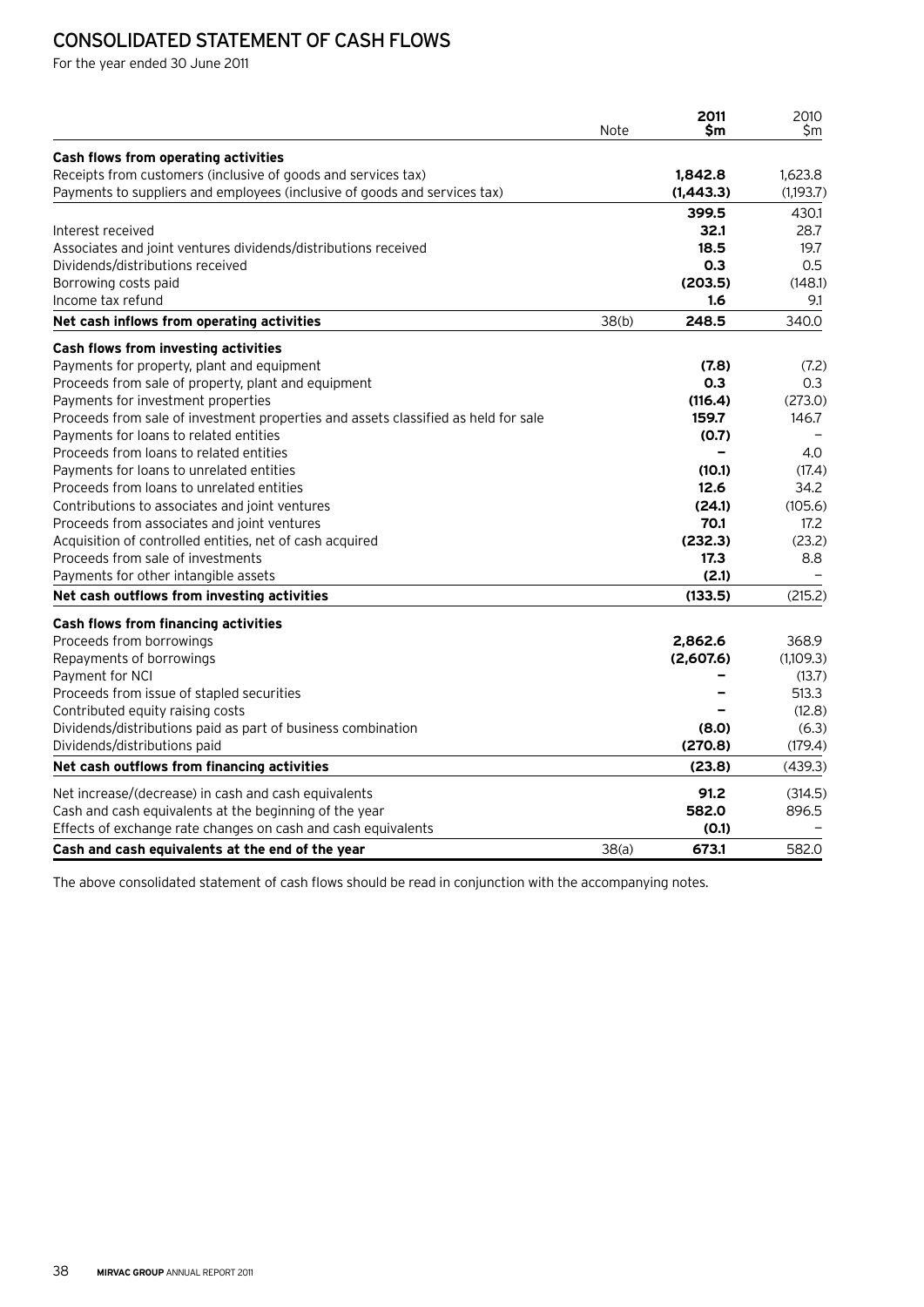## Notes to the consolidated financial statements

| Note | Contents                                                    | Page |
|------|-------------------------------------------------------------|------|
| 1    | Summary of significant accounting policies                  | 40   |
| 2    | Critical accounting judgements and estimates                | 50   |
| 3    | Segmental information                                       | 51   |
| 4    | Revenue from continuing operations and other income         | 56   |
| 5    | Expenses                                                    | 56   |
| 6    | Income tax                                                  | 57   |
| 7    | Earnings per security                                       | 59   |
| 8    | Receivables                                                 | 59   |
| 9    | Inventories                                                 | 60   |
| 10   | Other financial assets at fair value through profit or loss | 61   |
| 11   | Assets classified as held for sale                          | 61   |
| 12   | Other assets                                                | 61   |
| 13   | Investments accounted for using the equity method           | 62   |
| 14   | Derivative financial assets                                 | 62   |
| 15   | Other financial assets                                      | 62   |
| 16   | Investment properties                                       | 68   |
| 17   | Property, plant and equipment                               | 71   |
| 18   | Intangible assets                                           | 72   |
| 19   | Payables                                                    | 73   |
| 20   | <b>Borrowings</b>                                           | 73   |
| 21   | Provisions                                                  | 75   |
| 22   | Other liabilities                                           | 75   |
| 23   | Derivative financial liabilities                            | 75   |
| 24   | Contributed equity                                          | 76   |
| 25   | Reserves                                                    | 77   |
| 26   | Retained earnings                                           | 78   |
| 27   | NCI                                                         | 78   |
| 28   | Dividends/distributions                                     | 78   |
| 29   | Investments in associates                                   | 79   |
| 30   | Investments in joint ventures                               | 81   |
| 31   | Contingent liabilities                                      | 84   |
| 32   | Commitments                                                 | 85   |
| 33   | <b>KMP</b>                                                  | 85   |
| 34   | Employee benefits                                           | 89   |
| 35   | Related parties                                             | 91   |
| 36   | Financial risk management                                   | 92   |
| 37   | Remuneration of auditors                                    | 97   |
| 38   | Notes to the statement of cash flows                        | 97   |
| 39   | Acquisition of businesses                                   | 98   |
| 40   | Events occurring after the end of the reporting period      | 100  |
| 41   | Parent entity financial information                         | 100  |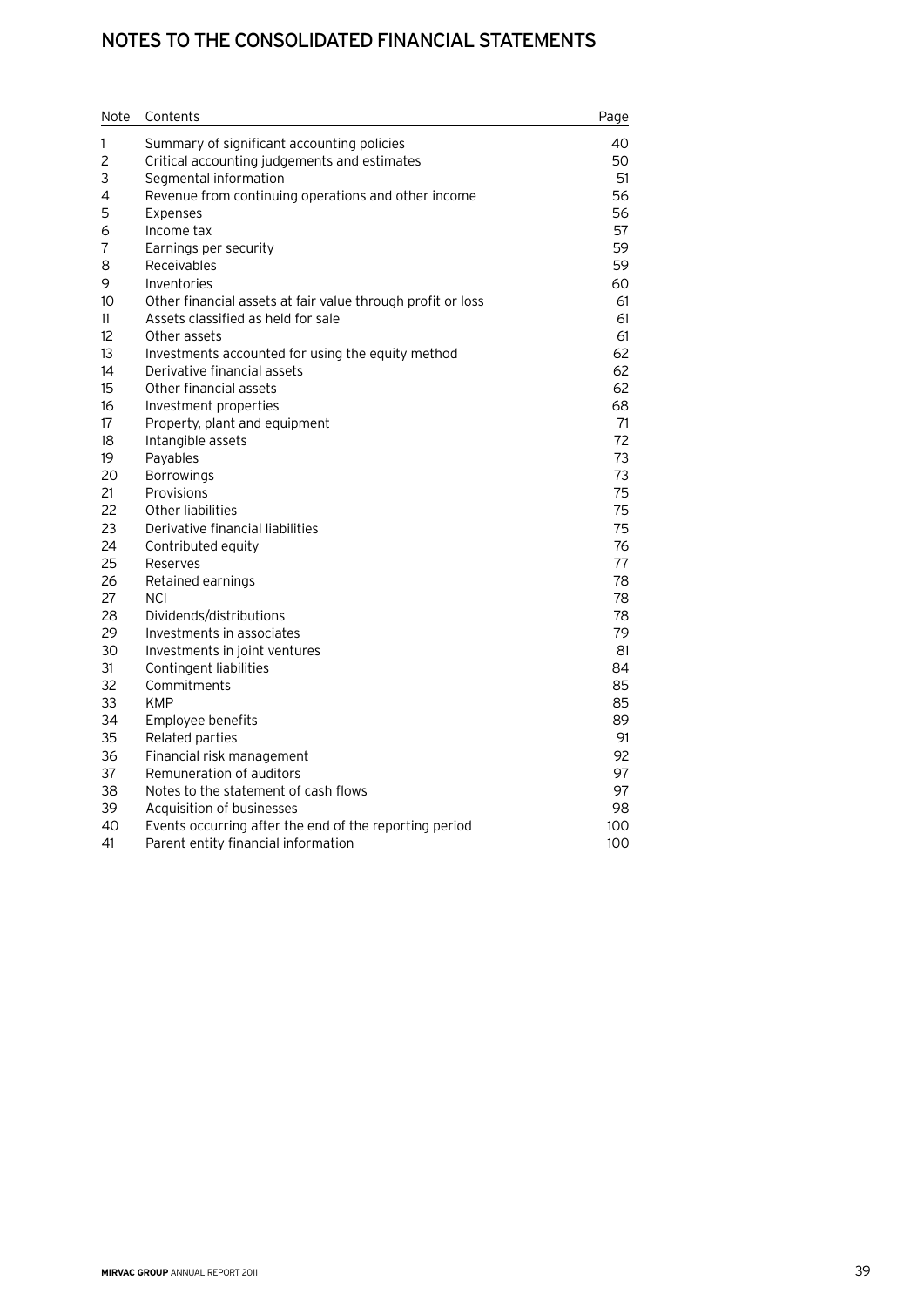#### **1 Summary of significant accounting policies**

The principal accounting policies adopted in the preparation of these consolidated financial statements are set out below. These policies have been consistently applied to all the years presented, unless otherwise stated. The financial statements of Mirvac consist of the consolidated financial statements of Mirvac Limited and its controlled entities including MPT and its controlled entities.

#### **a) Mirvac — stapled securities**

A Mirvac stapled security comprises one Mirvac Limited share "stapled" to one MPT unit to create a single listed security traded on the ASX. The stapled securities cannot be traded or dealt with separately. With the establishment of the Group and its common investors, Mirvac Limited and Mirvac Funds Limited (as responsible entity for MPT) have common directors and common business objectives, and operate as Mirvac Group with two core divisions: Investment and Development. The entities forming the stapled group entered into a Deed of Cooperation which provided that the members consider the interests of Mirvac as a whole, when entering into any agreement or arrangement, or carrying out any act. This Deed of Cooperation means that members of the stapled group, where permitted by law, will carry out activities with other members on a cost recovery basis, thereby maintaining the best interests of Mirvac as a whole.

The two Mirvac entities comprising the stapled group, remain separate legal entities in accordance with the Corporations Act 2001, and are each required to comply with the reporting and disclosure requirements of AAS and the Corporations Act 2001. In accordance with AAS, Mirvac Limited has been deemed the parent entity of MPT. The stapled security structure will cease to operate on the first to occur of:

- Mirvac Limited or MPT resolving by special resolution in general meeting and in accordance with its constitution to terminate the stapling provisions; or
- the commencement of the winding up of Mirvac Limited or MPT.

The ASX reserves the right (but without limiting its absolute discretion) to remove one or more entities with stapled securities from the official list if any of their securities cease to be stapled together, or any equity securities of the same class are issued by one entity which are not stapled to equivalent securities in the other entity or entities.

#### **b) Basis of preparation**

These general purpose financial statements have been prepared in accordance with AAS, other authoritative pronouncements of the AASB, Urgent Issues Group Interpretations and the Corporations Act 2001.

#### Compliance with International Financial Reporting Standards ("IFRS")

The consolidated financial statements of the Group also comply with IFRS as issued by the International Accounting Standards Board ("IASB").

#### ii) Historical cost convention

These financial statements have been prepared under the historical cost convention, as modified by the revaluation of available-for-sale financial assets, financial assets and liabilities (including derivative instruments) at fair value through profit or loss, certain classes of property, plant and equipment and investment properties.

#### iii) Critical accounting estimates

The preparation of financial statements in conformity with AAS requires the use of certain critical accounting estimates. It also requires management to exercise its judgement in the process of applying Mirvac's accounting policies. The areas involving a higher degree of judgement or complexity, or areas where assumptions and estimates are significant to the financial statements, are disclosed in note 2.

#### iv) Comparative information

Where necessary, comparative information has been reclassified to achieve consistency in disclosure with current year amounts and other disclosures.

#### v) Rounding of amounts

Mirvac is an entity of the kind referred to in Class Order 98/0100 issued by ASIC, relating to the "rounding off" of amounts in the financial report. Amounts in the financial report have been rounded off to the nearest tenth of a million dollars in accordance with that class order.

#### vi) Goods and services tax ("GST")

Revenues, expenses and assets are recognised net of the amount of associated GST, unless the GST incurred is not recoverable from the taxation authority. In this case, it is recognised as part of the cost of acquisition of the asset or as part of the expense. Receivables and payables are stated inclusive of the amount of GST receivable or payable. The net amount of GST recoverable from, or payable to, the taxation authority is included with other receivables or payables in the statement of financial position. Cash flows are presented on a gross basis. The GST components of cash flows arising from investing or financing activities which are recoverable from or payable to the taxation authority, are presented as operating cash flow.

#### **c) Principles of consolidation**

#### i) Controlled entities

The consolidated financial statements incorporate the assets and liabilities of all controlled entities of Mirvac at 30 June 2011 and the results of all controlled entities for the year then ended. Controlled entities are all those entities (including special purpose entities) over which Mirvac has the power to govern the financial and operating policies, generally accompanying an interest of more than one-half of the voting rights. The existence and effect of potential voting rights that are currently exercisable or convertible are considered when assessing whether Mirvac controls another entity. Controlled entities are fully consolidated from the date on which control is transferred to Mirvac. They are deconsolidated from the date that control ceases. The acquisition method of accounting is used to account for the business combinations undertaken by Mirvac (refer to note 1(i)). Intercompany transactions and balances between Mirvac entities are eliminated. Unrealised losses are also eliminated unless the transaction provides evidence of the impairment of the asset transferred. Accounting policies of controlled entities have been changed where necessary to ensure consistency with the policies adopted by the Group. NCI in the results and equity of controlled entities are shown separately in the consolidated statement of comprehensive income, consolidated statement of financial position and consolidated statement of changes in equity.

#### ii) Associates

Associates are all entities over which Mirvac has significant influence but not control or joint control, generally accompanying a holding of between 20 per cent and 50 per cent of the voting rights. Investments in associates are accounted for in the consolidated financial statements using the equity method of accounting, after initially being recognised at cost.

Mirvac's share of its associates' post-acquisition profits or losses is recognised in profit or loss, and its share of postacquisition movements in reserves is recognised in other comprehensive income. The cumulative post-acquisition movements are adjusted against the carrying amount of the investment. Dividends/distributions receivable from associates reduce the carrying amount of the investments. When Mirvac's share of losses in an associate equals or exceeds its interest in the associate, including any other unsecured receivables, Mirvac does not recognise further losses, unless it has incurred obligations or made payments on behalf of the associate.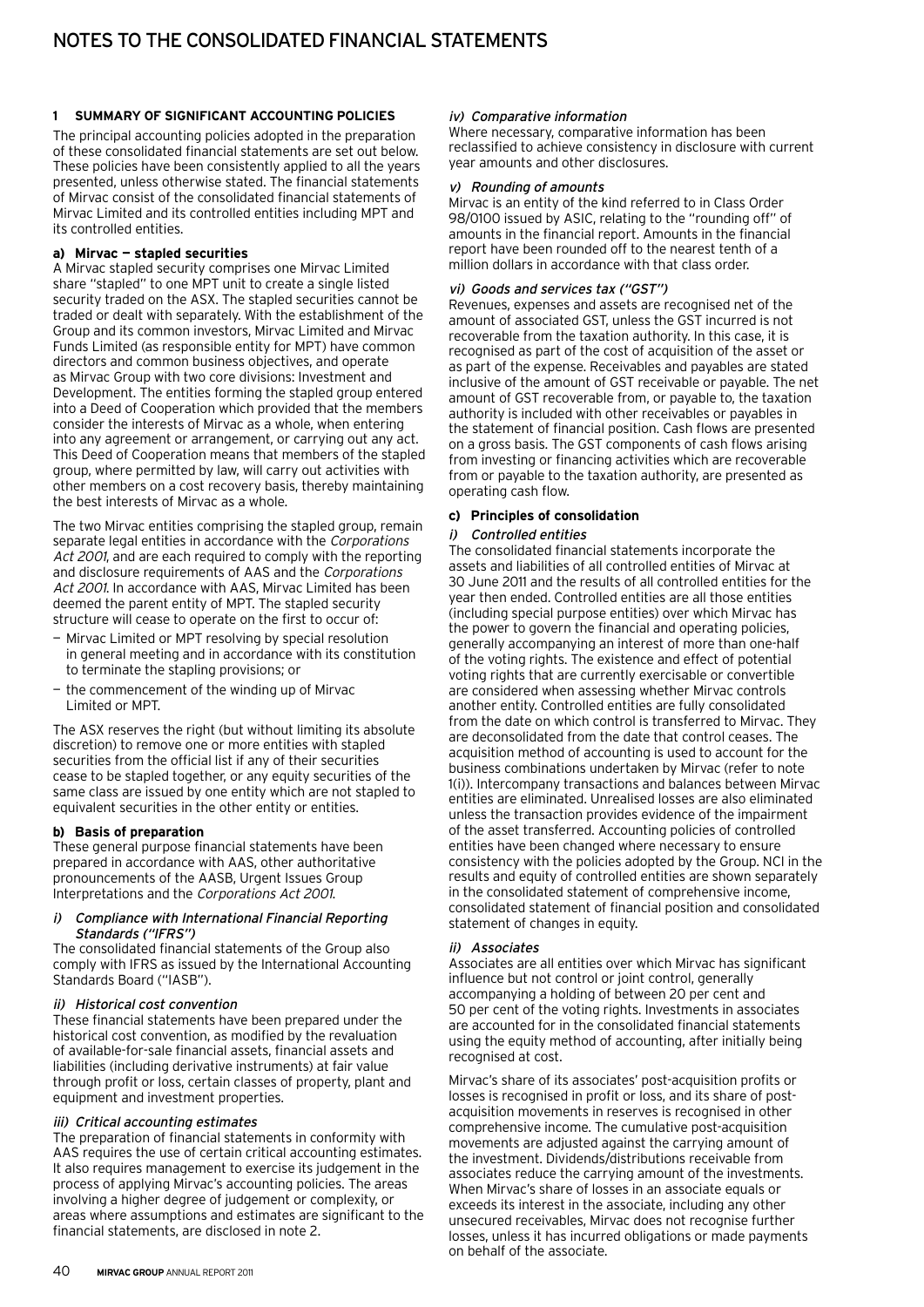Unrealised gains on transactions between Mirvac and its associates are eliminated to the extent of Mirvac's interest in the associates. Unrealised losses are also eliminated unless the transaction provides evidence of the impairment of the asset transferred. Accounting policies of associates have been changed where necessary to ensure consistency with the policies adopted by Mirvac.

As permitted by AASB 128 Investment in Associates, investments in associates within certain asset classes, including infrastructure investments, have been measured at fair value. Changes in fair value are recognised as income or expenses in the statement of comprehensive income in the year in which the change occurred.

#### iii) Joint ventures

Interests in joint venture entities and partnerships ("joint ventures") are accounted for in the consolidated financial statements using the equity method, after initially being recognised at cost. Under the equity method, the share of the profits or losses of the joint ventures are recognised in profit or loss, and the share of movements in reserves is recognised in other comprehensive income.

Profits or losses on transactions establishing joint ventures and transactions with the joint ventures are eliminated to the extent of Mirvac's ownership interest until such time as they are realised by the joint venture on consumption or sale. However, a loss on the transaction is recognised immediately if the loss provides evidence of a reduction in the net realisable value ("NRV") of current assets, or an impairment loss.

#### iv) Changes in ownership interests

The Group treats transactions with NCI that do not result in a loss of control as transactions with equity owners of the Group. A change in ownership interest results in an adjustment between the carrying amounts of the controlling interests and NCI to reflect their relative interests in the controlled entity. Any difference between the amount of the adjustment to NCI and any consideration paid or received is recognised in a separate reserve within equity attributable to the stapled securityholders of Mirvac.

When the Group ceases to have control, joint control or significant influence, any retained interest in the entity is remeasured to its fair value with the change in carrying amount recognised in profit or loss. The fair value is the initial carrying amount for the purpose of subsequently accounting for the retained interest as an associate, jointly controlled entity or financial asset. In addition, any amounts previously recognised in other comprehensive income in respect of that entity are accounted for as if Mirvac had directly disposed of the related assets or liabilities. This may mean that amounts previously recognised in other comprehensive income are reclassified to profit or loss. If the ownership interest in an associate or joint venture is reduced but joint control or significant influence is retained, only a proportionate share of the amounts previously recognised in other comprehensive income are reclassified to profit or loss where appropriate.

#### **d) Segment reporting**

Operating segments are reported in a manner consistent with the internal reporting provided to the chief operating decision maker. The chief operating decision maker, who is responsible for allocating resources and assessing performance of the operating segments, has been identified as the ELT.

#### **e) Foreign currency translation**

#### i) Functional and presentation currency

Items included in the financial statements of each of the Group's entities are measured using the currency of the primary economic environment in which the entity operates ("functional currency"). The consolidated financial statements are presented in Australian currency, which is Mirvac Limited's functional and presentation currency.

#### ii) Transactions and balances

Foreign currency transactions are translated into the functional currency using the exchange rates prevailing at the dates of the transactions. Foreign exchange gains and losses resulting from the settlement of such transactions and from the translation at year end exchange rates of monetary assets and liabilities denominated in foreign currencies are recognised in profit or loss, except when deferred in equity as qualifying cash flow hedges and qualifying net investment hedges or they are attributable to part of the net investment in a foreign operation. Translation differences on non-monetary financial assets and liabilities held at fair value are reported as part of the fair value gain or loss using the exchange rate applicable at the date fair value is determined. Translation differences on non-monetary financial assets and liabilities such as equities held at fair value through profit or loss are recognised in profit or loss as part of the fair value gain or loss. Translation differences on non-monetary financial assets such as equities classified as available-for-sale financial assets are included in a fair value reserve in equity.

#### iii) Foreign controlled entities

The results and financial position of entities (none of which has the currency of a hyperinflationary economy) that have a functional currency different from the presentation currency are translated into the presentation currency as follows:

- assets and liabilities at the end of the reporting period are translated at the closing rate at the end of the reporting period;
- income and expenses for each statement of comprehensive income are translated at average exchange rates (unless this is not a reasonable approximation of the cumulative effect of the rate prevailing on the transaction dates, in which case income and expenses are translated at the dates of the transactions); and
- all resulting exchange differences are recognised in other comprehensive income.

On consolidation, exchange differences arising from the translation of any net investment in foreign entities, and of borrowings and other financial instruments designated as hedges of such investments, are recognised in other comprehensive income. When a foreign controlled entity is sold or any borrowings forming part of the net investment are repaid, a proportionate share of such exchange differences is reclassified to profit or loss, as part of the gain or loss on sale where applicable.

Goodwill and fair value adjustments arising on the acquisition of a foreign entity are treated as assets and liabilities of the foreign entities and translated at the closing rate.

#### **f) Revenue recognition**

Revenue is measured at the fair value of the consideration received or receivable. Amounts disclosed as revenue are net of returns, trade allowances and duties and taxes paid. Mirvac recognises revenue when the amount of revenue can be reliably measured, it is probable that future economic benefits will flow to the entity and specific criteria have been met for each of the Group's activities as described below. The Group bases its estimates on historical results, taking into consideration the type of customer, the type of transaction and the specifics of each arrangement.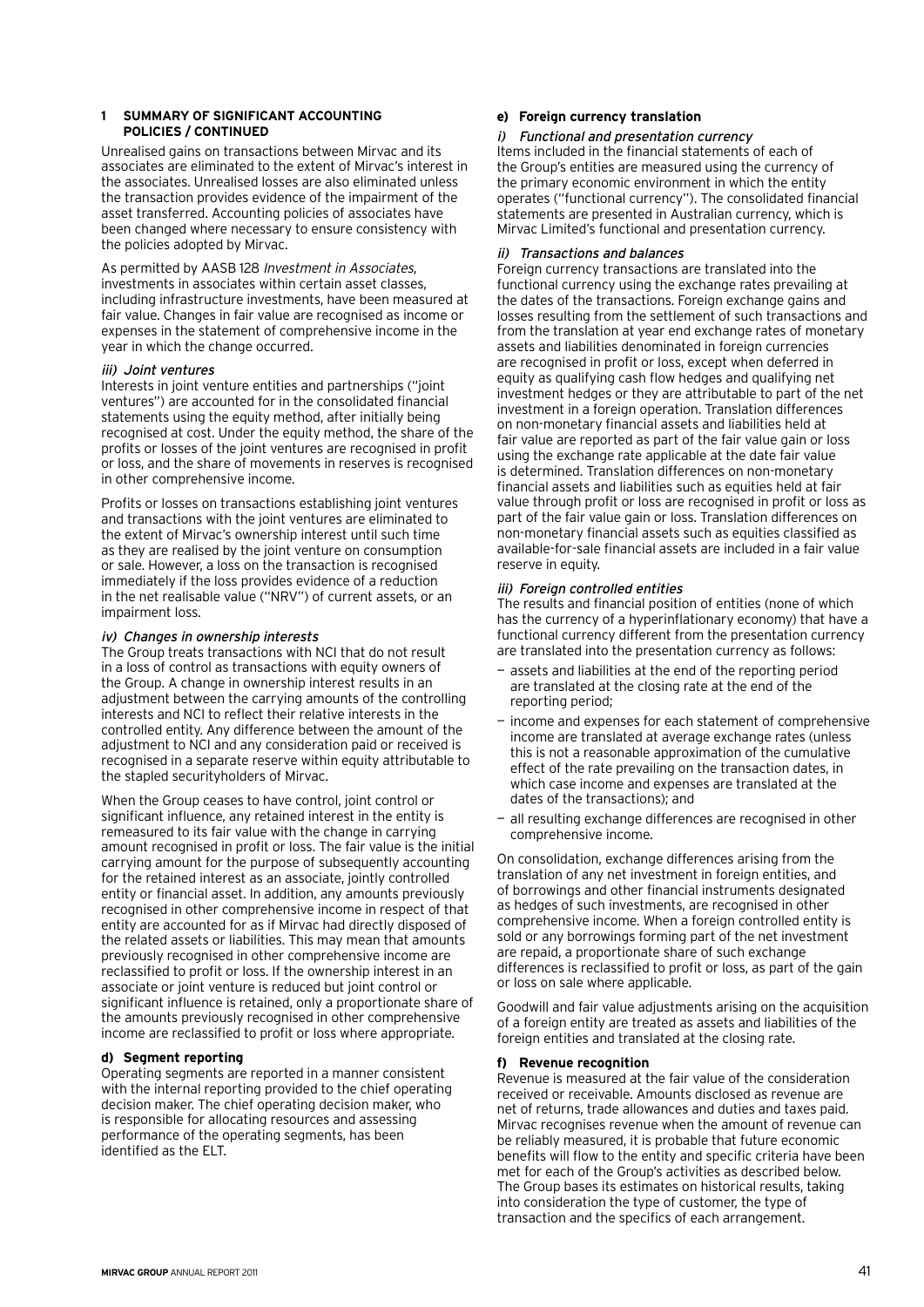Revenue is recognised for the major business activities as follows:

#### i) Development projects and land sales

Revenue from the sale of development projects and land is recognised upon settlement, which has been determined to be when the significant risks and rewards of ownership are transferred to the purchaser. Other revenue from development projects such as project management fees is recognised as services are performed.

#### ii) Construction contracts

Agreements to develop real estate are only defined as construction contracts when the purchaser is able to specify the main elements of the design of the project. Where this is not the case, the project is treated as a development project. Revenue and expenses are recognised in accordance with the percentage of completion method unless the outcome of the contract cannot be reliably estimated. The stage of completion is determined by costs incurred to date as a percentage of total expected cost. Where it is probable that a loss will arise from a construction contract, the excess of total costs over revenue is recognised as an expense immediately. When the outcome of a contract cannot be reliably estimated, contract costs are recognised as an expense as incurred, and where it is probable that the costs will be recovered, revenue is recognised to the extent of costs incurred.

#### iii) Hotel revenue

Revenue is recognised when goods and services have been provided to the customer.

#### iv) Rental income

Rental revenue for operating leases is recognised on a straight line basis over the term of the lease, except when an alternative basis is more representative of the pattern of service rendered through the provision of the leased premises. Lease incentives offered under operating leases are amortised on a straight line basis in profit or loss.

#### v) Recoverable outgoings

Recovery of outgoings as specified in lease agreements is accrued on an estimated basis and adjusted when the actual amounts are invoiced to the respective tenants.

#### vi) Fees

Revenues from the rendering of property funds management, property advisory and facilities management services are recognised upon the delivery of the service to the customers or where there is a signed unconditional contract for the sale or purchase of assets.

#### vii) Interest

Interest revenue is brought to account when earned, taking into account the effective yield on the financial asset.

#### viii)Dividends/distributions

Dividends/distributions are recognised as revenue when the right to receive payment is established. This applies even if they are paid out of pre-acquisition profits. However, the investment may need to be tested for impairment as a consequence.

#### ix) Government grants

Grants from the government are recognised at their fair value where there is a reasonable assurance that the grant will be received and the Group will comply with all attached conditions. Government grants relating to costs are deferred and recognised in profit or loss over the period necessary to match them with the costs that they are intended to compensate.

#### **g) Income tax**

The income tax expense or revenue for the year is the tax payable on the current year's taxable income based on the applicable income tax rate for each jurisdiction adjusted by changes in deferred tax assets and liabilities attributable to temporary differences between the tax bases of assets and liabilities and their carrying amounts in the financial statements, and to unused tax losses. The current income tax charge is calculated on the basis of the tax laws enacted or substantively enacted at the end of the reporting period in the countries where the controlled entities, associates and joint ventures generate taxable income. Management periodically evaluates positions taken in tax returns with respect to situations in which applicable tax regulation is subject to interpretation. It establishes provisions where appropriate on the basis of amounts expected to be paid to the tax authorities.

Deferred tax assets and liabilities are recognised for temporary differences at the tax rates expected to apply when the assets are recovered or liabilities are settled, based on those tax rates which are enacted or substantively enacted. The relevant tax rates are applied to the cumulative amounts of deductible and taxable temporary differences to measure the deferred tax asset or liability. An exception is made for certain temporary differences arising from the initial recognition of an asset or a liability. No deferred tax asset or liability is recognised in relation to these temporary differences if they arose in a transaction, other than a business combination, that at the time of the transaction did not affect either accounting profit or taxable profit or loss. Deferred tax assets are recognised for deductible temporary differences and unused tax losses only if it is probable that future taxable amounts will be available to utilise those temporary differences and losses. Deferred tax assets and liabilities are not recognised for temporary differences between the carrying amount and tax bases of investments in controlled entities where the parent entity is able to control the timing of the reversal of the temporary differences and it is probable that the differences will not reverse in the foreseeable future.

Current tax assets and tax liabilities are offset where the entity has a legally enforceable right to offset and intends either to settle on a net basis, or to realise the asset and settle the liability simultaneously. Mirvac and its whollyowned Australian controlled entities have implemented the tax consolidation legislation. As a consequence, these entities are taxed as a single entity and the deferred tax assets and liabilities of these entities are recorded in the consolidated financial statements. Current and deferred tax is recognised in profit or loss, except to the extent that it relates to items recognised in other comprehensive income or directly in equity. In this case, the tax is also recognised in other comprehensive income or directly in equity respectively.

#### i) Investment allowances

Companies within the Group may be entitled to claim special tax deductions for investments in qualifying assets. The Group accounts for such allowances as tax credits, which means that the allowance reduces income tax payable and current tax expense. A deferred tax asset is recognised for unclaimed tax credits that are carried forward as deferred tax assets.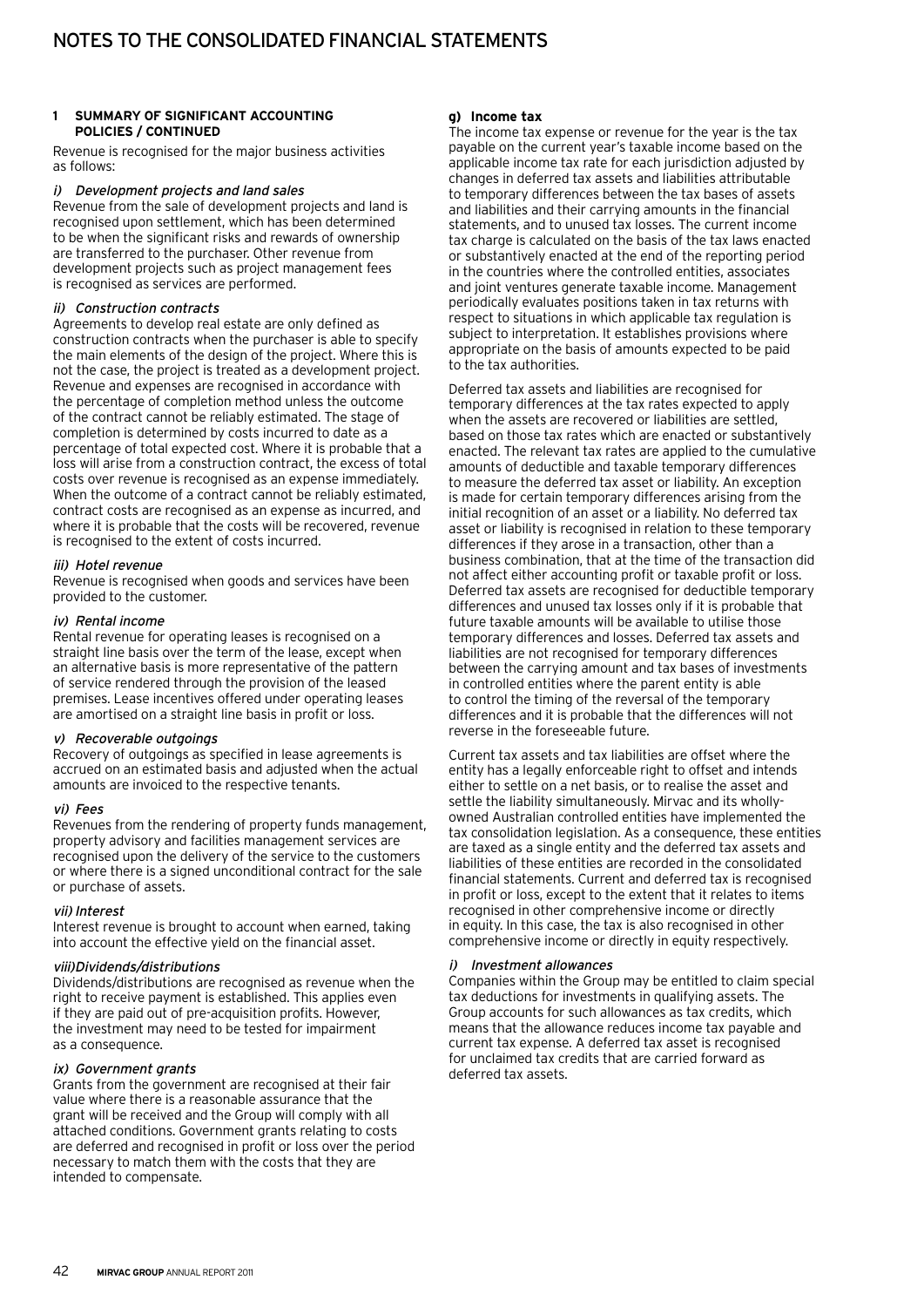#### **h) Leases**

Leases of property, plant and equipment where Mirvac has substantially all the risks and rewards of ownership are classified as finance leases. Finance leases are capitalised at the lease's inception at the lower of the fair value of the leased property and the present value of the minimum lease payments. The corresponding rental obligations, net of finance charges, are included in other short term or long term payables. Each lease payment is allocated between the liability and finance costs. The finance costs are charged to the statement of comprehensive income over the lease period so as to produce a constant periodic rate of interest on the remaining balance of the liability for each period. The property, plant and equipment acquired under finance leases are depreciated over the shorter of the asset's useful life and the lease term if there is no reasonable certainty that the Group will obtain ownership at the end of the lease term. Leases in which a significant portion of the risks and rewards of ownership are retained by the lessor, are classified as operating leases. Payments made under operating leases (net of any incentives received from the lessor) are charged to profit or loss on a straight line basis over the period of the lease. Lease income from operating leases where the Group is a lessor is recognised in income on a straight line basis over the lease term.

#### **i) Business combinations**

The acquisition method of accounting is used to account for all business combinations, regardless of whether equity instruments or other assets are acquired. The consideration transferred for the acquisition of a controlled entity comprises the fair values of the assets transferred, the liabilities incurred and the equity interests issued by the Group. The consideration transferred also includes the fair value of any contingent consideration arrangement and the fair value of any pre-existing equity interest in the controlled entity. Acquisition-related costs are expensed as incurred. Identifiable assets acquired and liabilities and contingent liabilities assumed in a business combination are, with limited exceptions, measured initially at their fair values at the acquisition date. On an acquisition-by-acquisition basis, the Group recognises any NCI in the acquiree either at fair value or at the NCI's proportionate share of the acquiree's net identifiable assets.

The excess of the consideration transferred, the amount of any NCI in the acquiree and the acquisition-date fair value of any previous equity interest in the acquiree over the fair value of the Group's share of the net identifiable assets acquired is recorded as goodwill. If those amounts are less than the fair value of the net identifiable assets of the controlled entity acquired and the measurement of all amounts has been reviewed, the difference is recognised directly in profit or loss as a discount on business combination. Where settlement of any part of cash consideration is deferred, the amounts payable in the future are discounted to their present value at the date of exchange. The discount rate used is the entity's incremental borrowing rate, being the rate at which a similar borrowing could be obtained from an independent financier under comparable terms and conditions. Contingent consideration is classified either as equity or a financial liability. Amounts classified as a financial liability are subsequently remeasured to fair value with changes in fair value recognised in profit or loss.

### **j) Impairment of assets**

Goodwill and intangible assets that have an indefinite useful life are not subject to amortisation and are tested annually for impairment or more frequently if events or changes in circumstances indicate that they might be impaired. Other assets are tested for impairment whenever events or changes in circumstances indicate that the carrying amount may not be recoverable. An impairment loss is recognised for the amount by which the asset's carrying amount exceeds its recoverable amount. The recoverable amount is the higher of an asset's fair value less costs to sell, and value in use. In assessing value in use, the estimated future cash flows are discounted to their present value using the post-tax discount rate that reflects current market assessments of both the time value of money and the risk specific to the asset for which the estimates of future cash flows have not been adjusted. An impairment loss is recognised for the amount by which the asset's (or cash generating unit ("CGU")) carrying amount exceeds its recoverable amount. For the purpose of assessing impairment, assets are grouped at the lowest levels for which there are separately identifiable cash flows which are largely independent of the cash inflows from other assets or groups of assets (CGUs). The lowest level at which Mirvac allocates and monitors goodwill is at the primary reporting segments level (refer to note 3).

#### **k) Cash and cash equivalents**

For the purpose of presentation in the statement of cash flows, cash and cash equivalents includes cash on hand, deposits held at call with financial institutions, other short term, highly liquid investments with original maturities of three months or less that are readily convertible to known amounts of cash and which are subject to an insignificant risk of changes in value, and bank overdrafts. Bank overdrafts are shown within borrowings in current liabilities on the statement of financial position.

#### **l) Trade receivables**

Trade receivables are recognised initially at fair value and subsequently measured at amortised cost using the effective interest method, less provision for impairment. Collectability of trade receivables is reviewed on an ongoing basis. Receivables which are known to be uncollectible are written off. A provision for impairment of trade receivables is established when there is objective evidence that Mirvac will not be able to collect all amounts due according to the original terms of receivables. The amount of the provision is the difference between the asset's carrying amount and the present value of estimated future cash flows, discounted at the effective interest rate.

Cash flows relating to short term receivables are not discounted if the effect of discounting is immaterial. The amount of the provision is recognised in profit or loss. When a trade receivable for which an impairment provision had been recognised becomes uncollectible in a subsequent period, it is written off against the provision account. Subsequent recoveries of amounts previously written off are credited against other expenses in profit or loss.

#### **m) Mezzanine loans**

Mezzanine loans are loans to unrelated parties for predominately real estate property development. These loans are secured by a second ranking mortgage, behind that of the senior lender. Mezzanine loans are recognised initially at fair value. Collectability of loans is reviewed on an ongoing basis and those which are considered uncollectible are written off to profit or loss.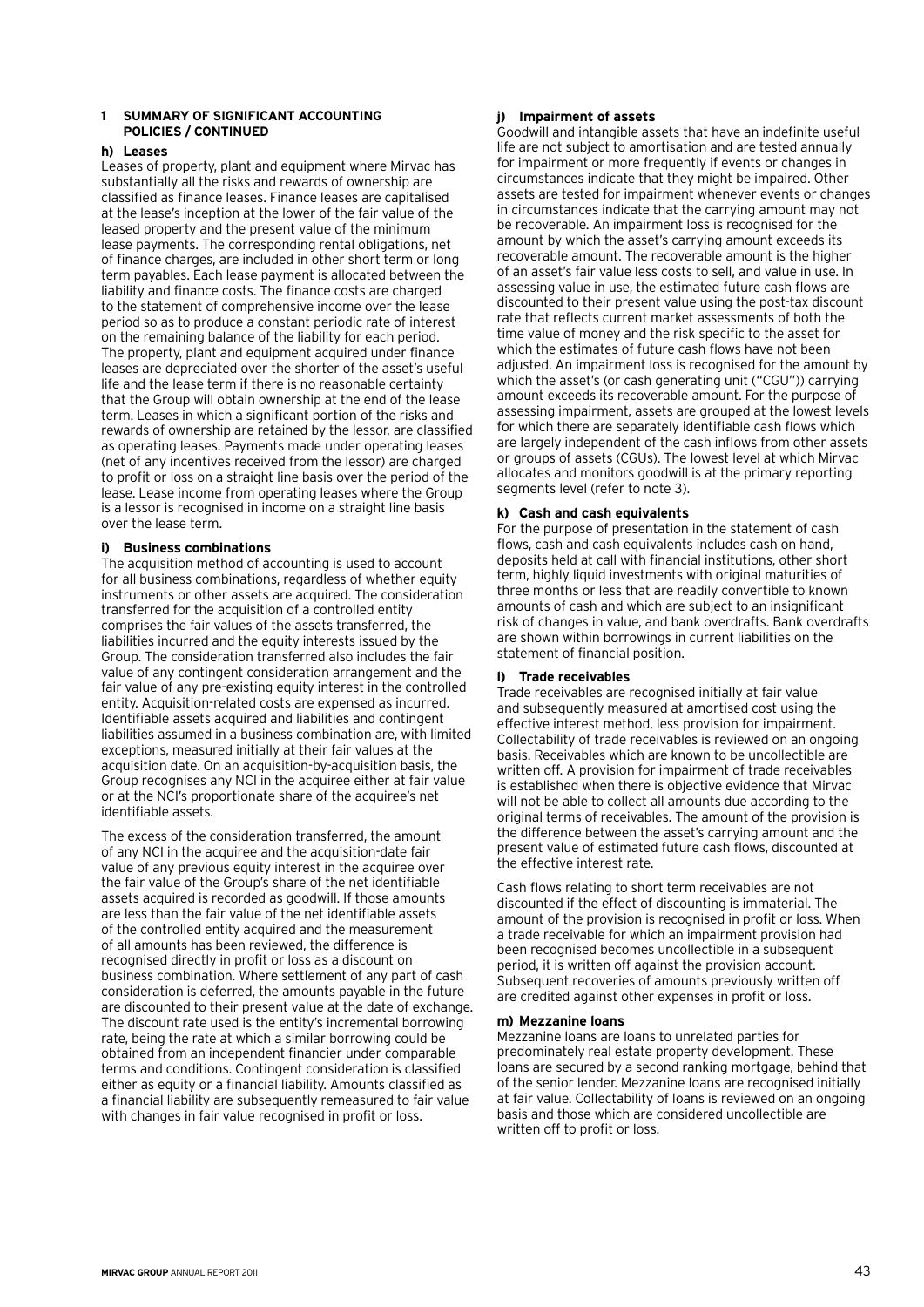#### **n) Inventories**

Inventories comprise development projects, construction contracts and hotel stock.

#### i) Development projects

Development projects are valued at the lower of cost and NRV. Cost includes the costs of acquisition, development, borrowings and all other costs directly related to specific projects, including an allocation of direct overhead expenses. Upon completion of the contract of sale, borrowing costs and other holding charges are expensed as incurred. Profits on development projects are not brought to account until settlement of the contract of sale.

#### ii) Construction contracts

Construction work in progress is stated at the aggregate of contract costs incurred to date plus recognised profits less recognised losses and progress billings. If there are contracts where progress billings exceed the aggregate costs incurred plus profits less losses, the net amounts are presented under payables. Contract costs include all costs directly related to specific contracts and costs that are specifically chargeable to the customer under the terms of the contract. The stage of completion is measured using the percentage of completion method unless the outcome of the contract cannot be reliably measured.

#### iii) Hotel stock

Hotel stock is stated at lower of cost and NRV.

#### **o) Non-current assets (or disposal groups) classified as held for sale**

Non-current assets (or disposal groups) are classified as held for sale if their carrying amount will be recovered principally through a sale transaction rather than through continuing use and a sale is considered highly probable. They are measured at the lower of their carrying amount and fair value less costs to sell, except for assets such as deferred tax assets, financial assets and investment properties that are carried at fair value and contractual rights under insurance contracts, which are specifically exempt from this requirement. An impairment loss is recognised for any initial or subsequent write down of the asset (or disposal group) to fair value less costs to sell. A gain is recognised for any subsequent increases in fair value less costs to sell of an asset (or disposal group), but not in excess of any cumulative impairment loss previously recognised. A gain or loss not previously recognised by the date of the sale of the non-current asset (or disposal group) is recognised at the date of derecognition.

Non-current assets (including those that are part of a disposal group) are not depreciated or amortised while they are classified as held for sale. Interest and other expenses attributable to the liabilities of a disposal group classified as held for sale continue to be recognised. Non-current assets classified as held for sale and the assets of a disposal group classified as held for sale are presented separately from other assets in the statement of financial position. The liabilities of a disposal group classified as held for sale are presented separately from other liabilities in the statement of financial position.

### **p) Investments and other financial assets**

#### i) Classification

Mirvac classifies its financial assets in the following categories: financial assets at fair value through profit or loss, loans and receivables, held-to-maturity investments and available-for-sale financial assets. The classification depends on the purpose for which the investments were acquired. Management determines the classification of its investments at initial recognition and, in the case of assets classified as held to maturity, re-evaluates this designation at the end of each reporting period.

— Financial assets at fair value through profit or loss Financial assets classified as held for trading are included in the category "financial assets at fair value through profit or loss". Financial assets are classified as held for trading if they are acquired for the purpose of selling in the near term. Derivatives are also categorised as held for trading unless they are designated as hedges. Assets in this category are classified as current assets if they are expected to be settled within 12 months; otherwise, they are classified as non-current.

#### — Loans and receivables

Loans and receivables are non-derivative financial assets with fixed or determinable payments that are not quoted in an active market. They arise when Mirvac provides money, goods or services directly to a debtor with no intention of selling the receivable. They are included in current assets, except for those with maturities greater than 12 months after the end of the reporting period which are classified as non-current assets. Loans and receivables are included in receivables in the statement of financial position.

#### — Held-to-maturity investments

Held-to-maturity investments are non-derivative financial assets with fixed or determinable payments and fixed maturities that Mirvac's management has the positive intention and ability to hold to maturity. If the Group were to sell other than an insignificant amount of held-to-maturity financial assets, the whole category would be tainted and reclassified as available for sale. Held-to-maturity financial assets are included in non-current assets, except for those maturities less than 12 months from the end of the reporting period, which are classified as current assets.

#### — Available-for-sale financial assets

Available-for-sale financial assets, comprising principally marketable equity securities, are non-derivatives that are either designated in this category or not classified in any of the other categories. They are included in non-current assets unless the investment matures or management intends to dispose of the investment within 12 months of the end of the reporting period. Investments are designated as available for sale if they do not have fixed maturities and fixed or determinable payments and management intends to hold them for the medium to long term.

#### ii) Financial assets — reclassification

The Group may choose to reclassify a non-derivative trading financial asset out of the held-for-trading category if the financial asset is no longer held for the purpose of selling it in the near term. Financial assets other than loans and receivables are permitted to be reclassified out of the held-for-trading category only in rare circumstances arising from a single event that is unusual and highly unlikely to recur in the near term. In addition, the Group may choose to reclassify financial assets that would meet the definition of loans and receivables out of the held-for-trading or available-for-sale categories if the Group has the intention and ability to hold these financial assets for the foreseeable future or until maturity at the date of reclassification. Reclassifications are made at fair value as of the reclassification date. Fair value becomes the new cost or amortised cost as applicable, and no reversals of fair value gains or losses recorded before the reclassification date are subsequently made. Effective interest rates for financial assets reclassified to loans and receivables and held-to-maturity categories are determined at the reclassification date. Further increases in estimates of cash flows adjust effective interest rates prospectively.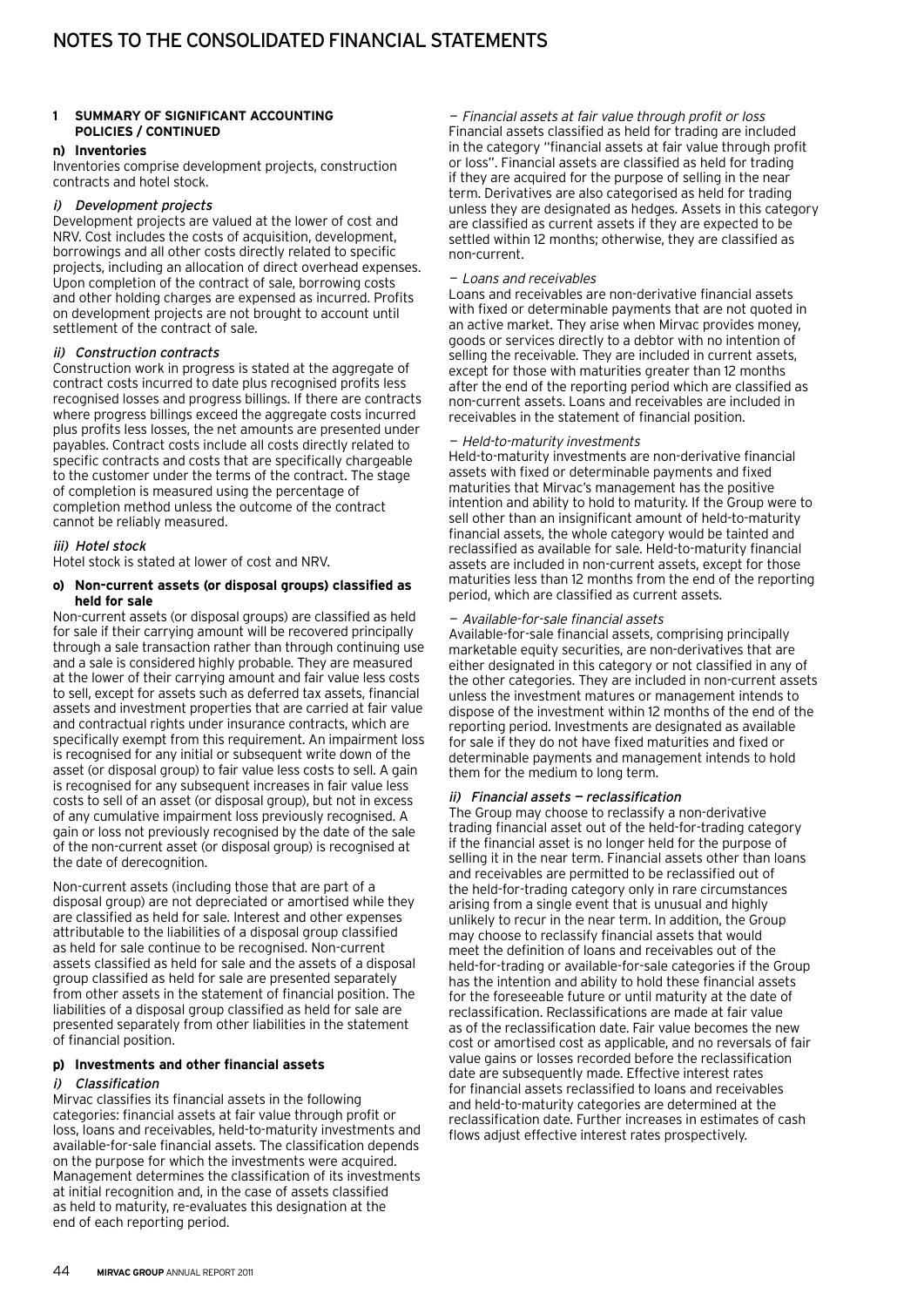#### iii) Recognition and derecognition

Regular way purchases and sales of investments are recognised on trade date, being the date on which Mirvac commits to purchase or sell the asset. Financial assets are derecognised when the rights to receive cash flows from the financial assets have expired or have been transferred and Mirvac has transferred substantially all the risks and rewards of ownership. When securities classified as available for sale are sold, the accumulated fair value adjustments recognised in other comprehensive income are reclassified to profit or loss as gains and losses from investment securities.

#### iv) Measurement

At initial recognition, the Group measures a financial asset at its fair value plus, in the case of a financial asset not at fair value through profit or loss, transaction costs that are directly attributable to the acquisition of the financial asset. Transaction costs of financial assets carried at fair value through profit or loss are expensed in profit or loss. Loans and receivables and held-to-maturity investments are subsequently carried at amortised cost using the effective interest method.

Available-for-sale financial assets and financial assets at fair value through profit or loss are subsequently carried at fair value. Gains or losses arising from changes in the fair value of the "financial assets at fair value through profit or loss" category are presented in profit or loss within other income or other expenses in the period in which they arise. Dividend income from financial assets at fair value through profit or loss is recognised in profit or loss as part of revenue from continuing operations when the Group's right to receive payments is established. Interest income from these financial assets is included in the net gain/(loss). Changes in the fair value of monetary securities denominated in a foreign currency and classified as available for sale are analysed between translation differences resulting from changes in amortised cost of the security and other changes in the carrying amount of the security. The translation differences related to changes in the amortised cost are recognised in profit or loss, and other changes in carrying amount are recognised in other comprehensive income. Changes in the fair value of other monetary and non-monetary securities classified as available for sale are recognised in other comprehensive income

## v) Impairment of financial assets

The Group assesses at the end of each reporting period whether there is objective evidence that a financial asset or group of financial assets is impaired. A financial asset or group of financial assets is impaired and impairment losses are incurred only if there is objective evidence of impairment as a result of one or more events that occurred after the initial recognition of the asset ("loss event") and that loss event (or events) has an impact on the estimated future cash flows of the financial asset or group of financial assets that can be reliably estimated. In the case of equity investments classified as available for sale, a significant or prolonged decline in the fair value of the security below its cost is considered an indicator that the assets are impaired.

#### —Assets carried at amortised cost

For loans and receivables, the amount of the loss is measured as the difference between the asset's carrying amount and the present value of estimated future cash flows (excluding future credit losses that have not been incurred) discounted at the financial asset's original effective interest rate. The carrying amount of the asset is reduced and the amount of the loss is recognised in profit or loss. If a loan or held-tomaturity investment has a variable interest rate, the discount rate for measuring any impairment loss is the current effective interest rate determined under the contract.

As a practical expedient, the Group may measure impairment on the basis of an instrument's fair value using an observable market price. If, in a subsequent period, the amount of the impairment loss decreases and the decrease can be related objectively to an event occurring after the impairment was recognised (such as an improvement in the debtor's credit rating), the reversal of the previously recognised impairment loss is recognised in profit or loss. Impairment testing of trade receivables is described in note 1(l).

#### — Assets classified as available for sale

If there is objective evidence of impairment for availablefor-sale financial assets, the cumulative loss — measured as the difference between the acquisition cost and the current fair value, less any impairment loss on that financial asset previously recognised in profit or loss — is removed from equity and recognised in profit or loss. Impairment losses on equity instruments that were recognised in profit or loss are not reversed through profit or loss in a subsequent period. If the fair value of a debt instrument classified as available for sale increases in a subsequent period and the increase can be objectively related to an event occurring after the impairment loss was recognised in profit or loss, the impairment loss is reversed through profit or loss.

#### **q) Derivatives**

Derivatives are initially recognised at fair value on the date a derivative contract is entered into and are subsequently remeasured to their fair value at the end of each reporting period. The method of recognising the resulting gain or loss depends on whether the derivative is designated as a hedging instrument, and if so, the nature of the item being hedged. Mirvac designates certain derivatives as either (1) hedges of the fair value of recognised assets, liabilities or firm commitments ("fair value hedges"); or (2) hedges of highly probable forecast transactions ("cash flow hedges"). Mirvac documents at the inception of the transaction the relationship between hedging instruments and hedged items, as well as its risk management objective and strategy for undertaking various hedge transactions. Mirvac also documents its assessment, both at hedge inception and on an ongoing basis, of whether the derivatives that are used in hedging transactions have been and will continue to be highly effective in offsetting changes in fair values or cash flows of hedged items. The full fair value of a hedging derivative is classified as a non-current asset or liability when the remaining maturity of the hedged item is more than 12 months; it is classified as a current asset or liability when the remaining maturity of the hedged item is less than 12 months.

#### i) Fair value hedges

Changes in the fair value of derivatives that are designated and qualify as fair value hedges are recorded in profit or loss, together with any changes in the fair value of the hedged asset or liability that are attributable to the hedged risk. The gain or loss relating to the effective portion of interest rate swaps hedging fixed rate borrowings is recognised in profit or loss within finance costs, together with changes in the fair value of the hedged fixed rate borrowings attributable to interest rate risk. The gain or loss relating to the ineffective portion is recognised in profit or loss within other income or other expenses. If the hedge no longer meets the criteria for hedge accounting, the adjustment to the carrying amount of a hedged item for which the effective interest method is used is amortised to profit or loss over the period to maturity using a recalculated effective interest rate.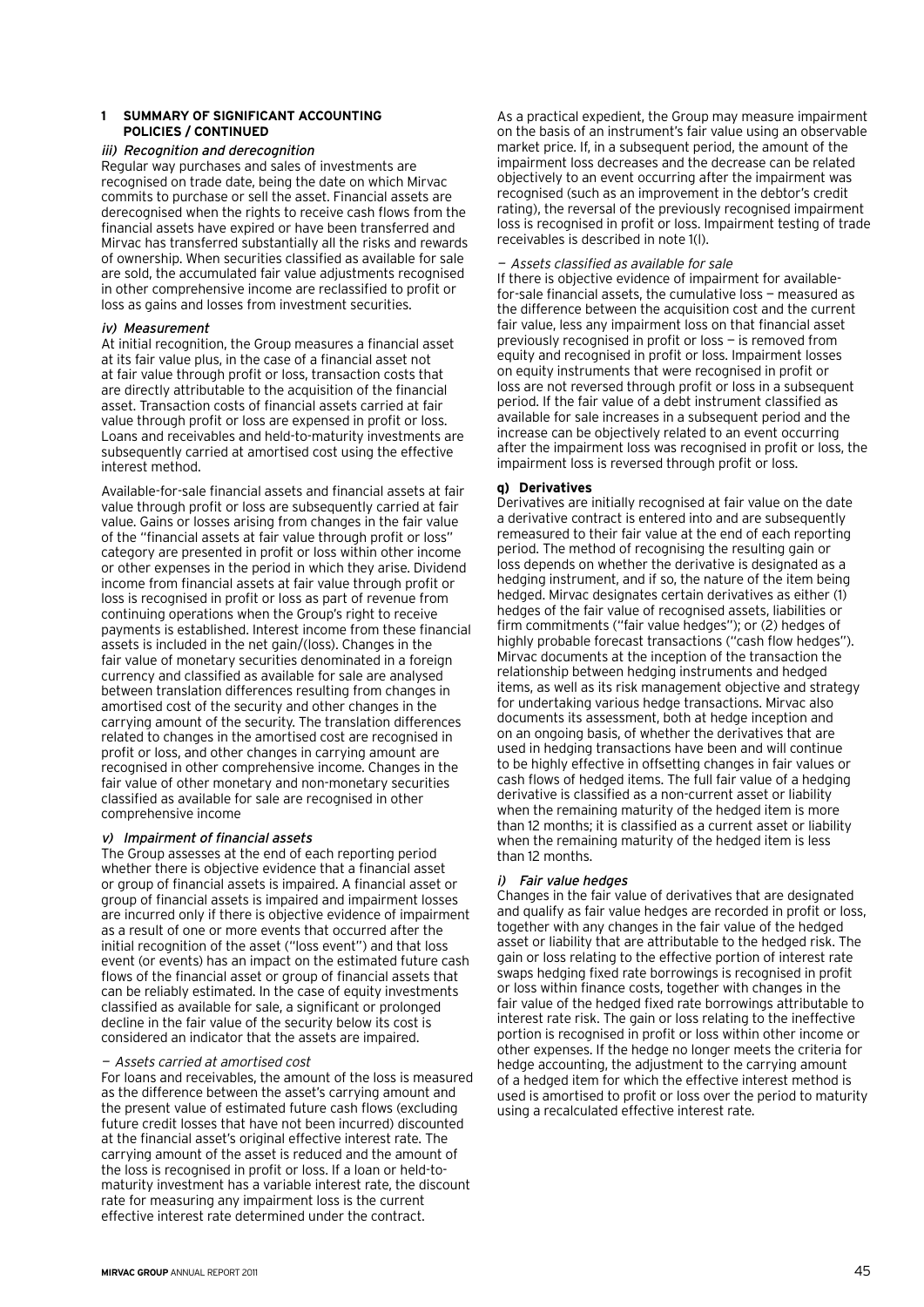#### ii) Cash flow hedges

The effective portion of changes in the fair value of derivatives that are designated and qualify as cash flow hedges is recognised in other comprehensive income and accumulated in reserves in equity. The gain or loss relating to the ineffective portion is recognised immediately in profit or loss. Amounts accumulated in equity are reclassified to profit or loss in the periods when the hedged item will affect profit or loss (for instance, when the forecast sale that is hedged takes place). However, when the forecast transaction that is hedged results in the recognition of a non-financial asset (for example, inventories) or a non-financial liability, the gains and losses previously deferred in equity are transferred from equity and included in the measurement of the initial cost or carrying amount of the asset or liability. When a hedging instrument expires or is sold or terminated, or when a hedge no longer meets the criteria for hedge accounting, any cumulative gain or loss existing in equity at that time remains in equity and is recognised when the forecast transaction is ultimately recognised in profit or loss. When a forecast transaction is no longer expected to occur, the cumulative gain or loss that was reported in equity is immediately transferred to profit or loss.

iii) Derivatives that do not qualify for hedge accounting Certain derivative instruments do not qualify for hedge accounting. Changes in the fair value of any derivative instrument that does not qualify for hedge accounting are recognised immediately in profit or loss.

#### **r) Fair value estimation**

The fair value of financial assets and financial liabilities must be estimated for recognition and measurement or for disclosure purposes. The fair value of financial instruments traded in active markets (such as publicly traded derivatives, and trading and available-for-sale securities) is based on quoted market prices at the end of each reporting period. The quoted market price used for financial assets held by Mirvac is the current bid price; the appropriate quoted market price for financial liabilities is the current ask price.

The fair value of financial instruments that are not traded in an active market (for example, over-the-counter derivatives) is determined using valuation techniques. Mirvac uses a variety of methods and makes assumptions that are based on market conditions existing at the end of the reporting period. Quoted market prices or dealer quotes for similar instruments are used for long term debt instruments held. Other techniques, such as estimated discounted cash flow ("DCF"), are used to determine fair value for the remaining financial instruments. The fair value of interest rate swaps is calculated as the present value of the estimated future cash flows. The nominal value less estimated credit adjustments of trade receivables and payables are assumed to approximate their fair values. The fair value of financial liabilities for disclosure purposes is estimated by discounting the future contractual cash flows at the current market interest rate that is available to Mirvac for similar financial instruments. Transaction costs are included in the initial carrying amounts of the financial instruments, which are not carried at fair value through profit or loss.

#### **s) Property, plant and equipment**

Property, plant and equipment comprises land and buildings, plant and equipment (including hotel plant and equipment), owner-occupied hotel management lots, owner-occupied freehold hotels and owner-occupied administration properties. Increases in the carrying amounts arising on the revaluation of certain classes of property, plant and equipment are credited, net of tax, in other comprehensive income and accumulated in reserves in equity.

To the extent that the increase reverses a decrease previously recognised in profit or loss, the increase is first recognised in profit or loss. Decreases that reverse previous increases of the same asset are first recognised in other comprehensive income to the extent of the remaining surplus attributable to the asset; all other decreases are charged to profit or loss. Each year, the difference between depreciation based on the revalued carrying amount of the asset charged to profit or loss and depreciation based on the asset's original cost, net of tax, is reclassified from the property, plant and equipment revaluation surplus to retained earnings.

#### i) Plant and equipment (including hotel plant and equipment)

Plant and equipment (including hotel plant and equipment) is stated at historical cost less depreciation. Historical cost includes expenditure that is directly attributable to the acquisition of the items.

#### ii) Owner-occupied hotel management lots

Hotel management lots are classified as owner-occupied where the lot is owned and managed by Mirvac. The management lots, land and buildings are shown at fair value, less subsequent depreciation for buildings. Fair values are derived internally by management. Any accumulated depreciation at the date of revaluation is eliminated against the gross carrying amount of the asset and the net amount is revalued to fair value.

#### iii) Owner-occupied freehold hotels

Owner-occupied freehold hotels are shown at fair value, less subsequent depreciation for buildings. Fair values are determined by external valuers on a rotation basis with approximately one-half of the portfolio being valued annually. Those assets which are not subject to an external valuation at the end of each reporting period are fair valued internally by management. Any accumulated depreciation at the date of revaluation is eliminated against the gross carrying amount of the asset and the net amount is revalued to fair value.

#### iv) Owner-occupied administration properties

Administration properties are classified as owner-occupied where Mirvac occupies more than 10 per cent of the total lettable area of the individual property. Owner-occupied administration properties are shown at fair value, less subsequent depreciation for buildings. Fair values are determined by external valuers on a rotation basis with one-half of the portfolio being valued annually. Those assets which are not subject to an external valuation at the end of the reporting period are fair valued internally by management. Any accumulated depreciation at the date of revaluation is eliminated against the gross carrying amount of the asset and the net amount is revalued to fair value.

Land is not depreciated. Depreciation on other assets is calculated using the straight line method to allocate their cost or revalued amounts, net of their residual values, over their estimated useful lives, as follows:

| <b>Buildings</b>              | 40 years   |
|-------------------------------|------------|
| Plant and equipment           | 3-15 years |
| Office leasehold improvements | 1-10 years |

The assets' residual values and useful lives are reviewed, and adjusted if appropriate, at the end of each reporting period. An asset's carrying amount is written down immediately to its recoverable amount if the asset's carrying amount is greater than its estimated recoverable amount (refer to note 1(j)). Gains and losses on disposals are determined by comparing proceeds with carrying amount. These are included in profit or loss on a net basis when the risks and rewards pass to the purchaser.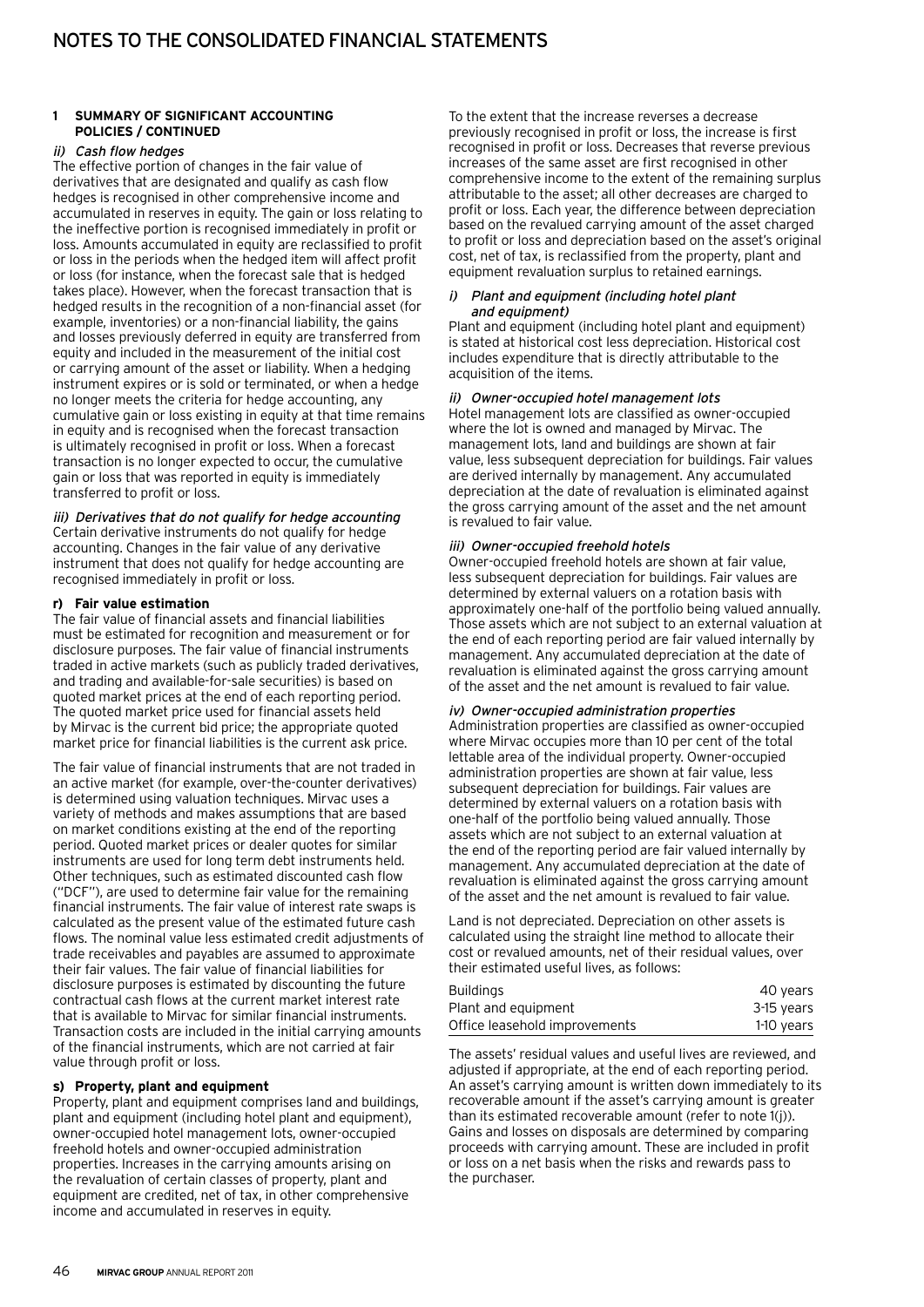#### **t) Investment properties**

#### i) Investment properties

Investment properties are properties held for long term rental yields and for capital appreciation. Investment properties are carried at fair value, being the amounts for which the properties could be exchanged between willing parties in an arm's length transaction, based on current prices in an active market for similar properties in the same location and condition and subject to similar leases, with any gain or loss arising from a change in fair value recognised in profit or loss. Investment properties are revalued by external valuers on a rotation basis with approximately one-half of the portfolio being valued annually. Investment properties which are not subject to an external valuation at the end of the reporting period are fair valued internally by management. The carrying amount of the investment properties recorded in the statement of financial position includes components relating to lease incentives.

Investment properties also include properties that are under construction for future use as investment properties. These are carried at fair value unless the fair value cannot yet be reliably determined. Where that is the case, the property will be accounted for at cost until either the fair value becomes reliably determinable or construction is complete. The fair value of IPUC is determined by using estimation models including DCF and residual valuations. The estimated value of future assets is based on the expected future income from the project, using current yields of similar completed properties. The remaining expected costs of completion plus risk adjusted development margin are deducted from the estimated future asset value.

## ii) Investment properties under redevelopment

Existing investment properties being redeveloped for continued future use are carried at fair value.

#### iii) Lease incentives

Lease incentives provided under an operating lease by the Group as lessor are recognised on a straight line basis against rental income. As these incentives are repaid out of future lease payments, they are recognised as an asset in the statement of financial position as a component of the carrying amount of investment properties and amortised over the lease period. Where the investment property is supported by a valuation that incorporates the value of lease incentives, the investment property is revalued back to the valuation amount after the lease incentive amortisation has been charged as an expense.

#### **u) Intangible assets**

#### i) Goodwill

Goodwill represents the excess of the cost of an acquisition over the fair value of Mirvac's share of the net identifiable assets of the acquired controlled entity, associate or joint venture at the date of acquisition. Goodwill on acquisition of controlled entities is included in intangible assets. Goodwill on acquisition of associates and joint ventures is included in investments in associates and joint ventures respectively. Goodwill acquired in business combinations is not amortised. Instead, goodwill is tested for impairment annually or more frequently if events or changes in circumstances indicate that it might be impaired, and is carried at cost less accumulated impairment losses. Gains and losses on the disposal of an entity include the carrying amount of goodwill relating to the entity sold. Goodwill is allocated to CGUs for the purpose of impairment testing. The allocation is made to those CGUs or groups of CGUs that are expected to benefit from the business combination in which the goodwill arose, identified according to operating segments (refer to note 3).

### ii) Management rights

Management rights which have an indefinite useful life are not amortised but tested annually for impairment.

#### **v) Trade and other payables**

These amounts represent liabilities for goods and services provided to Mirvac prior to the end of the year which are unpaid. The amounts are unsecured and are usually paid within 30 days of recognition. Trade and other payables are presented as current liabilities unless payment is not due within 12 months from the reporting date. They are recognised initially at fair value and subsequently measured at amortised cost using the effective interest method.

### **w) Borrowings and borrowing costs**

Borrowings are initially recognised at fair value, net of transaction costs incurred. Borrowings are subsequently measured at amortised cost. Any difference between the proceeds (net of transaction costs) and the redemption amount is recognised in profit or loss over the period of the borrowings using the effective interest method. Fees paid on the establishment of loan facilities, which are not an incremental cost relating to the actual drawdown of the facility, are recognised as prepayments and amortised on a straight line basis over the term of the facility. Borrowings are classified as current liabilities unless Mirvac has an unconditional right to defer settlement of the liability for at least 12 months after the end of the reporting period. Borrowing costs incurred for the construction of any qualifying asset are capitalised during the period of time that is required to complete and prepare the asset for its intended use or sale. Other borrowing costs are expensed.

#### **x) Employee benefits**

#### i) Wages and salaries, annual leave and sick leave

Liabilities for wages and salaries, including non-monetary benefits, annual leave and accumulating sick leave expected to be settled within 12 months of the end of the reporting period in which the employees render the related service, are recognised in other creditors and accruals in respect of employees' services up to the end of the reporting period and are measured at the amounts expected to be paid when the liabilities are settled. Liabilities for non-accumulating sick leave are recognised when the leave is taken and measured at the rates paid or payable.

#### $ii)$  LSL

The liability for LSL vesting within 12 months of the end of the reporting period is recognised and is measured in accordance with (i) above and included in provisions. The liability for LSL vesting more than 12 months from the end of the reporting period is recognised and measured as the present value of expected future payments to be made in respect of services provided by employees up to the end of each reporting period using the projected unit credit method. Consideration is given to expected future wage and salary levels, experience of employee departures and periods of service. Expected future payments are discounted using interest rates attaching, at the end of the reporting period, to national government guaranteed securities with terms to maturity that match, as closely as possible, the estimated future cash flows.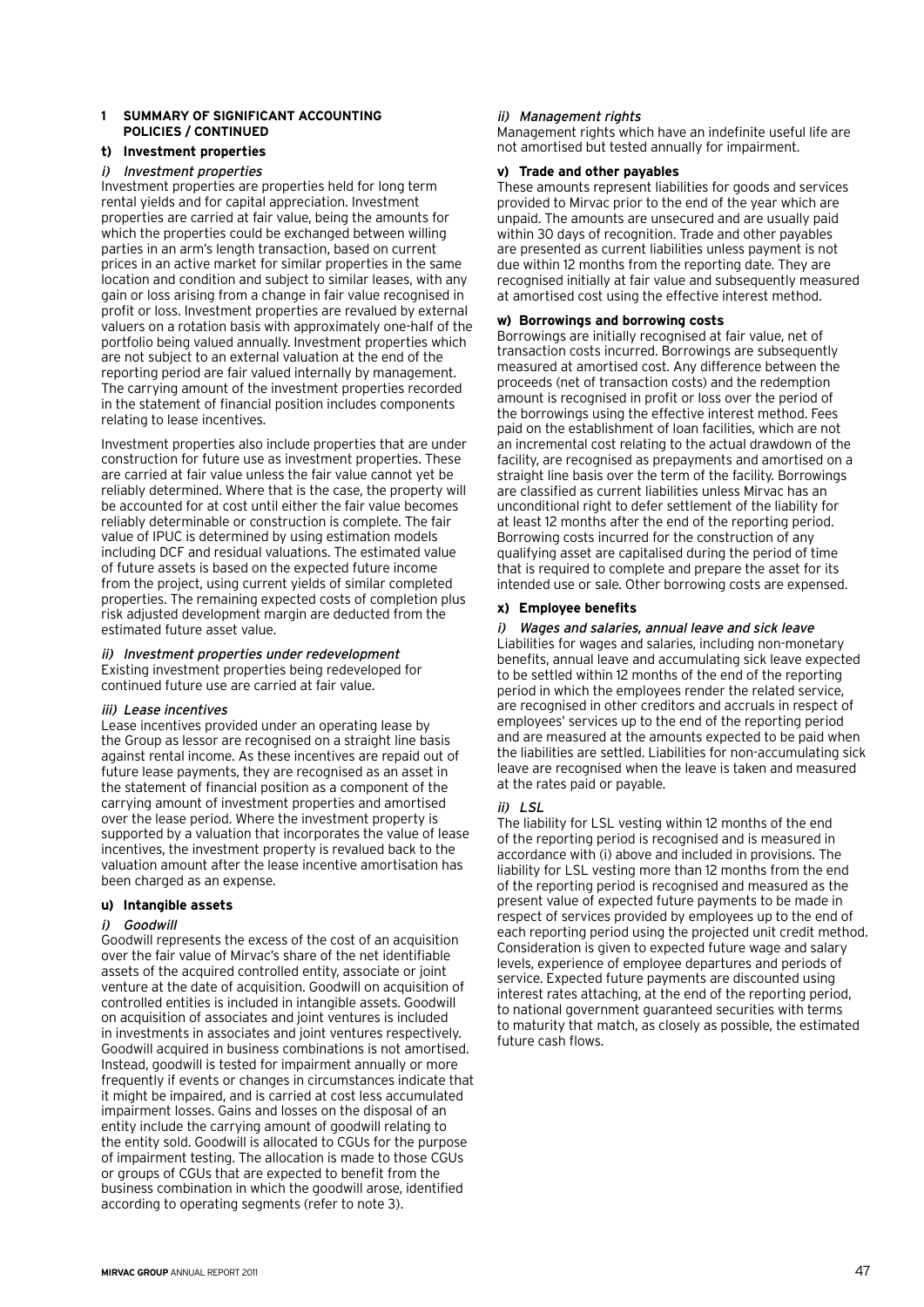#### iii) Security based payments

Security based payments are recognised for the following plans:

#### — Current LTI

The fair value at grant date is independently determined using a Monte-Carlo simulation that takes into account the exercise price, the vesting and performance criteria, the impact of dilution, the security price at grant date and expected price volatility of the underlying security, the expected dividend yield and the risk-free interest rate for the term of the equity instrument. The fair value is then expensed on a straight line basis over the vesting period of equity instruments.

#### $-FFP$

Security based charges relating to the securities issued under the EEP are included in profit or loss in the year in which the securities are granted with a corresponding increase to Mirvac's contributed equity.

#### — Superseded plans

The fair value of equity instruments granted under the superseded LTI plan and EIS is recognised in employee benefits expenses with a corresponding increase in equity. The fair value is measured at grant date and recognised over the vesting period.

#### iv) STI

A liability for STI payable is recognised in accruals where there is a present obligation to settle the liability and at least one of the following conditions is met:

- there are formal terms for determining the amount of the benefit;
- the amounts to be paid are determined before the time of completion of the financial statements; or
- past practice gives clear evidence of the amount of the obligation.

Liabilities for STI are expected to be settled within 12 months and are measured at the amounts expected to be paid when they are settled.

#### v) Termination benefits

Termination benefits are payable when employment is terminated before the normal retirement date, or when an employee accepts voluntary redundancy in exchange for these benefits. Mirvac recognises termination benefits when it is demonstrably committed to either terminating the employment of current employees according to a detailed formal plan without possibility of withdrawal or providing termination benefits as a result of an offer made to encourage voluntary redundancy. Benefits falling due more than 12 months after the end of the reporting period are discounted to present value.

#### vi) Retirement benefit obligations

Contributions to the defined contribution fund are recognised as an expense as they become payable. Prepaid contributions are recognised as an asset to the extent that a cash refund or a reduction in the future payments is available.

#### **y) Provisions**

Provisions for legal claims, contracts and make good obligations are recognised when the Group has a present legal or constructive obligation as a result of past events, it is probable that an outflow of resources will be required to settle the obligation and the amount has been reliably estimated. Provisions are not recognised for future operating losses. Where there are a number of similar obligations, the likelihood that an outflow will be required in settlement is determined by considering the class of obligations as a whole. A provision is recognised even if the likelihood of an outflow with respect to any one item included in the same class of obligations may be small. Provisions are measured at the present value of management's best estimate of the expenditure required to settle the present obligation at the end of the reporting period. The discount rate used to determine the present value reflects current market assessments of the time value of money and the risks specific to the liability. The increase in the provision due to the passage of time is recognised as interest expense.

#### **z) Contributed equity**

Ordinary securities are classified as equity. Incremental costs directly attributable to the issue of new securities or options are shown in equity as a deduction, net of tax, from the proceeds. Incremental costs directly attributable to the issue of new securities or options, or for the acquisition of a business, are not included in the cost of the acquisition as part of the purchase consideration. In accordance with AASB 2 Share-based Payment, securities issued as part of the LTI plan and EIS are not classified as ordinary securities, until such time as the employee loans are fully repaid or the employee leaves Mirvac. If Mirvac reacquires its own equity instruments, for example, as the result of a security buy-back, those instruments are deducted from equity and the associated securities are cancelled. No gain or loss is recognised in profit or loss and the consideration paid including any directly attributable incremental costs (net of income taxes) is recognised directly in equity.

#### **aa) Distributions**

Provision is made for the amount of any distribution declared at or before the end of the year but not distributed at the end of the reporting period.

#### **bb) Earnings per security**

#### i) Basic earnings per security

Basic earnings per security are calculated by dividing the profit attributable to securityholders of the Group by the weighted average number of ordinary securities outstanding during the year. In calculating basic earnings per security, securities issued under the EIS have been excluded from the weighted average number of securities.

#### ii) Diluted earnings per security

Diluted earnings per security adjusts the figures used in the determination of basic earnings per security to take into account the after income tax effect of interest and other financing costs associated with dilutive potential ordinary securities (including those securities issued under the EIS) and the weighted average number of securities assumed to have been issued for no consideration in relation to dilutive potential ordinary securities.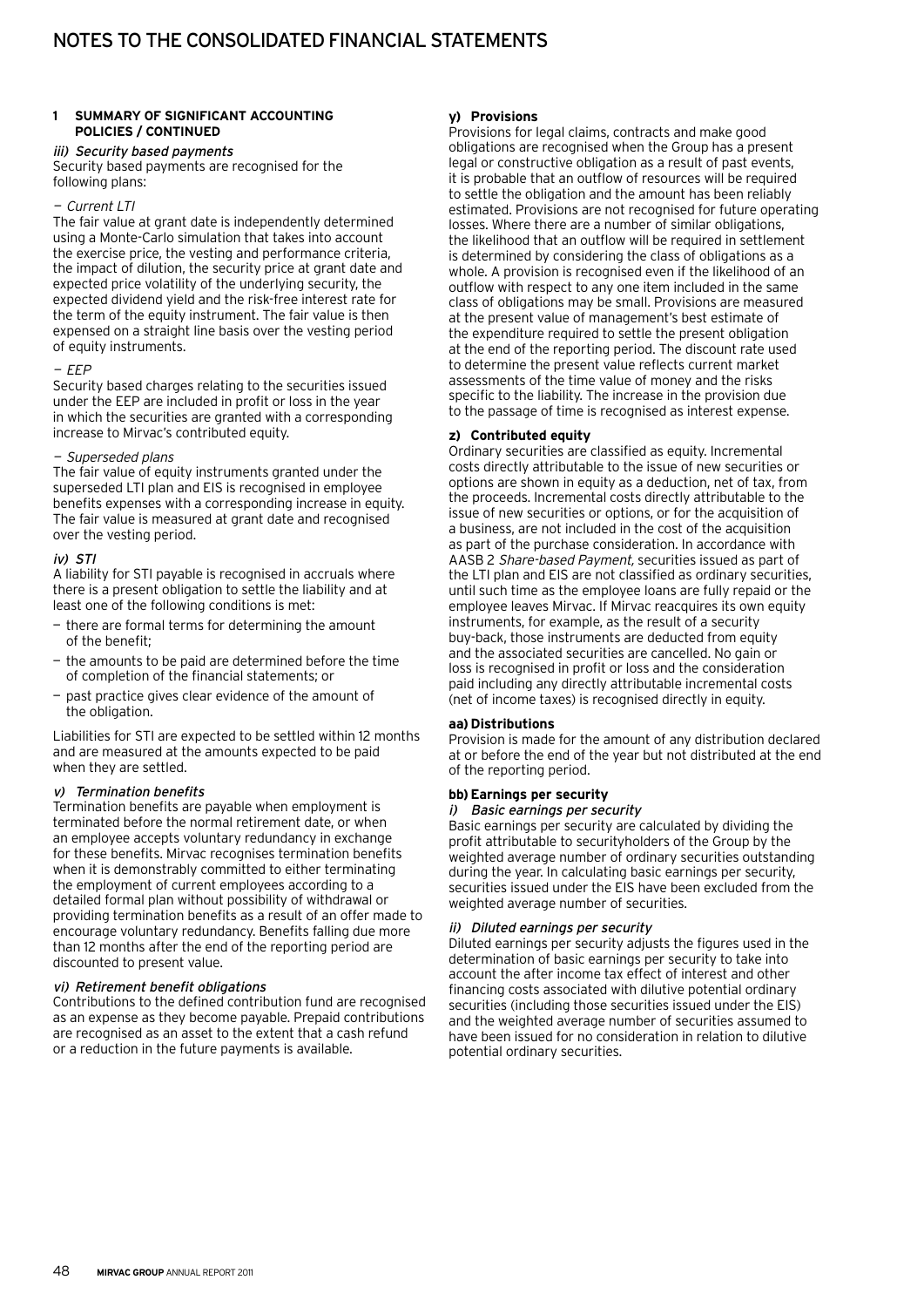#### **cc) Parent entity financial information**

The financial information for the parent entity, Mirvac Limited, disclosed in note 41 has been prepared on the same basis as the consolidated financial statements, except as set out below:

#### i) Investments in controlled entities, associates and joint ventures

Investments in controlled entities, associates and joint ventures are accounted for at cost in the financial statements of Mirvac Limited. Dividends/distributions received from associates and joint ventures are recognised in the parent entity's profit or loss, rather than being deducted from the carrying amount of these investments.

#### ii) Tax consolidation legislation

Mirvac Limited and its wholly-owned Australian controlled entities have implemented the tax consolidation legislation. The head entity, Mirvac Limited, and the controlled entities in the tax consolidated group continue to account for their own current and deferred tax amounts. These tax amounts are measured as if each entity in the tax consolidated group continues to be a stand alone taxpayer in its own right. In addition to its own current and deferred tax amounts, Mirvac Limited also recognises the current tax liabilities (or assets) and the deferred tax assets arising from unused tax losses and unused tax credits assumed from controlled entities in the tax consolidated group. Assets or liabilities arising under tax funding agreements within the tax consolidated group are recognised as amounts receivable from or payable to other entities in the Group. Details about the tax funding agreement are disclosed in note 6(d). Any difference between the amounts assumed and amounts receivable or payable under the tax funding agreement is recognised as a contribution to (or distribution from) wholly-owned tax consolidated entities. Under the current income tax legislation, MPT is not liable for income tax, provided its taxable income is fully distributed to unitholders each year.

#### iii) Financial guarantees

Where the parent entity has provided financial guarantees in relation to loans and payables of controlled entities or associates and joint ventures for no compensation, the fair values of these guarantees are accounted for as contributions and recognised as part of the cost of the investment.

#### **dd) New accounting standards and interpretations**

Certain new accounting standards and interpretations have been published that are not mandatory for 30 June 2011 reporting periods. The Group's assessment of the impact of these new standards and interpretations is set out below:

i) AASB 9 Financial Instruments, AASB 2009-11 Amendments to AAS arising from AASB 9 and AASB 2010-7 Amendments to AAS arising from AASB 9 (December 2010) (effective from 1 January 2013) AASB 9 Financial Instruments addresses the classification, measurement and derecognition of financial assets and financial liabilities. The Group has not yet determined the impact of the change but does not believe the impact will be material. The derecognition rules have been transferred from AASB 139 Financial Instruments: Recognition and Measurement and have not been changed. The Group has not yet decided when to adopt AASB 9.

- ii) Revised AASB 124 Related Party Disclosures and AASB 2009-12 Amendments to AAS (effective from 1 January 2011) In December 2009, the AASB issued a revised AASB 124 Related Party Disclosures. It is effective for accounting periods beginning on or after 1 January 2011 and must be applied retrospectively. The amendment clarifies and simplifies the definition of a related party. The Group will apply the amended standard from 1 July 2011. When the amendments are applied, the Group will need to disclose any transactions between its controlled entities, associates and joint ventures. However, there will be no impact on any of the amounts recognised in the financial statements.
- iii) AASB 1053 Application of Tiers of AAS and AASB 2010-2 Amendments to AAS arising from Reduced Disclosure Requirements (effective from 1 July 2013). On 30 June 2010, the AASB officially introduced a revised differential reporting framework in Australia. Under this framework, a two-tier differential reporting regime applies to all entities that prepare general purpose financial statements. Mirvac is listed on the ASX and is not eligible to adopt the new AAS — Reduced Disclosure Requirements. The two standards will therefore have no impact on the financial statements.
- iv) AASB 2010-6 Amendments to AAS Disclosures on Transfers of Financial Assets (effective from 1 July 2011) Amendments made to AASB 7 Financial Instruments: Disclosures in November 2010 introduce additional disclosures in respect of risk exposures arising from transferred financial assets. The amendments will affect particularly entities that sell, factor, securitise, lend or otherwise transfer financial assets to other parties. They are not expected to have any significant impact on the Group's disclosures. The Group intends to apply the amendment from 1 July 2011.
- v) AASB 2010-8 Amendments to AAS Deferred Tax: Recovery of Underlying Assets (effective from 1 January 2012) In December 2010, the AASB amended AASB 112 *Income Taxes* to provide a practical approach for measuring deferred tax liabilities and deferred tax assets when investment property is measured using the fair value model. AASB 112 requires the measurement of deferred tax assets or liabilities to reflect the tax consequences that would follow from the way management expects to recover or settle the carrying amount of the relevant assets or liabilities, that is through use or through sale. The amendment introduces a rebuttable presumption that investment property which is measured at fair value is recovered entirely by sale. The Group will apply the amendment from 1 July 2012. It is currently evaluating the impact of the amendment.
- vi) The following pronouncements have been issued by the IASB; however, an equivalent pronouncement has not yet been issued by the AASB. The Group is currently assessing the impact of these pronouncements:
	- IFRS 10 Consolidated Financial Statements;
	- IFRS 11 Joint Arrangements;
	- IFRS 12 Disclosure of Involvement with Other Entities;
	- IFRS 13 Fair Value Measurements;
	- IAS 27 Separate Financial Statements; and
	- IAS 28 Investments in Associates and Joint Ventures.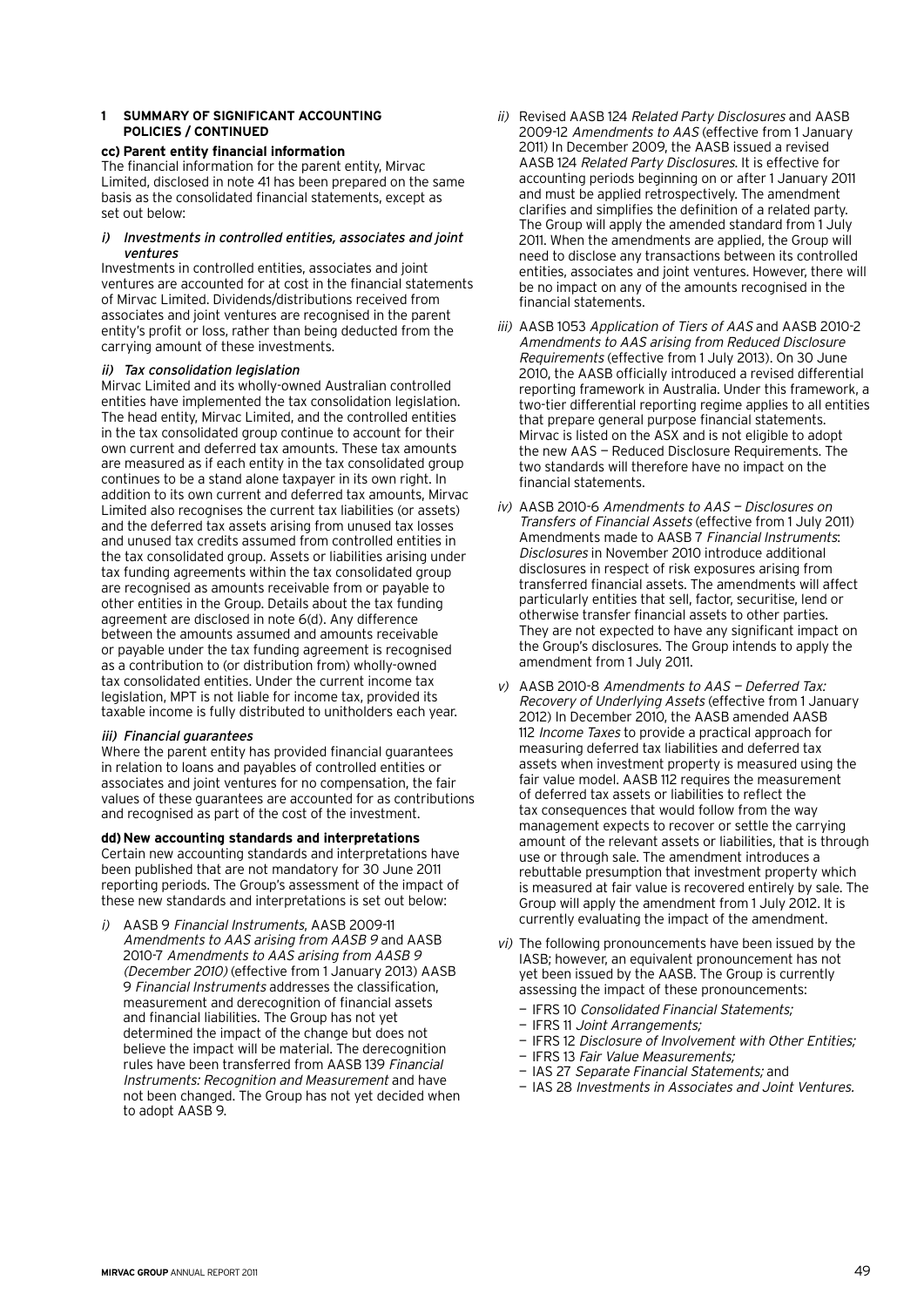#### **2 Critical accounting judgements and estimates**

Judgements and estimates are continually evaluated, based on historical experience and other factors, including expectations of future events that may have a financial impact and are believed to be reasonable under the circumstances.

#### **a) Critical judgements in applying Mirvac's accounting policies**

The following are the critical judgements that management has made in the process of applying the Group's accounting policies and that have the most significant effect on the amounts recognised in the financial statements:

#### i) Revenue recognition

The measurement of development revenue, which is recognised when the significant risks and rewards of ownership are transferred to the purchaser, requires management to exercise its judgement in setting selling prices, given due consideration to cost inputs and market conditions. The measurement of construction revenue, which is recognised upon construction contracts on a percentage of completion basis, requires an estimate of expenses incurred to date as a percentage of total estimated costs.

#### ii) Cost of goods sold

Inventories are expensed as cost of goods sold upon sale. Management uses its judgement in determining the apportionment of cost of goods sold, through either unit entitlement or percentage of revenue, the quantum of cost of goods sold, which includes both costs incurred to date and forecast final costs, and the nature of cost of goods sold, which may include acquisition costs, borrowing costs and those costs incurred in bringing the inventories to a saleable state.

#### iii) Provision for loss on inventories

Mirvac is required to carry inventories at the lower of cost and NRV. Through the use of project feasibility assessments, which are based on the most reliable evidence available at the time, and incorporate both quantitative and qualitative factors, such as estimated selling rates and costs to complete, judgement is made concerning estimated NRV, which, in some cases, has resulted in the establishment of a provision.

#### iv) Investment properties and owner-occupied administration properties

Mirvac is required to make a judgement to determine whether a property qualifies as an investment property or property, plant and equipment in the cases where part of the building is occupied by the Group. Each property is considered individually. Where more than 10 per cent of the lettable space is occupied by the Group, the property is normally treated as owner-occupied and accounted for as part of property, plant and equipment.

#### v) Fair value estimation

Where financial assets and liabilities are carried at fair value, the fair value is based on assumptions of future events and involves significant estimates. The basis of valuation is set out in note 1(r); however, the fair values of derivatives reported at the end of the reporting period may differ if there is volatility in market rates, indexes, equity prices or foreign exchange rates in future periods.

#### vi) Security based payment transactions

The Group measures the cost of equity settled securities allocated to employees by reference to the fair value of the equity instruments at the date at which they are granted. As explained in note 34(f), the fair value is determined by an external valuer using the bionomial simulation pricing method; this method includes a number of judgements and assumptions. These judgements and assumptions relating to security based payments would have no impact on the carrying amounts of assets and liabilities in the statement of financial position but may impact the security based payment expense taken to profit or loss and equity.

#### **b) Key sources of estimation uncertainty**

In preparing the financial statements, management is required to make estimations and assumptions. The following are the key assumptions concerning the future, and other key sources of estimation uncertainty at the end of the reporting period, that have a significant risk of causing material adjustment to the carrying amounts of assets and liabilities within the next year:

#### i) Inventories

The NRV of inventories is the estimated selling price in the ordinary course of business less estimated costs of completion and costs to sell. Such estimates take into consideration fluctuations of price or cost directly relating to events occurring after the end of the period to the extent that such events confirm conditions existing at the end of the reporting period. The key assumptions require the use of management judgement and are reviewed quarterly. During the year, Mirvac expensed \$295.8m (2010: \$nil) in relation to inventories that were carried in excess of the NRV.

#### ii) Impairment of goodwill

Mirvac annually tests whether goodwill has suffered any impairment, in accordance with the accounting policy stated in note 1. Determining whether goodwill is impaired requires an estimation of the value in use of the CGUs to which goodwill has been allocated. The value in use calculation requires the entity to estimate the future cash flows expected to arise from each CGU and a suitable discount rate in order to calculate the net present value ("NPV"). The carrying amount of goodwill at the end of the reporting period was \$69.4m (2010: \$44.4m). There was no impairment loss recognised during the year (2010: \$nil). Details on the assumptions used are provided in note 18.

#### iii) Estimated impairment of investments accounted for using the equity method

The investments are tested for impairment, by comparing recoverable amounts (higher of value in use, and fair value less costs to sell) with the carrying amounts, whenever there is an indication that the investment may be impaired. In determining the value in use of the investment, Mirvac estimates the present value of the estimated future cash flows expected to arise from distributions to be received from the investment and from its ultimate disposal. Details of the assumptions used by management in assessing the impairment are provided in notes 29 and 30.

#### iv) Fair value of investments not traded in active markets The fair value of investments not traded in an active market is determined by the unit price as advised by the fund manager. The unit price is determined by NPV calculations using future cash flows and an appropriate post-tax discount rate. The carrying value of investments not traded in an active market determined using the above techniques and assumptions is \$15.5m (2010: \$15.3m) and is disclosed as other financial assets at fair value through profit or loss (refer to note 10).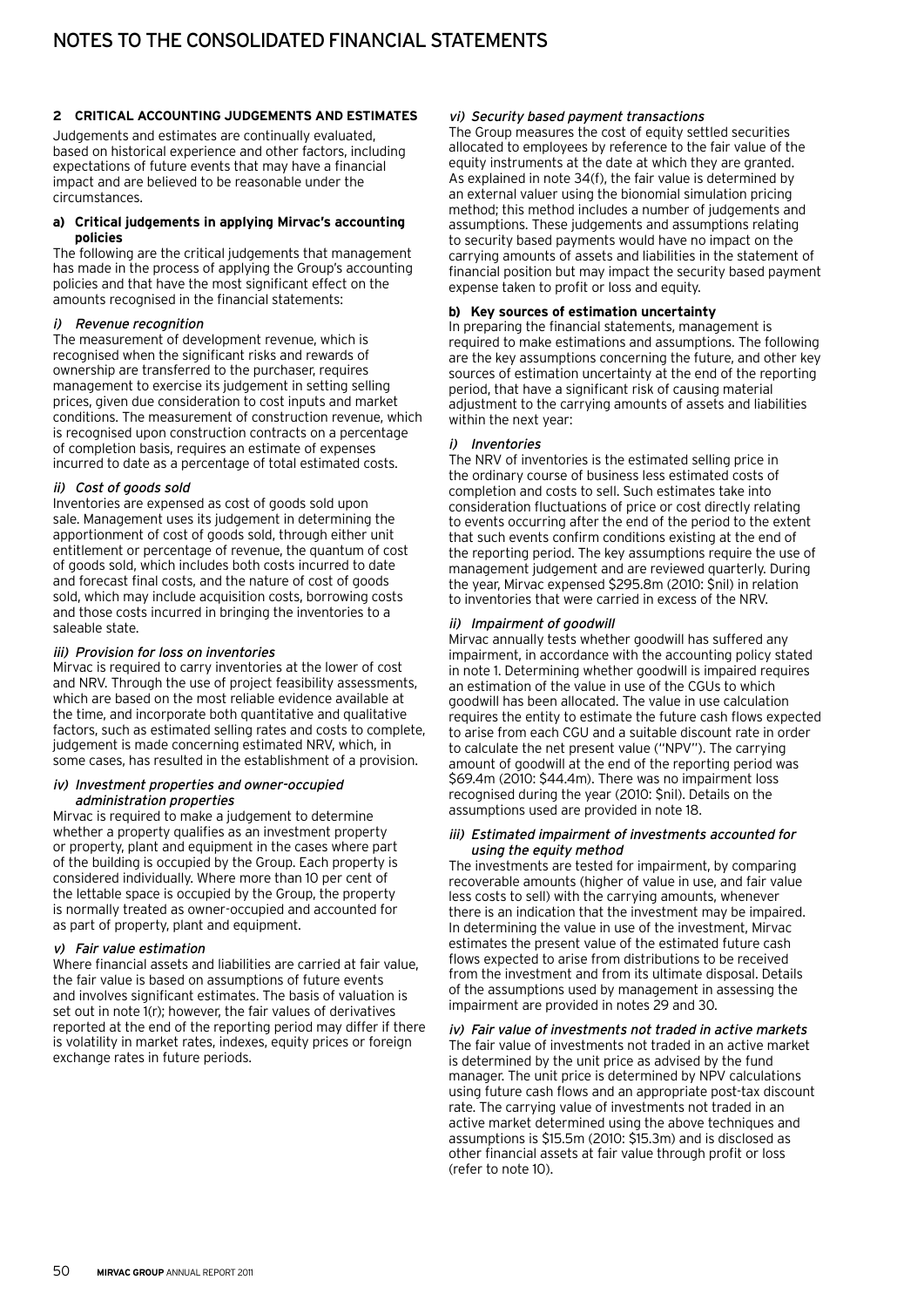#### **2 Critical accounting judgements and estimates / continued**

#### v) Valuation of investment properties and owner-occupied properties

Mirvac uses judgement in respect of the fair values of investment properties and owner-occupied properties. Investment properties and owner-occupied properties are revalued by external valuers on a rotation basis with approximately one-half of the portfolio being valued annually. Investment properties which are not subject to an external valuation at the end of the reporting period are fair valued internally by management. The assumptions used in the estimations of fair values include expected future market rentals, discount rates, market prices and economic conditions. The reported fair values of investment properties and owner-occupied properties reflect the market conditions at the end of the reporting period. While this represents the best estimation of fair value at the reporting date, actual sale prices achieved (should the investment properties and owner-occupied properties be sold) may be higher or lower than the most recent valuation. This is particularly relevant in periods of market illiquidity or uncertainty. The carrying value at the end of the reporting period for investment properties is \$5,442.0m (2010: \$4,226.5m) and owner-occupied properties \$278.3m (2010: \$272.7m). Details on investment properties are provided in note 16 and owner-occupied properties in note 17.

#### vi) Valuation of IPUC

IPUC are valued at fair value. There are generally no active markets for IPUC and fair value is considered to be the estimated market price that would be paid for the partially completed property, reflecting the expectations of market participants of the value of the property when complete less deductions for the estimated costs to complete with appropriate adjustments for risk and profit. The fair value is determined on the basis of either DCF or residual methods. Both methods require consideration of the project risks which are relevant to the development process, including but not limited to construction and letting risks. The estimated value of future assets is based on the expected future income from the project, using current yields of similar completed properties. The net loss on fair value of IPUC was \$58.6m (2010: \$112.8m). The carrying value of \$108.0m at the end of the reporting period is included in investment properties (refer to note 16).

#### vii) Valuation of assets acquired in business combinations

During the year, Mirvac completed the acquisition of WOP (refer to note 39). On recognising this acquisition, management used estimations and assumptions on the fair value of the assets and liabilities assumed at the date of control.

#### viii) Valuation of security based payment transactions Valuation of security based payment transactions is performed using judgements around the fair value of the equity instruments on the date at which they are granted. The fair value is determined using a Monte-Carlo simulation. Mirvac recognises a security based payment over the vesting period which is based on the estimation of the number of equity instruments likely to vest. At the end of the vesting period, Mirvac will assess the total expense recognised in comparison to the number of equity instruments that ultimately vested.

## ix) Valuation of derivatives and other financial instruments

Mirvac uses judgement in selecting the appropriate valuation technique for financial instruments not quoted in an active market. Valuation of derivative financial instruments involves assumptions based on quoted market rates adjusted for specific features of the instrument. The valuations of any financial instrument may change in the event of market volatility.

### **3 Segmental information**

#### **a) Description of business segments**

Management has determined the segments based on the reports reviewed by the ELT that are used to make strategic decisions. The ELT considers the business from both a product, and within Australia a geographic perspective. Each division prepares an executive finance report on a monthly basis; this is a detailed report that summarises the following:

- historic results of the division, using both statutory profit and operating profit;
- future forecast of the division for the remainder of the year; and
- key risks and opportunities facing the division.

The ELT assesses the performance of the segments based on a number of measures, both financial and non-financial, which include a measure of operating profit; the use of capital; and success in delivering against KPIs. The ELT has identified two core divisions, Investment and Development. Applying the requirements of AASB 8 Operating Segments, Mirvac has four reportable segments, as the two business units; Investment Management (including MAM) and Hotels, do not meet the requirements for aggregation and therefore can not be included within Investments:

#### i) Investment

The division is made up solely of MPT which holds investments in properties covering the retail, office, industrial and hotel sectors throughout Australia, held for the purpose of producing rental income, predominately through the Trust, its controlled trusts and corporate entities holding investment properties. Income is also derived from investments in associates including Mirvac Industrial Trust and Mirvac Wholesale Hotel Fund.

#### ii) Hotel Management

Hotel Management is responsible for management of hotels across Australia and New Zealand.

### iii) Investment Management

MIM manages listed and unlisted property funds on behalf of retail and institutional investors. MIM has been disposing of non-aligned funds over the past two years in line with the Group's strategy to focus on wholesale investor partnerships, providing capital for the Group's two core divisions, Investment and Development. MIM also includes MAM. MAM manages assets on behalf of MPT and external property owners across the real estate spectrum.

#### iv) Development

The division's primary operations are property development and construction of residential, office, industrial and retail development projects throughout Australia. In addition, project management fees are received from the management of development and construction projects on behalf of associates, joint ventures and residential development funds.

#### **b) Inter-segment transfers**

Segment revenues, expenses and results include transfers between segments. Such transfers are on an arm's length basis and eliminated on consolidation.

#### **c) Elimination**

The elimination segment includes adjustment to eliminate trading between segments and to transfer balances to reflect correct disclosure of items on a consolidated basis.

#### **d) Comparative information**

When necessary, comparative information has been reclassified to achieve consistency in disclosure in current year amounts and other disclosures.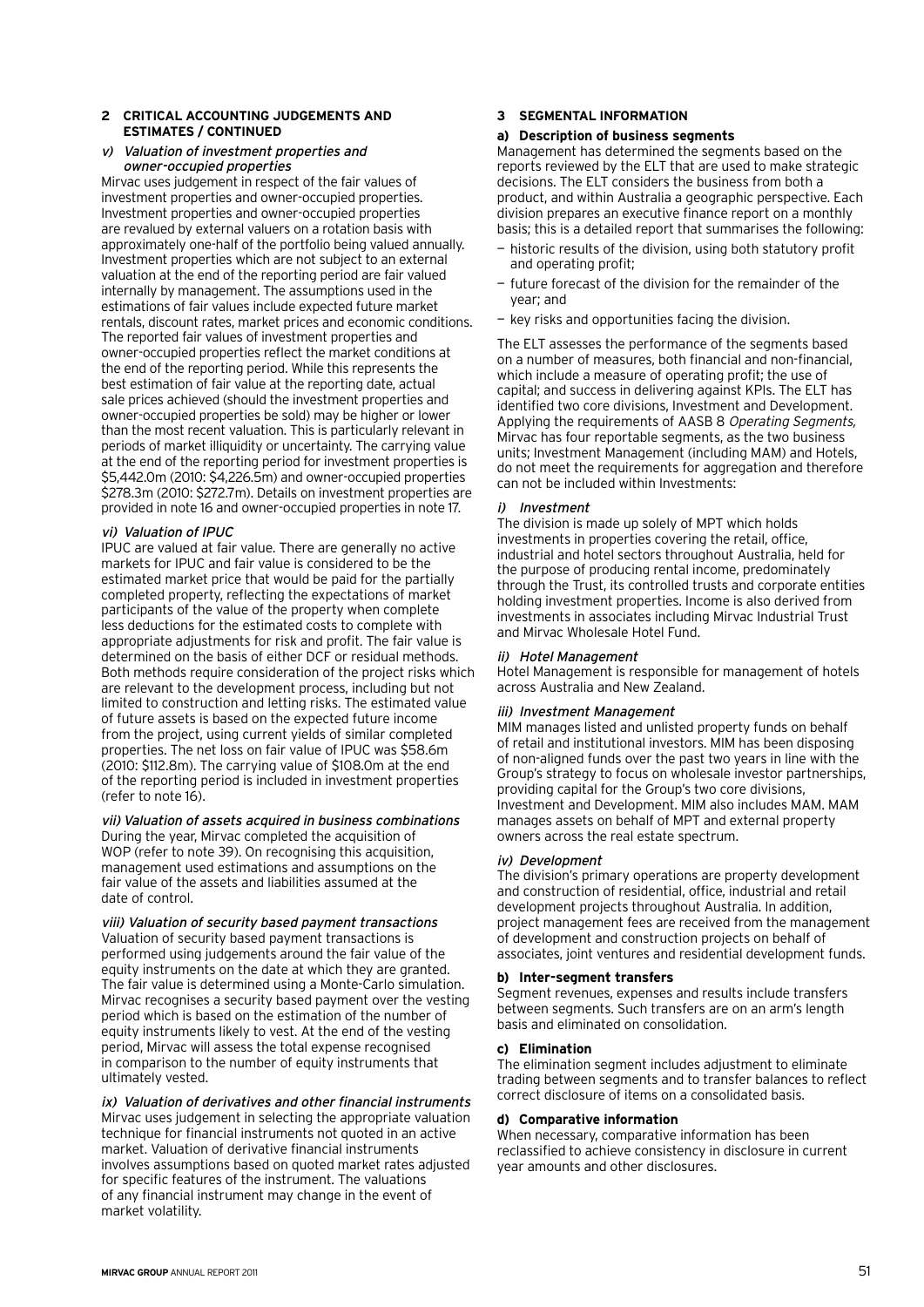#### **3 Segmental information / continued**

#### **e) Operating profit**

Operating profit is a financial measure which is not prescribed by AAS and represents the profit under AAS adjusted for specific non-cash items and significant items which management considers to reflect the core earnings of the Group.

#### **f) Segment liabilities**

The amounts provided to the ELT with respect to total liabilities are measured in a manner consistent with that of the financial statements. These liabilities are allocated based on the operations of the segment. The Group's borrowings and derivative financial instruments are not considered to be segment liabilities but rather are managed by the Group treasury function.

### **g) Geographical and customer analysis**

Mirvac operates predominately in Australia with investments in New Zealand, the United States of America and the United Kingdom. Materially, all revenue is derived in Australia and all assets are in Australia. No single customer in the current or prior year provided more than 10 per cent of the Group's revenue.

|                                                                                    | Investment               | Hotel                    | Investment               |                                             |                          |                          |               |
|------------------------------------------------------------------------------------|--------------------------|--------------------------|--------------------------|---------------------------------------------|--------------------------|--------------------------|---------------|
| 2011                                                                               | Sm                       | \$m                      | Şm                       | MPT Management Management Development<br>Şm | Unallocated<br>Sm        | Elimination<br>Sm        | Total<br>\$m  |
|                                                                                    |                          |                          |                          |                                             |                          |                          |               |
| Revenue from continuing operations                                                 |                          |                          |                          |                                             |                          |                          |               |
| Investment properties rental revenue                                               | 544.5                    |                          | 4.6                      |                                             |                          | (3.4)                    | 545.7         |
| Hotel operating revenue                                                            |                          | 159.7                    | L.                       |                                             | ÷,                       | (0.2)                    | 159.5         |
| Investment management fee revenue                                                  |                          | -                        | 19.9                     | $\equiv$                                    | L.                       | (1.7)                    | 18.2          |
| Development and construction revenue                                               |                          | $\overline{\phantom{0}}$ | $\overline{\phantom{0}}$ | 955.1                                       | L,                       | 3.0                      | 958.1         |
| Development management fee revenue                                                 |                          |                          | $\overline{a}$           | 23.6                                        | $\overline{\phantom{0}}$ | (0.7)                    | 22.9          |
| Interest revenue                                                                   | 27.7                     | 0.2                      | 4.7                      | 6.5                                         | 6.6                      | (0.4)                    | 45.3          |
| Dividend and distribution revenue                                                  | 0.7                      | $\overline{a}$           | $\overline{\phantom{0}}$ | $\overline{a}$                              | $\overline{\phantom{0}}$ | (0.4)                    | 0.3           |
| Other revenue                                                                      | 2.7                      | 0.8                      | 3.6                      | 11.6                                        | 3.2                      | (2.7)                    | 19.2          |
| Inter-segment sales                                                                | 51.8                     | 0.2                      | 16.0                     | 57.6                                        | 0.3                      | (125.9)                  |               |
| Total revenue from continuing operations                                           | 627.4                    | 160.9                    | 48.8                     | 1.054.4                                     | 10.1                     | (132.4)                  | 1,769.2       |
| Net gain/(loss) on fair value of investment<br>properties and owner-occupied hotel |                          |                          |                          |                                             |                          |                          |               |
| management lots and freehold hotels<br>Share of net profit/(loss) of associates    | 119.5                    | (1.2)                    |                          |                                             |                          | (7.9)                    | 110.4         |
| and joint ventures accounted for                                                   |                          |                          |                          |                                             |                          |                          |               |
| using the equity method                                                            | 33.8                     |                          | 4.1                      | 3.1                                         | 0.6                      | (0.3)                    | 41.3          |
| Gain on financial instruments                                                      | 3.2                      |                          | L.                       | $\overline{a}$                              | 10.0                     |                          | 13.2          |
| Foreign exchange gain/(loss)                                                       | 3.6                      | (0.2)                    | (0.4)                    | $\overline{\phantom{0}}$                    | 107.6                    | $\overline{\phantom{0}}$ | 110.6         |
| Net gain/(loss) on sale of investments                                             |                          |                          | 4.1                      | $\overline{\phantom{0}}$                    | (1.6)                    |                          | 2.5           |
| <b>Total other income</b>                                                          | 160.1                    | (1.4)                    | 7.8                      | 3.1                                         | 116.6                    | (8.2)                    | 278.0         |
| <b>Total revenue from continuing</b><br>operations and other income                | 787.5                    | 159.5                    | 56.6                     | 1,057.5                                     | 126.7                    | (140.6)                  | 2,047.2       |
| Net loss on fair value of IPUC                                                     | 58.6                     | $\overline{\phantom{0}}$ | $\overline{\phantom{0}}$ | $\overline{\phantom{0}}$                    | $\overline{\phantom{0}}$ |                          | 58.6          |
| Net loss on sale of investment properties                                          | 1.2                      |                          |                          |                                             |                          |                          | 1.2           |
| Net loss on sale of property, plant and equipment                                  | $\overline{\phantom{0}}$ | 0.7                      | $\overline{\phantom{0}}$ | $\overline{\phantom{0}}$                    | 0.3                      | $\overline{\phantom{0}}$ | 1.0           |
| Investment properties expenses                                                     | 133.4                    | ۳                        | 3.3                      | $\overline{\phantom{0}}$                    | $\overline{\phantom{0}}$ | (12.2)                   | 124.5         |
| Hotel operating expenses                                                           | $\overline{\phantom{0}}$ | 50.0                     | $\overline{\phantom{0}}$ | 0.8                                         | $\qquad \qquad -$        | (2.0)                    | 48.8          |
| Cost of property development and construction                                      |                          |                          | $\overline{a}$           | 902.0                                       | $\overline{a}$           | (55.4)                   | 846.6         |
| Employee benefits expenses                                                         | L.                       | 76.8                     | 22.6                     | 18.7                                        | 54.1                     | 1.0                      | 173.2         |
| Depreciation and amortisation expenses                                             | 17.3                     | 4.8                      | 0.2                      | 2.8                                         | 2.0                      | 4.1                      | 31.2          |
| Impairment of loans                                                                |                          |                          | 7.8                      |                                             |                          |                          | 7.8           |
| Finance costs                                                                      | 96.6                     | 0.7                      | 18.0                     | 52.8                                        | 11.2                     | (53.1)                   | 126.2         |
| Loss on financial instruments                                                      |                          | $\overline{\phantom{0}}$ | $\overline{\phantom{0}}$ | $\overline{\phantom{0}}$                    | 116.3                    | $\overline{\phantom{0}}$ | 116.3         |
| Selling and marketing expenses                                                     | ۰                        | 10.1                     | 0.9                      | 25.1                                        | 0.4                      | $\equiv$                 | 36.5          |
| Provision for loss on inventories                                                  |                          | $\overline{\phantom{0}}$ | $\overline{\phantom{0}}$ | 295.8                                       | $\overline{\phantom{0}}$ | $\overline{\phantom{0}}$ | 295.8         |
| Business combination transaction costs                                             | 16.8                     | $\overline{a}$           | $\overline{\phantom{a}}$ | $\overline{a}$                              | 15.0                     | $\overline{\phantom{a}}$ | 31.8          |
| Other expenses                                                                     | 12.0                     | 8.5                      | 13.6                     | 21.7                                        | 25.9                     | (13.0)                   | 68.7          |
| Profit/(loss) before income tax<br>Income tax benefit                              | 451.6                    | 7.9                      | (9.8)                    | (262.2)                                     | (98.5)                   | (10.0)                   | 79.0<br>103.6 |
| Profit for the year                                                                |                          |                          |                          |                                             |                          |                          | 182.6         |
| Profit attributable to NCI                                                         |                          |                          |                          |                                             |                          |                          | (0.3)         |
| Profit attributable to the stapled<br>securityholders of Mirvac                    |                          |                          |                          |                                             |                          |                          | 182.3         |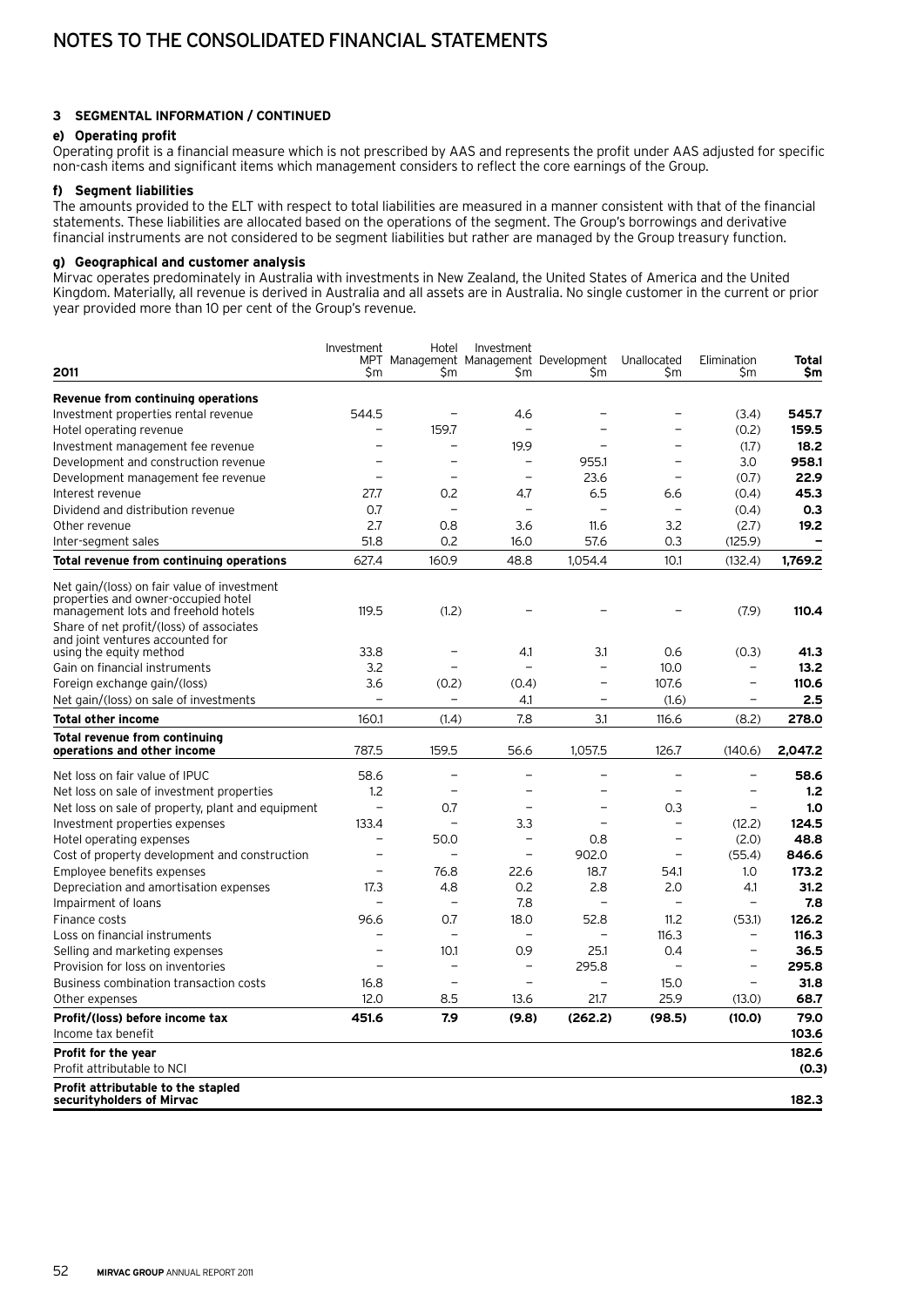## **3 Segmental information / continued**

| 2011                                                                                                                                                                                          | Investment<br>MPT<br>\$m | Hotel<br>\$m | Investment<br>Management Management Development<br>Sm | Sm      | Unallocated<br>\$m | Elimination<br>\$m | Tax<br>\$m | Total<br>\$m   |
|-----------------------------------------------------------------------------------------------------------------------------------------------------------------------------------------------|--------------------------|--------------|-------------------------------------------------------|---------|--------------------|--------------------|------------|----------------|
| Profit/(loss) after tax before NCI<br>Less: NCI                                                                                                                                               | 451.6                    | 7.9          | (9.8)                                                 | (262.2) | (98.5)             | (10.0)<br>(0.3)    | 103.6      | 182.6<br>(0.3) |
| Profit/(loss) attributable to the<br>stapled securityholders of Mirvac                                                                                                                        | 451.6                    | 7.9          | (9.8)                                                 | (262.2) | (98.5)             | (10.3)             | 103.6      | 182.3          |
| Specific non-cash items                                                                                                                                                                       |                          |              |                                                       |         |                    |                    |            |                |
| Net (gain)/loss on fair value of<br>investment properties and<br>owner-occupied hotel management<br>lots and freehold hotels                                                                  | (119.5)                  | 1.2          |                                                       |         |                    | 7.9                |            | (110.4)        |
| Net loss on fair value of IPUC                                                                                                                                                                | 58.6                     |              |                                                       |         |                    |                    |            | 58.6           |
| Net (gain)/loss on fair value of<br>derivative financial instruments<br>and associated foreign<br>exchange movements                                                                          | (6.8)                    | 0.2          | 0.4                                                   |         | (1.3)              |                    |            | (7.5)          |
| Security based payment expense                                                                                                                                                                |                          |              |                                                       |         | 6.2                |                    |            | 6.2            |
| Depreciation of owner-occupied<br>investment properties, hotels and<br>hotel management lots (including<br>hotel property, plant and equipment)                                               |                          | 1.7          | -                                                     | 0.5     |                    | 5.9                |            | 8.1            |
| Straight-lining of lease revenue                                                                                                                                                              | (16.4)                   |              |                                                       |         |                    |                    |            | (16.4)         |
| Amortisation of lease fitout incentives                                                                                                                                                       | 12.2                     |              |                                                       |         |                    | (1.8)              |            | 10.4           |
| Net gain on fair value of investment<br>properties, derivatives and other<br>specific non-cash items included<br>in share of net profit of associates<br>Net loss on fair value of investment | (8.3)                    |              | (1.8)                                                 | (0.1)   | (0.4)              | (0.4)              |            | (11.0)         |
| properties, derivatives and other<br>specific non-cash items included in NCI                                                                                                                  |                          |              |                                                       |         |                    | (0.4)              |            | (0.4)          |
| <b>Significant items</b>                                                                                                                                                                      |                          |              |                                                       |         |                    |                    |            |                |
| Provision for loss on inventories                                                                                                                                                             |                          |              |                                                       | 295.8   |                    |                    | ÷,         | 295.8          |
| Net loss/(gain) on sale of non-aligned assets                                                                                                                                                 | 1.2                      |              | (1.0)                                                 | L.      |                    |                    |            | 0.2            |
| Business combination transaction costs                                                                                                                                                        | 16.8                     |              |                                                       |         | 15.0               |                    |            | 31.8           |
| <b>Tax effect</b>                                                                                                                                                                             |                          |              |                                                       |         |                    |                    |            |                |
| Tax effect of non-cash and<br>significant adjustments                                                                                                                                         |                          |              |                                                       |         |                    |                    | (89.2)     | (89.2)         |
| Operating profit/(loss)<br>(profit before specific non-cash<br>and significant items)                                                                                                         | 389.4                    | 11.0         | (12.2)                                                | 34.0    | (79.0)             | 0.9                | 14.4       | 358.5          |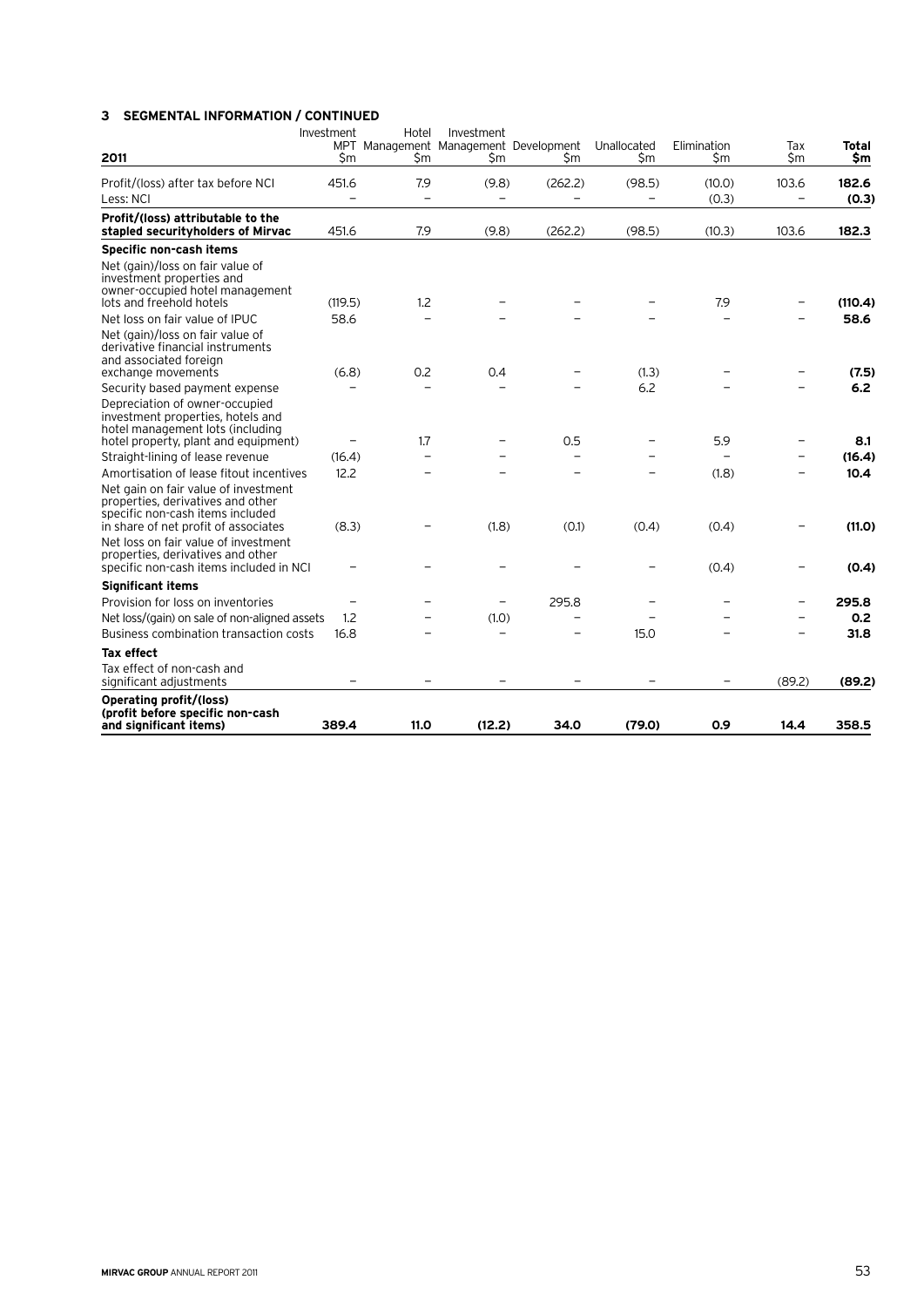## Notes to the consolidated financial statements

### **3 Segmental information / continued**

| 2010                                                                                                 | Investment<br>Śm | Hotel<br>Sm              | Investment<br>Sm         | MPT Management Management Development<br>Sm | Unallocated<br>Sm        | Elimination<br>Sm        | Total<br>\$m |
|------------------------------------------------------------------------------------------------------|------------------|--------------------------|--------------------------|---------------------------------------------|--------------------------|--------------------------|--------------|
|                                                                                                      |                  |                          |                          |                                             |                          |                          |              |
| Revenue from continuing operations                                                                   |                  |                          |                          |                                             |                          |                          |              |
| Investment properties rental revenue                                                                 | 400.2            |                          | 7.0                      | 1.0                                         |                          | (5.0)                    | 403.2        |
| Hotel operating revenue                                                                              | $\overline{a}$   | 146.9                    | L.                       |                                             |                          | (0.1)                    | 146.8        |
| Investment management fee revenue                                                                    |                  |                          | 37.8                     |                                             |                          | (7.0)                    | 30.8         |
| Development and construction revenue                                                                 |                  |                          | $\overline{\phantom{0}}$ | 861.5                                       |                          | 0.7                      | 862.2        |
| Development management fee revenue                                                                   |                  | $\overline{\phantom{0}}$ |                          | 32.2                                        | $\overline{\phantom{a}}$ | (1.1)                    | 31.1         |
| Interest revenue                                                                                     | 19.9             | 0.2                      | 5.8                      | 7.1                                         | 8.6                      | (1.2)                    | 40.4         |
| Dividend and distribution revenue                                                                    | 1.0              | $\overline{\phantom{0}}$ | L.                       | $\overline{a}$                              | $\overline{\phantom{a}}$ | (0.5)                    | 0.5          |
| Other revenue                                                                                        | 2.2              | 0.8                      | 3.7                      | 4.0                                         | 2.8                      | (1.7)                    | 11.8         |
| Inter-segment sales                                                                                  | 56.7             | 0.2                      | 10.6                     | 34.4                                        | (2.2)                    | (99.7)                   |              |
| Total revenue from continuing operations                                                             | 480.0            | 148.1                    | 64.9                     | 940.2                                       | 9.2                      | (115.6)                  | 1.526.8      |
| Share of net profit/(loss) of associates and joint<br>ventures accounted for using the equity method | 1.5              |                          | (9.1)                    | 15.9                                        | 0.1                      | (6.5)                    | 1.9          |
| Gain on financial instruments                                                                        |                  |                          |                          | $\overline{\phantom{0}}$                    | 3.7                      | $\overline{\phantom{0}}$ | 3.7          |
| Foreign exchange (loss)/gain                                                                         | (0.7)            | 0.1                      | 3.4                      | $\overline{\phantom{0}}$                    | 22.8                     |                          | 25.6         |
| Net gain/(loss) on sale of investments                                                               | 0.5              | $\overline{\phantom{0}}$ | 10.3                     | 0.1                                         | $\overline{\phantom{0}}$ | (0.5)                    | 10.4         |
| Discount on business combination                                                                     | 119.8            |                          |                          |                                             |                          |                          | 119.8        |
| Net gain/(loss) on remeasurement of equity interest                                                  | 25.3             | $\overline{\phantom{0}}$ | (1.1)                    | $\overline{\phantom{0}}$                    | $\overline{\phantom{0}}$ | 6.7                      | 30.9         |
| <b>Total other income</b>                                                                            | 146.4            | 0.1                      | 3.5                      | 16.0                                        | 26.6                     | (0.3)                    | 192.3        |
| Total revenue from continuing operations                                                             |                  |                          |                          |                                             |                          |                          |              |
| and other income                                                                                     | 626.4            | 148.2                    | 68.4                     | 956.2                                       | 35.8                     | (115.9)                  | 1,719.1      |
| Net (gain)/loss on fair value of investment<br>properties and owner-occupied hotel                   |                  |                          |                          |                                             |                          |                          |              |
| management lots and freehold hotels                                                                  | (8.0)            | 21.0                     |                          | 0.1                                         |                          | (6.2)                    | 6.9          |
| Net loss on fair value of IPUC                                                                       | 112.8            |                          |                          | $\overline{\phantom{a}}$                    |                          |                          | 112.8        |
| Net loss on sale of investment properties                                                            | 0.1              |                          | ÷                        | 0.1                                         |                          |                          | 0.2          |
| Net loss on sale of property, plant and equipment                                                    | $\overline{a}$   |                          | 0.3                      | 0.8                                         |                          | $\overline{\phantom{0}}$ | 1.1          |
| Investment properties expenses                                                                       | 112.1            | ۳                        | L.                       | $\overline{\phantom{0}}$                    |                          | (9.9)                    | 102.2        |
| Hotel operating expenses                                                                             | ۳                | 47.5                     | $\overline{\phantom{a}}$ | 0.8                                         | L.                       | (2.0)                    | 46.3         |
| Cost of property development and construction                                                        |                  |                          | $\overline{\phantom{a}}$ | 822.9                                       | $\overline{\phantom{0}}$ | (33.2)                   | 789.7        |
| Employee benefits expenses                                                                           | ۳                | 70.6                     | 33.3                     | 30.7                                        | 55.5                     | 0.6                      | 190.7        |
| Depreciation and amortisation expenses                                                               | 15.9             | 5.0                      | 0.6                      | 3.2                                         | 2.5                      | 4.0                      | 31.2         |
| Impairment of investments including<br>associates and joint ventures                                 |                  |                          | 6.0                      | 0.2                                         |                          |                          | 6.2          |
| Impairment of loans                                                                                  |                  |                          | 0.2                      | $\overline{a}$                              | 5.4                      |                          | 5.6          |
| Finance costs                                                                                        | 48.2             | ÷                        | 17.4                     | 32.3                                        | 14.9                     | (54.0)                   | 58.8         |
| Loss/(profit) on financial instruments                                                               | 10.9             | ÷                        | (0.1)                    |                                             | 2.4                      | 0.4                      | 13.6         |
| Selling and marketing expenses                                                                       |                  | 8.6                      | 0.8                      | 13.9                                        | 0.6                      | $\overline{\phantom{a}}$ | 23.9         |
| Business combination transaction costs                                                               | 19.4             |                          | ÷                        | $\overline{\phantom{a}}$                    | L.                       |                          | 19.4         |
| Other expenses                                                                                       | 8.6              | 6.3                      | 10.0                     | 31.6                                        | 36.1                     | (11.7)                   | 80.9         |
| Profit/(loss) before income tax<br>Income tax benefit                                                | 306.4            | (10.8)                   | (0.1)                    | 19.6                                        | (81.6)                   | (3.9)                    | 229.6<br>7.8 |
| Profit for the year                                                                                  |                  |                          |                          |                                             |                          |                          | 237.4        |
| Profit attributable to NCI                                                                           |                  |                          |                          |                                             |                          |                          | (2.7)        |
| Profit attributable to the stapled                                                                   |                  |                          |                          |                                             |                          |                          |              |
| securityholders of Mirvac                                                                            |                  |                          |                          |                                             |                          |                          | 234.7        |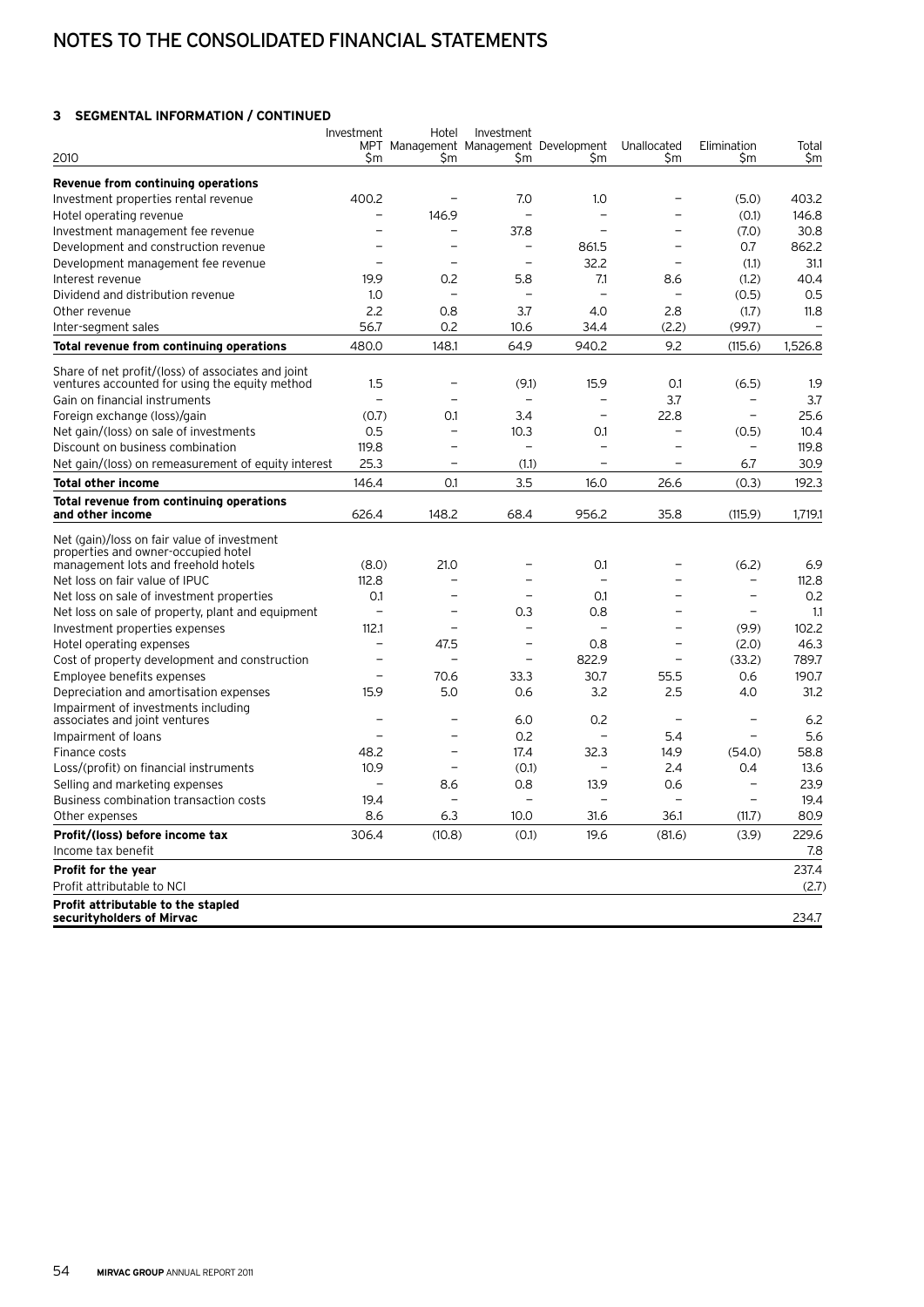## **3 Segmental information / continued**

| 2010                                                                                                                                                            | Investment<br>\$m | Hotel<br>\$m       | Investment<br>MPT Management Management Development<br>\$m | Şm                                                         | Unallocated<br>Şm | Elimination<br>\$m | Tax<br>\$m               | Total<br>\$m        |
|-----------------------------------------------------------------------------------------------------------------------------------------------------------------|-------------------|--------------------|------------------------------------------------------------|------------------------------------------------------------|-------------------|--------------------|--------------------------|---------------------|
| Profit/(loss) after tax before NCI<br>Less: NCI                                                                                                                 | 306.4<br>(1.4)    | (10.8)             | (0.1)<br>$\overline{\phantom{0}}$                          | 19.6                                                       | (81.6)            | (3.9)<br>(1.3)     | 7.8<br>$\qquad \qquad -$ | 237.4<br>(2.7)      |
| Profit/(loss) attributable to the<br>stapled securityholders of Mirvac                                                                                          | 305.0             | (10.8)             | (0.1)                                                      | 19.6                                                       | (81.6)            | (5.2)              | 7.8                      | 234.7               |
| Specific non-cash items                                                                                                                                         |                   |                    |                                                            |                                                            |                   |                    |                          |                     |
| Net (gain)/loss on fair value of<br>investment properties and<br>owner-occupied hotel management<br>lots and freehold hotels<br>Net loss on fair value of IPUC  | (8.0)<br>112.8    | 21.0               |                                                            | 0.1                                                        |                   | (6.2)              |                          | 6.9<br>112.8        |
| Net loss/(gain) on fair value of<br>derivative financial instruments<br>and associated foreign<br>exchange movements                                            | 11.6              |                    | (3.7)                                                      |                                                            | (24.1)            | 0.4                |                          | (15.8)              |
| Security based payment expense                                                                                                                                  |                   |                    |                                                            |                                                            | 8.7               |                    |                          | 8.7                 |
| Depreciation of owner-occupied<br>investment properties, hotels and<br>hotel management lots (including<br>hotel property, plant and equipment)                 |                   | 1.4                |                                                            | 0.4                                                        |                   | 5.9                |                          | 7.7                 |
| Straight-lining of lease revenue                                                                                                                                | (2.5)             |                    |                                                            |                                                            |                   |                    |                          | (2.5)               |
| Amortisation of lease fitout incentives                                                                                                                         | 12.0              |                    |                                                            |                                                            |                   | (1.9)              |                          | 10.1                |
| Net loss/(gain) on fair value of<br>investment properties, derivatives<br>and other specific non-cash items<br>included in share of net loss of associates 20.4 |                   |                    | 9.5                                                        | (0.1)                                                      |                   | 3.5                |                          | 33.3                |
| Net gain on fair value of investment<br>properties, derivatives and other<br>specific non-cash items included in NCI                                            |                   |                    |                                                            |                                                            |                   | 1.1                |                          | 1.1                 |
| <b>Significant items</b>                                                                                                                                        |                   |                    |                                                            |                                                            |                   |                    |                          |                     |
| Impairment of investments including<br>associates and joint ventures                                                                                            |                   |                    | 6.0                                                        | 0.2                                                        |                   |                    |                          | 6.2                 |
| Impairment of loans                                                                                                                                             |                   |                    | (11.7)                                                     |                                                            | 17.1              |                    |                          | 5.4                 |
| Net (gain)/loss from sale<br>of non-aligned assets                                                                                                              | (0.5)             |                    | (8.9)                                                      | (0.1)                                                      |                   | 0.5                |                          | (9.0)               |
| Discount on business combination                                                                                                                                | (119.8)           |                    |                                                            | -                                                          |                   |                    | $\overline{\phantom{0}}$ | (119.8)             |
| Net (gain)/loss on remeasurement<br>of equity interest                                                                                                          | (25.3)            |                    | 1.1                                                        |                                                            |                   | (6.7)              | $\overline{\phantom{0}}$ | (30.9)              |
| Business combination transaction costs                                                                                                                          | 19.4              |                    |                                                            |                                                            |                   |                    |                          | 19.4                |
| <b>Tax effect</b>                                                                                                                                               |                   |                    |                                                            |                                                            |                   |                    |                          |                     |
| Tax effect of non-cash and<br>significant adjustments                                                                                                           |                   |                    |                                                            |                                                            |                   |                    | 7.0                      | 7.0                 |
| Operating profit/(loss)<br>(profit before specific non-cash<br>and significant items)                                                                           | 325.1             | 11.6               | (7.8)                                                      | 20.1                                                       | (79.9)            | (8.6)              | 14.8                     | 275.3               |
|                                                                                                                                                                 |                   | Investment<br>\$m  | Hotel<br>\$m                                               | Investment<br>MPT Management Management Development<br>\$m | \$m               | Unallocated<br>Şm  | Elimination<br>\$m       | <b>Total</b><br>\$m |
| 30 June 2011                                                                                                                                                    |                   |                    |                                                            |                                                            |                   |                    |                          |                     |
| Total assets<br><b>Total liabilities</b>                                                                                                                        |                   | 7,156.7<br>1,520.2 | 158.7<br>29.2                                              | 87.3<br>9.5                                                | 2,056.2<br>351.7  | 360.5<br>2,252.3   | (681.1)<br>(620.3)       | 9,138.3<br>3,542.6  |
| Investments in associates and joint ventures                                                                                                                    |                   | 249.0              |                                                            | 12.5                                                       | 217.4             | 2.4                | (41.5)                   | 439.8               |

| Investments in associates and joint ventures                     | 249.0   |       | 12.5  | 217.4   | 2.4     | (41.5)  | 439.8   |
|------------------------------------------------------------------|---------|-------|-------|---------|---------|---------|---------|
| Acquisitions of investments and property,<br>plant and equipment | 1.305.1 | 4.4   | 2.0   | 6.7     | 1.5     |         | 1,319.7 |
| Depreciation and amortisation expenses                           | 17.3    | 4.8   | 0.2   | 2.8     | 2.0     | 4.1     | 31.2    |
| 30 June 2010                                                     |         |       |       |         |         |         |         |
| Total assets                                                     | 5.814.3 | 154.0 | 127.4 | 2.139.9 | 361.6   | (709.7) | 7,887.5 |
| Total liabilities                                                | 582.8   | 24.5  | 15.3  | 262.0   | 2.181.5 | (634.0) | 2,432.1 |
| Investments in associates and joint ventures                     | 207.0   |       | 16.9  | 230.6   | 2.0     | (45.9)  | 410.6   |
| Acquisitions of investments and property,<br>plant and equipment | 366.7   | 3.0   | 2.3   | 17.8    | 0.6     | -       | 390.4   |
| Depreciation and amortisation expenses                           | 15.9    | 5.0   | 0.6   | 3.2     | 2.5     | 4.0     | 31.2    |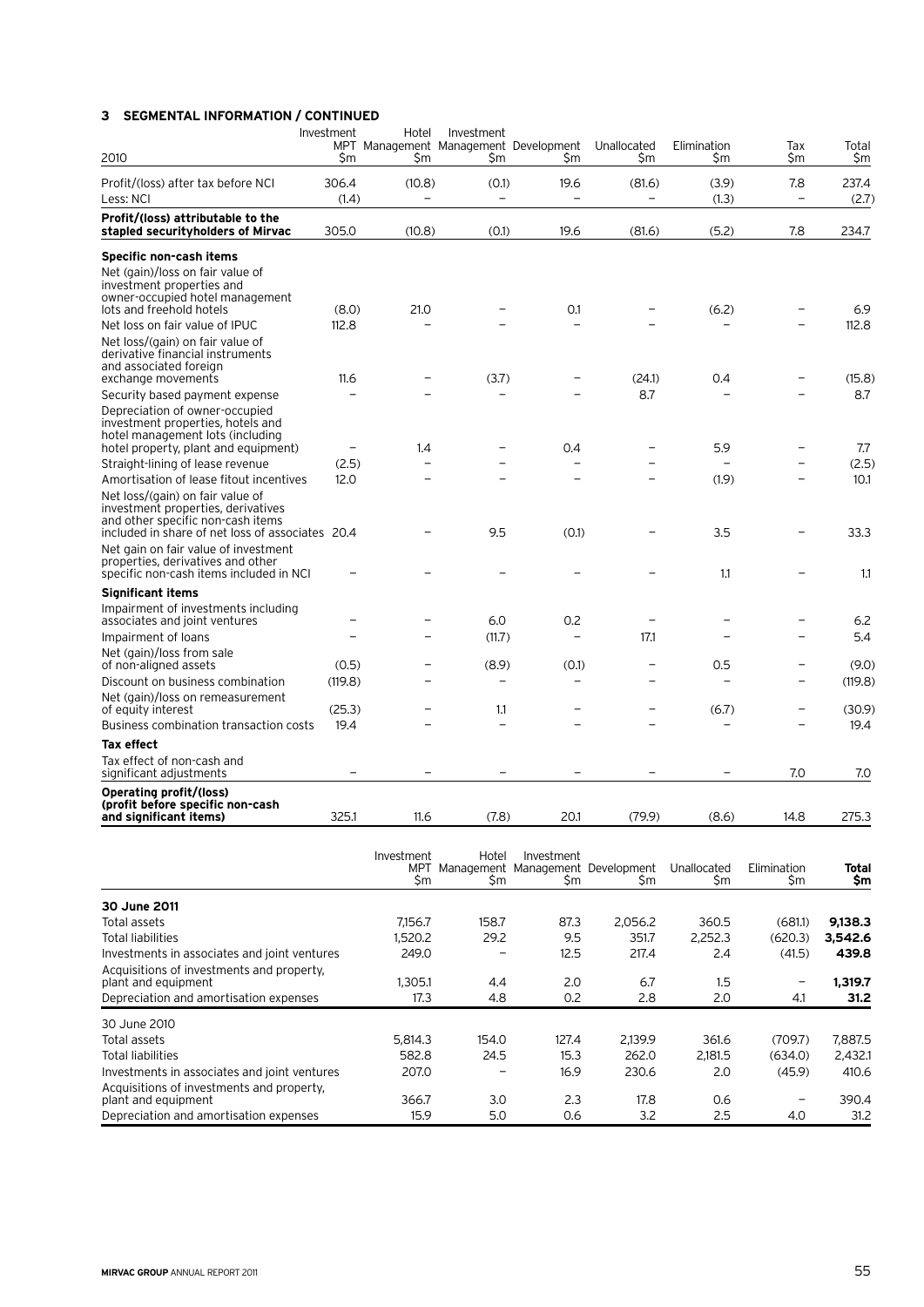## Notes to the consolidated financial statements

### **4 Revenue from continuing operations and other income**

|                                                                                             |             | 2011<br>Sm  | 2010<br>Sm   |
|---------------------------------------------------------------------------------------------|-------------|-------------|--------------|
| Development and construction revenue                                                        |             |             |              |
| Development revenue                                                                         |             | 906.1       | 845.5        |
| Construction revenue                                                                        |             | 52.0        | 16.7         |
| Total development and construction revenue                                                  |             | 958.1       | 862.2        |
| Interest revenue                                                                            |             |             |              |
| Cash and cash equivalents                                                                   |             | 34.2        | 29.0         |
| Associates, joint ventures and related party loans                                          |             | 7.8         | 8.1          |
| Mezzanine loans<br><b>Total interest revenue</b>                                            |             | 3.3<br>45.3 | 3.3<br>40.4  |
|                                                                                             |             |             |              |
| <b>Gain on financial instruments</b><br>Gain on interest rate derivatives                   |             |             |              |
| Gain on revaluation of assets at fair value through profit or loss                          |             | 13.0<br>0.2 |              |
| Gain on cross currency derivatives                                                          |             |             | 3.7          |
| Total gain on financial instruments                                                         |             | 13.2        | 3.7          |
|                                                                                             |             |             |              |
| <b>EXPENSES</b><br>5.                                                                       |             |             |              |
| Profit before income tax includes the following specific expenses:                          | <b>Note</b> | 2011<br>Sm  | 2010<br>Sm   |
|                                                                                             |             |             |              |
| <b>Finance costs</b><br>Interest and finance charges paid/payable net of provision release  |             | 169.5       | 110.8        |
| Amount capitalised                                                                          |             | (88.7)      | (80.6)       |
| Interest capitalised in current and prior years expensed this year net of provision release |             | 39.8        | 25.9         |
| Borrowing costs amortised                                                                   |             | 5.6         | 2.7          |
| <b>Total finance costs</b>                                                                  |             | 126.2       | 58.8         |
| <b>Depreciation</b>                                                                         |             |             |              |
| Plant and equipment                                                                         |             | 6.9         | 9.2          |
| Owner-occupied hotel management lots                                                        |             | 1.5         | 1.4          |
| Owner-occupied freehold hotels                                                              |             | 2.0         | 1.3          |
| Owner-occupied administration properties                                                    |             | 5.3         | 5.2          |
| <b>Total depreciation expenses</b>                                                          | 17          | 15.7        | 17.1         |
| Amortisation                                                                                |             |             |              |
| Lease fitout incentives<br>Lease incentives                                                 |             | 10.4<br>5.1 | 10.1         |
|                                                                                             |             | 15.5        | 4.0          |
| <b>Total amortisation expenses</b><br>Total depreciation and amortisation expenses          |             | 31.2        | 14.1<br>31.2 |
| <b>Loss on financial instruments</b>                                                        |             |             |              |
| Loss on cross currency derivatives                                                          |             | 116.3       |              |
| Loss on interest rate derivatives                                                           |             |             | 10.4         |
| Loss on revaluation of assets at fair value through profit or loss                          |             |             | 3.2          |
| <b>Total loss on financial instruments</b>                                                  |             | 116.3       | 13.6         |
| Other charges against assets                                                                |             |             |              |
| Provision for loss on inventories                                                           |             | 295.8       |              |
| Impairment of trade receivables                                                             | 8(c)        | 0.5         | 0.7          |
| Impairment of investments including associates and joint ventures                           |             |             | 6.2          |
| Impairment of loans                                                                         |             | 7.8         | 5.6          |
| Rental expense relating to operating leases                                                 |             | 5.1         | 9.3          |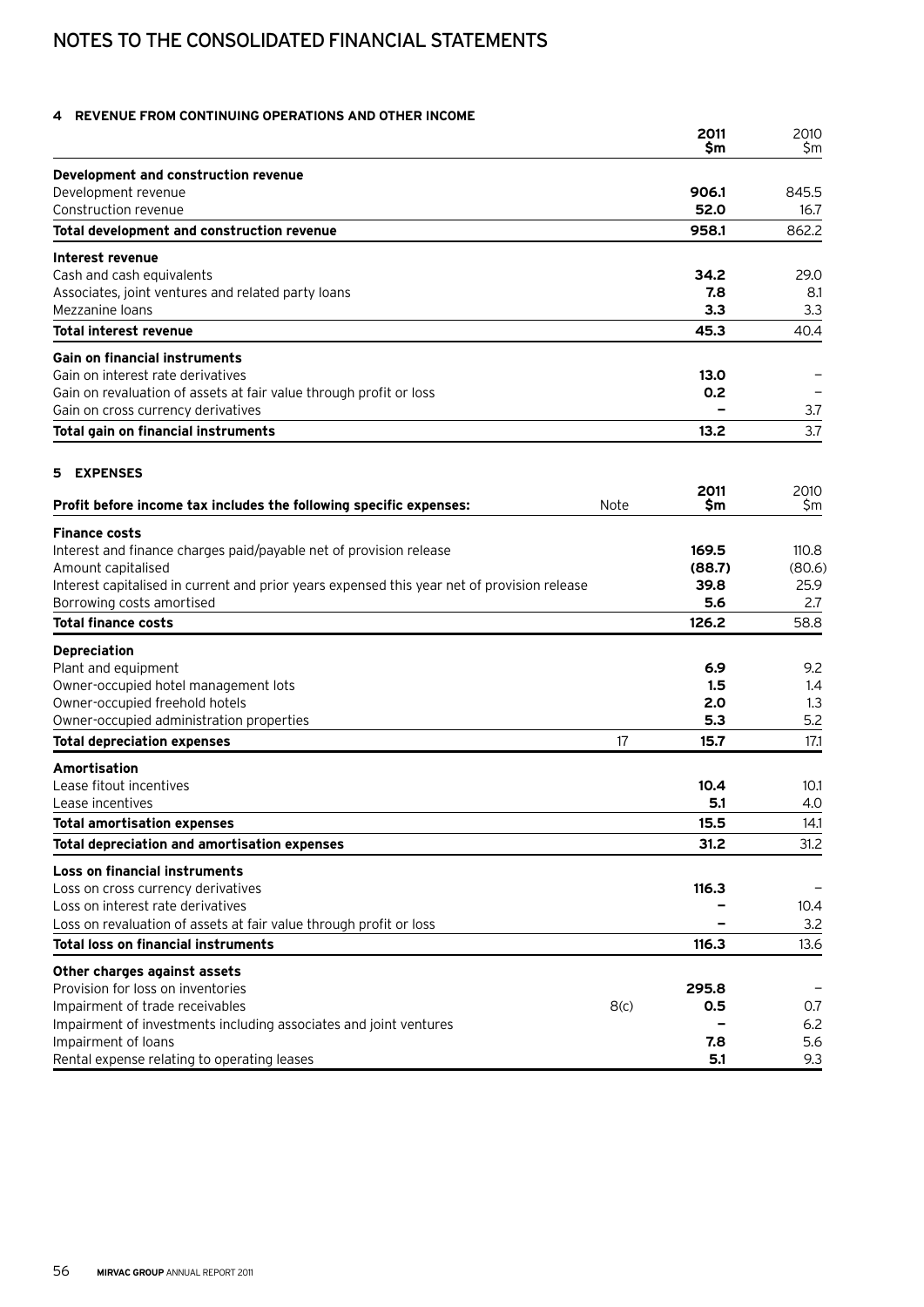#### **6 Income tax**

|                                                                                                       | 2011    | 2010    |
|-------------------------------------------------------------------------------------------------------|---------|---------|
| a) Income tax benefit                                                                                 | \$m     | \$m     |
| Current tax                                                                                           | 7.9     | 2.2     |
| Deferred tax                                                                                          | (109.8) | (7.3)   |
| Over provided in prior years                                                                          | (1.7)   | (2.7)   |
| Income tax benefit                                                                                    | (103.6) | (7.8)   |
| Deferred income tax benefit included in income tax benefit comprises:                                 |         |         |
| Increase in deferred tax assets                                                                       | (117.1) | (66.1)  |
| Increase in deferred tax liabilities                                                                  | 7.3     | 58.8    |
| Deferred income tax benefit                                                                           | (109.8) | (7.3)   |
| b) Numerical reconciliation of income tax benefit to prima facie tax payable                          |         |         |
| Profit before income tax                                                                              | 79.0    | 229.6   |
| Income tax calculated at 30 per cent                                                                  | 23.7    | 68.9    |
| Tax effect of amounts which are not deductible/(taxable) in calculating taxable income                |         |         |
| Non-deductible impairment of goodwill, management rights and other intangible assets                  |         | 0.3     |
| Non-deductible impairment of investments including associates and joint ventures                      |         | 8.7     |
| Non-deductible impairment of loans                                                                    |         | 1.7     |
| Non-deductible business acquisition costs                                                             | 4.5     |         |
| Other non-deductible/non-assessable items                                                             | 1.9     | 27.3    |
| Utilisation of prior year tax losses not previously recognised                                        | O.1     | 0.3     |
| Trust net income                                                                                      | (132.1) | (112.3) |
|                                                                                                       | (101.9) | (5.1)   |
| Over provided in prior years                                                                          | (1.7)   | (2.7)   |
| Income tax benefit                                                                                    | (103.6) | (7.8)   |
| c) Tax losses                                                                                         |         |         |
| Unused tax losses incurred by Australian entities for which no deferred tax asset has been recognised | 58.8    | 58.5    |
| Potential tax benefit at 30 per cent                                                                  | 17.6    | 17.6    |

#### **d) Tax consolidation legislation**

Mirvac Limited and its wholly-owned Australian controlled entities have implemented the tax consolidation legislation as of 1 July 2003 (refer to note 1(cc)). On adoption of the tax consolidation legislation, the entities in the tax consolidated group entered into a tax sharing agreement which, in the opinion of the Directors, limits the joint and several liability of the wholly-owned entities in the case of a default by the head entity, Mirvac Limited. The entities within the tax consolidated group have also entered into a tax funding agreement under which the wholly-owned entities fully compensate Mirvac Limited for any current tax payable assumed and are compensated by Mirvac Limited for any current tax receivable and deferred tax assets relating to unused tax losses or unused tax credits that are transferred to Mirvac Limited under the tax consolidation legislation. The funding amounts are determined by reference to the amounts recognised in the wholly-owned entities' financial statements. The amounts receivable/payable under the tax funding agreement are due upon receipt of the funding advice from the head entity, which is issued as soon as practicable after the end of each year. The head entity may also require payment of interim funding amounts to assist with its obligations to pay tax instalments. The funding amounts are recognised as current inter-company receivables or payables.

|                                                              | 2011<br>\$m | 2010<br>\$m |
|--------------------------------------------------------------|-------------|-------------|
| e) Current tax assets                                        |             |             |
| Tax receivable                                               | 0.7         | 2.1         |
| f) Net deferred tax assets                                   |             |             |
| Non-current assets - deferred tax assets                     |             |             |
| The balance comprises temporary differences attributable to: |             |             |
| Unearned profits with associates                             | 12.7        | 14.1        |
| Accrued expenses                                             | 22.1        | 20.3        |
| Employee provisions                                          | 7.5         | 7.8         |
| Derivative financial instruments                             | 41.1        | 8.9         |
| Impairment of loans                                          | 8.6         | 6.4         |
| Equity raising costs                                         | 1.1         | 1.7         |
| Tax losses                                                   | 148.8       | 65.8        |
| Deferred tax assets                                          | 241.9       | 125.0       |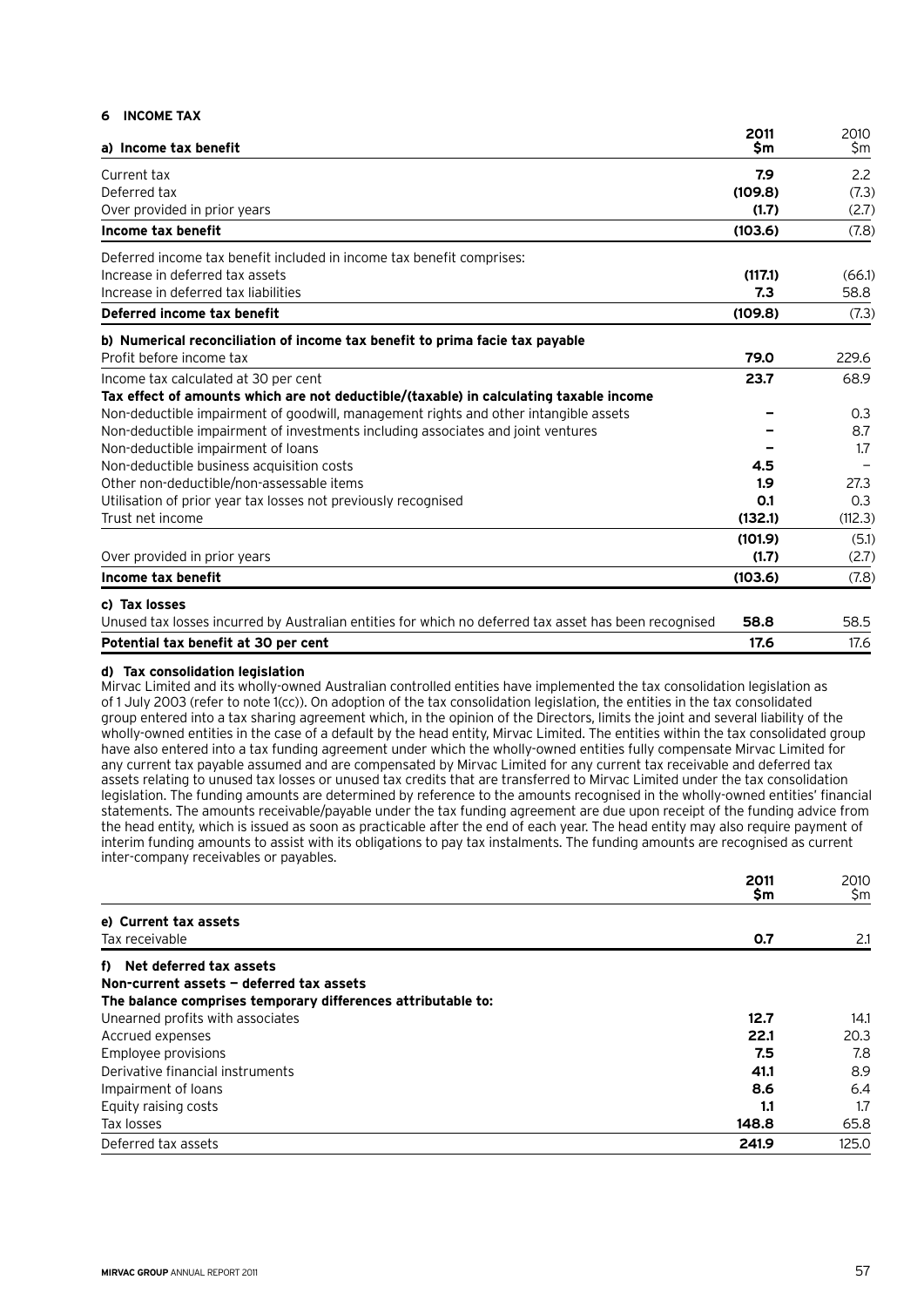## Notes to the consolidated financial statements

## **6 Income tax / continued**

|                                                                                                                                                                                      | 2011<br><b>Sm</b> | 2010<br>\$m |
|--------------------------------------------------------------------------------------------------------------------------------------------------------------------------------------|-------------------|-------------|
|                                                                                                                                                                                      |                   |             |
| Net deferred tax assets / continued<br>f)<br>Non-current liabilities - deferred tax liabilities                                                                                      |                   |             |
| The balance comprises temporary differences attributable to:                                                                                                                         |                   |             |
| Equity accounted investments                                                                                                                                                         | 9.3               | 7.1         |
| Inventories                                                                                                                                                                          | 32.5              | 59.5        |
| Foreign exchange translation gain                                                                                                                                                    | 46.0              | 22.0        |
| Property, plant and equipment                                                                                                                                                        | 3.1               | 3.7         |
| Other                                                                                                                                                                                | 6.3               | 3.6         |
|                                                                                                                                                                                      |                   |             |
| Deferred tax liabilities                                                                                                                                                             | 97.2              | 95.9        |
| Net deferred tax assets                                                                                                                                                              | 144.7             | 29.1        |
| g) Amounts recognised directly in equity                                                                                                                                             |                   |             |
| Aggregate current and deferred tax arising in the reporting period and not recognised<br>in profit or loss or other comprehensive income but directly debited or credited to equity: |                   |             |
| Current $\text{tax}$ – credited directly to equity                                                                                                                                   |                   | (2.3)       |
| Net deferred $\tan - \text{credicted}/(\text{debited})$ directly to equity                                                                                                           | 0.1               | (2.3)       |
|                                                                                                                                                                                      | 0.1               | (4.6)       |
| h) Tax (income)/expense relating to items of other comprehensive income                                                                                                              |                   |             |
| (Decrement)/increment on revaluation of property, plant and equipment                                                                                                                | (0.1)             | 0.7         |
| Exchange differences on translation of foreign operations                                                                                                                            | (0.2)             | (0.1)       |
|                                                                                                                                                                                      | (0.3)             | 0.6         |

|                                                  | Equity<br>accounted<br>investments | Foreign<br>exchange<br>translation<br>(gain)/loss | Unearned<br>profits with<br>associates | Derivative<br>financial<br>instruments | Impairment<br>of loans | Property,<br>plant and<br>equipment | Receivables |
|--------------------------------------------------|------------------------------------|---------------------------------------------------|----------------------------------------|----------------------------------------|------------------------|-------------------------------------|-------------|
| Movements in deferred tax                        | \$m                                | \$m                                               | \$m                                    | \$m                                    | \$m                    | \$m                                 | <b>Sm</b>   |
| Balance 1 July 2009                              | (7.0)                              | (13.0)                                            | 15.2                                   | 8.9                                    | 5.1                    | (3.2)                               | 0.3         |
| Credited/(charged) to profit or loss             | (0.1)                              | (9.1)                                             | (1.1)                                  |                                        | 1.3                    | 0.2                                 | (0.3)       |
| Credited/(charged) to other comprehensive income |                                    | 0.1                                               |                                        |                                        |                        | (0.7)                               |             |
| Credited to equity                               |                                    |                                                   |                                        |                                        |                        |                                     |             |
| Acquisition of controlled entity                 |                                    |                                                   |                                        |                                        |                        |                                     |             |
| Balance 30 June 2010                             | (7.1)                              | (22.0)                                            | 14.1                                   | 8.9                                    | 6.4                    | (3.7)                               |             |
| Credited/(charged) to profit or loss             | (2.2)                              | (24.2)                                            | (1.4)                                  | 32.2                                   | 2.2                    | 0.5                                 |             |
| Credited/(charged) to other comprehensive income |                                    | 0.2                                               |                                        |                                        |                        | 0.1                                 |             |
| Charged to equity                                |                                    |                                                   |                                        |                                        |                        |                                     |             |
| Acquisition/(disposal) of controlled entity      |                                    |                                                   |                                        |                                        |                        |                                     |             |
| Balance 30 June 2011                             | (9.3)                              | (46.0)                                            | 12.7                                   | 41.1                                   | 8.6                    | (3.1)                               |             |

|                                                  | Equity<br>raising costs<br>\$m | Inventories<br>\$m | Accrued<br>expenses<br>\$m | Employee<br>provisions<br>\$m | Tax losses<br>\$m | Other<br>\$m | Total<br>\$m |
|--------------------------------------------------|--------------------------------|--------------------|----------------------------|-------------------------------|-------------------|--------------|--------------|
| Balance 1 July 2009                              | 1.7                            | (11.3)             | 9.6                        | 8.4                           | 7.4               | (3.7)        | 18.4         |
| Credited/(charged) to profit or loss             | (0.6)                          | (49.9)             | 9.0                        | (0.6)                         | 58.4              | 0.1          | 7.3          |
| Credited/(charged) to other comprehensive income |                                |                    |                            |                               |                   |              | (0.6)        |
| Credited to equity                               | 0.6                            |                    | 1.7                        | -                             |                   |              | 2.3          |
| Acquisition of controlled entity                 |                                | 1.7                |                            |                               |                   |              | 1.7          |
| Balance 30 June 2010                             | 1.7                            | (59.5)             | 20.3                       | 7.8                           | 65.8              | (3.6)        | 29.1         |
| Credited/(charged) to profit or loss             | (0.5)                          | 21.3               | 1.9                        | (0.3)                         | 83.0              | (2.7)        | 109.8        |
| Credited/(charged) to other comprehensive income | -                              |                    |                            |                               |                   |              | 0.3          |
| Charged to equity                                | (0.1)                          |                    |                            |                               |                   |              | (0.1)        |
| Acquisition/(disposal) of controlled entity      |                                | 5.7                | (0.1)                      |                               |                   |              | 5.6          |
| Balance 30 June 2011                             | 1.1                            | (32.5)             | 22.1                       | 7.5                           | 148.8             | (6.3)        | 144.7        |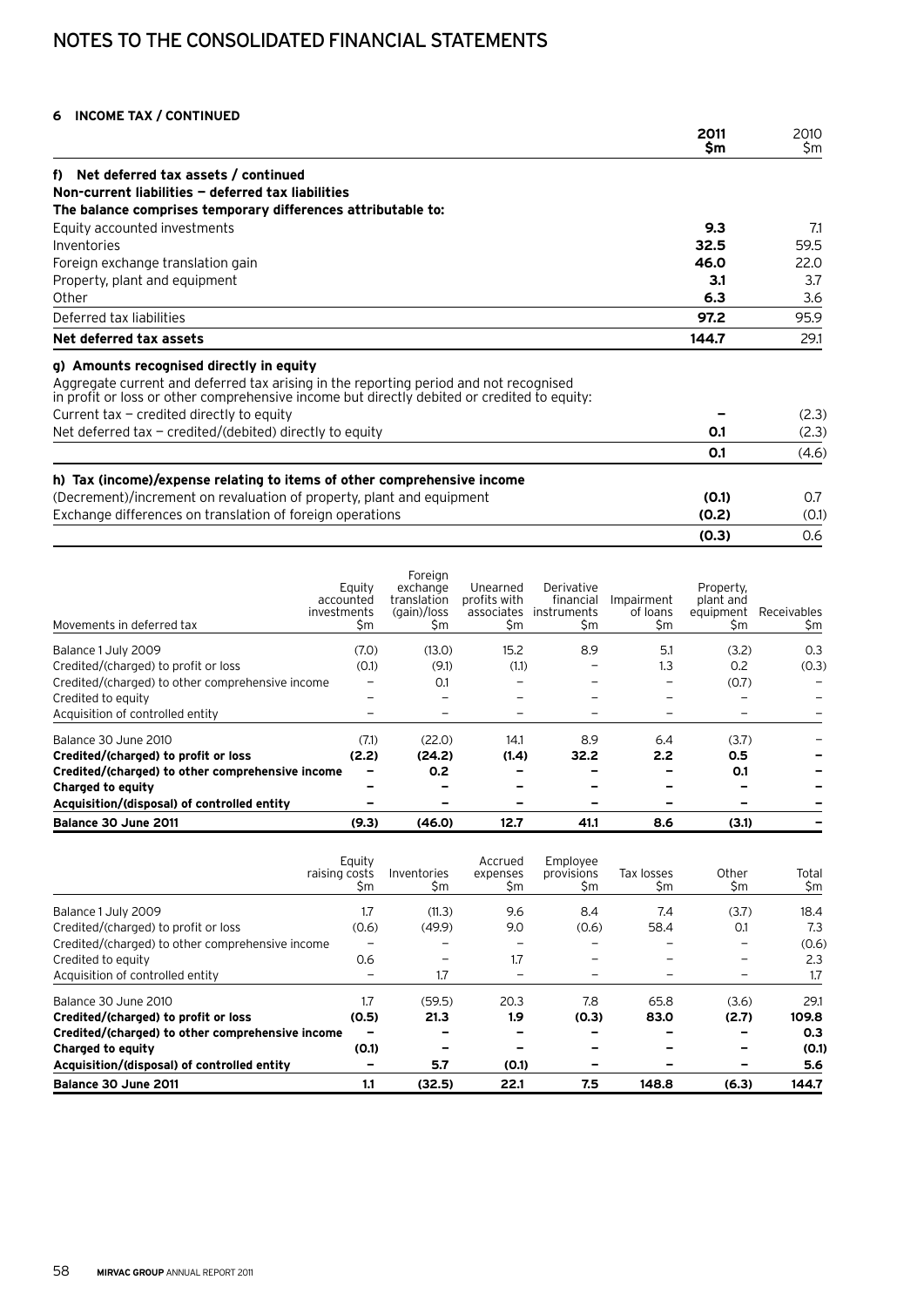#### **7 Earnings per security**

|                                                                                                                                                      | 2011               | 2010        |
|------------------------------------------------------------------------------------------------------------------------------------------------------|--------------------|-------------|
|                                                                                                                                                      | Cents              | Cents       |
| <b>Earnings per security</b>                                                                                                                         |                    |             |
| Basic earnings per security                                                                                                                          | 5.38               | 7.95        |
| Diluted earnings per security <sup>1</sup>                                                                                                           | 5.36               | 7.90        |
|                                                                                                                                                      | \$m                | \$m         |
| Basic and diluted earnings per security                                                                                                              |                    |             |
| Profit attributable to the stapled securityholders of Mirvac used in calculating earnings per security                                               | 182.3              | 234.7       |
| Weighted average number of securities used as denominator                                                                                            | <b>Number</b><br>m | Number<br>m |
| Weighted average number of securities used in calculating basic earnings per security<br>Adjustment for calculation of diluted earnings per security | 3.391.0            | 2,954.7     |
| Securities issued under EIS                                                                                                                          | 11.2               | 15.7        |
| Weighted average number of securities used in calculating diluted earnings per security                                                              | 3.402.2            | 2.970.4     |

1) Diluted securities do not include the options and rights issued under the current LTI plans as the exercise of these equity instruments is contingent on conditions during the vesting period.

#### **8 Receivables**

|                                                       | Gross<br>\$m | Provision for<br>impairment<br>\$m | Net<br>\$m |
|-------------------------------------------------------|--------------|------------------------------------|------------|
|                                                       |              |                                    |            |
| 30 June 2011                                          |              |                                    |            |
| <b>Current receivables</b>                            |              |                                    |            |
| Trade receivables                                     | 44.8         | (2.1)                              | 42.7       |
| Amounts due from related parties                      | 111.2        | (52.6)                             | 58.6       |
| Amounts due from unrelated parties                    | 30.3         | (0.4)                              | 29.9       |
| Mezzanine loans                                       | 34.5         | (28.1)                             | 6.4        |
| Accrued income                                        | 21.3         |                                    | 21.3       |
| Other receivables                                     | 38.9         | (0.5)                              | 38.4       |
|                                                       | 281.0        | (83.7)                             | 197.3      |
| Non-current receivables                               |              |                                    |            |
| Loans to Directors and employees                      | 17.7         |                                    | 17.7       |
| Amounts due from related parties                      | 96.0         | (47.4)                             | 48.6       |
| Other receivables                                     | 64.7         | (5.4)                              | 59.3       |
|                                                       | 178.4        | (52.8)                             | 125.6      |
| 30 June 2010                                          |              |                                    |            |
| Current receivables                                   |              |                                    |            |
| Trade receivables                                     | 52.8         | (2.3)                              | 50.5       |
| Amounts due from related parties                      | 180.3        | (105.9)                            | 74.4       |
| Amounts due from unrelated parties                    | 21.0         |                                    | 21.0       |
| Mezzanine loans                                       | 41.9         | (21.2)                             | 20.7       |
| Accrued income                                        | 13.7         | (0.3)                              | 13.4       |
| Other receivables                                     | 23.8         |                                    | 23.8       |
|                                                       | 333.5        | (129.7)                            | 203.8      |
| Non-current receivables                               |              |                                    |            |
| Loans to Directors and employees                      | 19.4         |                                    | 19.4       |
|                                                       | 167.0        | (60.0)                             | 107.0      |
| Amounts due from related parties<br>Other receivables | 61.2         |                                    |            |
|                                                       |              | (5.4)                              | 55.8       |
|                                                       | 247.6        | (65.4)                             | 182.2      |

Further information in relation to amounts due from related parties is set out in note 35 and loans to KMP is set out in note 33.

#### **a) Trade receivables**

The average credit period on sales of goods is 30 days. No interest is charged on any outstanding trade receivables. Refer to note 8(d) for details regarding the credit risk of receivables.

#### **b) Other receivables**

These amounts generally arise from transactions outside of the classification of trade receivables such as GST receivables and other sundry debtors.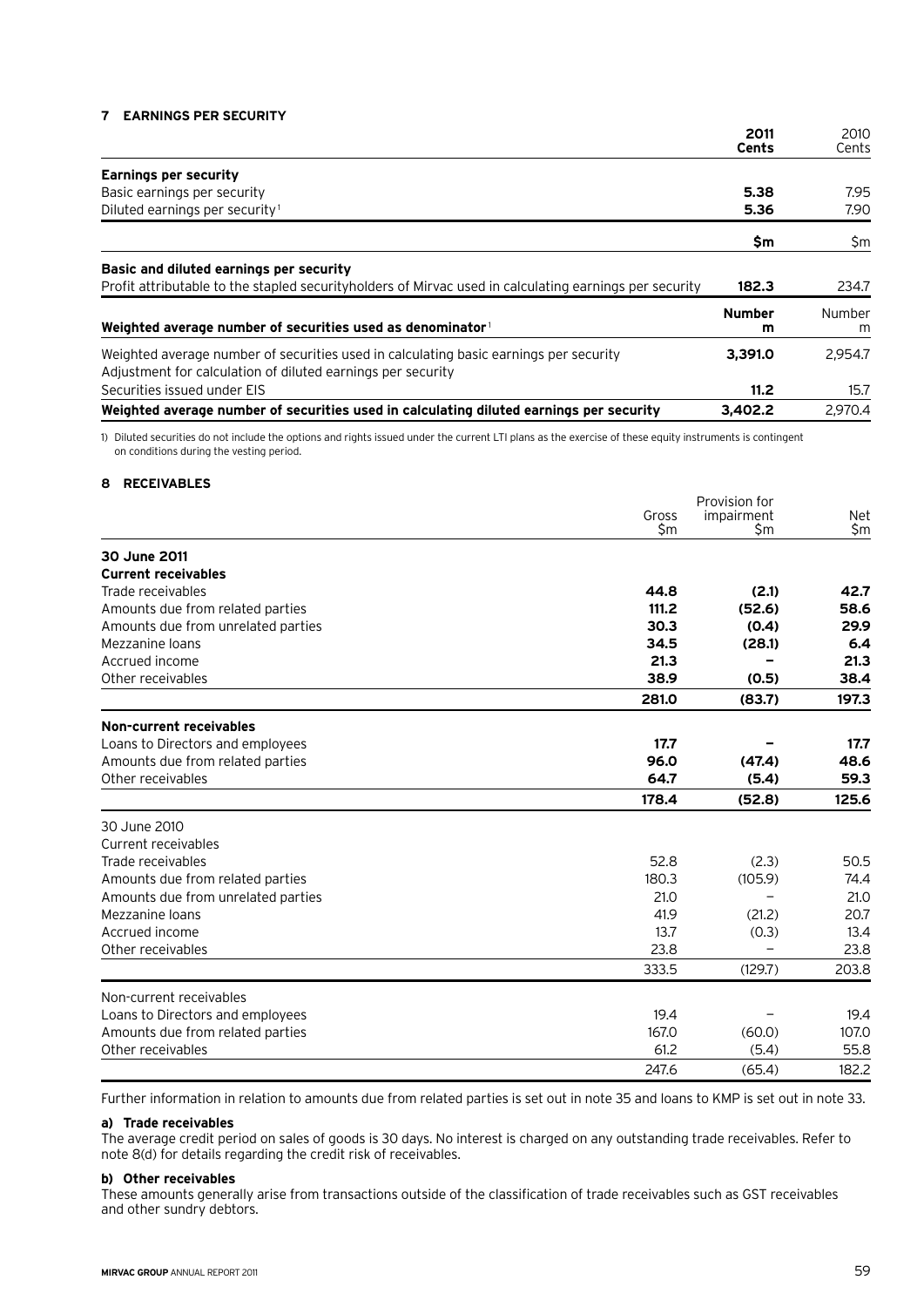#### **8 Receivables / continued**

#### **c) Provision for impairment of trade receivables**

Movements in the provision for impairment of trade receivables are detailed below:

|                                     | Note | 2011<br>Şm | 2010<br>Sm |
|-------------------------------------|------|------------|------------|
| Balance 1 July                      |      | (2.3)      | (1.9)      |
| Amounts written off                 |      | 0.7        | 0.3        |
| Provision for impairment recognised |      | (0.5)      | (0.7)      |
| <b>Balance 30 June</b>              |      | (2.1)      | (2.3)      |

Mirvac has written off \$0.7m (2010: \$0.3m) of impairment of trade receivables during the current year. This loss has been applied against the provision for impairment of receivables. The creation and release of the provision for impaired receivables have been included in impairment of loans in profit or loss where these relate to the mezzanine loans, and has been included in other expenses in profit or loss where these relate to the impairment of trade receivables.

#### **d) Credit risk**

Receivables consist of a large number of customers. Mirvac does not have any significant credit risk exposure to a single customer or groups of customers. Ongoing credit evaluation is performed on the financial condition of customers and, where appropriate, a provision for impairment of receivables is raised. Mirvac holds collateral in certain circumstances which takes the form of bank guarantees, security deposits, personal guarantee or a mortgage over property until completion. There is no concentration of credit risk with respect to receivables as Mirvac has a large number of customers, geographically dispersed. The ageing of receivables is detailed below:

|                      | Total                    | 2011<br><b>Provision for</b> | Total              | 2010<br>Provision for |
|----------------------|--------------------------|------------------------------|--------------------|-----------------------|
|                      | <b>receivables</b><br>Şm | impairment<br>Şm             | receivables<br>\$m | impairment<br>Şm      |
| Not past due         | 412.9                    | (101.0)                      | 414.6              | (60.6)                |
| Renegotiated         |                          |                              |                    |                       |
| Past due 1-30 day(s) | 6.3                      | (0.1)                        | 10.4               | (0.1)                 |
| Past due 31-60 days  | $1.5\,$                  |                              | 0.8                | (0.1)                 |
| Past due 61-90 days  | 0.7                      |                              | 0.2                |                       |
| Past due 91-120 days | 0.9                      | (0.5)                        | 0.1                |                       |
| Past 120 days        | 37.1                     | (34.9)                       | 155.0              | (134.3)               |
|                      | 459.4                    | (136.5)                      | 581.1              | (195.1)               |

Under certain circumstances, Mirvac has not provided for all balances past due as it has been determined that there has not been a significant change in credit quality at the end of the reporting period based upon the customer's payment history and analysis of the customer's financial accounts. The Group holds collateral over receivables of \$117.1m (2010: \$118.4m). The fair value of the collateral held equals the fair value of the receivables for which the collateral is held. The terms of the collateral are if payment due is not received per the agreed terms, Mirvac is able to claim the collateral held.

#### **e) Interest rate risk exposures**

Refer to note 36 for Mirvac's exposure to interest rate risk.

#### **9 Inventories**

|                                                                                    | 2011<br>\$m | 2010<br>\$m |
|------------------------------------------------------------------------------------|-------------|-------------|
| Current <sup>1</sup>                                                               |             |             |
|                                                                                    |             |             |
| Development projects                                                               |             |             |
| Cost of acquisition                                                                | 346.4       | 242.5       |
| Development costs                                                                  | 331.2       | 368.6       |
| Borrowing costs capitalised during development                                     | 85.3        | 70.4        |
| Provision for loss                                                                 | (216.2)     | (109.3)     |
|                                                                                    | 546.7       | 572.2       |
| <b>Construction work in progress</b> (amount due from customers for contract work) |             |             |
| Contract costs incurred and recognised profits less recognised losses              | 83.0        | 17.2        |
| Borrowing costs capitalised during construction                                    |             |             |
| Progress billings                                                                  | (81.4)      | (17.2)      |
|                                                                                    | 1.6         |             |
| Hotel inventories                                                                  | 1.2         | 1.1         |
| <b>Total current inventories</b>                                                   | 549.5       | 573.3       |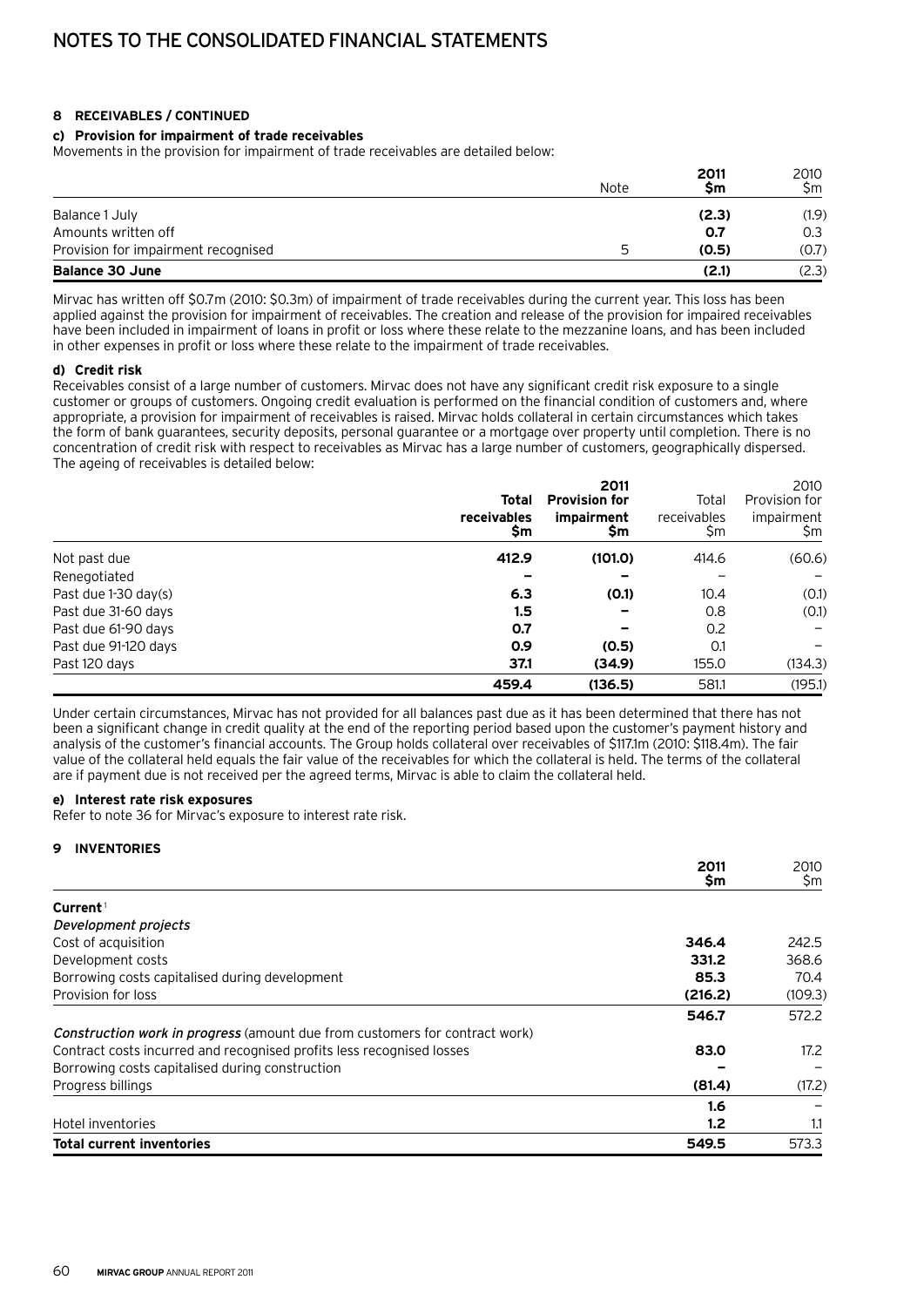#### **9 Inventories / continued**

|                                                | 2011    | 2010    |
|------------------------------------------------|---------|---------|
|                                                | \$m     | \$m     |
| Non-current <sup>1</sup>                       |         |         |
| Development projects                           |         |         |
| Cost of acquisition                            | 700.2   | 681.5   |
| Development costs                              | 295.1   | 344.5   |
| Borrowing costs capitalised during development | 135.5   | 142.9   |
| Provision for loss                             | (142.2) | (108.0) |
| <b>Total non-current inventories</b>           | 988.6   | 1,060.9 |
| Aggregate carrying amount of inventories       |         |         |
| Current                                        | 549.5   | 573.3   |
| Non-current                                    | 988.6   | 1,060.9 |
| <b>Total inventories</b>                       | 1,538.1 | 1.634.2 |

1) Lower of cost and NRV.

#### **a) Inventories expense**

Inventories expensed as cost of property development and construction during the year ended 30 June 2011 amounted to \$846.6m (2010: \$789.7m). For inventories that were carried in excess of their NRV, an amount of \$295.8m (2010: \$nil) was expensed as provision for loss on inventories.

#### **b) Current and non-current inventories**

The disclosure of inventories as either current or non-current is determined by the period within which they are expected to be realised. Inventories disclosed as current as expected to realised within 12 months, all other inventories are expected to be realised beyond 12 months from the reporting date.

#### **10 Other financial assets at fair value through profit or loss**

|                            | Note  | 2011<br>Sm | 2010<br>\$m |
|----------------------------|-------|------------|-------------|
|                            |       |            |             |
| Units in unlisted fund     |       |            |             |
| Balance 1 July             |       | 15.3       | 18.5        |
| Gain/(loss) on revaluation |       | 0.2        | (3.2)       |
| <b>Balance 30 June</b>     | 29(d) | 15.5       | 15.3        |

Changes in fair values of other financial assets at fair value through profit or loss are recorded as a gain or loss on financial instruments in profit or loss.

#### **a) Unlisted securities**

Unlisted securities are traded in inactive markets. The fair value of investments that are not traded in an active market is determined by the unit price as advised by the trustee of the fund. Unlisted securities held in the Group are units in JF Infrastructure Yield Fund. James Fielding Trust, a wholly-owned Group entity, owns 12.9m units (22 per cent) of this entity. The fair value of the security is determined based on the value of the underlying assets held by the fund. The assets of the fund are subject to regular external valuations. These valuations are based on discounted net cash inflows from expected future income and/or comparable sales of similar assets. Appropriate discount rates determined by the external valuer are used to determine the present value of the net cash inflows based on a market interest rate adjusted for the risk premium specific to each asset. The fair value is determined using valuation techniques that are not supported by prices from an observable market; so the fair value recognised in the financial statements could change significantly if the underlying assumptions made in estimating the fair values were significantly changed.

#### **b) Price risk exposures**

Refer to note 36 for Mirvac's exposure to price risk on other financial assets at fair value through profit or loss.

#### **11 Assets classified as held for sale**

|                              | 2011<br>$\leq m$ | 2010<br>.<br>m<br>، ا ا ب |
|------------------------------|------------------|---------------------------|
| properties<br>Inves<br>็ฑenเ | $  -$            | ---<br>$-$<br>            |

As part of the Group's strategy, investment properties that no longer sit within the investment criteria are classified as held for sale.

#### **12 Other assets**

|                      | 2011<br>\$m | 2010<br>Şm |
|----------------------|-------------|------------|
| Prepayments          | 21.2        | 16.2       |
| Monies held in trust | 2.2         | 9.8        |
|                      | 23.4        | 26.0       |

Monies held in trust relates to deposits received in respect of future sales of inventories.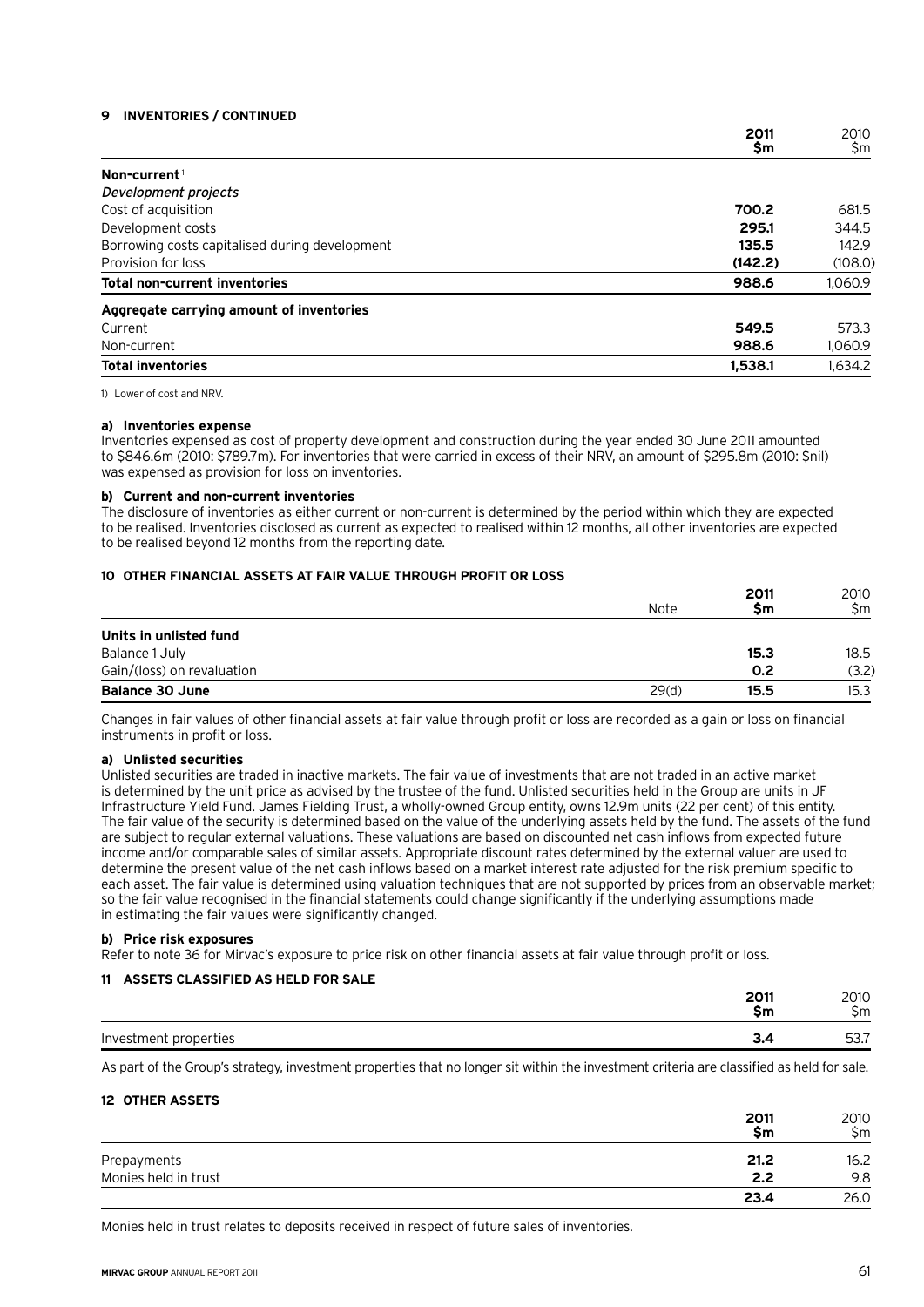## Notes to the consolidated financial statements

### **13 Investments accounted for using the equity method**

|                                                                                                      |      | 2011        | 2010        |
|------------------------------------------------------------------------------------------------------|------|-------------|-------------|
|                                                                                                      | Note | \$m         | \$m         |
| <b>Statement of financial position</b>                                                               |      |             |             |
| Investments accounted for using the equity method                                                    |      |             |             |
| Investments in associates                                                                            | 29   | 128.6       | 110.3       |
| Investments in joint ventures                                                                        | 30   | 311.2       | 300.3       |
|                                                                                                      |      | 439.8       | 410.6       |
| Statement of comprehensive income                                                                    |      |             |             |
| Share of net profit/(loss) of associates and joint ventures<br>accounted for using the equity method |      |             |             |
| Investments in associates                                                                            | 29   | 3.3         | (3.4)       |
| Investments in joint ventures                                                                        | 30   | 38.0        | 5.3         |
|                                                                                                      |      | 41.3        | 1.9         |
| <b>14 DERIVATIVE FINANCIAL ASSETS</b>                                                                |      |             |             |
|                                                                                                      |      | 2011<br>\$m | 2010<br>\$m |
| Current                                                                                              |      |             |             |
| Interest rate swap contracts - fair value                                                            |      | 0.2         | 2.0         |
| Non-current                                                                                          |      |             |             |
| Interest rate swap contracts - fair value                                                            |      | 3.3         | 4.4         |
| Interest rate collar contracts - fair value                                                          |      |             | 0.1         |
| Cross currency swaps – fair value                                                                    |      |             | 9.5         |
|                                                                                                      |      | 3.3         | 14.0        |

#### **a) Instruments used by Mirvac**

Refer to note 36 for information on instruments used by Mirvac.

#### **b) Risk exposures**

Refer to note 36 for Mirvac's exposure to interest rate, credit and foreign exchange risk on interest rate swaps.

### **15 Other financial assets**

The consolidated financial statements incorporate the assets, liabilities and results of the following controlled entities in accordance with the accounting policy described in note 1(c):

### **a) Interests in controlled entities of Mirvac**

|                                                            | Country of                      |                          | Equity holding |              |
|------------------------------------------------------------|---------------------------------|--------------------------|----------------|--------------|
| Name of entity                                             | establishment/<br>incorporation | Class of<br>units/shares | 2011<br>%      | 2010<br>$\%$ |
| 107 Mount Street Head Trust                                | Australia                       | Units                    | 100            | 100          |
| 107 Mount Street Sub Trust                                 | Australia                       | Units                    | 100            | 100          |
| 197 Salmon Street Pty Limited <sup>1</sup>                 | Australia                       | Ordinary                 | 100            | 100          |
| A.C.N. 087 773 859 Pty Limited <sup>1</sup>                | Australia                       | Ordinary                 | 100            | 100          |
| A.C.N. 110 698 603 Pty Limited <sup>1</sup>                | Australia                       | Ordinary                 | 100            | 100          |
| A.C.N. 150 521 583 Pty Limited <sup>1,5</sup>              | Australia                       | Ordinary                 | 100            |              |
| A.C.N. 151 466 241 Pty Limited <sup>5</sup>                | Australia                       | Ordinary                 | 100            |              |
| Australian Sustainable Forestry Investors 1&2 <sup>2</sup> | Australia                       | Units                    | 35             | 35           |
| Banksia Unit Trust                                         | Australia                       | Units                    | 100            | 100          |
| Cambridge Management Services Pty Limited <sup>3</sup>     | Australia                       | Ordinary                 |                | 100          |
| CMS Holdings (Mirvac) Pty Limited <sup>3</sup>             | Australia                       | Ordinary                 |                | 100          |
| CN Collins Pty Limited <sup>1,4</sup>                      | Australia                       | Ordinary                 | 100            | 50           |
| Domaine Investment Management Pty Limited                  | Australia                       | Ordinary                 | 50             | 50           |
| Fast Track Bromelton Pty Limited <sup>1</sup>              | Australia                       | Ordinary                 | 100            | 100          |
| Ford Mirvac Unit Trust                                     | Australia                       | Units                    | 100            | 100          |
| Fyfe Road Pty Limited <sup>1</sup>                         | Australia                       | Ordinary                 | 100            | 100          |
| Gainsborough Greens Pty Limited <sup>1</sup>               | Australia                       | Ordinary                 | 100            | 100          |
| Hexham Project Pty Limited <sup>1</sup>                    | Australia                       | Ordinary                 | 100            | 100          |
| HIR Boardwalk Tavern Pty Limited <sup>1</sup>              | Australia                       | Ordinary                 | 100            | 100          |
| HIR Golf Club Pty Limited <sup>1</sup>                     | Australia                       | Ordinary                 | 100            | 100          |
| HIR Golf Course Pty Limited <sup>1</sup>                   | Australia                       | Ordinary                 | 100            | 100          |
| HIR Property Management Holdings Pty Limited <sup>1</sup>  | Australia                       | Ordinary                 | 100            | 100          |
| HIR Tavern Freehold Pty Limited <sup>1</sup>               | Australia                       | Ordinary                 | 100            | 100          |
| Hoxton Park Airport Limited <sup>7</sup>                   | Australia                       | Ordinary                 | 100            | 100          |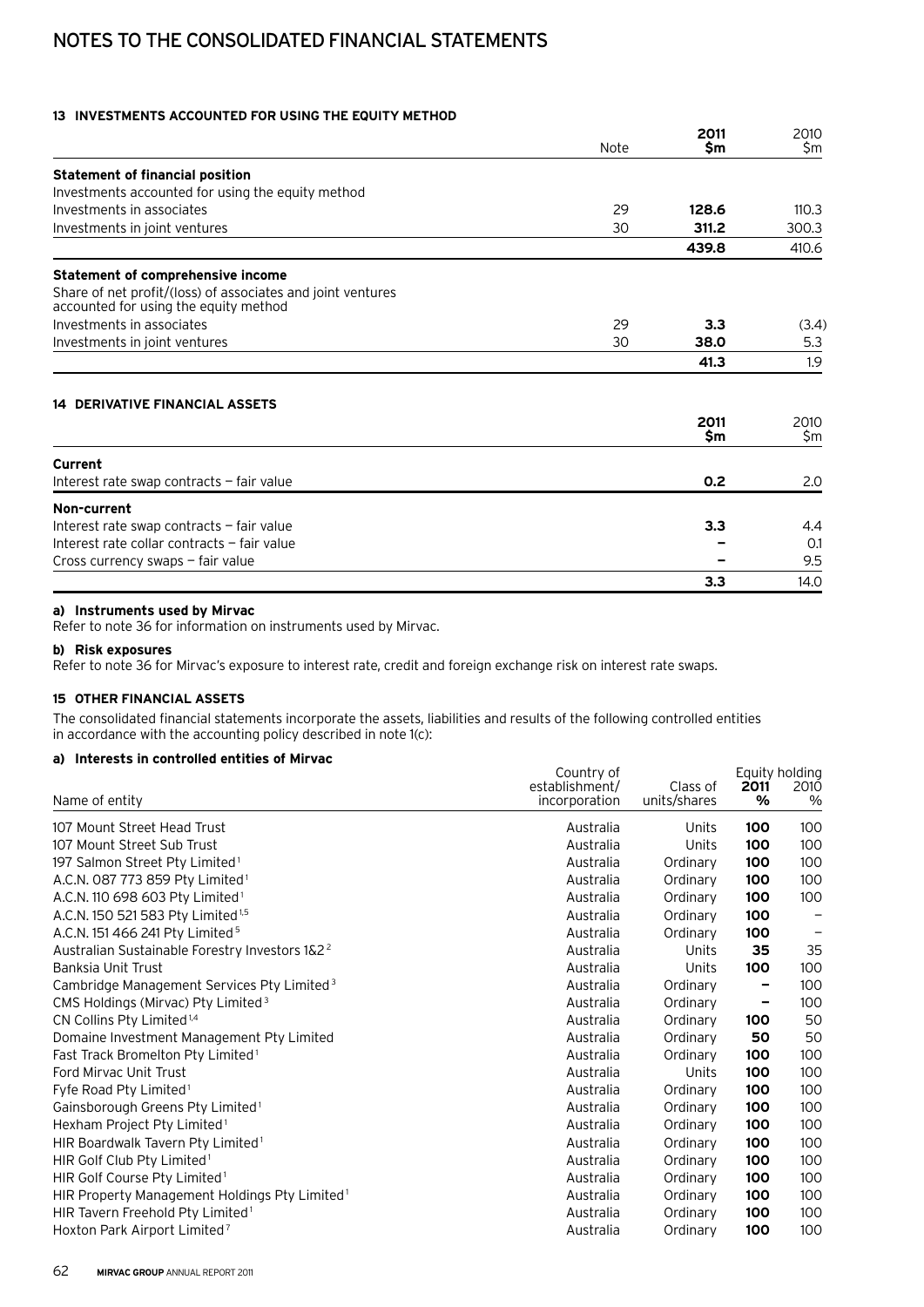## **a) Interests in controlled entities of Mirvac / continued**

| a) interests in controlled entitles of Mirvac / continued                                                                   |                                               |                          |                                         |                   |
|-----------------------------------------------------------------------------------------------------------------------------|-----------------------------------------------|--------------------------|-----------------------------------------|-------------------|
| Name of entity                                                                                                              | Country of<br>establishment/<br>incorporation | Class of<br>units/shares | Equity holding<br>2011<br>$\frac{9}{6}$ | 2010<br>$\%$      |
|                                                                                                                             |                                               |                          |                                         |                   |
| HPAL Holdings Pty Limited <sup>7</sup><br>Industrial Commercial Property Solutions (Constructions) Pty Limited <sup>1</sup> | Australia<br>Australia                        | Ordinary<br>Ordinary     | 100<br>100                              | 100<br>100        |
| Industrial Commercial Property Solutions (Finance) Pty Limited <sup>1</sup>                                                 | Australia                                     | Ordinary                 | 100                                     | 100               |
| Industrial Commercial Property Solutions (Holdings) Pty Limited <sup>1</sup>                                                | Australia                                     | Ordinary                 | 100                                     | 100               |
| Industrial Commercial Property Solutions (Queensland) Pty Limited <sup>1</sup>                                              | Australia                                     | Ordinary                 | 100                                     | 100               |
| Industrial Commercial Property Solutions Pty Limited <sup>1</sup>                                                           | Australia                                     | Ordinary                 | 100                                     | 100               |
| JF (ASIF) Pty Limited <sup>1</sup>                                                                                          | Australia                                     | Ordinary                 | 100                                     | 100               |
| Magenta Shores Finance Pty Limited <sup>1</sup>                                                                             | Australia                                     | Ordinary                 | 100                                     | 100               |
| Magenta Shores Unit Trust                                                                                                   | Australia                                     | Units                    | 100                                     | 100               |
| Magenta Unit Trust                                                                                                          | Australia                                     | Units                    | 100                                     | 100               |
| MFM US Real Estate Inc                                                                                                      | <b>United States</b>                          | Ordinary                 | 100                                     | 100               |
| MGR US Real Estate Inc                                                                                                      | <b>United States</b>                          | Ordinary                 | 100                                     | 100               |
| Mirvac (Beacon Cove) Pty Limited <sup>1</sup>                                                                               | Australia                                     | Ordinary                 | 100                                     | 100               |
| Mirvac (Docklands) Pty Limited <sup>1</sup>                                                                                 | Australia                                     | Ordinary                 | 100                                     | 100               |
| Mirvac (Old Treasury) Pty Limited <sup>1,5</sup>                                                                            | Australia                                     | Ordinary                 | 100                                     | $\qquad \qquad -$ |
| Mirvac (Old Treasury Development Manager) Pty Limited <sup>1,5</sup>                                                        | Australia                                     | Ordinary                 | 100                                     | $\qquad \qquad -$ |
| Mirvac (Old Treasury Hotel) Pty Limited <sup>1,5</sup>                                                                      | Australia                                     | Ordinary                 | 100                                     | $\qquad \qquad -$ |
| Mirvac (WA) Pty Limited <sup>1</sup><br>Mirvac (Walsh Bay) Pty Limited <sup>1</sup>                                         | Australia<br>Australia                        | Ordinary<br>Ordinary     | 100<br>100                              | 100<br>100        |
| Mirvac 8 Chifley Pty Limited <sup>1</sup>                                                                                   | Australia                                     | Ordinary                 | 100                                     | 100               |
| Mirvac Advisory Pty Limited <sup>1</sup>                                                                                    | Australia                                     | Ordinary                 | 100                                     | 100               |
| Mirvac Aero Company Pty Limited <sup>1</sup>                                                                                | Australia                                     | Ordinary                 | 100                                     | 100               |
| Mirvac Capital Investments Pty Limited <sup>1</sup>                                                                         | Australia                                     | Ordinary                 | 100                                     | 100               |
| Mirvac Capital Pty Limited <sup>1</sup>                                                                                     | Australia                                     | Ordinary                 | 100                                     | 100               |
| Mirvac Commercial Funding Pty Limited <sup>1</sup>                                                                          | Australia                                     | Ordinary                 | 100                                     | 100               |
| Mirvac Commercial Sub SPV Pty Limited <sup>1</sup>                                                                          | Australia                                     | Ordinary                 | 100                                     | 100               |
| Mirvac Constructions (Homes) Pty Limited <sup>1</sup>                                                                       | Australia                                     | Ordinary                 | 100                                     | 100               |
| Mirvac Constructions (QLD) Pty Limited <sup>1</sup>                                                                         | Australia                                     | Ordinary                 | 100                                     | 100               |
| Mirvac Constructions (SA) Pty Limited <sup>1</sup>                                                                          | Australia                                     | Ordinary                 | 100                                     | 100               |
| Mirvac Constructions (VIC) Pty Limited <sup>1</sup>                                                                         | Australia                                     | Ordinary                 | 100                                     | 100               |
| Mirvac Constructions (WA) Pty Limited <sup>1</sup>                                                                          | Australia                                     | Ordinary                 | 100                                     | 100               |
| Mirvac Constructions Pty Limited <sup>1</sup>                                                                               | Australia                                     | Ordinary                 | 100                                     | 100               |
| Mirvac Design Pty Limited <sup>1</sup>                                                                                      | Australia                                     | Ordinary                 | 100                                     | 100               |
| Mirvac Developments NZ Limited                                                                                              | New Zealand                                   | Ordinary                 | 100                                     | 100               |
| Mirvac Developments Pty Limited <sup>1</sup><br>Mirvac Doncaster Pty Ltd <sup>1,5</sup>                                     | Australia<br>Australia                        | Ordinary                 | 100<br>100                              | 100               |
| Mirvac Elderslie Pty Limited <sup>1</sup>                                                                                   | Australia                                     | Ordinary<br>Ordinary     | 100                                     | 100               |
| Mirvac ESAT Pty Limited <sup>1</sup>                                                                                        | Australia                                     | Ordinary                 | 100                                     | 100               |
| Mirvac Finance Limited <sup>1</sup>                                                                                         | Australia                                     | Ordinary                 | 100                                     | 100               |
| Mirvac Funds Limited <sup>7</sup>                                                                                           | Australia                                     | Ordinary                 | 100                                     | 100               |
| Mirvac Funds Management Limited <sup>7</sup>                                                                                | Australia                                     | Ordinary                 | 100                                     | 100               |
| Mirvac George Street Pty Limited <sup>1</sup>                                                                               | Australia                                     | Ordinary                 | 100                                     | 100               |
| Mirvac Group Finance Limited <sup>1</sup>                                                                                   | Australia                                     | Ordinary                 | 100                                     | 100               |
| Mirvac Group Funding Limited <sup>1</sup>                                                                                   | Australia                                     | Ordinary                 | 100                                     | 100               |
| Mirvac Harbourtown Pty Limited <sup>1</sup>                                                                                 | Australia                                     | Ordinary                 | 100                                     | 100               |
| Mirvac Harold Park Pty Limited <sup>1,5</sup>                                                                               | Australia                                     | Ordinary                 | 100                                     |                   |
| Mirvac Harold Park Trust <sup>5</sup>                                                                                       | Australia                                     | Units                    | 100                                     |                   |
| Mirvac Holdings (WA) Pty Limited <sup>1</sup>                                                                               | Australia                                     | Ordinary                 | 100                                     | 100               |
| Mirvac Holdings Limited <sup>1</sup>                                                                                        | Australia                                     | Ordinary                 | 100                                     | 100               |
| Mirvac Home Builders (VIC) Pty Limited <sup>1</sup>                                                                         | Australia                                     | Ordinary                 | 100                                     | 100               |
| Mirvac Homes (NSW) Pty Limited <sup>1</sup>                                                                                 | Australia                                     | Ordinary                 | 100                                     | 100               |
| Mirvac Homes (QLD) Pty Limited <sup>1</sup>                                                                                 | Australia<br>Australia                        | Ordinary                 | 100                                     | 100<br>100        |
| Mirvac Homes (SA) Pty Limited <sup>1</sup>                                                                                  | Australia                                     | Ordinary                 | 100<br>100                              | 100               |
| Mirvac Homes (VIC) Pty Limited <sup>1</sup><br>Mirvac Homes (WA) Pty Limited <sup>1</sup>                                   | Australia                                     | Ordinary<br>Ordinary     | 100                                     | 100               |
| Mirvac Hotel Services Pty Limited <sup>1</sup>                                                                              | Australia                                     | Ordinary                 | 100                                     | 100               |
| Mirvac Hotels Pty Limited <sup>1</sup>                                                                                      | Australia                                     | Ordinary                 | 100                                     | 100               |
| Mirvac ID (Bromelton) Pty Limited <sup>1</sup>                                                                              | Australia                                     | Ordinary                 | 100                                     | 100               |
| Mirvac ID (Bromelton) Sponsor Pty Limited <sup>1</sup>                                                                      | Australia                                     | Ordinary                 | 100                                     | 100               |
|                                                                                                                             |                                               |                          |                                         |                   |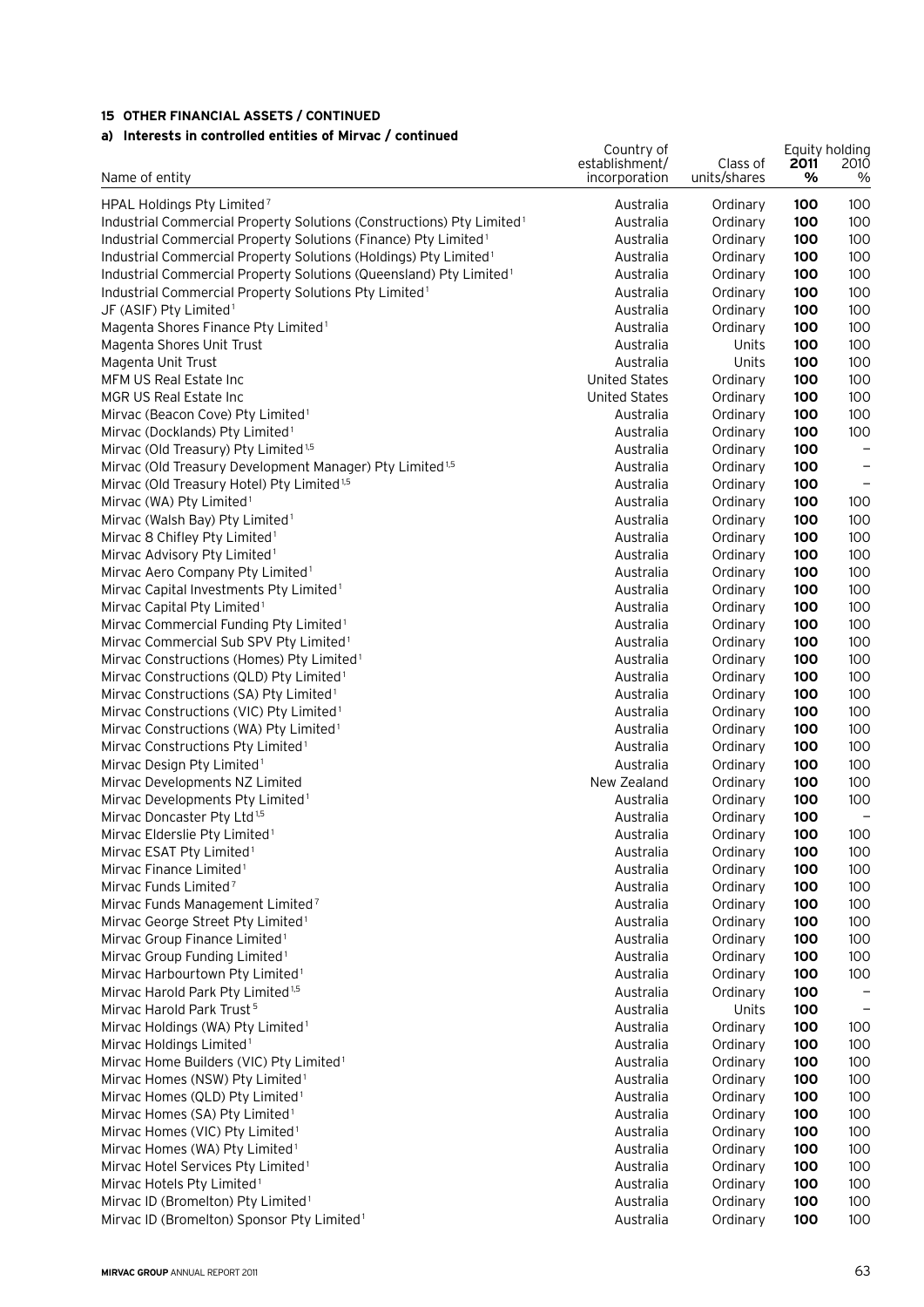## Notes to the consolidated financial statements

## **15 Other financial assets / continued**

### **a) Interests in controlled entities of Mirvac / continued**

| a) interests in controlled entities of mirvac / continued                                  |                                               |                          |            |                             |
|--------------------------------------------------------------------------------------------|-----------------------------------------------|--------------------------|------------|-----------------------------|
| Name of entity                                                                             | Country of<br>establishment/<br>incorporation | Class of<br>units/shares | 2011<br>%  | Equity holding<br>2010<br>% |
|                                                                                            |                                               |                          |            |                             |
| Mirvac Industrial Developments Pty Limited <sup>1</sup>                                    | Australia                                     | Ordinary                 | 100        | 100                         |
| Mirvac International (Middle East) No. 2 Pty Limited <sup>1</sup>                          | Australia                                     | Ordinary                 | 100        | 100                         |
| Mirvac International (Middle East) No. 3 Pty Limited <sup>1</sup>                          | Australia                                     | Ordinary                 | 100        | 100                         |
| Mirvac International (Middle East) Pty Limited <sup>1</sup>                                | Australia                                     | Ordinary                 | 100        | 100                         |
| Mirvac International Investments Limited <sup>1</sup>                                      | Australia                                     | Ordinary                 | 100        | 100                         |
| Mirvac International No. 3 Pty Limited <sup>1</sup>                                        | Australia                                     | Ordinary                 | 100        | 100                         |
| Mirvac International Pty Limited <sup>1</sup>                                              | Australia                                     | Ordinary                 | 100        | 100                         |
| Mirvac JV's Pty Limited <sup>1</sup>                                                       | Australia                                     | Ordinary                 | 100        | 100                         |
| Mirvac Management Limited <sup>7</sup>                                                     | Australia                                     | Ordinary                 | 100        | 100                         |
| Mirvac Mandurah Pty Limited <sup>1</sup>                                                   | Australia                                     | Ordinary                 | 100        | 100                         |
| Mirvac National Developments Pty Limited <sup>1</sup>                                      | Australia                                     | Ordinary                 | 100        | 100                         |
| Mirvac Newcastle Pty Limited <sup>1</sup>                                                  | Australia                                     | Ordinary                 | 100        | 100                         |
| Mirvac Pacific Pty Limited <sup>1</sup>                                                    | Australia                                     | Ordinary                 | 100        | 100                         |
| Mirvac Parking Pty Limited <sup>1</sup>                                                    | Australia                                     | Ordinary                 | 100        | 100                         |
| Mirvac Parklea Pty Limited <sup>1</sup>                                                    | Australia                                     | Ordinary                 | 100        | 100                         |
| Mirvac Precinct 2 Pty Limited <sup>1</sup>                                                 | Australia                                     | Ordinary                 | 100        | 100                         |
| Mirvac Projects No. 2 Pty Limited <sup>1</sup>                                             | Australia                                     | Ordinary                 | 100        | 100                         |
| Mirvac Projects Pty Limited <sup>1</sup>                                                   | Australia                                     | Ordinary                 | 100        | 100                         |
| Mirvac Properties Pty Limited <sup>1</sup>                                                 | Australia                                     | Ordinary                 | 100        | 100                         |
| Mirvac Property Advisory Services Pty Limited <sup>1</sup>                                 | Australia                                     | Ordinary                 | 100        | 100                         |
| Mirvac Property Services Pty Limited <sup>1</sup>                                          | Australia                                     | Ordinary                 | 100        | 100                         |
| Mirvac Queensland Pty Limited <sup>1</sup>                                                 | Australia                                     | Ordinary                 | 100        | 100                         |
| Mirvac Real Estate Debt Funds Pty Limited <sup>1</sup>                                     | Australia                                     | Ordinary                 | 100        | 100                         |
| Mirvac Real Estate Pty Limited <sup>1</sup>                                                | Australia                                     | Ordinary                 | 100        | 100                         |
| Mirvac REIT Management Limited <sup>7</sup>                                                | Australia<br>Australia                        | Ordinary                 | 100        | 100                         |
| Mirvac Reserve Pty Limited <sup>1,5</sup>                                                  | Australia                                     | Ordinary                 | 100<br>100 | 100                         |
| Mirvac Retail Head SPV Pty Limited <sup>1</sup>                                            | Australia                                     | Ordinary                 | 100        | 100                         |
| Mirvac Retail Sub SPV Pty Limited <sup>1</sup><br>Mirvac Rockbank Pty Limited <sup>1</sup> | Australia                                     | Ordinary<br>Ordinary     | 100        | 100                         |
| Mirvac Services Pty Limited <sup>1</sup>                                                   | Australia                                     | Ordinary                 | 100        | 100                         |
| Mirvac South Australia Pty Limited <sup>1</sup>                                            | Australia                                     | Ordinary                 | 100        | 100                         |
| Mirvac Spare Pty Limited <sup>1</sup>                                                      | Australia                                     | Ordinary                 | 100        | 100                         |
| Mirvac Spring Farm Pty Limited <sup>1</sup>                                                | Australia                                     | Ordinary                 | 100        | 100                         |
| Mirvac Treasury Limited <sup>1</sup>                                                       | Australia                                     | Ordinary                 | 100        | 100                         |
| Mirvac Treasury No. 3 Limited <sup>1</sup>                                                 | Australia                                     | Ordinary                 | 100        | 100                         |
| Mirvac UK Limited                                                                          | United Kingdom                                | Ordinary                 | 100        | 100                         |
| Mirvac UK Services Limited                                                                 | United Kingdom                                | Ordinary                 | 100        | 100                         |
| Mirvac Victoria Pty Limited <sup>1</sup>                                                   | Australia                                     | Ordinary                 | 100        | 100                         |
| Mirvac Wholesale Funds Management Limited <sup>1</sup>                                     | Australia                                     | Ordinary                 | 100        | 100                         |
| Mirvac Wholesale Industrial Developments Limited <sup>1</sup>                              | Australia                                     | Ordinary                 | 100        | 100                         |
| Mirvac Woolloomooloo Pty Limited <sup>1</sup>                                              | Australia                                     | Ordinary                 | 100        | 100                         |
| MRV Hillsdale Pty Limited <sup>1</sup>                                                     | Australia                                     | Ordinary                 | 100        | 100                         |
| MWID (Brendale) Pty Limited <sup>1</sup>                                                   | Australia                                     | Ordinary                 | 100        | 100                         |
| MWID (Brendale) Unit Trust                                                                 | Australia                                     | Units                    | 100        | 100                         |
| MWID (Mackay) Pty Limited <sup>1</sup>                                                     | Australia                                     | Ordinary                 | 100        | 100                         |
| Newington Homes Pty Limited <sup>1</sup>                                                   | Australia                                     | Ordinary                 | 100        | 100                         |
| Oakstand No 15 Hercules Street Pty Limited <sup>1</sup>                                    | Australia                                     | Ordinary                 | 100        | 100                         |
| Pigface Unit Trust                                                                         | Australia                                     | Units                    | 100        | 100                         |
| Planned Retirement Living Pty Limited <sup>1</sup>                                         | Australia                                     | Ordinary                 | 100        | 100                         |
| Spring Farm Finance Pty Limited <sup>1</sup>                                               | Australia                                     | Ordinary                 | 100        | 100                         |
| Springfield Development Company Pty Limited <sup>1</sup>                                   | Australia                                     | Ordinary                 | 100        | 100                         |
| SPV Magenta Pty Limited <sup>1</sup>                                                       | Australia                                     | Ordinary                 | 100        | 100                         |
| Taree Shopping Centre Pty Limited                                                          | Australia                                     | Ordinary                 | 100        | 100                         |
| TMT Finance Pty Limited <sup>1</sup>                                                       | Australia                                     | Ordinary                 | 100        | 100                         |
|                                                                                            |                                               |                          |            |                             |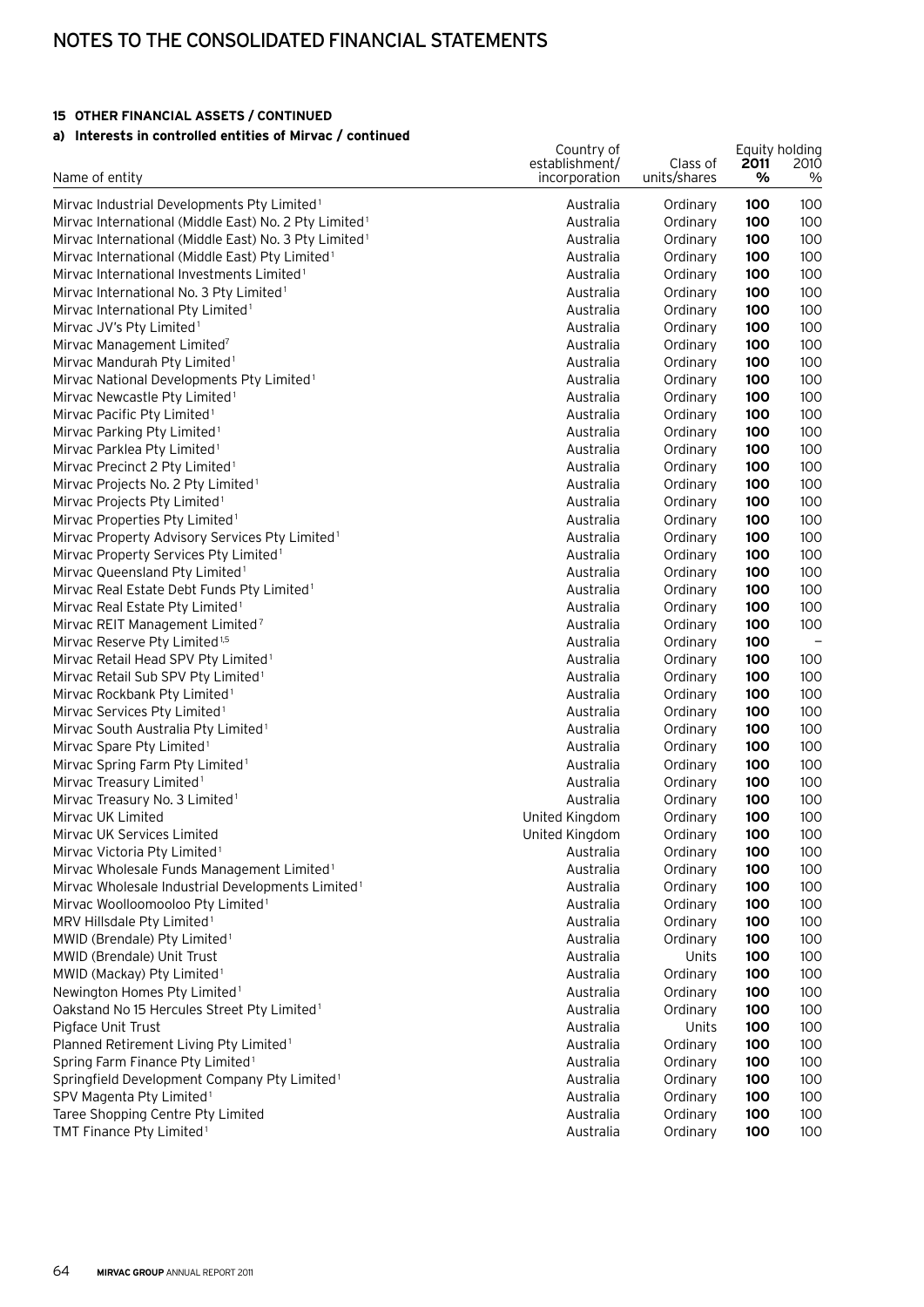### **b) Interests in controlled entities of MPT**

|                                                               | Country of                      |                          | Equity holding |                   |
|---------------------------------------------------------------|---------------------------------|--------------------------|----------------|-------------------|
| Name of entity                                                | establishment/<br>incorporation | Class of<br>units/shares | 2011<br>%      | 2010<br>$\%$      |
| 10-20 Bond Street Trust                                       | Australia                       | Units                    | 100            | 100               |
| 1900-2000 Pratt Inc.                                          | <b>USA</b>                      | Ordinary                 | 100            | 100               |
| 197 Salmon Street Trust                                       | Australia                       | Units                    | 100            | 100               |
| 380 St Kilda Road Trust                                       | Australia                       | Units                    | 100            | 100               |
| Australian Sustainable Forestry Investors 1&2 <sup>2</sup>    | Australia                       | Units                    | 25             | 25                |
| Australian Sustainable Investments 1 Sub Fund                 | Australia                       | Units                    | 100            | 100               |
| Australian Sustainable Investments 2 (WA) Fund                | Australia                       | Units                    | 100            | 100               |
| Bedford Park Office Trust <sup>6</sup>                        | Australia                       | Units                    | 100            | $\qquad \qquad -$ |
| Cannon Hill Office Trust <sup>6</sup>                         | Australia                       | Units                    | 100            | $\qquad \qquad -$ |
| Davey Financial Management Birkdale Fair Trust                | Australia                       | Units                    | 100            | 100               |
| Davey Financial Management Pender Place Shopping Centre Trust | Australia                       | Units                    | 100            | 100               |
| James Fielding Retail Property Sub-Trust                      | Australia                       | Units                    | 100            | 100               |
| James Fielding Trust                                          | Australia                       | Units                    | 100            | 100               |
| James Fielding Infrastructure Sustainable Equity Fund         | Australia                       | Units                    | 100            | 100               |
| James Fielding Infrastructure Yield Funds No. 1 & No. 2       | Australia                       | Units                    | 100            | 100               |
| JF Property Trust                                             | Australia                       | Units                    | 100            | 100               |
| JFIF New South Wales Trust                                    | Australia                       | Units                    | 100            | 100               |
| <b>JFIF Victorian Trust</b>                                   | Australia                       | Units                    | 100            | 100               |
| JFM Hotel Trust                                               | Australia                       | Units                    | 100            | 100               |
| Lanyon Market Place Trust                                     | Australia                       | Units                    | 100            | 100               |
| Meridian Investment Trust No. 1                               | Australia                       | Units                    | 100            | 100               |
| Meridian Investment Trust No. 2                               | Australia                       | Units                    | 100            | 100               |
| Meridian Investment Trust No. 3                               | Australia                       | Units                    | 100            | 100               |
| Meridian Investment Trust No. 4                               | Australia                       | Units                    | 100            | 100               |
| Meridian Investment Trust No. 5                               | Australia                       | Units                    | 100            | 100               |
| Meridian Investment Trust No. 6                               | Australia                       | Units                    | 100            | 100               |
| Mirvac 8 Chifley Trust                                        | Australia                       | Units                    | 100            | 100               |
| Mirvac Broadway Sub-Trust                                     | Australia                       | Units                    | 100            | 100               |
| Mirvac Commercial Trust                                       | Australia                       | Units                    | 100            | 100               |
| Mirvac Commercial No. 1 Sub-Trust                             | Australia                       | Units                    | 100            | 100               |
| Mirvac Funds Finance Pty Limited                              | Australia                       | Ordinary                 | 100            | 100               |
| Mirvac Funds Loan Note Pty Limited                            | Australia                       | Ordinary                 | 100            | 100               |
| Mirvac Glasshouse Sub-Trust                                   | Australia                       | Units                    | 100            | 100               |
| Mirvac Group Funding No.2 Limited <sup>5</sup>                | Australia                       | Ordinary                 | 100            |                   |
| Mirvac Group Funding No.3 Pty Limited <sup>5</sup>            | Australia                       | Ordinary                 | 100            |                   |
| Mirvac Industrial Fund                                        | Australia                       | Units                    | 100            | 100               |
| Mirvac Lake Haven Sub-Trust                                   | Australia                       | Units                    | 100            | 100               |
| Mirvac Office Trust <sup>6</sup>                              | Australia                       | Units                    | 100            | $\qquad \qquad -$ |
| Mirvac Property Trust No. 2                                   | Australia                       | Units                    | 100            | 100               |
| Mirvac Real Estate Investment Trust                           | Australia                       | Units                    | 100            | 100               |
| Mirvac Retail Fund                                            | Australia                       | Units                    | 100            | 100               |
| Mirvac Retail Head Trust                                      | Australia                       | Units                    | 100            | 100               |
| Mirvac Rhodes Sub-Trust                                       | Australia                       | Units                    | 100            | 100               |
| Mt Sheridan Plaza Trust                                       | Australia                       | Units                    | 100            | 100               |
| North Ryde Office Trust <sup>6</sup>                          | Australia                       | Units                    | 100            |                   |
| Old Wallgrove Road Trust                                      | Australia                       | Units                    | 100            | 100               |
| Peninsula Homemaker Centre Trust                              | Australia                       | Units                    | 100            | 100               |
| Pennant Hills Office Trust <sup>6</sup>                       | Australia                       | Units                    | 100            |                   |
| Property Performance Fund No. 3                               | Australia                       | Units                    | 100            | 100               |
| Property Performance Fund No. 4                               | Australia                       | Units                    | 100            | 100               |
| Property Performance Fund No. 5                               | Australia                       | Units                    | 100            | 100               |
| Springfield Regional Shopping Centre Trust                    | Australia                       | Units                    | 100            | 100               |
| The George Street Trust                                       | Australia                       | Units                    | 100            | 100               |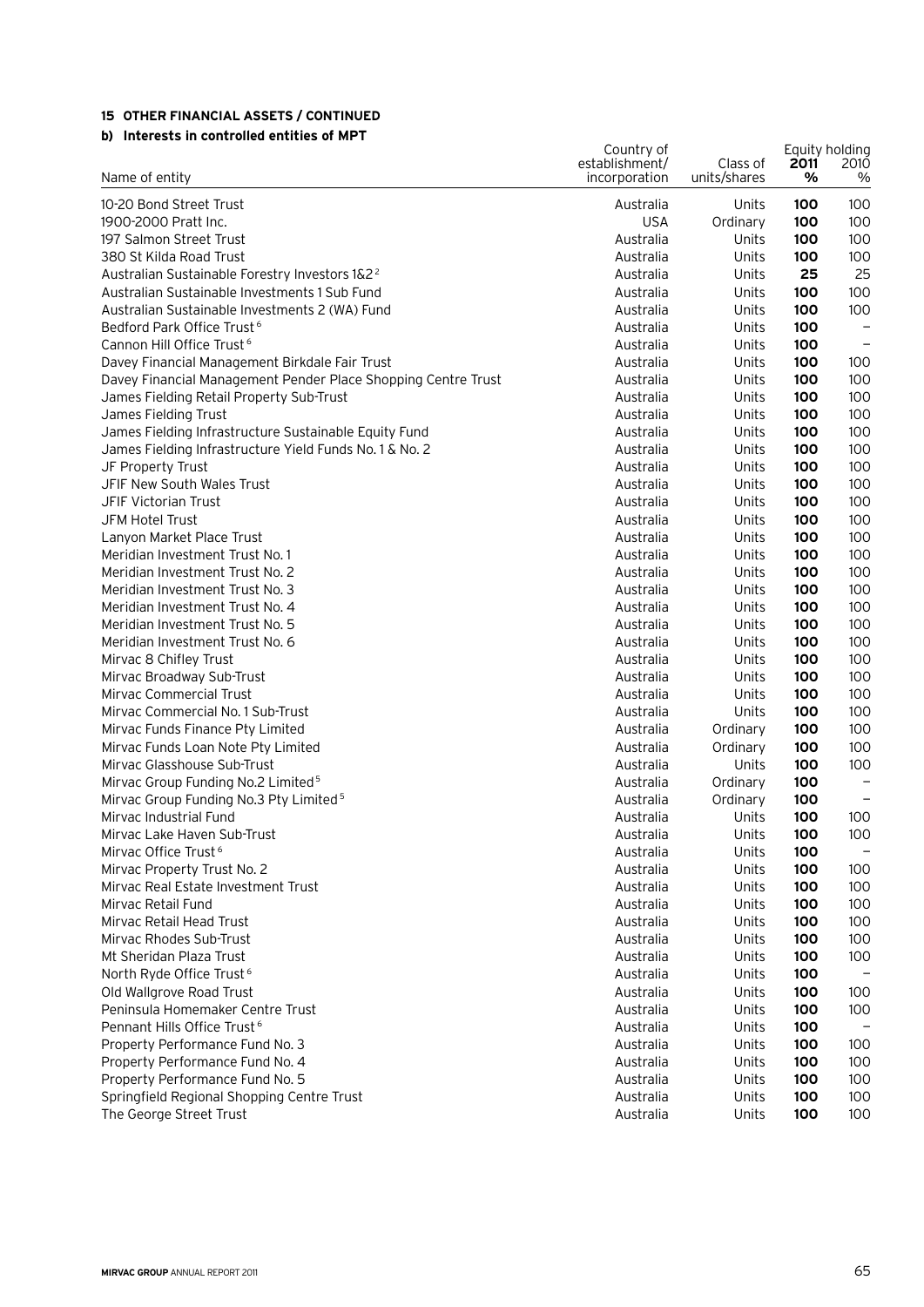#### **b) Interests in controlled entities of MPT / continued**

|                                     | Country of     |              |      | Equity holding               |
|-------------------------------------|----------------|--------------|------|------------------------------|
|                                     | establishment/ | Class of     | 2011 | 2010                         |
| Name of entity                      | incorporation  | units/shares | %    | $\%$                         |
| The Mulgrave Trust                  | Australia      | Units        | 100  | 100                          |
| Uni No. 1 Office Trust <sup>6</sup> | Australia      | Units        | 100  | $\qquad \qquad \blacksquare$ |
| WOT CMBS Pty Ltd <sup>6</sup>       | Australia      | Ordinary     | 100  | -                            |
| WOT Holding Trust <sup>6</sup>      | Australia      | Units        | 100  | $\qquad \qquad \blacksquare$ |
| WOT Loan Note Pty Ltd <sup>6</sup>  | Australia      | Ordinary     | 100  |                              |
| WOW Office Trust <sup>6</sup>       | Australia      | Units        | 100  |                              |

1) These subsidiaries have been granted relief as at 30 June 2011 from the necessity to prepare financial reports in accordance with Class Order 98/1418 issued by ASIC.

2) The addition of Mirvac Limited and Mirvac Property Trusts interest in these entities are greater than 50 per cent.

3) Ownership of these entities was sold on 17 September 2010.

4) Ownership of this entity increased to 100 per cent during the year and therefore the entity has been consolidated as a controlled entity from 19 May 2011.

5) These entities were registered during this financial year.

6) These entities became controlled entities during the financial year as a result of the WOP acquisition and therefore are consolidated as controlled entities from the effective date of control.

7) These entities are included in the deed of cross guarantee; however, they are still required to lodge separate financial statements.

#### **c) Entities subject to class order**

Certain wholly-owned companies incorporated in Australia are permitted to be parties to a deed of cross guarantee under which each company guarantees the debts of the others. By entering into the deed, the wholly-owned companies can be relieved from the requirements among other things to prepare a financial report and directors' report under class order 98/1418 (as amended) issued by ASIC. The entities included at 30 June 2011 are listed in note 15(a). Companies identified in note 15(a) above as being included in the class order, are a "closed group" for the purpose of the class order, and as there are no other parties to the deed of cross guarantee that are controlled by the parent entity, they also represent the "extended closed group". As a condition of the class order, the companies have entered into a deed of cross guarantee. The effect of the deed is that Mirvac Limited has guaranteed to pay any deficiency in the event of winding up of a company in the closed group. The companies in the closed group also have given a similar guarantee in the event that Mirvac Limited is wound up. The consolidated statement of comprehensive income, a summary of movement in consolidated retained earnings and the consolidated statement of financial position for the year ended 30 June 2011 of the entities which are members of the closed group are as follows:

|                                                                                            | 2011    | 2010    |
|--------------------------------------------------------------------------------------------|---------|---------|
| Consolidated statement of comprehensive income                                             | \$m     | \$m     |
| Revenue from continuing operations                                                         |         |         |
| Investment properties rental revenue                                                       | 18.6    | 20.8    |
| Hotel operating revenue                                                                    | 159.5   | 102.1   |
| Investment management fee revenue                                                          | 35.9    | 48.1    |
| Development and construction revenue                                                       | 989.4   | 890.8   |
| Development management fee revenue                                                         | 26.9    | 31.1    |
| Interest revenue                                                                           | 19.2    | 21.4    |
| Other revenue                                                                              | 19.2    | 11.3    |
| Total revenue from continuing operations                                                   | 1,268.7 | 1,125.6 |
| Other income                                                                               |         |         |
| Net gain on fair value of investment properties and                                        |         |         |
| owner-occupied hotel management lots and freehold hotels                                   | 9.2     |         |
| Share of net profit of associates and joint ventures accounted for using the equity method | 7.8     | 3.1     |
| Gain on financial instruments                                                              | 10.0    | 1.4     |
| Foreign exchange gain                                                                      | 121.3   | 22.8    |
| Net gain on sale of investments                                                            | 2.5     | 9.9     |
| <b>Total other income</b>                                                                  | 150.8   | 37.2    |
| Total revenue from continuing operations and other income                                  | 1.419.5 | 1.162.8 |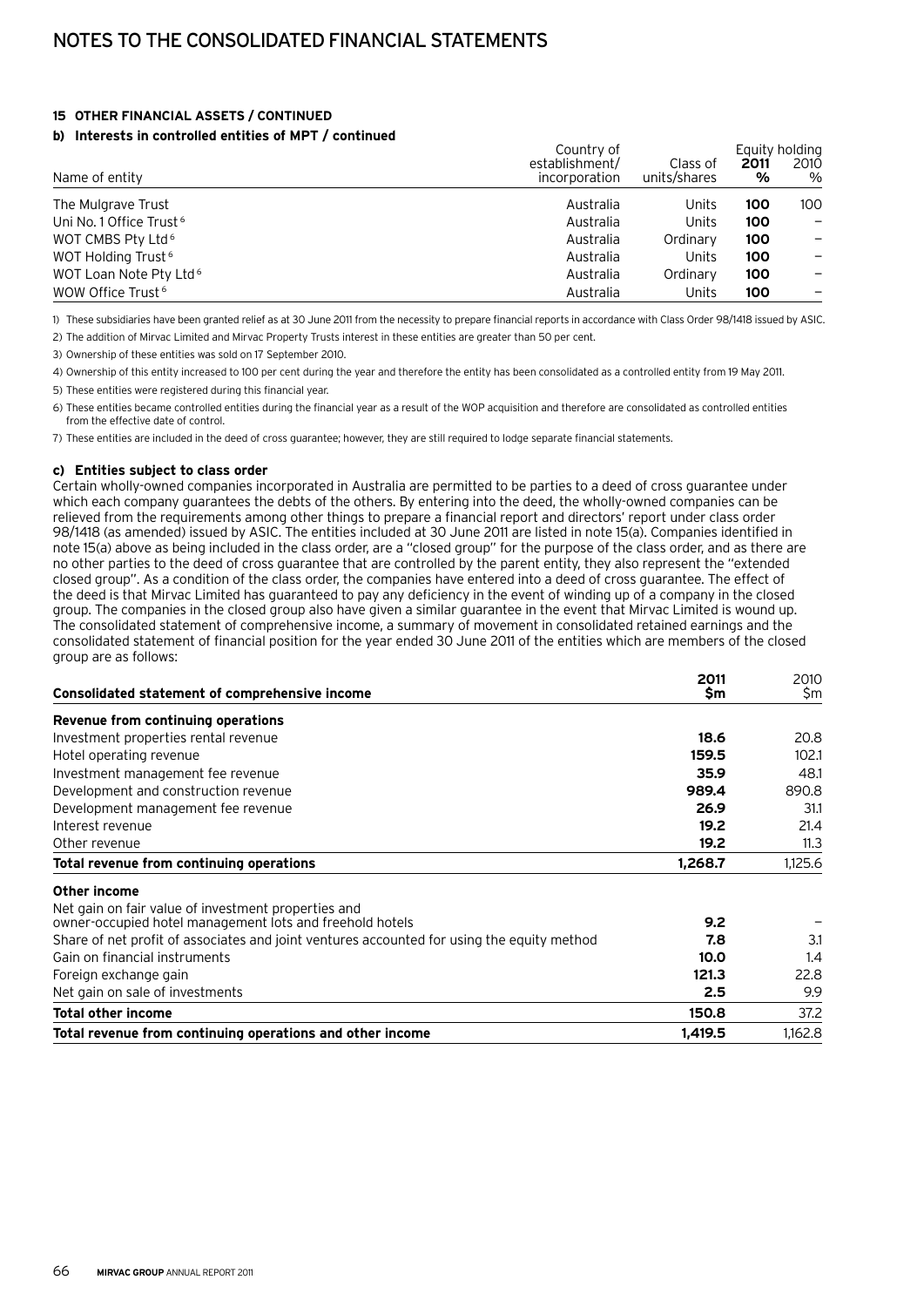|                                                                           | 2011              | 2010              |
|---------------------------------------------------------------------------|-------------------|-------------------|
| Consolidated statement of comprehensive income                            | Sm                | \$m               |
| Net loss on fair value of investment properties and                       |                   |                   |
| owner-occupied hotel management lots and freehold hotels                  |                   | (26.1)            |
| Net loss on sale of investment properties                                 |                   | (0.1)             |
| Net loss on sale of property, plant and equipment                         | (1.0)             | (1.1)             |
| Investment properties expenses                                            | (6.5)             | (2.9)             |
| Hotel operating expenses<br>Cost of property development and construction | (50.8)<br>(877.2) | (29.5)<br>(818.0) |
| Employee benefits expenses                                                | (172.8)           | (166.1)           |
| Depreciation and amortisation expenses                                    | (11.3)            | (12.8)            |
| Impairment of goodwill, management rights and other intangible assets     |                   | (1.1)             |
| Impairment of investments including associates and joint ventures         |                   | (0.2)             |
| Impairment of loans                                                       | (7.6)             | (0.1)             |
| Finance costs                                                             | (89.6)            | (74.0)            |
| Loss on financial instruments                                             | (116.3)           |                   |
| Selling and marketing expenses                                            | (36.3)            | (21.4)            |
| Provision for loss on inventories                                         | (234.2)           |                   |
| Business combination transaction costs                                    | (15.0)            |                   |
| Other expenses                                                            | (65.7)            | (97.1)            |
| Loss before income tax                                                    | (264.8)           | (87.7)            |
| Income tax benefit                                                        | 83.9              | 8.4               |
| Loss for the year                                                         | (180.9)           | (79.3)            |
| Other comprehensive income                                                |                   |                   |
| Increment on revaluation of property, plant and equipment, net of tax     | 11.3              | 0.7               |
| Other comprehensive income for the year, net of tax                       | 11.3              | 0.7               |
| Total comprehensive income for the year                                   | (169.6)           | (78.6)            |
|                                                                           |                   |                   |
|                                                                           | 2011              | 2010              |
| Summary of movement in consolidated retained earnings                     | Sm                | Sm                |
| Movement in retained earnings                                             |                   |                   |
| Balance 1 July                                                            | (695.1)           | (536.7)           |
| Loss for the year                                                         | (180.9)           | (79.3)            |
| Additions of controlled entities into closed group                        | (0.9)             | (79.1)            |
| <b>Balance 30 June</b>                                                    | (876.9)           | (695.1)           |
|                                                                           |                   |                   |
|                                                                           | 2011              | 2010              |
| <b>Consolidated statement of financial position</b>                       | Note<br>\$m       | \$m\$             |
| <b>Current assets</b>                                                     |                   |                   |
| Cash and cash equivalents                                                 | 135.5             | 221.9             |
| Receivables                                                               | 123.0             | 106.5             |
| Current tax assets                                                        | 0.7               | 5.9               |
| Inventories                                                               | 321.9             | 632.2             |
| Other assets                                                              | 9.8               | 16.7              |
| <b>Total current assets</b>                                               | 590.9             | 983.2             |
|                                                                           |                   |                   |
| Non-current assets<br>Receivables                                         |                   |                   |
| Inventories                                                               | 166.3<br>1,129.9  | 170.4<br>1,125.6  |
| Investments accounted for using the equity method                         | 195.7             | 211.6             |
| Derivative financial assets                                               |                   | 9.2               |
| Other financial assets                                                    | 39.2              | 72.1              |
| Investment properties                                                     | 152.4             | 142.8             |
| Property, plant and equipment                                             | 116.7             | 119.4             |
| Intangible assets                                                         | 11.6              | 0.3               |
| Deferred tax assets                                                       | 240.4             | 123.0             |
| <b>Total non-current assets</b>                                           | 2,052.2           | 1,974.4           |
| <b>Total assets</b>                                                       | 2,643.1           | 2,957.6           |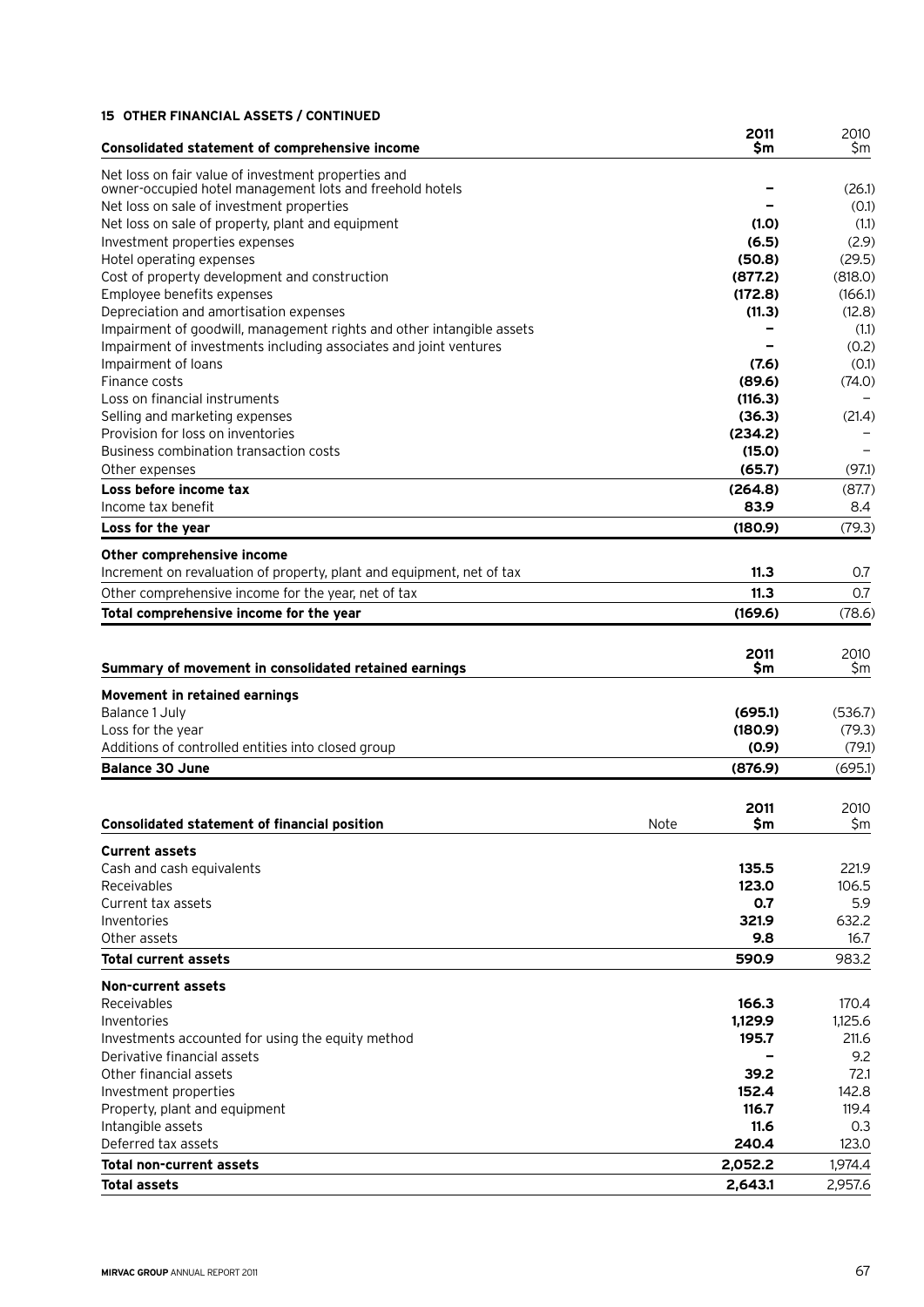## Notes to the consolidated financial statements

### **15 Other financial assets / continued**

|                                                     |             | 2011    | 2010    |
|-----------------------------------------------------|-------------|---------|---------|
| <b>Consolidated statement of financial position</b> | <b>Note</b> | \$m     | \$m     |
| <b>Current liabilities</b>                          |             |         |         |
| Payables                                            |             | 569.2   | 130.9   |
| <b>Borrowings</b>                                   |             | 50.1    | 77.5    |
| Derivative financial liabilities                    |             | 1.7     |         |
| Provisions                                          |             | 7.5     | 6.1     |
| Other liabilities                                   |             | 3.1     | 10.6    |
| <b>Total current liabilities</b>                    |             | 631.6   | 225.1   |
| Non-current liabilities                             |             |         |         |
| Payables                                            |             | 2.1     | 667.0   |
| <b>Borrowings</b>                                   |             | 1,389.5 | 1,366.6 |
| Derivative financial liabilities                    |             | 132.2   | 36.7    |
| Deferred tax liabilities                            |             | 114.4   | 99.3    |
| Provisions                                          |             | 4.8     | 5.3     |
| Total non-current liabilities                       |             | 1,643.0 | 2,174.9 |
| <b>Total liabilities</b>                            |             | 2,274.6 | 2,400.0 |
| <b>Net assets</b>                                   |             | 368.5   | 557.6   |
| <b>Equity</b>                                       |             |         |         |
| Contributed equity                                  | 24(a)       | 1,248.1 | 1,223.7 |
| Reserves                                            |             | (2.7)   | 29.0    |
| Retained earnings                                   |             | (876.9) | (695.1) |
| <b>Total equity</b>                                 |             | 368.5   | 557.6   |

### **16 Investment properties**

|                                                           |             |                          | Book value               |                              | Capitalisation rate      |                          | Discount rate            | Date                     | Last      |
|-----------------------------------------------------------|-------------|--------------------------|--------------------------|------------------------------|--------------------------|--------------------------|--------------------------|--------------------------|-----------|
|                                                           | Date of     | 30 June                  | 30 June                  | 30 June                      | 30 June                  | 30 June                  | 30 June                  | of last                  | external  |
|                                                           |             | 2011                     | 2010                     | 2011<br>%                    | 2010<br>$\%$             | 2011<br>%                | 2010<br>%                | external                 | valuation |
|                                                           | acquisition | \$m                      | \$m                      |                              |                          |                          |                          | valuation                | \$m       |
| <b>MPT and its controlled entities</b>                    |             |                          |                          |                              |                          |                          |                          |                          |           |
| 1 Castlereagh Street, Sydney NSW                          | Dec 1998    | 72.8                     | 68.0                     | 7.50                         | 7.65                     | 9.50                     | 9.50                     | Jun 2010                 | 68.0      |
| 1 Darling Island, Pyrmont NSW                             | Apr 2004    | 175.0                    | 163.0                    | 7.00                         | 7.25                     | 9.25                     | 9.25                     | Dec 2010                 | 175.0     |
| 1 Hugh Cairns Avenue, Bedford Park SA <sup>1,2</sup>      | Aug 2010    | 17.8                     | $\qquad \qquad -$        | 9.50                         | $\overline{\phantom{m}}$ | 10.00                    | $\qquad \qquad -$        | Jun 2011                 | 17.8      |
| 1 Woolworths Way, NSO, Bella Vista NSW <sup>1,2</sup>     | Aug 2010    | 250.0                    | -                        | 7.75                         | $\overline{\phantom{a}}$ | 9.25                     | $\overline{\phantom{0}}$ | Jun 2011                 | 250.0     |
| 8 Chifley Square, Sydney NSW <sup>2,3</sup>               | Oct 2009    | $\overline{\phantom{0}}$ | 30.0                     | $\qquad \qquad \blacksquare$ | 8.25                     | $\overline{\phantom{a}}$ | 10.00                    | $\overline{\phantom{a}}$ |           |
| 10 Julius Avenue, North Ryde NSW <sup>2</sup>             | Dec 2009    | 53.1                     | 53.8                     | 8.50                         | 8.25                     | 9.25                     | 9.75                     | Jun 2011                 | 53.1      |
| 101-103 Miller Street & Greenwood Plaza,                  |             |                          |                          |                              |                          |                          |                          |                          |           |
| North Sydney NSW (50% interest)                           | Jun 1994    | 242.0                    | 242.2                    | 6.75-7.00                    |                          | 6.75-7.00 9.00-9.25      | 9.00-9.50                | Dec 2010                 | 238.5     |
| 10-20 Bond Street, Sydney NSW (50% interest) <sup>2</sup> | Dec 2009    | 124.5                    | 92.3                     | 7.50                         | 7.50                     | 9.50                     | 9.25                     | Dec 2009                 | 85.0      |
| 12 Cribb Street, Milton QLD <sup>2,4</sup>                | Dec 2009    | $\overline{\phantom{0}}$ | 13.3                     | $\qquad \qquad \blacksquare$ | 9.00                     | $\overline{\phantom{a}}$ | 10.25                    | Dec 2009                 | 13.3      |
| 12 Julius Avenue, North Ryde NSW <sup>2</sup>             | Dec 2009    | 23.4                     | 24.2                     | 8.50                         | 8.50                     | 9.25                     | 9.75                     | Jun 2011                 | 23.4      |
| 1-47 Percival Road, Smithfield NSW                        | Nov 2002    | 28.1                     | 27.5                     | 8.25                         | 8.25                     | 9.75                     | 9.75                     | Mar 2010                 | 27.5      |
| 189 Grey Street, Southbank QLD                            | Apr 2004    | 72.5                     | 65.0                     | 7.75                         | 7.75                     | 9.25                     | 9.25                     | Jun 2010                 | 65.0      |
| 19 Corporate Drive, Cannon Hill QLD <sup>1,2</sup>        | Aug 2010    | 24.0                     | $\qquad \qquad -$        | 8.75                         | $\overline{\phantom{m}}$ | 9.75                     | $\qquad \qquad -$        | <b>Jun 2011</b>          | 24.0      |
| 190 George Street, Sydney NSW                             | Aug 2003    | 35.5                     | 36.7                     | 8.75                         | 8.50                     | 9.50                     | 9.25                     | Dec 2009                 | 36.7      |
| 1900-2060 Pratt Boulevard, Chicago Illinois USA           | Dec 2007    | 28.9                     | 30.8                     | 8.00                         | 8.00                     | 9.75                     | 10.50                    | Dec 2009                 | 33.6      |
| 191-197 Salmon Street, Port Melbourne VIC                 | Jul 2003    | 102.3                    | 100.0                    | 7.75                         | 8.00                     | 9.25                     | 9.50                     | Jun 2010                 | 100.0     |
| 200 George Street, Sydney NSW                             | Oct 2001    | 26.2                     | 24.8                     | 8.25                         | 8.25                     | 9.50                     | 9.25                     | Dec 2009                 | 24.8      |
| 271 Lane Cove Road, North Ryde NSW                        | Apr 2000    | 32.5                     | 33.0                     | 8.00                         | 8.00                     | 9.50                     | 9.50                     | Jun 2010                 | 33.0      |
| 275 Kent Street, Sydney NSW 1,2                           | Aug 2010    | 750.0                    | -                        | 6.75                         | $\overline{\phantom{m}}$ | 8.75                     | $\overline{\phantom{a}}$ | Dec 2010                 | 745.0     |
| 3 Rider Boulevard, Rhodes NSW <sup>2</sup>                | Dec 2009    | 76.4                     | 73.0                     | 8.00                         | 8.00                     | 9.25                     | 9.25                     | Jun 2011                 | 76.4      |
| 32 Sargents Road, Minchinbury NSW <sup>2</sup>            | Dec 2009    | 23.5                     | 24.1                     | 8.75                         | 8.75                     | 9.50                     | 9.25                     | Jun 2011                 | 23.5      |
| 33 Corporate Drive, Cannon Hill QLD <sup>1,2</sup>        | Aug 2010    | 16.5                     | -                        | 9.00                         |                          | 9.75                     | $\qquad \qquad -$        | Jun 2011                 | 16.5      |
| 340 Adelaide Street, Brisbane QLD <sup>2</sup>            | Dec 2009    | 57.0                     | 67.0                     | 9.00                         | 9.00                     | 10.00                    | 9.50                     | Dec 2010                 | 56.0      |
| 38 Sydney Avenue, Forrest ACT                             | Jun 1996    | 35.1                     | 37.5                     | 8.50                         | 8.75                     | 9.50                     | 9.25                     | Dec 2010                 | 35.0      |
| 40 Miller Street, North Sydney NSW                        | Mar 1998    | 98.0                     | 93.5                     | 7.25                         | 7.50                     | 9.25                     | 9.25                     | Jun 2010                 | 93.5      |
| 47-67 Westgate Drive, Altona North VIC <sup>2</sup>       | Dec 2009    | 19.1                     | 19.2                     | 9.75                         | 9.50                     | 10.00                    | 10.00                    | Dec 2009                 | 19.0      |
| 52 Huntingwood Drive, Huntingwood NSW <sup>2</sup>        | Dec 2009    | 22.0                     | 23.0                     | 8.50                         | 9.00                     | 9.75                     | 9.50                     | <b>Jun 2011</b>          | 22.0      |
| 54 Marcus Clarke Street, Canberra ACT                     | Oct 1987    | 16.1                     | 16.0                     | 9.50                         | 9.50                     | 9.75                     | 9.75                     | Dec 2010                 | 15.8      |
| 54-60 Talavera Road, North Ryde NSW <sup>1,2</sup>        | Aug 2010    | 45.5                     | $\qquad \qquad -$        | 7.50                         | $\qquad \qquad -$        | 9.50                     |                          | Dec 2010                 | 45.0      |
| 55 Coonara Avenue, West Pennant Hills NSW <sup>1,2</sup>  | Aug 2010    | 102.6                    | $\overline{\phantom{0}}$ | 8.50                         | $\overline{\phantom{0}}$ | 9.50                     | -                        | Dec 2010                 | 99.0      |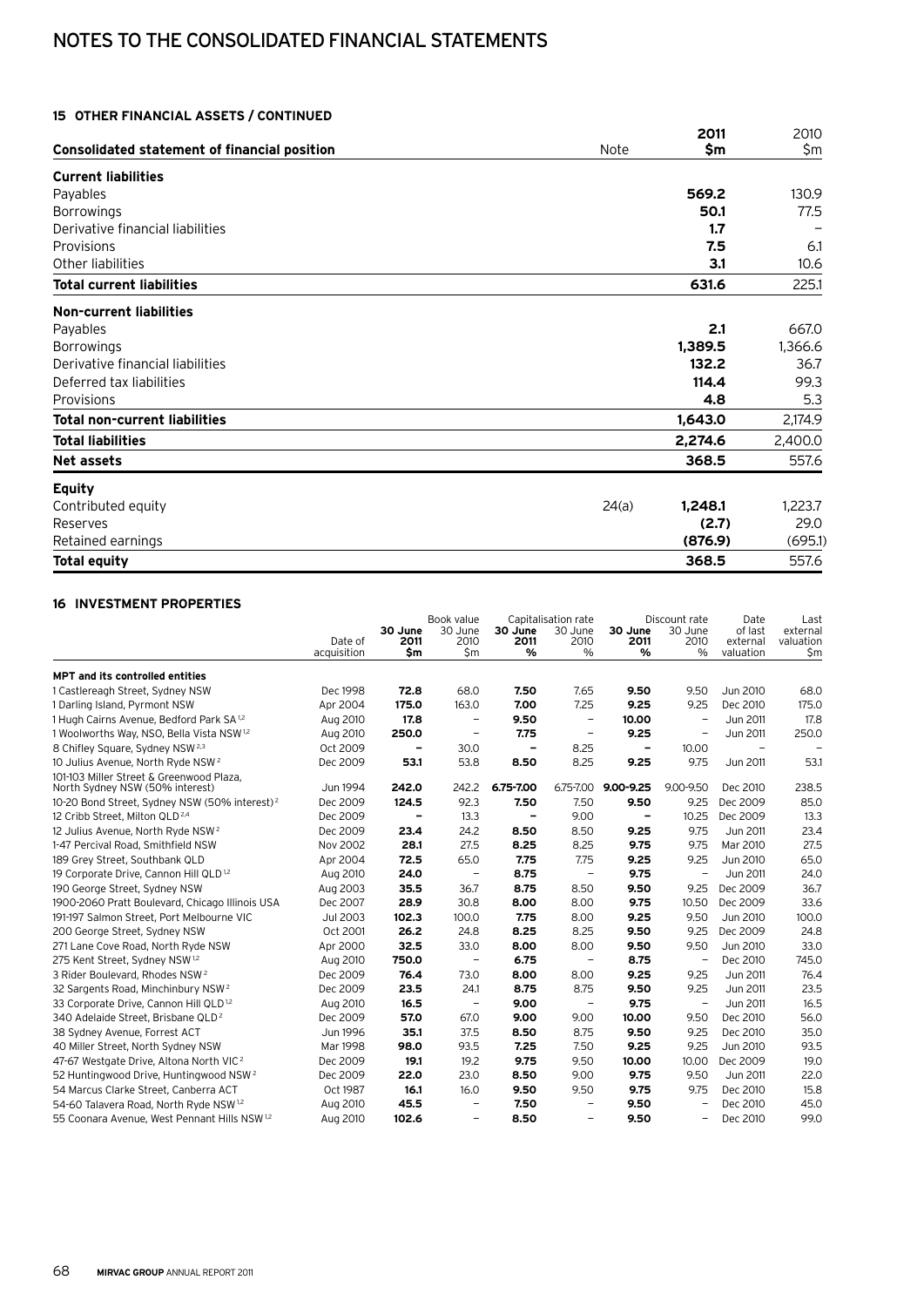### **16 Investment properties / continued**

|                                                                                   |                                    |                          | Book value               | Capitalisation rate |                          | Discount rate        |                   | Date                 | Last                  |
|-----------------------------------------------------------------------------------|------------------------------------|--------------------------|--------------------------|---------------------|--------------------------|----------------------|-------------------|----------------------|-----------------------|
|                                                                                   | Date of                            | 30 June<br>2011          | 30 June<br>2010          | 30 June<br>2011     | 30 June<br>2010          | 30 June<br>2011      | 30 June<br>2010   | of last<br>external  | external<br>valuation |
|                                                                                   | acquisition                        | Sm                       | Şm                       | %                   | %                        | %                    | %                 | valuation            | Şm                    |
|                                                                                   |                                    |                          |                          |                     |                          |                      |                   |                      |                       |
| 60 Marcus Clarke Street, Canberra ACT                                             | Sep 1989                           | 49.0<br>19.1             | 51.5<br>21.5             | 8.75<br>10.50       | 8.50<br>9.50             | 9.50<br>10.75        | 9.00              | Jun 2011             | 49.0<br>19.1          |
| 64 Biloela Street, Villawood NSW<br>Aviation House, 16 Furzer Street, Phillip ACT | Feb 2004<br>Jul 2007               | 69.8                     | 67.0                     | 7.50                | 7.75                     | 9.25                 | 10.50<br>9.50     | Jun 2011<br>Jun 2010 | 67.0                  |
|                                                                                   |                                    | 28.0                     |                          | 8.75                | 8.25                     | 9.50                 | 9.75              |                      | 28.0                  |
| Ballina Central, Ballina NSW                                                      | Dec 2004                           |                          | 32.0                     |                     |                          |                      |                   | Jun 2011             |                       |
| Bay Centre, Pirrama Road, Pyrmont NSW                                             | Jun 2001                           | 111.0                    | 97.0                     | 7.50                | 7.50                     | 9.25                 | 9.25              | Jun 2010             | 97.0                  |
| Blacktown MegaCentre, Blacktown NSW 4                                             | Jun 2002                           |                          | 26.0                     |                     | 9.25                     |                      | 10.00             | Dec 2008             | 40.0                  |
| Broadway Shopping Centre,<br>Broadway NSW (50% interest)                          | Jan 2007                           | 227.5                    | 221.5                    | 6.25                | 6.25                     | 9.00                 | 9.00              | Jun 2010             | 221.5                 |
| Cherrybrook Village Shopping Centre,<br>Cherrybrook NSW <sup>2</sup>              | Dec 2009                           | 78.5                     | 73.8                     | 7.50                | 7.50                     | 9.50                 | 9.50              | Jun 2011             | 78.5                  |
| City Centre Plaza, Rockhampton QLD <sup>2</sup>                                   | Dec 2009                           | 48.0                     | 44.0                     | 8.00                | 8.25                     | 9.75                 | 9.75              | Jun 2011             | 48.0                  |
| Como Centre, Cnr Toorak & Chapel Streets,<br>South Yarra VIC <sup>5</sup>         | Aug 1998                           | 125.0                    | 117.5                    | 8.00-8.75           |                          | 8.25-9.00 9.30-10.00 | $9.25 - 11.25$    | Jun 2011             | 125.0                 |
| Cooleman Court, Weston ACT <sup>2</sup>                                           | Dec 2009                           | 43.0                     | 44.0                     | 7.75                | 7.75                     | 9.50                 | 9.50              | Jun 2010             | 44.0                  |
|                                                                                   | Jan 1994                           | 50.3                     | 49.8                     | 8.25                | 8.25                     | 9.50                 | 9.50              |                      | 49.8                  |
| Gippsland Centre, Sale VIC                                                        |                                    |                          |                          |                     |                          |                      |                   | Jun 2010             |                       |
| Hinkler Central, Bundaberg QLD                                                    | Aug 2003                           | 89.5                     | 88.0                     | 7.75                | 7.75                     | 9.50                 | 9.50              | Mar 2011             | 89.5                  |
| John Oxley Centre, 339 Coronation Drive, Milton QLD                               | May 2002                           | 52.5                     | 59.0                     | 9.00                | 9.00                     | 10.00                | 9.25              | Mar 2011             | 52.5                  |
| Kawana Shoppingworld, Buddina QLD                                                 | Dec 1993 (50%)<br>& Jun 1998 (50%) | 203.7                    | 200.6                    | 6.75                | 6.75                     | 9.25                 | 9.25              | Jun 2010             | 200.6                 |
| Lake Haven Megacentre, Lake Haven NSW <sup>4</sup>                                | Jan 2007                           | $\overline{\phantom{0}}$ | 26.5                     | $\qquad \qquad$     | 9.75                     |                      | 10.25             | Dec 2008             | 30.0                  |
| Logan Megacentre, Logan, QLD                                                      | Oct 2005                           | 60.5                     | 63.0                     | 9.25                | 9.25                     | 10.25                | 10.25             | Dec 2010             | 61.5                  |
| Moonee Ponds Central (Stage II), Moonee Ponds VIC                                 | Feb 2008                           | 40.0                     | 39.0                     | 8.50                | 8.50                     | 9.75                 | 9.75              | Jun 2010             | 39.0                  |
| Moonee Ponds Central, Moonee Ponds VIC                                            | May 2003                           | 24.0                     | 22.8                     | 7.75                | 7.75                     | 9.50                 | 9.50              | Jun 2010             | 22.8                  |
| Morayfield SupaCentre, Morayfield QLD <sup>2,4</sup>                              | Dec 2009                           | $\overline{\phantom{0}}$ | 37.5                     | -                   | 9.75                     |                      | 10.50             | Dec 2009             | 38.5                  |
| Nexus Industry Park (Building 1),<br>Lyn Parade, Prestons NSW                     | Aug 2004                           | 17.9                     | 17.1                     | 8.25                | 8.25                     | 9.50                 | 9.75              | Jun 2011             | 17.9                  |
| Nexus Industry Park (Building 2),                                                 |                                    |                          |                          |                     |                          |                      |                   |                      |                       |
| Lyn Parade, Prestons NSW<br>Nexus Industry Park (Building 3),                     | Aug 2004                           | 12.3                     | 12.0                     | 8.50                | 8.75                     | 9.75                 | 9.50              | Mar 2011             | 12.3                  |
| Lyn Parade, Prestons NSW                                                          | Aug 2004                           | 23.5                     | 21.5                     | 8.25                | 8.75                     | 9.50                 | 9.50              | Jun 2011             | 23.5                  |
| Nexus Industry Park (Building 5),<br>Lyn Parade, Prestons NSW                     | Aug 2004                           | 14.8                     | 14.8                     | 8.50                | 8.75                     | 9.75                 | 9.50              | Dec 2010             | 14.8                  |
| Orange City Centre, Orange NSW                                                    | Apr 1993                           | 49.5                     | 49.0                     | 8.25                | 8.25                     | 9.25                 | 9.25              | Jun 2010             | 49.0                  |
| Orion Springfield Town Centre, Springfield QLD                                    | Aug 2002                           | 130.0                    | 143.0                    | 6.75                | 6.75                     | 9.25                 | 9.00              | Dec 2010             | 136.0                 |
| Peninsula Lifestyle, Mornington VIC                                               | Dec 2003                           | 44.0                     | 46.0                     | 9.75                | 9.25                     | 10.25                | 10.00             | Dec 2010             | 45.0                  |
| Quay West Car Park,<br>109-111 Harrington Street, Sydney NSW                      | Nov 1989                           | 29.2                     | 28.5                     | 8.50                | 8.50                     | 10.00                | 10.25             | Jun 2011             | 29.2                  |
| Rhodes Shopping Centre,<br>Rhodes NSW (50% interest)                              | Jan 2007                           | 110.0                    | 99.0                     | 7.00                | 7.00                     | 9.25                 | 9.25              | Jun 2011             | 110.0                 |
| Riverside Quay, Southbank VIC                                                     | Apr 2002<br>& Jul 2003             | 170.0                    | 151.2                    | 7.75-8.25           |                          | 8.00-8.25 9.25-10.25 | 9.50-10.25        | Jun 2010             | 151.2                 |
| Roval Domain Centre.<br>380 St Kilda Road, Melbourne VIC                          | Oct 1995 (50%)<br>Apr 2001 (50%)   | 107.0                    | 104.0                    | 8.00                | 8.25                     | 9.25                 | 9.25              | Jun 2011             | 107.0                 |
| Sirius Building, 23 Furzer Street, Phillip ACT                                    | Feb 2010                           | 234.9                    | 225.0                    | 7.25                | 7.25                     | 9.25                 | 9.25              | Jun 2010             | 225.0                 |
| St Marys Village Centre, St Marys NSW                                             | Jan 2003                           | 43.0                     | 42.3                     | 7.75                | 7.75                     | 9.50                 | 9.25              | Dec 2010             | 43.0                  |
| Stanhope Village, Stanhope Gardens NSW                                            | Nov 2003                           | 66.0                     | 59.0                     | 7.75                | 7.75                     | 9.25                 | 9.25              | Jun 2010             | 59.0                  |
| Taree City Centre, Taree NSW <sup>2</sup>                                         | Dec 2009                           | 53.0                     | 55.5                     | 8.13                | 8.00                     | 9.50                 | 9.50              | Jun 2011             | 53.0                  |
| Waverley Gardens Shopping Centre, Mulgrave VIC                                    | Nov 2002                           | 128.0                    | 127.0                    | 7.75                | 7.75                     | 9.25                 | 9.25              | Jun 2010             | 127.0                 |
| Mirvac Limited and its controlled entities                                        |                                    |                          |                          |                     |                          |                      |                   |                      |                       |
| Forestry Land <sup>6</sup>                                                        | Mar 2004                           | 58.7                     | 59.5                     |                     |                          |                      | $\qquad \qquad -$ | Jun 2011             | 58.7                  |
| 5 Rider Boulevard, Rhodes NSW                                                     | Jan 2007                           | 117.6                    | 108.0                    | 7.63                | 8.00                     | 9.13                 | 9.75              | Mar 2011             | 117.6                 |
| Manning Mall, Taree, NSW                                                          | Dec 2006                           | 34.8                     | 34.7                     | 8.50                | 8.50                     | 9.50                 | 9.50              | Dec 2009             | 32.8                  |
| <b>Total investment properties</b>                                                |                                    | 5,334.0                  | 4,137.0                  |                     |                          |                      |                   |                      |                       |
|                                                                                   |                                    |                          |                          |                     |                          |                      |                   |                      |                       |
| <b>IPUC</b>                                                                       |                                    |                          |                          |                     |                          |                      |                   |                      |                       |
| 4 Dalley Street & Laneway, Sydney NSW                                             | Mar 2004                           | 2.3                      |                          | 6.75                | 6.75                     | 9.25                 | 9.25              | Dec 2009             | ۳                     |
| 8 Chifley Square, Sydney NSW <sup>2,3</sup>                                       | Oct 2009                           | 49.0                     | $\overline{\phantom{a}}$ | 6.50                | $\overline{\phantom{a}}$ | 9.25                 | -                 | Dec 2010             | 36.5                  |
| Network, Old Wallgrove Road, Eastern Creek NSW <sup>4</sup>                       | Dec 2002                           | -                        | 6.0                      |                     |                          |                      |                   |                      |                       |
| Nexus Industry Park (Building 4).                                                 |                                    |                          |                          |                     |                          |                      |                   |                      |                       |
| Lyn Parade, Prestons NSW                                                          | Aug 2004                           | 23.7                     | 8.5                      | 7.88                | 8.25                     | 9.50                 | 9.75              | Dec 2010             | 9.0                   |
| Orion Springfield Land, Springfield QLD                                           | Aug 2002                           | 33.0                     | 75.0                     | 6.50-9.25           |                          | 6.25-9.00 9.25-10.75 | 9.00              | Dec 2010             | 33.0                  |
| <b>Total IPUC</b>                                                                 |                                    | 108.0                    | 89.5                     |                     |                          |                      |                   |                      |                       |
| Total investment properties and IPUC                                              |                                    | 5,442.0                  | 4,226.5                  |                     |                          |                      |                   |                      |                       |

1) Investment properties acquired through business combination during the year.

2) Date of acquisition represents direct property or business combination acquisition date.

3) The property was reclassified from investment properties to IPUC at December 2010.

4) Investment properties disposed of during the year.

5) External valuation is based on the Como Centre excluding the hotel. The Group book value of the Como Centre excludes the hotel,

as the hotel is classified as property, plant and equipment.

6) Forestry land represents multiple land holdings which are valued by using a combination of comparable sales and DCF projections.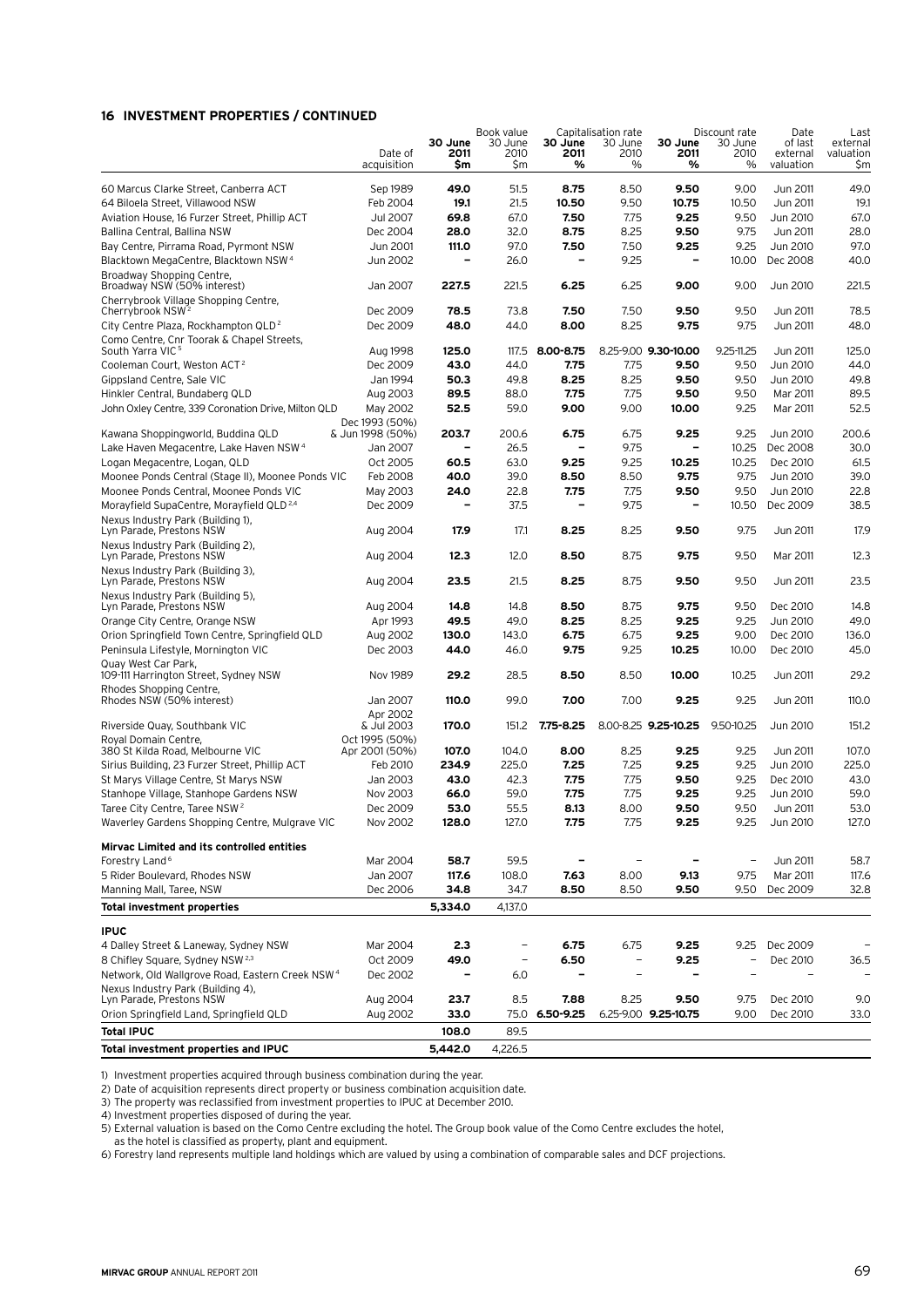#### **16 Investment properties / continued**

#### **a) Reconciliation of carrying amounts of investment properties**

| At fair value                                                       | 2011<br>\$m | 2010<br>\$m |
|---------------------------------------------------------------------|-------------|-------------|
| Balance 1 July                                                      | 4.226.5     | 3.210.1     |
| Additions                                                           | 150.0       | 309.3       |
| Additions resulting from business combination                       | 1,152.7     | 822.2       |
| Net gain/(loss) on fair value                                       | 52.9        | (98.6)      |
| Net loss from foreign currency translation                          | (6.6)       | (2.1)       |
| Assets classified as held for sale or disposals                     | (111.4)     | (200.6)     |
| Transfers from inventories and property, plant and equipment        |             | 205.4       |
| Amortisation of fitout incentives, leasing costs and rent incentive | (22.1)      | (19.2)      |
| <b>Balance 30 June</b>                                              | 5.442.0     | 4,226.5     |
| b) Amounts recognised in profit or loss for investment properties   |             |             |
| Investment properties rental revenue                                | 545.7       | 403.2       |
| Investment properties expenses                                      | (124.5)     | (102.2)     |
|                                                                     | 421.2       | 301.0       |

#### **c) Valuation basis**

#### i) Investment properties

Investment properties are carried at fair value. Valuation methods used to determine the fair value include market sales comparison, DCF and capitalisation rate ("cap rate"). The fair value for a property may be determined by using a combination of these and other valuation methods.

Market sales comparison: The sales comparison approach utilises recent sales of comparable properties, adjusted for any differences including the nature, location and lease profile, to indicate the fair value of a property. Where there is a lack of recent sales, activity adjustments are made from previous comparable sales to reflect changes in economic conditions.

DCF: DCF projections derived from contracted rents, market rents, operating costs, lease incentives, lease fees, capital expenditure and future income on vacant space are discounted at a rate to arrive at a value. The discount rate is a market assessment of the risk associated with the cash flows, and the nature, location and tenancy profile of the property relative to returns from alternative investments, CPI rates and liquidity risk. It is assumed that the property is sold at the end of the investment period at a terminal value. The terminal value is determined by using an appropriate terminal cap rate. Mirvac's terminal cap rates are in the range of an additional nil to 75 basis points above the respective property's cap rate.

Cap rate: An assessment is made of fully leased net income based on contracted rents, market rents, operating costs and future income on vacant space. The adopted fully leased net income is capitalised in perpetuity from the valuation date at an appropriate cap rate. The cap rate reflects the nature, location and tenancy profile of the property together with current market investment criteria, as evidenced by current sales evidence. Various adjustments, including incentives, capital expenditure, and reversions to market rent, are made to arrive at the property value.

#### ii) IPUC

There are generally no active markets for IPUC; therefore, a lack of comparable transactions for IPUC usually requires the use of estimation models. The two main estimation models used to value IPUC are residual and DCF valuations. The residual method of determining the value of a property uses the estimated total cost of the development, including construction and associated expenditures, finance costs, and an allowance for developer's risk and profit is deducted from the end value of the completed project. The resultant figure is then adjusted back to the date of valuation to give the residual value.

#### **d) Non current assets pledged as security**

Refer to note 20(b) for information on non current assets pledged as security by the Group.

## **e) Property portfolio**

Mirvac's property portfolio is made up as follows:

|                                                                                      | Note | 2011<br>Sm | 2010<br>Sm |
|--------------------------------------------------------------------------------------|------|------------|------------|
| Investment properties per statement of financial position                            |      | 5.442.0    | 4.226.5    |
| Properties classified as assets held for sale                                        |      | 3.4        | 53.7       |
| Owner-occupied hotel management lots classified as property, plant and equipment     | 17   | 58.3       | 59.3       |
| Owner-occupied freehold hotels classified as property, plant and equipment           | 17   | 60.3       | 61.5       |
| Owner-occupied administration properties classified as property, plant and equipment |      | 218.0      | 211.2      |
|                                                                                      |      | 5.782.0    | 4.612.2    |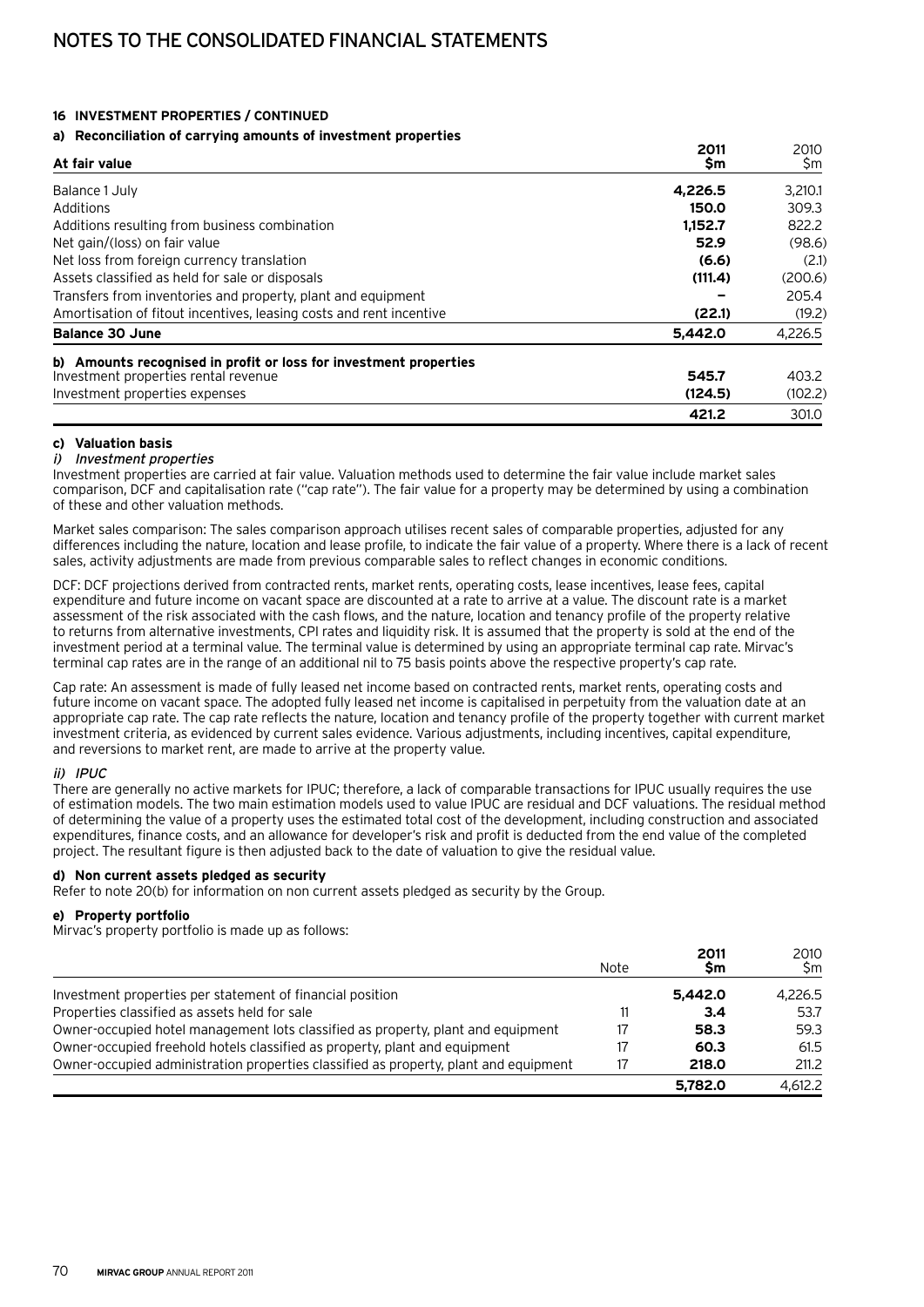#### **17 Property, plant and equipment**

|                                                           | Office<br>leasehold<br>improvements<br>\$m | Plant and<br>equipment<br>\$m | Owner-<br>occupied<br>hotel<br>management<br>lots<br>\$m | Owner-<br>occupied<br>freehold<br>hotels<br>\$m | Owner-<br>occupied<br>properties<br>\$m | Investment<br>properties<br>under<br>construction<br>\$m | Total<br>\$m |
|-----------------------------------------------------------|--------------------------------------------|-------------------------------|----------------------------------------------------------|-------------------------------------------------|-----------------------------------------|----------------------------------------------------------|--------------|
| Year ended 30 June 2011                                   |                                            |                               |                                                          |                                                 |                                         |                                                          |              |
| Opening net book amount                                   |                                            | 23.2                          | 59.3                                                     | 61.5                                            | 211.2                                   |                                                          | 355.2        |
| Revaluation (decrement)/increment                         |                                            |                               | (1.3)                                                    | 0.7                                             | 12.1                                    |                                                          | 11.5         |
| Additions                                                 |                                            | 4.9                           | 2.6                                                      | 0.3                                             |                                         |                                                          | 7.8          |
| Transfers from/(to) other assets                          |                                            | 2.3                           |                                                          | (0.2)                                           |                                         |                                                          | 2.1          |
| Assets classified as held for sale<br>and other disposals |                                            | (0.7)                         | (0.6)                                                    |                                                 |                                         |                                                          | (1.3)        |
| Exchange differences                                      |                                            | (0.1)                         | (0.2)                                                    |                                                 |                                         |                                                          | (0.3)        |
| Depreciation expenses                                     |                                            | (6.9)                         | (1.5)                                                    | (2.0)                                           | (5.3)                                   | $\overline{\phantom{m}}$                                 | (15.7)       |
| <b>Closing net book amount</b>                            | $\qquad \qquad$                            | 22.7                          | 58.3                                                     | 60.3                                            | 218.0                                   | -                                                        | 359.3        |
| At 30 June 2011                                           |                                            |                               |                                                          |                                                 |                                         |                                                          |              |
| Cost or fair value                                        |                                            | 76.9                          | 67.5                                                     | 71.2                                            | 238.3                                   |                                                          | 453.9        |
| Accumulated depreciation                                  |                                            | (54.2)                        | (9.2)                                                    | (10.9)                                          | (20.3)                                  |                                                          | (94.6)       |
| Net book amount                                           | $\overline{\phantom{0}}$                   | 22.7                          | 58.3                                                     | 60.3                                            | 218.0                                   | $\overline{\phantom{0}}$                                 | 359.3        |
| Year ended 30 June 2010                                   |                                            |                               |                                                          |                                                 |                                         |                                                          |              |
| Opening net book amount                                   | 0.1                                        | 26.4                          | 60.1                                                     | 26.1                                            | 228.8                                   | 207.5                                                    | 549.0        |
| Revaluation increment/(decrement)                         |                                            |                               | 0.1                                                      | (19.0)                                          | 1.6                                     |                                                          | (17.3)       |
| Additions                                                 |                                            | 5.3                           | 0.5                                                      | 1.5                                             |                                         |                                                          | 7.3          |
| Transfers (to)/from other assets                          | (0.1)                                      | 2.0                           | (0.1)                                                    | 54.2                                            | (14.0)                                  | (207.5)                                                  | (165.5)      |
| Assets classified as held for sale<br>and other disposals |                                            | (1.3)                         | $\overline{\phantom{m}}$                                 |                                                 |                                         |                                                          | (1.3)        |
| Exchange differences                                      |                                            | $\overline{\phantom{0}}$      | 0.1                                                      |                                                 |                                         |                                                          | 0.1          |
| Depreciation expenses                                     |                                            | (9.2)                         | (1.4)                                                    | (1.3)                                           | (5.2)                                   | $\overline{\phantom{0}}$                                 | (17.1)       |
| Closing net book amount                                   | $\overline{\phantom{0}}$                   | 23.2                          | 59.3                                                     | 61.5                                            | 211.2                                   | $\overline{\phantom{0}}$                                 | 355.2        |
| At 30 June 2010                                           |                                            |                               |                                                          |                                                 |                                         |                                                          |              |
| Cost or fair value                                        |                                            | 77.2                          | 67.1                                                     | 70.5                                            | 226.2                                   |                                                          | 441.0        |
| Accumulated depreciation                                  |                                            | (54.0)                        | (7.8)                                                    | (9.0)                                           | (15.0)                                  |                                                          | (85.8)       |
| Net book amount                                           |                                            | 23.2                          | 59.3                                                     | 61.5                                            | 211.2                                   | $\equiv$                                                 | 355.2        |

A reconciliation of the revaluation increment/(decrement) and the asset revaluation reserve is shown in note 25(d).

## **a) Valuations of owner-occupied properties**

Owner-occupied properties are revalued by external valuers on a rotation basis with approximately one-half of the portfolio (including owner-occupied buildings) being valued annually. The basis of valuation of owner-occupied properties is fair value, being the amounts for which assets could be exchanged between knowledgeable willing parties in an arm's length transaction. The valuation basis is consistent with the approach taken for investment properties (refer to note 16(c)). Discount rates range from 9.00 per cent to 10.00 per cent (2010: 9.00 per cent to 11.25 per cent) and capitalisation rates range from 6.50 per cent to 8.00 per cent (2010: 6.75 per cent to 9.00 per cent). The revaluation increment net of applicable deferred income taxes was credited to the asset revaluation reserve in equity (refer to note 25(b)).

## **b) Historical cost of items carried at fair value**

| 2010<br>Balance 30 June 2010 | 47.0                                                     | 80.3                                            | 197.3                                   |
|------------------------------|----------------------------------------------------------|-------------------------------------------------|-----------------------------------------|
| 2011<br>Balance 30 June 2011 | 49.5                                                     | 80.3                                            | 198.6                                   |
|                              | Owner-<br>occupied<br>hotel<br>management<br>lots<br>\$m | Owner-<br>occupied<br>freehold<br>hotels<br>\$m | Owner-<br>occupied<br>properties<br>\$m |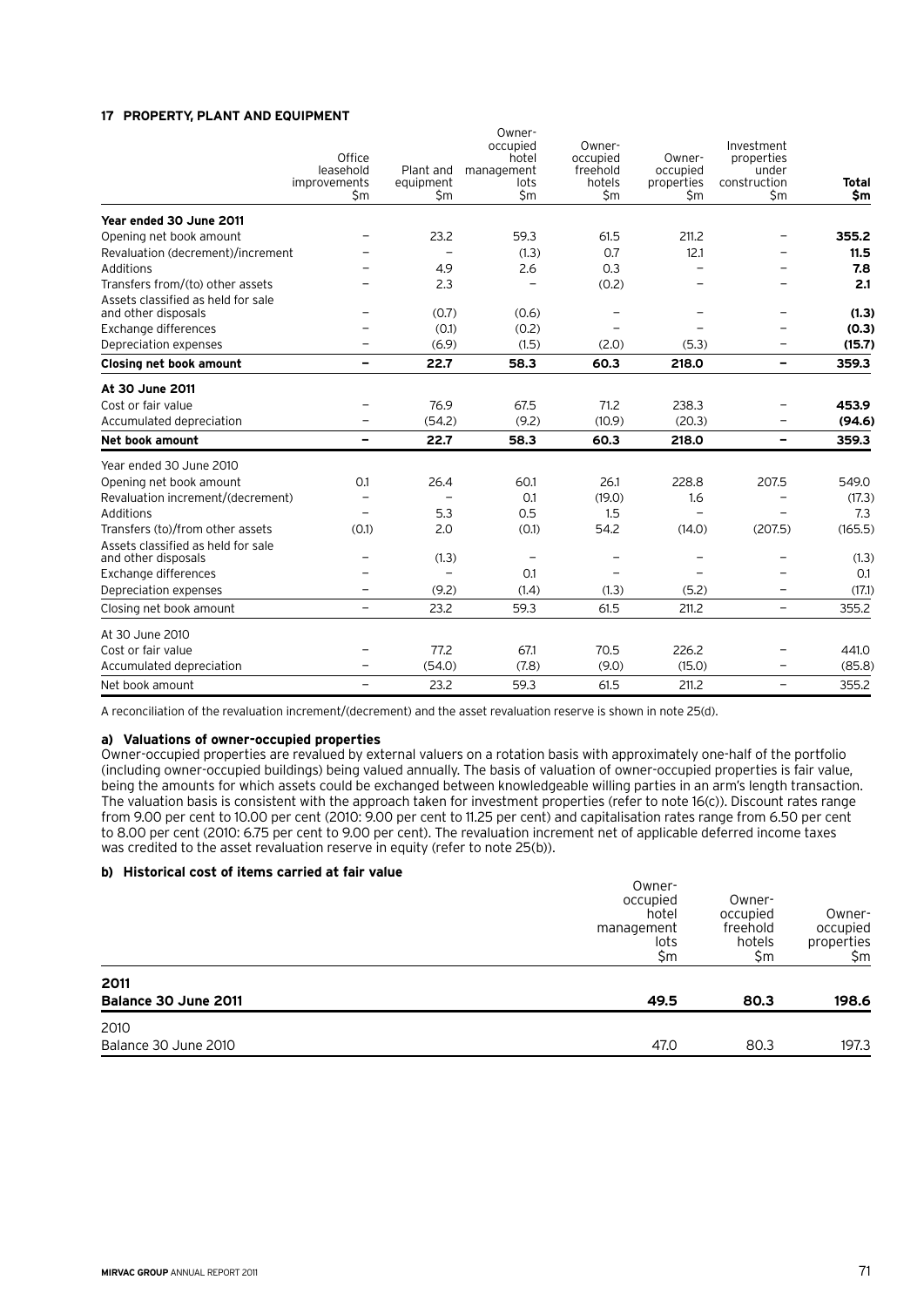## **18 Intangible assets**

|                                                 | Management<br>rights<br>\$m | Goodwill<br>\$m | Other<br>intangible<br>assets<br>\$m | Total<br>\$m |
|-------------------------------------------------|-----------------------------|-----------------|--------------------------------------|--------------|
| 2011                                            |                             |                 |                                      |              |
| Balance 1 July 2010                             | 10.5                        | 44.4            |                                      | 54.9         |
| Acquisition of controlled entities <sup>1</sup> |                             | 26.7            |                                      | 26.7         |
| Acquisition of brands                           |                             |                 | 2.1                                  | 2.1          |
| Disposal of controlled entity                   | (7.3)                       | (1.7)           |                                      | (9.0)        |
| Balance 30 June 2011                            | 3.2                         | 69.4            | 2.1                                  | 74.7         |
| 2010                                            |                             |                 |                                      |              |
| Balance 1 July 2009                             | 13.1                        | 45.5            |                                      | 58.6         |
| Disposal of controlled entity                   | (1.5)                       | (1.1)           |                                      | (2.6)        |
| Extinguished as part of business combination    | (1.1)                       |                 |                                      | (1.1)        |
| Balance 30 June 2010                            | 10.5                        | 44.4            |                                      | 54.9         |

1) Acquisition of WOP \$25.5m (refer to note 39) and acquisition of remaining interest in North Ryde Office Trust ("NROT") \$1.2m (refer to note 39).

#### **a) Allocation of intangible assets by operating segment**

A segment level summary of the intangible asset allocations is presented below:

|                                                    |                   | Hotel             | Investment       |                  |
|----------------------------------------------------|-------------------|-------------------|------------------|------------------|
|                                                    | Investment<br>\$m | Management<br>\$m | Management<br>Şm | Total<br>\$m     |
| 2011                                               |                   |                   |                  |                  |
| Management rights $-$ indefinite life <sup>1</sup> |                   |                   | 3.2              | 3.2 <sub>1</sub> |
| Goodwill                                           | 63.1              | 6.3               |                  | 69.4             |
| Other intangible assets                            |                   | 2.1               |                  | 2.1              |
| Balance 30 June 2011                               | 63.1              | 8.4               | 3.2              | 74.7             |
| 2010                                               |                   |                   |                  |                  |
| Management rights $-$ indefinite life <sup>1</sup> |                   |                   | 10.5             | 10.5             |
| Goodwill                                           | 38.1              | 6.3               |                  | 44.4             |
| Balance 30 June 2010                               | 38.1              | 6.3               | 10.5             | 54.9             |

1) Management rights are primarily held in relation to funds established or rights established by entities acquired by Mirvac. These funds are considered to be open-ended and therefore have no expiry. The Group also holds strategic stakes in these funds in order to protect its interests.

#### **b) Key assumptions used for value in use calculations for goodwill and other intangible assets**

The recoverable amount of CGUs is determined using the higher of fair value less cost to sell, and their value in use. The value in use calculation is based on financial budgets and forecasts approved by management covering a five year period. For the Hotel Management and Investment Management CGUs, cash flows beyond the five year period are extrapolated using the estimated growth rates stated below. For the Investment CGU, no forecast growth rate is assumed as the value in use calculations are based on forecast cash flows from existing projects and investment properties. The growth rate has been adjusted to reflect current market conditions and does not exceed the long term average growth rate for the business in which the CGU operates. The discount rates used are post-tax and reflect specific risks relating to the relevant segments and the countries in which they operate. A terminal growth rate of three per cent has also been applied.

| CGU                   | Growth rate <sup>1</sup><br>2011<br>$%$ pa | <b>Discount rate</b><br>2011<br>$%$ pa | 2010<br>% pa | Growth rate <sup>1</sup> Discount rate<br>2010<br>% pa |
|-----------------------|--------------------------------------------|----------------------------------------|--------------|--------------------------------------------------------|
| Investment            | $-2$                                       | 10                                     | $-2$         | 10                                                     |
| Hotel Management      |                                            | 13                                     |              | 13                                                     |
| Investment Management |                                            | 13                                     |              | 13                                                     |

1) Weighted average growth rate used to extrapolate cash flows beyond the budget period.

2) The value in use calculation is based on financial budgets and forecasts approved by management covering a five year period. No forecast growth rate is assumed as the value in use calculations are based on forecast cash flows from existing projects and investment properties.

The recoverable amount of intangible assets exceeds the carrying value at 30 June 2011. Management considers that for the carrying value to exceed the recoverable amount, there would have to be unreasonable changes to key assumptions. Management considers the chances of these changes occurring as unlikely.

# **c) Impairment of goodwill**

There was no impairment of goodwill (2010: \$nil).

#### **d) Impairment of intangible assets**

There was no impairment of management rights or brands (2010: \$nil). Management rights are primarily held in relation to funds established or rights established by entities acquired by Mirvac. These funds are considered to be open-ended and therefore have no expiry.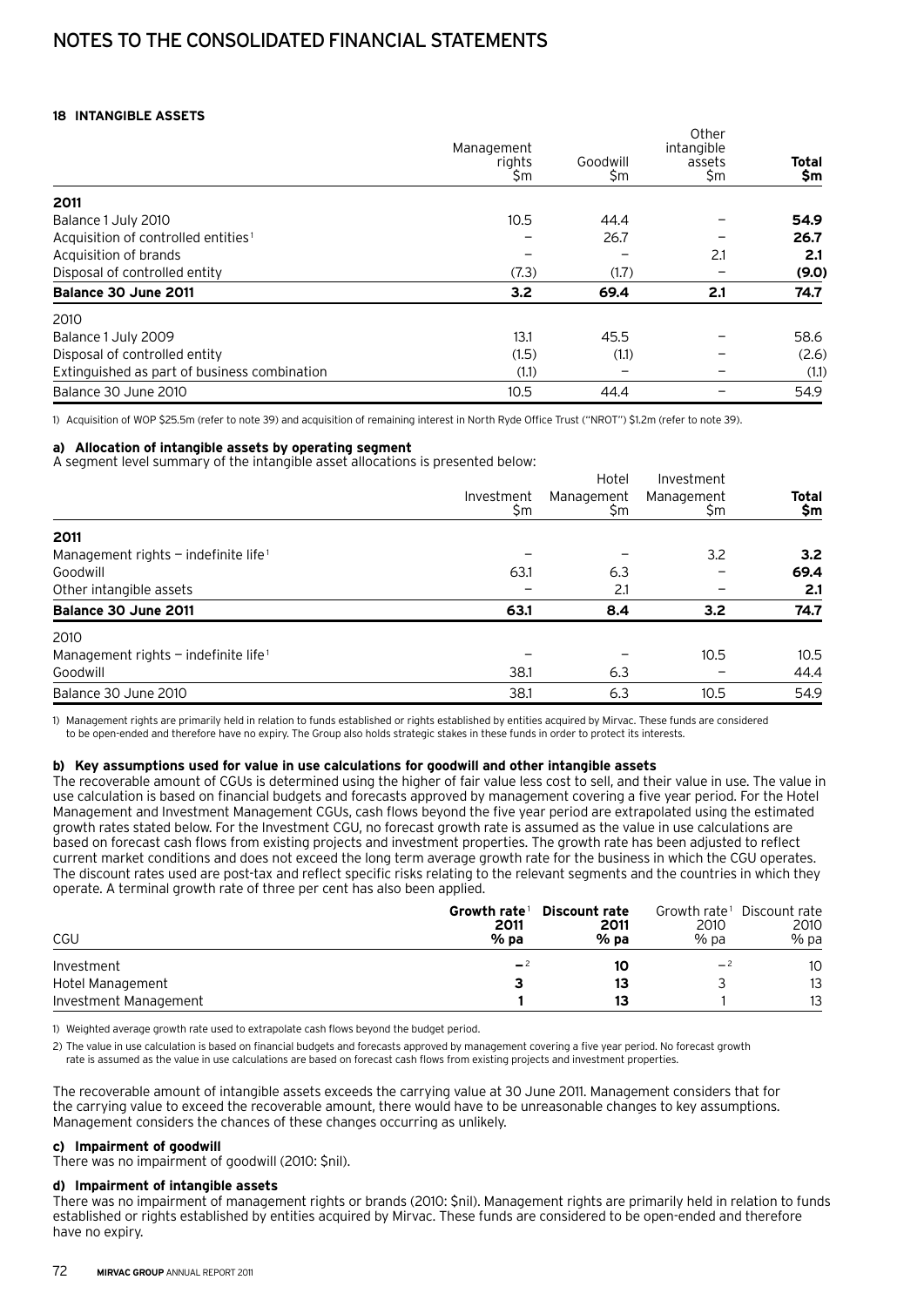## **19 Payables**

|                                                |            | 2011<br>\$m | 2010<br>\$m |
|------------------------------------------------|------------|-------------|-------------|
| <b>Current</b>                                 |            |             |             |
| Trade payables                                 |            | 43.4        | 42.2        |
| Employee benefits                              |            | 15.2        | 13.9        |
| Deferred revenue                               |            | 22.7        | 36.1        |
| Accruals                                       |            | 124.4       | 101.2       |
| Deferred payment for land                      |            | 201.5       | 95.2        |
| Other creditors                                |            | 59.8        | 51.4        |
| Amounts due to related parties                 |            | 2.2         |             |
|                                                |            | 469.2       | 340.0       |
| Non-current                                    |            |             |             |
| Other creditors                                |            | 5.9         | 10.4        |
| <b>20 BORROWINGS</b>                           |            |             |             |
|                                                |            | 2011        | 2010        |
|                                                | Note       | \$m         | \$m         |
| Current                                        |            |             |             |
| <b>Unsecured</b>                               |            |             |             |
| <b>Bank loans</b>                              | 20(a)(i)   | 47.5        | 92.9        |
| Domestic MTN                                   | 20(a)(ii)  |             | 200.0       |
| <b>Secured</b>                                 |            |             |             |
| <b>Bank loans</b>                              | 20(a)(iii) | 28.0        | 32.5        |
| Commercial mortgage backed securities ("CMBS") | 20(a)(iv)  | 505.0       |             |
| Lease liabilities                              | 20(a)(v)   | 2.6         | 2.3         |
|                                                |            | 583.1       | 327.7       |
| Non-current                                    |            |             |             |
| <b>Unsecured</b>                               |            |             |             |
| <b>Bank loans</b>                              | 20(a)(i)   | 1,359.9     | 905.0       |
| Domestic MTN                                   | 20(a)(ii)  | 425.0       | 150.0       |
| Foreign MTN                                    | 20(a)(vi)  | 359.2       | 450.0       |
| <b>Secured</b>                                 |            |             |             |
| Lease liabilities                              | 20(a)(v)   | 9.1         | 11.6        |
|                                                |            | 2,153.2     | 1,516.6     |

#### **a) Borrowings**

#### i) Unsecured bank loans

Mirvac has unsecured bank facilities totalling \$1,927.5m (2010: \$2,117.5m). Mirvac has two syndicated facilities; the first contains two tranches: a \$47.5m tranche maturing in January 2012 and a \$140.0m tranche maturing in January 2013. The second facility contains 3 tranches: a \$530.0m tranche maturing in January 2014, a \$530.0m tranche maturing in January 2015 and a \$530.0m maturing in January 2016. There is also a bilateral bank facility of \$150.0m (2010: \$200.0m) maturing in April 2013. Subject to compliance with the terms, each of these bank loan facilities may be drawn at any time.

#### ii) Domestic MTN

Mirvac has a total of \$425.0m (2010: \$350.0m) of domestic MTN outstanding: \$200.0m maturing in March 2015 and \$225.0m maturing in September 2016. Mirvac issued a total of \$275.0m during the year with \$200.0m issued in September 2010, \$25.0m issued in March 2011 and \$50.0m issued in April 2011. Interest is payable either quarterly or semi-annually in arrears in accordance with the terms of the notes.

#### iii) Secured bank loans

A controlled entity has secured bank facilities totalling \$28.0m (2010: \$32.5m) which mature in December 2011.

#### iv) CMBS

Commercial mortgage backed securities of \$505.0m (2010: \$nil) acquired as part of the acquisition of WOP have a scheduled maturity date of 16 November 2011. At expiry, the CMBS will be repaid from cash held on hand. The debt is cash collateralised; refer to note 38 for more details.

#### v) Lease liabilities

Lease liabilities are effectively secured as the rights to the leased asset revert to the lessor in the event of default.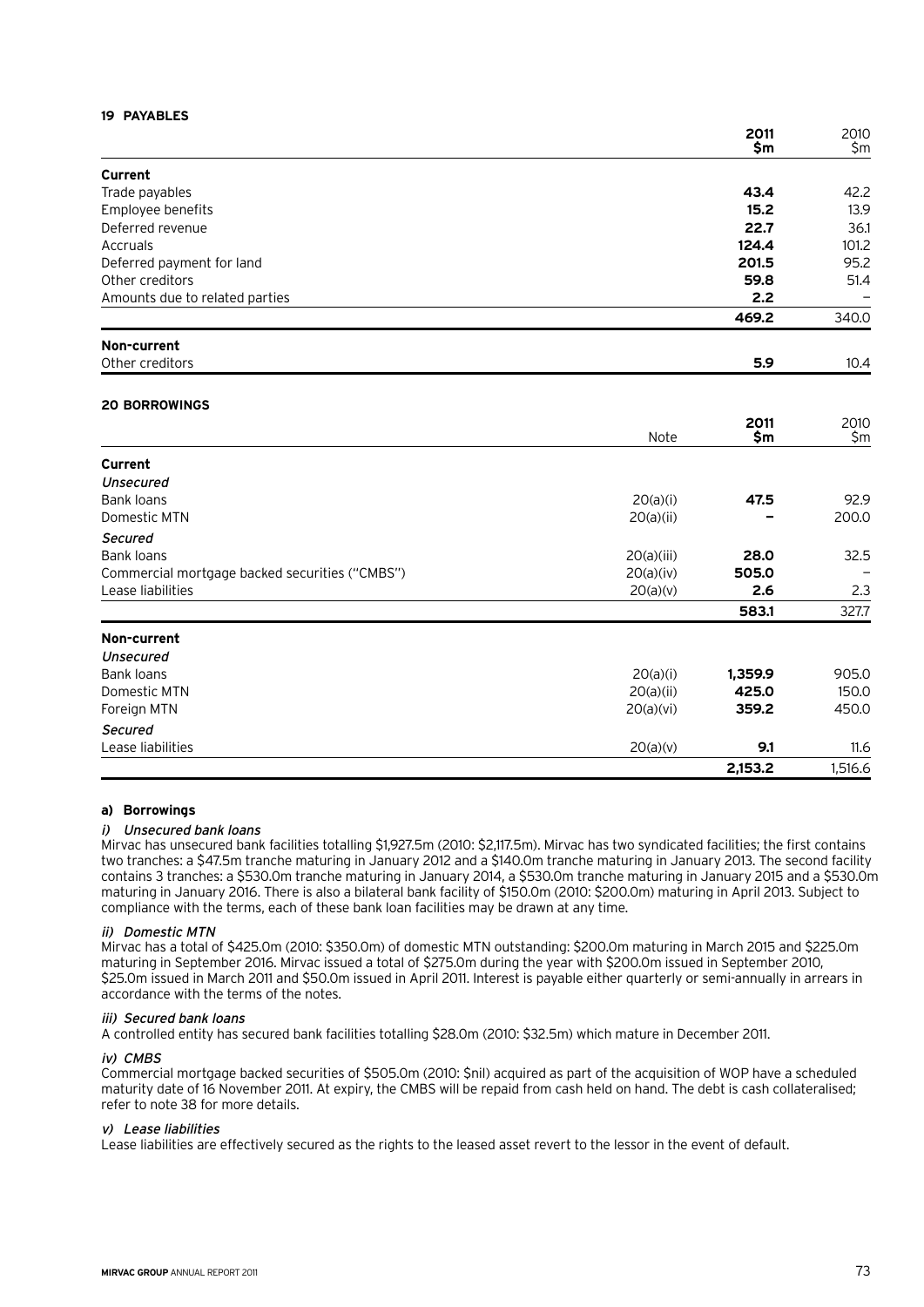## **20 Borrowings / continued**

#### vi) Foreign MTN

Mirvac has a US Private Placement issue made up of US\$275.0m maturing in November 2016 and US\$100.0m maturing in November 2018. An additional AUD\$10.0m maturing in November 2016 was also issued in conjunction with this placement. Interest is payable semi-annually in arrears for all notes. The notes were issued with fixed and floating rate coupons payable in US dollars and swapped back to Australian dollar floating rate coupons through cross currency principal and interest rate swaps.

## **b) Assets pledged as security**

A controlled entity has debt facilities secured by real property mortgages and a fixed and floating charge. The carrying amounts of assets pledged as security for current and non current borrowings are as follows:

|                                       | Note | 2011<br>\$m   | 2010<br>\$m |
|---------------------------------------|------|---------------|-------------|
|                                       |      |               |             |
| First ranking real property mortgage  |      |               |             |
| Investment properties                 | 16   | 58.7          | 59.5        |
| Total assets pledged as security      |      | 58.7          | 59.5        |
| c) Financing arrangements             |      |               |             |
|                                       |      | 2011<br>\$m\$ | 2010<br>\$m |
| <b>Total facilities</b>               |      |               |             |
| Unsecured bank loans                  |      | 1,927.5       | 2,117.5     |
| Domestic MTN                          |      | 425.0         | 350.0       |
| Secured bank loans                    |      | 28.0          | 32.5        |
| <b>CMBS</b>                           |      | 505.0         |             |
| Foreign MTN                           |      | 359.2         | 450.0       |
|                                       |      | 3,244.7       | 2,950.0     |
| Used at end of the reporting period   |      |               |             |
| Unsecured bank loans                  |      | 1,407.4       | 997.9       |
| Domestic MTN                          |      | 425.0         | 350.0       |
| Secured bank loans                    |      | 28.0          | 32.5        |
| <b>CMBS</b>                           |      | 505.0         |             |
| Foreign MTN                           |      | 359.2         | 450.0       |
|                                       |      | 2,724.6       | 1,830.4     |
| Unused at end of the reporting period |      |               |             |
| Unsecured bank loans                  |      | 520.1         | 1,119.6     |
| Domestic MTN                          |      |               |             |
| Secured bank loans                    |      |               |             |
| <b>CMBS</b>                           |      |               |             |
| Foreign MTN                           |      |               |             |
|                                       |      | 520.1         | 1,119.6     |

| d) Fair value                                   |      |             |                 |             |             |  |
|-------------------------------------------------|------|-------------|-----------------|-------------|-------------|--|
|                                                 |      |             | Carrying amount |             | Fair value  |  |
|                                                 | Note | 2011<br>\$m | 2010<br>\$m     | 2011<br>\$m | 2010<br>\$m |  |
|                                                 |      |             |                 |             |             |  |
| Included in statement of financial position     |      |             |                 |             |             |  |
| Non-traded financial liabilities                |      |             |                 |             |             |  |
| Unsecured bank loans                            |      | 1.407.4     | 997.9           | 1.407.4     | 997.9       |  |
| Domestic MTN                                    |      | 425.0       | 350.0           | 425.0       | 350.0       |  |
| Secured bank loans                              |      | 28.0        | 32.5            | 28.0        | 32.5        |  |
| <b>CMBS</b>                                     |      | 505.0       |                 | 505.0       |             |  |
| Foreign MTN                                     |      | 359.2       | 450.0           | 359.2       | 450.0       |  |
| Lease liabilities                               |      | 11.7        | 13.9            | 11.7        | 13.9        |  |
| Not included in statement of financial position |      |             |                 |             |             |  |
| Contingent liabilities                          | 31   | 84.2        | 62.1            | 84.2        | 62.1        |  |
|                                                 |      | 2.820.5     | 1.906.4         | 2,820.5     | 1.906.4     |  |

None of the classes above is readily traded on organised markets in standardised form.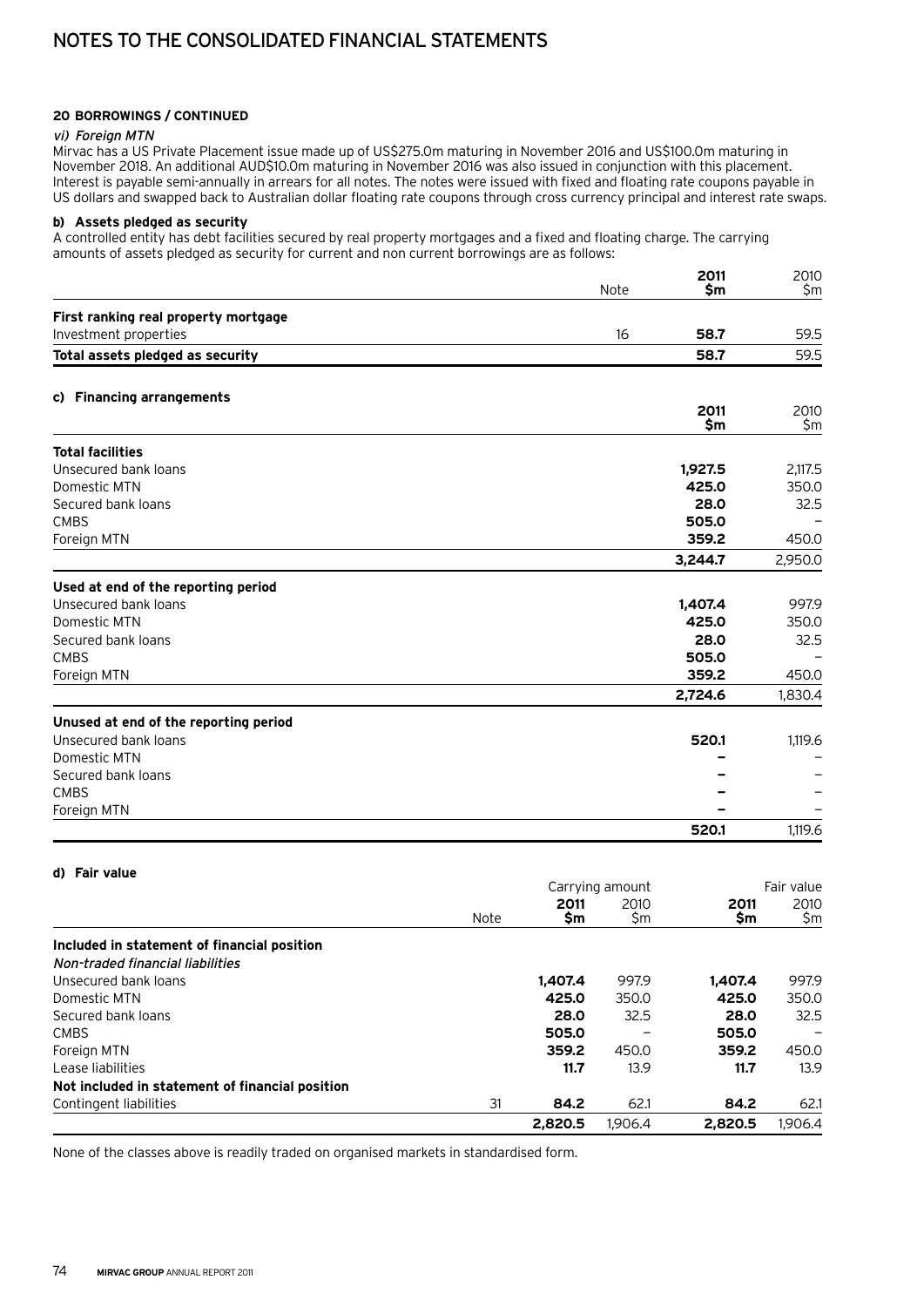#### **20 Borrowings / continued**

#### i) Included in statement of financial position

The fair value for borrowings less than 12 months to maturity is deemed to equal the carrying amounts. All other borrowings are discounted if the effect of discounting is material. The fair value of borrowings is based upon market prices where a market exists or by discounting the expected future cash flows by the current interest rates for liabilities with similar risk profiles.

#### ii) Not included in statement of financial position

The Group has potential financial liabilities which may arise from certain contingent liabilities as disclosed in note 31. No material losses are anticipated in respect of those contingent liabilities and the fair value disclosed is the estimated amount which would be payable by Mirvac as consideration for the assumption of those contingent liabilities by another party.

#### **21 Provisions**

|                                 | 2011<br>\$m | 2010<br>\$m |
|---------------------------------|-------------|-------------|
| Current                         |             |             |
| Employee benefits - LSL         | 7.5         | 6.3         |
| Dividends/distributions payable | 75.5        | 65.6        |
|                                 | 83.0        | 71.9        |
| Non-current                     |             |             |
| Asset retirement obligations    | 0.9         | 2.0         |
| Employee benefits - LSL         | 3.8         | 4.1         |
|                                 | 4.7         | 6.1         |

Movements in each class of provision during the year, other than employee benefits, are set out below:

| Dividends/distributions payable <sup>1</sup> | 2011<br>\$m |
|----------------------------------------------|-------------|
| Balance 1 July                               | 65.6        |
| Interim and final dividends/distributions    | 280.7       |
| Payments made                                | (270.8)     |
| <b>Balance 30 June</b>                       | 75.5        |
| <b>Asset retirement obligations</b>          |             |
| Balance 1 July                               | 2.0         |
| Provision release                            | (1.1)       |
| <b>Balance 30 June</b>                       | 0.9         |

1) The amounts reported in the provision include dividends/distributions paid/payable to securityholders of the Group and NCI.

The asset retirement obligations relate to obligations under lease agreements for office space on expiry of the lease, to return the space to its condition at the commencement of the lease.

## **22 Other liabilities**

|                                             | 2011<br>\$m | 2010<br>\$m |
|---------------------------------------------|-------------|-------------|
| Monies held in trust                        | 2.5         | 10.6        |
|                                             |             |             |
| <b>23 DERIVATIVE FINANCIAL LIABILITIES</b>  |             |             |
|                                             | 2011<br>\$m | 2010<br>\$m |
|                                             |             |             |
| Current                                     |             |             |
| Interest rate swap contracts - fair value   | 1.4         | 0.5         |
| Interest rate collar contracts - fair value | 0.3         |             |
|                                             | 1.7         | 0.5         |
| Non-current                                 |             |             |
| Interest rate swap contracts - fair value   | 32.2        | 47.9        |
| Interest rate collar contracts - fair value |             | 1.7         |
| Cross currency derivatives - fair value     | 109.9       | 2.8         |
|                                             | 142.1       | 52.4        |

## **a) Instruments used by Mirvac**

Refer to note 36 for information on instruments used by Mirvac.

#### **b) Interest rate and foreign currency risk exposures**

Refer to note 36 for Mirvac's exposure to interest rate and foreign currency risk on cross currency swaps.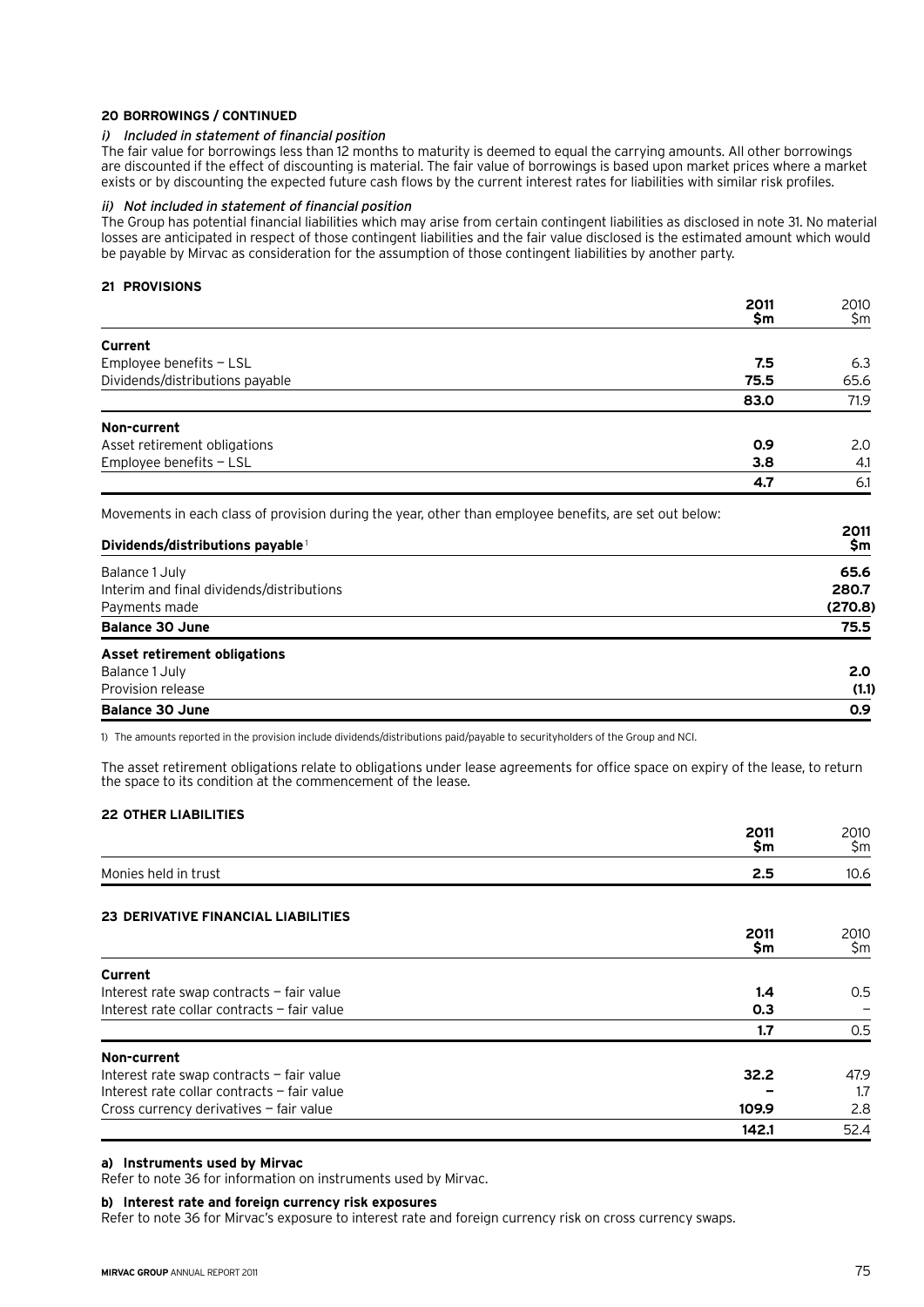# **24 Contributed equity**

**a) Paid up equity**

|                                           | 2011                   | 2010            |            |             |
|-------------------------------------------|------------------------|-----------------|------------|-------------|
| Consolidated                              | <b>Securities</b><br>m | Securities<br>m | 2011<br>Sm | 2010<br>\$m |
| Mirvac Limited $-$ ordinary shares issued | 3.409.3                | 3.254.8         | 1.248.1    | 1.223.7     |
| $MPT$ – ordinary units issued             | 3.409.3                | 3.254.8         | 5,079.3    | 4.875.1     |
| Total contributed equity                  |                        |                 | 6.327.4    | 6.098.8     |

# **b) Movements in paid up equity**

Movements in paid up equity of Mirvac for the year ended 30 June 2011 were as follows:

|                                                         | Issue date       | Issue price | Note | m       | <b>Securities</b><br>\$m |
|---------------------------------------------------------|------------------|-------------|------|---------|--------------------------|
| Balance 1 July 2010                                     |                  |             |      | 3,254.8 | 6,098.8                  |
| Acquisition of WOP                                      | 4 August 2010    | 1.37        | (d)  | 149.0   | 204.1                    |
| EEP securities issues                                   | 24 March 2011    | 1.22        | (C)  | 1.1     | 6.8                      |
| LTI and EIS securities converted, sold or forfeited     |                  |             | (c)  | 4.4     | 17.8                     |
| Less: Transaction costs arising on issues of securities |                  |             |      |         | (0.1)                    |
| Balance 30 June 2011                                    |                  |             |      | 3,409.3 | 6,327.4                  |
| Balance 1 July 2009                                     |                  |             |      | 2,789.7 | 5,447.4                  |
| Acquisition of Mirvac Real Estate                       |                  |             |      |         |                          |
| Investment Trust ("MREIT")                              | 7 December 2009  | 1.41        | (d)  | 190.1   | 267.1                    |
| EEP securities issues                                   | 22 December 2009 | 1.55        | (C)  | 1.0     |                          |
| Equity raising                                          | 13 April 2010    | 1.40        | (e)  | 250.0   | 350.0                    |
| Equity raising                                          | 14 May 2010      | 1.40        | (e)  | 18.4    | 25.8                     |
| LTI and EIS securities converted, sold or forfeited     |                  |             | (c)  | 5.6     | 20.7                     |
| Less: Transaction costs arising on issues of securities |                  |             |      |         | (12.2)                   |
| Balance 30 June 2010                                    |                  |             |      | 3,254.8 | 6.098.8                  |

## **Ordinary securities**

All ordinary securities were fully paid at 30 June 2011. Ordinary securities entitle the holder to participate in dividends/ distributions and the proceeds on winding up of Mirvac in proportion to the number of and amount paid on the securities held. On a show of hands, every holder of ordinary securities present at a meeting in person or by proxy, is entitled to one vote, and upon a poll each security is entitled to one vote.

## **c) LTI, EIS and EEP issues**

## i) Current LTI plan

At 30 June 2011, 29.1m (2010: 22.2m) performance rights and 5.6m (2010: 8.0m) options were issued to participants under the plan. The number of issued rights and options are net of adjustments due to forfeiture of rights and options as a result of termination of employment. 0.5m performance rights (2010: 1.3m) and 0.7m options (2010: nil) vested during the year.

# ii) EEP

At 30 June 2011, 3.7m (2010: 2.6m) stapled securities have been issued to employees under the EEP.

## iii) Superseded LTI and EIS plans

During the year no securities were issued to employees of Mirvac Limited and its controlled entities under the superseded LTI plan and EIS (2010: nil). The total number of stapled securities issued to employees under the superseded LTI and EIS at 30 June 2011 was 7.6m (2010: 11.5m). The market price per ordinary stapled security at 30 June 2011 was \$1.25 (2010: \$1.32). Securities issued as part of the superseded LTI plan and EIS are not classified as ordinary securities, until such time as the vesting conditions are satisfied, employee loans are fully repaid or the employee leaves Mirvac.

# **d) Acquisition of WOP/MREIT**

As part of the acquisition of WOP, the Group issued 149.0m securities at \$1.37 per security, to the unitholders of WOP who opted to receive a scrip component. In the previous year as part of the acquisition of MREIT, the Group issued 190.1m securities at \$1.41 per security, to the unitholders of MREIT who opted to receive a scrip component.

## **e) Equity raising**

In the prior year, the Group completed an equity placement, comprising of 250.0m securities under a fully underwritten institutional placement and 18.4m securities under a retail placement, at an offer price of \$1.40 per stapled security.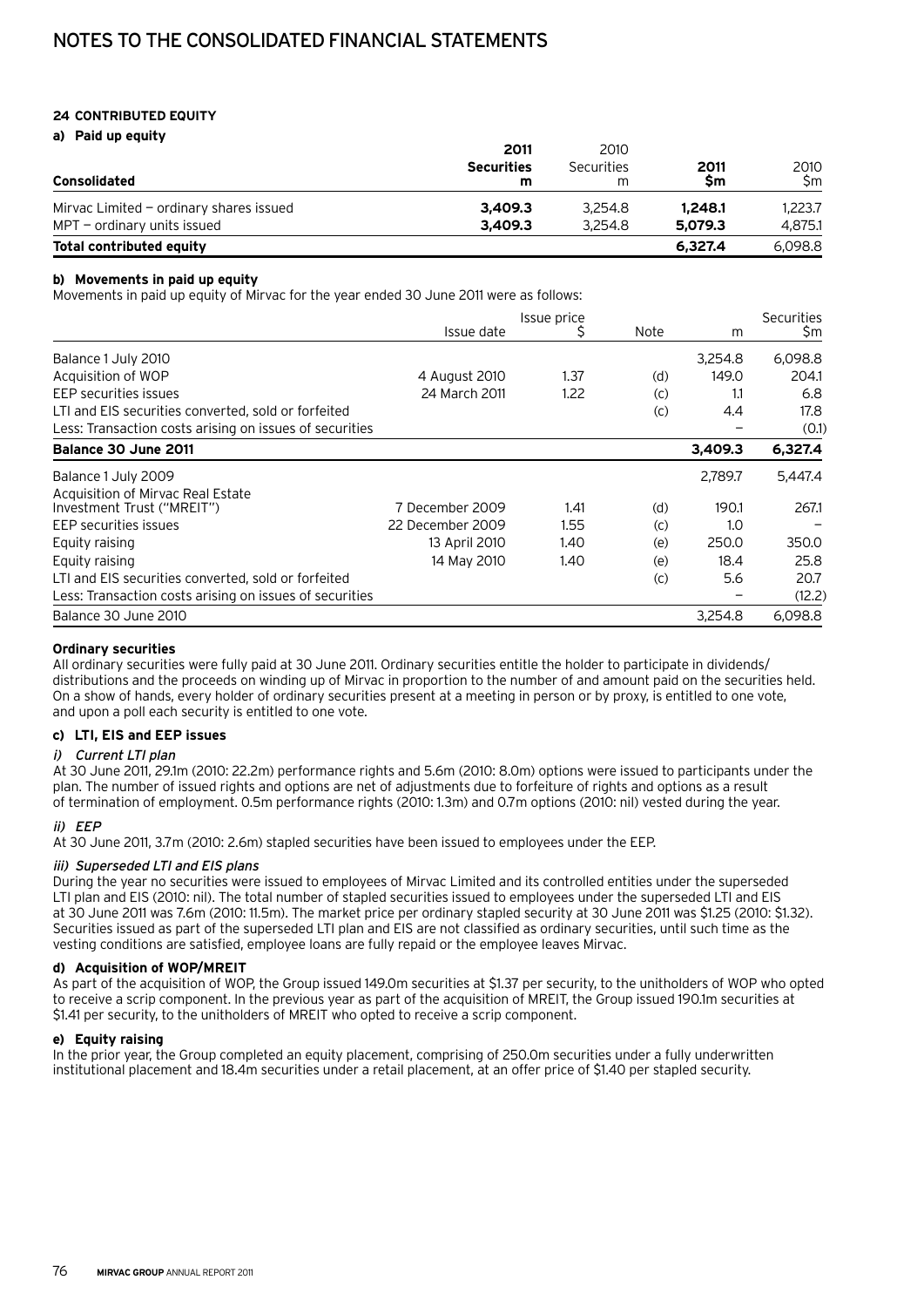## **24 Contributed equity / continued**

# **f) Reconciliation of securities issued on the ASX**

Under AAS, securities issued under the Mirvac employee LTI plans are required to be accounted for as an option and are excluded from total issued equity, until such time as the relevant employee loans are fully repaid or the employee leaves the Group. Total ordinary securities issued as detailed above is reconciled to securities issued on the ASX as follows:

| 2011<br><b>Securities</b>                       | 2010<br>Securities |
|-------------------------------------------------|--------------------|
| m                                               | m                  |
| Total ordinary securities disclosed<br>3.409.3  | 3.254.8            |
| Securities issued under LTI plan and EIS<br>7.6 | 11.5               |
| Total securities issued on the ASX<br>3.416.9   | 3.266.3            |

# **g) Capital risk management**

Refer to note 36 for details of Mirvac's capital risk management.

# **25 Reserves**

|                                                              | Note  | 2011<br>Sm | 2010<br>\$m    |
|--------------------------------------------------------------|-------|------------|----------------|
| a) Reserves                                                  |       |            |                |
| Asset revaluation reserve                                    |       | 121.6      | 86.2           |
| Capital reserve                                              |       | (0.2)      | (0.2)          |
| Foreign currency translation reserve                         |       | (14.8)     | (0.7)          |
| Security based payment reserve                               |       | 11.7       | 21.4           |
| NCI reserve                                                  |       | 7.6        | 7.6            |
|                                                              |       | 125.9      | 114.3          |
| b) Movement in reserves                                      |       |            |                |
| <b>Asset revaluation reserve</b>                             |       |            |                |
| Balance 1 July                                               |       | 86.2       | 86.5           |
| Increment on revaluation of owner-occupied properties        |       | 11.2       | 1.0            |
| Share of other comprehensive income of associates            |       |            |                |
| and joint ventures accounted for using the equity method     | 29(c) | 24.1       |                |
| Deferred tax<br>Transfers out                                | 6     | O.1        | (0.4)<br>(0.9) |
|                                                              |       |            |                |
| <b>Balance 30 June</b>                                       |       | 121.6      | 86.2           |
| <b>Capital reserve</b>                                       |       |            |                |
| Balance 1 July                                               |       | (0.2)      | 1.2            |
| Movement in reserve as a result of acquisition of MREIT      |       |            | (1.4)          |
| <b>Balance 30 June</b>                                       |       | (0.2)      | (0.2)          |
| Foreign currency translation reserve                         |       |            |                |
| Balance 1 July                                               |       | (0.7)      | 0.2            |
| Decrease in reserve due to translation of foreign operations |       | (14.1)     | (0.9)          |
| <b>Balance 30 June</b>                                       |       | (14.8)     | (0.7)          |
| Security based payment reserve                               |       |            |                |
| Balance 1 July                                               |       | 21.4       | 22.6           |
| Expense relating to security based payments                  |       | (9.7)      | (1.2)          |
| <b>Balance 30 June</b>                                       |       | 11.7       | 21.4           |
| <b>NCI reserve</b>                                           |       |            |                |
| Balance 1 July                                               |       | 7.6        |                |
| Discount on acquisition of MREIT attributable to NCI         |       |            | 7.6            |
| <b>Balance 30 June</b>                                       |       | 7.6        | 7.6            |

# **c) Nature and purpose of reserves**

## i) Asset revaluation reserve

The asset revaluation reserve is used to record increments and decrements on the revaluation of owner-occupied assets. However, any decrement in excess of previous increments is expensed to profit or loss.

#### ii) Capital reserve

The capital reserve was prior to the introduction of IFRS, used to record the net revaluation increment or decrement on disposal of investment properties. The balance of the reserve may be transferred to retained earnings and used to satisfy distributions to securityholders.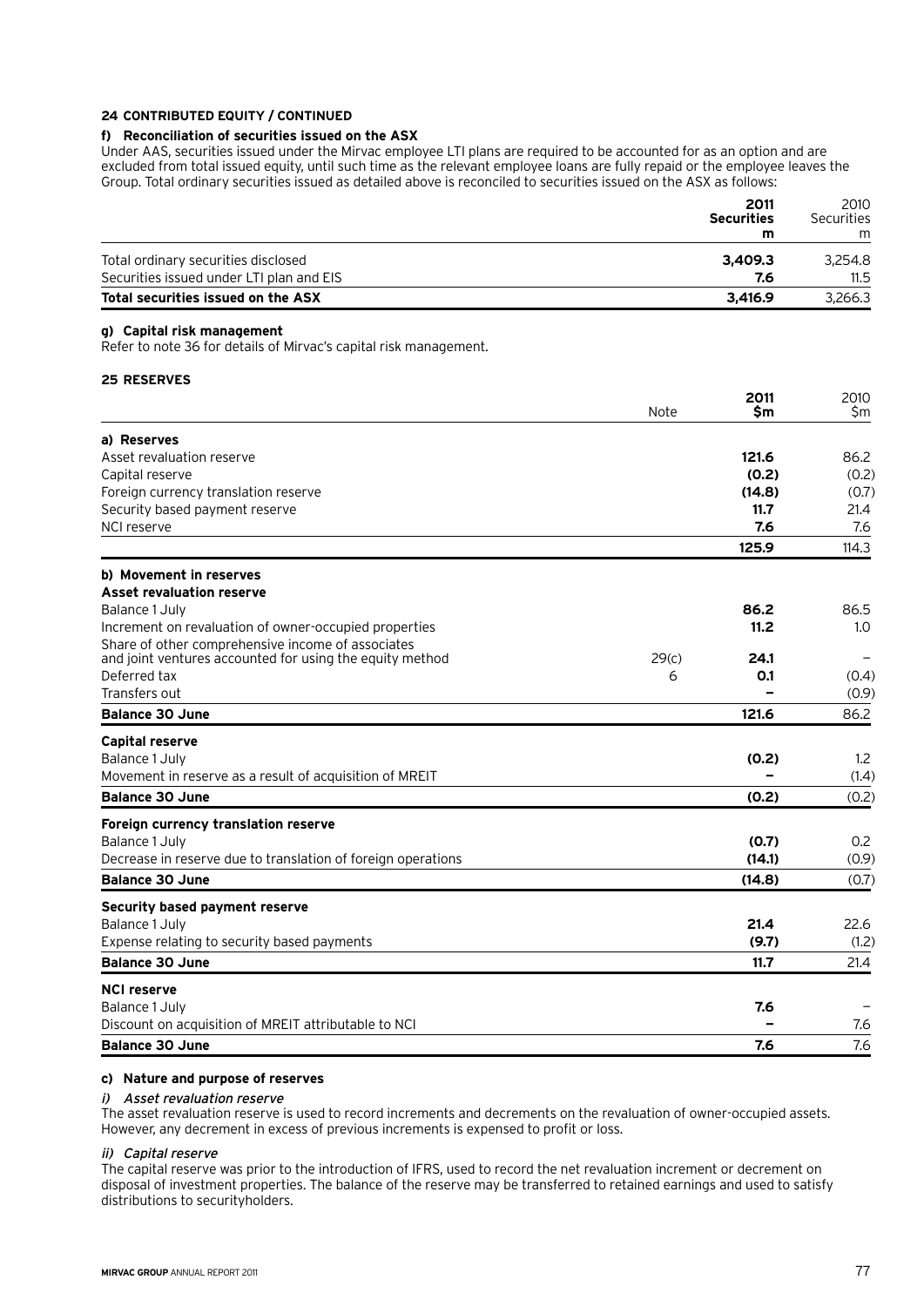## **25 Reserves / continued**

#### iii) Foreign currency translation reserve

Exchange differences arising on translation of the foreign controlled entities of Mirvac Limited are taken to the foreign currency translation reserve, as described in note 1(e).

#### iv) Security based payment reserve

The security based payment reserve is used to recognise the fair value of securities issued under LTI plans, securities issued under the EEP and any deficit resulting from the sale of securities under LTI plans.

#### v) NCI reserve

Transactions with NCI that do not result in a loss of control are accounted through equity. The NCI reserve is used to record the difference between the fair value of the NCI acquired or disposed and any consideration paid / received.

## **d) Reconciliation of movements between property, plant and equipment to asset revaluation reserve**

|                                                                                    |       | 2011   | 2010   |
|------------------------------------------------------------------------------------|-------|--------|--------|
|                                                                                    | Note  | Sm     | \$m    |
| Revaluation (increment)/decrement within property, plant and equipment             | 17    | (11.5) | 17.3   |
| Items adjusted to statement of comprehensive income                                |       |        |        |
| Items relating to owner-occupied buildings including fitout and lease amortisation |       | 0.3    | (18.2) |
| Balance transferred to asset revaluation reserve                                   |       | (11.2) | (0.9)  |
| Items adjusted directly to reserves                                                |       |        |        |
| NCI in the carrying value on acquisition of MREIT                                  |       |        | (6.8)  |
| Share of other comprehensive income of associates and                              |       |        |        |
| joint ventures accounted for using the equity method                               | 29(c) | (24.1) |        |
| Transfer out to NCI reserve                                                        |       |        | 7.6    |
| Tax adjustments                                                                    |       | (0.1)  | 0.4    |
| Movement in asset revaluation reserve                                              | 25(b) | (35.4) | 0.3    |

# **26 Retained earnings**

|                                                                              | Note | 2011<br>Sm | 2010<br>\$m              |
|------------------------------------------------------------------------------|------|------------|--------------------------|
| Balance 1 July                                                               |      | (768.7)    | (762.2)                  |
| Profit for the year attributable to the stapled security holders of Mirvac   |      | 182.3      | 234.7                    |
| Items in other comprehensive income recognised directly in retained earnings |      |            |                          |
| - Movement in security based compensation                                    |      | (3.6)      | 0.1                      |
| Dividends/distributions provided for or paid                                 | 28   | (280.1)    | (241.3)                  |
| <b>Balance 30 June</b>                                                       |      | (870.1)    | (768.7)                  |
| <b>27 NCI</b>                                                                |      |            |                          |
| المحارك والمتحامين                                                           |      | 2011       | 2010<br>C <sub>ran</sub> |

| Interest in:       | Sm   | Şm   |
|--------------------|------|------|
| Contributed equity | 10.0 | 8.2  |
| Retained earnings  | 2.5  | 2.8  |
|                    | 12.5 | 11.0 |

# **28 Dividends/distributions**

| Ordinary stapled securities                                                      | 2011<br>Sm | 2010<br>Sm |
|----------------------------------------------------------------------------------|------------|------------|
| Quarterly ordinary distributions paid as follows:                                |            |            |
| 2.00 cents per stapled security paid on 29 October 2010 (unfranked distribution) | 68.3       |            |
| 2.00 cents per stapled security paid on 30 October 2009 (unfranked distribution) |            | 56.1       |
| 2.00 cents per stapled security paid on 28 January 2011 (unfranked distribution) | 68.3       |            |
| 2.00 cents per stapled security paid on 29 January 2010 (unfranked distribution) |            | 59.9       |
| 2.00 cents per stapled security paid on 29 April 2011 (unfranked distribution)   | 68.3       |            |
| 2.00 cents per stapled security paid on 30 April 2010 (unfranked distribution)   |            | 60.0       |
| 2.20 cents per stapled security paid on 29 July 2011 (unfranked distribution)    | 75.2       |            |
| 2.00 cents per stapled security paid on 30 July 2010 (unfranked distribution)    |            | 65.3       |
| Total dividend/distribution 8.20 cents (2010: 8.00 cents) per stapled security   | 280.1      | 241.3      |

There was no dividend/distribution reinvestment plan in place for either year; all dividends/distributions were satisfied in cash. Franking credits available for subsequent years based on a tax rate of 30 per cent total \$7.4m (2010: \$9.0m on a tax rate of 30 per cent).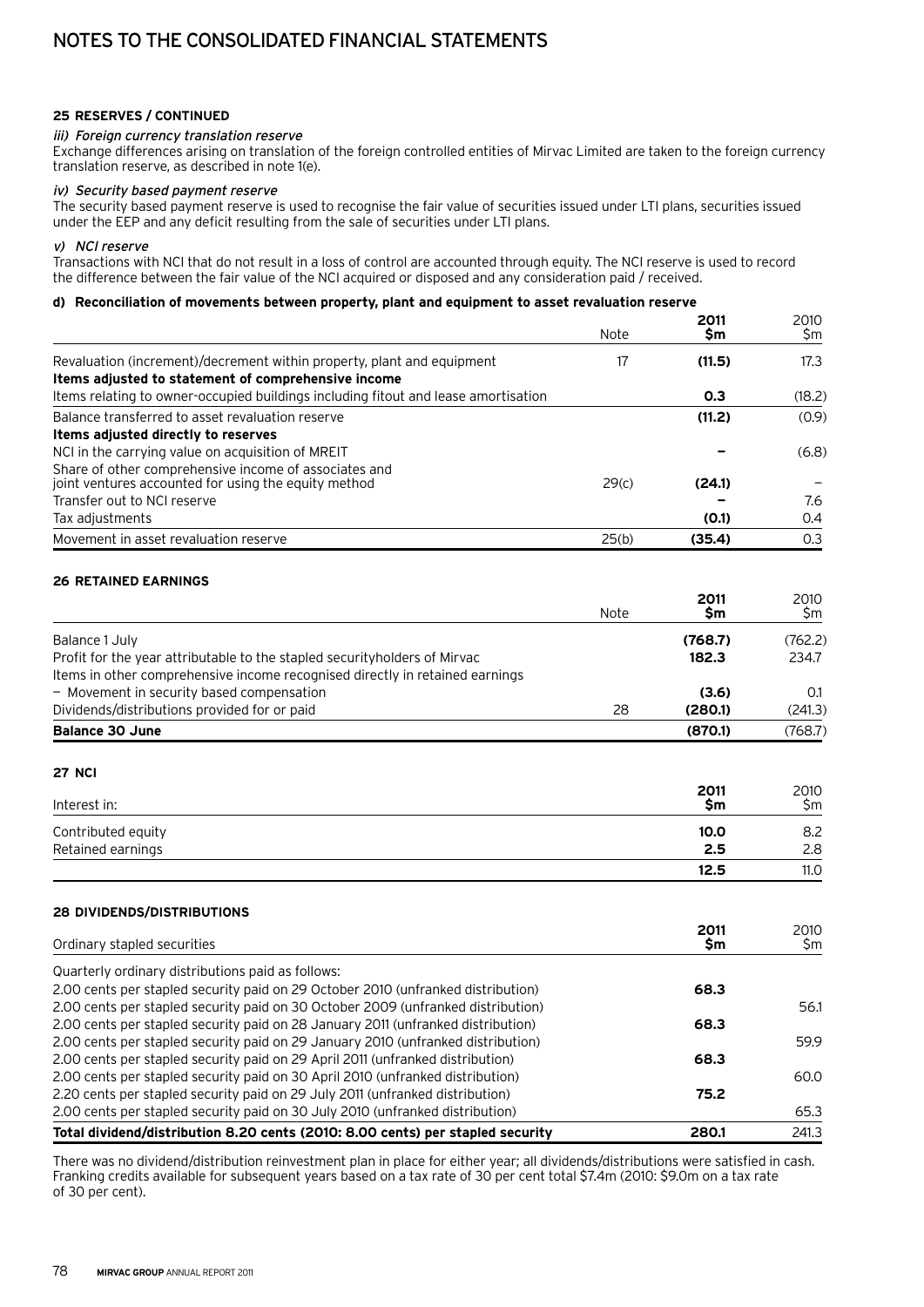#### **29 Investments in associates**

#### **a) Associates accounted for using the equity method**

Investments in associates are accounted for using the equity method of accounting. Information relating to associates is set out below:

|                                              |                                  |           | Interest     |            |             |
|----------------------------------------------|----------------------------------|-----------|--------------|------------|-------------|
| Name of entity                               | Principal activities             | 2011<br>% | 2010<br>$\%$ | 2011<br>Sm | 2010<br>\$m |
|                                              |                                  |           |              |            |             |
| Archbold Road Trust                          | Non-residential development      | 20        | 20           |            |             |
| BAC Devco Pty Limited <sup>1</sup>           | Non-residential development      | 33        | 33           |            |             |
| FreeSpirit Resorts Pty Limited               | Investment Property              | 25        | 25           |            |             |
| Mindarie Keys Joint Venture <sup>2</sup>     | Residential development          | 15        | 15           | 0.5        | 0.7         |
| Mirvac City Regeneration Limited Partnership | Non-residential development      | 25        | 25           |            |             |
| Mirvac Industrial Trust <sup>3</sup>         | Listed property investment trust | 14        | 14           |            |             |
| Mirvac Wholesale Hotel Fund                  | Hotel investment                 | 49        | 49           | 128.1      | 109.6       |
| New Forests Pty Limited <sup>4,5</sup>       | Forestry and environmental asset |           | 13           |            |             |
|                                              |                                  |           |              | 128.6      | 110.3       |

1) This entity entered into voluntary administration as of 4 May 2010.

2) Mirvac equity accounts for this investment as an associate even though it owns less than 20 per cent of the voting or potential voting power due to the fact that it has significant influence over this entity, as a controlled entity of the Group is the project manager of this investment.

3) Mirvac equity accounts for this investment as an associate even though it owns less than 20 per cent of the voting or potential voting power due to the fact that it has significant influence over this entity, as a controlled entity of the Group is the responsible entity for the fund.

4) Mirvac equity accounted for this investment as an associate even though it owned less than 20 per cent of the voting or potential voting power due to the fact that it had significant influence over this entity, as the company was manager of the fund before disposal. A subsidiary of the Group was trustee and the fund and the Group also had a seat on the Board.

5) The Group disposed of this investment during the year ended 30 June 2011.

All associates were established or incorporated in Australia with the exception of the Mirvac City Regeneration Partnership which was established in the United Kingdom.

#### **b) Associates financial summary**

|                                                           |           | Mirvac          |           |             | <b>Net</b>  | Mirvac     |
|-----------------------------------------------------------|-----------|-----------------|-----------|-------------|-------------|------------|
|                                                           | (Loss)    | share of        | Total     | Total       | assets/     | carrying   |
|                                                           | profit    | $(\text{loss})$ | assets    | liabilities | liabilities | value of   |
|                                                           | $(100\%)$ | profit          | $(100\%)$ | $(100\%)$   | $(100\%)$   | net assets |
| Name of entity                                            | Şm        | Sm              | \$m       | \$m         | Şm          | \$m        |
| 2011                                                      |           |                 |           |             |             |            |
| Archbold Road Trust                                       |           |                 | 0.1       |             | 0.1         |            |
| BAC Devco Pty Limited <sup>1</sup>                        |           |                 |           |             |             |            |
| FreeSpirit Resorts Pty Limited                            | (1.3)     |                 | 5.4       | 8.3         | (2.9)       |            |
| Mindarie Keys Joint Venture                               | 0.5       | 0.1             | 7.3       | 1.0         | 6.3         | 0.5        |
| Mirvac City Regeneration Limited Partnership <sup>2</sup> | 1.8       |                 | 64.6      | 33.7        | 30.9        |            |
| Mirvac Industrial Trust <sup>3</sup>                      | 29.9      |                 | 432.0     | 360.3       | 71.7        |            |
| Mirvac Wholesale Hotel Fund <sup>4</sup>                  | 6.5       | 3.2             | 539.0     | 235.0       | 304.0       | 128.1      |
| New Forests Pty Limited <sup>5</sup>                      |           |                 |           |             |             |            |
|                                                           | 37.4      | 3.3             | 1,048.4   | 638.3       | 410.1       | 128.6      |

1) This entity entered into voluntary administration as of 4 May 2010. The Group does not expect to recover any amounts and has no further obligation to the entity, therefore assets and liabilities of the investment are considered to be \$nil.

2) The Group impaired the carrying amount of this investment by \$5.9m in 2010 and did not recognise a share of profit for 2011.

3) The investment was written down to \$nil in 2009. The Group did not recognise the full amount of the share of profit or loss in the investment since the net investment and loan to this investment have been fully impaired to \$nil.

4) In prior years the Group has not accounted for a revaluation surplus in its carrying amount of the business which has been accounted for within the Mirvac Wholesale Hotel Fund. The revaluation surplus not recognised by the Group is \$21.5m.

5) The Group disposed of this investment during the year ended 30 June 2011.

The carrying amounts reported by the Group have been adjusted for unrealised profit from transactions with the Group. The total amount adjusted is \$0.3m (2010: \$0.3m).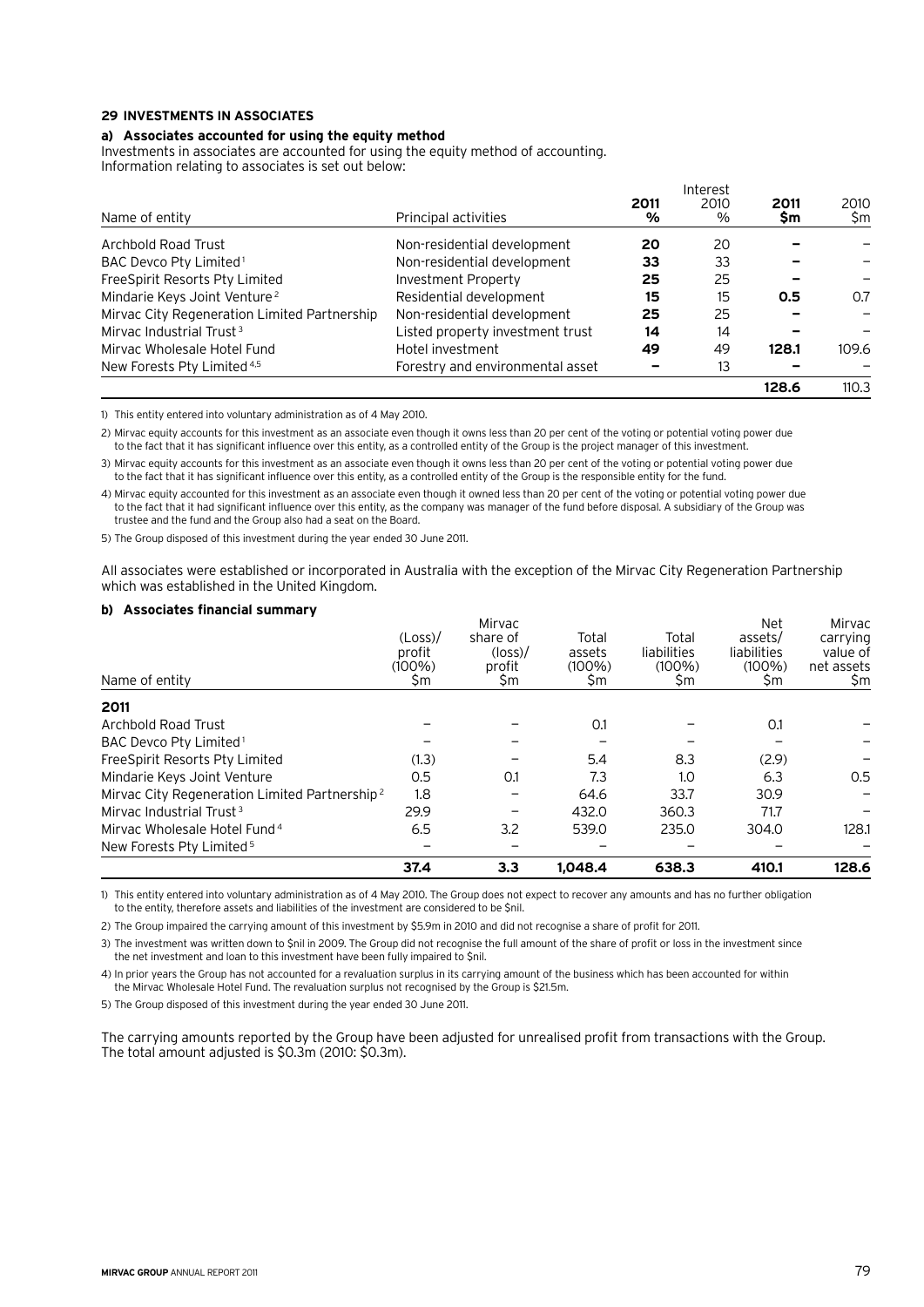## **29 Investments in associates / continued**

| Name of entity                                            | (Loss)<br>profit<br>$(100\%)$<br>\$m | Mirvac<br>share of<br>$(\text{loss})$<br>profit<br>Şm | Total<br>assets<br>$(100\%)$<br>\$m | Total<br>liabilities<br>$(100\%)$<br>\$m | <b>Net</b><br>assets/<br>liabilities<br>$(100\%)$<br>\$m | Mirvac<br>carrying<br>value of<br>net assets<br>\$m |
|-----------------------------------------------------------|--------------------------------------|-------------------------------------------------------|-------------------------------------|------------------------------------------|----------------------------------------------------------|-----------------------------------------------------|
| 2010                                                      |                                      |                                                       |                                     |                                          |                                                          |                                                     |
| Archbold Road Trust                                       |                                      |                                                       | 0.1                                 |                                          | 0.1                                                      |                                                     |
| <b>BAC Devco Pty Limited</b>                              | (0.1)                                |                                                       | 122.5                               | 119.5                                    | 3.0                                                      |                                                     |
| FreeSpirit Resorts Pty Limited                            |                                      |                                                       | 5.4                                 | 6.7                                      | (1.3)                                                    |                                                     |
| Mindarie Keys Joint Venture                               | 3.6                                  | 0.6                                                   | 7.7                                 | 1.1                                      | 6.6                                                      | 0.7                                                 |
| Mirvac City Regeneration Limited Partnership <sup>1</sup> | 1.8                                  | 0.4                                                   | 73.8                                | 40.6                                     | 33.2                                                     |                                                     |
| Mirvac Industrial Trust <sup>2</sup>                      | (30.6)                               | (3.2)                                                 | 490.8                               | 439.2                                    | 51.6                                                     |                                                     |
| Mirvac Wholesale Hotel Fund <sup>3</sup>                  | (10.1)                               | (5.6)                                                 | 500.6                               | 234.1                                    | 266.5                                                    | 109.6                                               |
| <b>MREIT</b>                                              |                                      | 4.6                                                   |                                     |                                          |                                                          |                                                     |
| New Forests Pty Limited                                   | (2.5)                                | (0.2)                                                 | 3.0                                 | 0.5                                      | 2.5                                                      |                                                     |
|                                                           | (37.9)                               | (3.4)                                                 | 1.203.9                             | 841.7                                    | 362.2                                                    | 110.3                                               |

1) The Group impaired the carrying amount of this investment by \$5.9m. Refer to note 29(c) for further details.

2) The investment was written down to \$nil in 2009 with further write down of \$3.2m in the loan to its investment. The Group did not take up the full amount of the share of loss in the investment because the net investment and loan to this investment have been fully impaired to \$nil.

3) In prior years the Group has not accounted for a revaluation surplus in its carrying amount of the business which has been accounted for within the Mirvac Wholesale Hotel Fund. The revaluation surplus not recognised by the Group is \$21.5m.

# **c) Movements in carrying amounts and aggregate share <sup>2011</sup>** <sup>2010</sup>

|                                                                                        | Note  | LV I I<br>\$m | ∠∪∪<br>\$m |
|----------------------------------------------------------------------------------------|-------|---------------|------------|
| Movements in carrying amounts                                                          |       |               |            |
| Balance 1 July                                                                         |       | 110.3         | 168.4      |
| Transfers to joint ventures                                                            |       |               | (1.4)      |
| Unrealised losses adjustments                                                          |       |               | (0.3)      |
| New investment                                                                         |       |               | 2.0        |
| Excess loss over equity invested written off against loans                             |       |               | 3.2        |
| Distributions received                                                                 |       | (9.1)         | (8.4)      |
| Share of profit/(loss) from ordinary operating activities                              | 29(b) | 3.3           | (3.4)      |
| Impairment of investment                                                               |       |               | (5.9)      |
| Increase in equity as a result of MREIT acquisition                                    |       |               | 21.1       |
| <b>Consolidation of MREIT</b>                                                          |       |               | (63.4)     |
| Share of increment on revaluation of freehold land and property, plant and equipment   | 25(b) | 24.1          |            |
| Other                                                                                  |       |               | (1.6)      |
| <b>Balance 30 June</b>                                                                 | 29(a) | 128.6         | 110.3      |
| Mirvac's aggregate share of associates' assets and liabilities                         |       |               |            |
| Current assets                                                                         |       | 16.2          | 11.2       |
| Non-current assets                                                                     |       | 328.1         | 359.5      |
| Total assets                                                                           |       | 344.3         | 370.7      |
| <b>Current liabilities</b>                                                             |       | 53.0          | 88.8       |
| Non-current liabilities                                                                |       | 123.7         | 139.4      |
| <b>Total liabilities</b>                                                               |       | 176.7         | 228.2      |
| Net assets                                                                             |       | 167.6         | 142.5      |
| Mirvac's aggregate share of associates' revenues, expenses and results                 |       |               |            |
| Revenues                                                                               |       | 81.8          | 77.6       |
| Expenses                                                                               |       | (74.1)        | (86.2)     |
| Profit/(loss) before income tax                                                        |       | 7.7           | (8.6)      |
| Mirvac's aggregate share of associates' expenditure commitments<br>Capital commitments |       |               |            |
| Fair value of listed investments in associates                                         |       |               |            |
| Mirvac Industrial Trust                                                                |       | 1.9           | 1.9        |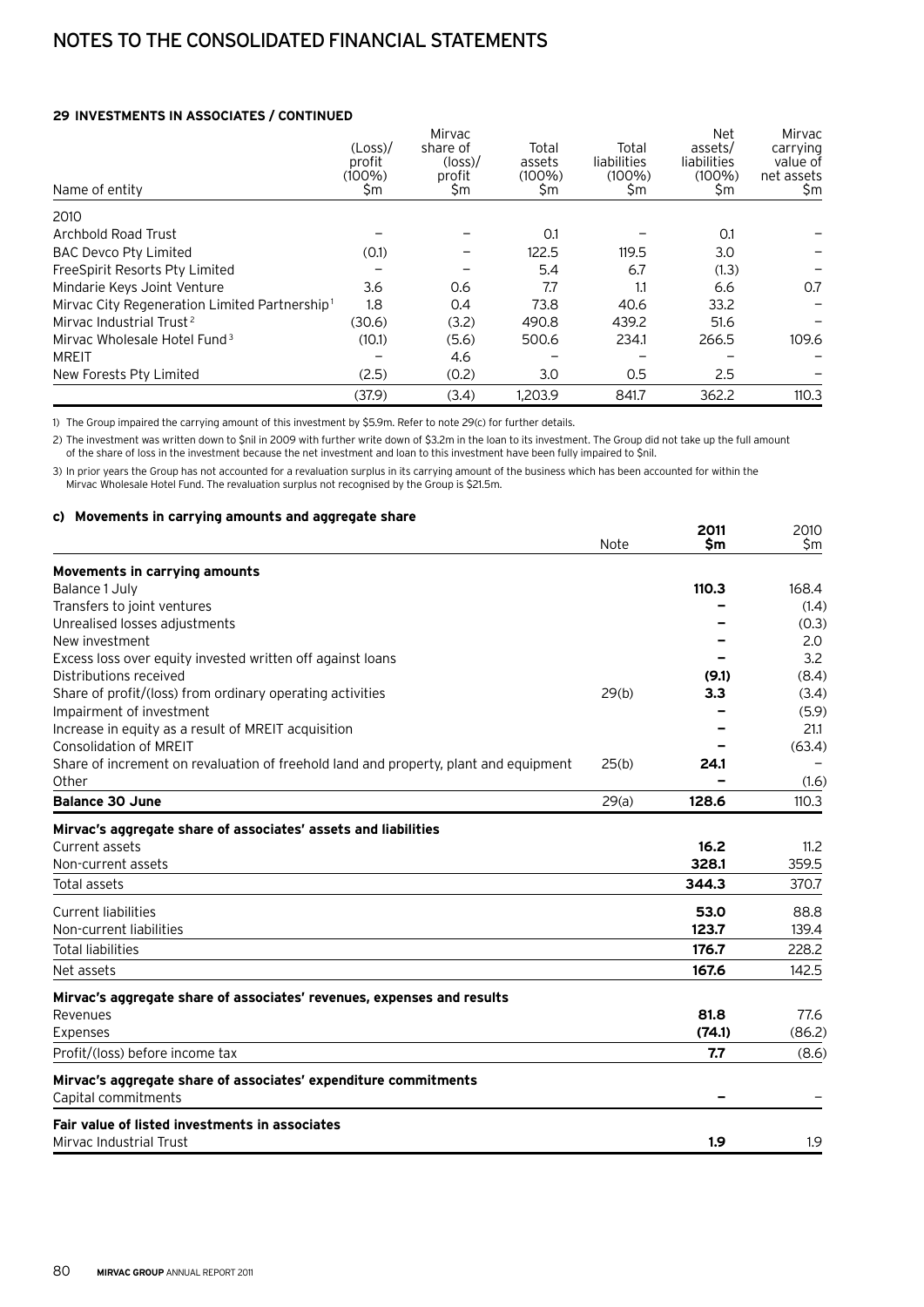# **29 Investments in associates / continued**

## **d) Investment in associates accounted for at fair value**

| AT THE PARTIE III ASSEMENTS ARRAIGENTED AT AN IMALIANS |                             | 2011 | Interest<br>2010 | 2011 | 2010 |
|--------------------------------------------------------|-----------------------------|------|------------------|------|------|
| Name of entity                                         | <b>Principal activities</b> | %    | %                | Sm   | Sm   |
| James Fielding Infrastructure Yield Fund               | Infrastructure              |      |                  | 15.5 | 15.3 |

#### **e) Impairment of investments**

During the year, there was no impairment of investments (2010: \$5.9m).

## **30 Investments in joint ventures**

# **a) Joint ventures accounted for using the equity method**

Investments in joint ventures include those in corporations, partnerships and other entities and accounted for in the consolidated financial statements using the equity method of accounting. All joint ventures were incorporated in Australia with the exception of Quadrant Real Estate Advisors LLC which was incorporated in the United States. Information relating to joint ventures is set out below:

|                                                |                                  | 2011 | Interest<br>2010 | 2011  | 2010  |
|------------------------------------------------|----------------------------------|------|------------------|-------|-------|
| Name of entity                                 | Principal activities             | $\%$ | $\%$             | \$m   | \$m   |
| Australian Centre for Life Long Learning       | Non-residential development      | 50   | 50               |       |       |
| Bankstown Airport Development Pty Ltd          | Non-residential development      | 50   | 50               |       |       |
| <b>BL Developments Pty Ltd</b>                 | Residential development          | 50   | 50               | 48.2  | 47.1  |
| City West Property Investments (No.1) Trust    | Non-residential development      | 50   | 50               | 9.3   | 9.2   |
| City West Property Investments (No.2) Trust    | Non-residential development      | 50   | 50               | 9.3   | 9.2   |
| City West Property Investments (No.3) Trust    | Non-residential development      | 50   | 50               | 9.3   | 9.2   |
| City West Property Investments (No.4) Trust    | Non-residential development      | 50   | 50               | 9.3   | 9.2   |
| City West Property Investments (No.5) Trust    | Non-residential development      | 50   | 50               | 9.3   | 9.2   |
| City West Property Investments (No.6) Trust    | Non-residential development      | 50   | 50               | 9.3   | 9.2   |
| CN Collins Pty Limited <sup>1</sup>            | Non-residential development      |      | 50               |       | 0.2   |
| Domaine Investment Trust                       | Non-residential development      | 50   | 50               |       |       |
| Ephraim Island Joint Venture                   | Residential development          | 50   | 50               | 9.9   | 14.3  |
| Fast Track Bromelton Pty Ltd and               |                                  |      |                  |       |       |
| Nakheel SPV Pty Ltd                            | Non-residential development      | 50   | 50               | 27.1  | 27.1  |
| <b>HPAL Freehold Pty Limited</b>               | Non-residential development      | 50   | 50               |       | 7.4   |
| Infocus Infrastructure Management Pty Ltd      | Investment property              | 50   | 50               | 1.8   | 1.2   |
| J F Infrastructure Pty Limited                 | Infrastructure                   | 50   | 50               |       |       |
| Leakes Road Rockbank Unit Trust                | Residential development          | 50   | 50               | 13.7  | 13.8  |
| Mirvac Lend Lease Village Consortium/          |                                  |      |                  |       |       |
| Newington Olympic Village                      | Residential development          | 50   | 50               | 1.1   | 1.0   |
| Mirvac Wholesale Residential                   |                                  | 20   | 20               | 23.1  | 16.3  |
| Development Partnership Trust                  | Residential development          | 50   | 50               |       |       |
| MVIC Finance 2 Pty Limited                     | Residential development          |      |                  |       |       |
| New Zealand Sustainable Forestry Investors 1&2 | Forestry and environmental asset | 33   | 33               | 2.5   | 8.4   |
| <b>Quadrant Real Estate Advisors LLC</b>       | Investment property              | 50   | 50               | 2.2   | 2.7   |
| Swanbourne Joint Venture                       | Residential development          | 50   | 50               | 3.2   | 7.0   |
| Tucker Box Holdings Pty Limited                | Hotel investment                 | 50   | 50               | 122.6 | 98.6  |
| Walsh Bay Partnership                          | Residential development          | 50   | 50               |       |       |
|                                                |                                  |      |                  | 311.2 | 300.3 |

1) The Group has acquired the remaining equity in the investment and it is now a 100 per cent owned controlled entity.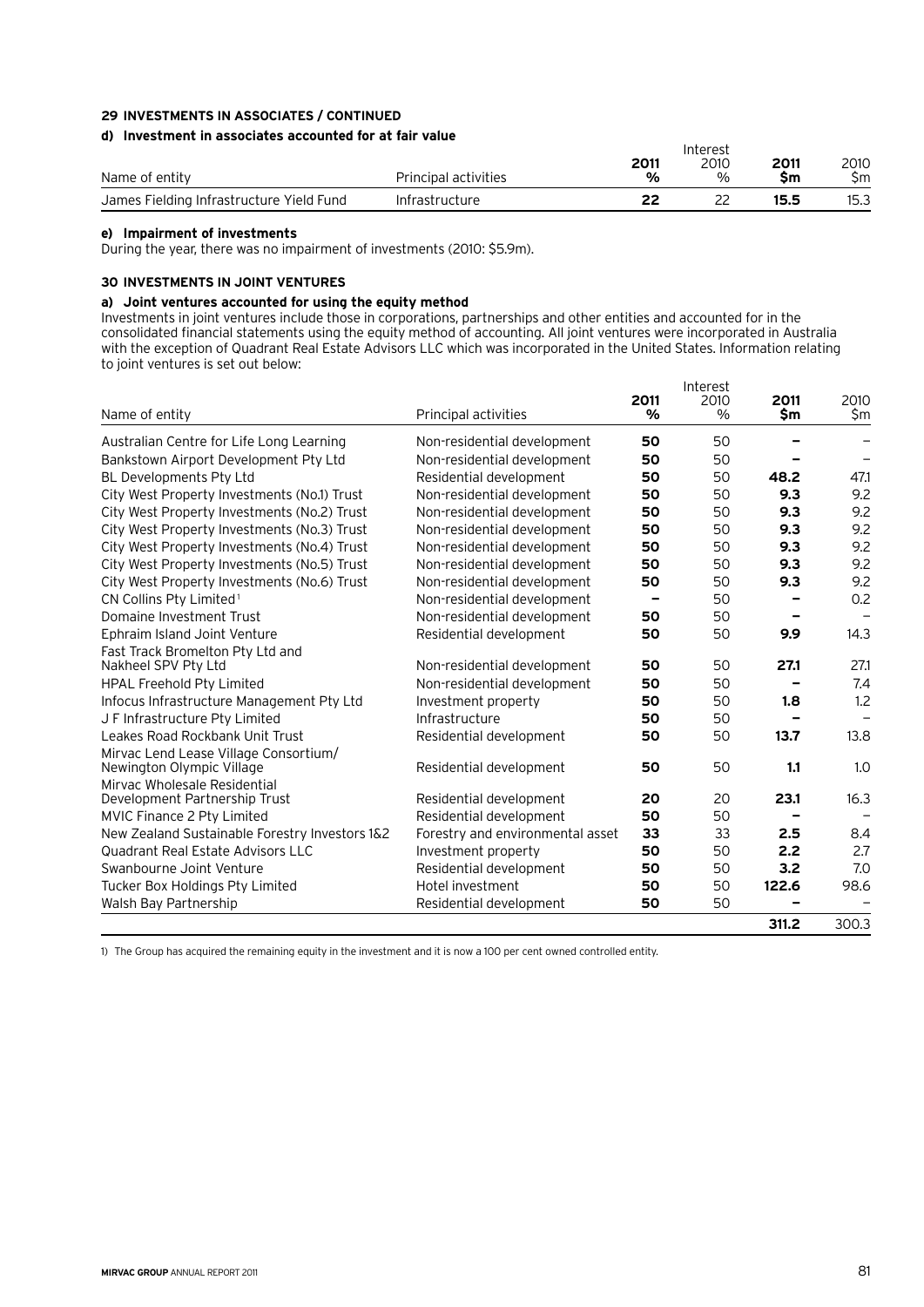# **30 Investments in joint ventures / continued**

# **b) Joint ventures financial summary**

|                                                               |                          | Mirvac                   |                  |                  | <b>Net</b>       | Mirvac            |
|---------------------------------------------------------------|--------------------------|--------------------------|------------------|------------------|------------------|-------------------|
|                                                               | Profit/                  | share of                 | Total            | Total            | assets/          | carrying          |
|                                                               | $(\text{loss})$          | profit/                  | assets           | liabilities      | (liabilities)    | value of          |
| Name of entity                                                | $(100\%)$<br>\$m         | $(\text{loss})$<br>\$m   | $(100\%)$<br>\$m | $(100\%)$<br>\$m | $(100\%)$<br>\$m | net assets<br>\$m |
|                                                               |                          |                          |                  |                  |                  |                   |
| 2011                                                          |                          |                          |                  |                  |                  |                   |
| Australian Centre for Life Long Learning                      | 0.6                      |                          | 84.3             | 103.8            | (19.5)           |                   |
| Bankstown Airport Development Pty Ltd                         |                          |                          |                  |                  |                  |                   |
| BL Developments Pty Ltd <sup>1</sup>                          | (5.7)                    | 0.3                      | 110.9            | 3.5              | 107.4            | 48.2              |
| City West Property Investments (No.1) Trust                   | 0.2                      | O.1                      | 18.7             |                  | 18.7             | 9.3               |
| City West Property Investments (No.2) Trust                   | 0.2                      | O.1                      | 18.7             |                  | 18.7             | 9.3               |
| City West Property Investments (No.3) Trust                   | 0.2                      | O.1                      | 18.7             |                  | 18.7             | 9.3               |
| City West Property Investments (No.4) Trust                   | 0.2                      | O.1                      | 18.7             |                  | 18.7             | 9.3               |
| City West Property Investments (No.5) Trust                   | 0.2                      | O.1                      | 18.7             |                  | 18.7             | 9.3               |
| City West Property Investments (No.6) Trust                   | 0.2                      | 0.1                      | 18.7             |                  | 18.7             | 9.3               |
| CN Collins Pty Limited <sup>2</sup>                           |                          | 1.1                      |                  |                  |                  |                   |
| Domaine Investment Trust                                      |                          |                          |                  | 5.2              | (5.2)            |                   |
| Ephraim Island Joint Venture                                  | (2.7)                    | (1.3)                    | 54.7             | 29.0             | 25.7             | 9.9               |
| Fast Track Bromelton Pty Ltd                                  |                          |                          |                  |                  |                  |                   |
| and Nakheel SPV Pty Ltd                                       | 0.2                      | 0.1                      | 64.6             | 0.1              | 64.5             | 27.1              |
| HPAL Freehold Pty Limited                                     | 0.3                      |                          | 19.7             | 4.5              | 15.2             |                   |
| Infocus Infrastructure Management Pty Ltd                     | 1.1                      | 0.6                      | 3.7              | O.1              | 3.6              | 1.8               |
| J F Infrastructure Pty Limited <sup>3</sup>                   | (2.6)                    | (1.3)                    | 1.6              | 215.5            | (213.9)          |                   |
| Leakes Road Rockbank Unit Trust                               | (0.1)                    | (0.1)                    | 28.3             | 0.7              | 27.6             | 13.7              |
| Mirvac Lend Lease Village Consortium/                         |                          |                          |                  |                  |                  |                   |
| Newington Olympic Village                                     | O.1                      | O.1                      | 6.4              | 4.3              | 2.1              | 1.1               |
| Mirvac Wholesale Residential Development<br>Partnership Trust | 10.2                     | 2.1                      | 501.5            | 295.1            | 206.4            | 23.1              |
| MVIC Finance 2 Pty Limited                                    | $\overline{\phantom{0}}$ | $\overline{\phantom{0}}$ | 0.1              |                  | 0.1              |                   |
| New Zealand Sustainable Forestry Investors1&24                | 7.3                      | 2.7                      | 9.7              | 2.1              | 7.6              | 2.5               |
| Quadrant Real Estate Advisors LLC <sup>5</sup>                | 4.2                      | 1.8                      | 27.5             | 31.0             | (3.5)            | 2.2               |
| Swanbourne Joint Venture                                      | 0.2                      | O.1                      | 15.5             | O.1              | 15.4             | 3.2               |
|                                                               |                          | 31.2                     |                  | 168.1            | 246.3            | 122.6             |
| Tucker Box Holdings Pty Limited                               | 62.4                     |                          | 414.4            | 2.2              |                  |                   |
| Walsh Bay Partnership                                         |                          |                          |                  |                  | (2.2)            |                   |
|                                                               | 76.7                     | 38.0                     | 1,455.1          | 865.3            | 589.8            | 311.2             |

1) The Group did not take up the impairment loss in the Group's share of profit of the joint venture, as the carrying value of the investment

is already below the 50 per cent ownership of the net assets of the joint venture.

2) The Group acquired the remaining equity in the entity and it is now a 100 per cent owned controlled entity.

3) The Group has written down the loan to the joint venture to cover the Group's share of loss of \$1.3m (2010: \$9.5m).

4) The entity has disposed of its forestry assets during 2011.

5) The carrying amount reflects the Group's entitlement to the net assets independent of the financial performance of the joint venture.

The carrying amounts reported by the Group have been adjusted for unrealised profit from transactions with the Group. The total amount adjusted is \$35.9m (2010: \$40.3m).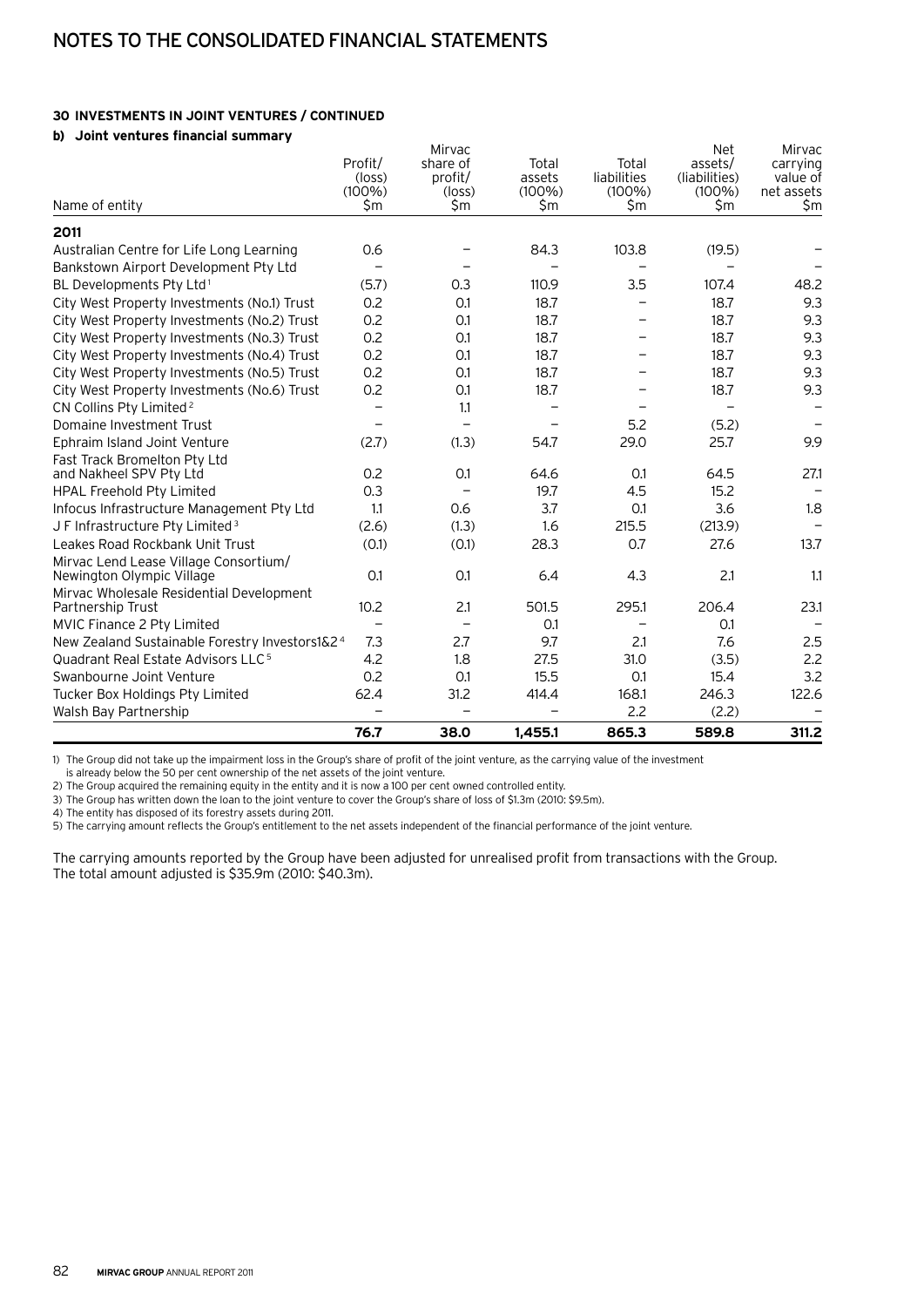# **30 Investments in joint ventures / continued**

| Name of entity                                                     | Profit/<br>$(\text{loss})$<br>$(100\%)$<br>\$m | Mirvac<br>share of<br>profit/<br>(loss)<br>\$m | Total<br>assets<br>$(100\%)$<br>\$m | Total<br>liabilities<br>$(100\%)$<br>\$m | <b>Net</b><br>assets/<br>(liabilities)<br>$(100\%)$<br>\$m | Mirvac<br>carrying<br>value of<br>net assets<br>\$m |
|--------------------------------------------------------------------|------------------------------------------------|------------------------------------------------|-------------------------------------|------------------------------------------|------------------------------------------------------------|-----------------------------------------------------|
|                                                                    |                                                |                                                |                                     |                                          |                                                            |                                                     |
| 2010                                                               |                                                |                                                |                                     |                                          |                                                            |                                                     |
| 197 Salmon Street Trust                                            |                                                | 1.6                                            |                                     |                                          |                                                            |                                                     |
| Australian Centre for Life Long Learning                           | (0.1)                                          | $\overline{\phantom{0}}$                       | 85.0                                | 105.1                                    | (20.1)                                                     |                                                     |
| Bankstown Airport Development Pty Ltd                              |                                                |                                                |                                     |                                          |                                                            |                                                     |
| Bargara Lifestyle Development Pty Ltd                              | $\overline{\phantom{0}}$                       |                                                |                                     | $\overline{\phantom{0}}$                 |                                                            |                                                     |
| BL Developments Pty Ltd                                            | 8.7                                            | 4.4                                            | 148.9                               | 35.8                                     | 113.1                                                      | 47.1                                                |
| City West Property Investments (No.1) Trust                        | 0.2                                            | 0.2                                            | 18.5                                | $\overline{\phantom{0}}$                 | 18.5                                                       | 9.2                                                 |
| City West Property Investments (No.2) Trust                        | 0.2                                            | 0.2                                            | 18.5                                | -                                        | 18.5                                                       | 9.2                                                 |
| City West Property Investments (No.3) Trust                        | 0.2                                            | 0.2                                            | 18.5                                | -                                        | 18.5                                                       | 9.2                                                 |
| City West Property Investments (No.4) Trust                        | 0.2                                            | 0.2                                            | 18.5                                | —                                        | 18.5                                                       | 9.2                                                 |
| City West Property Investments (No.5) Trust                        | 0.2                                            | 0.2                                            | 18.5                                | $\overline{\phantom{m}}$                 | 18.5                                                       | 9.2                                                 |
| City West Property Investments (No.6) Trust                        | 0.2                                            | 0.2                                            | 18.5                                | $\overline{\phantom{0}}$                 | 18.5                                                       | 9.2                                                 |
| CN Collins Pty Limited                                             | (0.1)                                          | $\equiv$                                       | 36.1                                | 41.9                                     | (5.8)                                                      | 0.2                                                 |
| Domaine Investment Trust <sup>1</sup>                              | (1.8)                                          | (0.8)                                          | $\overline{\phantom{0}}$            | 5.2                                      | (5.2)                                                      | $\qquad \qquad -$                                   |
| Ephraim Island Joint Venture                                       | 5.2                                            | 2.6                                            | 60.3                                | 31.6                                     | 28.7                                                       | 14.3                                                |
| Fast Track Bromelton Pty Ltd                                       |                                                |                                                |                                     |                                          |                                                            |                                                     |
| and Nakheel SPV Pty Ltd                                            | 0.1                                            |                                                | 64.8                                | 0.4                                      | 64.4                                                       | 27.1                                                |
| High Sky Pty Limited                                               | $\overline{\phantom{0}}$                       |                                                |                                     |                                          |                                                            |                                                     |
| HPAL Freehold Pty Limited                                          | 6.2                                            | 0.9                                            | 65.2                                | 50.4                                     | 14.8                                                       | 7.4                                                 |
| Infocus Infrastructure Management Pty Ltd                          | 1.1                                            | $\overline{\phantom{0}}$                       | 3.6                                 | 1.3                                      | 2.3                                                        | 1.2                                                 |
| J F Infrastructure Pty Limited <sup>2</sup>                        | (18.3)                                         | (9.5)                                          | 4.9                                 | 216.1                                    | (211.2)                                                    |                                                     |
| Leakes Road Rockbank Unit Trust                                    | (0.3)                                          | (0.2)                                          | 28.3                                | 0.7                                      | 27.6                                                       | 13.8                                                |
| Lifestyle Villages Management Pty Limited                          |                                                | $\overline{\phantom{0}}$                       |                                     | $\overline{\phantom{0}}$                 | $\overline{\phantom{0}}$                                   |                                                     |
| Lifestyle Villages Trust                                           |                                                | $\overline{\phantom{0}}$                       |                                     |                                          |                                                            |                                                     |
| Mirvac AQUA Pty Limited                                            | (1.0)                                          | (0.6)                                          |                                     |                                          |                                                            |                                                     |
| Mirvac 8 Chifley Pty Limited                                       |                                                |                                                |                                     |                                          |                                                            |                                                     |
| (formerly Mirvac Aust Super Pty Ltd)                               |                                                | (5.5)                                          |                                     |                                          |                                                            |                                                     |
| Mirvac Lend Lease Village Consortium/<br>Newington Olympic Village |                                                | 0.6                                            | 7.5                                 | 5.4                                      | 2.1                                                        | 1.0                                                 |
| Mirvac Wholesale Residential                                       |                                                |                                                |                                     |                                          |                                                            |                                                     |
| Development Partnership Trust <sup>3</sup>                         | (12.2)                                         | 3.3                                            | 506.5                               | 310.4                                    | 196.1                                                      | 16.3                                                |
| MVIC Finance 2 Pty Limited                                         |                                                |                                                | O.1                                 |                                          | O.1                                                        |                                                     |
| New Zealand Sustainable Forestry Investors1&24                     | 0.7                                            |                                                | 79.7                                | 33.3                                     | 46.4                                                       | 8.4                                                 |
| Old Wallgrove Road Trust                                           |                                                |                                                |                                     |                                          |                                                            |                                                     |
| Prosaine Management Pty Limited                                    |                                                | $\overline{\phantom{0}}$                       | $\overline{\phantom{0}}$            | $\overline{\phantom{0}}$                 |                                                            |                                                     |
| Quadrant Real Estate Advisors LLC <sup>5</sup>                     | 1.1                                            | 0.8                                            | 39.2                                | 48.7                                     | (9.5)                                                      | 2.7                                                 |
| Swanbourne Joint Venture                                           |                                                |                                                | 14.6                                | 0.3                                      | 14.3                                                       | 7.0                                                 |
| Tucker Box Holdings Pty Limited                                    | 21.7                                           | 6.5                                            | 377.3                               | 179.2                                    | 198.1                                                      | 98.6                                                |
| Walsh Bay Partnership                                              |                                                |                                                | O.1                                 | 2.3                                      | (2.2)                                                      |                                                     |
|                                                                    | 12.2                                           | 5.3                                            | 1,633.1                             |                                          | 565.0                                                      | 300.3                                               |
|                                                                    |                                                |                                                |                                     | 1,068.1                                  |                                                            |                                                     |

1) The Group has written down the loan to the joint venture to cover the Group's share of loss of \$0.8m.

2) The Group has written down the loan to the joint venture to cover the Group's share of loss of \$9.5m (2009: \$11.8m).

3) The Group did not take up the impairment loss in the Group's share of profit of the joint venture, as the carrying value of the investment is already

below the 20 per cent ownership of the net assets of the joint venture.

4) The Group impaired the carrying amount of the investment by \$7.4m in 2009.

5) The carrying amount reflects the Group's entitlement to the net assets independent of the financial performance of the joint venture.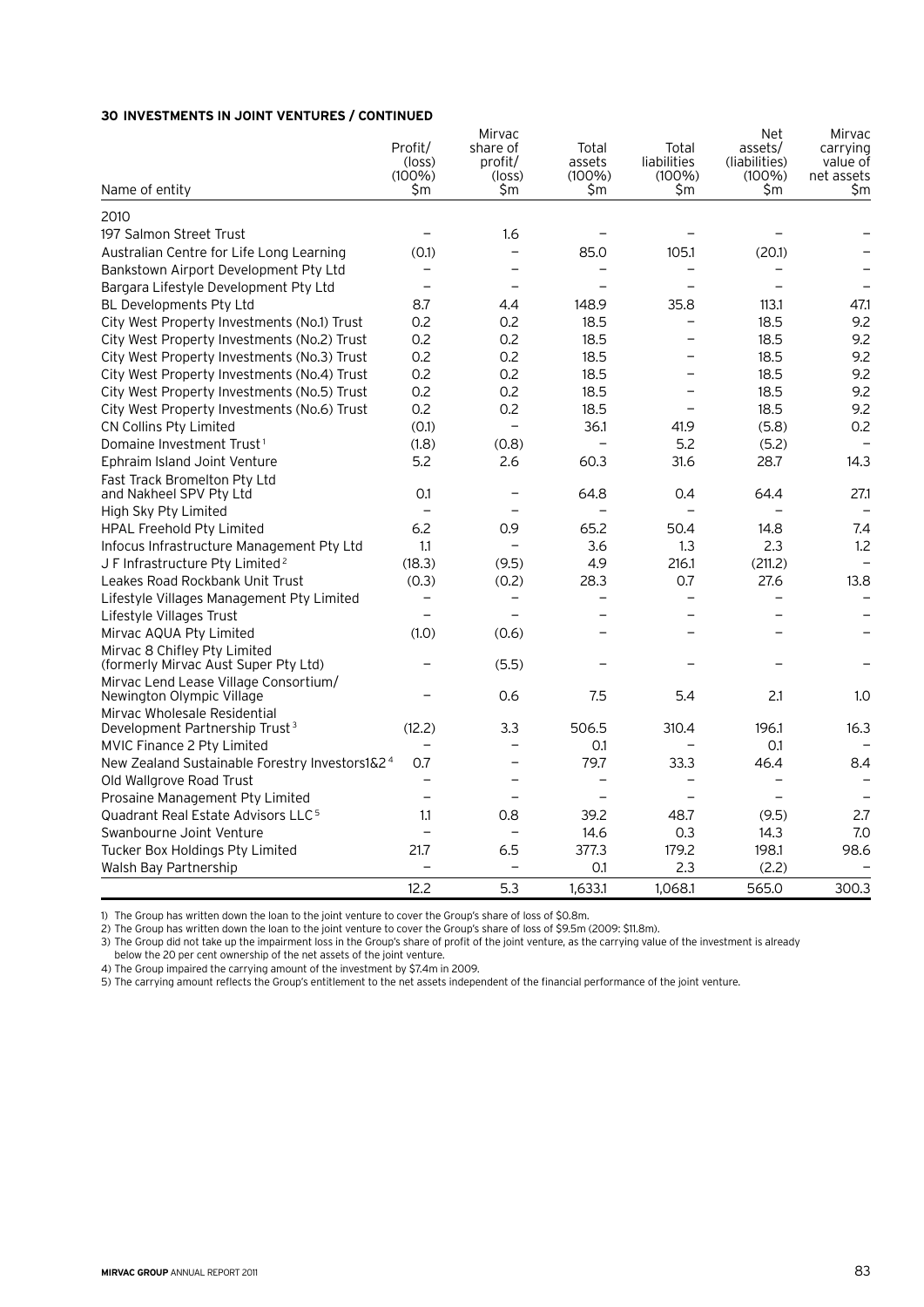# **30 Investments in joint ventures / continued**

# **c) Movements in carrying amounts and aggregate share**

|                                                                            | Note  | 2011<br>\$m | 2010<br>\$m |
|----------------------------------------------------------------------------|-------|-------------|-------------|
| Movement in carrying amounts                                               |       |             |             |
| Balance 1 July                                                             |       | 300.3       | 229.2       |
| Transfers from associates                                                  |       |             | $1.4\,$     |
| New investment                                                             |       | 4.8         | 18.3        |
| Repayment of capital                                                       |       | (23.6)      |             |
| Excess loss over equity invested written off against loans                 |       |             | 10.7        |
| Distributions received                                                     |       | (12.0)      | (10.5)      |
| Deferred revenue realised/(unrealised)                                     |       | 5.6         | (0.1)       |
| Share of profit from ordinary operating activities                         | 30(b) | 38.0        | 5.3         |
| Transfers to investment in controlled entities                             |       | (5.9)       |             |
| Acquisition of MREIT including the remeasurement of equity interest        |       |             | (104.6)     |
| Increase in equity as a result of acquisitions                             |       | 4.5         | 148.0       |
| Other                                                                      |       | (0.5)       | 2.6         |
| <b>Balance 30 June</b>                                                     |       | 311.2       | 300.3       |
| Mirvac's aggregate share of joint ventures' assets and liabilities         |       |             |             |
| Current assets                                                             |       | 136.6       | 188.9       |
| Non-current assets                                                         |       | 438.9       | 462.4       |
| Total assets                                                               |       | 575.5       | 651.3       |
| <b>Current liabilities</b>                                                 |       | 250.0       | 293.6       |
| Non-current liabilities                                                    |       | 93.8        | 141.9       |
| <b>Total liabilities</b>                                                   |       | 343.8       | 435.5       |
| Net assets                                                                 |       | 231.7       | 215.8       |
| Mirvac's aggregate share of joint ventures' revenues, expenses and results |       |             |             |
| Revenues                                                                   |       | 105.7       | 199.2       |
| Expenses                                                                   |       | (71.6)      | (189.6)     |
| Profit before income tax                                                   |       | 34.1        | 9.6         |
| Mirvac's aggregate share of joint ventures' expenditure commitments        |       |             |             |
| Capital commitments                                                        |       |             |             |

## **d) Impairment of investments**

In the year ended 30 June 2011, no impairment provision (2010: \$nil) was taken against the carrying value of the investments in join ventures. Investments in joint ventures are reviewed at the end of each reporting period for any impairment and written off to the extent that the future benefits are no longer probable and do not support the carrying value of the investment.

# **31 Contingent liabilities**

## **a) Contingent liabilities**

The Group had contingent liabilities at 30 June 2011 in respect of the following:

|                                                                                                                                                                                                                                                                                        | 2011<br>Sm | 2010<br>Sm |
|----------------------------------------------------------------------------------------------------------------------------------------------------------------------------------------------------------------------------------------------------------------------------------------|------------|------------|
| Bank guarantees and performance bonds issued by external parties in respect of certain<br>performance obligations granted in the normal course of business                                                                                                                             | 79.3       | 60.3       |
| Asset performance guarantees. The Group has provided guarantees to owners of some<br>managed assets as to the future performance of these assets                                                                                                                                       | 3.4        | 1.5        |
| Claims for damages in respect of injury sustained due to health and safety issues have been<br>made during the year. The potential effect of these claims indicated by legal advice is that<br>if the claims were to be successful against the Group, they would result in a liability | 1.5        | 0.3        |

As part of the ordinary course of business of the Group, disputes can arise with suppliers, customers and other third parties. Where there is a present obligation, a liability is recognised. Where there is a possible obligation, which will only be determined by a future event and it is not considered probable that a liability will arise, they are disclosed as a contingent liability. Where the possible obligation is remote, no disclosure is given. The Group does not provide details of these as to do so may prejudice the Group's position.

## **b) Guarantees**

For information about guarantees given by entities within the Group, including the parent entity please refer to notes 15 and 41.

# **c) Associates and joint ventures**

There are no contingent liabilities relating to associates and joint ventures.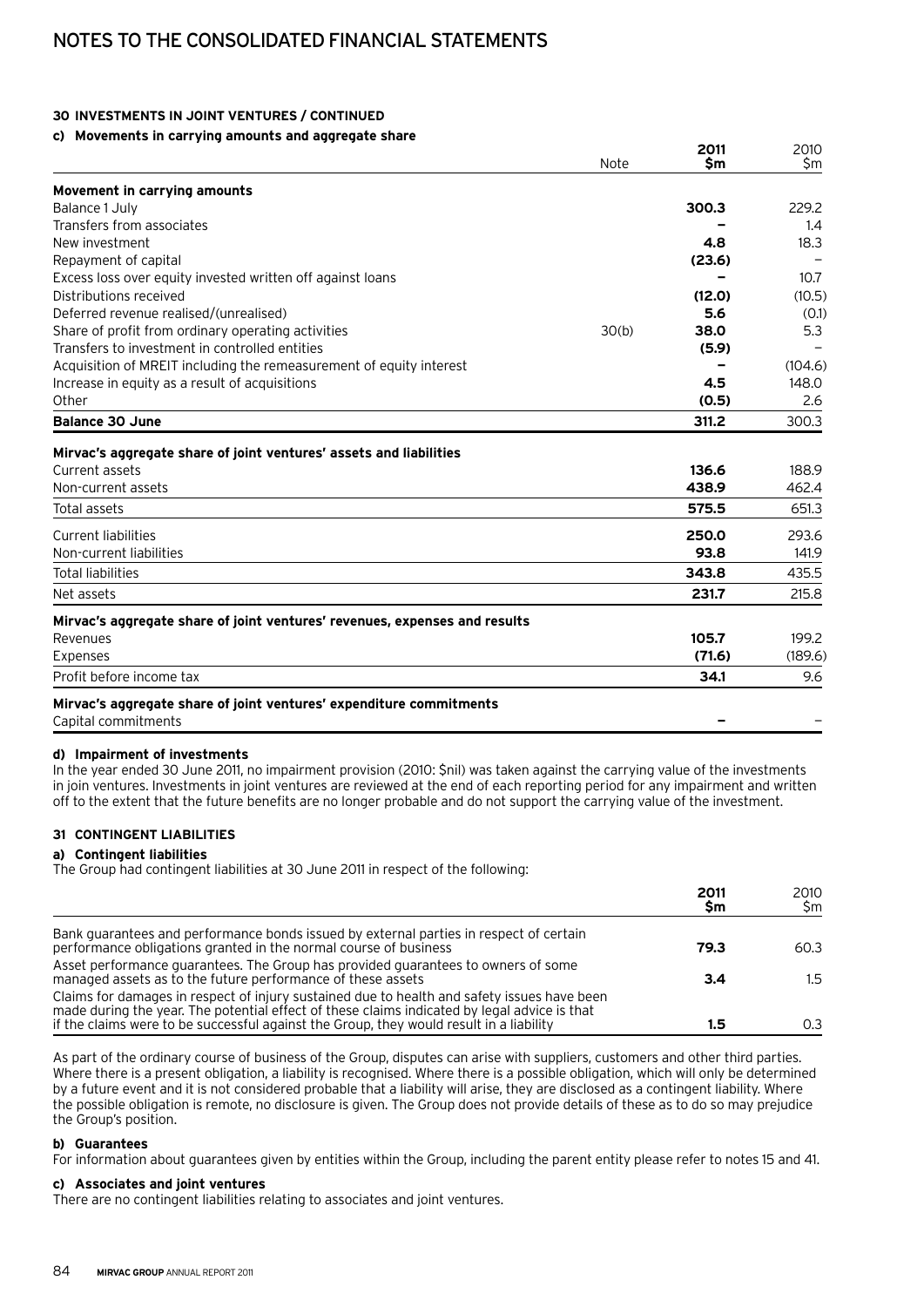## **32 Commitments**

# **a) Capital commitments**

|                                                                                                                                                                             | 2011<br>\$m | 2010<br>\$m |
|-----------------------------------------------------------------------------------------------------------------------------------------------------------------------------|-------------|-------------|
| <b>Investment properties</b>                                                                                                                                                |             |             |
| Not later than one year                                                                                                                                                     | 24.8        | 29.8        |
| Later than one year but not later than five years                                                                                                                           | 5.9         |             |
| Later than five years                                                                                                                                                       |             |             |
|                                                                                                                                                                             | 30.7        | 29.8        |
| Property, plant and equipment                                                                                                                                               |             |             |
| Not later than one year                                                                                                                                                     | 2.1         | 0.6         |
| Later than one year but not later than five years                                                                                                                           |             |             |
| Later than five years                                                                                                                                                       |             |             |
|                                                                                                                                                                             | 2.1         | 0.6         |
| b) Lease commitments                                                                                                                                                        |             |             |
|                                                                                                                                                                             | 2011<br>\$m | 2010<br>\$m |
| <b>Operating leases</b>                                                                                                                                                     |             |             |
| Commitments in relation to non-cancellable operating leases contracted for at the end<br>of the reporting period but not recognised as liabilities, are payable as follows: |             |             |
| Not later than one year                                                                                                                                                     | 8.9         | 9.0         |
| Later than one year but not later than five years                                                                                                                           | 24.8        | 30.5        |
| Later than five years                                                                                                                                                       |             | 1.5         |
|                                                                                                                                                                             | 33.7        | 41.0        |
| <b>Finance leases</b>                                                                                                                                                       |             |             |
| Commitments in relation to finance leases are payable as follows:                                                                                                           |             |             |
| Not later than one year                                                                                                                                                     | 3.4         | 3.5         |
| Later than one year but not later than five years                                                                                                                           | 10.1        | 13.1        |
| Later than five years                                                                                                                                                       |             |             |
| Residual                                                                                                                                                                    |             |             |
| Minimum lease payments                                                                                                                                                      | 13.5        | 16.6        |
| Less: Future finance charges                                                                                                                                                | (1.8)       | (2.7)       |
| Lease liabilities (refer to note 20)                                                                                                                                        | 11.7        | 13.9        |

Mirvac leases various plant and equipment with a carrying value of \$nil (2010: \$0.1m) under finance leases expiring in less than five years.

# **33 KMP**

## **a) Determination of KMP**

KMP are those people with authority and responsibility for planning, directing and controlling the activities of the entity, directly or indirectly. For Mirvac, the KMP are defined to be members of the ELT and Non‑Executive Directors. For the year ended 30 June 2011, the ELT comprised the Managing Director — Nicholas Collishaw; Chief Executive Officer — Investment — Andrew Butler; Chief Executive Officer — Development — Brett Draffen; Chief Operating Officer — Gary Flowers; and Chief Financial Officer — Justin Mitchell. Remuneration details are also included for John Carfi and Matthew Wallace as they are among the five highest remunerated Group Executives and disclosure is required under the Corporations Act 2001.

## **b) KMP compensation excluding Non-Executive Directors' compensation**

|                                | 2011<br>\$m | 2010<br>Sm       |
|--------------------------------|-------------|------------------|
| Short term employment benefits | 11.7        | 11.7             |
| Post-employment benefits       | 0.1         | 0.2              |
| Security based payments        | 2.1         | 3.2              |
| Termination benefits           |             | 1.2 <sub>2</sub> |
| Other long term benefits       | 0.1         | 0.1              |
|                                | 14.0        | 16.4             |

Detailed remuneration disclosures are provided in the remuneration report on pages 07 to 22.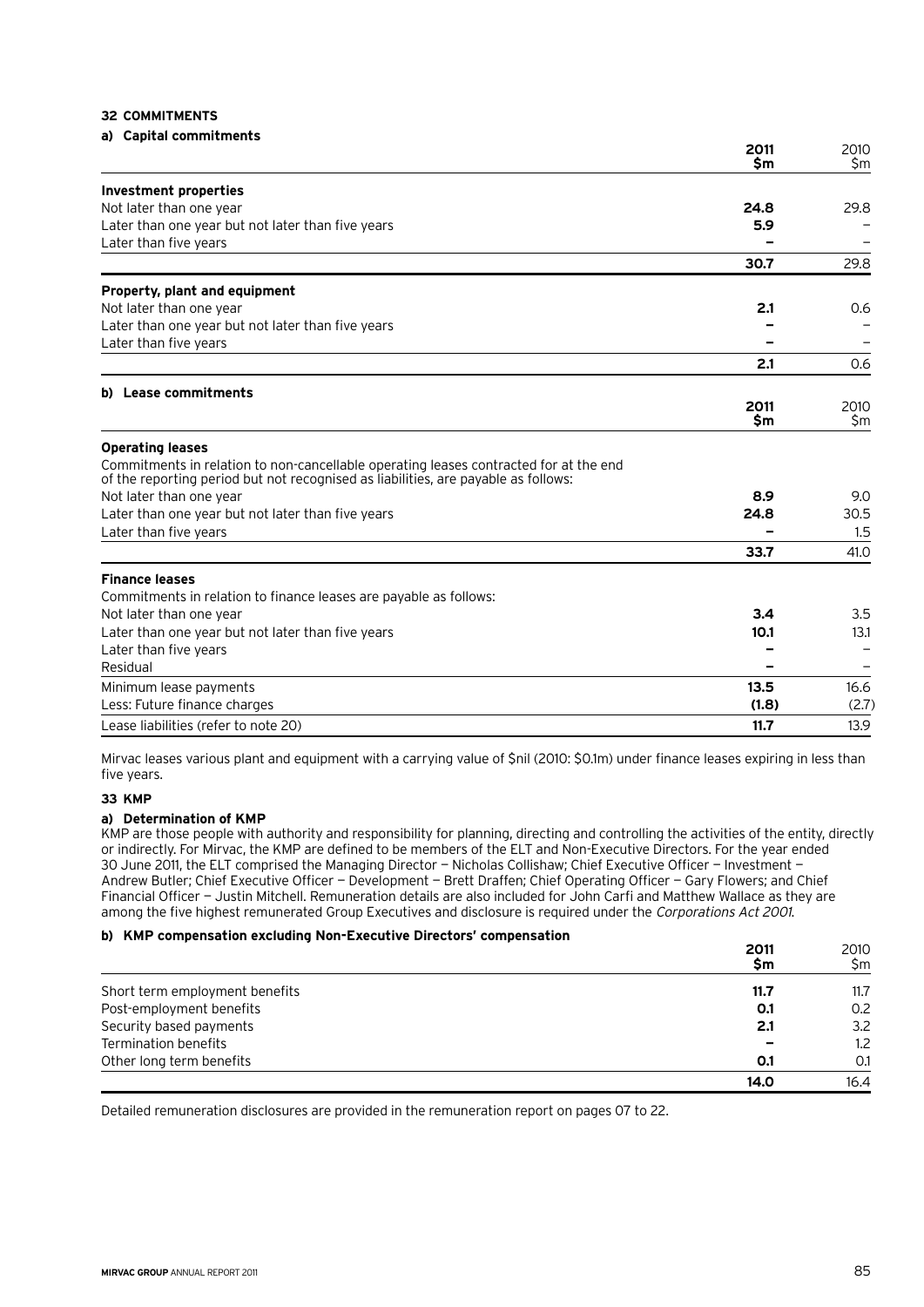# **c) Equity instrument disclosures relating to KMP**

## i) Security holdings

The number of ordinary securities in Mirvac held during the year by each Director and other KMP, including their personally-related parties, is set out below. There were no securities granted during the year as compensation.

|                       |           | Securities |                      |                |
|-----------------------|-----------|------------|----------------------|----------------|
|                       | Balance   | issued     | Other                | <b>Balance</b> |
|                       | 1 July    | under EEP  | changes <sup>1</sup> | 30 June        |
| 2011                  |           |            |                      |                |
| <b>Directors</b>      |           |            |                      |                |
| James MacKenzie       | 129,914   |            |                      | 129,914        |
| Nicholas Collishaw    | 2,056,004 |            | (19, 492)            | 2,036,512      |
| <b>Peter Hawkins</b>  | 596,117   |            |                      | 596,117        |
| James Millar          | 40,714    |            |                      | 40,714         |
| Penny Morris          | 241,136   |            |                      | 241,136        |
| John Mulcahy          | 25,000    |            |                      | 25,000         |
| Elana Rubin           |           |            | 10,000               | 10,000         |
| <b>Executives</b>     |           |            |                      |                |
| <b>Andrew Butler</b>  | 147,554   |            | (7,758)              | 139,796        |
| John Carfi            | 128,913   |            | (11, 401)            | 117,512        |
| <b>Brett Draffen</b>  | 280,272   |            | (7, 491)             | 272,781        |
| <b>Gary Flowers</b>   |           |            |                      |                |
| Justin Mitchell       | 164,637   |            | (10,708)             | 153,929        |
| Matthew Wallace       | 153,976   |            | (8, 393)             | 145,583        |
| 2010                  |           |            |                      |                |
| <b>Directors</b>      |           |            |                      |                |
| James MacKenzie       | 119,200   |            | 10,714               | 129,914        |
| Nicholas Collishaw    | 2,027,436 |            | 28,568               | 2,056,004      |
| <b>Peter Hawkins</b>  | 442,547   |            | 153,570              | 596,117        |
| James Millar          |           |            | 40,714               | 40,714         |
| Penny Morris          | 208,994   |            | 32,142               | 241,136        |
| John Mulcahy          |           |            | 25,000               | 25,000         |
| Executives            |           |            |                      |                |
| John Carfi            | 128,913   |            |                      | 128,913        |
| <b>Brett Draffen</b>  | 380,272   | -          | (100,000)            | 280,272        |
| <b>Gary Flowers</b>   |           |            |                      |                |
| Christopher Freeman   | 320,724   |            | (320, 724)           |                |
| <b>Grant Hodgetts</b> | 139,440   |            |                      | 139,440        |
| Justin Mitchell       | 164,637   |            |                      | 164,637        |

1) Other changes include additions resulting from first disclosure of a KMP and other changes to options and performance rights.

## ii) Options

Details of options granted as remuneration and stapled securities issued on the exercise of such options, together with terms and conditions of the options, are provided on pages 07 to 22 in the remuneration report. The number of options over ordinary securities in Mirvac held during the year by each Director and other KMP, including their personally-related parties, is set out below:

|                        | Balance<br>l July | Options<br>issued<br>under LTP | Other<br>changes | <b>Balance</b><br>30 June | Unvested<br>30 June |
|------------------------|-------------------|--------------------------------|------------------|---------------------------|---------------------|
| 2011                   |                   |                                |                  |                           |                     |
| <b>Director</b>        |                   |                                |                  |                           |                     |
| Nicholas Collishaw     | 2,336,340         |                                | (309.930)        | 2.026.410                 | 1,923,100           |
| <b>Executives</b>      |                   |                                |                  |                           |                     |
| Andrew Butler          |                   |                                |                  |                           |                     |
| John Carfi             | 368,600           | -                              | -                | 368,600                   | 368,600             |
| <b>Brett Draffen</b>   | 796.780           |                                | (193.710)        | 603,070                   | 538,500             |
| Gary Flowers           | 192,300           | -                              |                  | 192,300                   | 192,300             |
| Justin Mitchell        | 471.050           |                                | (103, 313)       | 367,737                   | 333,300             |
| <b>Matthew Wallace</b> | 336,500           |                                |                  | 336,500                   | 336,500             |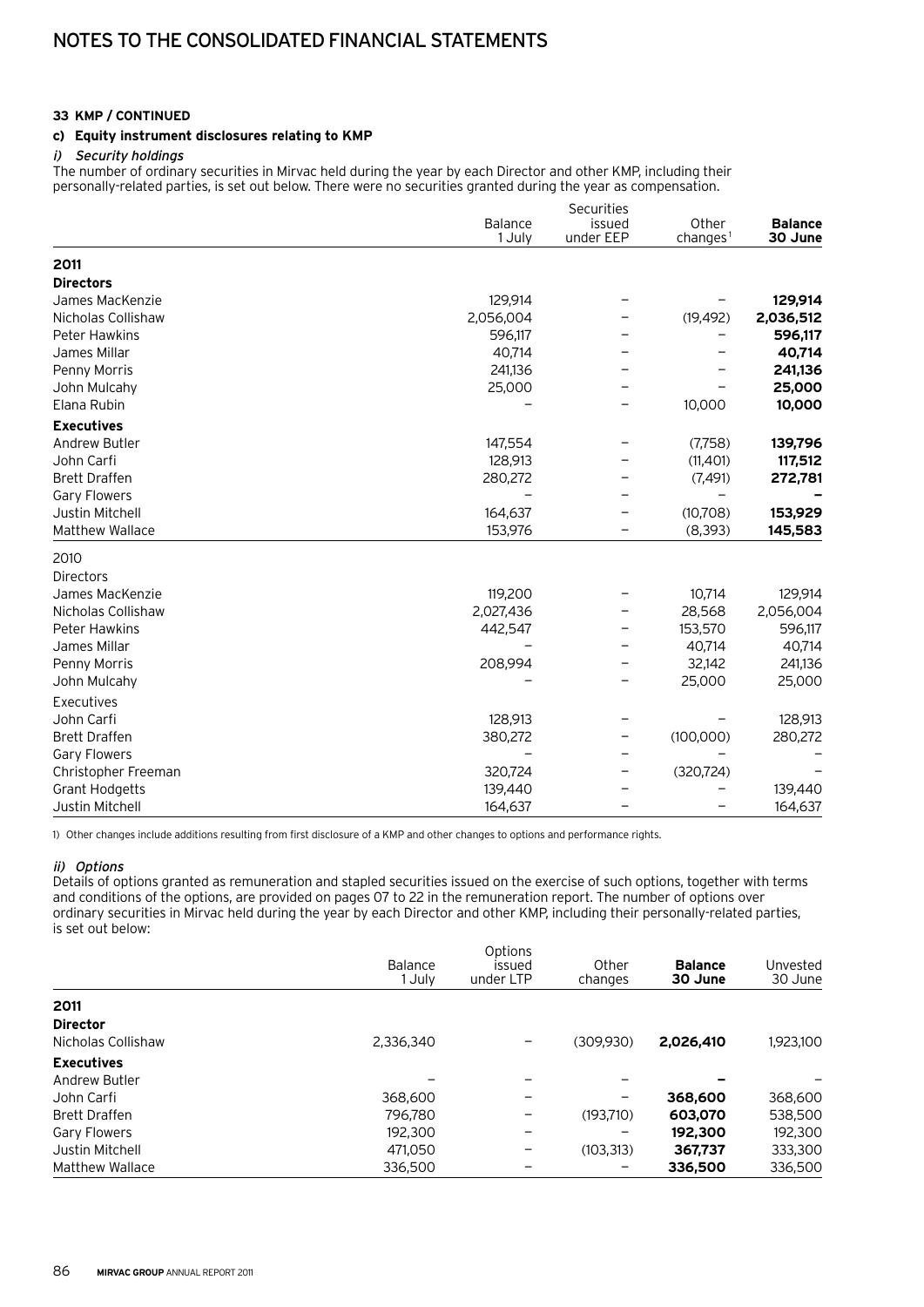|                       | Balance<br>1 Julv | Options<br>issued<br>under LTP | Other<br>changes | <b>Balance</b><br>30 June | Unvested<br>30 June |  |  |
|-----------------------|-------------------|--------------------------------|------------------|---------------------------|---------------------|--|--|
| 2010                  |                   |                                |                  |                           |                     |  |  |
| Director              |                   |                                |                  |                           |                     |  |  |
| Nicholas Collishaw    | 2,336,340         |                                |                  | 2.336.340                 | 2.336.340           |  |  |
| Executives            |                   |                                |                  |                           |                     |  |  |
| John Carfi            | 368,600           |                                | -                | 368,600                   | 368,600             |  |  |
| <b>Brett Draffen</b>  | 796.780           |                                | -                | 796.780                   | 796,780             |  |  |
| Gary Flowers          | 192,300           |                                | -                | 192,300                   | 192,300             |  |  |
| Christopher Freeman   |                   |                                |                  |                           |                     |  |  |
| <b>Grant Hodgetts</b> | 587,030           |                                | (319.610)        | 267,420                   | 267,420             |  |  |
| Justin Mitchell       | 471.050           |                                |                  | 471,050                   | 471.050             |  |  |

# iii) Performance rights

Details of performance rights granted as remuneration and stapled securities issued on the exercise of such rights, together with terms and conditions of the rights, are provided on pages 07 to 22 of the remuneration report. The number of performance rights in Mirvac held during the year by each Director and other KMP, including their personally-related parties, are set out below:

|                        | Balance<br>1 July | Rights<br>issued<br>under LTP | Other<br>changes | <b>Balance</b><br>30 June |
|------------------------|-------------------|-------------------------------|------------------|---------------------------|
| 2011                   |                   |                               |                  |                           |
| <b>Director</b>        |                   |                               |                  |                           |
| Nicholas Collishaw     | 3,199,560         | 2,189,600                     | (116, 360)       | 5,272,800                 |
| <b>Executives</b>      |                   |                               |                  |                           |
| Andrew Butler          | 99,470            | 88,500                        | (27,270)         | 160,700                   |
| John Carfi             | 489,670           | 174,900                       | (118,170)        | 546,400                   |
| <b>Brett Draffen</b>   | 906,130           | 452,200                       | (163, 630)       | 1,194,700                 |
| Gary Flowers           | 351,800           | 380,400                       |                  | 732,200                   |
| Justin Mitchell        | 464,490           | 179,500                       | (129,690)        | 514,300                   |
| <b>Matthew Wallace</b> | 467,050           | 147,600                       | (116, 350)       | 498,300                   |
| 2010                   |                   |                               |                  |                           |
| Director               |                   |                               |                  |                           |
| Nicholas Collishaw     | 985,960           | 2,213,600                     |                  | 3,199,560                 |
| Executives             |                   |                               |                  |                           |
| John Carfi             | 193,970           | 295,700                       |                  | 489,670                   |
| <b>Brett Draffen</b>   | 316,230           | 589,900                       |                  | 906,130                   |
| Gary Flowers           | 87,000            | 264,800                       |                  | 351,800                   |
| Christopher Freeman    | 1,304,300         |                               | (1,304,300)      |                           |
| <b>Grant Hodgetts</b>  | 228,710           |                               | (132, 270)       | 96,440                    |
| Justin Mitchell        | 189,490           | 275,000                       |                  | 464,490                   |

# **d) Loans to Directors and other KMP**

Details of loans made to Directors and other KMP (including loans granted under the LTIP and EIS), including their personally-related parties, are set out below:

# i) Aggregates for Directors and other KMP

| 2011                                     | 16,985,658        | 839,064                                | 14,885,336                |                                                              |
|------------------------------------------|-------------------|----------------------------------------|---------------------------|--------------------------------------------------------------|
| 2010                                     | 9,341,460         | 501.435                                | 15.704.246                |                                                              |
| y Aggregates for Birectors and benefitmi | Balance<br>l Julv | Interest not<br>charged <sup>(d)</sup> | <b>Balance</b><br>30 June | <b>Directors</b><br>and other<br>KMP at<br>30 June<br>Number |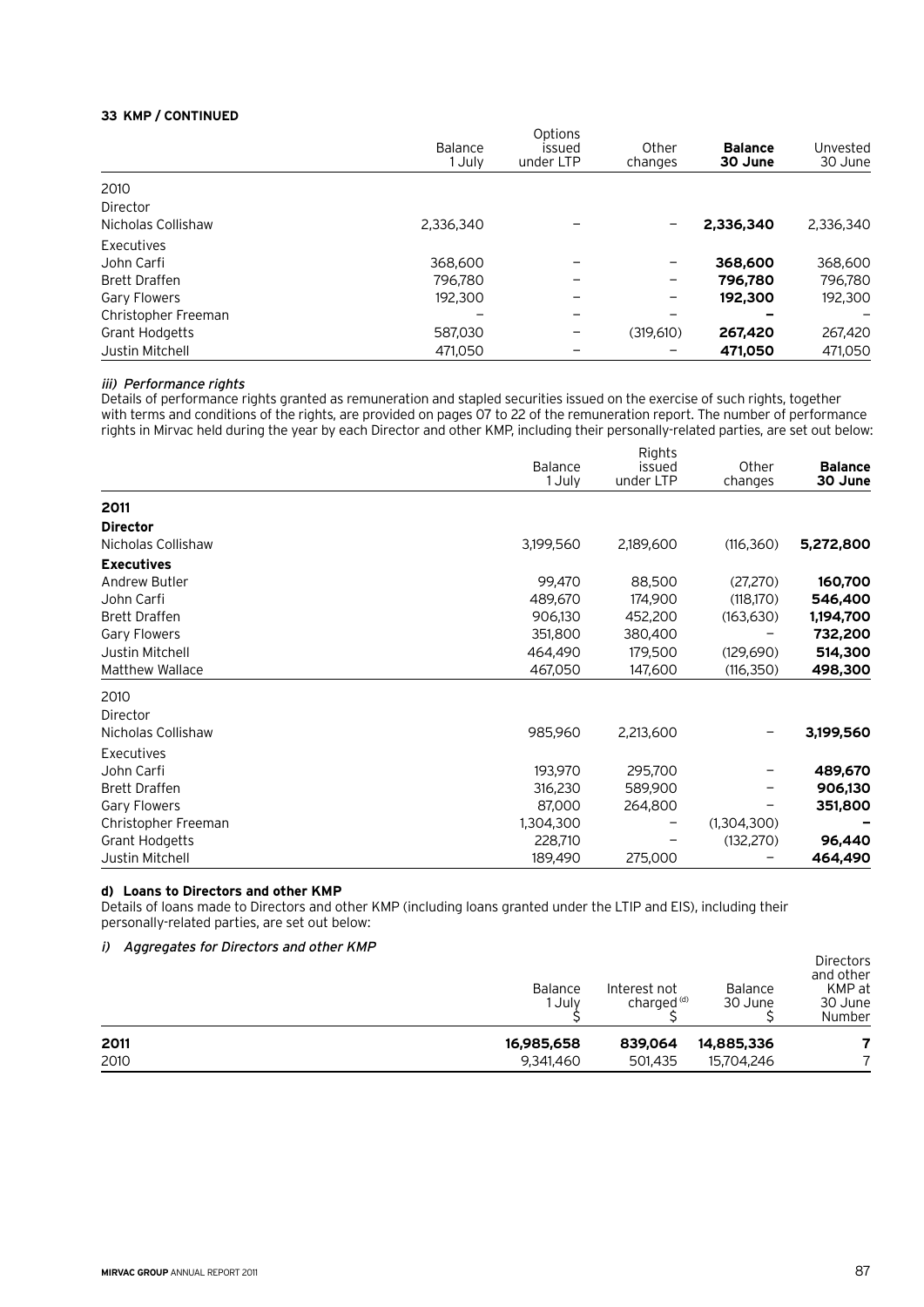ii) Individuals with loans above \$100,000 during the reporting period:

| ii) murviduais with ioans above <i>\$100,000 during the reporting period.</i> |           | Highest<br>indebtedness<br>during the |                                        |                    |                     |
|-------------------------------------------------------------------------------|-----------|---------------------------------------|----------------------------------------|--------------------|---------------------|
|                                                                               |           | Balance<br>1 July                     | Interest not<br>charged <sup>(d)</sup> | Balance<br>30 June | reporting<br>period |
| 2011                                                                          | Note      | S                                     | \$                                     | S                  | S                   |
| <b>Director</b>                                                               |           |                                       |                                        |                    |                     |
| Nicholas Collishaw                                                            | (a)       | 963,959                               |                                        | 645,496            | 963,959             |
|                                                                               | (c)       | 1,004,500                             |                                        | 1,004,500          | 1,004,500           |
|                                                                               | (e)       | 1,900,000                             | 121,276                                | 1,700,000          | 1,900,000           |
| <b>Executives</b>                                                             |           |                                       |                                        |                    |                     |
| <b>Andrew Butler</b>                                                          | (a)       | 432,630                               |                                        | 333,910            | 432,630             |
|                                                                               | (e)       | 1,900,000                             | 123,907                                | 1,750,000          | 1,900,000           |
| John Carfi                                                                    | (a)       | 323,123                               | $\overline{\phantom{0}}$               | 204,209            | 323,123             |
|                                                                               | (e)       | 1,900,000                             | 123,907                                | 1,750,000          | 1,900,000           |
| <b>Brett Draffen</b>                                                          | (a)       | 534,609                               |                                        | 298,915            | 534,609             |
|                                                                               | (b)       | 450,000                               | 25,408                                 | 350,000            | 450,000             |
|                                                                               | (e)       | 1,900,000                             | 123,907                                | 1,750,000          | 1,900,000           |
| Gary Flowers                                                                  | (e)       | 1,000,000                             | 65,908                                 | 950,000            | 1,000,000           |
| Justin Mitchell                                                               | (a)       | 287,119                               |                                        | 155,187            | 287,119             |
|                                                                               | (c)       | 157,850                               |                                        | 157,850            | 157,850             |
|                                                                               | (e)       | 1,900,000                             | 123,907                                | 1,750,000          | 1,900,000           |
| <b>Matthew Wallace</b>                                                        | (a)       | 331,868                               |                                        | 235,269            | 331,868             |
|                                                                               | (b)       | 100,000                               | 6,937                                  | 100,000            | 100,000             |
|                                                                               | (e)       | 1,900,000                             | 123,907                                | 1,750,000          | 1,900,000           |
| 2010                                                                          |           |                                       |                                        |                    |                     |
| Director                                                                      |           |                                       |                                        |                    |                     |
| Nicholas Collishaw                                                            | (a)       | 974,470                               |                                        | 963,959            | 974,470             |
|                                                                               | (c)       | 1,004,500                             |                                        | 1,004,500          | 1,004,500           |
|                                                                               | (e)       | 2,000,000                             | 116,430                                | 1,900,000          | 2,000,000           |
| Executives                                                                    |           |                                       |                                        |                    |                     |
| John Carfi                                                                    | (a)       | 326,921                               |                                        | 323,123            | 326,921             |
|                                                                               | (b)       | 80,000                                | 795                                    |                    | 80,000              |
|                                                                               | (e)       | 1,500,000                             | 102,967                                | 1,900,000          | 2,000,000           |
| <b>Brett Draffen</b>                                                          | (a)       | 540,358                               | $\qquad \qquad -$                      | 534,609            | 540,358             |
|                                                                               | (b)       | 500,000                               | 27,719                                 | 450,000            | 500,000             |
|                                                                               | (e)       |                                       | 63,780                                 | 1,900,000          | 2,000,000           |
| <b>Gary Flowers</b>                                                           | (e)       |                                       | 36,774                                 | 1,000,000          | 1,000,000           |
| Christopher Freeman                                                           | (a)       | 1,083,596                             |                                        | 1,083,596          | 1,083,596           |
|                                                                               | (b)       | 480,000                               | 12,924                                 |                    | 480,000             |
| <b>Grant Hodgetts</b>                                                         | (a)       | 403,478                               | -                                      | 399,490            | 403,478             |
|                                                                               | (e)       |                                       | 70,175                                 | 1,900,000          | 2,000,000           |
| Justin Mitchell                                                               | (a)       | 290,287                               |                                        | 287,119            | 290,287             |
|                                                                               | $\left( $ | 157,850                               |                                        | 157,850            | 157,850             |
|                                                                               | (e)       |                                       | 69,871                                 | 1,900,000          | 2,000,000           |

a) Securities purchased under the LTIP, EIS and former James Fielding Group ("JFG") EIS are funded by interest-free employee loans. The loans are non-recourse to the employee in the event of a shortfall on disposal. The securities issued are held as security until the loans are repaid.

b) Loans made under the employee loan scheme (the EIP) are interest free, repayable over periods from six to 10 years, and repayable in full upon cessation of employment. The loans are secured by mortgage over the property or securities purchased. Loans issued under the employee loan scheme are subject to a periodic forgiveness schedule and may also be subject to terms set out in service agreements.

c) Securities issued under the former JFG EIS and converted to Mirvac securities are interest bearing employee loans. The loans are non-recourse in the event of disposal. The stapled securities issued are held as security until the loans are repaid.

d) Interest not charged excludes loans issued under the LTIP and EIS.

e) During the year ended 30 June 2009, several employees were invited to participate in an interest-free loan program (the ERP) which has since been closed to further entry, consistent with Mirvac's intention to eliminate the use of loan plans as part of employee reward. The amounts of the loans range from \$500,000 to \$2,000,000 and must be secured against property or unconditional bank guarantee. A progressively increasing forgiveness schedule allows for no more than 50 per cent of the total loan balance to be forgiven after five years of continued service. The repayment date of the loan is the earlier of 12 months after the participant ceases to be employed by Mirvac, or 12 months after the fifth anniversary of the loan. Interest is payable for any period in which the loan remains unpaid after the repayment date.

Other than loans forgiven to specified executives as disclosed in the remuneration report, no write downs or provision for impairment for receivables have been recognised in relation to any loans made to Directors or specified executives.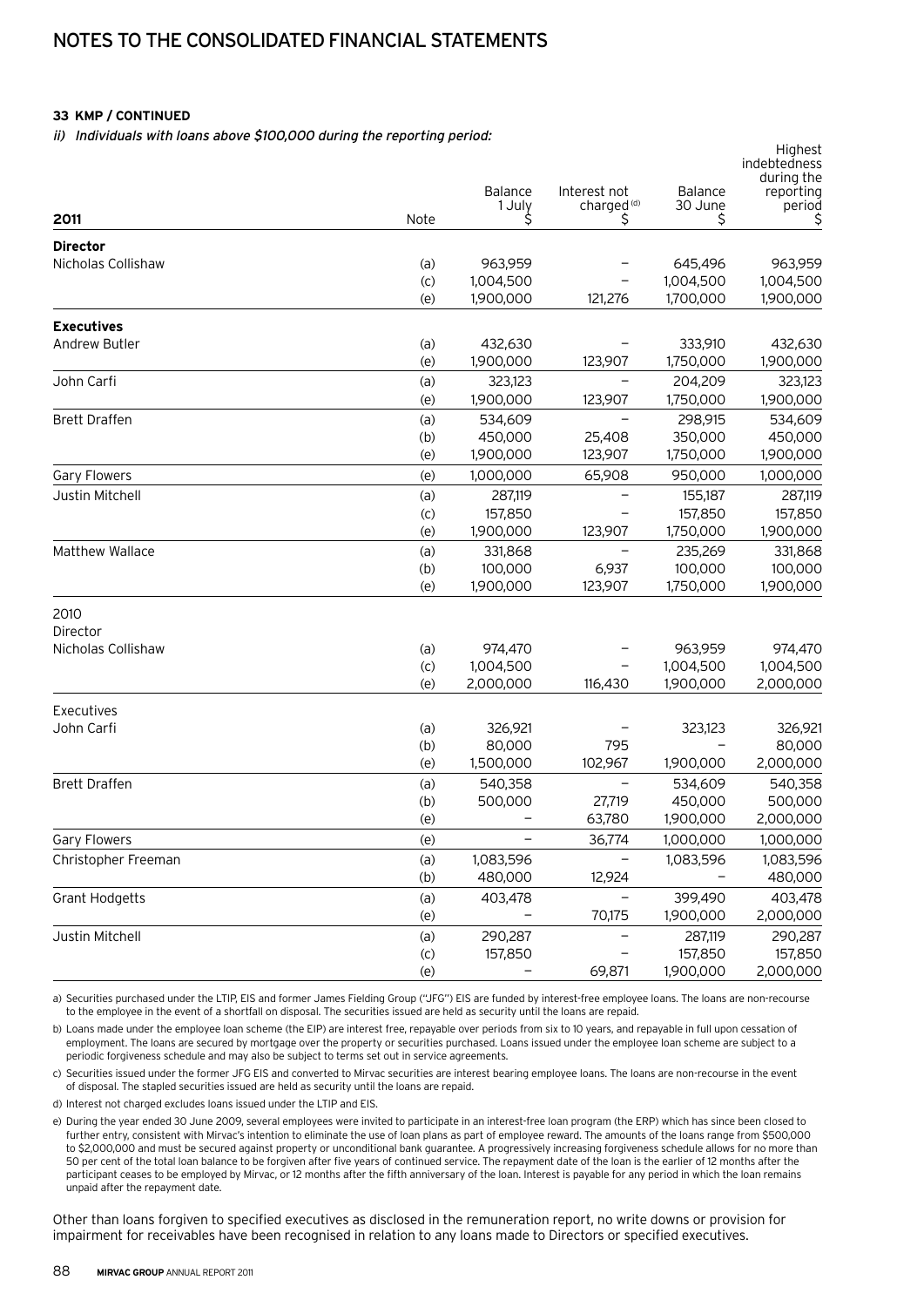## **e) Other transactions with KMP**

There are a number of transactions between KMP with the Group. The terms and conditions of these transactions are considered to be no more favourable than in similar transactions on an arm's length basis. On occasions, Directors and other KMP may purchase goods and services from Mirvac. These purchases are on terms and conditions available to Mirvac employees generally. As set out in the Directors' report, a number of the Directors of Mirvac are also Directors of other companies. On occasions, the Group may purchase goods and services from or supply good and services to these entities. These transactions are undertaken on normal commercial terms and conditions and the Director or other KMP does not directly influence these transactions.

# **34 Employee benefits**

## **a) Employee benefits and related on-cost liabilities**

| <b>Provision for employee benefits</b>                      | Note | 2011<br><b>Sm</b> | 2010<br>Sm. |
|-------------------------------------------------------------|------|-------------------|-------------|
| Annual leave accrual                                        |      | 13.3              | 13.9        |
| <b>Current LSL</b>                                          |      | 7.5               | 6.3         |
| Non-current LSL                                             |      | 3.8               | 4.1         |
| Aggregate employee benefits and related on-cost liabilities |      | 24.6              | 24.3        |

The aggregate employee benefits and related on-cost liabilities include amounts for annual leave and LSL. The amount for LSL that is expected to be settled more than 12 months from the end of the reporting period is measured at its present value.

#### **b) Superannuation commitments**

Mirvac offers employees based in Australia as part of their remuneration, the ability to participate in a staff superannuation plan managed by AustralianSuper. Employees are able to choose whether to participate in this plan or a qualifying plan of their choice. The plan provides lump sum benefits on retirement, disability or death for employees who are invited by their employer to join the plan. The plan is a defined contribution plan, which complies with relevant superannuation requirements.

## **c) Employee security issues**

The total of all securities issued under all employee security schemes is limited to five per cent of the issued securities of the stapled group in any five year period.

## **d) LTI plans**

#### i) EEP

The EEP is designed to encourage security ownership across the broader employee population. It provides eligible employees with \$1,000 worth of Mirvac securities at \$nil cost. The plan is open to Australian based employees with more than 12 months of continuous service, who do not participate in other Mirvac equity plans.

Securities acquired under this plan are subject to a restriction on disposal until the earlier of three years after acquisition, or cessation of employment with the Group. Otherwise, holders enjoy the same rights and benefits as other holders of Mirvac's stapled securities. On termination, employees retain any securities granted to them. At 30 June 2011, 3,737,414 stapled securities (2010: 2,634,713) had been issued to employees under the EEP.

## ii) LTP — current plan

The LTP plan was originally introduced in the year ended 30 June 2008 following approval by securityholders at the 2007 Annual General Meeting. Securityholders approved an update to the LTP plan at the 2010 Annual General Meeting. The purpose of the LTP plan is to drive performance, retain executives and facilitate executive security ownership.

LTP grants are generally restricted to the senior executives who are most able to influence securityholder value. Executives are eligible, at the discretion of the HRC, to participate in the LTP plan. Non-Executive Directors are not eligible to participate in the LTP plan. Awards under this plan are made in the form of performance rights. Awards of options have also been made under this plan in previous years. A performance right is a right to acquire one fully paid stapled security in Mirvac provided a specified performance hurdle is met. No loans are made to participants under this plan.

The Board reviews the performance conditions annually to determine the appropriate hurdles based on Mirvac's strategy and prevailing market practice.

This year, the Board determined, on the recommendation of the HRC, that the sole performance condition to apply to the vesting of the grants made during the year ended 30 June 2011 would be Relative TSR. TSR was chosen given that it is an objective measure of securityholder value creation, and given its wide level of understanding and acceptance by the various key stakeholders. At 30 June 2011, 29,071,796 (2010: 22,238,221) performance rights and 5,618,645 (2010: 7,995,367) options had been issued to participants under the LTP plan. The number of issued rights and options are net of adjustments due to forfeiture of rights and options as a result of termination of employment. A total of 504,534 performance rights (2010: 1,304,300) and 741,362 options (2010: nil) vested during the year to 30 June 2011.

## iii) Superseded plans

There are four old plans now closed for new grants with the introduction of the LTP.

# — ERP

A small number of senior executives were invited to participate in the ERP. While the loans under this program were offered during the year ended 30 June 2009, some of the loan amounts were drawn down in the year ended 30 June 2010. The amounts of the loans range from \$500,000 to \$2,000,000 and must be secured against property or an unconditional bank guarantee. A progressively increasing forgiveness schedule allows for no more than 50 per cent of the total loan balance in total to be forgiven.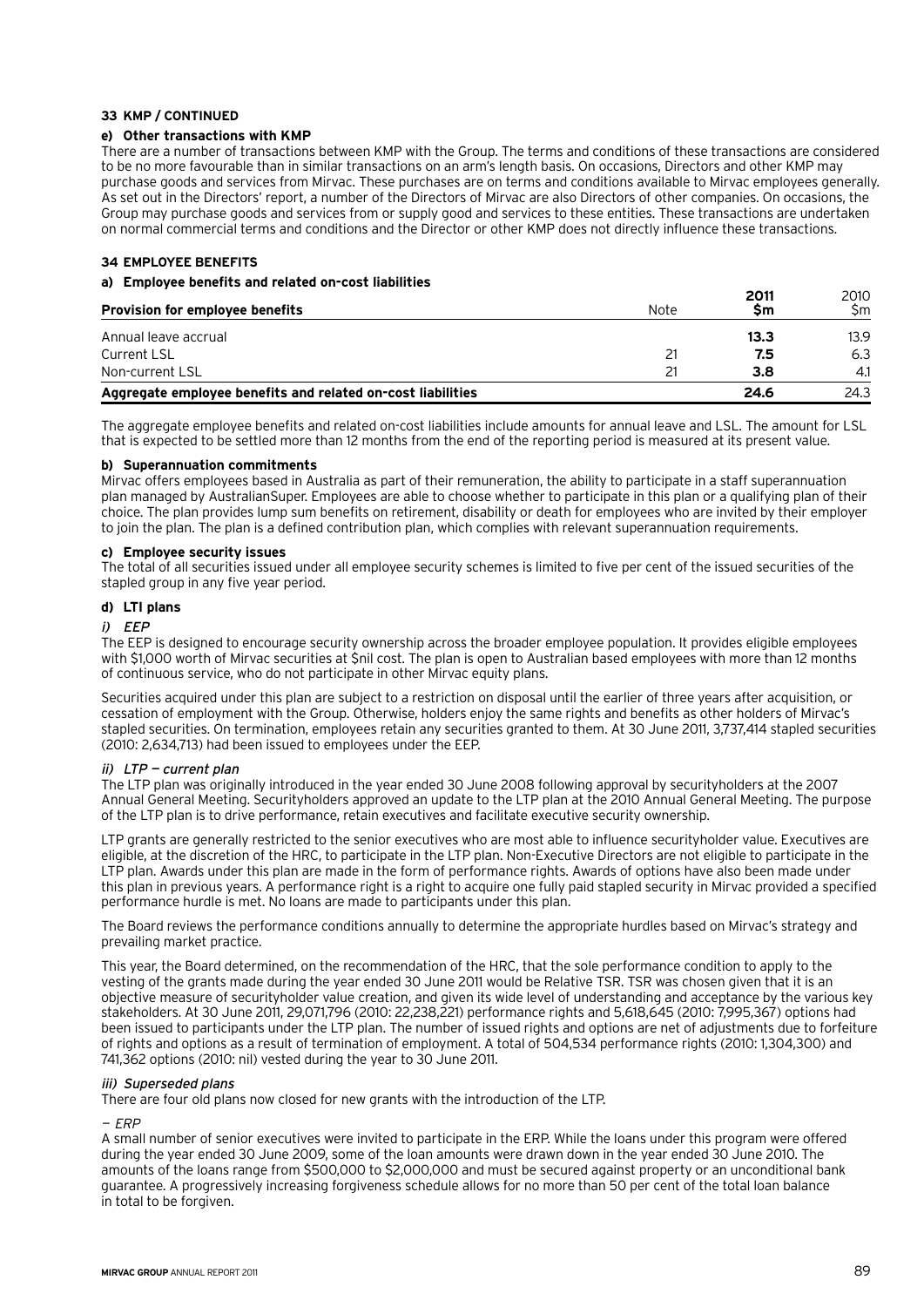#### **34 Employee benefits / continued**

#### $-FIS$

Until 2006, Mirvac's long-term variable remuneration scheme for employees was the EIS. Open to all permanent employees, allocations were made annually, were unrestricted and fully vested on allotment. Existing arrangements remain in place until all current loans are repaid.

The loans were repayable via distributions received on the securities or upon their sale. If an employee resigns or is dismissed, the outstanding loan balance must be paid when employment ceases. In the event of redundancy, retirement, total and permanent disablement or death, the employee has 12 months after employment ceases in which to repay the loan. If the loan value is greater than the value of the securities when the loan balance is due, the remaining balance is written off and the securities are forfeited.

#### — LTIP

The LTIP was introduced in 2006 and approved by securityholders at the Group's 2006 Annual General Meeting. At this time, loan-funded incentive plans were common for entities with stapled securities due to the prevailing tax rules. Participation in the plan was open to the Managing Director, other Executive Directors, other Executives and eligible employees. Participants were offered an interest-free loan which was applied to fund the acquisition of Mirvac's stapled securities at market value. The term of the loan is eight years.

Any loan balance outstanding at the end of the eighth year must be repaid at that time. The loan is reduced annually by applying the post-tax amounts of any distributions paid by Mirvac to the outstanding principal. The loans are interest free and non-recourse over their term.

Two performance conditions had to be met before the securities vested in full: Relative TSR and EPS growth. The satisfaction of each condition was given an equal weighting in terms of the total number of securities that may vest (that is, 50 per cent of the total securities held by a participant was subject to each performance condition). On vesting, 53.5 per cent of the original loan to fund the purchase of the vested securities was waived. The remaining balance of the loan will continue to be reduced by post-tax distributions until either the loan has been fully repaid or the eight-year term expires, whichever occurs first. If a participant terminates their employment, any outstanding loans must be repaid in full immediately or the underlying securities will be forfeited.

 $-FIF$ 

The final loans under the EIP were offered during the year ended 30 June 2006. The amounts of the loans range from \$50,000 to \$800,000 with Mirvac holding security over the assets purchased with the loan proceeds. A progressively increasing forgiveness schedule applied which allowed the total loan balance to be forgiven if the employee remained employed on the final forgiveness date. At 30 June 2011, loans totalling \$350,000 (2010: \$820,000) had been offered to employees, \$350,000 (2010: \$820,000) of which were drawn down at 30 June 2011. These loans have a periodic forgiveness schedule.

EEP

#### **e) Security based payment expense**

Total expenses arising from security based payment transactions recognised during the year as part of employee benefits expenses were as follows:

|                    | 2011<br>Şm | 2010<br>Sm |
|--------------------|------------|------------|
| EEP                | 1.4        | 1.6        |
| Current plan - LTP | 4.8        | 74<br>     |
|                    | 6.2        | 8.7        |

#### **f) Fair value of security based payment expense**

#### i) EEP

The nature of the securities allotted under this plan is in substance similar to an option. The assessed fair value is taken to profit or loss as the securities vest immediately.

— Security based payment inputs for the EEP issued during the year

|                              | ---           |
|------------------------------|---------------|
| Grant date                   | 24 March 2011 |
|                              |               |
| Security price at grant date | \$1.25        |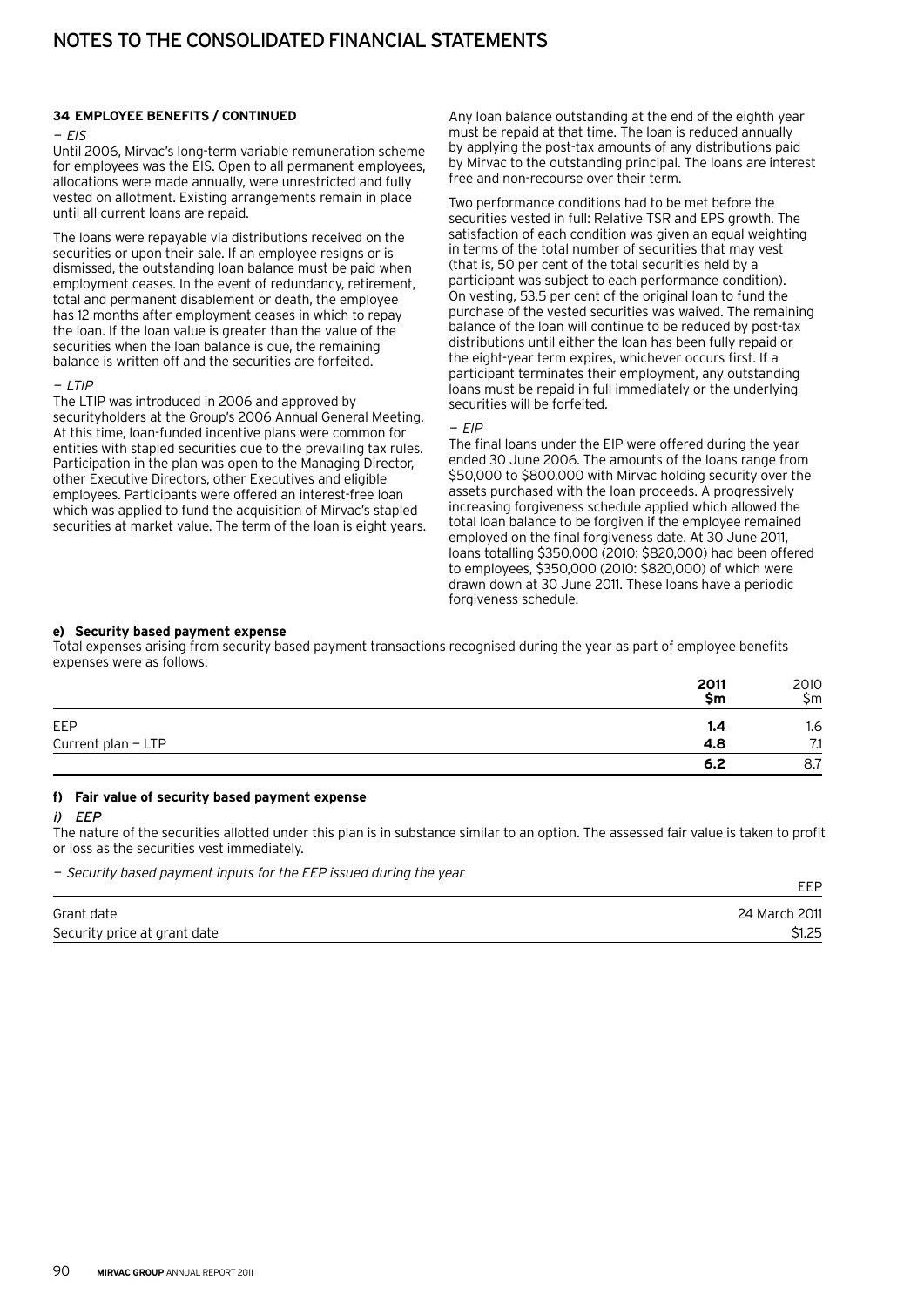# **34 Employee benefits / continued**

#### ii) LTP

Fair value at grant date has been independently determined using an option pricing model that takes into account the exercise price, the term of the securities, the current price of the underlying securities, the expected volatility of the security price, the expected dividend yield and the risk-free interest rate for the term of the security. The fair value of the security based payment expense is calculated using a Monte-Carlo simulation. Assumptions used for the fair value of security based payment expense are as follows:

#### — Security based payment inputs for the current LTP plan

In valuing rights linked to the Relative TSR measure, the key inputs for the 2011 grant were as follows:

|                                         | Performance rights  |
|-----------------------------------------|---------------------|
| Grant date                              | 17 December 2010    |
| Performance hurdle                      | <b>Relative TSR</b> |
| Performance period start                | 1 July 2010         |
| Performance testing date                | 1 July 2013         |
| Security price at grant date            | \$1.22              |
| Exercise price                          | <b>Snil</b>         |
| Expected life                           | 2.5 years           |
| Volatility                              | 50%                 |
| Risk-free interest rate (per annum)     | 5.12%               |
| Dividend/distribution yield (per annum) | 6.4%                |

# **35 Related parties**

**a) Controlled entities**

Interests in controlled entities are set out in note 15.

#### **b) KMP**

Disclosures relating to KMP are set out in note 33.

# **c) Transactions with related parties**

The following transactions occurred with related parties:

| Transactions with associates and joint ventures | 2011<br>\$000 | 2010<br>\$000 |
|-------------------------------------------------|---------------|---------------|
| Interest income                                 | 8.051         | 6.393         |
| Project development fees                        | 660           | 1.807         |
| Management and service fees                     | 62.052        | 41.333        |
| Construction billings                           | 173.125       | 227,600       |
| Responsible entity fees                         | 11,478        | 17.720        |

## **d) Outstanding balances in relation to transactions with related parties**

The following balances are outstanding at the end of the reporting period in relation to transactions with related parties:

|                                                             | 2011<br>\$000 | 2010<br>\$000 |
|-------------------------------------------------------------|---------------|---------------|
| <b>Current receivables</b><br>Associates and joint ventures | 47,358        | 63,448        |
| Non-current receivables<br>Associates and joint ventures    | 48,574        | 106.964       |

An impairment provision of \$497,000 (2010: \$nil) in respect of receivables has been raised in relation to any outstanding balances, and no other expense has been recognised in respect of impaired receivables due from related parties.

#### **e) Terms and conditions**

Transactions relating to dividends/distributions are on the same terms and conditions that applied to other securityholders.

The terms of the tax funding agreement are set out note 6(d).

Other transactions were made on normal commercial terms and conditions with variable terms for the repayment and interest payable at market rates on the loans between the parties.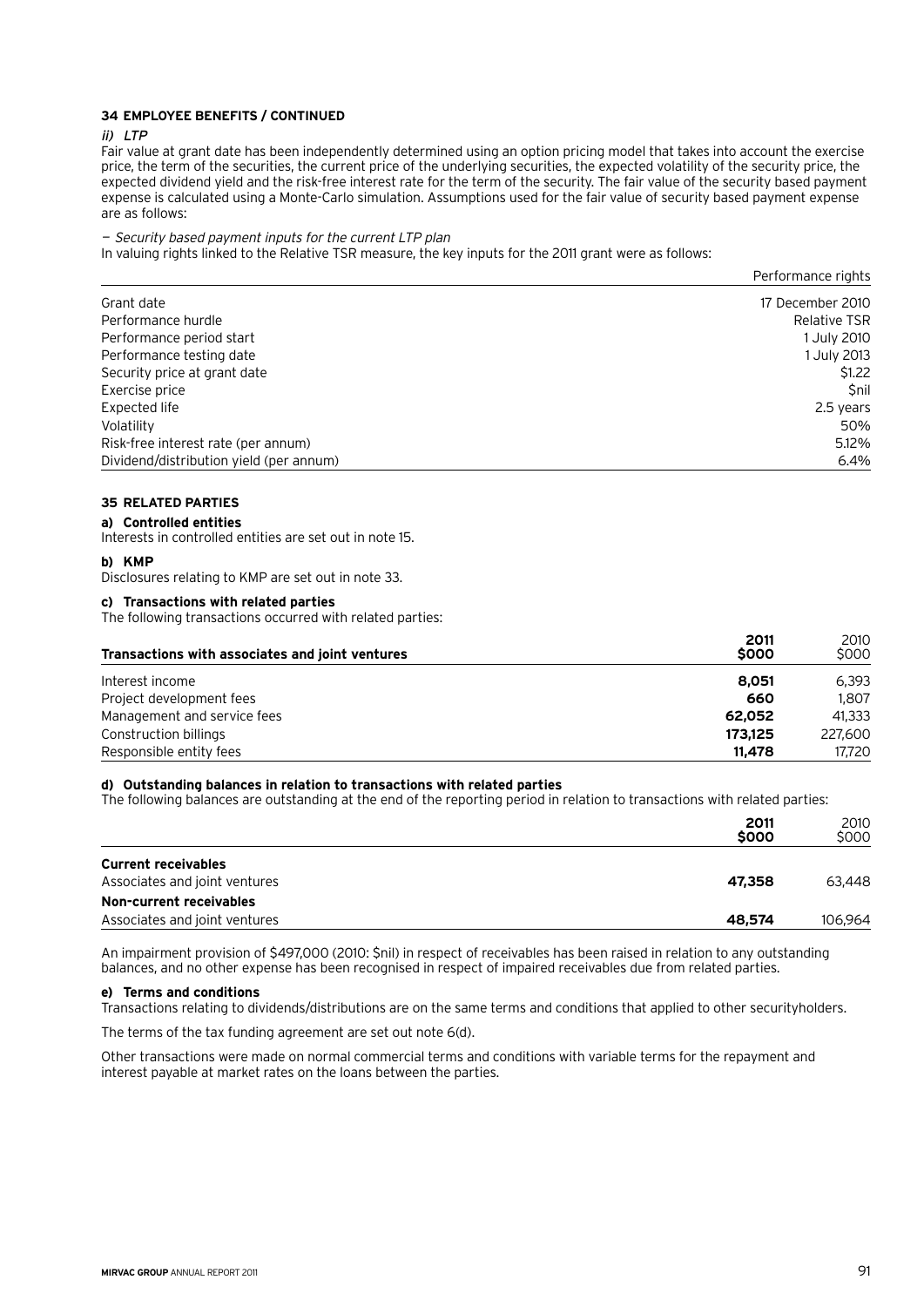#### **36 Financial risk management**

Mirvac's activities expose it to a variety of financial risks: market risk (including currency risk, interest rate risk and price risk), credit risk and liquidity risk. Mirvac's overall risk management program seeks to minimise potential adverse effects on the financial performance of Mirvac. The Group uses various derivative financial instruments to manage certain risk exposures, specifically in relation to interest rate and foreign exchange risks on borrowings. Derivatives are exclusively used for hedging purposes and are not held for trading or speculative purposes. Financial risk management is carried out by a central treasury department ("Mirvac Group Treasury") under policies approved by the Board. The Board provides written principles for overall risk management, as well as written policies covering specific areas, such as mitigating foreign exchange, interest rate and credit risks, use of derivative financial instruments and investing excess liquidity. Mirvac Group Treasury identifies, evaluates, reports and manages financial risks in close cooperation with the Group's operating units in accordance with Board policy.

The Group hold the following financial instruments:

|                                                             |             | 2011    | 2010    |
|-------------------------------------------------------------|-------------|---------|---------|
|                                                             | <b>Note</b> | \$m     | \$m     |
| <b>Financial assets</b>                                     |             |         |         |
| Cash and cash equivalents                                   | 38(a)       | 673.1   | 582.0   |
| Receivables                                                 | 8           | 322.9   | 386.0   |
| Other financial assets at fair value through profit or loss | 10          | 15.5    | 15.3    |
| Derivative financial assets                                 | 14          | 3.5     | 16.0    |
|                                                             |             | 1.015.0 | 999.3   |
| <b>Financial liabilities</b>                                |             |         |         |
| Payables                                                    | 19          | 475.1   | 350.4   |
| <b>Borrowings</b>                                           | 20          | 2.736.3 | 1,844.3 |
| Derivative financial liabilities                            | 23          | 143.8   | 52.9    |
|                                                             |             | 3.355.2 | 2.247.6 |

The carrying values of trade receivables (less impairment provision) and payables are assumed to approximate their fair values due to their short term nature. Derivative financial assets and liabilities are valued based upon valuation techniques.

#### **a) Market risk**

Market risk is the risk that the fair value or future cash flows of a financial asset or financial liability will fluctuate because of changes in market prices. Market risk comprises currency risk, interest rate risk and price risk.

#### i) Currency risk

Foreign exchange risk refers to the change in value between foreign currencies and the Australian dollar. This change affects the assets and liabilities of Mirvac which are denominated in currencies other than Australian dollars. Mirvac foreign exchange risks arise mainly from:

- borrowings denominated in currencies other than Australian dollars which are predominately US dollars;
- investments in offshore operations which are located in the United States and New Zealand;
- receipts and payments which are denominated in other currencies; and
- foreign exchange risk on derivatives.

Mirvac manages its foreign exchange risk for its assets and liabilities denominated in other currencies by borrowing in the same currency as that in which the offshore business operates to form a natural hedge against the movement in exchange rates. Mirvac manages its foreign currency note borrowings with cross currency swaps which swap the obligations to pay fixed or floating US dollar principal and interest payments to floating Australian dollar interest payments. Cross currency swaps in place cover 100 per cent of the US dollar denominated note principal outstanding. These swaps have the same maturity profiles as the underlying note obligations. This removes exposure to interest rates in the US market while creating floating exposures in the domestic market that have been managed to meet Mirvac's target interest rate profile. The foreign currency exchange rate has been fixed for all swaps to A\$/US\$ 0.7456.

At 30 June 2011, the notional amounts and periods of expiry of the cross currency swap contracts for the Group were:

|                         | 2011<br>ZUII<br>5m | 2010<br>Sm |
|-------------------------|--------------------|------------|
| Greater than five years | 503.0              | 503.0      |

All swaps require settlement on a quarterly basis. Translation gains or losses on the net investment in foreign operations are recorded through the foreign currency translation reserve.

#### **Sensitivity analysis**

Cross currency swaps are in place to manage the foreign exchange exposure on the US dollar debt. These swaps have the same notional principal and maturity profiles as those of the underlying note obligations. Based upon current exposures, there is no material foreign exchange sensitivity in Mirvac.

#### ii) Interest rate risk

Mirvac's interest rate risk arises from long term borrowings, cash and cash equivalents, receivables and derivatives.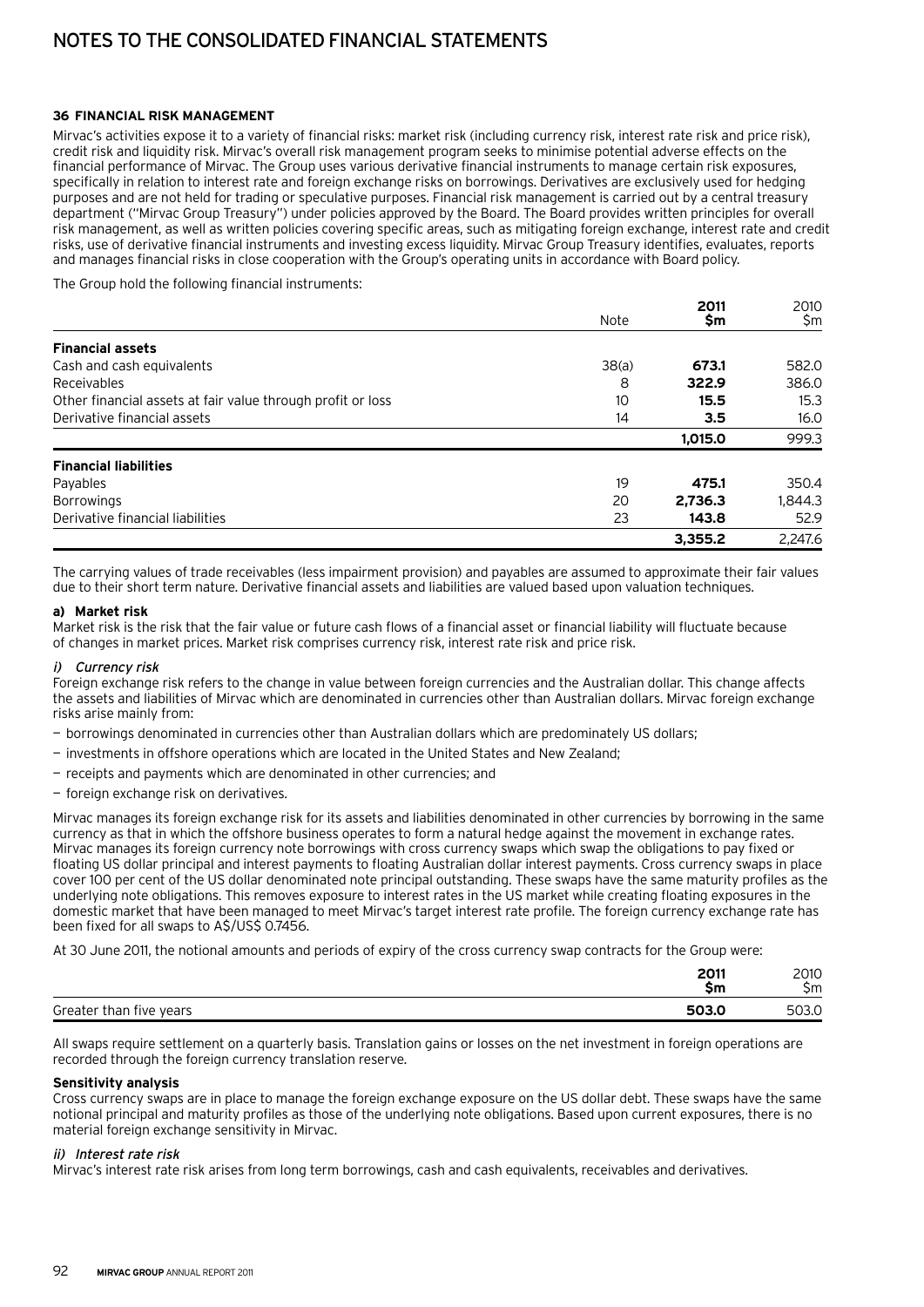#### **36 Financial risk management / continued**

#### **Borrowings**

Borrowings issued at variable rates expose Mirvac to cash flow interest rate risk. Borrowings issued at fixed rates expose Mirvac to fair value interest rate risk. The Group's policy is to have a minimum of 50 per cent and a maximum of 90 per cent of borrowings subject to fixed or capped interest rates. This policy was complied with at the end of the reporting period. Mirvac manages its cash flow interest rate risk by using interest rate derivatives. Such interest rate derivatives have the economic effect of converting borrowings from floating rates to fixed or capped rates. Under the interest rate derivatives, Mirvac agrees with other parties to exchange, at specified intervals (mainly quarterly), the difference between fixed contract rates and floating rate interest amounts calculated by reference to the agreed notional principal amounts.

The following table sets out Mirvac's net exposure to interest rate risk by maturity periods. Exposures arise predominately from liabilities bearing variable interest rates as the Group intends to hold fixed rate liabilities to maturity.

|                      |                                     | Fixed interest maturing in |                                  |                                    |                                |                                |                        |              |
|----------------------|-------------------------------------|----------------------------|----------------------------------|------------------------------------|--------------------------------|--------------------------------|------------------------|--------------|
|                      | Floating<br>interest<br>rate<br>\$m | 1 year<br>or less<br>\$m   | Over<br>1 to 2<br>year(s)<br>\$m | Over<br>$2$ to $3$<br>vears<br>\$m | Over<br>3 to 4<br>years<br>\$m | Over<br>4 to 5<br>years<br>\$m | Over 5<br>years<br>\$m | Total<br>\$m |
| 2011                 |                                     |                            |                                  |                                    |                                |                                |                        |              |
| Unsecured bank loans | 1,407.4                             |                            |                                  |                                    |                                |                                |                        | 1,407.4      |
| Domestic MTN         |                                     |                            |                                  |                                    | 200.0                          |                                | 225.0                  | 425.0        |
| Foreign MTN          | 349.2                               |                            |                                  |                                    |                                |                                | 10.0                   | 359.2        |
| <b>CMBS</b>          | 505.0                               |                            |                                  |                                    |                                |                                |                        | 505.0        |
| Secured bank loans   | 28.0                                |                            |                                  |                                    |                                |                                |                        | 28.0         |
| Interest rate swaps  | (1,487.8)                           | 354.0                      |                                  | 100.0                              | 102.1                          | (50.0)                         | 981.7                  |              |
| Lease liabilities    |                                     | 2.6                        | 2.9                              | 3.1                                | 3.1                            |                                |                        | 11.7         |
|                      | 801.8                               | 356.6                      | 2.9                              | 103.1                              | 305.2                          | (50.0)                         | 1,216.7                | 2,736.3      |
| 2010                 |                                     |                            |                                  |                                    |                                |                                |                        |              |
| Unsecured bank loans | 997.9                               |                            |                                  |                                    |                                |                                |                        | 997.9        |
| Domestic MTN         | 100.0                               | 100.0                      |                                  |                                    |                                | 150.0                          |                        | 350.0        |
| Foreign MTN          | 440.0                               |                            |                                  |                                    |                                |                                | 10.0                   | 450.0        |
| Secured bank loans   | 32.5                                |                            |                                  |                                    |                                |                                |                        | 32.5         |
| Interest rate swaps  | (1,132.5)                           | (50.0)                     | 332.5                            |                                    | 100.0                          | (150.0)                        | 900.0                  |              |
| Lease liabilities    |                                     | 2.3                        | 2.8                              | 3.0                                | 3.2                            | 2.6                            |                        | 13.9         |
|                      | 437.9                               | 52.3                       | 335.3                            | 3.0                                | 103.2                          | 2.6                            | 910.0                  | 1.844.3      |

## **Derivative instruments used by Mirvac**

Mirvac has at times entered into interest rate derivatives to convert fixed rates to floating interest rates to give Mirvac the flexibility to use existing derivative positions and maintain fixed rate exposures within the target range.

Mirvac enters into a variety of bought and/or sold option agreements which allow rates to float between certain ranges and agreements which allow the relevant bank to cancel options if certain conditions arise, the benefit of which is lower fixed rates. The rates will revert to no worse than the floating rate payable as if no derivative was entered into. These derivatives are recorded on the statement of financial position at fair value in accordance with AASB 139. Derivatives currently in place cover approximately 68.1 per cent (2010: 68.3 per cent) of the loan principal outstanding. The fixed interest rates range between 4.25 and 7.00 per cent (2010: 4.25 and 7.00 per cent) per annum. At 30 June 2011, the notional principal amounts, interest rates and periods of expiry of the interest rate swap contracts held by the Group were as follows:

|                     | Floating to fixed        |         |                   |         |                          |       | Fixed to floating |       |
|---------------------|--------------------------|---------|-------------------|---------|--------------------------|-------|-------------------|-------|
|                     | <b>Interest</b><br>rates | 2011    | Interest<br>rates | 2010    | <b>Interest</b><br>rates | 2011  | Interest<br>rates | 2010  |
|                     | $%$ pa                   | \$m     | % pa              | \$m     | % pa                     | \$m   | % pa              | \$m   |
| 1 year or less      | 4.25-7.00                | 354.0   | 5.95              | 50.0    |                          | -     | 6.75              | 100.0 |
| Over 1 to 2 year(s) |                          | -       | 4.25-7.00         | 332.5   |                          | -     |                   |       |
| Over 2 to 3 years   | 5.50                     | 100.0   |                   |         |                          |       |                   |       |
| Over 3 to 4 years   | 5.17                     | 102.1   | 5.50              | 100.0   | 8.25                     | 150.0 |                   |       |
| Over 4 to 5 years   | 5.07                     | 100.0   |                   |         |                          | -     | 8.25              | 150.0 |
| Over 5 years        | $5.17 - 6.40$            | 981.7   | $5.67 - 6.40$     | 900.0   |                          |       |                   |       |
|                     |                          | 1,637.8 |                   | 1,382.5 |                          | 150.0 |                   | 250.0 |

The contracts require settlement of net interest receivable or payable each reset date (generally 90 days). The settlement dates generally coincide with the dates on which interest is payable on the underlying debt. The contracts are settled on a net basis.

#### **Cash and cash equivalents**

Cash held exposes Mirvac to cash flow interest rate risk.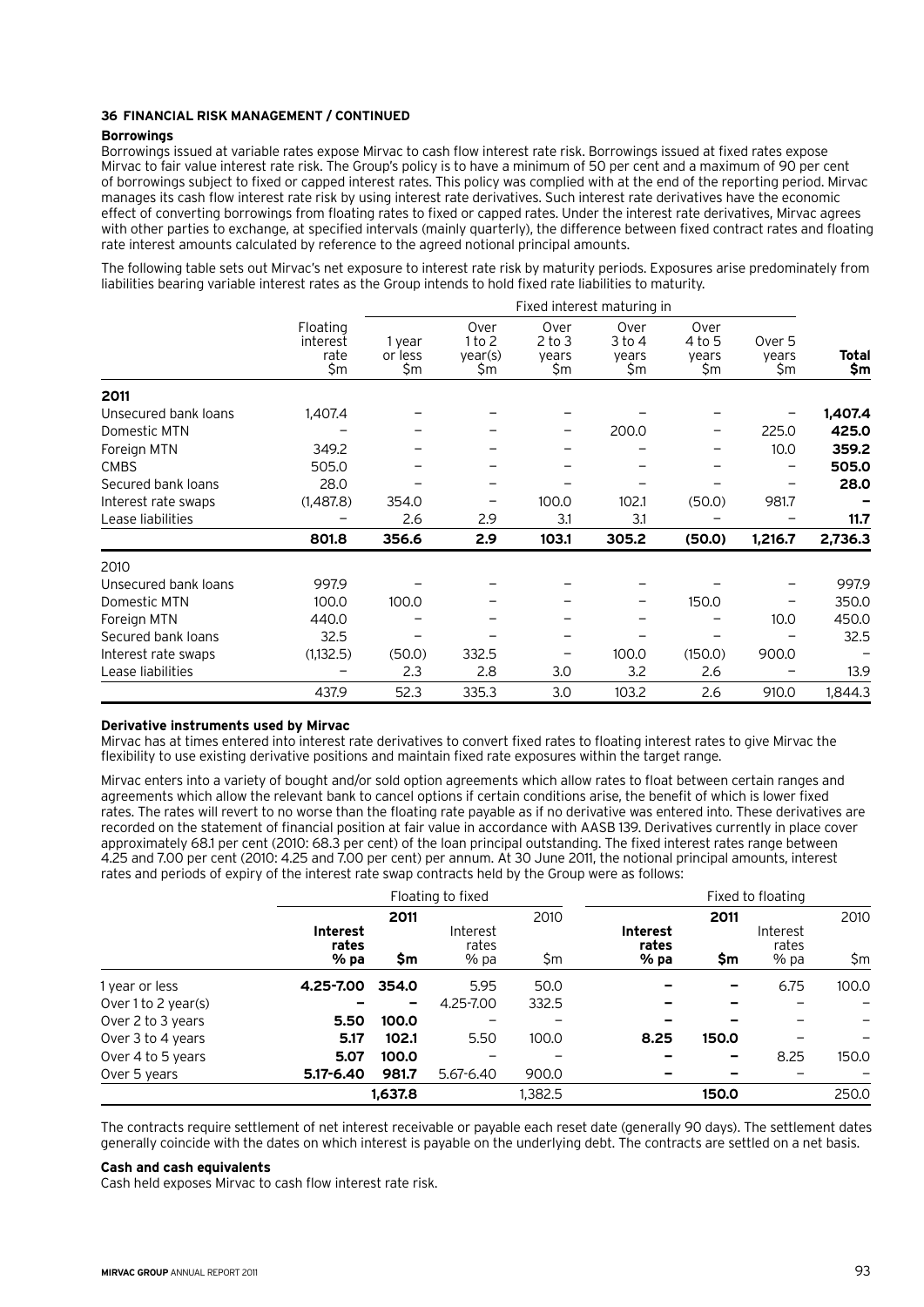# **36 Financial risk management / continued**

## **Receivables**

The Group's exposure to interest rate risk for current and non-current receivables is set out in the following table:

|                                  | <b>Note</b> |                                     |                          |                                  |                                    | Fixed interest maturing in     |                                |                                   |              |
|----------------------------------|-------------|-------------------------------------|--------------------------|----------------------------------|------------------------------------|--------------------------------|--------------------------------|-----------------------------------|--------------|
|                                  |             | Floating<br>interest<br>rate<br>\$m | 1 year<br>or less<br>\$m | Over<br>1 to 2<br>vear(s)<br>\$m | Over<br>$2$ to $3$<br>years<br>\$m | Over<br>3 to 4<br>years<br>\$m | Over<br>4 to 5<br>years<br>\$m | Non-<br>interest<br>bearing<br>Şm | Total<br>\$m |
| 2011                             |             |                                     |                          |                                  |                                    |                                |                                |                                   |              |
| Trade receivables                | 8           |                                     |                          |                                  |                                    |                                |                                | 42.7                              | 42.7         |
| Related party receivables        | 8           | $\qquad \qquad$                     | 23.1                     | 14.0                             | 9.1                                |                                | 0.6                            | 60.4                              | 107.2        |
| Loans to Directors and employees | 8           |                                     |                          |                                  |                                    |                                |                                | 17.7                              | 17.7         |
| Other receivables                | 8           | 51.0                                | 21.0                     | 3.8                              | 3.1                                | 3.0                            |                                | 73.4                              | 155.3        |
|                                  |             | 51.0                                | 44.1                     | 17.8                             | 12.2                               | 3.0                            | 0.6                            | 194.2                             | 322.9        |
| 2010                             |             |                                     |                          |                                  |                                    |                                |                                |                                   |              |
| Trade receivables                | 8           |                                     |                          |                                  |                                    |                                |                                | 50.5                              | 50.5         |
| Related party receivables        | 8           | 14.0                                | 36.8                     | 3.9                              | 14.4                               | 8.1                            | -                              | 104.2                             | 181.4        |
| Loans to Directors and employees | 8           |                                     |                          |                                  |                                    |                                |                                | 19.4                              | 19.4         |
| Other receivables                | 8           | 34.3                                | 41.4                     | 2.7                              | 3.0                                | 2.5                            | -                              | 50.8                              | 134.7        |
|                                  |             | 48.3                                | 78.2                     | 6.6                              | 17.4                               | 10.6                           |                                | 224.9                             | 386.0        |

#### **Sensitivity analysis**

Mirvac's interest rate risk exposure arises from long term borrowings, cash held with financial institutions and receivables. Based upon a 25 (2010: 50) basis point increase or decrease in Australian interest rates, the impact on profit after tax has been calculated taking into account all underlying exposures and related derivatives. This sensitivity has been selected as this is considered reasonable given the current level of both short term and long term interest rates.

The impact on the Group's result of a 25 (2010: 50) basis point increase in interest rates assuming no interest is capitalised would be an increase in profit of \$17.0m (2010: increase of \$16.7m). The impact on Mirvac's result of a 25 (2010: 50) basis point decrease in interest rates would be a decrease in profit of \$8.8m (2010: decrease of \$15.0m). The impact on the Group of a movement in US dollar interest rates would not be material to profit of the Group.

The interest rate sensitivities of the Group vary on an increase/decrease 25 basis point movement in interest rates due to the interest rate optionality of a small number of derivatives.

## iii) Price risk

The Group is exposed to equity price risk arising from an equity investment (refer to note 10). The equity investment is held for the purpose of selling in the near term. As this investment is not listed, the fund manager provides a unit price each six months. At the end of the reporting period, if the unit price had been five per cent higher or lower, the effect on net profit for the year would have been \$0.7m (2010: \$0.7m). This investment represents less than one per cent of Mirvac's net assets and therefore represents minimal risk to the Group.

## **b) Credit risk**

Credit risk is the risk that a contracting entity will not complete its obligations under a financial instrument and will cause a financial loss. Mirvac has exposures to credit risk on cash and cash equivalents, receivables and derivative financial assets; the maximum exposure to credit risk is based on the total value of the Group's financial assets, net of any provision for impairment, as shown in note 8. To help manage this risk, the Group has a policy for establishing credit limits for the entities dealt with which is based on the size or previous trading experience of the entity. Based upon the size or previous trading experience, Mirvac may require collateral, such as bank guarantees in relation to investment properties, leases or deposits taken on residential sales.

Mirvac may also be subject to credit risk for transactions which are not included in the statement of financial position, such as when Mirvac provides a guarantee for another party. Details of the Group's contingent liabilities are disclosed in note 31. The credit risk arising from derivatives transactions and cash held with financial institutions exposes the Group if the contracting entity is unable to complete its obligations under the contracts. Mirvac's policy is to spread the amount of net credit exposure among major financial institutions which are rated the equivalent of A or above from the major rating agencies. Mirvac's net exposure and the credit ratings of its counterparties are continuously monitored and the aggregate value of transactions concluded is spread among approved counterparties. With regard to mezzanine loans, Mirvac monitors all loans advanced on a continuous basis. Formal procedures are in place, which include the regular review of each loan's status, monitoring of compliance with loan terms and conditions, consideration of historical performance and future outlook of borrowers for realisation. These procedures include the process for the realisation of loans, review and determination of the appropriate carrying value of investments and regular dialogue with the borrowers to ensure material issues are identified as they arise. Refer to note 8 for the management of credit risk relating to receivables.

## **c) Liquidity risk**

Liquidity risk is the risk that an entity will encounter difficulty in meeting obligations associated with financial liabilities. Prudent liquidity risk management implies maintaining sufficient cash and marketable securities, the availability of funding through an adequate amount of committed credit facilities, the ability to close out market positions and the ability to raise funds through the issue of new securities through various means including placements and/or Mirvac's DRP. Mirvac prepares and updates regular forecasts of the Group's liquidity requirements to ensure that committed credit lines are kept available in order to take advantage of growth opportunities. Surplus funds are generally only invested in highly liquid instruments.

At 30 June 2011, Mirvac has minimal liquidity risk due to there being only \$583.1m of current borrowings and undrawn facilities of \$520.1m. It is expected that these expiring facilities will be paid out of cash balances held which at 30 June were \$673.1m.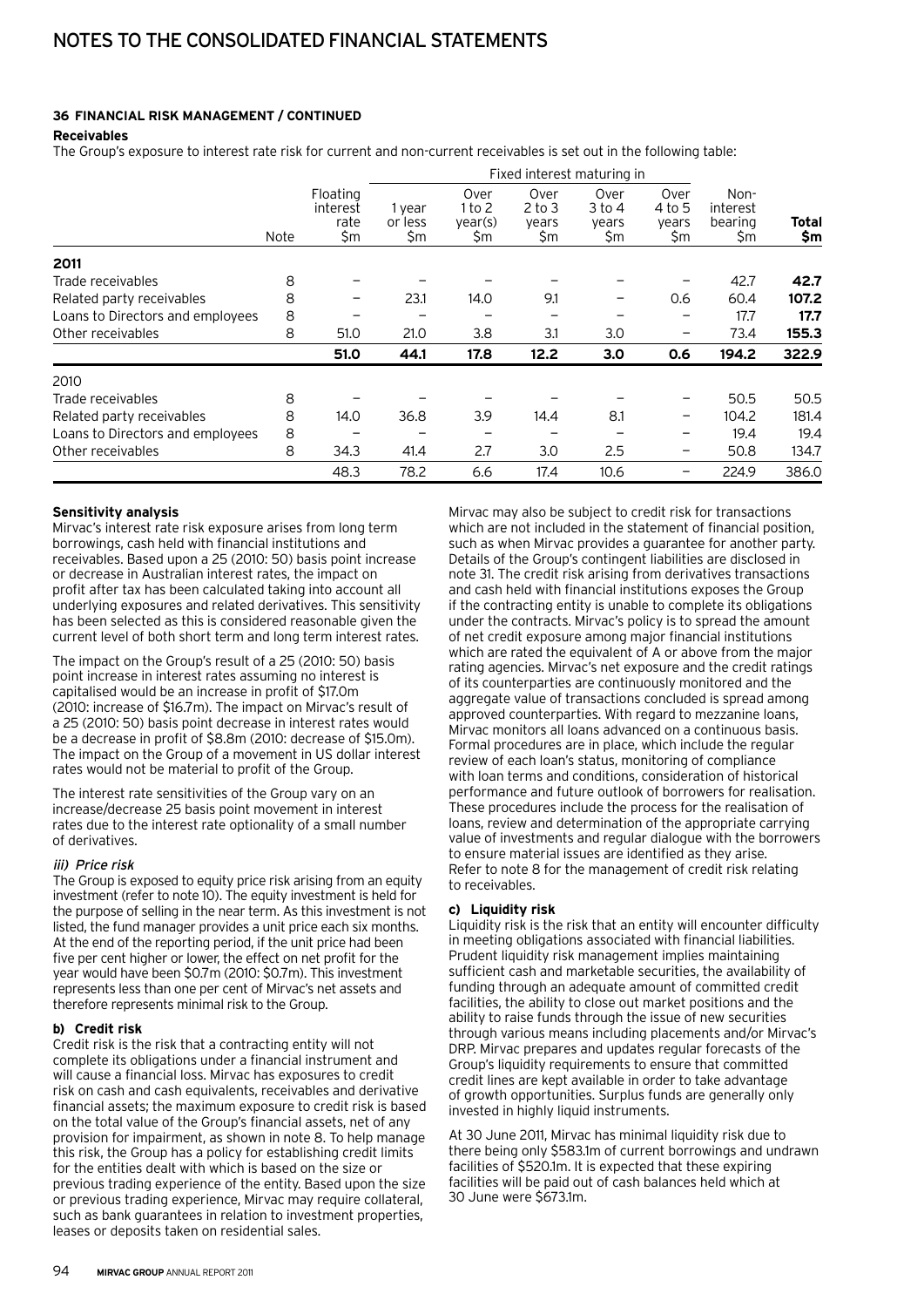#### **36 Financial risk management / continued**

#### **d) Capital risk**

Mirvac's objectives when managing capital are to safeguard the Group's ability to continue as a going concern, so that it can provide returns to securityholders and meet its strategic objectives without increasing its overall risk profile.

In assessing the optimal capital structure, the Group seeks to maintain an investment grade credit rating of BBB to reduce the cost of capital and diversify its sources of debt capital.

At 30 June 2011, the gearing ratio (net debt including cross currency swaps to total tangible assets less cash) was 26.3 per cent (2010: 18.1 per cent). The Group's target gearing ratio is 20 to 25 per cent. This may be exceeded in order to take advantage of appropriate opportunities, such as acquisitions as they arise. To manage the Group's gearing ratio, a number of mechanisms are available. These may include adjusting the amount of dividends/distributions paid to securityholders, adjusting the number of securities on issue (via buybacks), or the disposal of assets.

Mirvac prepares quarterly statements of financial position, statements of comprehensive income and cash flow updates for the current year and five year forecasts. These forecasts are used to monitor the Group's capital structure and future capital requirements, taking into account future market conditions.

Australian financial services licence ratios and Queensland Building licences ratios were complied with at 30 June 2011. Mirvac also complied with all its borrowing covenant ratios at 30 June 2011. The gearing ratios were as follows:

|                                                  | 2011<br>Sm | 2010<br>Sm. |
|--------------------------------------------------|------------|-------------|
| Net interest bearing debt less cash <sup>1</sup> | 2.205.2    | 1.311.4     |
| Total tangible assets less cash                  | 8.390.5    | 7.250.6     |
| Gearing ratio (per cent)                         | 26.3       | 18.1        |

1) US dollar denominated borrowings translated at cross currency instrument rate excluding leases.

#### **e) Fair value measurement**

The fair value of financial assets and financial liabilities must be estimated for recognition and measurement or for disclosure purposes. AASB 7 requires disclosure of fair value measurements by level of the following

fair value measurement hierarchy:

i) quoted prices (unadjusted) in active markets for identical assets or liabilities (level one);

- ii) inputs other than quoted prices included within level one that are observable for the asset or liability, either directly (as prices) or indirectly (derived from prices) (level two); and
- iii) inputs for the asset or liability that are not based on observable market data (unobservable inputs) (level three).

The following table presents the Group's assets and liabilities measured and recognised at fair value at 30 June 2011 and 30 June 2010:

|                                                             | Note | Level one<br>\$m | Level two<br>\$m | Level three<br>\$m | Total<br>\$m |
|-------------------------------------------------------------|------|------------------|------------------|--------------------|--------------|
|                                                             |      |                  |                  |                    |              |
| 2011                                                        |      |                  |                  |                    |              |
| Assets                                                      |      |                  |                  |                    |              |
| Other financial assets at fair value through profit or loss |      |                  |                  |                    |              |
| $-$ unlisted securities                                     | 10   |                  |                  | 15.5               | 15.5         |
| Derivatives used for hedging                                | 14   |                  | 3.5              |                    | 3.5          |
|                                                             |      |                  | 3.5              | 15.5               | 19.0         |
| Liabilities                                                 |      |                  |                  |                    |              |
| Derivatives used for hedging                                | 23   |                  | 143.8            |                    | 143.8        |
|                                                             |      |                  | 143.8            |                    | 143.8        |
| 2010                                                        |      |                  |                  |                    |              |
| Assets                                                      |      |                  |                  |                    |              |
| Other financial assets at fair value through profit or loss |      |                  |                  |                    |              |
| $-$ unlisted securities                                     | 10   |                  |                  | 15.3               | 15.3         |
| Derivatives used for hedging                                | 14   |                  | 16.0             |                    | 16.0         |
|                                                             |      |                  | 16.0             | 15.3               | 31.3         |
| Liabilities                                                 |      |                  |                  |                    |              |
| Derivatives used for hedging                                | 23   |                  | 52.9             |                    | 52.9         |
|                                                             |      |                  | 52.9             |                    | 52.9         |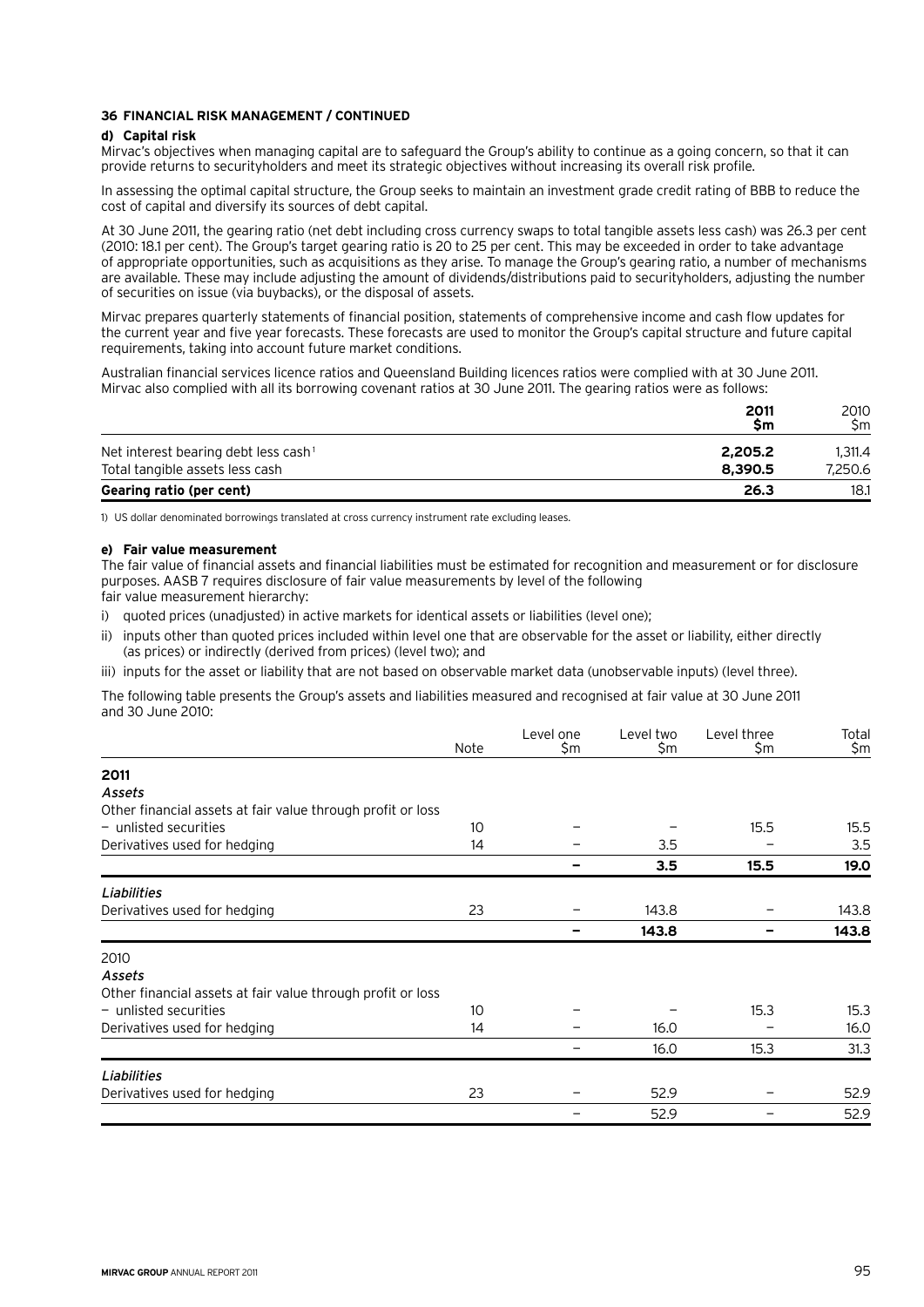# **36 Financial risk management / continued**

The following table presents the changes in level three instruments for the year ended 30 June 2011 held by the Group:

| Financial assets at fair value through profit or loss                                                                                     | Note | 2011<br>Sm | 2010<br>\$m |
|-------------------------------------------------------------------------------------------------------------------------------------------|------|------------|-------------|
| Balance 1 July                                                                                                                            |      | 15.3       | 18.5        |
| Gain/(loss) on revaluation                                                                                                                |      | 0.2        | (3.2)       |
| <b>Balance 30 June</b>                                                                                                                    | 10   | 15.5       | 15.3        |
| Total gain/(loss) for the year included in loss on financial instruments<br>that relate to assets held at the end of the reporting period |      | 0.2        | (3.2)       |

The fair value of financial instruments traded in active markets (such as publicly traded derivatives, and trading and availablefor-sale securities) is based on quoted market prices at the end of the reporting period. The quoted market price used for financial assets held by the Group is the current bid price. These instruments are included in level one. The fair value of financial instruments that are not traded in an active market (for example, over-the-counter derivatives) is determined using valuation techniques. Mirvac uses a variety of methods and makes assumptions that are based on market conditions existing at the end of each reporting period. Quoted market prices or dealer quotes for similar instruments are used to estimate fair value for long term debt for disclosure purposes. Other techniques, such as estimated DCF, are used to determine fair value for the remaining financial instruments. The fair value of interest rate swaps is calculated as the present value of the estimated future cash flows. The fair value of forward exchange contracts is determined using forward exchange market rates at the end of the reporting period. These instruments are included in level two and comprise debt investments and derivative financial instruments.

In the circumstances where a valuation technique for these instruments is based on significant unobservable inputs, such instruments are included in level three. Mirvac's maturity of net and gross settled derivative and non derivative financial instruments is provided in the following table. The amounts disclosed in the table are the contractual undiscounted cash flows:

|                                      |      |                          |                                     |                                    | Maturing in                        |                                |                                   |                     |
|--------------------------------------|------|--------------------------|-------------------------------------|------------------------------------|------------------------------------|--------------------------------|-----------------------------------|---------------------|
|                                      | Note | 1 year<br>or less<br>\$m | Over<br>1 to 2<br>year(s)<br>$\sin$ | Over<br>$2$ to $3$<br>years<br>\$m | Over<br>$3$ to $4$<br>years<br>\$m | Over<br>4 to 5<br>years<br>\$m | Over <sub>5</sub><br>years<br>\$m | <b>Total</b><br>\$m |
| 2011                                 |      |                          |                                     |                                    |                                    |                                |                                   |                     |
| Non-interest bearing                 |      |                          |                                     |                                    |                                    |                                |                                   |                     |
| Payables                             | 19   | 469.2                    | 5.9                                 |                                    |                                    |                                |                                   | 475.1               |
| Interest bearing                     |      |                          |                                     |                                    |                                    |                                |                                   |                     |
| Unsecured bank loans                 |      | 113.2                    | 356.0                               | 512.4                              | 342.5                              | 313.3                          |                                   | 1,637.4             |
| Domestic MTN                         |      | 32.3                     | 34.5                                | 34.5                               | 34.5                               | 234.5                          | 234.0                             | 604.3               |
| Foreign MTN                          |      | 18.2                     | 18.4                                | 18.9                               | 19.4                               | 19.8                           | 370.3                             | 465.0               |
| <b>CMBS</b>                          |      | 517.5                    |                                     |                                    |                                    | $\qquad \qquad -$              | $\qquad \qquad -$                 | 517.5               |
| Secured bank loans                   |      | 29.0                     |                                     |                                    |                                    |                                |                                   | 29.0                |
| <b>Derivatives</b>                   |      |                          |                                     |                                    |                                    |                                |                                   |                     |
| Net settled (interest rate swaps)    |      | 3.8                      | 8.7                                 | 5.3                                | 3.5                                | 1.3                            | (0.9)                             | 21.7                |
| Fixed to floating swaps              |      | (3.4)                    | (4.9)                               | (4.7)                              | (4.4)                              | (3.9)                          |                                   | (21.3)              |
| Gross settled (cross currency swaps) |      |                          |                                     |                                    |                                    |                                |                                   |                     |
| - Outflow                            |      | 24.7                     | 25.7                                | 27.5                               | 28.3                               | 29.7                           | 535.0                             | 670.9               |
| - (Inflow)                           |      | (18.2)                   | (18.4)                              | (18.9)                             | (19.4)                             | (19.8)                         | (370.3)                           | (465.0)             |
|                                      |      | 1,186.3                  | 425.9                               | 575.0                              | 404.4                              | 574.9                          | 768.1                             | 3,934.6             |
| 2010                                 |      |                          |                                     |                                    |                                    |                                |                                   |                     |
| Non-interest bearing                 |      |                          |                                     |                                    |                                    |                                |                                   |                     |
| Payables                             | 19   | 340.0                    | 10.4                                |                                    |                                    |                                |                                   | 350.4               |
| Interest bearing                     |      |                          |                                     |                                    |                                    |                                |                                   |                     |
| Unsecured bank loans                 |      | 137.1                    | 829.8                               | 103.7                              |                                    |                                |                                   | 1,070.6             |
| Domestic MTN                         |      | 215.3                    | 12.4                                | 12.4                               | 12.4                               | 162.4                          |                                   | 414.9               |
| Foreign MTN                          |      | 23.1                     | 23.3                                | 23.8                               | 24.3                               | 24.7                           | 491.5                             | 610.7               |
| Secured bank loans                   |      | 32.5                     |                                     |                                    |                                    |                                |                                   | 32.5                |
| Derivatives                          |      |                          |                                     |                                    |                                    |                                |                                   |                     |
| Net settled (interest rate swaps)    |      | 14.9                     | 12.6                                | 9.8                                | 7.4                                | 5.0                            | 5.0                               | 54.7                |
| Fixed to floating swaps              |      | (4.9)                    | (4.9)                               | (4.7)                              | (4.3)                              | (3.9)                          |                                   | (22.7)              |
| Gross settled (cross currency swaps) |      |                          |                                     |                                    |                                    |                                |                                   |                     |
| - Outflow                            |      | 24.2                     | 24.7                                | 25.1                               | 26.6                               | 28.0                           | 563.5                             | 692.1               |
| - (Inflow)                           |      | (23.1)                   | (23.3)                              | (23.8)                             | (24.3)                             | (24.7)                         | (491.5)                           | (610.7)             |
|                                      |      | 759.1                    | 885.0                               | 146.3                              | 42.1                               | 191.5                          | 568.5                             | 2,592.5             |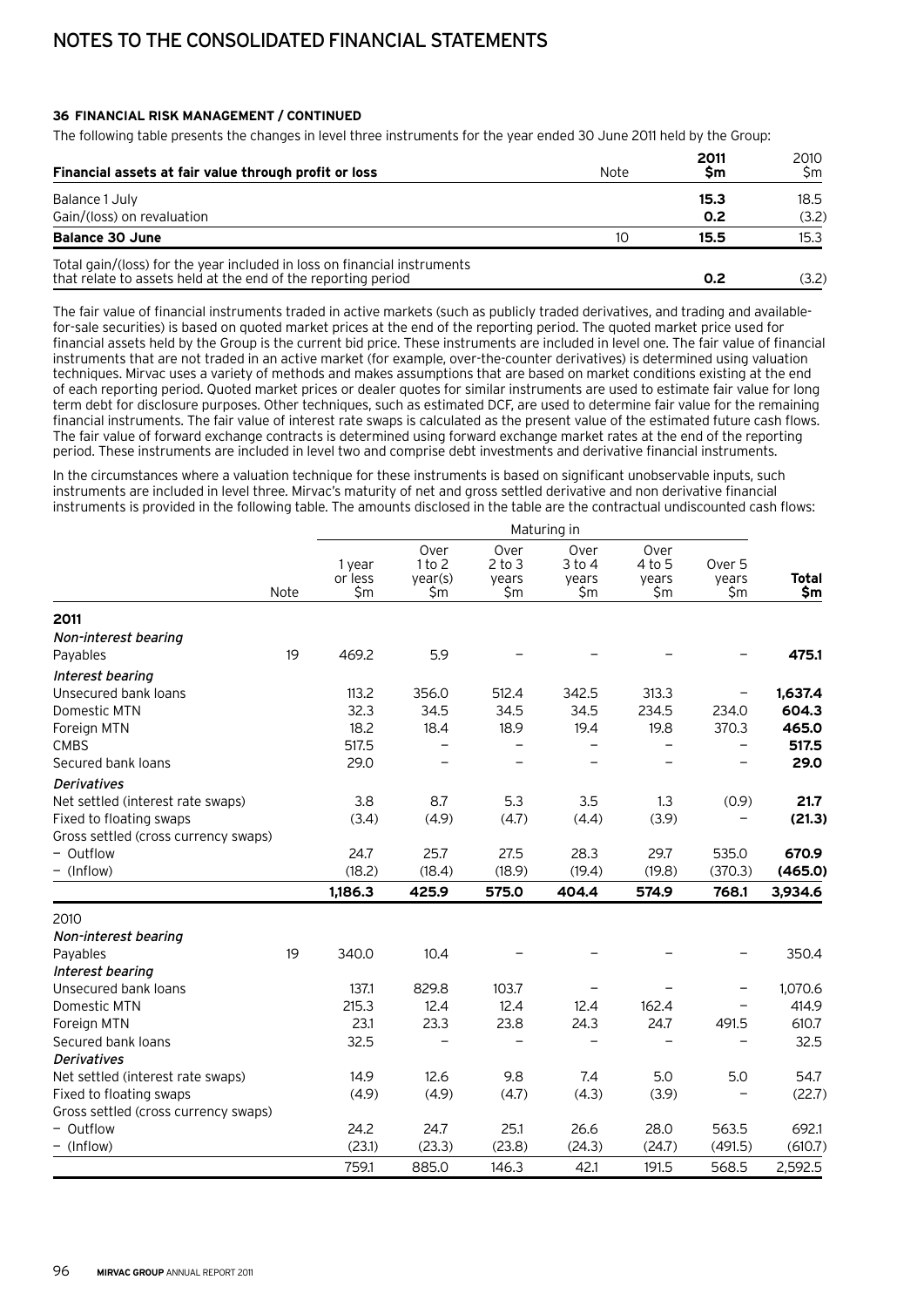# **37 Remuneration of auditors**

During the year, the following fees were paid or payable for services provided by the auditor of the Group, its related practices and non-related audit firms:

|                                                                                                                                                         | 2011<br>\$000 | 2010<br>\$000 |
|---------------------------------------------------------------------------------------------------------------------------------------------------------|---------------|---------------|
| a) Audit, other assurance and advisory services                                                                                                         |               |               |
| <b>Audit services</b>                                                                                                                                   |               |               |
| Audit and review of financial reports                                                                                                                   |               |               |
| Australian firm                                                                                                                                         | 1,851.0       | 1,850.0       |
| Total remuneration for audit services                                                                                                                   | 1,851.0       | 1,850.0       |
| Other assurance and advisory services                                                                                                                   |               |               |
| Australian firm                                                                                                                                         |               |               |
| Compliance services and regulatory returns                                                                                                              | 404.9         | 316.1         |
| Financial due diligence and transactions                                                                                                                | 270.0         | 993.3         |
| Total remuneration for other assurance and advisory services                                                                                            | 674.9         | 1,309.4       |
| Total remuneration for audit, other assurance and advisory services                                                                                     | 2,525.9       | 3,159.4       |
| b) Taxation services                                                                                                                                    |               |               |
| Tax compliance services                                                                                                                                 |               |               |
| Australian firm                                                                                                                                         | 312.5         | 282.8         |
| Related practices of PricewaterhouseCoopers Australia                                                                                                   |               |               |
| Total remuneration for taxation services                                                                                                                | 312.5         | 282.8         |
| c) Advisory services                                                                                                                                    |               |               |
| <b>Advisory services</b>                                                                                                                                |               |               |
| Australian firm                                                                                                                                         | 95.6          | 64.0          |
| Related practices of PricewaterhouseCoopers Australia                                                                                                   |               |               |
| Total remuneration for advisory services                                                                                                                | 95.6          | 64.0          |
| <b>38 NOTES TO THE STATEMENT OF CASH FLOWS</b>                                                                                                          |               |               |
|                                                                                                                                                         | 2011          | 2010          |
|                                                                                                                                                         | \$m           | \$m           |
| a) Reconciliation of cash                                                                                                                               |               |               |
| Cash at the end of the year as shown in the statement of cash flows is the<br>same as the statement of financial position, the detail of which follows: |               |               |
| Cash on hand                                                                                                                                            |               | 0.2           |
| Cash at bank                                                                                                                                            | 80.7          | 216.2         |
| Deposits at call                                                                                                                                        | 87.3          | 365.6         |
| Unrestricted cash                                                                                                                                       | 168.0         | 582.0         |
| Cash collateralisation <sup>1</sup>                                                                                                                     | 505.1         |               |
| <b>Cash and cash equivalents</b>                                                                                                                        | 673.1         | 582.0         |

1) Cash collateralisation amount represents cash held on term deposit for purposes of meeting obligations in relation to CMBS which have a scheduled maturity date of 16 November 2011; these arose as a result of the acquisition of WOP (refer to note 39).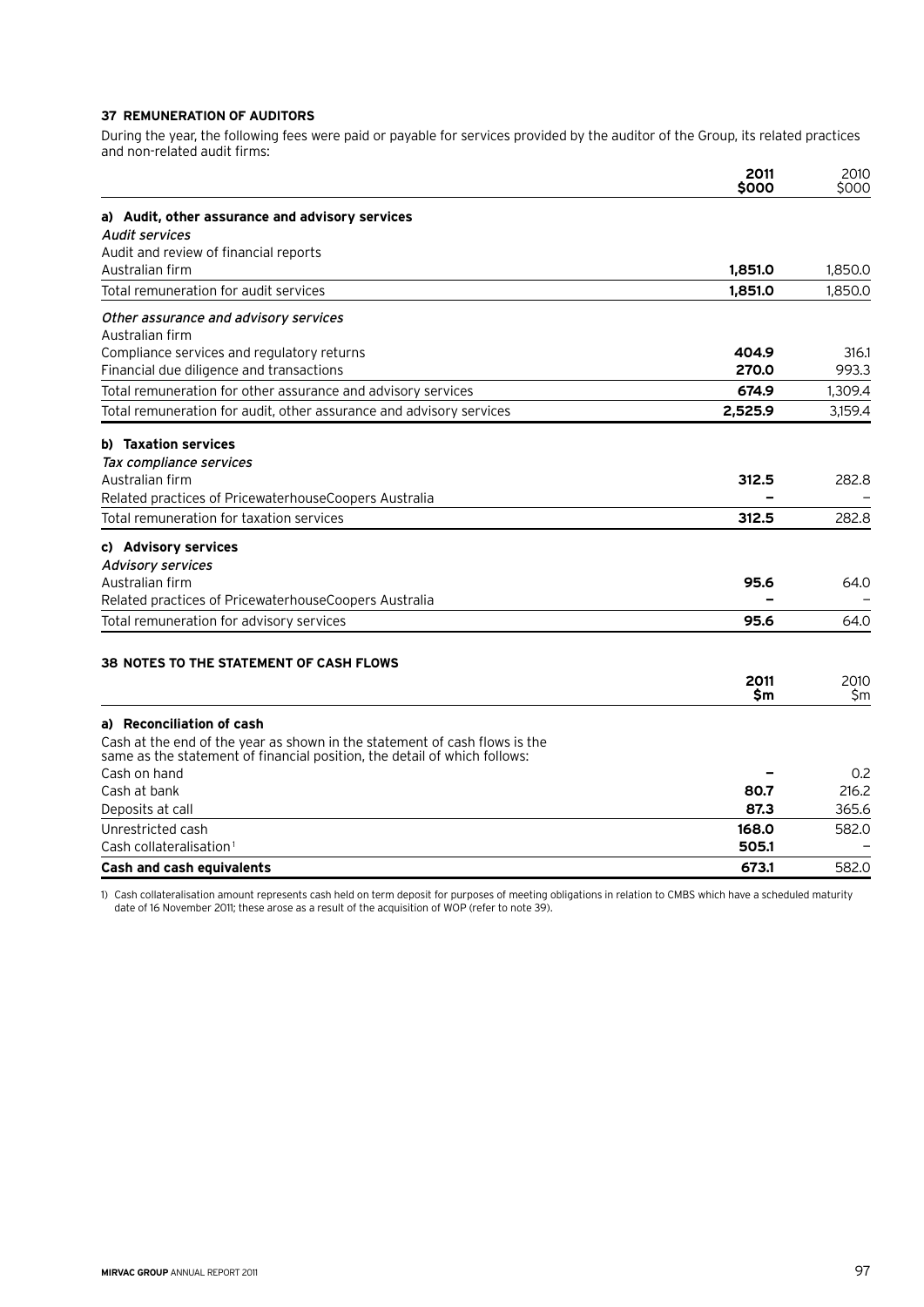# **38 Notes to the statement of cash flows / continued**

|                                                                                                | Note  | 2011<br>\$m | 2010<br>\$m |
|------------------------------------------------------------------------------------------------|-------|-------------|-------------|
| b) Reconciliation of profit attributable to the stapled security holders                       |       |             |             |
| of Mirvac to net cash inflows from operating activities                                        |       |             |             |
| Profit attributable to the stapled security holders of Mirvac                                  |       | 182.3       | 234.7       |
| Share of net gain of associates and joint ventures not received as dividends/distributions     |       | (41.3)      | (1.9)       |
| Net gain on sale of investments                                                                |       | (2.5)       | (10.4)      |
| Discount on business combination and net gain on remeasurement of equity interest              |       |             | (150.7)     |
| Net (gain)/loss on fair value of investment properties                                         |       |             |             |
| and owner-occupied hotel management lots and freehold hotels                                   |       | (110.4)     | 6.9         |
| Net loss on fair value of IPUC                                                                 |       | 58.6        | 112.8       |
| Net loss on sale of investment properties                                                      |       | 1.2         | 0.2         |
| Net loss on sale of property, plant and equipment                                              |       | 1.0         | 1.1         |
| Depreciation and amortisation expenses                                                         | 5     | 31.2        | 31.2        |
| Impairment of investments including associates and joint ventures                              | 5     |             | 6.2         |
| Impairment of loans                                                                            | 5     | 7.8         | 5.9         |
| Provision for loss on inventories                                                              | 5     | 295.8       |             |
| Business combination transaction costs                                                         | 39(a) | 31.8        | 19.4        |
| Security based payment expense                                                                 |       | 6.2         | 8.7         |
| Unrealised loss on financial instruments                                                       |       | 103.0       | 11.0        |
| Unrealised gain on foreign exchange                                                            |       | (111.0)     | (21.5)      |
| Distributions from associates and joint ventures                                               |       | 18.5        | 19.7        |
| Change in operating assets and liabilities, net of effects from purchase of controlled entity: |       |             |             |
| - Decrease in income taxes payable                                                             |       | 1.4         | 13.0        |
| - Increase in tax effected balances                                                            |       | (112.7)     | (14.5)      |
| $-$ Decrease in receivables                                                                    |       | 3.1         | 103.0       |
| $-$ (Increase)/decrease in inventories                                                         |       | (77.9)      | 29.2        |
| - (Increase)/decrease in other assets/liabilities                                              |       | (30.8)      | 2.9         |
| $-$ Increase in financial assets                                                               |       |             | (2.1)       |
| - Decrease in payables                                                                         |       | (6.8)       | (65.0)      |
| - Increase in provisions for employee benefits                                                 |       |             | 0.2         |
| Net cash inflows from operating activities                                                     |       | 248.5       | 340.0       |

# **39 Acquisition of businesses**

# **a) Acquisition of WOP**

# i) Summary of acquisition

On 4 August 2010, the Group acquired 100 per cent of the issued securities in Westpac Office Trust, an ASX listed A-REIT, for consideration of \$404.1m. The acquisition has enhanced the quality of the investment properties portfolio. Details of the purchase consideration to acquire WOP are as follows:

| <b>Purchase consideration</b>       | Note      | Sm    |
|-------------------------------------|-----------|-------|
| Cash paid                           | 39(a)(iv) | 200.0 |
| Securities issued                   | 39(a)(vi) | 204.1 |
| <b>Total purchase consideration</b> |           | 404.1 |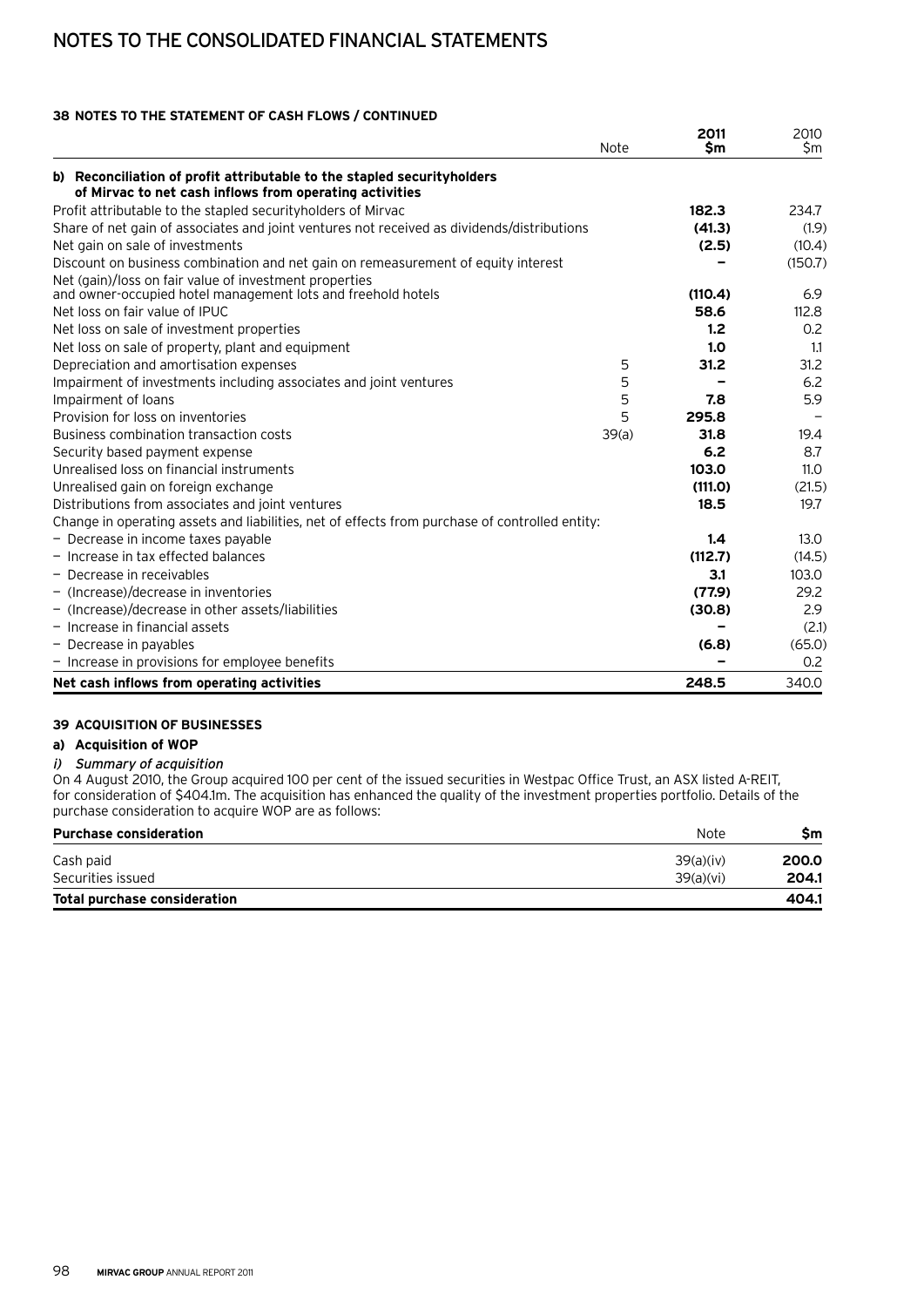## **39 Acquisition of businesses / continued**

The fair value of assets and liabilities recognised as a result of the acquisition are as follows:

|                                                             | \$m     |
|-------------------------------------------------------------|---------|
| Cash and cash equivalents                                   | 25.1    |
| Receivables                                                 | 2.8     |
| Other financial assets at fair value through profit or loss | 21.2    |
| Investment properties                                       | 1,108.2 |
| Payables                                                    | (11.1)  |
| <b>Borrowings</b>                                           | (739.0) |
| Derivative financial liabilities                            | (20.6)  |
| Provisions                                                  | (8.0)   |
| Net identifiable assets acquired                            | 378.6   |
| Goodwill on acquisition                                     | 25.5    |
| Net assets acquired                                         | 404.1   |

The goodwill is attributable to WOP's quality investment portfolio which comprises properties that are predomininately leased to high quality tenants on long term leases with structured rental increases. None of the goodwill is expected to be deductible for tax purposes.

#### ii) Revenue and profit contribution

The acquired business contributed revenues of \$155.7m and net profit of \$116.2m to the Group for the period from 4 August 2010 to 30 June 2011. The net profit contribution for the period reflects the repayment of the business's borrowings at the date of acquisition and therefore a reduction in its associated finance costs. If the acquisition had occurred on 1 July 2010, consolidated total revenue from continuing operations and other income and consolidated profit for the Group for the year ended 30 June 2011 would have been \$2,056.3m and \$175.5m respectively. These amounts have been calculated using the Group's accounting policies and by adjusting the results of the Group to reflect the additional amortisation of lease incentives in respect of investment properties that would have been charged assuming the fair value adjustments to investment properties.

## iii) Contingent consideration

There is no contingent consideration as part of this transaction.

#### iv) Purchase consideration — cash outflow acquisition

|                                                                    | <b>30 June 2011</b> 30 June 2010<br><b>Sm</b> | Sm |
|--------------------------------------------------------------------|-----------------------------------------------|----|
| Outflow of cash to acquire controlled entity, net of cash acquired |                                               |    |
| Cash consideration                                                 | (200.0)                                       |    |
| Less: Balance acquired                                             | 25.1                                          |    |
|                                                                    | (174.9)                                       |    |
| Direct costs relating to acquisition                               | (30.8)                                        |    |
| Outflow of cash - investing activities                             | (205.7)                                       |    |
| Total outflow of cash to acquire controlled entity                 | (205.7)                                       |    |

#### v) Acquisition related costs

Acquisition related costs of \$31.8m were incurred (including \$16.8m of transaction costs relating directly to the acquisition, including post acquisition write off of \$1.0m for prepaid borrowing costs on extinguishing WOP's borrowing facilities and \$15.0m for Westpac Banking Corporation giving up its opportunity to earn future management fees).

#### vi) Securities issued

As part of the acquisition, the Group issued 149.0m securities, the fair value of which was determined to be the market value of \$1.37 per security, being the market value of Mirvac securities at the acquisition date. The total fair value of securities issued as part of the acquisition was \$204.1m.

#### vii) Acquisition of remaining interest in NROT

On 6 August 2010, the Group acquired the remaining 50 per cent interest in NROT, for a purchase consideration of \$22.5m, which resulted in goodwill on acquisition of \$1.2m. NROT owns the Westpac Data Centre at 54-60 Talavera Road, North Ryde. The Group had acquired the other 50 per cent interest in NROT through its acquisition of WOP. As a result, the Group now holds all of the units in NROT.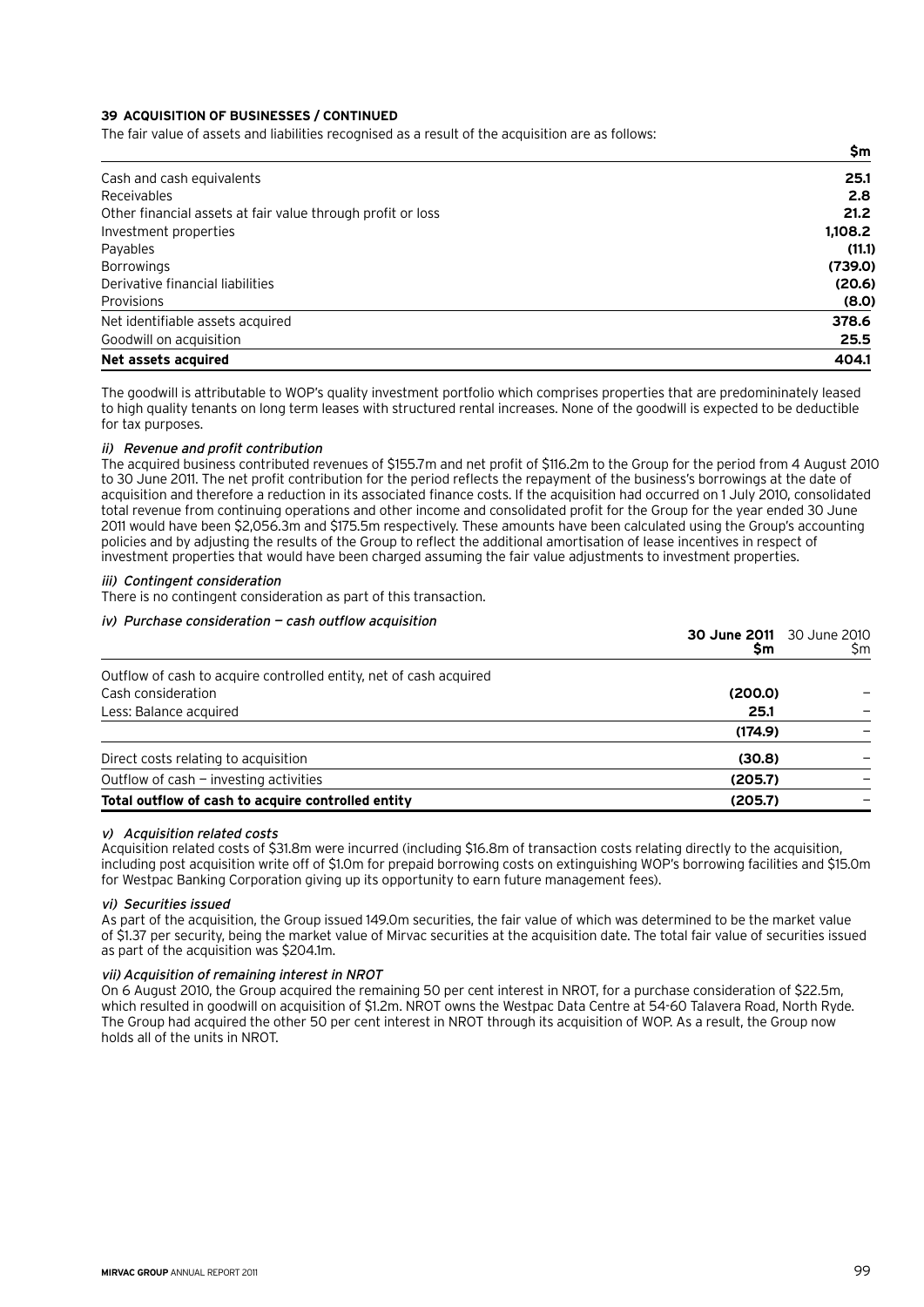## **40 Events occurring after the end of the reporting period**

On 28 July 2011, the Trust settled on the sale of 50 per cent of the units in Mirvac 8 Chifley Trust to The Trust Company (Australia) Limited (in its capacity as the trustee of K-REIT (Australia) Sub-Trust 2). Mirvac 8 Chifley Trust is the owner of 8 Chifley Square; a Sydney based commercial office development. On that date, Mirvac Projects Pty Limited entered into a Development Agreement with Mirvac 8 Chifley Pty Limited (in its capacity as trustee of Mirvac 8 Chifley Trust). Under the terms of the agreement, Mirvac Projects Pty Limited will deliver a fully constructed and fully leased premium grade commercial office building. Mirvac Projects Pty Limited will provide Mirvac 8 Chifley Pty Limited with a five year rental guarantee.

No other circumstances have arisen since the end of the year which have significantly affected or may significantly affect the operations of Mirvac, the results of those operations, or the state of affairs of Mirvac in future years.

# **41 Parent entity financial information**

## **a) Summary financial information**

The individual financial statements for the parent entity show the following aggregate amounts:

| Statement of financial position   | Note  | 2011<br>\$m | 2010    |
|-----------------------------------|-------|-------------|---------|
|                                   |       |             | \$m     |
| Current assets                    |       | 3,526.7     | 3,299.3 |
| Total assets                      |       | 4,064.1     | 3,745.3 |
| <b>Current liabilities</b>        |       | 2,749.2     | 1,779.0 |
| <b>Total liabilities</b>          |       | 2,749.4     | 2,445.7 |
| <b>Equity</b>                     |       |             |         |
| Issued capital                    | 24(a) | 1,248.1     | 1,223.7 |
| Reserves                          |       |             |         |
| - Security based payments reserve |       | 11.7        | 16.7    |
| - Capital reserve                 |       | (0.2)       | (0.2)   |
| Retained earnings                 |       | 55.1        | 59.4    |
|                                   |       | 1,314.7     | 1,299.6 |
| Loss for the year                 |       | (0.7)       | (13.8)  |
| Total comprehensive income        |       | (0.7)       | (13.8)  |

## **b) Guarantees entered into by the parent entity**

The parent entity is party to a deed of cross guarantee, with members of the closed group. Further details are disclosed in note 15(c).

The parent entity has provided a guarantee to a bank in respect of \$3.0m of borrowings by a joint venture.

#### **c) Contingent liabilities of the parent entity**

The parent entity did not have any other contingent liabilities other than the item referred to in note 41(b) at 30 June 2011 or 30 June 2010.

# **d) Contractual commitments for the acquisition of property, plant and equipment**

The parent entity did not have any contractual commitments for the acquisition of property, plant and equipment at 30 June 2011 or 30 June 2010.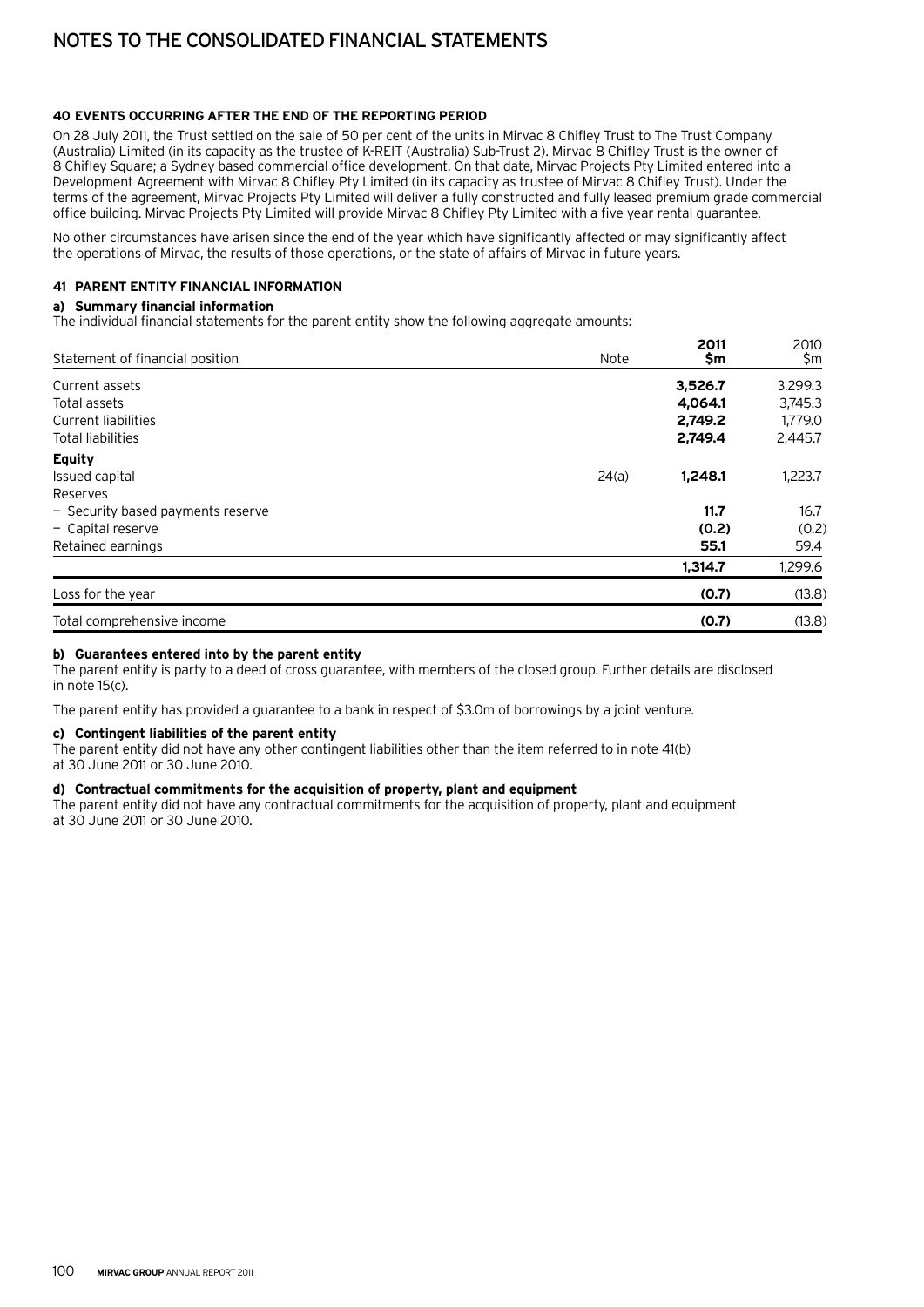# Directors' declaration

In the Directors' opinion:

- a) the financial statements and the notes set out on pages 34 to 100 are in accordance with the Corporations Act 2001, including:
	- i) complying with Accounting Standards, the Corporations Regulations 2001 and other mandatory professional reporting requirements; and
	- ii) giving a true and fair view of the company's and consolidated entity's financial position at 30 June 2011 and of their performance for the year ended on that date;
- b) there are reasonable grounds to believe that the company will be able to pay its debts as and when they become due and payable; and
- c) at the date of this declaration, there are reasonable grounds to believe that the members of the extended closed group identified in note 15 will be able to meet any obligations or liabilities to which they are, or may become, subject by virtue of the deed of cross guarantee described in note 15.

Note 1(b) confirms that the financial statements also comply with International Financial Reporting Standards as issued by the IASB.

The Directors have been given the declarations by the Managing Director and Chief Financial Officer required by section 295A of the Corporations Act 2001.

This declaration is made in accordance with a resolution of the Directors.

**Nicholas Collishaw** Director Sydney 23 August 2011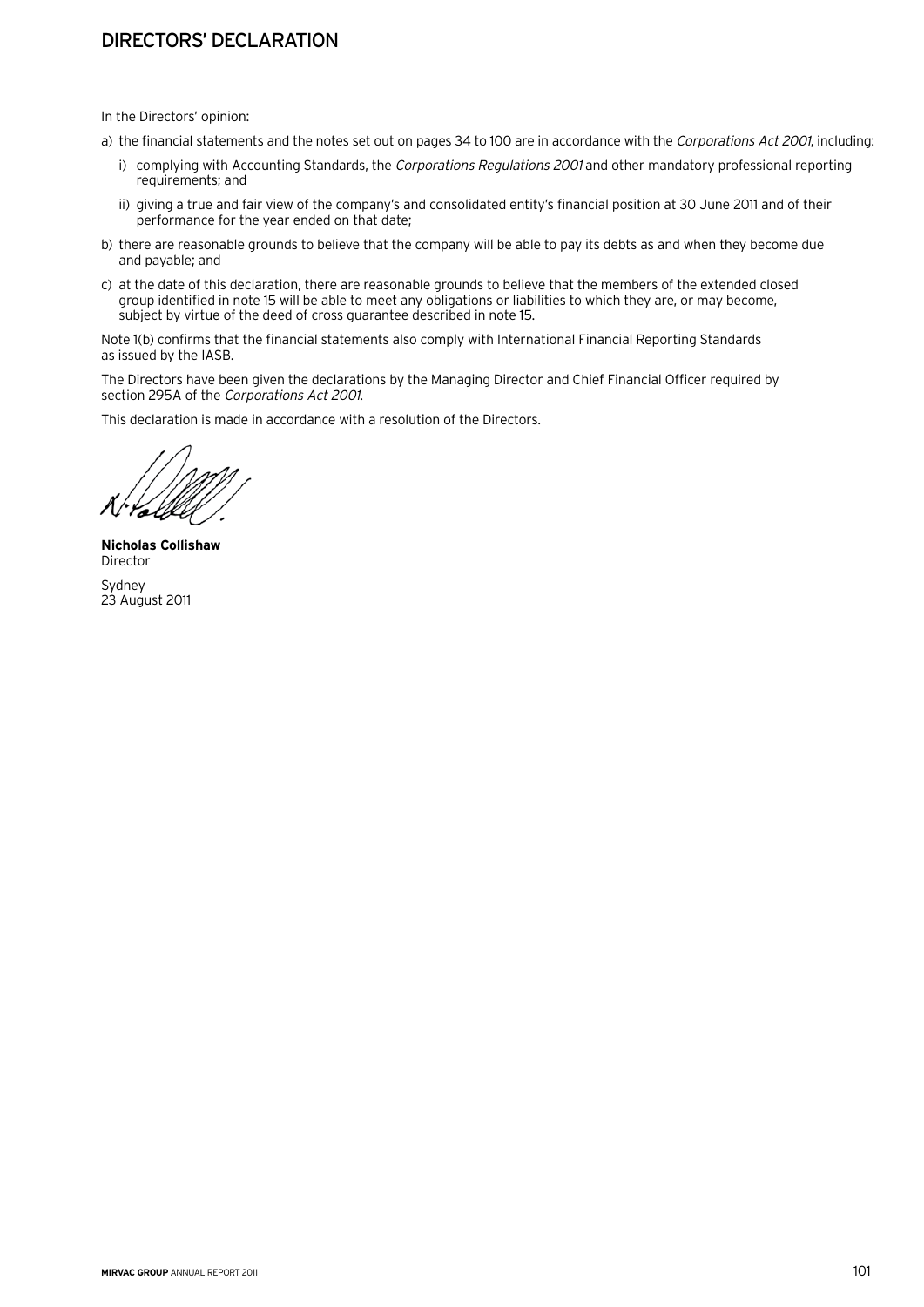# Independent auditor's report

to the members of Mirvac Limited



## **Report on the financial report**

We have audited the accompanying financial report of Mirvac Limited (the company), which comprises the statement of financial position, the statement of comprehensive income, statement of changes in equity and statement of cash flows for the year ended on that date, a summary of significant accounting policies, other explanatory notes and the directors' declaration for the Mirvac Group (the consolidated entity). The consolidated entity comprises the company and the entities it controlled at the year's end or from time to time during the financial year.

#### Directors' responsibility for the financial report

The directors of the company are responsible for the preparation of the financial report that gives a true and fair view in accordance with Australian Accounting Standards and the Corporations Act 2001 and for such internal control as the directors determine is necessary to enable the preparation of the financial report that is free from material misstatement, whether due to fraud or error. In note 1, the directors also state, in accordance with Accounting Standard AASB 101 Presentation of Financial Statements, that the financial statements comply with International Financial Reporting Standards.

#### Auditor's responsibility

Our responsibility is to express an opinion on the financial report based on our audit. We conducted our audit in accordance with Australian Auditing Standards. These Auditing Standards require that we comply with relevant ethical requirements relating to audit engagements and plan and perform the audit to obtain reasonable assurance whether the financial report is free from material misstatement.

An audit involves performing procedures to obtain audit evidence about the amounts and disclosures in the financial report. The procedures selected depend on the auditor's judgement, including the assessment of the risks of material misstatement of the financial report, whether due to fraud or error. In making those risk assessments, the auditor considers internal control relevant to the entity's preparation and fair presentation of the financial report in order to design audit procedures that are appropriate in the circumstances, but not for the purpose of expressing an opinion on the effectiveness of the entity's internal control. An audit also includes evaluating the appropriateness of accounting policies used and the reasonableness of accounting estimates made by the directors, as well as evaluating the overall presentation of the financial report.

Our procedures include reading the other information in the Annual Report to determine whether it contains any material inconsistencies with the financial report.

We believe that the audit evidence we have obtained is sufficient and appropriate to provide a basis for our audit opinions.

*PricewaterhouseCoopers, ABN 52 780 433 757*

*Darling Park Tower 2, 201 Sussex Street, GPO BOX 2650, SYDNEY NSW 1171 DX 77 Sydney, Australia T +61 2 8266 0000, F +61 2 8266 9999, www.pwc.com.au*

Liability limited by a scheme approved under Professional Standards Legislation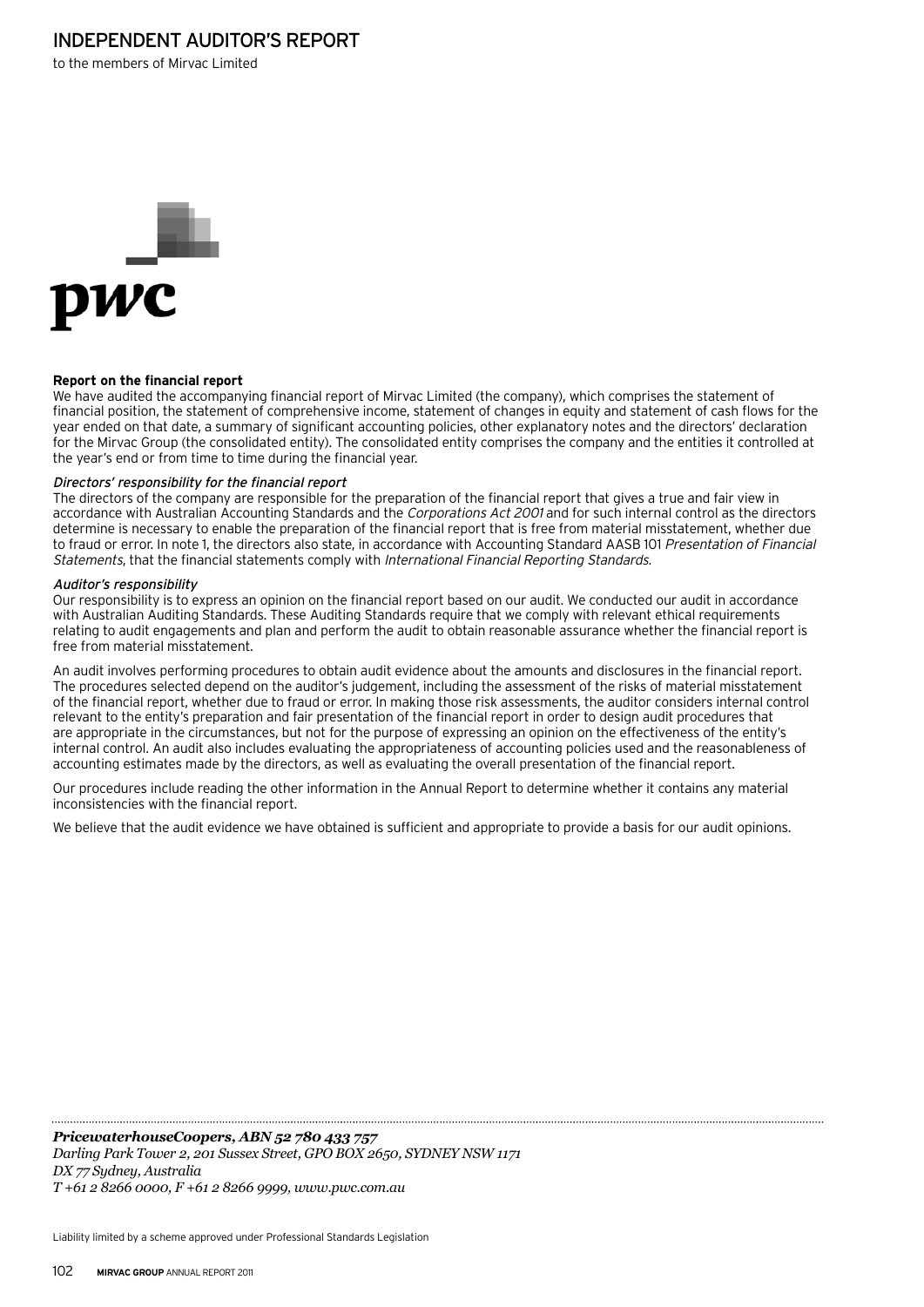

#### Independence

In conducting our audit, we have complied with the independence requirements of the Corporations Act 2001.

#### Auditor's opinion

In our opinion:

a) the financial report of Mirvac Limited is in accordance with the Corporations Act 2001, including:

- i) giving a true and fair view of the consolidated entity's financial position as at 30 June 2011 and of its performance for the year ended on that date; and
- ii) complying with Australian Accounting Standards (including the Australian Accounting Interpretations) and the Corporations Regulations 2001; and

b) the financial report and notes also comply with International Financial Reporting Standards as disclosed in note 1.

# **Report on the remuneration report**

We have audited the remuneration report included in pages 07 to 22 of the directors' report for the year ended 30 June 2011. The directors of the company are responsible for the preparation and presentation of the remuneration report in accordance with section 300A of the Corporations Act 2001. Our responsibility is to express an opinion on the remuneration report, based on our audit conducted in accordance with Australian Auditing Standards.

#### Auditor's opinion

In our opinion, the remuneration report of Mirvac Limited for the year ended 30 June 2011, complies with section 300A of the Corporations Act 2001.

PricewatchouseCoopers

PricewaterhouseCoopers

Matthew Lunn Sydney<br>Partner 23 August 2011

Partner 23 August 2011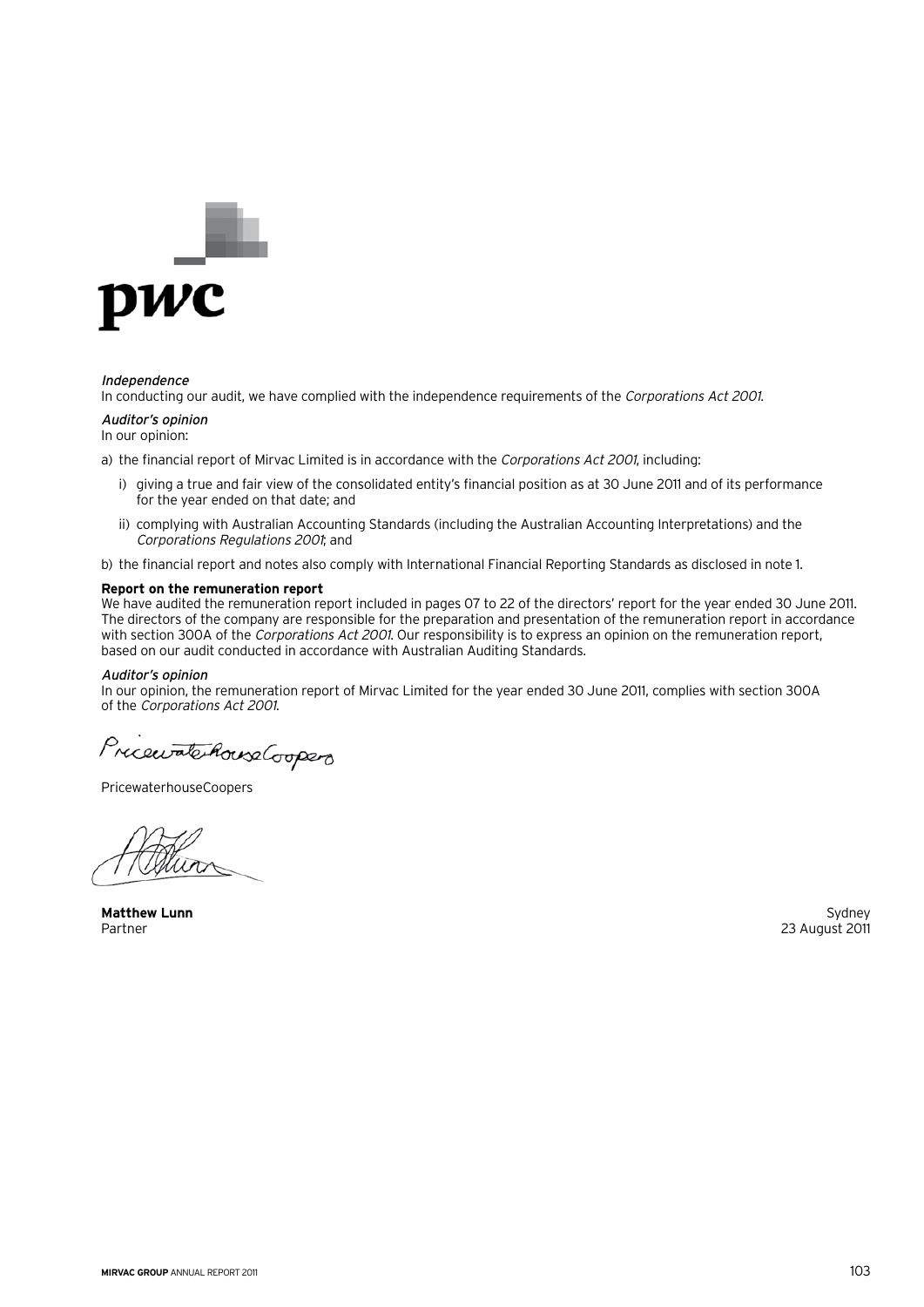The information set out below was prepared at 28 July 2011 and applies to Mirvac's stapled securities (ASX code: MGR). As at 28 July 2011, there were 3,416,924,188 stapled securities on issue.

# **Substantial securityholders**

As disclosed in substantial holding notices lodged with the ASX at 28 July 2011:

| Name                                                                                                    | Date of<br>last notice<br>received | Number of<br>stapled<br>securities | Percentage<br>of issued<br>capital <sup>1</sup> |
|---------------------------------------------------------------------------------------------------------|------------------------------------|------------------------------------|-------------------------------------------------|
| Commonwealth Bank of Australia and its subsidiaries                                                     | 4 September 2009                   | 177,668,390                        | 6.33                                            |
| Barclays Group                                                                                          | 7 October 2009                     | 137,805,294                        | 4.91                                            |
| BlackRock Investment Management (Australia)<br>Limited and associated BlackRock Group<br>Vanguard Group | 31 December 2009<br>1 March 2010   | 154.704.716<br>186,167,992         | 5.16<br>6.21                                    |

1) Percentage of issued capital held as at the date notice provided.

# **Range of securityholders**

| Range                           | Number of<br>holders | Number of<br>securities |
|---------------------------------|----------------------|-------------------------|
| 100,001 and over                | 320                  | 3,147,550,725           |
| 10,001 to 100,000               | 7.555                | 178,910,644             |
| 5,001 to 10,000                 | 6.906                | 50.429.729              |
| 1,001 to 5,000                  | 13,340               | 36,880,371              |
| 1 to 1,000                      | 6.535                | 3,152,719               |
| Total number of securityholders |                      | 34,656 3,416,924,188    |

#### **Range of instalment receipt holders**

| Total number of instalment receipt holders | 2.160                          | 130,692,420            |
|--------------------------------------------|--------------------------------|------------------------|
| 1 to 1,000                                 | 63                             | 36,336                 |
| 1,001 to 5,000                             | 364                            | 1,023,838              |
| 5,001 to 10,000                            | 417                            | 2,938,983              |
| 10,001 to 100,000                          | 1.178                          | 34.954.077             |
| 100,001 and over                           | 138                            | 91,739,186             |
| Range                                      | instalment<br>receipts holders | instalment<br>receipts |
|                                            | Number of                      | Number of              |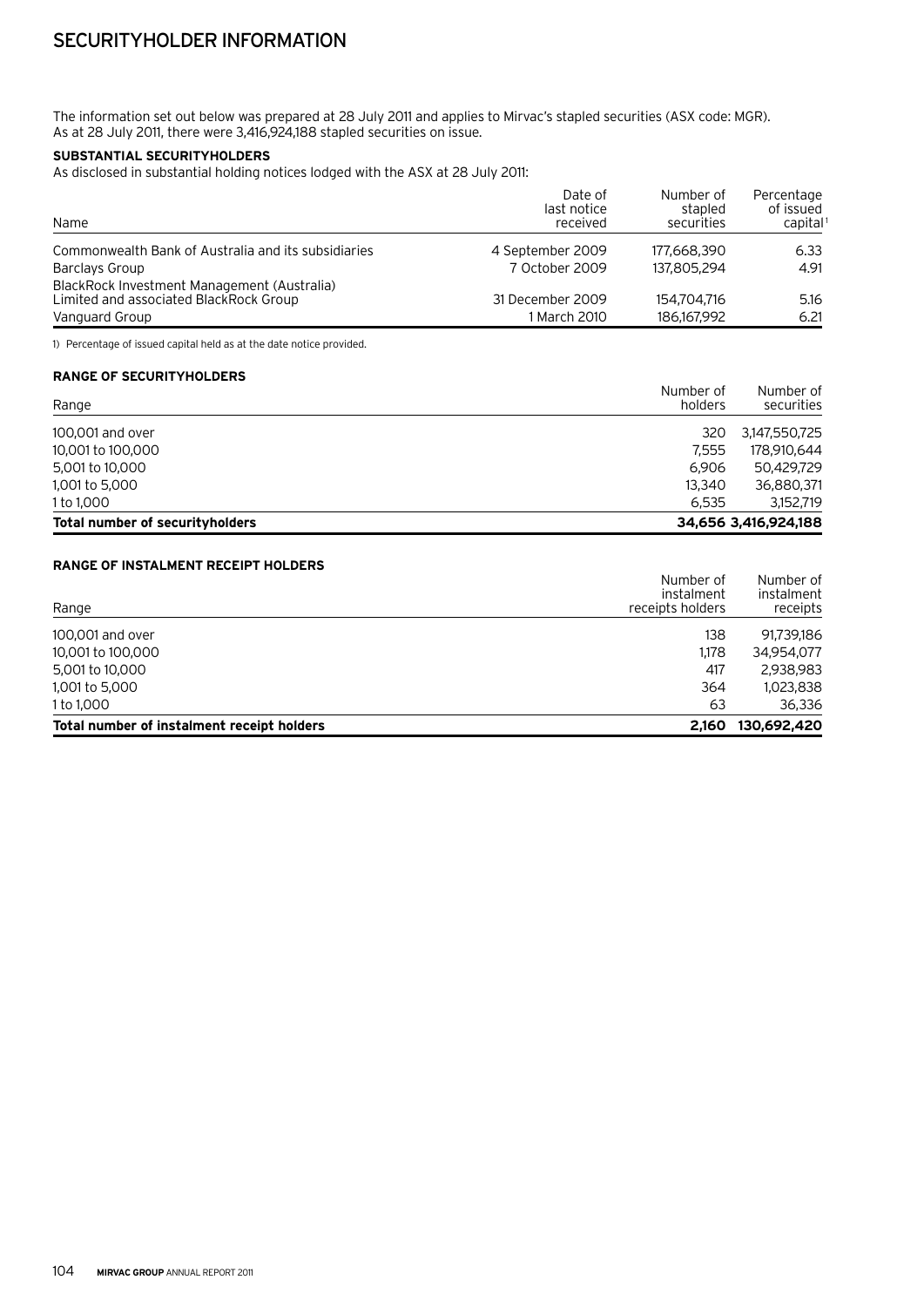#### **20 largest securityholders**

| Name                                                       | stapled securities | Number of Percentage of<br>issued equity |
|------------------------------------------------------------|--------------------|------------------------------------------|
|                                                            | 1,040,909,382      | 30.46                                    |
| HSBC Custody Nominees (Australia) Limited                  |                    |                                          |
| J P Morgan Nominees Australia Limited                      | 657,534,440        | 19.24                                    |
| National Nominees Limited                                  | 476,873,125        | 13.96                                    |
| Citicorp Nominees Pty Limited                              | 288,253,384        | 8.44                                     |
| Citicorp Nominees Pty Limited                              | 121,692,445        | 3.56                                     |
| Westpac Custodian Nominees Limited                         | 95,565,876         | 2.80                                     |
| <b>AMP Life Limited</b>                                    | 49,987,079         | 1.46                                     |
| Cogent Nominees Pty Limited                                | 40,839,236         | 1.20                                     |
| RBC Dexia Investor Services Australia Nominees Pty Limited | 35,566,320         | 1.04                                     |
| Queensland Investment Corporation                          | 35,396,799         | 1.04                                     |
| Cogent Nominees Pty Limited                                | 28,020,000         | 0.82                                     |
| <b>Equity Trustees Limited</b>                             | 19,853,212         | 0.58                                     |
| Citicorp Nominees Pty Limited                              | 18,924,422         | 0.55                                     |
| RBC Dexia Investor Services Australia Nominees Pty Limited | 17,301,044         | 0.51                                     |
| <b>Bond Street Custodians Limited</b>                      | 15,691,701         | 0.46                                     |
| J P Morgan Nominees Australia Limited                      | 14,970,371         | 0.44                                     |
| UBS Wealth Management Australia Nominees Pty Ltd           | 12,611,770         | 0.37                                     |
| Cogent Nominees Pty Limited                                | 12,502,304         | 0.37                                     |
| Suncorp Custodian Services Pty Limited                     | 9,947,361          | 0.29                                     |
| <b>Bond Street Custodians Limited</b>                      | 8,928,2823         | 0.26                                     |
| Total for 20 largest securityholders                       | 3,001,368,553      | 87.84                                    |
| Total other securityholders                                | 415,555,635        | 12.16                                    |
| Total stapled securities on issue                          | 3,416,924,188      | 100.00                                   |

Number of securityholders holding less than a marketable parcel: 3,032.

#### **Stapled securities subject to voluntary escrow**

As part of the trust scheme under which Mirvac Funds Limited as responsible entity of MPT acquired all of the units in WOT, the following stapled securities held by a Westpac entity are subject to voluntary escrow:

| Number and class of securities the subject | 22,248,914 stapled securities                  |
|--------------------------------------------|------------------------------------------------|
| of voluntary escrow                        | (held directly or through instalment receipts) |
| Date escrow period ends                    | 4 August 2011                                  |

#### **Voting rights**

Subject to the Constitutions of Mirvac Limited and of MPT and to any rights or restrictions for the time being attached to any class or classes of shares or stapled securities:

— on a show of hands, each Member present in person or by proxy, attorney, or representative has one vote; and

— on a poll, each Member has:

— in the case of a resolution of Mirvac Limited, one vote for each share in Mirvac Limited held; and

— in the case of a resolution of MPT, one vote for each whole \$1.00 of unit value in MPT held.

#### **Instalment receipt voting rights**

Instalment receipt holders have beneficial ownership of stapled securities and their rights as owners of the stapled securities are evidenced by the issue to instalment receipt holders on the basis of one instalment receipt for each stapled security. The only change to instalment receipt holders' normal rights as an owner of stapled securities is that registration of their stapled securities is recorded in the name of Westpac Custodian Nominees Limited, the security trustee, until the final instalment is paid.

The Security Trust Deed passes through to instalment receipt holders the rights as if the holders were a registered stapled securityholder. These rights include the entitlement to receive notices and attend meetings of Mirvac and exercise voting rights on securityholder resolutions put forward. In accordance with the Security Trust Deed, the security trustee has appointed each eligible instalment receipt holder (or their nominee) as its attorney to exercise the proportionate number of votes that attaches to the stapled securities in Mirvac reflecting their holding of instalment receipts.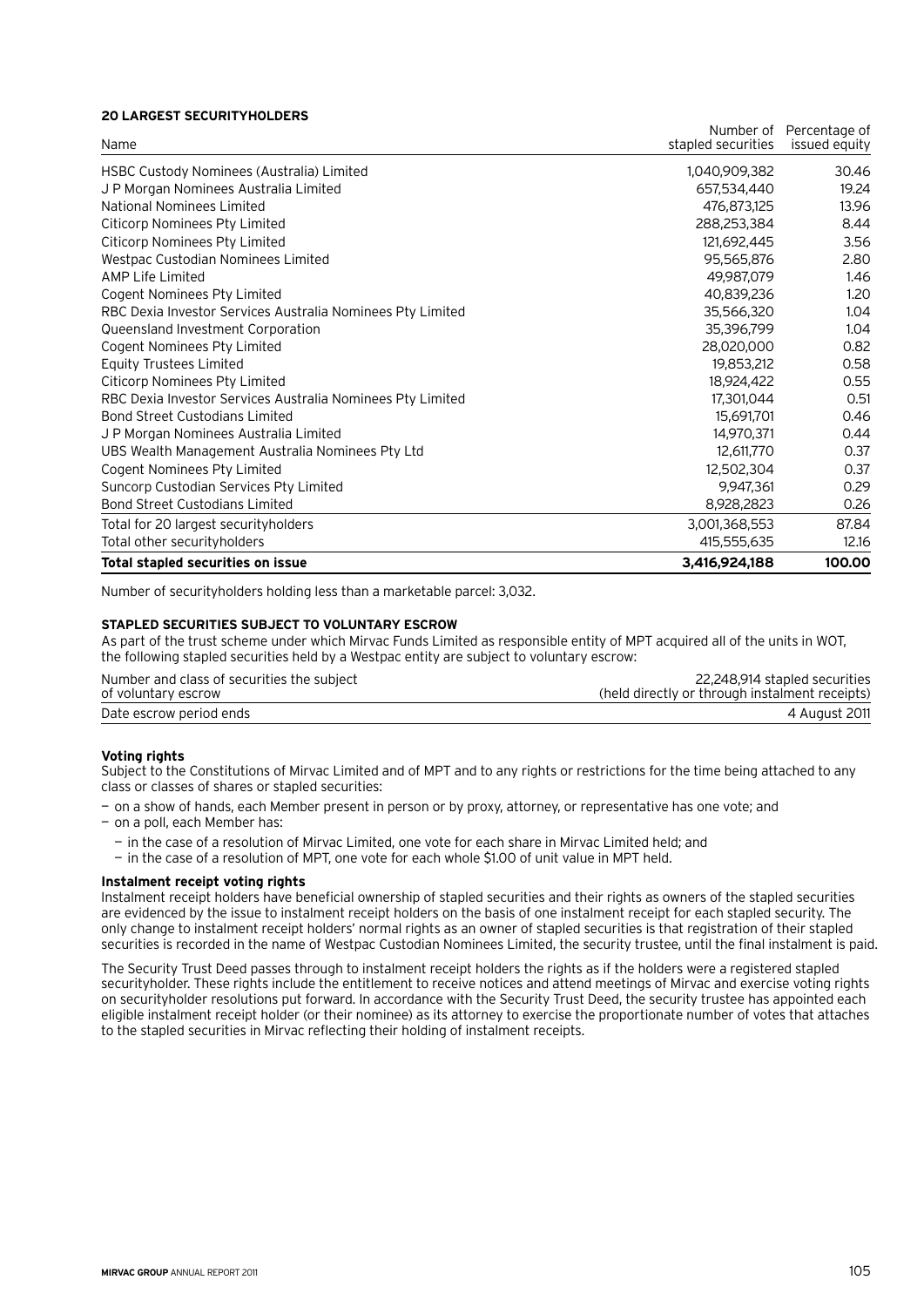| AAS               | Australian Accounting Standards                          |
|-------------------|----------------------------------------------------------|
| AASB              | Australian Accounting Standards Board                    |
| <b>AFS</b>        | Australian financial services                            |
| AGM               | <b>Annual General Meeting</b>                            |
| <b>ANZ</b>        | Australia and New Zealand Banking Group Limited          |
| <b>APES</b>       | Accounting Professional & Ethical Standards              |
| <b>ARCC</b>       | Audit, risk and compliance committee                     |
| AREIT             | Australian Real Estate Investment Trust                  |
| ARS               | Assessment and Reporting Schedule                        |
| ASIC              | Australian Securities and Investments Commission         |
| ASX               | Australian Securities Exchange                           |
| CGU               | Cash generating unit                                     |
| <b>CMBS</b>       | Commercial mortgage backed securities                    |
| CPI               | <b>Consumer Price Index</b>                              |
| <b>DCF</b>        | Discounted cash flow                                     |
| <b>DRP</b>        | Dividend/distribution reinvestment plan                  |
| EEO               | Energy Efficiency Opportunities Act 2006                 |
| EEP               | <b>Employee Exemption Plan</b>                           |
| EIP               | Executive Incentive Program                              |
| <b>EIS</b>        | Employee Incentive Scheme                                |
| <b>ELT</b>        | Executive Leadership Team                                |
| EPS               | Earnings per security                                    |
| <b>ERP</b>        | <b>Executive Retention Plan</b>                          |
| <b>FBT</b>        | Fringe benefits tax                                      |
| <b>FTE</b>        | Full time equivalent                                     |
| GST               | Goods and services tax                                   |
| <b>HRC</b>        | Human resources committee                                |
| <b>HSE&amp;SC</b> | Health, safety, environment and sustainability committee |
| IAS               | International Accounting Standards                       |
| <b>IASB</b>       | International Accounting Standards Board                 |
| <b>IFRS</b>       | International Financial Reporting Standards              |
| <b>IPUC</b>       | Investment properties under construction                 |
| <b>ISO</b>        | International Organization for Standardization           |
| JFG               | James Fielding Group                                     |
| <b>KMP</b>        | Key management personnel                                 |
| KPI               | Key performance indicator                                |
| <b>LLC</b>        | <b>Limited Liability Company</b>                         |
| <b>LSL</b>        | Long service leave                                       |
| LTI               | Long term incentives                                     |
| <b>LTIP</b>       | Long Term Incentive Plan                                 |
| LTP               | Long Term Performance Plan                               |
| MAM               | Mirvac Asset Management                                  |
| MIM               | Mirvac Investment Management                             |
| <b>MPT</b>        | Mirvac Property Trust                                    |
| <b>MREIT</b>      | Mirvac Real Estate Investment Trust                      |
| MTN               | Medium term note                                         |
| NABERS            | National Australian Built Environment Rating System      |
| <b>NCI</b>        | Non-controlling interest                                 |
| <b>NGER</b>       | National Greenhouse and Energy Reporting Act 2007        |
| NPV               | Net present value                                        |
| NROT              | North Ryde Office Trust                                  |
| NRV.              | Net realisable value                                     |
| NTA               | Net tangible assets                                      |
| PwC               | PricewaterhouseCoopers                                   |
| <b>ROA</b>        | Return on assets                                         |
| <b>ROE</b>        | Return on equity                                         |
| <b>SPV</b>        | <b>Special Purpose Vehicle</b>                           |
| STI               | Short term incentives                                    |
| TAC               | <b>Transport Accident Commission</b>                     |
| <b>TSR</b>        | Total securityholder return                              |
| <b>WOP</b>        | Westpac Office Portfolio                                 |
| <b>WOT</b>        | Westpac Office Trust                                     |